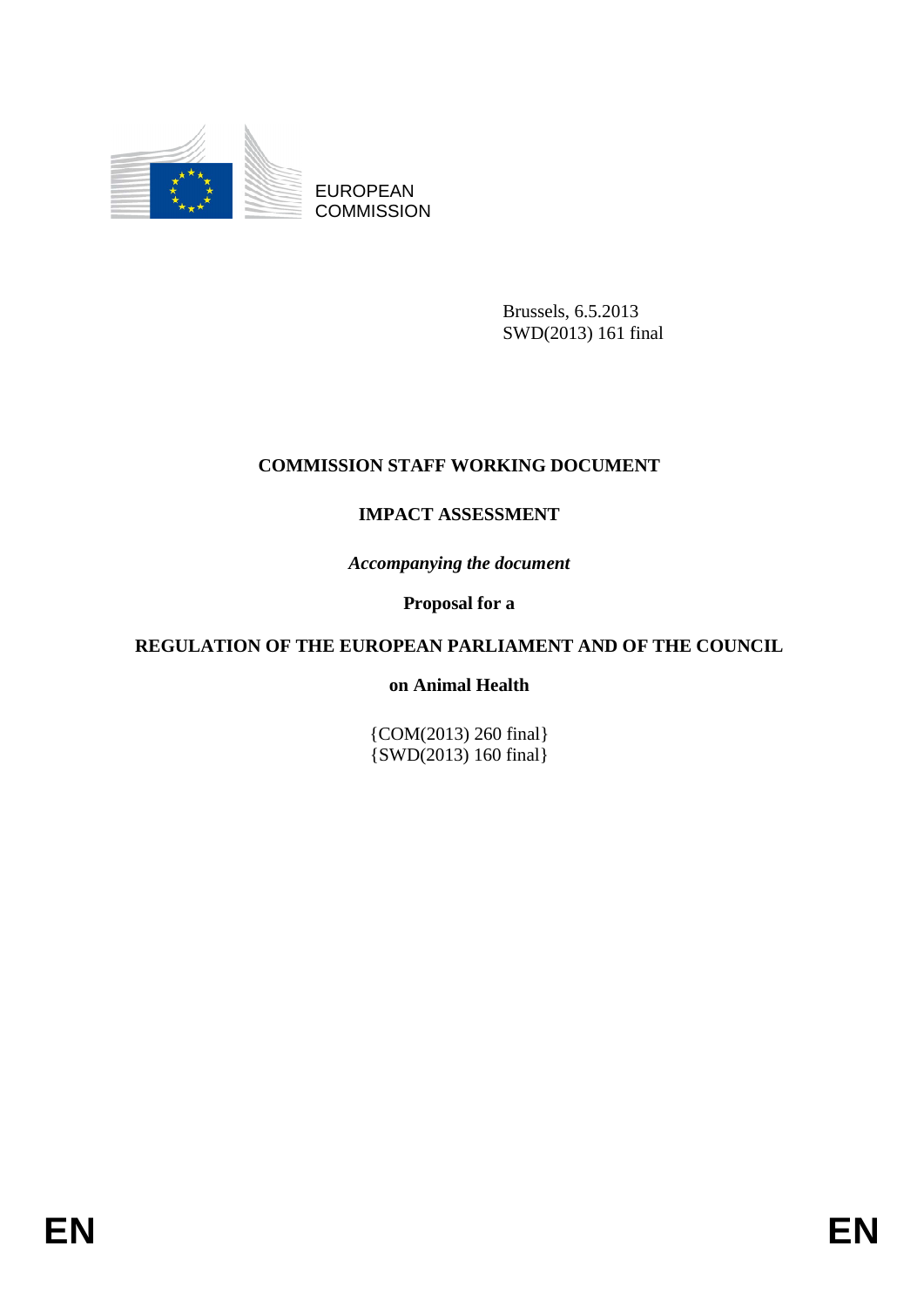| 1.   | PROCEDURAL ISSUES AND CONSULTATION OF INTERESTED PARTIES. 4                                  |    |
|------|----------------------------------------------------------------------------------------------|----|
| 1.1. |                                                                                              |    |
| 1.2. |                                                                                              |    |
| 1.3. |                                                                                              |    |
| 1.4. |                                                                                              |    |
| 1.5. |                                                                                              |    |
| 1.6. | Consultation of competent authorities of MS and the industry on administrative burdens 7     |    |
| 1.7. |                                                                                              |    |
| 1.8. |                                                                                              |    |
| 2.   | POLICY CONTEXT, PROBLEMS IDENTIFIED, AND SUBSIDIARITY  11                                    |    |
| 2.1. |                                                                                              |    |
|      | 2.1.1.<br>2.1.2.                                                                             |    |
|      |                                                                                              |    |
| 2.2. | 2.2.1.                                                                                       |    |
|      | 2.2.2.                                                                                       |    |
|      | 2.2.3.                                                                                       |    |
|      | 2.2.4.                                                                                       |    |
| 2.3. |                                                                                              |    |
| 2.4. |                                                                                              |    |
|      | 2.4.1.                                                                                       |    |
|      | 2.4.2.                                                                                       |    |
| 3.   |                                                                                              |    |
|      |                                                                                              |    |
| 3.1. |                                                                                              |    |
| 3.2. |                                                                                              |    |
| 3.3. |                                                                                              |    |
| 4.   |                                                                                              |    |
| 4.1. |                                                                                              |    |
| 4.2. | Option 2 – Simplification of existing legislation with no major content or policy changes 36 |    |
| 4.3. |                                                                                              |    |
| 4.4. | Option 4 - Flexible general legislative framework on animal health issues (AHL) 37           |    |
| 4.5  | Ontion 5 - Prescriptive general legislative framework on animal health issues (AHI)          | 37 |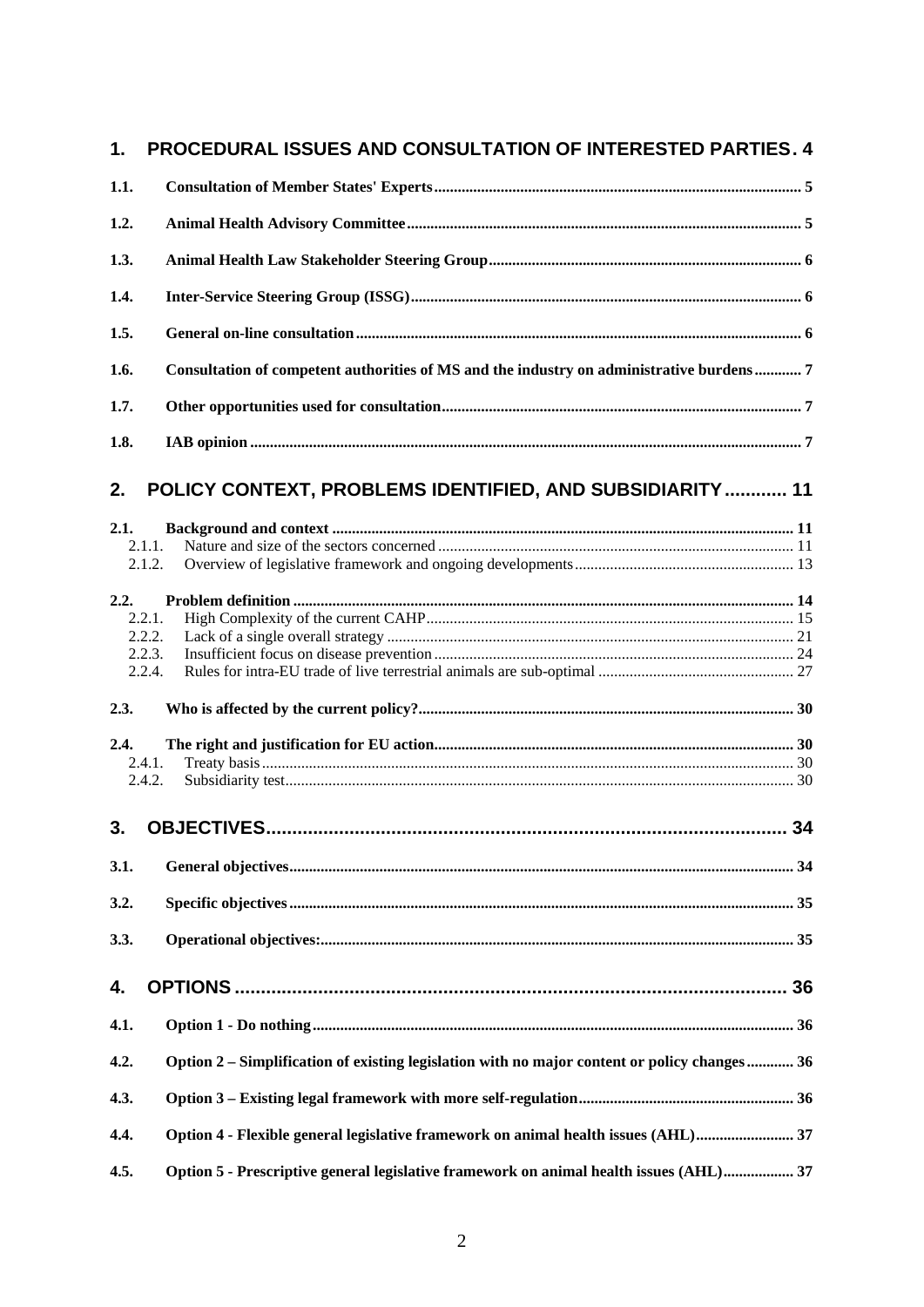| 4.6.             |                                                                                                                             |
|------------------|-----------------------------------------------------------------------------------------------------------------------------|
| 5.               |                                                                                                                             |
| 5.1.             |                                                                                                                             |
| 5.2.             | Option 2 – Simplification of existing legal framework with no significant policy change 43                                  |
| 5.3.             |                                                                                                                             |
| 5.3.1.           |                                                                                                                             |
| 5.3.2.           |                                                                                                                             |
| 5.3.3.           |                                                                                                                             |
| 5.4.             |                                                                                                                             |
| 5.4.1.           |                                                                                                                             |
| 5.4.2.           |                                                                                                                             |
| 5.4.3.           |                                                                                                                             |
| 5.5.             | Option 5 - prescriptive general legislative framework for animal health issues 51                                           |
| 5.5.1.           |                                                                                                                             |
| 5.5.2.           |                                                                                                                             |
| 5.5.3.           |                                                                                                                             |
| 6.               |                                                                                                                             |
| 7.               | HOW WILL THE OPTION IMPLEMENTED BE ASSESSED?  56                                                                            |
| <b>ANNEX I</b>   | <b>GLOSSARY OF TECHNICAL TERMS AND ABBREVIATIONS 58</b>                                                                     |
| <b>ANNEX II</b>  | KEY MESSAGES FROM THE EVALUATION OF THE COMMUNITY                                                                           |
| <b>ANNEX III</b> | SUMMARY OF CHRONOLOGY OF MAIN EXCHANGES WITH<br>REPRESENTATIVES OF SPECIFIC SECTORS LIKELY TO BE AFFECTED BY                |
|                  | ANNEX IV SUMMARY DOCUMENT OF THE STAKEHOLDERS' STEERING<br><b>GROUP: "PROBLEM IDENTIFICATION DURING THE CREATION OF THE</b> |
|                  |                                                                                                                             |
|                  |                                                                                                                             |
|                  | ANNEX VI SUMMARY OF THE QUESTIONNAIRE ON ARTIFICIAL                                                                         |
|                  |                                                                                                                             |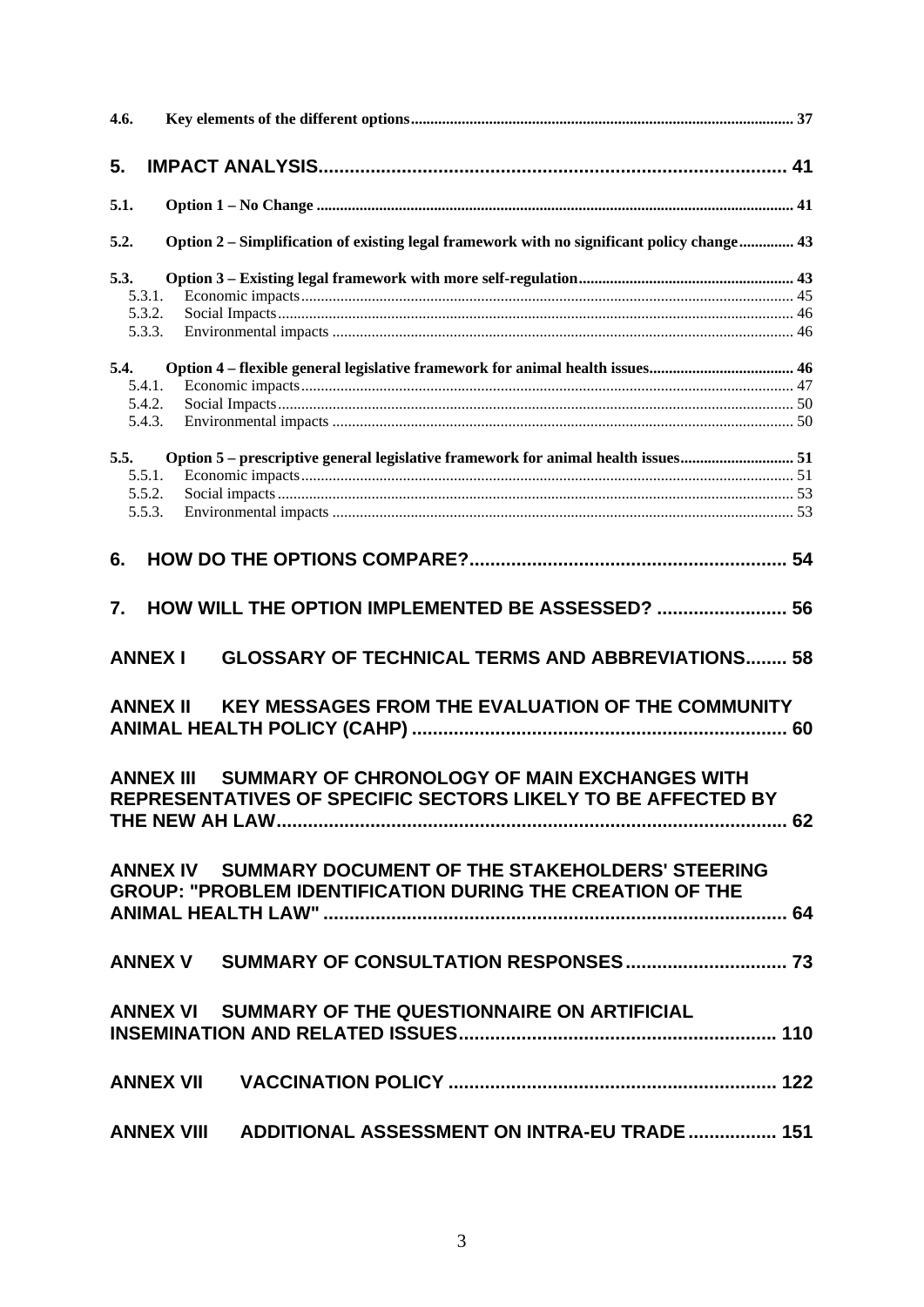| ANNEX IX KEY ELEMENTS OF THE NEW ANIMAL HEALTH LAW, INCLUDING |
|---------------------------------------------------------------|
| <b>INDICATIVE LIST OF EXISTING LEGISLATION AFFECTED 162</b>   |
|                                                               |
| ANNEX X PRELIMINARY STRUCTURE OF THE LEGISLATIVE PROPOSAL -   |
|                                                               |
|                                                               |
| ANNEX XI ADDITIONAL ASSESSMENT ON BIOSECURITY 173             |
|                                                               |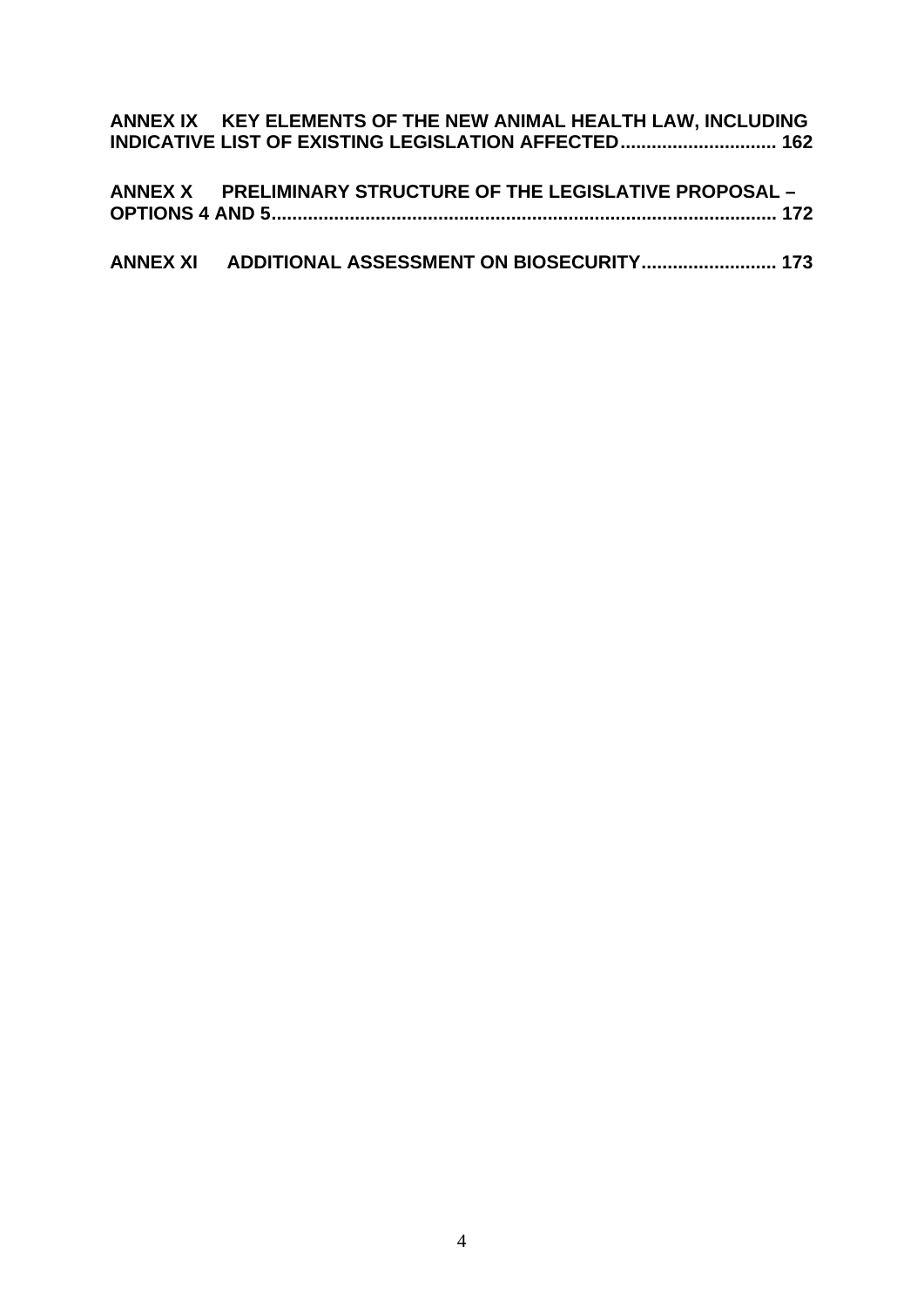# <span id="page-4-0"></span>**1. Procedural issues and consultation of interested parties**

The proposal for action on the EU animal health policy is the result of a long series of considered analyses.

In 2004, the Commission launched an independent evaluation to assess the performance of the Community Animal Health Policy  $(CAHP)^1$  over the previous decade and its coherence with other EU policy interventions. The aim was to identify elements of the CAHP which could be further improved and to propose options to achieve these improvements. The summary of the key messages of the CAHP evaluation is attached at Annex II, and also discussed in further detail below.

Among other things, the CAHP evaluation recommended that a single strategy for animal health be developed to prevent piecemeal and crisis-driven development of policy. The EU Animal Health Strategy  $2007-2013$  (AHS) "Prevention is better than cure" was the result<sup>2</sup>.

The AHS provides for the adoption of a "single regulatory framework for animal health with a greater focus on incentives than penalties, consistent with other EU policies and converging to international standards" and which will "define and integrate common principles and requirements of existing legislation". In their reaction to the Commission Communication on the new Strategy, the European Parliament<sup>3</sup>, the Council<sup>4</sup> and the European Economic and Social Committee<sup>5</sup> welcomed this initiative. Subsequently, the Action Plan for the implementation of the Strategy<sup>6</sup> confirmed that "the main objective of the Strategy is the development of an EU Animal Health Law (AHL)".

From the very start of the process, key stakeholders, Member States (MS) Competent Authorities (CA), international organisations and trading partners have been closely involved and have played a crucial role in the discussion. In addition, economic and social stakeholders such as European associations with an interest in animal health and welfare and the interested public have been consulted on a number of occasions in accordance with the Commission's standards for consultation.

This exercise represents a considerable contribution to the so-called "fitness check" of the food safety and health policy and legislation.

At the same time, it reflects the priorities of Smart Regulation<sup>7</sup> by aiming to simplify the existing legal framework while reflecting stakeholders' expectations in reducing administrative burdens.

And finally, it reflects Commission priorities such as the smart growth objective of the Europe  $2020$  strategy<sup>8</sup> by helping the sector to become more resilient due to active prevention measures and risk management.

 $\frac{1}{1}$ http://ec.europa.eu/food/animal/diseases/strategy/cahpeval\_en.htm

<sup>2</sup> http://ec.europa.eu/food/animal/diseases/strategy/index\_en.htm 3 *EP Resolution 2007/2260(INI)* <sup>4</sup> *Doc.15481/07 ADD 1* <sup>5</sup> *NAT/376 – EU Animal Health Strategy* <sup>6</sup>

COM (2008) 545 final[, http://ec.europa.eu/food/animal/diseases/strategy/documents\\_en.htm](http://ec.europa.eu/food/animal/diseases/strategy/documents_en.htm) <sup>7</sup>

 $\frac{7}{1}$  COM(2010) 543 final "Smart Regulation in the European Union"

<sup>8</sup> COM(2010) 2020 "Europe 2020 - A strategy for smart, sustainable and inclusive growth"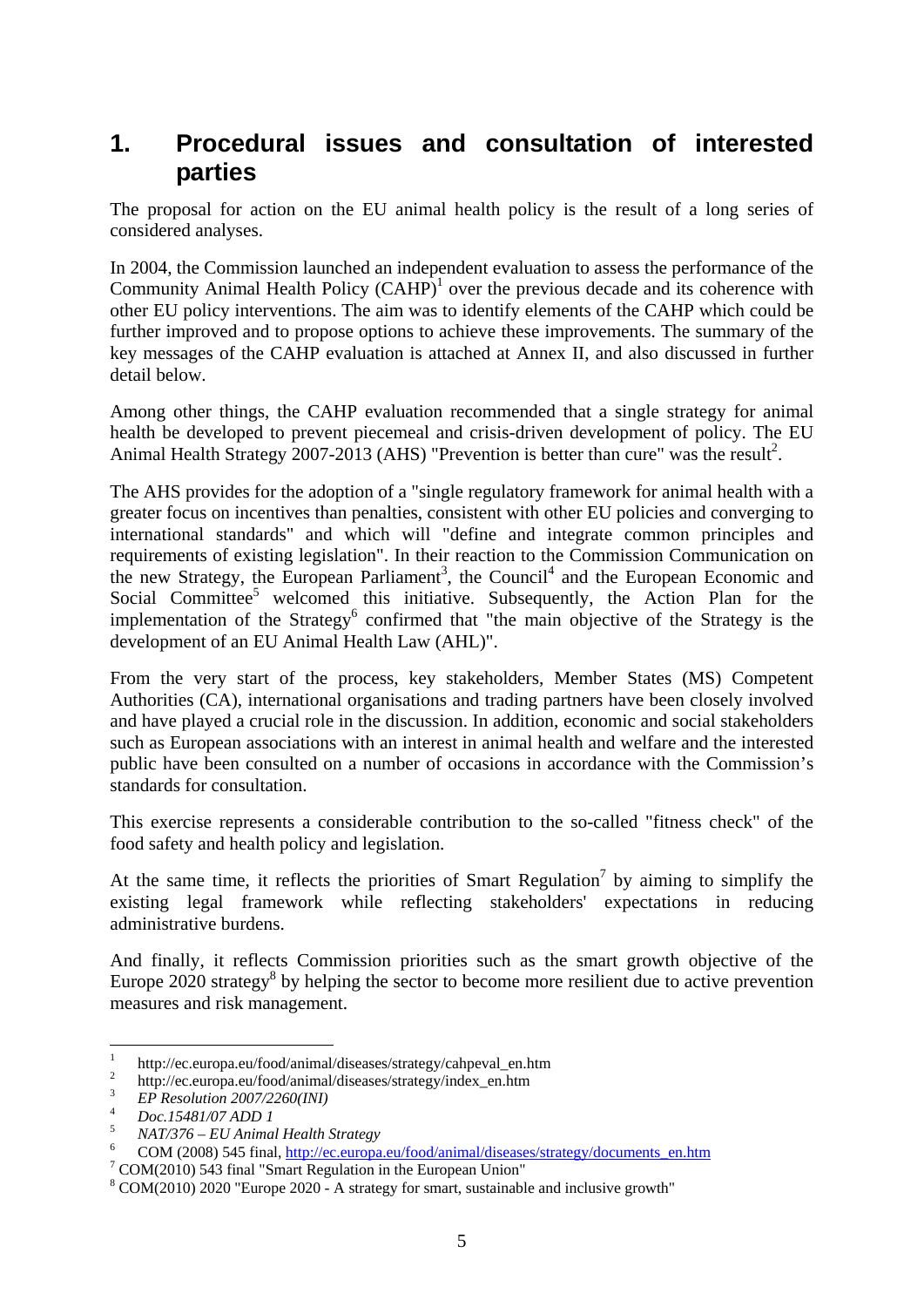This Impact Assessment (IA) follows the structure given in the Commission's IA guidelines<sup>9</sup>. It aims to consider the economic, social and environmental aspects of EU policy on animal health in an integrated and proportionate way.

# <span id="page-5-0"></span>**1.1. Consultation of Member States' Experts**

CA of the MS have been involved in the preparation of this initiative from an early stage.

Preparatory work started in the frame of the expert working group meetings of the Chief Veterinary Officers of the MS (CVOs). Several working groups were created (in the so-called Adelbrecht process) in order to obtain guidance from the CVOs on the implementation of the new AHS. Commission officials also participated in the working groups. The conclusions of the various working groups on issues such as prioritization of EU intervention and categorization of animal diseases, biosecurity and the use of the veterinary fund are publicly available.10

As a continuation of this work, several seminars were organised by the EU presidencies to discuss major issues related to the AHL proposal. These led to the adoption of the set of CVO Conclusions on biosecurity and incentives for prevention (October  $2009$ )<sup>11</sup> and on animal disease surveillance systems  $(Apri 2010)^{12}$ .

Furthermore, as explained in greater detail under point 1.3, representatives of several MS formed part of the AHL Steering Group.

MS have been updated regularly by the Commission on the development of the AHL during both the Council and Commission CVO meetings and the Standing Committee of the Food Chain and Animal Health (SCOFCAH).

# <span id="page-5-1"></span>**1.2. Animal Health Advisory Committee**

The Animal Health Advisory Committee was created as a working group of the [Advisory](http://ec.europa.eu/food/committees/advisory/index_en.htm)  Group on the Food Chain and Animal and Plant Health<sup>13</sup>. It is chaired by a Commission representative, with the special participation of three representatives of CVOs from three MS (the past, present and future Presidencies). The list of other key stakeholders is publicly available $^{14}$  as are the agendas, the presentations, the summaries and the participants for each meeting<sup>15</sup>.

A consultation and regular update on the progress of the work was provided at numerous meetings of this Committee<sup>16</sup> in order to ascertain stakeholders' perceptions of the issues identified, to collect views about the possible options to solve them and to sound out stakeholders on the likely acceptability of the various options.

<sup>-&</sup>lt;br>9  $\frac{9}{10}$  SEC(2009)92 of 15 January 2009

http://ec.europa.eu/food/animal/diseases/strategy/pillars/action en.htm, under point 3.1, 5 and 17

respectively<br>
15000/2/09 REV2[, http://register.consilium.europa.eu/pdf/en/09/st15/st15000-re02.en09.pdf](http://register.consilium.europa.eu/pdf/en/09/st15/st15000-re02.en09.pdf)<br>
14 9547/10,<http://register.consilium.europa.eu/pdf/en/10/st09/st09547.en10.pdf><br>
13 Article 4.2 of Commission Decisi

<sup>&</sup>lt;sup>14</sup> [http://ec.europa.eu/food/animal/diseases/strategy/participants\\_en.htm](http://ec.europa.eu/food/animal/diseases/strategy/participants_en.htm)<br><sup>15</sup> [http://ec.europa.eu/food/animal/diseases/strategy/animal\\_health\\_advisory\\_committee\\_en.htm](http://ec.europa.eu/food/animal/diseases/strategy/animal_health_advisory_committee_en.htm)<br><sup>16</sup> 19 May 2008, 3 November 2008, 6 March, 15 June, February 2011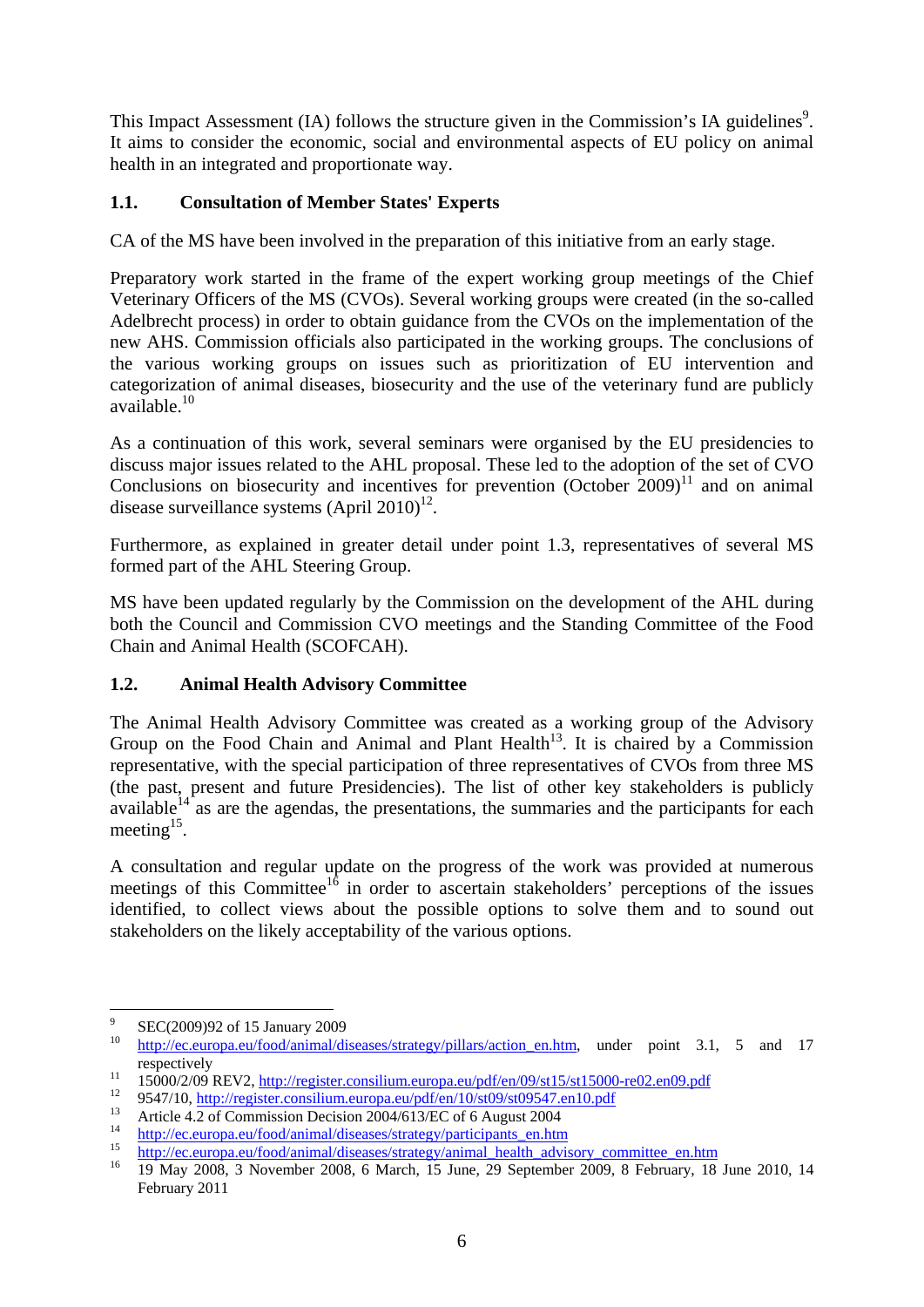Ad hoc bilateral meetings were held with the representatives of the specific sectors likely to be affected, including key associations (see summary of chronology of main exchanges in Annex III).

# <span id="page-6-0"></span>**1.3. Animal Health Law Stakeholder Steering Group**

An AHL Stakeholder Steering Group was set up to assist the Commission Services during the impact assessment process. Its assistance was particularly important in the definition of problems.

This group comprised experts from national veterinary authorities, experts from international organizations and other interested stakeholders.

In particular, delegates from the national veterinary authorities of Germany, Italy, Hungary, Denmark, the United Kingdom, Belgium, Sweden, Slovenia, Lithuania, Finland, the Netherlands, France and Switzerland participated, as well as delegates from the following international, economic or non-governmental organisations: COPA-COGECA (European farmers and European agri-cooperatives), OIE (World Organization for Animal Health), UECBV (European Livestock and Meat Trading Union), FVE (Federation of Veterinarians of Europe), FESASS (European Federation for Animal Health and Sanitary Security), IFAH-Europe (International Federation for Animal Health Europe), FEAP (Federation of European Aquaculture Producers), AVEC (Association of Poultry Processors and Poultry Trade in the EU countries), Vier Pfoten (Four Paws international).

The steering group had 4 meetings during the first part of 2009, and working papers were used during the meetings to focus on and consider particular factors.<sup>17</sup> The work of the steering group is summarised in a document entitled "Problem identification during the creation of the AHL" which can be found in Annex IV.

# <span id="page-6-1"></span>**1.4. Inter-Service Steering Group (ISSG)**

Given the crosscutting nature of the issues concerned, the Commission set up an ISSG to provide specialised input and to bring a wider perspective to the process.

Five meetings of the ISSG were held (31 October 2008, 10 February 2009, 9 July 2009, 5 July 2010, 14 April 2011) in order to obtain other services' views about the issues identified, the possible options and likely impacts in addition to a formal 'Consultation Inter-Service' (CIS) on the AHL consultation document in August / September 2009.

The following services were invited: SG, SJ, AGRI, COMP, ENTR, ENV, RTD, MARKT, MARE, OLAF, TRADE, RELEX, ELARG. As far as possible, the comments expressed by the various DGs represented at the five meetings have been taken into account in this document.

# <span id="page-6-2"></span>**1.5. General on-line consultation**

A general consultation addressed to the general public, stakeholders, MS and third countries was carried out from 23 October to 31 December 2009 via an online Interactive Policy

 $17$ [http://ec.europa.eu/food/animal/diseases/strategy/pillars/action\\_steering\\_group\\_en.htm.](http://ec.europa.eu/food/animal/diseases/strategy/pillars/action_steering_group_en.htm) Meetings held on 18 February, 25 March, 19 May and 3 July.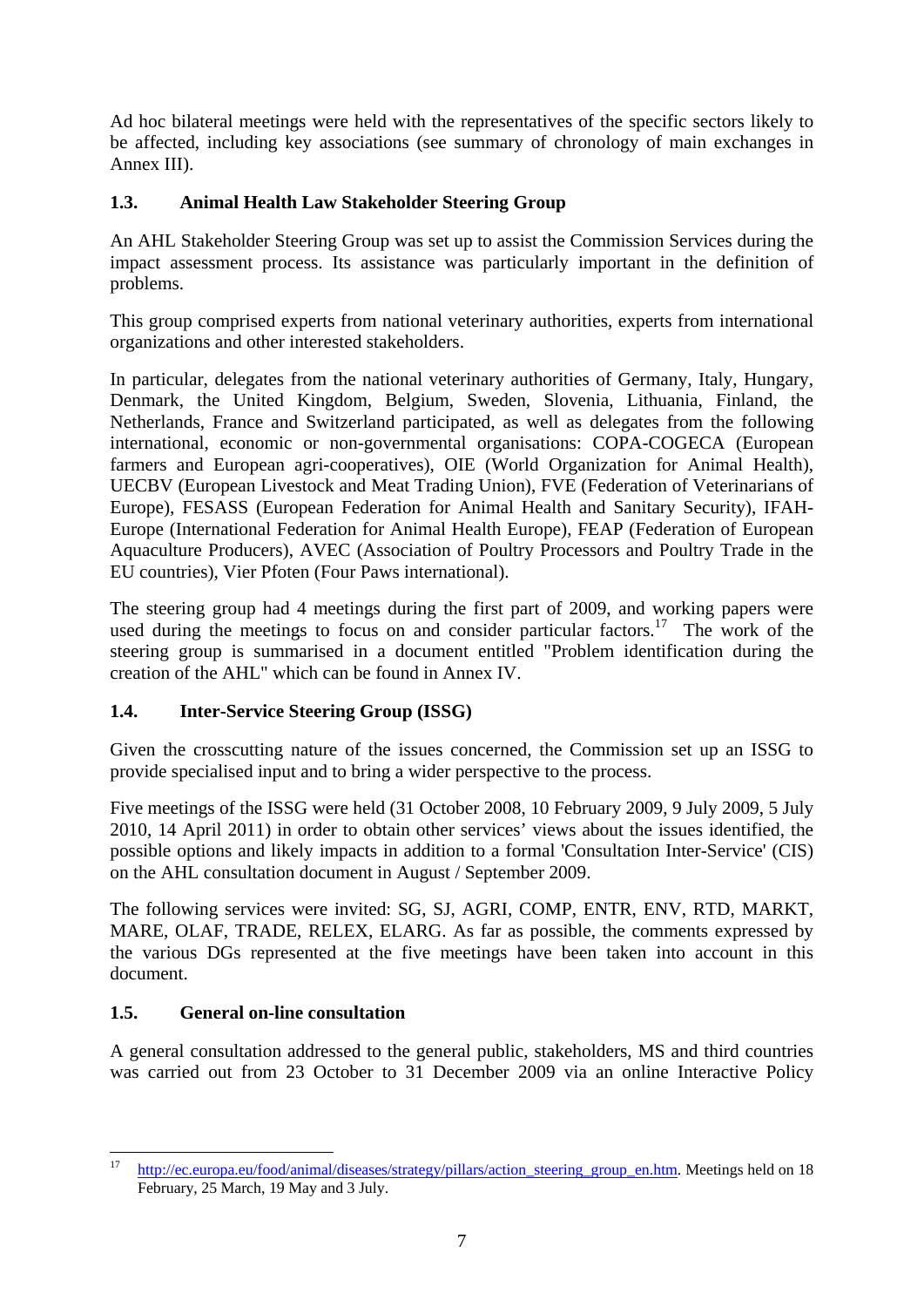Making tool.<sup>18</sup> The outcome of this consultation was used as part of the analysis of impacts. The statistics and a summary of the main findings are available at Annex V.

#### <span id="page-7-0"></span>**1.6. Consultation of competent authorities of MS and the industry on administrative burdens**

Two questionnaires were developed in order to collect readily available data on administrative burdens and administrative costs for the competent authorities and the operators.<sup>19</sup> Data on compliance costs incurred by operators when implementing current EU animal health legislation and data concerning the expected potential impact of the proposal on administrative burdens for enterprises and competent authorities were also requested in the questionnaires.

Where relevant, the results of this consultation have been used to analyse the impacts of the different proposed options and to identify opportunities for cost reduction.

#### <span id="page-7-1"></span>**1.7. Other opportunities used for consultation**

EU producers of semen, ova and embryos were the target of a separate questionnaire for gathering data to compare possible options for animal health rules for intra-EU trade. The submitted data was used to assess the impacts of the different options identified. An ad-hoc meeting between the Commission services and the RepVet group of COPA-COGECA was organised to explain the different possible options in order to facilitate answering the questionnaire. The results of that questionnaire can be found in Annex VI.

A task force of experts assisted the Commission in the development of an expert paper<sup>20</sup> on EU vaccine/antigen banks for major animal diseases (such as foot and mouth disease, classical swine fever etc.). Based on that work a questionnaire on emergency vaccination policy prepared by Commission services was addressed to the EU CVOs. The analysis of the replies can be found in Annex VII (part  $2^{2}$ ).

In addition to the discussions at CVO level, special emphasis was given to the concept of surveillance and its introduction in the new AHL during the Task Force for Animal Disease Surveillance (TFADS). This Task Force was created in November 2008 to support the MS and the Commission services. Two meetings of this expert group, which took place on 16-17 December 2009 and 17-18 May 2010, reflected on the ways in which surveillance should be introduced in the new AHL. This provided expertise and experience on animal disease surveillance in the context of animal disease management, and summaries of the meetings can be found here: [http://ec.europa.eu/food/animal/diseases/surveillance/index\\_en.htm.](http://ec.europa.eu/food/animal/diseases/surveillance/index_en.htm) In addition, the Spanish Presidency held a seminar on animal disease surveillance as part of the Working Party of Chief Veterinary Officers.

# <span id="page-7-2"></span>**1.8. IAB opinion**

The draft IA report was discussed at the meeting of the IAB on 13 July 2011. Following this meeting the board issued an opinion on the draft IA emphasising four main points to be addressed in the final version of the IA report.

<sup>18</sup> <sup>18</sup> [http://ec.europa.eu/food/animal/diseases/strategy/pillars/consultation\\_process\\_en.htm](http://ec.europa.eu/food/animal/diseases/strategy/pillars/consultation_process_en.htm)

[http://ec.europa.eu/food/animal/diseases/strategy/pillars/consultation\\_process\\_en.htm.](http://ec.europa.eu/food/animal/diseases/strategy/pillars/consultation_process_en.htm) Addressees had the

possibility to respond from 19 December 2009 to 15 March 2010<br>
<sup>20</sup> [http://ec.europa.eu/food/animal/diseases/strategy/pillars/antigen-vaccine-banks-task-force\\_en.htm](http://ec.europa.eu/food/animal/diseases/strategy/pillars/antigen-vaccine-banks-task-force_en.htm)<br>
SANCO/7117/2010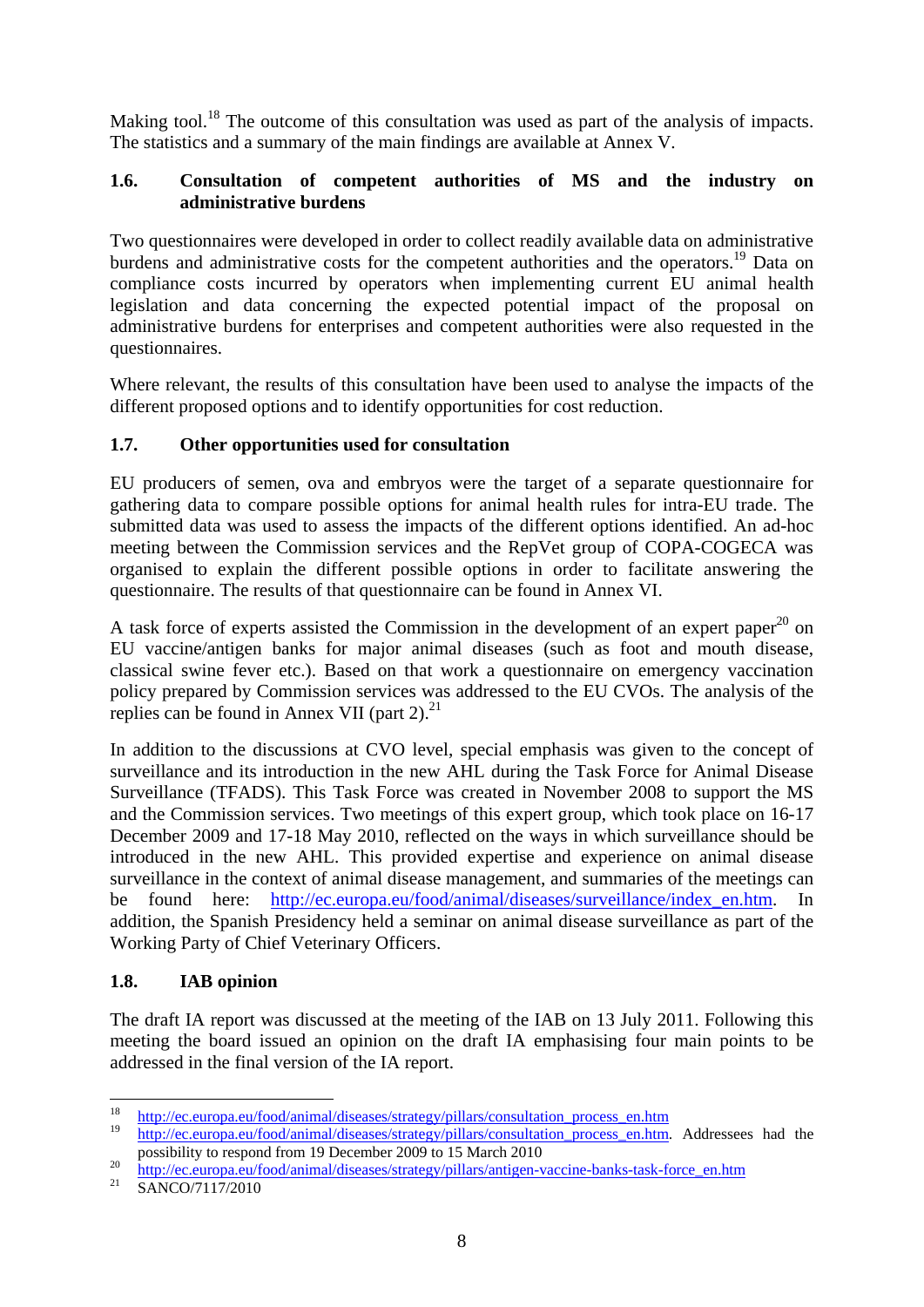These four main points have been addressed in this revised version of the IA as follows:

#### **(1) Strengthen the evidence regarding the seriousness of problems:**

- − The background of evaluation of existing law and development of strategy is now more clearly explained in the first paragraph to the IA.
- − More extensive explanations are now given on the problems generated by the lack of a single and fully coherent EU legal framework.
- − A summary of the key findings of the CAHP evaluation has now been annexed to the IA (new Annex II) to better explain the background to the development of the AH strategy, the thinking behind the AHL and the stakeholders views collected in this exercise.
- − The summary of the main findings of the stakeholder consultation is now annexed to the IA rather than a reference made to a web-link (new Annex V).
- − The results from the stakeholder consultation have now also been referred to in each relevant problem identified; including showing how many would support a change in the existing legislation. Examples have also been added of particular problems highlighted by the AHL steering group.
- − In Point 2.2.1., a paragraph has now been added to explain who is affected by regulatory over-complexity and how.

#### **(2) Clarify what each option involves and add a simplification only option:**

- − A new 'simplification only' option 2 has been added in sections 4 and 5 and explanations are given for why this is not a viable option.
- − A new point 4.6 has been introduced to explain more clearly the new elements that would be introduced by each option.
- − Changes have been made to the legislation table (now Annex IX), to outline more precisely the changes planned in the new legislation. In this new Annex IX an introductory chapter has also been added to explain the key new elements of the future AHL, in accordance with options 4 and 5. Some details are also provided to outline the elements of the existing legislation and map them onto the new AHL and/or the delegated and implementing acts that should follow it, although full details cannot be provided at this stage.
- − A new Annex X has been introduced showing the structure of the new AHL in accordance with options 4 and 5.

#### **(3) Present adequate information regarding vaccination issues:**

- − The current EU approach to vaccination has been explained and assessed in new Part 1 of Annex VII.
- − The conclusions of this assessment are presented in the main text of the IA.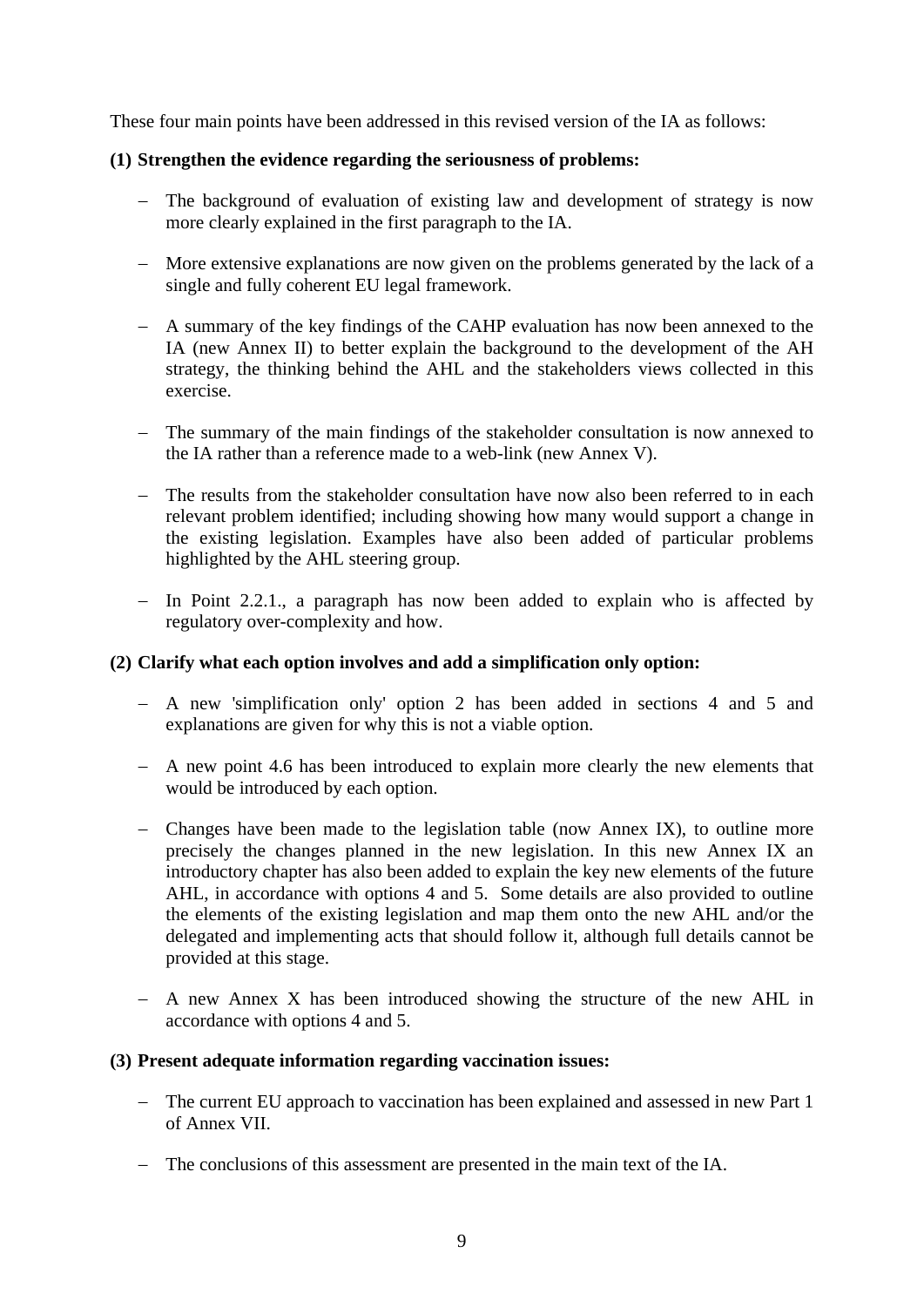#### **(4) Properly assess administrative burden arising from familiarisation activities:**

− In point 5.4.1. and 5.5.1., a short explanation has been provided why familiarisation costs for the new AH framework law have not been quantified by the Standard Cost Model (SCM) but rather identified as being part of the business-as-usual costs for business and competent authorities alike, given the individual and different natures of animal diseases and subsequent frequent adaptations of the legal framework.

The IA executive summary has been changed accordingly to reflect the changes of the main report. In addition, this version of the IA includes several improvements to better respond to the IA Quality Checklist for IAB Opinion.

The Impact Assessment was re-submitted to the IAB in September 2011 with these amendments made. Some further changes were requested by the IAB and have been addressed as follows:

#### **(1) Clarify what the preferred option involves in terms of non-commercial actors, biosecurity and future Impact Assessments.**

- More analysis has been made in section 5.4.1 of the impact of option 4 on non-commercial actors, particularly in economic impacts.

- Option labels in the Annex XI on biosecurity have been changed for clarity, and the options linked back specifically to options in the main text.

- A set of sub-options in table 4.1 has been removed where its impacts have not been separately analysed.

- A paragraph has been added at the start of Annex IX to give examples of where further impact assessments might be required.

#### **(2) Present further evidence regarding the seriousness of particular problems.**

- An FVE report has been cited as evidence around the lack of consistency in training for veterinarians in section 2.2.1.5

- Some more explanation of the problems faced in regulatory over-complexity has been made in section 2.2.1.6, using Food and Veterinary Office (FVO) reports as evidence.

#### **(3) Consistently describe vaccination options**

- The main text of the report has been linked more explicitly to Annex VII on vaccination, particularly in table 4.1 in section 1.

- The option labels in Annex VII have been changed to provide more clarity and for ease of linkage with the main text.

- Annex VII has more analysis of stakeholder views and the need for subsidiarity.

#### **(4) Better explain administrative burden analysis**

- The impacts of new information obligations have been covered more explicitly in section 5.4.1 in examining the analysis of economic impacts of the preferred option 4.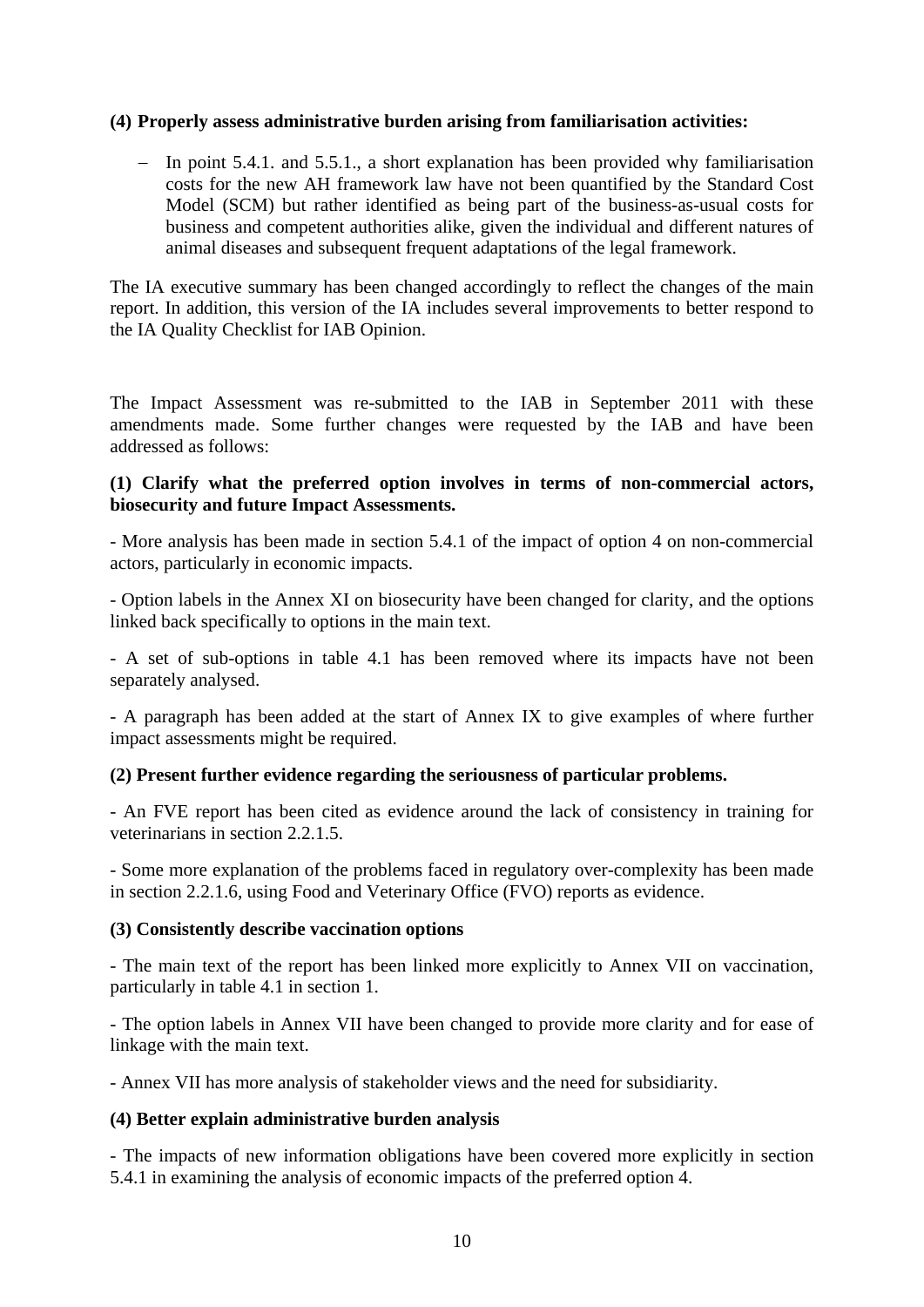# **(D) Procedure and presentation**

- A sentence has been added at the end of section 7 to cover the proposed evaluation timetable.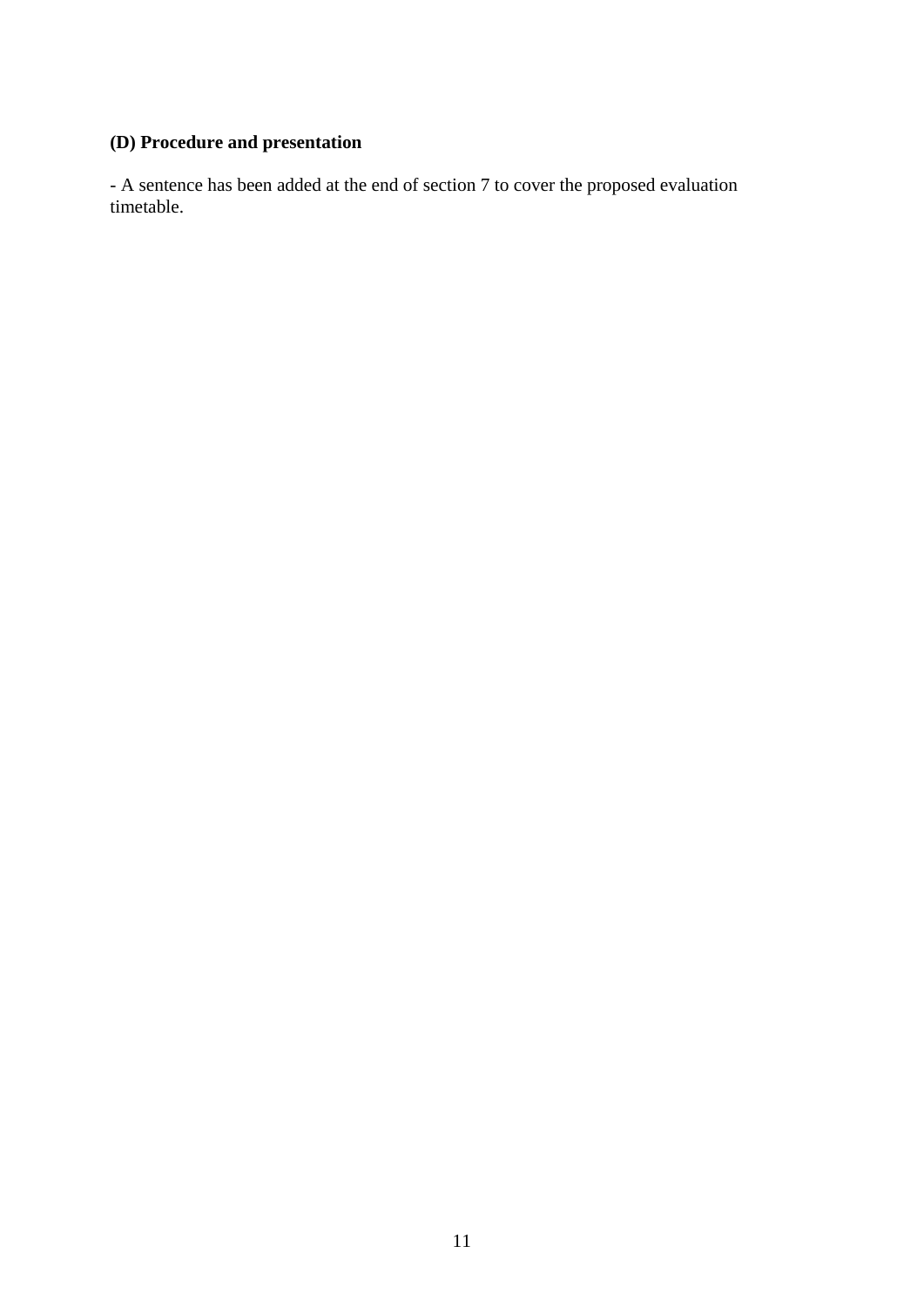# <span id="page-11-1"></span><span id="page-11-0"></span>**2. Policy context, problems identified, and subsidiarity**

#### **2.1. Background and context**

#### <span id="page-11-2"></span>**2.1.1. Nature and size of the sectors concerned**

Across the EU, the farming sector is the largest user of animals with at least 2 billion birds (chickens, laying hens, turkeys, etc.) and 334 million mammals (pigs, sheep, goats, cattle, fur animals, etc.). There are 13.7 million animal holdings in the  $EU^{22}$ .

The value of livestock farming output in the EU is  $\infty$  449 billion<sup>23</sup> of which pigs and poultry (subject to specific EU provisions) represent 38% (i.e.  $\text{\textsterling}7.6$  billion). Animal output value represents 41% of the overall agricultural output ( $\text{\textsterling}363$  billion in 2008).

According to Eurostat, total aquaculture production in the European Union (EU-27) in 2005 was 1,272,455 tonnes (live weight). This includes production of crustaceans, molluscs, and finfish<sup>24</sup>. The total value of production is estimated as  $\epsilon$ 3.159bn.

Pet animals represent the second largest type or usage of animals, by number, in the EU. There are around 120 million dogs and cats, and approximately 35 million pet birds. The annual value of cat and dog sales in the EU is estimated at  $\bigoplus$ . 3 billion and the sector is estimated to generate direct employment of 300,000 persons, including 32,000 dog breeders.

Many fewer animals are used for experimentation (pharmaceutical and cosmetic industries and public research bodies): around 12 million animals in the EU, of which most are rodents. There are between 2,000 and 3,000 zoos in the EU and there are an estimated 800,000 captive wild animals. The fur farming sector also farms a significant number of animals, covering about 7,200 farmers and producing around 32 million pelts per year<sup>25</sup>. No reliable data could be obtained for circuses or other activities such as animals used in sports, shows, etc.

EU intervention is currently focused primarily on the prevention and control of major transmissible diseases that can have significant health and economic impacts at EU level. Animal diseases do not recognize borders and present a constant threat to all of the sectors above. They pose a direct risk to animal and often public health, but also can have other negative but indirect impacts, such as economic or social effects. The unpredictable occurrence and behaviour of animal disease epidemics and the still insufficient reliability of modelling studies, despite the recent progress made in this field, makes forecasting their frequency and impact very difficult.

The impacts of an animal disease outbreak can vary widely due to a variety of factors including the epidemiological characteristics of the disease, the structure of the sectors affected and the nature of the control measures imposed. These impacts can include negative effects for animal and human health, costs to livestock farmers and related industries of dealing with disease and of business disruption, public sector costs of eradication and monitoring, and changes in consumption patterns. Often, disease outbreaks also have significant impacts on international trade of animals and animal products. Finally, many

<sup>22</sup> Data from Eurostat 2007, Number of farms and heads by economic size of farm (ESU):. http://epp.eurostat.ec.europa.eu/cache/ITY\_OFFPUB/KS-AF-07-001/EN/KS-AF-07-001-EN.PDF<br>Data 2008 from the evaluation report.

<sup>&</sup>lt;sup>24</sup> Finfish is the aggregate term for freshwater, diadromous and marine fish<br><sup>25</sup> Data from European Fur Breeders Association, Annual Report 2010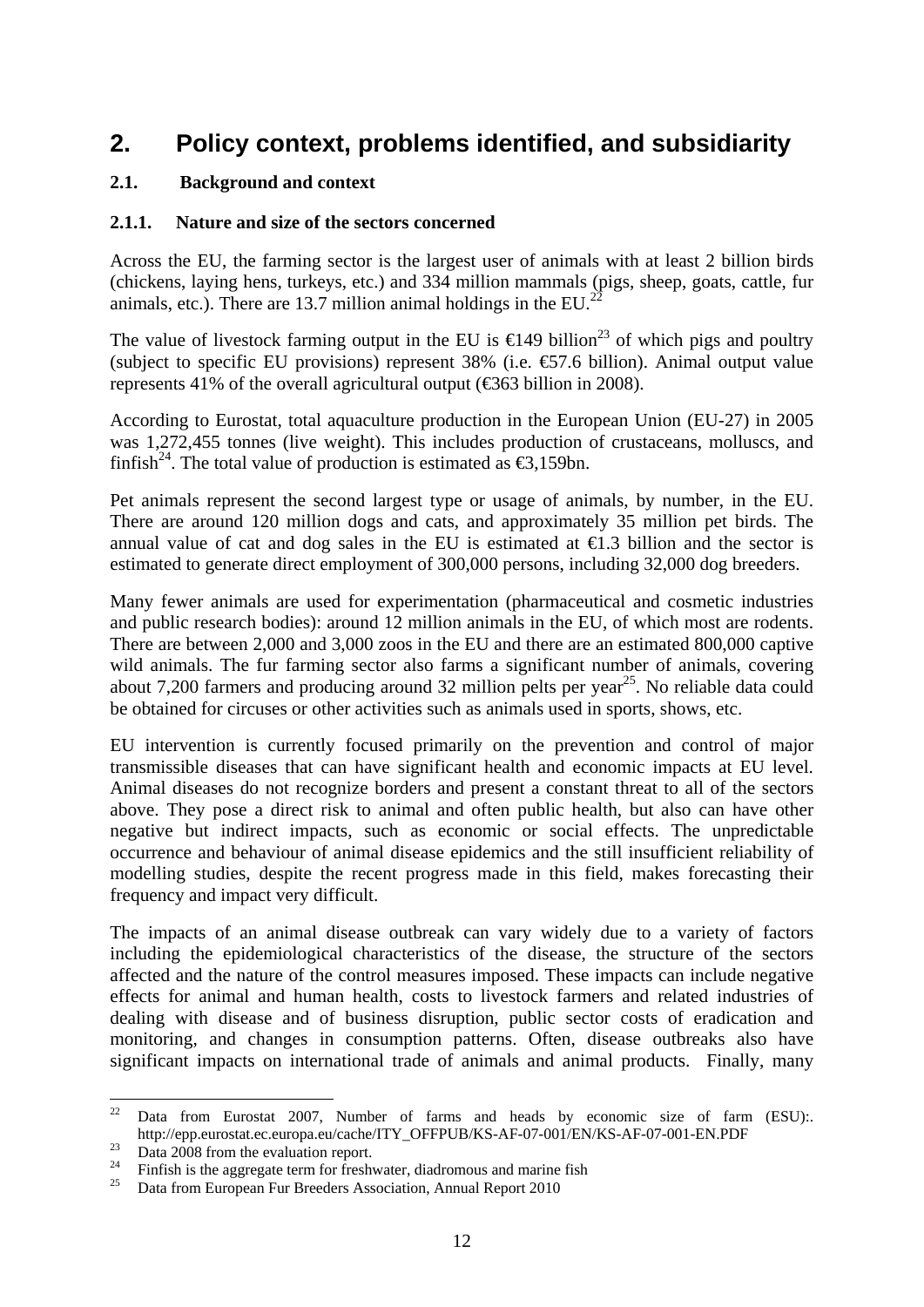animal diseases also affect wild animals, and may have detrimental effects on wild animal populations. Thus they can have a negative environmental impact, for example, on biodiversity.

Some of the consequence of past animal health crises have been used to illustrate the potential scale of the impacts of animal disease outbreaks.

- **BSE** (1996-1997): for UK only, GBP£3.5 billion (0.5% of GDP). The disease also caused a serious fall in consumer confidence across the whole EU and the deaths of more than 200 people in the last 15 years.
- **FMD** (2001-2002): for UK only, GBP£10-12 billion (1.2% of GDP) mainly in agriculture / food chain (30%) and tourism (50%).
- **SARS** (2003): (cost of lost GDP: US\$18bn in East and Southeast Asia (0.6% of GDP) (Asian Development Bank); estimated global economic impact US\$30bn (World Health Organisation, 2003). Around 800 people ultimately died from the illness.
- **Avian flu in the Netherlands** (2003): 30 million birds and direct economic costs of more than €150 million. A veterinarian died due to this disease.

The EU emergency fund<sup>26</sup> makes financial contributions to MS during animal disease outbreaks<sup>27</sup>. It would usually make a contribution of 50% (with the remaining 50% covered by the MS) of the direct costs to animal keepers for certain specified diseases. Table 1.1 below sets out contributions since 2000. As shown, the total amount paid since 2000 is just over €1 billion. However, it should be noted that of this, €664 million (63% of total) was paid between 2002-2005 in relation to Foot and Mouth outbreaks in 2001.

|                           | Payments in <del>G</del> n |                                                                     |                                    |            |                             |                                 |                              |  |  |
|---------------------------|----------------------------|---------------------------------------------------------------------|------------------------------------|------------|-----------------------------|---------------------------------|------------------------------|--|--|
| Year of<br><b>Payment</b> | Avian<br><b>Influenza</b>  | <b>Bluetongue</b><br>- disease,<br>surveillance<br>&<br>vaccination | <b>Classical</b><br>swine<br>fever | <b>FMD</b> | <b>Newcastle</b><br>disease | <b>Other</b><br><b>Diseases</b> | <b>Grand</b><br><b>Total</b> |  |  |
| 2000                      | 13.79                      |                                                                     | 47.05                              |            |                             |                                 | 60.84                        |  |  |
| 2001                      | 17.00                      | 0.73                                                                | 6.28                               |            |                             |                                 | 24.01                        |  |  |
| 2002                      |                            | 11.46                                                               | 11.42                              | 400.44     | 0.42                        | 0.57                            | 424.32                       |  |  |
| 2003                      | 4.76                       | 0.47                                                                | 1.78                               | 67.82      |                             |                                 | 74.84                        |  |  |
| 2004                      | 55.92                      | 4.14                                                                | 8.92                               | 78.73      | 1.00                        |                                 | 148.71                       |  |  |
| 2005                      | 18.23                      | 2.65                                                                | 4.16                               | 119.96     | 0.65                        |                                 | 145.64                       |  |  |
| 2006                      | 0.05                       | 0.10                                                                | 1.63                               |            |                             |                                 | 1.78                         |  |  |
| 2007                      | 1.00                       | 4.27                                                                | 5.00                               |            | 0.22                        | 1.20                            | 11.69                        |  |  |

**Table 1.1: EU Emergency Fund Payments by Disease from 2000-2010** 

 $26$ 26 2009/470/EC: Council Decision of 25 May 2009 on expenditure in the veterinary field (Codified version), *OJ L 155, 18.6.2009, p. 30–45*<br><sup>27</sup> The way the EU supports the control and eradication of animal disease outbreaks is not addressed in this

document as it is the subject of a separate piece of work to revise Council Decision 2009/470/EC.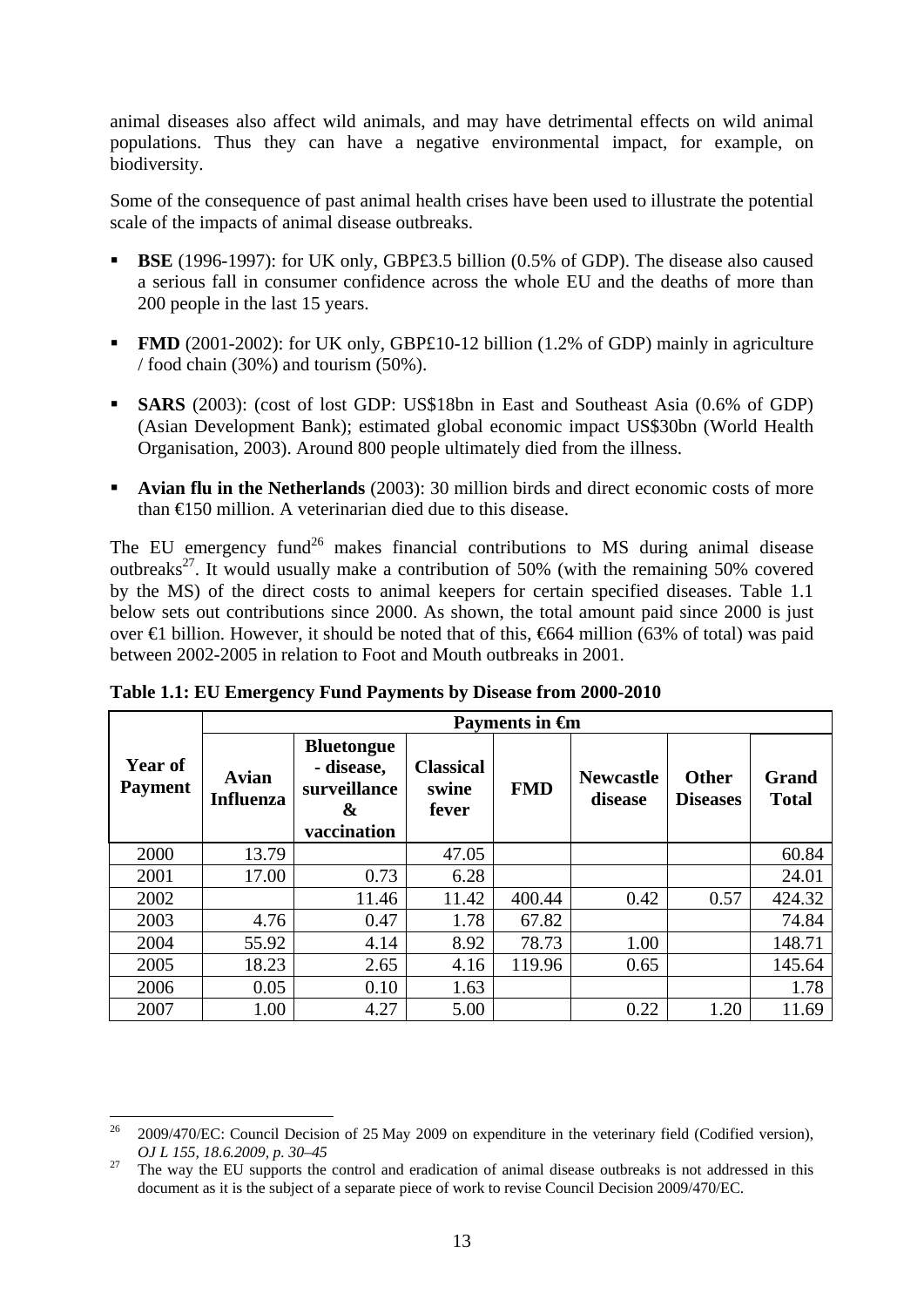| 2010<br>Grand<br><b>Total</b> | 27<br>124.57 | 31.75<br>142.93 | 0.02<br>89.63 | 0.72<br>668.14 | 2.79         | 17.18<br>18.95 | 50.94<br>1,046.99 |
|-------------------------------|--------------|-----------------|---------------|----------------|--------------|----------------|-------------------|
| 2008<br>2009                  | 8.65<br>3.90 | 51.00<br>36.36  | 3.32<br>0.04  | 0.46           | 0.14<br>0.36 |                | 63.56<br>40.66    |

Animals must fulfil specific animal health conditions when they are moved between MS or imported from third countries. Indeed there are areas within the EU with different health statuses (for example, freedom from certain animal diseases). These conditions ensure that animals do not pose any risk during movement and they are moved only to an area of equal or lower health status than their place of origin. The conditions are attested by official veterinary certificates accompanying the consignment of the animals from their origin to their destination.

These specific rules for movements are sometimes considered burdensome, especially in the case of frequent cross-border movements between two adjacent MSs with a similar or identical health status. The most often cited examples of movements of this kind are those of pigs and poultry between Germany and the Netherlands; cattle between France, Belgium and Luxembourg; animals for slaughter between Austria and Germany; and cattle, pigs and sheep between Ireland and Northern Ireland (in the UK). More detailed analysis (along with some assessment of policy options referred to in Section 4 later) is available in Annex VIII.

#### <span id="page-13-0"></span>**2.1.2. Overview of legislative framework and ongoing developments**

The current EU animal health legislative framework involves almost 50 basic directives and regulations, some of them adopted as early as 1964. The veterinary *acquis communautaire* now covers more than 400 acts.

- − c. 50 basic acts that lay down horizontal and vertical principles of animal health which apply to intra-Community trade, imports, disease eradication, veterinary controls, notification of diseases and financial support of terrestrial and aquatic animal. A provisional list of legislation expected to be affected by the new legal framework is attached in Annex IX;
- − c. 200 acts of general application that lay down implementing rules such as the ones that specify lists of third countries, or the rules on veterinary certification;
- − c. 200 acts of special application that lay down more specific provisions such as rules on protection or transitional measures.

This set of animal health legislation interacts with the current legal framework on animal welfare, food safety, public health, animal nutrition, veterinary medicinal products, environmental protection, official controls, the Common Fisheries Policy (CFP) and the Common Agricultural Policy (CAP). A new proposal would need to successfully interlink with all these sets of legislation, especially with Regulation (EC) No.  $882/2004^{28}$ , so as to increase consistency for official controls (checks) related to animal health.

<sup>28</sup> 28 On official controls to ensure the verification of compliance with *inter alia* animal health rules, OJ No L 165, 1 p. 30.04.2004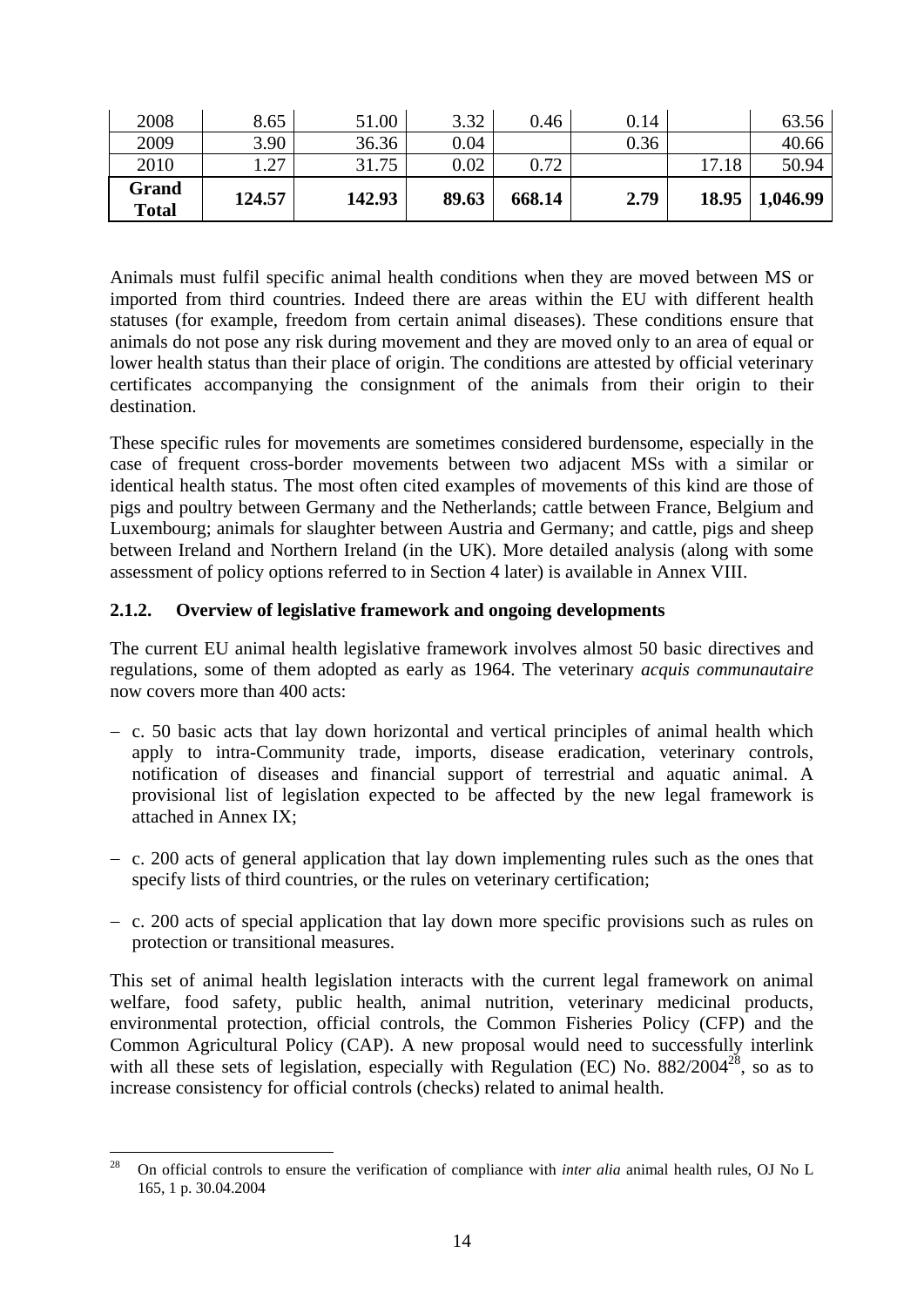For the aquatic sector, Directive 2006/88/EC was adopted in 2006, bringing together disease control and trade provisions (intra-EU movements and import). This amalgamation was a new concept, which has proven to work fairly successfully, so no policy changes are being proposed in this area. Therefore, this Impact Assessment largely focuses on policies relating to terrestrial animals.

# <span id="page-14-0"></span>**2.2. Problem definition**

As noted in Section 1 above, problems with the existing animal health framework and suggestions for improvements to it have been identified in a number of fora. Subsequent to the evaluation of the CAHP and the development of the EU AHS 2007-2013, stakeholders and competent authorities of the MS were then further asked to identify problems with current legislation on animal health in the scope of the AHL Steering Group. The replies served as a basis to develop the "Annotated agenda for a wide stakeholder consultation" in which stakeholders were asked to raise any issues of concern as regards current legislation on animal health. The summary of this consultation is available at Annex V.

The CAHP Evaluation and the stakeholders' consultation broadly agreed that the current system functioned well, however a number of issues were identified that could be improved. Some relate to the general policy approach whilst others relate to specific legal acts or diseases. Some of these issues should be addressed by stakeholders as part of their responsibility to prevent animal diseases, but others relate to the responsibilities of the EU and of CA.

As the AHS recommends that the AHL should be a general horizontal legislative framework, **this impact assessment focuses on the main problems identified in the general policy approach**. Some of the more specific problems identified during the wide stakeholders' consultation have been used in this impact assessment as examples of the general problems. Others will be addressed, if needed, in subsequent legislative proposals and impact assessments – see Annex IX for more details.

As noted above, a summary of the key messages from the CAHP is available at Annex II; however the main thematic issues identified **during the CAHP evaluation** were:

# − *The high complexity of the current CAHP*

− *The lack of an overall strategy*

## − *An insufficient focus on disease prevention, with a particular focus on the need for increased biosecurity.*

A specific policy issue was also identified both in the evaluation and in the consultation with stakeholders in the framework of the AHL preparatory work:

# − *Issues related to intra-EU trade in live animals.*

These trade issues cut across the general problems identified in the first three bullets. As such, further more specific analysis was carried out on intra-EU trade, which is presented in overview in section 5 and in detail in Annex VIII.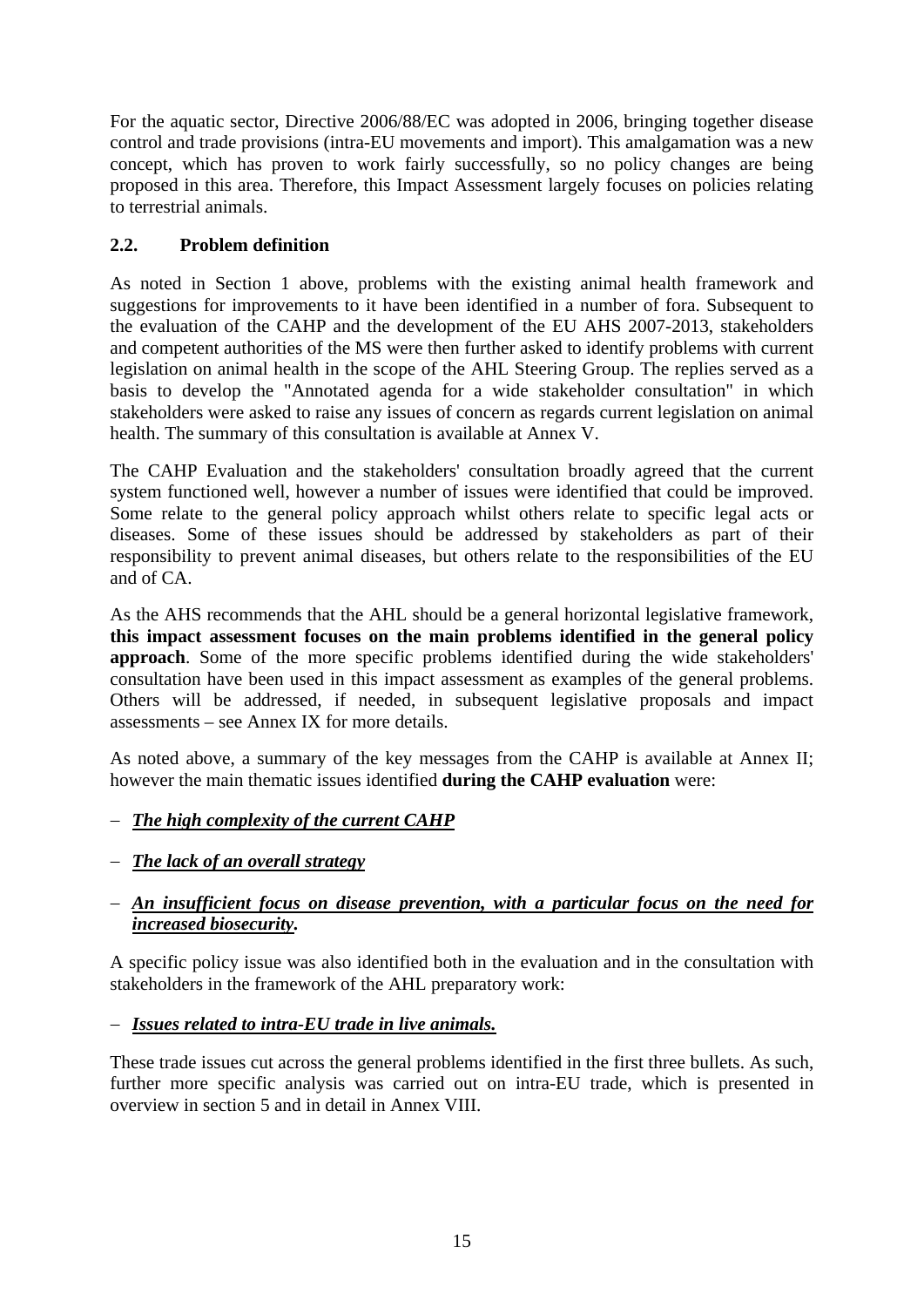## <span id="page-15-0"></span>**2.2.1. High Complexity of the current CAHP**

As described above, current EU animal health legislation is very complex, with over 400 pieces of legislation, but no single horizontal law containing the overarching principles, main objectives and tools of animal health policy. This means that legal measures are spread among very many different pieces of legislation with different subject matters, including a mixture of horizontal and vertical issues, trade (intra-EU and international), disease control measures and specific safeguard measures.

Within the current framework there are not always clear links to other relevant legislation, and there can be a lack of consistency and transparency across the various existing animal health legislation. The existing veterinary legislation and policies were widely perceived to be very complex by stakeholders across the board during the evaluation of the CAHP.

The high complexity of the current system means it can be difficult for stakeholders (whether CA, veterinary professionals or farmers and operators 'on the ground') to understand their roles and responsibilities. Since this complexity and lack of clarity are caused by the shortcomings of the existing legal framework, they cannot be adequately mitigated by means of training or other familiarisation exercises only. Consequently, the current complexity has the potential to jeopardise the achievement of the EU's animal health objectives.

All the specific problems identified below within the overall problem of 'high complexity of the current CAHP' relate to the implementation of the current legislation, with the exception of the lack of rules on professional qualifications and training for official veterinarians (see 2.2.1.5), which relates to a lack of legislation.

#### *2.2.1.1. Large number of pieces of EU animal health legislation*

Driver: Large number of pieces of EU animal health legislation but no single horizontal law.

Problem: Potential high administrative burden for stakeholders to understand legislation.

The absence of a single horizontal act containing the overarching principles means that obligations are scattered in different legal acts. This can mean that the rules can be unclear or difficult to comprehend for animal keepers and owners. They may need to consult many different pieces of legislation or consult a specialist before they can fulfil their obligations. Some obligations are laid down in legislation dealing with disease outbreaks which could be outside their day-to-day areas of activity. There can also be a lack of clarity about the relationship between animal health legislation and other pillars of legislation. So it can potentially be difficult for stakeholders to fully comprehend their roles and responsibilities in the current animal health framework. Nevertheless, this situation can vary between MS according to the manner in which they have transposed directives, with some potentially offering more coherence than others.

Nevertheless, it is clear that the time spent by animal keepers and operators familiarising themselves with their statutory obligations represents an administrative burden. This could be through the time spent by operators reading legislation (or more likely guidance about the legislation), or the cost of consulting legal experts. When aggregated across the several million animal keepers, operators and related business operators in the EU, this is clearly a considerable administrative burden.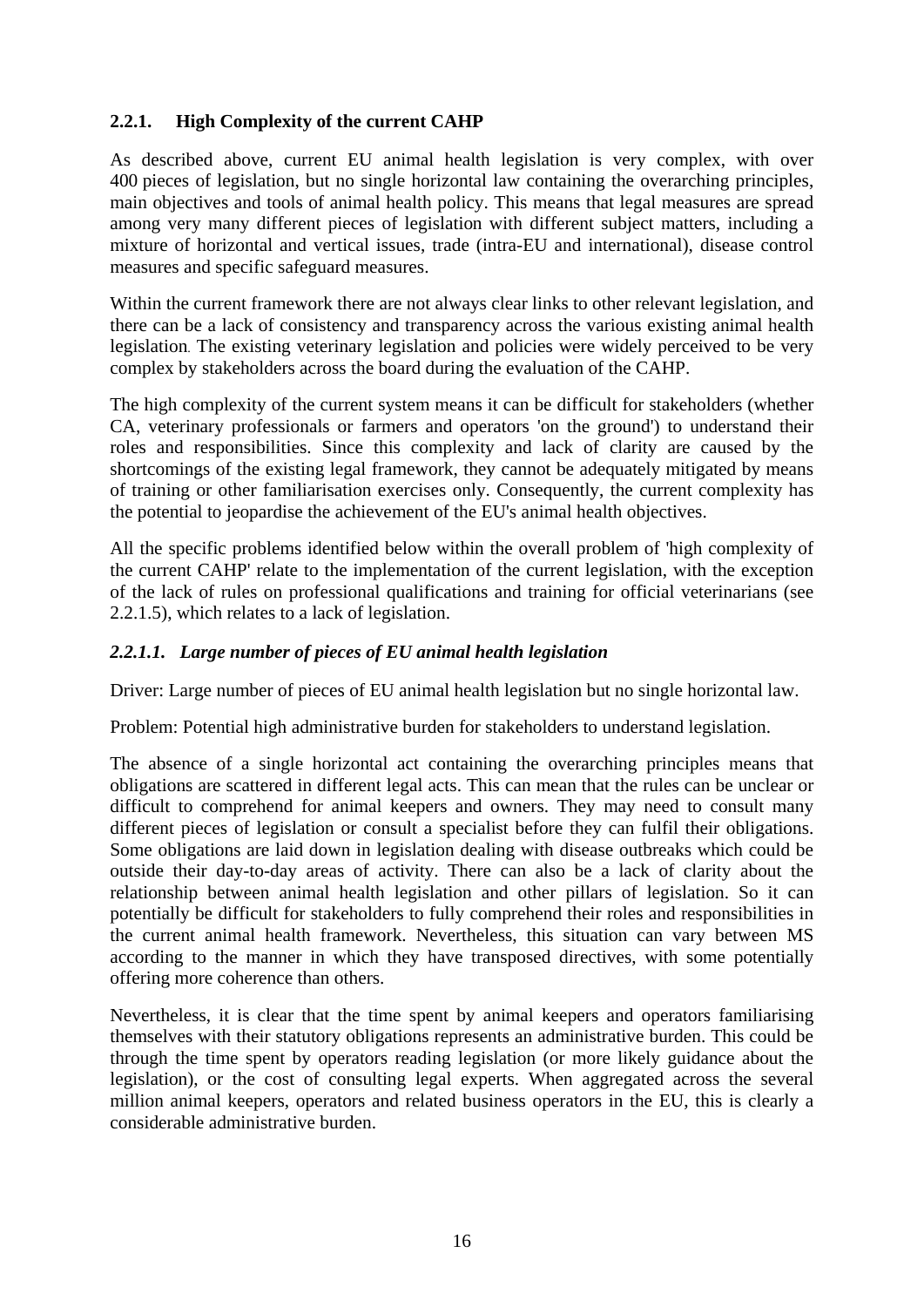#### *2.2.1.2. Responsibilities and obligations of animal keepers and owners are not always clearly spelled out*

Driver: Existing roles and responsibilities differ across existing legislation and in many cases are not clearly laid down and consequently interpreted differently in different MS.

Problems: Animal keepers' legal responsibilities as they are expressed in the current legal framework do not reflect the totality of the role of keepers and operators in animal disease prevention and management. Differences in responsibilities between MS may lead to varying costs of complying with obligations between keepers in different MS.

Animal keepers and owners, especially farmers, are well placed to prevent and detect animal diseases, but they can also contribute to the frequency and scale of disease outbreaks. Current EU and/or national legislation already sets certain obligations for animal keepers and owners, such as:

- − notifying the keeping or possession of animals,
- − notifying the relevant authority of the presence or suspected presence of certain diseases without delay,
- − providing regular care for and supervision of the animals,
- − handling animals with a certain standard of care,
- − reporting the dispatch and/or arrival of animal consignments,
- − keeping records and registers and providing for the identification and traceability of animals,
- − having a baseline knowledge of animal diseases and how to prevent them.

Most of these obligations are laid down in Directives and Decisions which are then transposed by MS, but some others are not regulated at EU level. For example, there are currently very few mechanisms at EU level which actively involve animal keepers in the rapid notification of suspected animal disease or on-farm preventive measures, but many of these types of mechanism exist at national or regional levels.

The current framework creates a particular problem. Because many of the obligations are in Directives, they can be transposed into MS legislation differently. MS sometimes interpret the obligations in different ways so there are disparities in obligations related to animal health for animal keepers and owners between MS. These inconsistencies between MS mean that the responsibilities of animal keepers vary across the EU, which can alter the costs of complying with legislation. This in turn leads to an uneven playing field for livestock keepers in different MS in relation to the cost and responsibilities of national animal health requirements.

During the stakeholder consultation, there was wide support for clarifying these responsibilities, with 78.4% of respondents replying 'agree' or 'strongly agree' to the proposal to clearly setting out obligations of animal keepers/owners/operators. In particular many of the stakeholders stressed the need to establish obligations for operators as well as for animal keepers. The impacts on small farmers have to be taken into consideration. Furthermore, the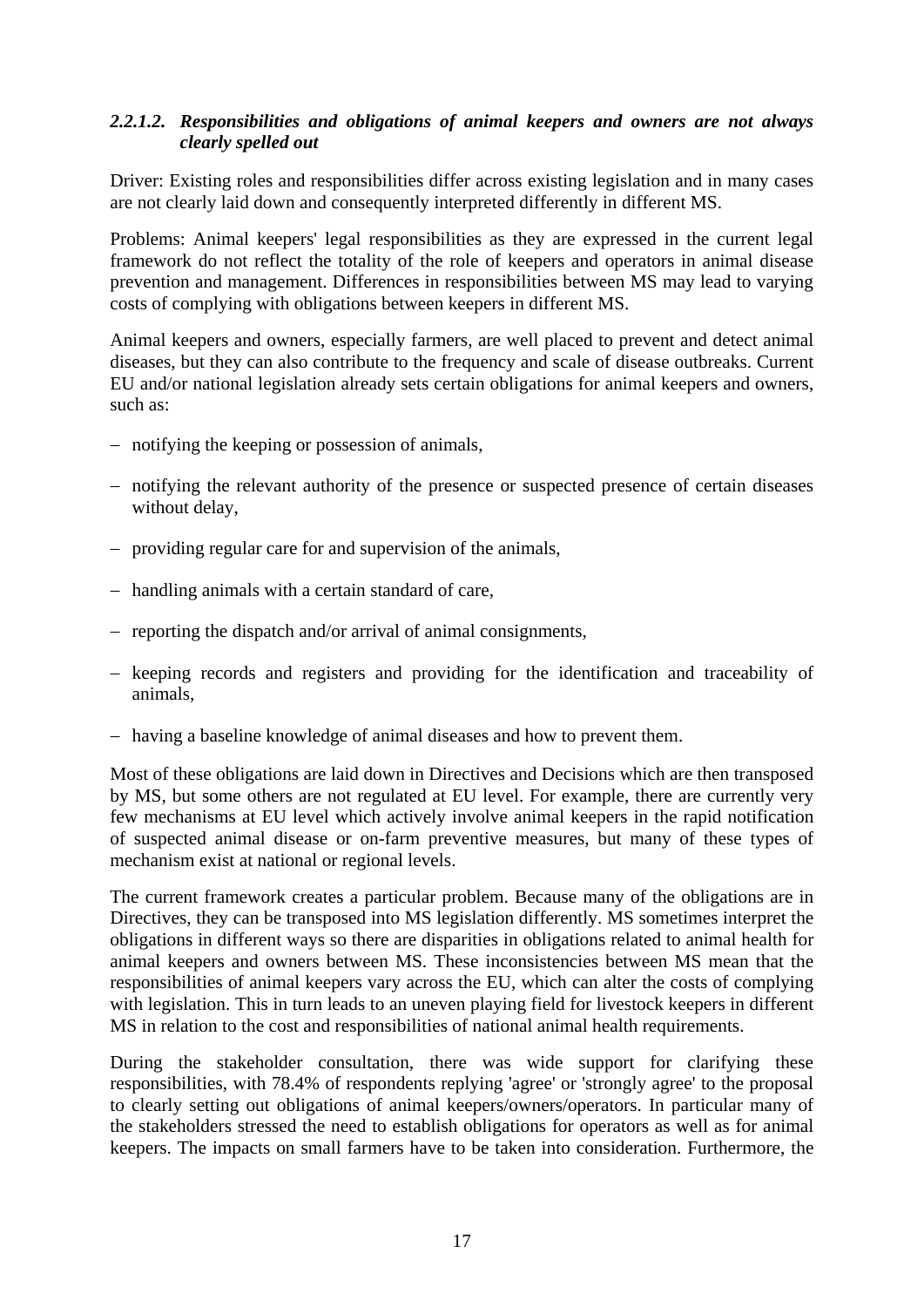third countries replying to the questionnaire stressed that these obligations should not be imposed on third country operators.

#### *2.2.1.3 Rules for commercial farming do not always apply in a proportionate manner to non-commercial animal keeping*

Driver: To establish better consistency and proportionality to address risk posed by noncommercial animal keeping.

Problem: Non-commercial animal keeping usually entails a different kind and level of disease risk compared to industrial farming and the administrative burdens imposed on noncommercial animal keeping is not always proportionate to the level of disease risk.

During the consultations, concerns were raised that surveillance and disease control measures are applied identically to both commercial and non-commercial holdings (such as hobby and backyard holdings). The necessity of the current application of measures to non-commercial farming (such as for example the obligation to identify and register certain animals and the holding registration), was questioned, given the different levels of risk that they pose.

To ensure appropriate animal health in the EU and for effective prevention and control of animal disease, at least a basic level of control measures need to be applied to both categories of holdings as they can both be affected by disease and become a source of wider infection. In some circumstances, non-commercial holdings can pose a lower risk of spreading diseases compared to industrial holdings: for example, because of fewer movements, less contact with other animals (especially with industrially farmed animals), animals being kept in smaller groups and more contact between the keepers and the animals (see studies on the spread of Avian Influenza). On the other hand there are circumstances where high numbers of small non-commercial holdings can present a potentially major risk of spreading diseases to industrial farming. An example of this might be small-scale pig production. The risk of disease can arise from potentially lower biosecurity levels in such holdings such as increased wildlife contact, less supervised movement control, swill feeding, uncontrolled disposal of carcasses, etc.

Current practices also raise some questions about intra-EU movements, specifically whether different conditions should be applied to commercial and non-commercial movements. Some species of animals are considered not to represent a high risk for spreading animal diseases, or are kept or bred in certain particular and well controlled biologically secure conditions (for example, laboratories, zoos, circuses etc.). Pet animals are often moved in a different context, that is to say, they move in accompanying their owners on their journeys. So they have little contact with farmed (or in fact any other) animals and the risk of spreading disease is much lower. However, the movements do need to be somewhat traceable and controllable in case of disease outbreaks posing risks to animal or human health.

The stakeholder consultation showed a high level of support for the Commission's approach for differentiated rules for commercial and non-commercial movements, providing possibilities for risk based exemptions on a case-by case basis (74.5% of respondents agreed or strongly agreed with the suggested approach). However, a certain extent of uneasiness was observed as a significant percentage of respondents argued that changes could lead to an increased risk of animal disease spread and possible outbreaks. (for full details see 2.8 in Annex V).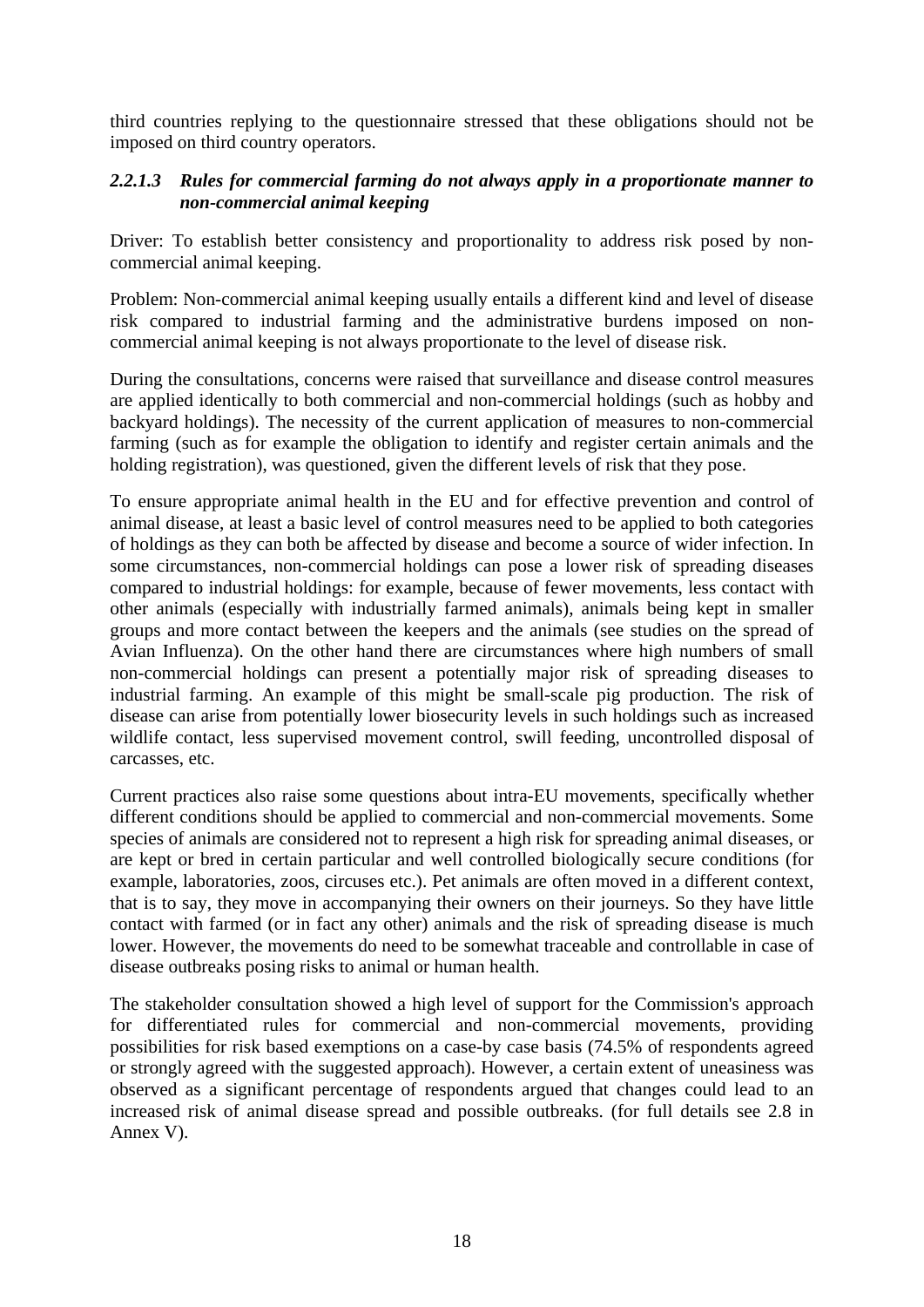#### *2.2.1.4. Unclear definition of the role of veterinary services including the tasks and duties of official veterinarians, and other veterinary practitioners.*

Driver: Inconsistency in the role of veterinary services across existing EU legislation.

Problems: Legal uncertainty about roles of veterinary services, possible conflicts of interest and limits to the development of veterinary networks.

EU legislation (such as Council Directive 90/425/EEC, Regulation (EC) No 882/2004, Council Directive 64/432/EEC, and Regulation (EC) 854/2004) gives different definitions of 'competent authority', 'official veterinarian', 'approved veterinarian' and 'official auxiliary'. This lack of legal clarity has paved the way for different interpretations by the MS, and an uncertainty about the roles of the various segments of veterinary services during animal disease outbreaks.

For example, the majority of MSs' veterinary practitioners or technicians are authorised to perform a range of official veterinary activities, including sampling (for example, in the cases of brucellosis, tuberculosis, Aujeszky's disease and the tuberculosis skin test), vaccination (for example, for Bluetongue) and also some clear-cut official controls, such as regular hygiene checks on dairy farms, or health checks of animals prior to intra-EU trade dispatch. In other MS, official tasks such as these are only performed by official veterinarians.

The steering group consultation also raised concerns that a veterinary practitioner might face a 'conflict of interest' when certifying animals in his or her care; for example if carrying out work as an official veterinarian but also undertaking private veterinary work, perhaps for the same client.

Different roles for veterinary services across the EU could limit veterinary coordination and the development of networks for the surveillance, prevention, early detection, control and notification of disease.

At the same time, all MS are members of the World Organisation for Animal Health (OIE). The OIE Terrestrial and Aquatic Animal Health Codes provide existing frameworks to which EU rules should be aligned in order to ensure that MS are fulfilling their obligations as OIE members, which, amongst other positive benefits, facilitates trade with third countries. The Terrestrial Animal Health Code defines the concept of 'Veterinary Services' as the governmental and non-governmental organisations that implement animal health and [welfare](http://www.oie.int/eng/normes/mcode/en_glossaire.htm#terme_bien_etre_animal)  measures and other standards and recommendations in the two OIE codes in the territory. The Veterinary Services are under the overall control and direction of the [Veterinary Authority.](http://www.oie.int/eng/normes/mcode/en_glossaire.htm#terme_autorite_veterinaire)  Private sector veterinary organisations, [veterinarians,](http://www.oie.int/eng/normes/mcode/en_glossaire.htm#terme_veterinaire) [veterinary paraprofessionals](http://www.oie.int/eng/normes/mcode/en_glossaire.htm#terme_paraprofessionnel_veterinaire) or aquatic animal health professionals are therefore included in Veterinary Services and they are normally accredited or approved by the [Veterinary Authority](http://www.oie.int/eng/normes/mcode/en_glossaire.htm#terme_autorite_veterinaire) to deliver the delegated functions. The tasks of veterinary services include many programming and management activities, including international certification, and particularly the organisation of a veterinary network for the prevention, control and notification of disease outbreaks. International trade in animals, animal products and products of animal origin is based on international (OIE) standards, where the first step in fulfilling import conditions is a successful evaluation of the veterinary services in a given potential exporting country. Without that evaluation, health certification is not reliable and export is therefore not possible under OIE rules.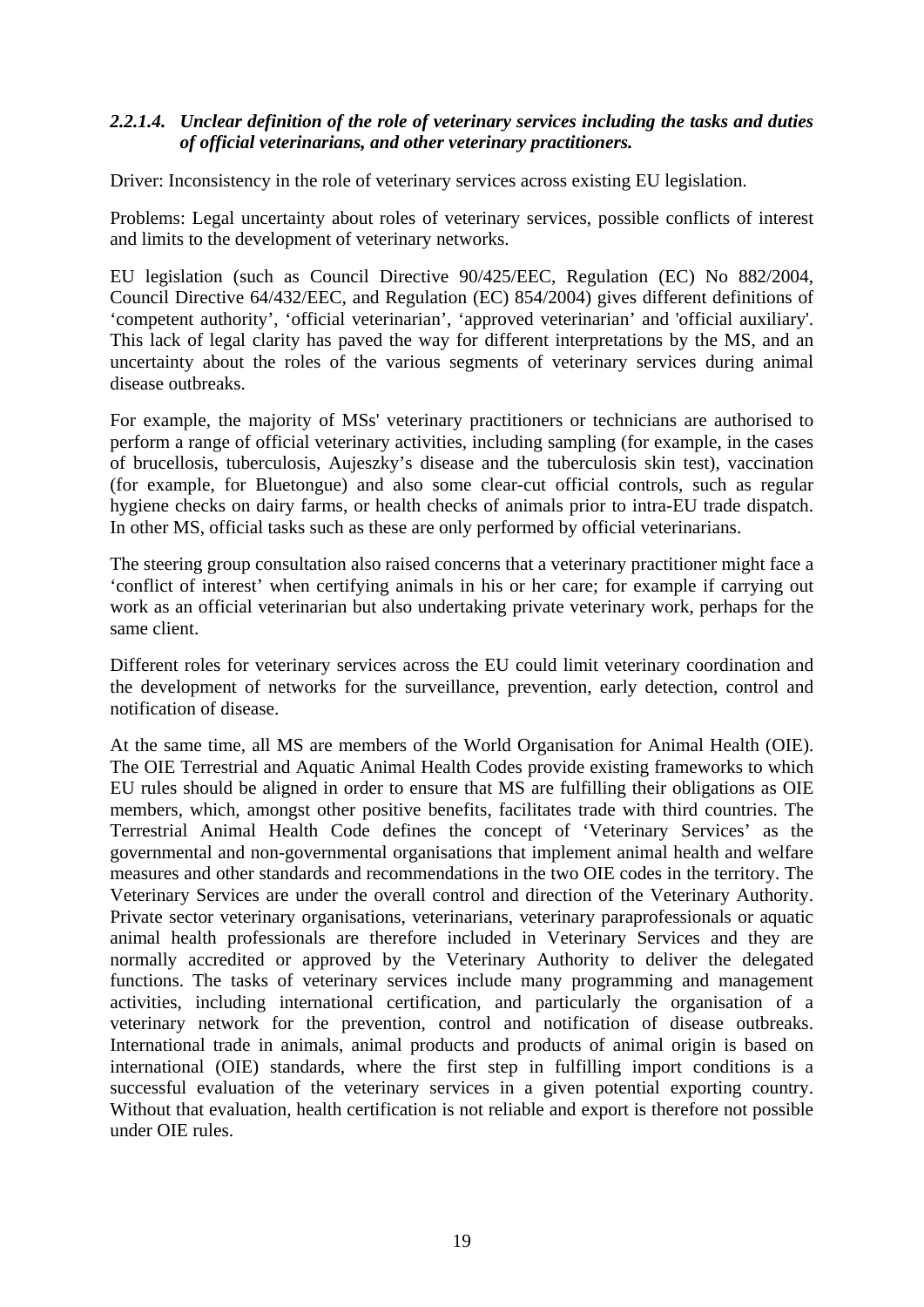However, it has to be noted that in aquaculture, apiculture and some other animal categories (such as animals used in scientific experiments) control activities may be carried out not only by veterinarians but by other professions and services. In this regard, international standards and recommendations set in the OIE Terrestrial and Aquatic Codes have to be taken into account.

This variety in the structure of differing veterinary services, their relationships nationally, intra-EU and internationally, and the differences in their roles and responsibilities, adds to the complexity of the current context. During the stakeholder consultation, 81.7% of respondents agreed with the suggestion to clarify the tasks and duties of official veterinarians and veterinary practitioners (for full details see 2.3 in Annex V). Stakeholders are of the view that there is a need to clarify and harmonise certain veterinary tasks EU-wide. This is in particular valid for "export certification" and international trade.

## *2.2.1.5. Lack of rules on the professional qualifications and training for official and approved veterinarians*

Driver: Diverging national standards for qualification and training for official and approved veterinarians.

Problem: Differences between levels of health protection across MS due to the differences in veterinary qualifications, ongoing training and professional development.

Official, approved and authorised veterinarians need in-depth and regularly updated knowledge and skills to perform official tasks and official controls adequately. This knowledge will be gained first through undergraduate veterinary education and then by postgraduate studies and/or vocational training. Differences in these qualifications between MS mean that there can be differing levels of health protection and impartiality throughout the EU.

The Federation of Veterinarians of Europe (FVE) and the European Association of Establishments for Veterinary Education (EAEVE) run an evaluation system of veterinary schools in MSs with a view to providing an independent and fair accreditation system. The latest published evaluation, in 2009, concluded that while many veterinary schools in the EU are world-class, some  $16\%$  are at one or more points inadequate<sup>29</sup>. This variability in education can lead to inconsistency in the knowledge of those who qualify as vets.

Regulation (EC) No 882/2004 already envisages appropriate and, as necessary, additional training for staff performing official control tasks. In addition, there are specific provisions on the professional qualifications and continuing education of official veterinarians, but this is limited to those responsible for fresh meat controls in establishments covered by Regulation (EC) No 854/2004. These provisions may need to be extended to other areas of competence of official veterinarians to ensure that official tasks are performed in an adequate and uniform way throughout the EU. At the same time it has to be noted that in aquaculture, apiculture and some other animal categories (i.e. experimental animals), control activities may be carried out not only by veterinarians but by other professions and services. This would have to be taken into account as necessary in defining the required qualifications and ongoing professional development.

 $\frac{1}{29}$ 

[http://www.fve.org/news/position\\_papers/education/060\\_oie\\_education%20\\_conference\\_october\\_2009\\_pres](http://www.fve.org/news/position_papers/education/060_oie_education _conference_october_2009_presentation_jvaarten.pdf) [entation\\_jvaarten.pdf](http://www.fve.org/news/position_papers/education/060_oie_education _conference_october_2009_presentation_jvaarten.pdf)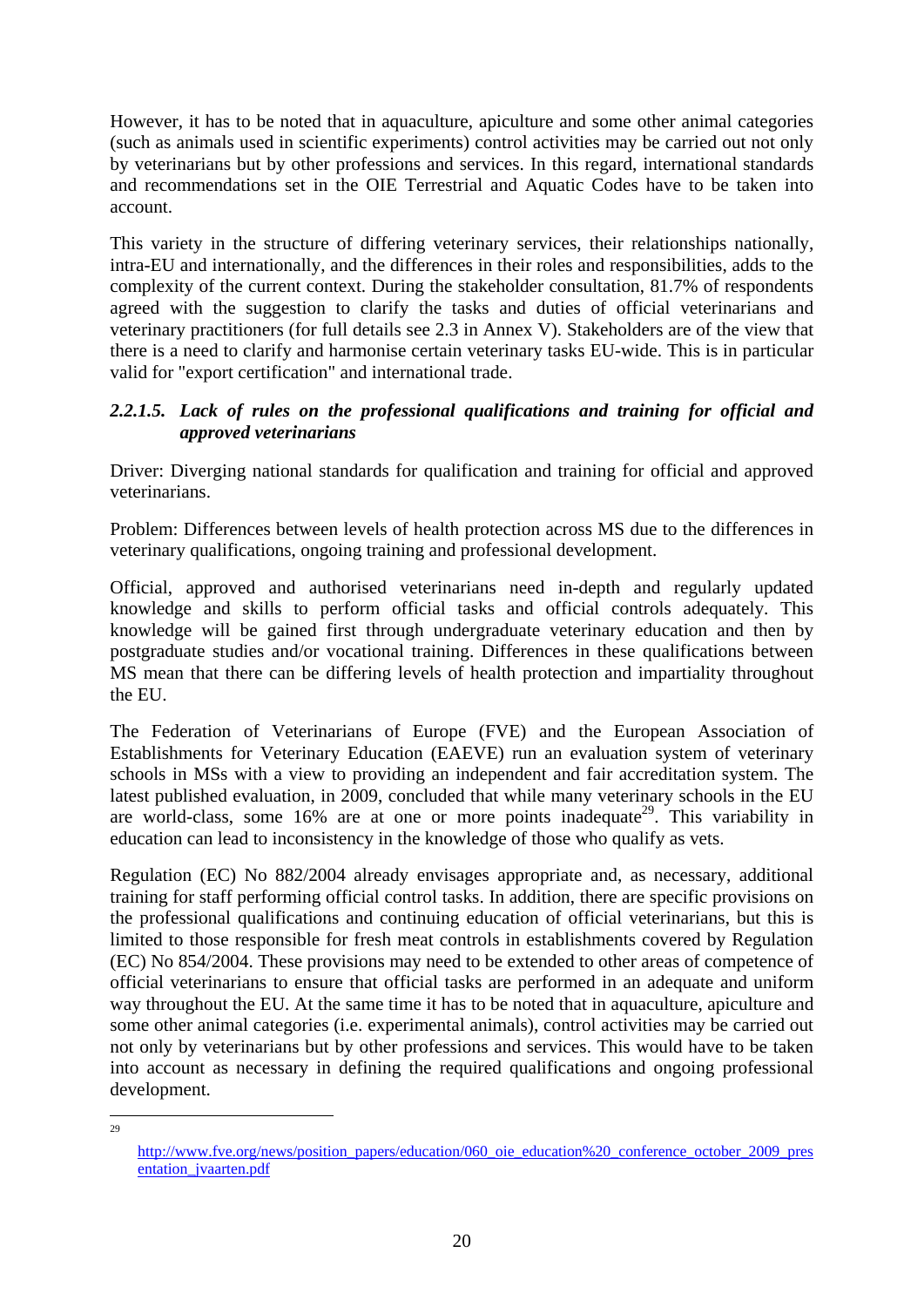During the stakeholder consultation, there was wide support for extending the requirements for professional qualification and for veterinary training for officials veterinarians in all areas, and to those authorised to perform official tasks in the field of animal health, with 81.0% of respondents replying 'agree' or 'strongly agree'. Many supported a broader harmonised EU approach for all those that perform official tasks; this includes not only veterinarians but also other professionals. On the other hand, others warn that MS already have continuous professional developments for veterinarians in place and that additional regulation at EU level is unnecessary. If training is to be introduced, it should be output / target oriented towards proper enforcement and should not generate unnecessary costs. (for full details see 2.4 in Annex V).

#### *2.2.1.6. Specific animal health conditions relating to imports are difficult to understand, and apply*

Driver: Animal health conditions on imports are unclear and difficult to apply.

Problem: Administrative burden for third countries, importers and competent authorities to understand and comply with conditions.

Animal health import requirements for live animals, animal products and products of animal origin are based on the need to prevent the introduction of animal diseases into the EU. These specific requirements are scattered in different pieces of legislation and sometimes within the texts of import certificates instead of the legal act itself.

This makes the rules difficult to understand and apply for competent authorities and business operators in MS and third countries. For example, the Food and Veterinary Office (FVO) has regularly made recommendations to MS to improve their import controls. Many of the issues causing the recommendations appear to arise from misunderstandings due to a lack of clarity rather than wilful disregard. In addition, the complexity adds an administrative burden to operators, who can find it difficult to establish what the requirements for import actually are. The introduction of basic animal health requirements would reduce the administrative familiarisation burden on operators who are running import businesses, and grant more consistency in import policy.

The time spent by the concerned parties understanding animal health import conditions represents an administrative burden for business operators and competent authorities in both MS and third countries which has the potential to be reduced through simplification, harmonisation of the controls, and the introduction of electronic forms.

During the stakeholder consultation, 75.1% of respondents replied 'agree' or 'strongly agree' to the proposals to make the import conditions clearer and simpler. For full details of the proposals see 2.12 and 2.9 in Annex V. Stakeholders especially highlighted the issue of competitiveness: they are of the view that EU operators face stricter standards than international standards. Imports of special animal categories also have to be considered carefully, and exemptions only granted taking into consideration the risks involved (e.g. protected and endangered species, wild animals, etc). They emphasised the need for clear definitions to avoid misunderstanding in import conditions (for example, llamas should not be considered as ruminants).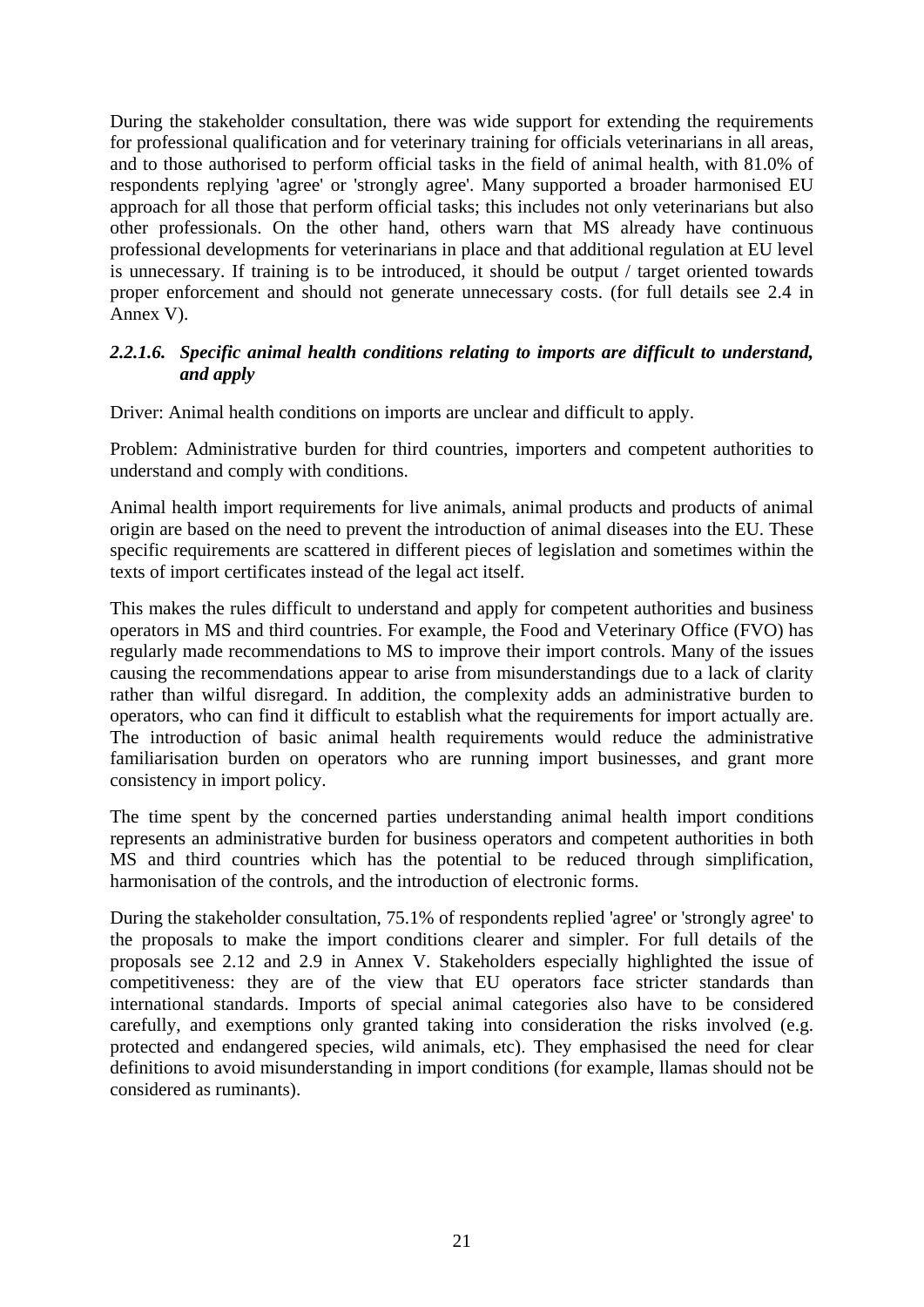# <span id="page-21-0"></span>**2.2.2. Lack of a single overall strategy**

The final report of the CAHP evaluation highlighted the lack of a single general approach behind the CAHP measures. Instead, the CAHP was perceived to be a patchwork of specific measures and actions, with insufficient clarity in its overall direction. The setting of priorities for the CAHP has consisted of a mixture of longer-term components such as eradication programmes or contingency planning but also of short-term or crisis-driven elements.

Resources, personnel and management attention have tended to follow animal health crises with a reducing focus on the definition and achievement of longer-term strategic objectives. Consequently, this apparent lack of a clear long-term strategy and prioritisation system could lead to sub-optimal prioritisation and allocation of resources.

All of the problems identified below which relate to the lack of a single overall strategy are areas where EU law exists only in piecemeal fashion (for example, relating only to certain diseases); or where there is no existing law.

## *2.2.2.1. Lack of categorisation and prioritisation of animal disease policy*

Driver: Lack of prioritisation of different animal disease control and policy measures.

Problem: Sub-optimal allocation of resources for disease control.

As described above, the CAHP evaluation highlighted the absence of a clear system for prioritising resources for animal health policy interventions, such as categorisation of animal diseases and animal-related threats, (or reliable scientific grounds for such categorisation). This means that resources have sometimes been allocated on short-term, political or crisisdriven grounds, which do not fully reflect evidence based on scientific risk assessments and cost-benefit analysis. The management of less high-profile diseases might therefore be deprioritised as a consequence. This sub-optimal allocation of resources for disease control under the current system could lead to more negative impacts of animal diseases than if resource allocation were optimally prioritised.

In many cases, the existing legal framework is too rigid and cannot adapt to new developments, including new scientific developments. The AHL Steering Group mentioned certain examples of these problems in their discussions in July 2009, for example: the rules on swine vesicular disease, which they felt to be disproportionate to the risks the disease poses; and protective measures for Newcastle Disease, which they felt to be outdated.

A bluetongue case study is outlined in the box below to illustrate a short term crisis-driven allocation of resources.

#### *Bluetongue disease*

Bluetongue is an insect-transmitted disease which appeared in North-Western Europe for the first time ever in summer 2006 when a virus strain, probably originating in sub-Saharan Africa, appeared in the Netherlands. That summer was exceptionally warm and these unusual climatic conditions may have exacerbated the conditions for the virus to flourish. That year 2,000 farms were affected, and in the following year 60,000 farms were affected, from the UK to the Czech Republic. Infections caused high mortality in sheep and goat populations.

In Belgium it is estimated that the mortality rate in 2007 amounted to one sixth of the national sheep and goat population. Economic losses in the Netherlands were estimated at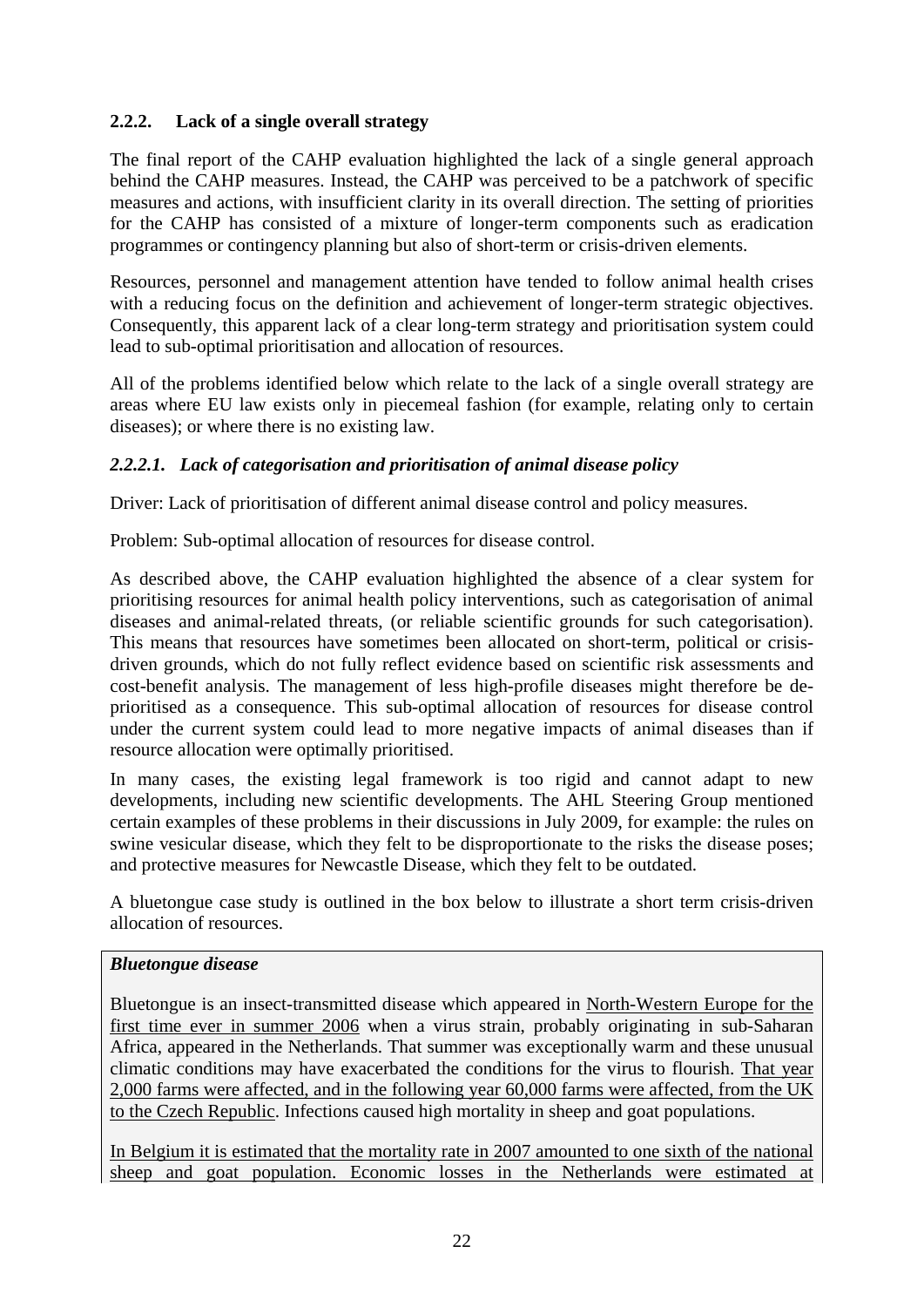€130 million in 2006 and 2007. In 2007, a BTV-8 outbreak in France was estimated to cost €1.1 billion. Losses there were largely due to the inability to trade cattle on the international market.

In the EU in 2008, a total of 45,000 outbreaks were reported. That number dropped to 1,118 in 2009 and only 120 in 2010. The success is credited primarily to the vaccination campaigns in the MS. A co-financed EU programme was adopted, initially funded by the "emergency fund", and later by annual programmes in all affected areas. This appears to be the main factor leading to the near-disappearance of the disease in the EU in 2010.

It has been argued that a more preventative approach to Bluetongue could have prevented much of the mortality and costs of the disease that the emergency measures required.

#### *2.2.2.2. Poor coordination of animal disease surveillance*

Driver: Lack of coordination between different surveillance systems and actors.

Problem: Sub-optimal use of surveillance to reduce the risk and impact of disease outbreaks.

Animal health surveillance is an essential tool to detect and control animal diseases, to monitor disease trends, to support claims for freedom from disease or [infection,](http://www.oie.int/eng/normes/mcode/en_glossaire.htm#terme_infection) to provide data for use in [risk analysis,](http://www.oie.int/eng/normes/mcode/en_glossaire.htm#terme_analyse_du_risque) for animal and/or public health purposes, and to substantiate the rationale for sanitary measures. Therefore, surveillance is a key element of any animal health policy that gives priority to a preventive approach, early detection and quick response.

Animal disease surveillance is one of the cornerstones of Pillar 3 of the AHS 2007-2013. Several activities (as noted above in section 1.7) have been carried out to identify the main challenges for surveillance and how they could be addressed:

- − The current picture of animal disease surveillance in the EU is rather complex and the purposes or objectives of surveillance systems are not always sufficiently clear in current legislation (for example, there are surveillance systems which are EU harmonised vs. those not harmonised; compulsory vs. voluntary; surveillance in free areas vs. monitoring in notfree areas; EU co-financed vs. not EU co-financed; active vs. passive; farmed animals vs. wildlife and so on). It can therefore be difficult for stakeholders and competent authorities to understand their roles and responsibilities.
- − The current surveillance systems may not be sustainable, as they do not necessarily make best use of available resources, nor optimally set priorities; so the affordability, sustainability and communication of surveillance activities need to be addressed. Support and engagement of the veterinary authorities and stakeholders, in particular farmers and trading partners, is essential and should be actively sought.

During the stakeholder consultation, 67.3% of respondents replied 'agree' or 'strongly agree' to the proposals to improve animal health surveillance. Full details are in part 2.6 of Annex V. Stakeholders suggested that the surveillance should be developed in partnership with them. Some have asked for a cautious approach in introducing surveillance network in order not to be too prescriptive.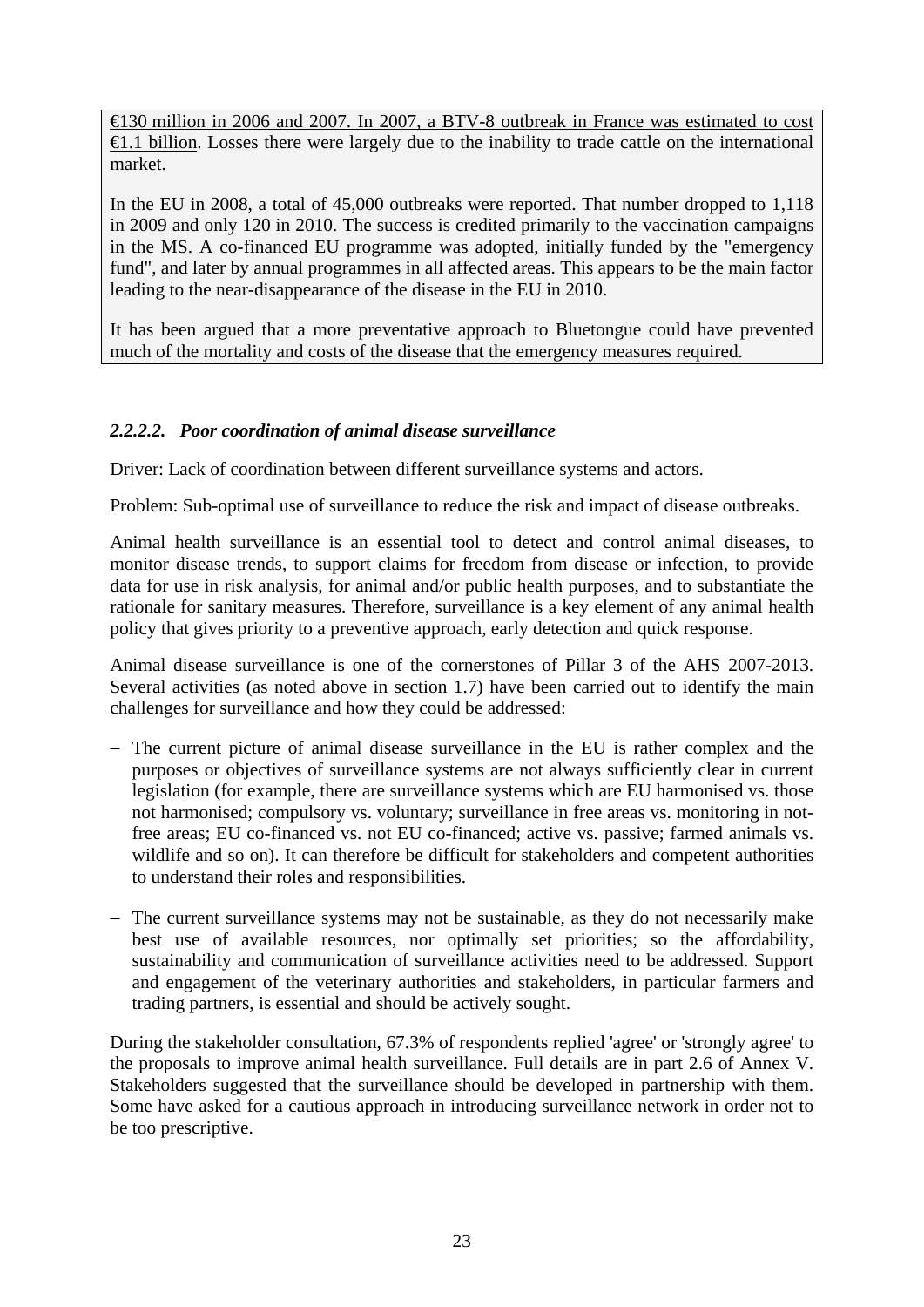#### *2.2.2.3. Insufficient harmonisation of EU legislation with international standards*

Driver: All MS are members of the OIE, so EU legislation should aim to better align with the existing OIE Health Codes for the sake of consistency with international trade rules and competitiveness of the EU farming industry.

Problem: In certain respects, convergence of standards represents a trade-off with animal health standards, but lack of convergence may lead to lack of competitiveness and even international trade disputes.

MS are members of the OIE and as a result should align their rules to the existing OIE Code. As such the standards of the OIE Health Codes should be reflected in EU legislation. Some current differences in EU legislation and OIE standards are set out in the box below.

The potential problem that arises from these differences is in the difficulty of achieving the optimal balance between aligning with OIE standards and maintaining EU health standards. This amounts to a trade-off between maintaining good relations with third countries, hence maintaining the competitiveness of the EU farming industry and avoiding potential trade disputes; and maintaining current animal health standards within the EU.

During the stakeholder consultation, 82.3% of respondents replied 'agree' or 'strongly agree' to the proposals to aligning EU standards with international standards (while not lowering EU standards) and to promoting EU standards in international fora, particularly the OIE.

Whilst EU trade and import legislation generally reflects OIE standards, sometimes there are differences. For example:

- − The OIE only carries out a paper evaluation as the basis for determining disease-free countries or zones. The EU does not consider this sufficient and generally carries out its own on-the-spot inspections before granting its trading partners this status.
- − The EU has its own level of protection for certain imports, based on scientific risk assessment, which is often higher than that which can be achieved solely by applying OIE standards or guidelines. An example is that the EU does not accept that the import of bonein beef from a country carrying out vaccinations against foot and mouth disease is safe, whereas under certain conditions this would be possible under the OIE code.
- − The EU can act faster and indeed can be more flexible than the OIE in certain instances, such as in recognising different regions of a country or reinstating disease-free status following a satisfactory outcome of an inspection by the Food and Veterinary Office.
- − The definition of certain disease incubation periods or other time intervals and the approaches to evaluating competent authorities for animal health is different in OIE and EU standards.
- − There are differences in veterinary roles and standards as highlighted earlier.
- − Diagnostic tests in EU legislation do not always mirror the prescribed tests in the OIE manual.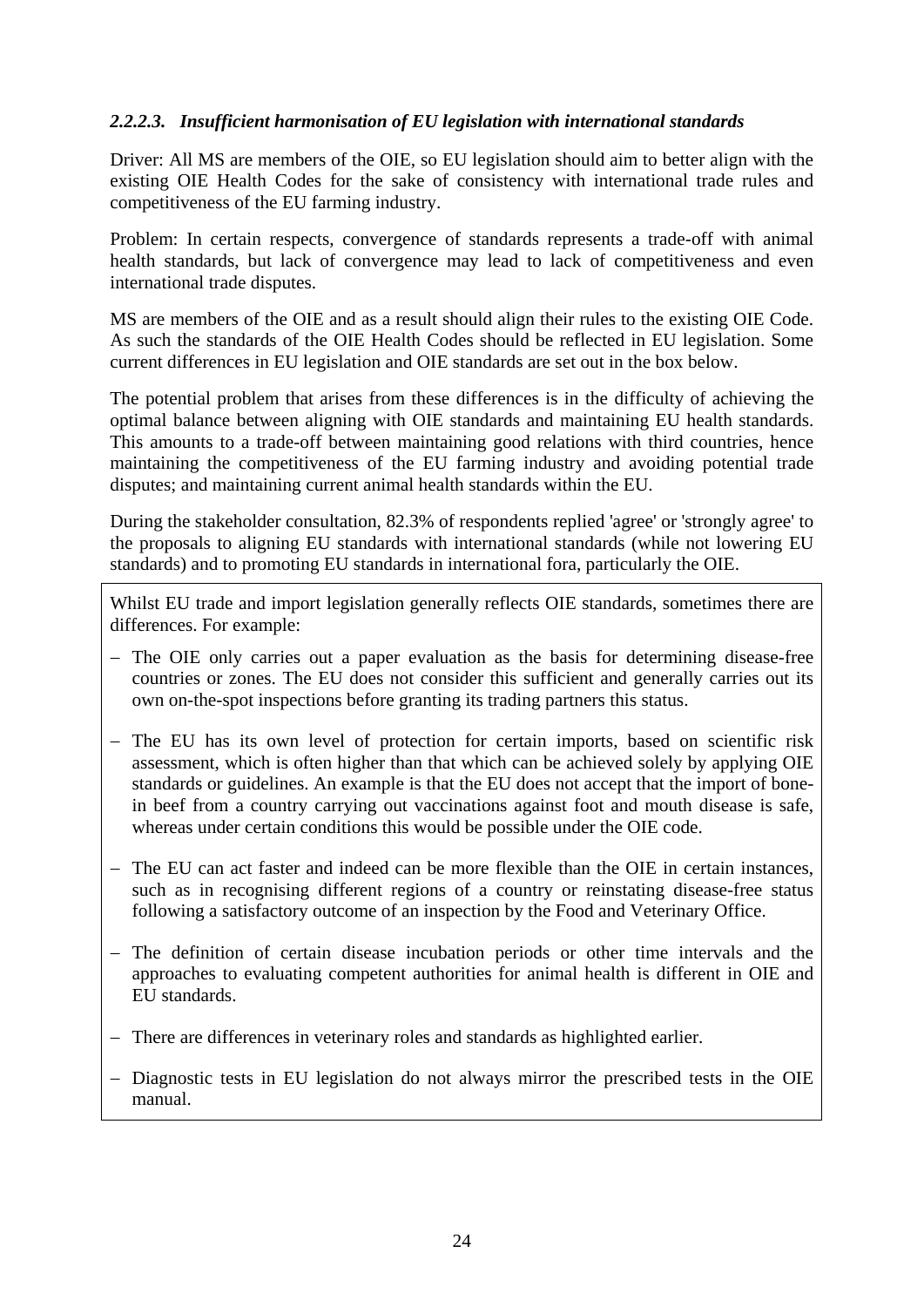#### *2.2.2.4. Emerging, re-emerging and exotic diseases are not duly considered in current legislation*

Driver: Lack of flexibility and appropriate tools to respond to, control and monitor emerging and exotic animal diseases.

Problem: Potential for larger scale and more frequent exotic disease outbreaks.

Public authorities and animal keepers know less about diseases which are not commonly present in the EU (typically known as exotic diseases) or are currently unknown (emerging diseases), than about diseases which are endemic in the EU. This means that MS and the EU have lower preparedness for dealing with outbreaks of exotic or emerging diseases. This can contribute to larger scale outbreaks of exotic diseases than if there was more adequate crisispreparedness.

General EU measures for the control of certain animal diseases are laid down in Directive 92/119/EEC but these measures refer only to a limited list of emerging and/or exotic diseases for the EU and some of these measures do not prescribe the right tools to deal with certain exotic diseases. The rigidity of current rules limits the possibilities for the EU to play a more proactive role to prevent the spread and introduction of such diseases or to react in the event of a new animal disease. This could lead to delays in taking the appropriate measures to control them. In addition, past crises have shown the need to put in place clear and flexible rules for controlling and monitoring animal diseases that can be adapted to every conceivable situation and to varying regional factors. A good example is that of bluetongue, which was outlined in 2.2.2.1 above. Other examples were highlighted by the AHL Steering Group in their meeting in July 2009 for which they felt the existing legislation is too rigid and the EU relatively unprepared. These included Rift Valley Fever, and the rules for African Horse Sickness.

During the stakeholder consultation, 86.1% of respondents replied 'agree' or 'strongly agree' to the proposals to reflect emerging diseases in the AHL and to update certain disease control directives that are outdated or disproportionate. Full details are available in 2.10 of Annex V.

#### <span id="page-24-0"></span>**2.2.3. Insufficient focus on disease prevention**

Freedom from animal diseases is widely considered to be a *global public good*, as it protects the health of animals and public health as highlighted in the "One World – One Health" concept developed by the WHO (World Health Organisation), OIE (World Organisation for Animal Health) and FAO (Food and Agriculture Organisation)<sup>30</sup>. Its importance is not limited to the rural economy but impacts on the whole of society. Animal diseases and related control measures can be costly to the livestock sector, and to competent authorities which currently cover most of the costs of crisis response. Additionally, freedom from certain animal diseases is a necessary condition for animals and animal products before they are traded within the EU and with third countries.

While animal health crises will always occur, the CAHP evaluation highlighted the need to focus more on disease prevention and rapid and effective risk management in order to reduce the incidence and scale of animal disease outbreaks. Recent work to put in practice the "One World – One Health" concept clearly show that the emphasis is shifting away from crisis

 $30$ 30 See *Contributing to One World, One Health*, *A Strategic Framework for Reducing Risks of Infectious Diseases at the Animal–Human–Ecosystems Interface*, at*:*  http://www.oie.int/downld/AVIAN%20INFLUENZA/OWOH/OWOH\_14Oct08.pdf.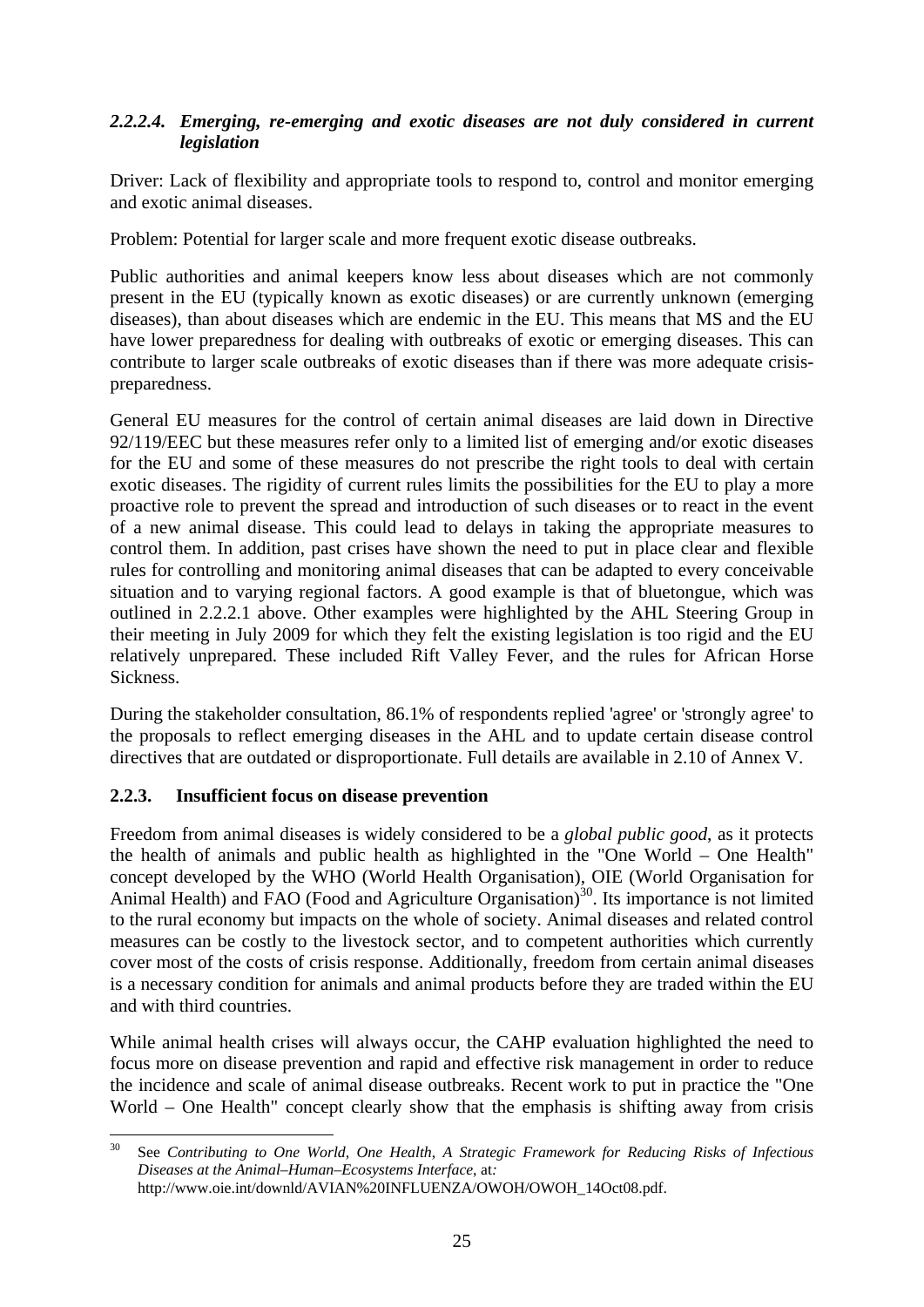response to building the systems and capacity to prevent and respond more effectively to future outbreaks of diseases.

The issues identified below are all problems caused by a mixture of both the content and implementation of existing legal powers; and because legal powers to provide an overall coherent view of all animal diseases are lacking.

#### *2.2.3.1. Poor coordination of animal disease surveillance and monitoring*

Driver: Lack of coordination between different surveillance systems and actors.

Problem: Sub-optimal use of surveillance to reduce the risk and impact of animal disease outbreaks.

As noted above in 2.2.2.2, surveillance is an essential tool to detect and control animal diseases. Its present sub-optimal use means the EU's ability to prevent disease outbreaks before they occur is not at its full potential. The improvement of surveillance systems is widely supported by stakeholders, as noted above.

#### *2.2.3.2. Insufficient on-farm biosecurity measures to prevent outbreaks on farms and in the farming industry*

Driver: Lack of comprehensive rules on farm biosecurity measures to reduce impact of disease outbreaks.

Problem: Inefficient use of biosecurity on-farm and in the farming industry, and increased risk of disease outbreaks.

Farmers (animal keepers in general) are often the best placed persons to prevent and detect animal diseases. Currently, very few mechanisms exist at EU level that actively encourage animal keepers to take preventive disease measures. Mechanisms to achieve on-farm biosecurity at other levels within the EU are mainly voluntary or industry-led schemes, which typically achieve a lower uptake than statutory measures.

The lack of biosecurity measures is driven by two factors:

- − Many farmers and animal keepers lack sufficient information about biosecurity measures they could implement. In particular they are unlikely to be aware of the costs of implementing biosecurity measures compared to the benefits of reduced animal diseases. This can lead to farmers implementing fewer biosecurity measures than would be beneficial to them (because the on-farm benefits would exceed the implementation costs). This can lead to a lower level of biosecurity than is optimal and a higher risk of on-farm disease outbreaks.
- − With optional or voluntary biosecurity schemes, farmers can choose the level of on-farm biosecurity they implement. Without specific mandates or incentives to take into account the wider benefits (public benefits) of their biosecurity measures, farmers are unlikely to implement additional measures above those that benefit them directly (private benefits). For example, certain measures might reduce the likelihood of disease outbreaks spreading to other farms and therefore lead to an overall lower cost of disease to society as a whole. So farmers implement on-farm biosecurity measures based on the private benefits they receive on their farm, not fully taking into account public benefits to others or to wider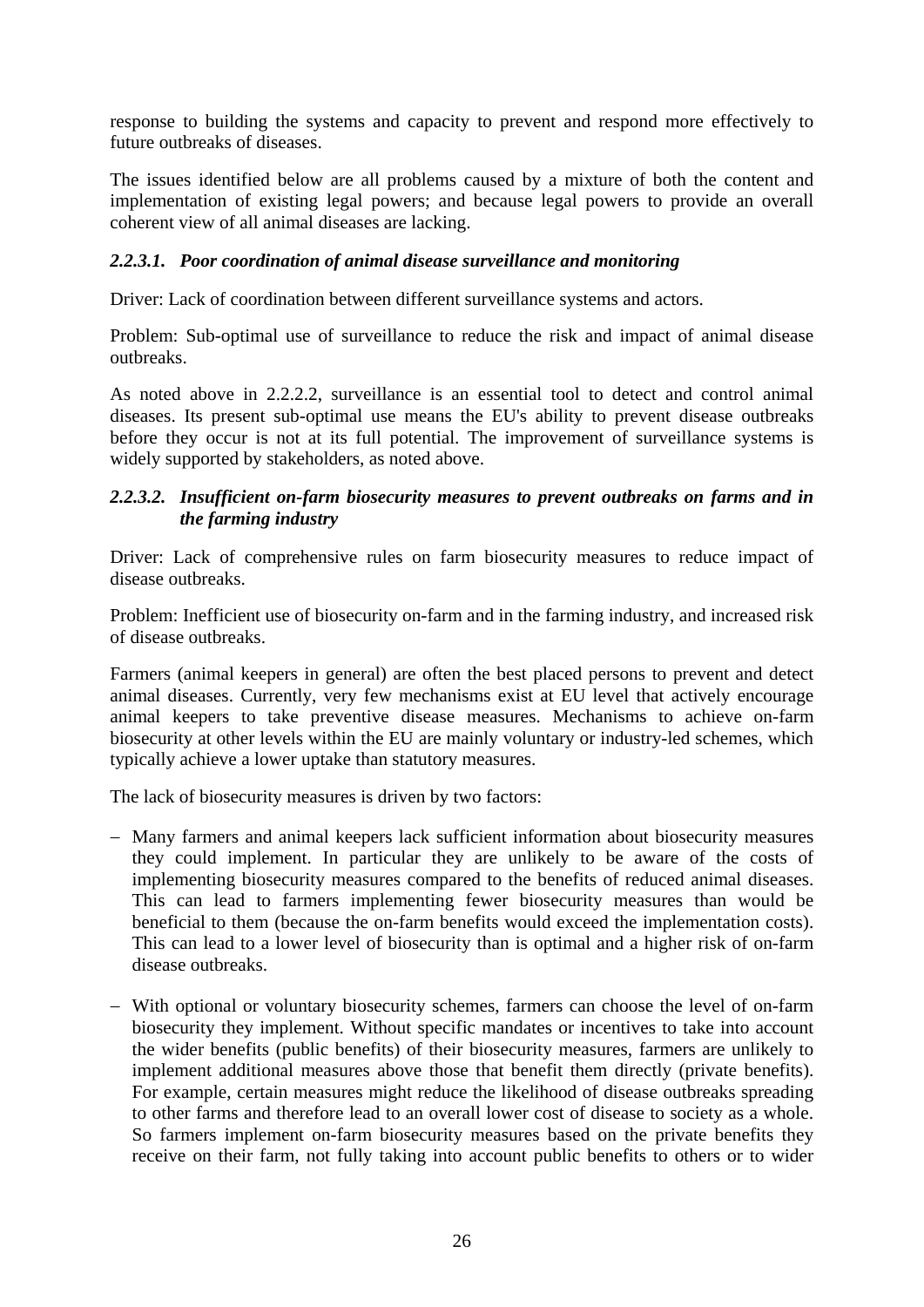society. This also leads to a lower level of biosecurity than is socially optimal and a higher risk of on-farm disease outbreaks spreading to other farms.

Still very few mechanisms, regulatory or not, exist to rate holdings with respect to their level of biosecurity within the EU. Those mechanisms that do exist do not recognise or assist those who wish to achieve higher than minimum (additional) standards (and may even create an uneven playing field for them). More data and analysis on this issue are available in Annex XI.

During the stakeholder consultation, 75.8% of respondents replied 'agree' or 'strongly agree' to the proposal of a legal framework introducing voluntary biosecurity on farms, and a minimum criteria for biosecurity measures (adapted to local circumstances). Detailed stakeholder views and conclusions are presented in Points 2.5. and 3.5 of Annex V.

#### *2.2.3.3. Applicability and acceptability of the current vaccination strategy for control of animal diseases*

Driver: The willingness of MS and stakeholders to use vaccination as a tool to control animal disease outbreaks, which is often linked to the availability and reliability of vaccines and differentiating diagnostic tests.

Problem: Sub-optimal level of use of vaccination for major animal diseases, increasing the impact of animal disease outbreaks, when they occur.

The use of vaccination to control major epidemic diseases has been the subject of very intense debate in the EU in the last twenty years. The main reasons why vaccination is not often applied by MS are the poor availability of certain vaccines and associated  $DIVA<sup>31</sup>$  tests; concern over potential trade blocks (of imports of vaccinated animals and/or products of vaccinated animals) by third countries; and consumer perception in the EU.

Nevertheless, it is widely agreed that in many cases vaccination could be used as a means of preventing animal diseases. But more importantly, vaccination could also be the best means of preventing and minimising negative impacts of animal diseases once they occur by preventing further spread of disease. The principle 'vaccination is better than unnecessary culling' was agreed during the creation of the AHS and its Action Plan.<sup>32</sup> In order to address the issue of availability of vaccines**,** a task force of experts was created to assist the Commission in the development of an expert policy paper<sup>33</sup> on EU vaccine/antigen banks for major animal diseases. The main conclusions reached in this process were:

− For most of the relevant infectious diseases, existing legislation regarding emerging vaccination should be amended so that vaccination becomes a more realistic and viable option in the event of a crisis.

<sup>31</sup> Differentiating Infected from Vaccinated Animals

<sup>&</sup>lt;sup>32</sup> The European Parliament (*EP Resolution 2007/2260(INI)*), the Council (*Doc.15481/07 ADD 1*) and the *European Economic and Social Committee (NAT/376 – EU Animal Health Strategy) and stakeholders*<br><sup>33</sup> The summary of the paper produced by this group of experts was presented to the delegates of Member

States during the SCFCAH meeting on 3 May 2010.

[http://ec.europa.eu/food/animal/diseases/strategy/pillars/antigen-va](http://ec.europa.eu/food/animal/diseases/strategy/pillars/antigen-vaccine-banks-task-force_en.htm)ccine-banks-task-force\_en.htm DG SANCO consulted the Chief Veterinary Officers of the EU Member States in charge of implementing animal health legislation on the use of vaccination as a control tool for major epidemic diseases.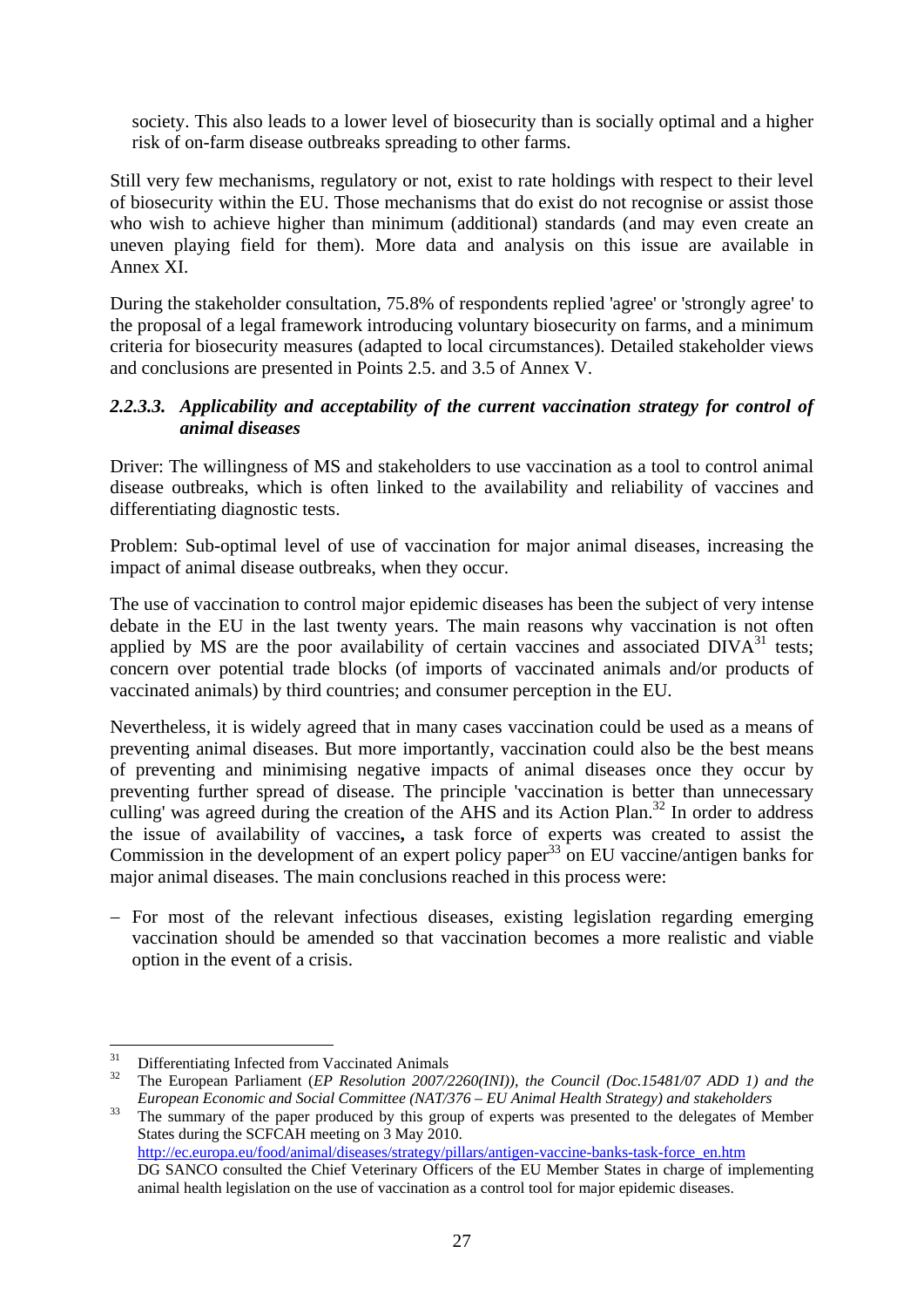− The mechanisms of accessing the vaccines/diagnostics have to be clarified. A procedure should be established to assure guaranteed supply.

A detailed analysis of vaccination policy and further data are presented in Part 1 of Annex VII. Stakeholders' views concerning vaccination are collated in Point 2.15 of Annex V. As referred to previously, the questionnaire and a summary of the outcome of this consultation with the CVOs can be found in Part 2 of Annex VII to this document.

This approach is widely supported by stakeholders – there is wide agreement that vaccination should be used in a flexible way, taking into account its advantages and disadvantages and encouraged where it is strategically sensible to do so.

#### *2.2.3.4. No consistent provisions for training on animal health for people dealing with animals*

Driver: Animal keepers often have a lack of access to information and training on animal health.

Problem: Potential for sub-optimal on-farm animal health measures to prevent and control animal diseases, with increased potential for disease outbreaks.

Current EU legislation focuses on training for people dealing with or handling animals in dealers' premises, assembly centres and during transport. However, there are no provisions for training of people dealing with animals at farm level in order to achieve a higher level of awareness of the potential health, social and economical impacts that animal diseases might have and the measures that they themselves can implement to prevent them. This potential lack of awareness can lead to poor implementation of the rules, and the risk of animal health and welfare problems, such as late reporting of animal disease outbreaks. This can result in measures for controlling the diseases being delayed and therefore have an increased impact.

During the stakeholder consultation, a voluntary approach to better training was regarded as the most adequate solution by the majority of stakeholders (see Point 2.2. in Annex V). However, a significant share preferred that training should be compulsory in the AHL, expressing at the same time concerns on funding. The importance of flexibility to adapt provisions to differing circumstances was highlighted by a majority of stakeholders.

#### <span id="page-27-0"></span>**2.2.4. Rules for intra-EU trade of live terrestrial animals are sub-optimal**

Whilst the previously described problems fit under the thematic headings, the steering group highlighted problems with intra-EU trade that fell under several of these different categories. Therefore rather than addressing these thematically, the issues related to trade have been grouped together. The issues here are areas where the existing law is not optimal, but any proposals for better coherence would not necessarily expand the EU's powers further.

#### *2.2.4.1. Current animal health rules for intra-EU trade*

Driver: Current animal health rules for intra-EU trade for live terrestrial animals are not always proportionate to the animal health risks posed by movements.

Problem: Current rules limit the single market for live terrestrial animals, and the administrative burden for traders and competent authorities is not always proportionate to the level of animal health risk posed by different types of movements.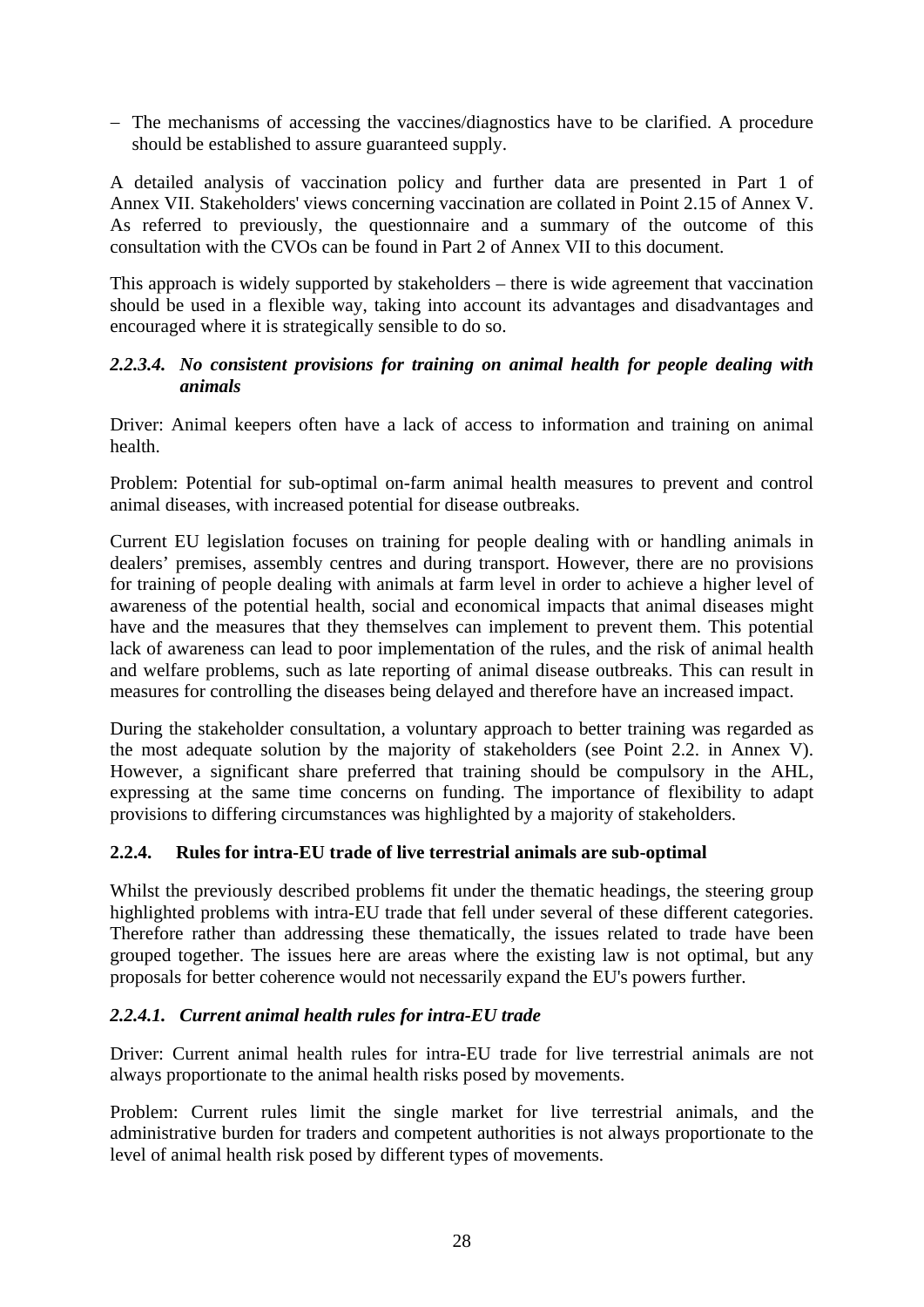Current animal health provisions for commercial movements of live terrestrial animals between MS are largely based on the "intra-EU trade" concept. Under this approach, before live terrestrial animals are moved between MS they must fulfil certain animal health requirements established in the EU legislation. Veterinary checks and examination are required to ensure the animal meets these requirements and a certificate is issued before the movement is allowed. A notification of the movement must be made in national identification and registration databases and into the  $TRACES^{34}$  system.

The current EU legislation allows MS to maintain, to a certain extent, animal health rules on national movements in live animals, provided that these national rules comply with the relevant provisions on the control of diseases that are regulated at EU level.

The current system with different requirements for movements within the MS to that across MS does not fit well with the concept of the single market. Although border veterinary checks between MS were abolished long ago and certain certification rules for the EU movements are more straightforward than those for international trade; the movements system still contains different market approaches to trade within MS than for trade across MS.

Furthermore, this system was criticised during the CAHP evaluation for being complicated, expensive for operators and burdensome from an administrative perspective for operators and competent authorities, and because this administrative burden was not proportionate to the health risks posed by such movements. This is most obviously the case for movements of animals between two MS with an identical health status (in an extreme example, even movements across a border between holdings of the same owner, or cross-border transhumance) and movements of animals for direct slaughter. These are largely known in the EU, for example between Germany and the Netherlands; Belgium and Luxembourg; Austria and Germany; in the island of Ireland; Slovenia and Austria; France and Italy; the special case of moving reindeer between Finland and Sweden; and many others. In these cases, an argument can be made that the health status guarantees for the relevant animals may not need to be so demanding.

However, in some cases the measures may be proportionate to the animal health risk posed, for example when animals or their products are moved between holdings or zones of a different health status, or for specific categories of animals, where a health status is of particular or specific relevance and where appropriate health guarantees have to be provided.

A balanced solution ought to be sought for the health risks involved in a particular movement, reducing some complexity of the procedures and costs attached to it and preserving a transparent and simple system that can be easily applied in practice. More data, a special analysis and examples on this issue are available in Annex VIII.

#### *2.2.4.2. Duplication of procedures and electronic certification*

Driver: Lack of harmonisation of procedures and certification for intra-EU movements.

Problem: Current system is difficult to use and unclear, with a high administrative burden for users through duplication of procedures.

 $34$ 34 TRACES is the intra-trade system for cross-border trade in animals. TRACES allows the competent authorities of the different Member States to inform each other of cross-border movements of animal submitted to veterinary certification.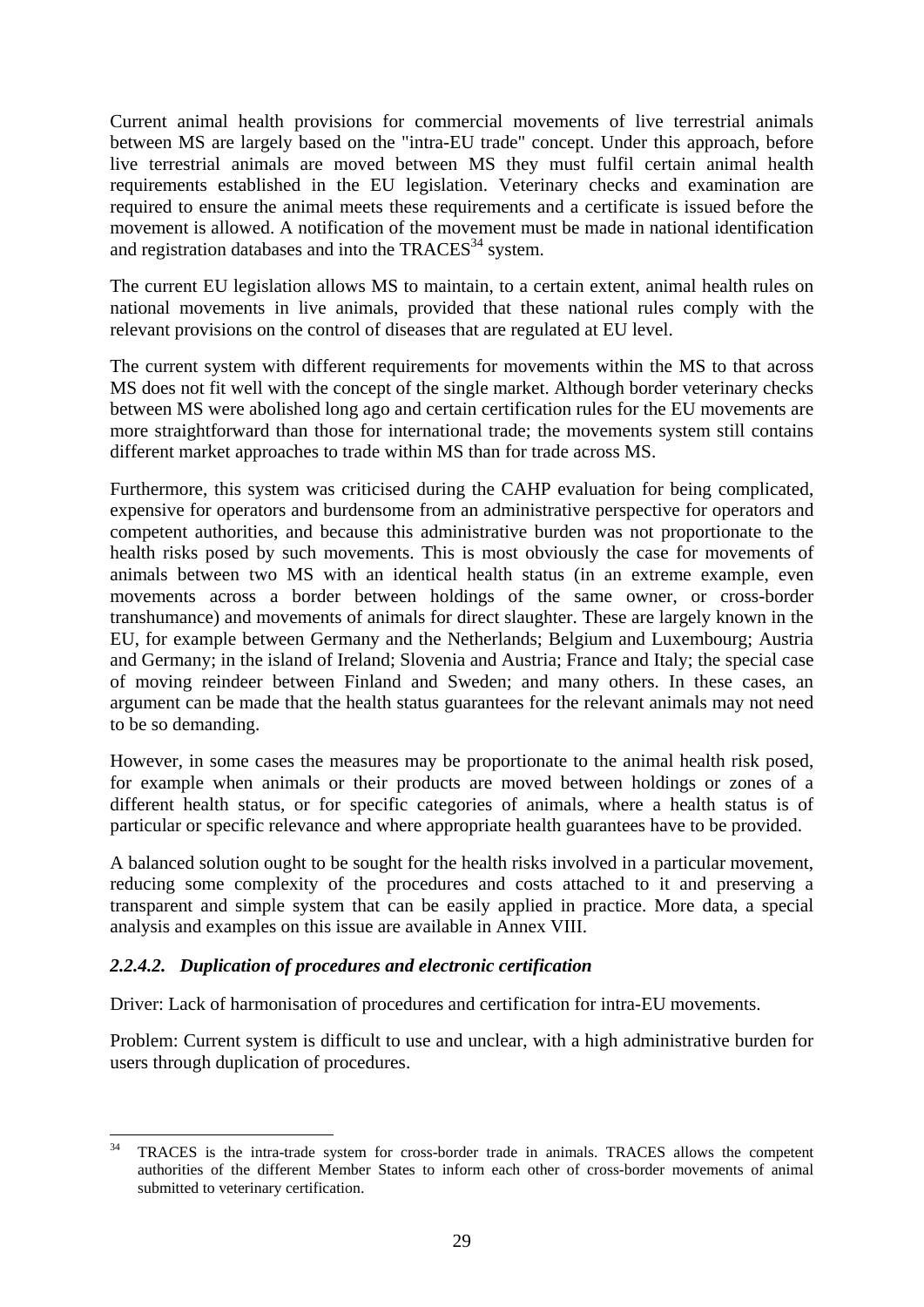The diverse information systems on animal health within the EU and in the international framework (TRACES and ADNS in the EU; WAHIS-WAHID for the OIE; and national databases for animal identification and registration) sometimes create multiplication of effort for MS, as the same notification has to be entered in several databases. In addition, despite the high number of information systems, they do not provide information fit for purpose for EU and MS risk managers to support decision making on disease prevention and control measures.

Furthermore, electronic certification could be considered as an option to simplify veterinary procedures greatly. The TRACES system could enable electronic certification and so simplify the process, but a legal basis for doing this is currently lacking.

The collection, processing and use of information on animal health does not function optimally and does not deliver its full potential value.

For example, the CAHP evaluation recommended exploring further the possibility of developing integrated electronic systems that could lead to better traceability and a reduction of administrative burdens for operators. However, there would be considerable technical and other difficulties to be overcome. Prior to proceeding, such integration efforts would have to be subject of a detailed technical feasibility study/impact assessment, as there are risks in integrating the electronic systems for EU procedures applied in animal movement (e.g. data overload, security issues) that require further technical analysis.

#### *2.2.4.3. Concept of compartmentalisation is not widely recognised in EU law*

Driver: Compartments used in some production systems are not widely recognised in EU law.

Problem: Legislation does not reflect lower disease risks of compartments, so compartmentalisation is not well incentivised in the current legal framework.

In the context of better biosecurity a new concept of "compartmentalisation" was developed at international level and described in the OIE Health Codes. A compartment is a group of one or more animal establishments which are subject to a common biosecurity management system, with a distinct health status for a specific disease or diseases which require surveillance. These control and biosecurity measures are usually applied to facilitate international trade.

In practical terms this implies that a compartment might be considered as a homogeneous production unit with respect to health status, veterinary control measures and trade, as all establishments in the compartment have the same distinct status, which is known throughout the compartment.

This concept has not been introduced into the EU legislation except in Directive 2005/94/EC related to the measures for Avian Influenza, and Directive 2006/88/EC related to aquaculture animals. It could also be extended to other diseases and used by the MS for the purposes of international and intra-EU trade, and for better control and eradication of animal diseases.

There is currently a lack of legal powers to provide an overall coherent approach for compartmentalisation for all relevant diseases.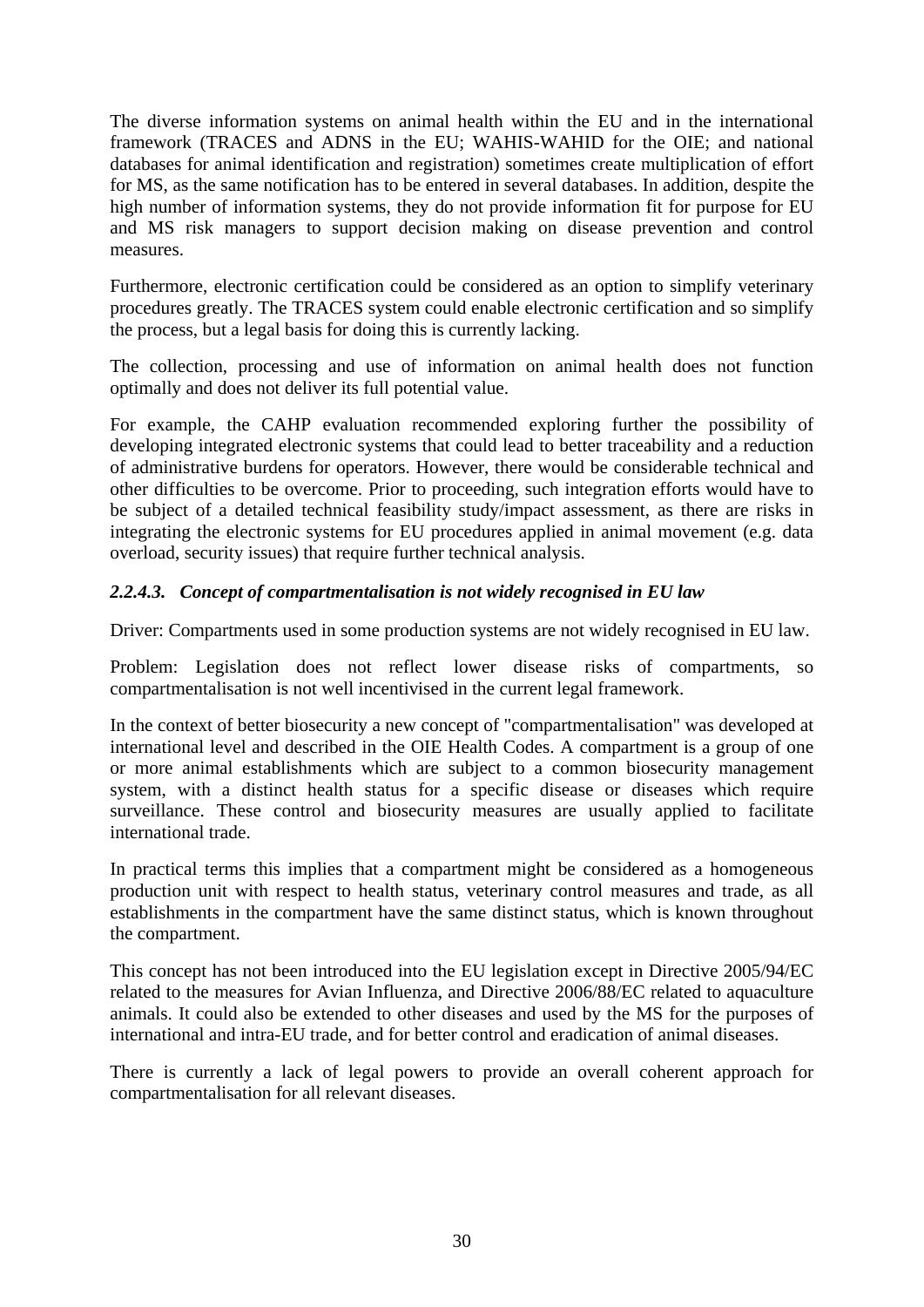## <span id="page-30-0"></span>**2.3. Who is affected by the current policy?**

The current policy and the issues associated with it as identified above particularly affect stakeholders involved in keeping live animals and in the production of, trade in, and import or export of live animals, animal products and products of animal origin. Non-commercial animal keepers and holdings such as pet owners, zoos, backyard farmers, and hobby farmers are also affected.

Under present legislation, animal keepers have a degree of responsibility for prevention and control of animal diseases. In general, non-professional animal keepers usually have a lower level of biosecurity and awareness of hazardous practices compared to the professional sector.

Competent authorities in the MS in charge of implementing and controlling the implementation of animal health rules are also a set of key stakeholders.

Trading partners and competent authorities in third countries are affected by the EU's import conditions for live animals, animal products and products of animal origin.

Veterinarians, both official (state) or private, other veterinary professionals, technicians and the wider veterinary industries also play a key role in the delivery of EU animal health policy.

#### <span id="page-30-2"></span><span id="page-30-1"></span>**2.4. The right and justification for EU action**

#### **2.4.1. Treaty basis**

Articles 43, 114 and 168 of the Treaty on the Functioning of the European Union (TFEU) provide the legal basis for the EU legislative measures on animal health, as they are an essential part of EU agricultural, public health and consumer protection, trade and single market policy.

- − **Article 43** provides the basis for the EU legislative measures on the Common Agricultural Policy. This article also became the basis for veterinary legislation as the CAHP is considered from a legal perspective to be part of the Common Agricultural Policy, so adopting the same legislative and administrative procedures.
- − **Article 114** provides the legal basis for the establishment and functioning of the internal market and the approximation of provisions laid down by the law, regulation or administrative actions in this respect.
- − **Article 168** on health protection refers to the protection of human health from all causes that may damage it, including those related to animal health. The legal basis for veterinary and plant health measures directly aimed at protecting public health were adopted under the co-decision procedure as a result of this article.

#### <span id="page-30-3"></span>**2.4.2. Subsidiarity test**

#### **Necessity test - Why can the objectives not be achieved by MS?**

In very general terms, good animal health generates not only private benefits for the particular animal keepers and owners concerned with individual animals, but is a public good with wider societal benefits. The transmissible nature of many animal diseases means that a common approach, rather than a series of individual actions, is likely to have the greatest overall benefits.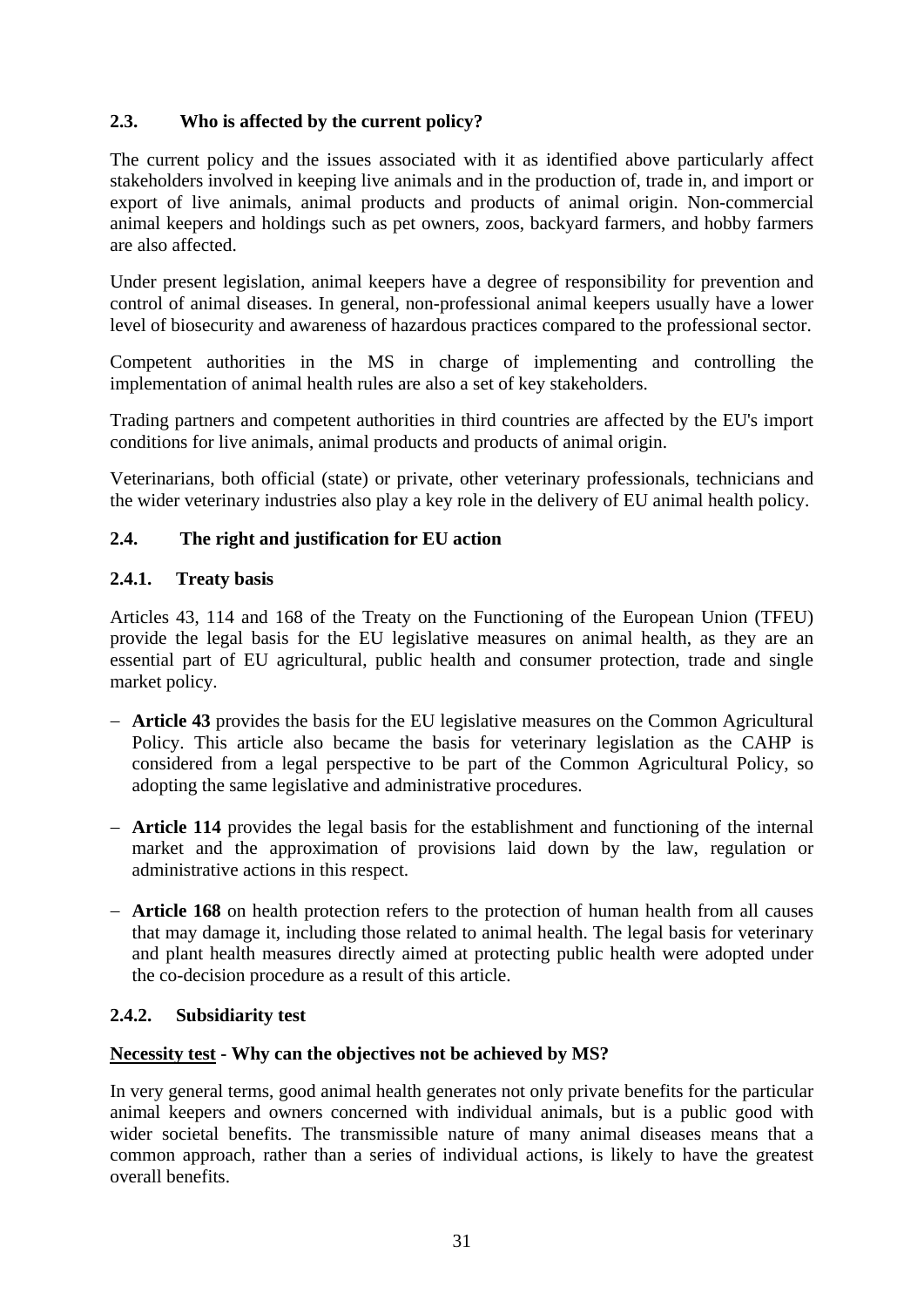The value of a harmonised EU approach to the control of major transmissible diseases has been confirmed by judgements of the Court of Justice and by reports of the Court of Auditors, the farming, agricultural and food industries, the European Parliament, and other stakeholders; with the Commission's role in policy making becoming increasingly accepted both within the EU and internationally.

Veterinary legislation at EU level has led to harmonised rules which apply to all MS and has replaced a complex web of national and regional rules. This harmonisation has helped to reduce the administrative burden for operators, traders, veterinarians and veterinary-related industries.

A harmonised animal health policy has played a key role in the establishment of the single market, facilitating intra-EU trade in animals and animal products (meat, milk, etc.) by setting up harmonised animal health conditions and promoting the success of the CAP. The development of harmonised EU animal health standards has progressed in parallel with the development of intra-EU trade and trade with third countries.

The necessity of continued EU level action is demonstrated by the fact that if MS were to introduce national rules including possible restrictive measures in the event of an animal disease outbreak, serious disruption would likely occur to trade in animals, animal products and products of animal origin as well as to related agricultural and industrial activities such as farming and slaughter. This could also have consequent effects on exports of live animals due to the credibility of EU measures in third countries being jeopardised, while in the long run the EU would lose the power to negotiate at international level.

Animal disease outbreaks that have occurred in the past have shown that MS may be subject to internal pressures which might not allow them to adopt the most effective disease control measures. This problem occurs particularly when certain outbreak scenarios are not provided for in EU legislation. In this situation, there could be increased spread of animal disease and additional costs and losses for the farming, agricultural and food industries as well as costs for MS and the EU.

#### **Added value test - Can objectives be better achieved by the EU?**

The benefits of harmonised rules for the prevention, notification, control and eradication of animal diseases at EU level have been demonstrated during animal disease outbreaks in recent times. The response to these crises showed the EU's capability to react quickly, limiting the spread of diseases and minimising their impacts. This was largely due to the harmonised approach to disease control, including providing financial compensation for the losses on farms due to disease eradication measures. The current system also enables the development of sustainable surveillance and monitoring programmes by providing co-financing at the EU level. In the past, the EU harmonised approach to disease control has enabled the EU to defend the interests of its MSs on the international scene. For example, the EU has been able to negotiate the regionalisation approach for disease control measures with several third countries on many occasions. This approach looks at the evidence for where diseases actually occur, treating regions individually according to risk, not simply a single country or territory as a disease-ridden or disease-free block. This has meant that in the case of a disease outbreak in a part of the EU, other parts of the EU have been able to continue to trade without restrictions with third countries. These benefits of these negotiations could not have been achieved without the EU acting as a coherent block.

The main tools that have enabled the achievement of the benefits mentioned above are: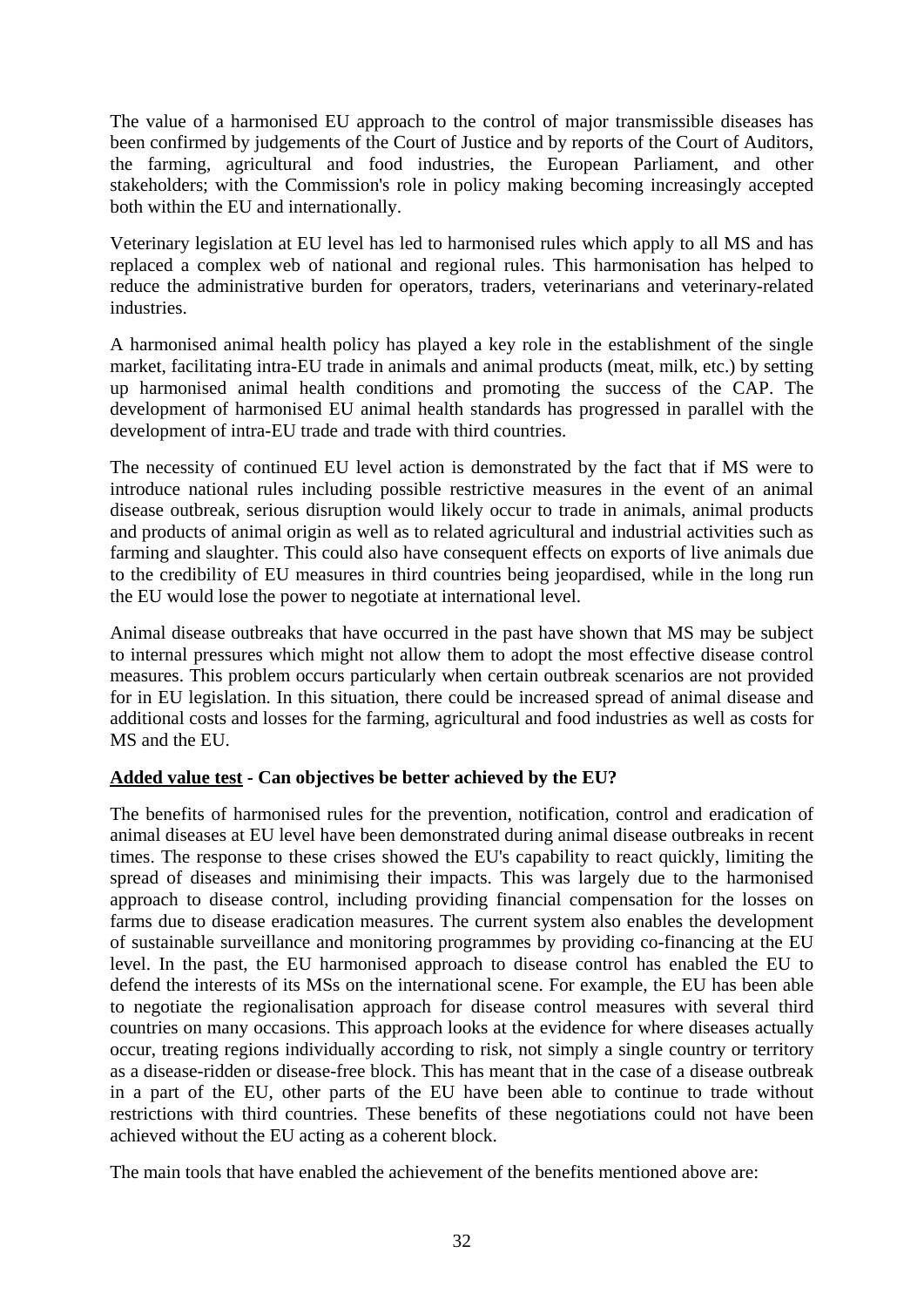- The establishment of an enhanced system for animal identification and traceability and of TRACES,
- The functioning of the Animal Disease Notification System (ADNS),
- Veterinary Fund expenditure.

Furthermore, the AHL envisages the introduction of a disease categorisation and prioritisation exercise for evaluating the value of EU intervention in relation to animal diseases and related threats. This exercise would categorise animal diseases according to their impact on the economy, trade, human health, society, animal welfare and the environment. It would also take into account the feasibility of implementing successful control measures. Categorisation is a risk management exercise which would be compulsory prior to determining:

- − whether a disease should be dealt with at the EU level, by MS and/or at the private level;
- − if at EU level, the nature of EU intervention (such as legislation, enforcement regulation, eradication, awareness, training, cooperation or research).

The AHL aims to establish a general framework for the prevention, control and eradication of animal diseases. This framework will be built on outcome-based rules, avoiding overprescriptiveness, and leaving room for MS to regulate or set more detailed legislation when necessary, so providing for the flexibility to adapt the rules to national, regional or local circumstances.

On the other hand, rules on trade must necessarily have a certain level of detail and precision to reduce the risk of different implementation practices by operators and competent authorities and subsequent distortion of competition and possible reduction in the coherence of the approach to tackling disease.

#### **Boundary test - Impact on other geographical areas and other policy areas**

Trans-boundary animal diseases are a permanent threat for livestock keepers and MS as they can have major economic implications for both the private and public sectors. They can easily spread from one country to another and can reach pandemic proportions. Wild animals can play an important epidemiological role in the transmission of animal diseases and their movements are extremely difficult to control or restrict between MS (for example, the spread of avian influenza through wild birds). Global trade and movements of people and goods increase the risk of rapid disease spread over greater distances. For this reason control measures and harmonised surveillance systems are needed at EU level. Past evidence of cases where MS failed to control the spread of the disease (in the absence of an EU-wide framework) show that such cases may lead to significant cross-border impacts in terms of animal health and possibly also public health.

The EU, as the largest global importer of food and animal feed, needs to protect itself against the possible introduction of exotic animal diseases and public health risks through the trade in live animals and animal products. The EU has harmonised rules for imports of live animals and animal products. Their objective is to make sure that the same principles for import are applied in all MS in order to prevent animals carrying transmissible diseases that are dangerous for livestock or humans from entering EU territory.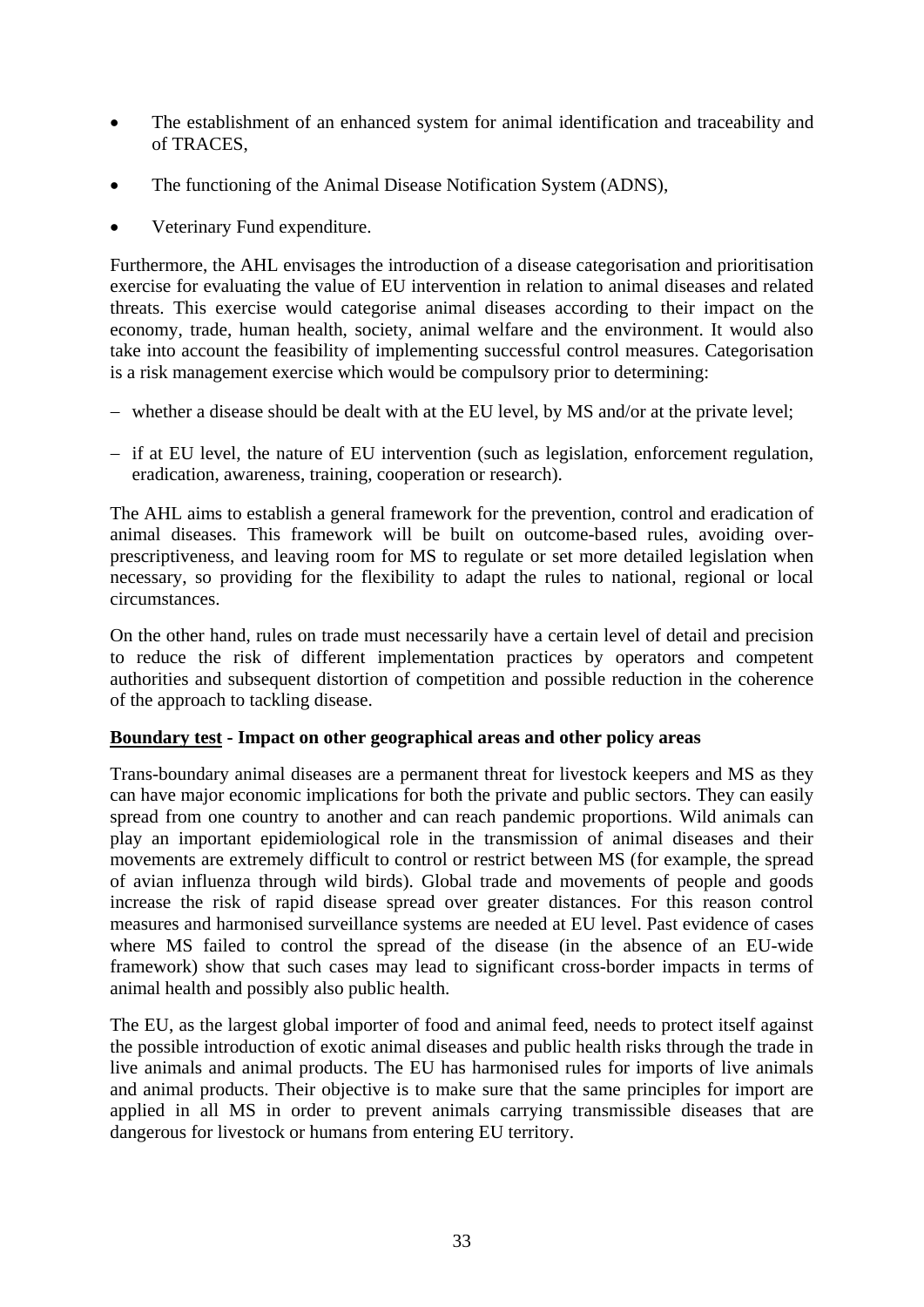All types of micro-organisms (viruses, bacteria, parasites) causing animal diseases are covered by this impact assessment. Invasive alien species other than micro-organisms, but also causing diseases are not covered by this impact assessment. This issue is currently being assessed by DG Environment and will be addressed separately to the envisaged animal health law's scope of animal health and pathogens. DG Sanco has worked closely with DG Environment to ensure a joined-up approach.

The new AHS for the EU endorses the concept of the OIE and the World Bank of animal health as a "global public good", which means that good animal health benefits everyone. It accepts that the functioning of animal health services should be a public investment priority. The implementation of the strategy requires public authorities in the EU to take a common approach. Furthermore, the roles and responsibilities of all actors have to be clear and consistently enforced throughout the EU for the sake of better prevention of animal diseases.

In light of these different elements, EU action is justified, as it is clear that MS cannot achieve this satisfactorily acting alone and that the EU would achieve a consistent approach more effectively and efficiently.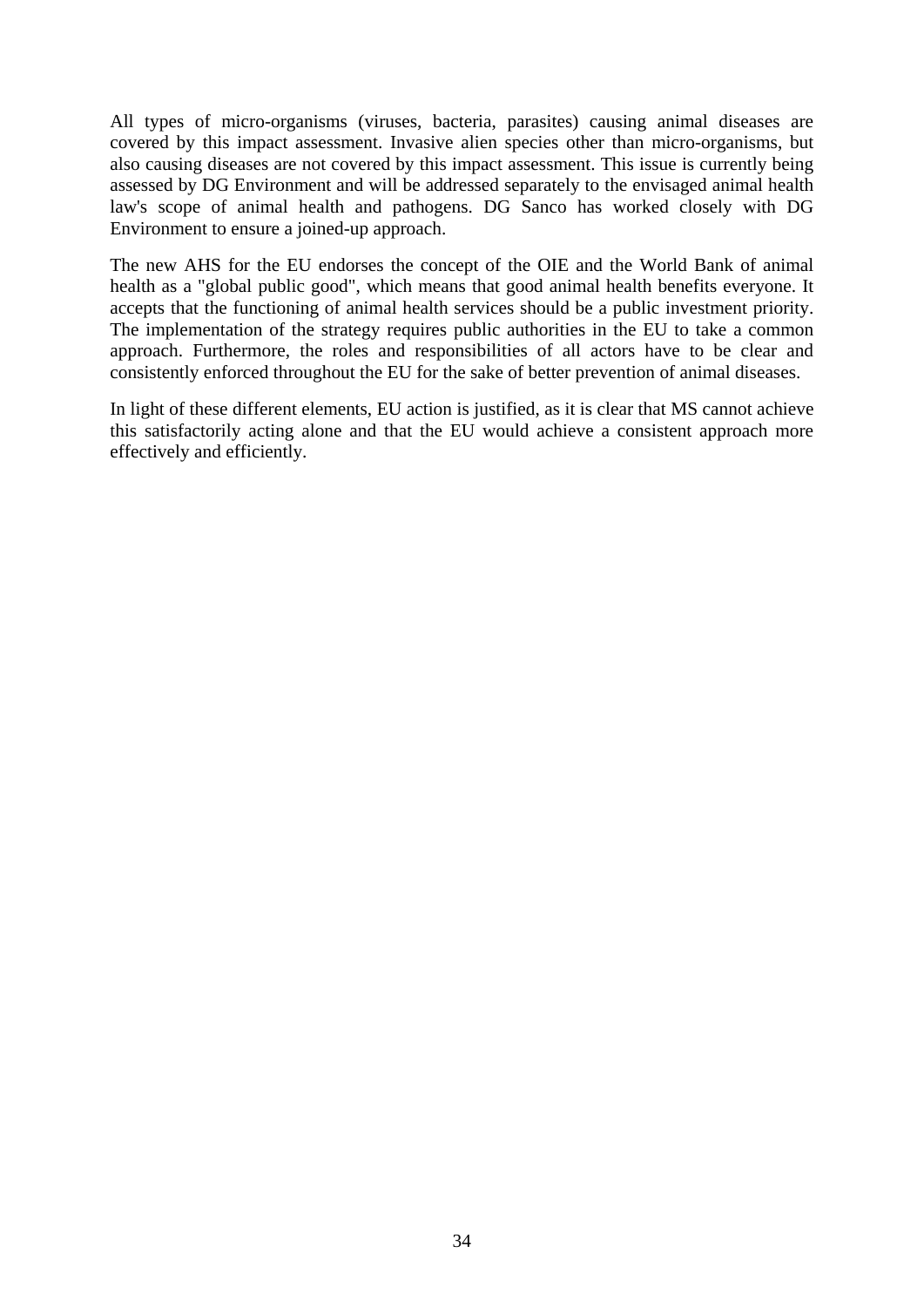# <span id="page-34-0"></span>**3. Objectives**

Having established in section 2 above that there are a number of aspects of EU animal health policy that could be improved, and that the EU has both the basis to act and can add value by doing so, we now turn to the objectives of what animal health policy is actually trying to achieve.

The EU as a whole is working towards the agreed objectives of Europe  $2020^{35}$ . Animal health objectives should uphold these crucial overarching objectives by reducing the risk of the negative economic, social (including public health) and environmental impacts of poor animal health or animal disease outbreaks; and consequently by supporting the economic security and success of animal keepers, particularly farmers.

It is worth reiterating here that animal health objectives do not stand in isolation. Good animal health is a critical factor in ensuring the viability and sustainability of the internal market; and particularly of the food sector, which is the largest single economic sector in the EU. There is inevitably overlap and interaction with other areas of policy, such as animal welfare, food safety, animal nutrition, veterinary medicines, and official controls, but also with wider agricultural and environmental issues.

# <span id="page-34-1"></span>**3.1. General objectives**

The general objectives of EU animal health policy are outlined in the EU AHS 2007-2013, and are:

- − to ensure a high level of public health and food safety by minimising the incidence of biological and chemical risks to humans;
- − to promote animal health by preventing/reducing the incidence of animal diseases, and in this way to support farming and the rural economy;
- − to improve economic growth/cohesion/competitiveness assuring free circulation of goods and proportionate animal movements;
- − to promote farming practices and animal welfare which prevent animal health related threats and minimise environmental impacts in support of the EU Sustainable Development Strategy.

These general objectives demonstrate that the basis for EU action is wider than simply preventing public or animal health problems from arising or ensuring the economic security of farmers. The scope of any new measures will need to encompass not just kept animals (including production animals, animals used for work, sport, recreation or display, companion animals and animals used in research); but also, to an extent, wild animals, where their poor health has the potential to jeopardise any of these objectives.

 $35$ 35 http://ec.europa.eu/europe2020/index\_en.htm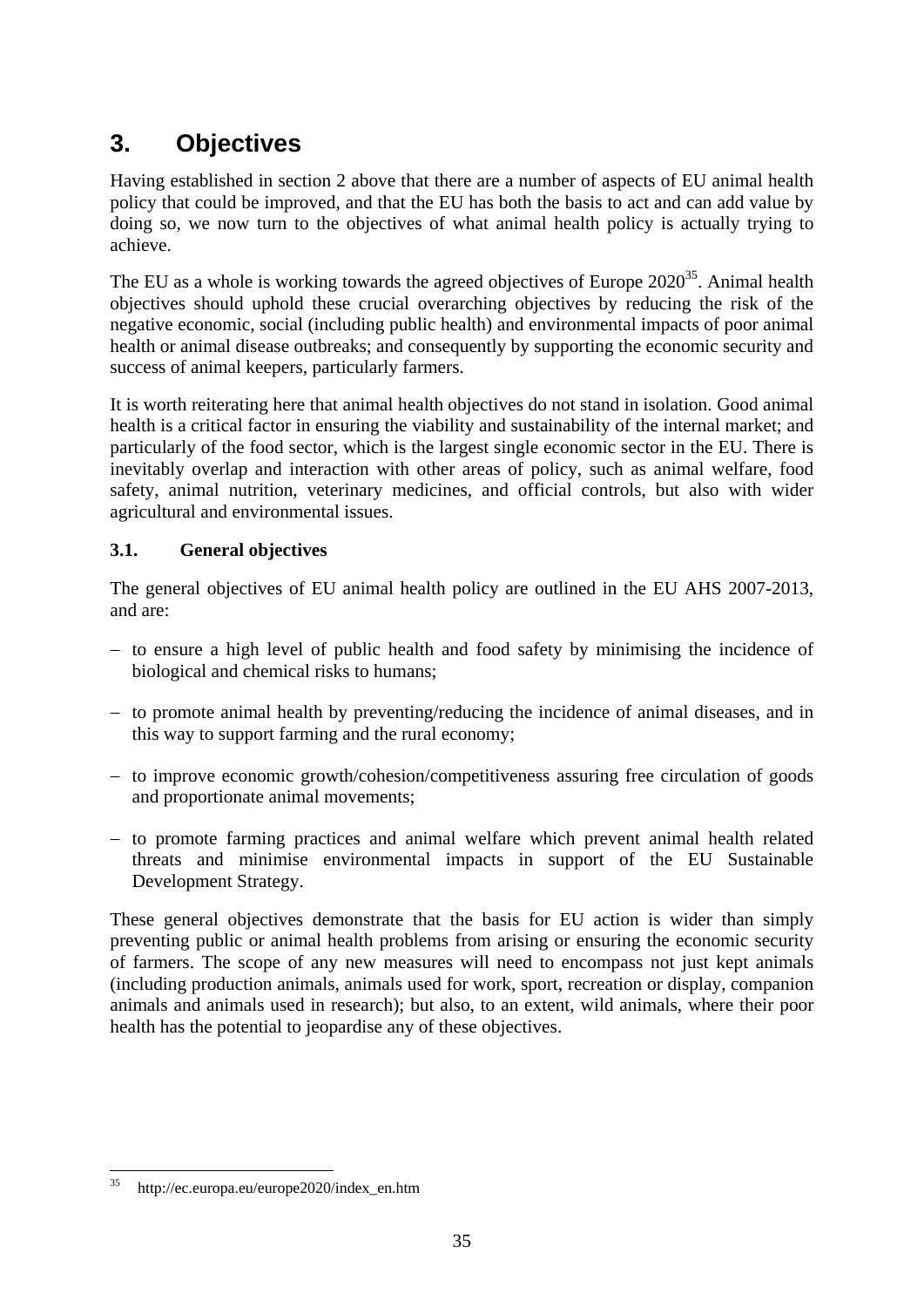## <span id="page-35-0"></span>**3.2. Specific objectives**

The specific objectives of the new legislation are:

- − to establish a single, simplified, transparent and clear regulatory framework that sets out systematically the objectives, scope and principles of the regulatory intervention; based on good governance and compliant with international (e.g. OIE) standards; focusing on longterm preventative measures and working together with all relevant stakeholders;
- − to introduce overarching general principles allowing a simplified legal framework in order to be prepared for the new challenges, i.e. to enable quick reaction in case of emerging diseases; whilst ensuring the same quality of reaction as provided for in current legislation.
- − to ensure consistency amongst the horizontal principles of the legislation in the field of animal health, animal welfare and food safety policies as well as broader EU policies on climate change and sustainability;
- to reduce the economic and social impact of animal diseases on public health, animal welfare, economy and society as far as possible by enhancing disease awareness, preparedness, surveillance and emergency response systems at national and EU level;
- to ensure the smooth functioning of the internal market of animals and animal products, with a high level of protection of animal health and public health and supporting the objectives of Europe 2020.

#### <span id="page-35-1"></span>**3.3. Operational objectives:**

- to integrate the new prevention-driven and incentive-oriented approach into the core of animal health policy;
- to provide for a clear and balanced distribution of roles and responsibilities between competent authorities, EU institutions, the farming sector, animal owners and others;
- to introduce disease categorization as the basis for EU intervention;
- to provide for effective mechanisms for a rapid response to disease events, including new challenges, such as emerging diseases;
- to ensure effective emergency preparedness and early response to animal diseases threats and zoonoses, including use of vaccines as appropriate;
- to introduce simplified procedures, wherever possible for technical and other reasons, taking into account the specificity of small farmers and micro businesses;
- to ensure that the new legal framework provides enough flexibility to adapt smoothly to future scientific and technological developments;
- to reduce the risk of trade disruption by seeking an appropriate level of convergence with relevant international standards, while ensuring a firm commitment to high standards of animal health.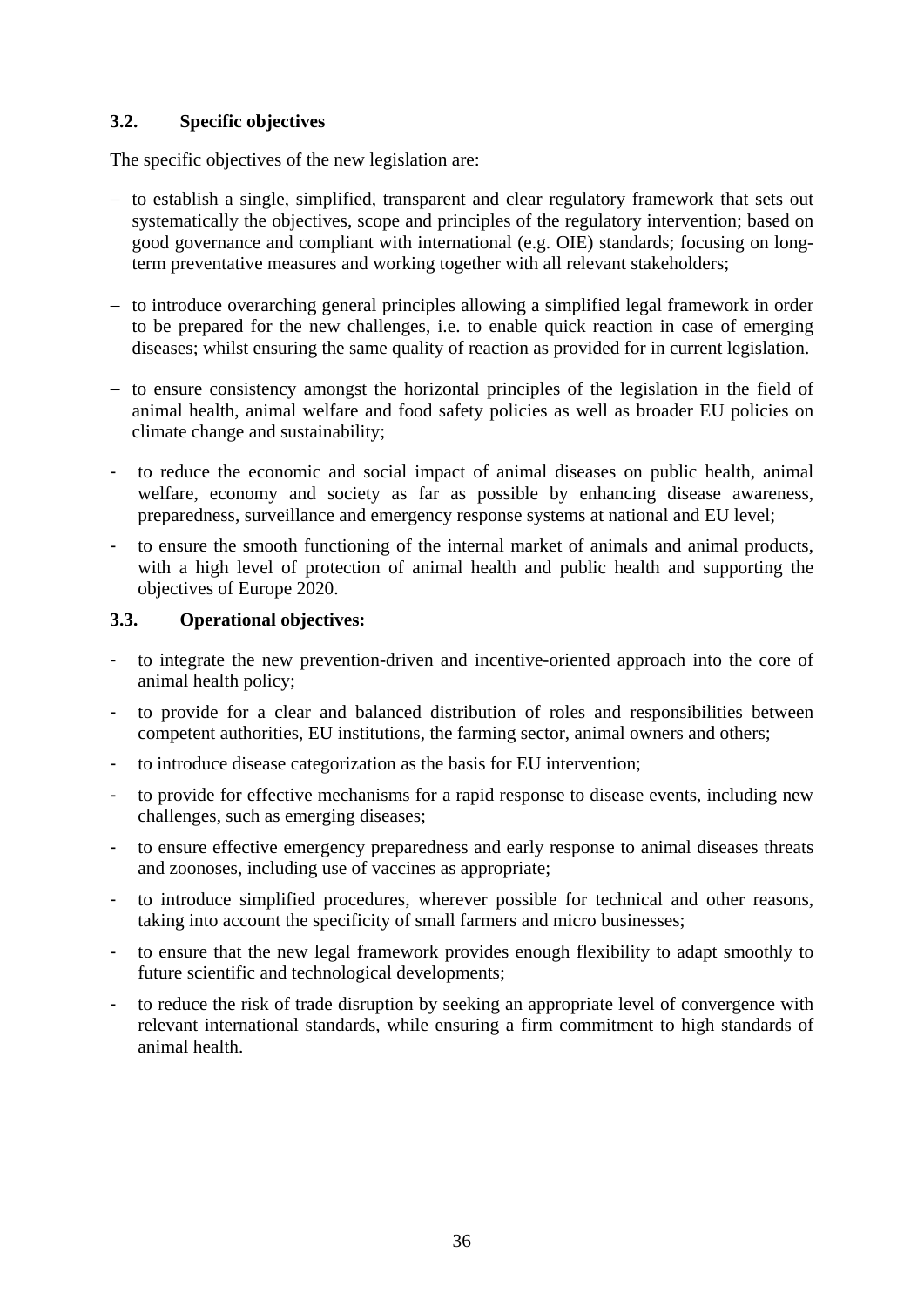# **4. Options**

In order to solve the problems identified and achieve the above-mentioned operational objectives, we have considered four policy options below. It is worth noting here that the development of any new measures will need to have taken evidence into account (where it exists), particularly scientific evidence; but also social, economic and ethical considerations.

Option 1: Do nothing (i.e: continue with current policy)

Option 2: Simplification of existing legislation with no major content or policy changes

Option 3: Existing legal framework with more self-regulation

Option 4: A new flexible general legislative framework on animal health issues, based on achieving certain animal health outcomes

Option 5: A new prescriptive legislative framework on animal health issues, based on setting specific processes and standards for animal health policy.

#### **4.1. Option 1 - Do nothing**

Current animal health rules would remain, with technical updates and adaptations made as necessary but without a horizontal framework establishing overall strategic objectives. Where possible, existing regulatory tools would be used to tackle problems identified.

#### **4.2. Option 2 – Simplification of existing legislation with no major content or policy changes**

This option would enable the bringing together of all the existing Animal Health Legislation into one large piece of legislation, but would not make any significant changes to the content of the legislation itself. Minor changes would only be made as circumstances required, and in order to comply with the Lisbon Treaty. This would slightly improve clarity of the legal framework but would not solve the problems highlighted in the AHS and in Section 2 of this document.

#### **4.3. Option 3 – Existing legal framework with more self-regulation**

This option would complement the current animal health policy and existing legislation with additional initiatives of a non-regulatory nature. Under this option, the use of self-regulation  $tools^{36}$  such as the drafting of guidelines by the Commission, or by stakeholders with the Commission and/or MS acting as facilitators, would be envisaged in order to cover some of the gaps and inefficiencies of the current animal health legislation. These guidelines would focus on different aspects of day-to-day management at the farm level that may be challenging and would encourage best practice. They would take into account the risks associated with certain types of production and would explain how to contribute to disease prevention and implement more effective biosecurity and surveillance measures. As now, MS would have the ability to regulate certain issues at national level. Legislation would be updated individually as necessary to comply with new requirements (such as the new

<sup>36</sup> 36 Self regulation is defined in the Commission's publication "Better Regulation: Simply Explained" (2006) as "voluntary agreements between private bodies to solve problems by taking commitments between themselves".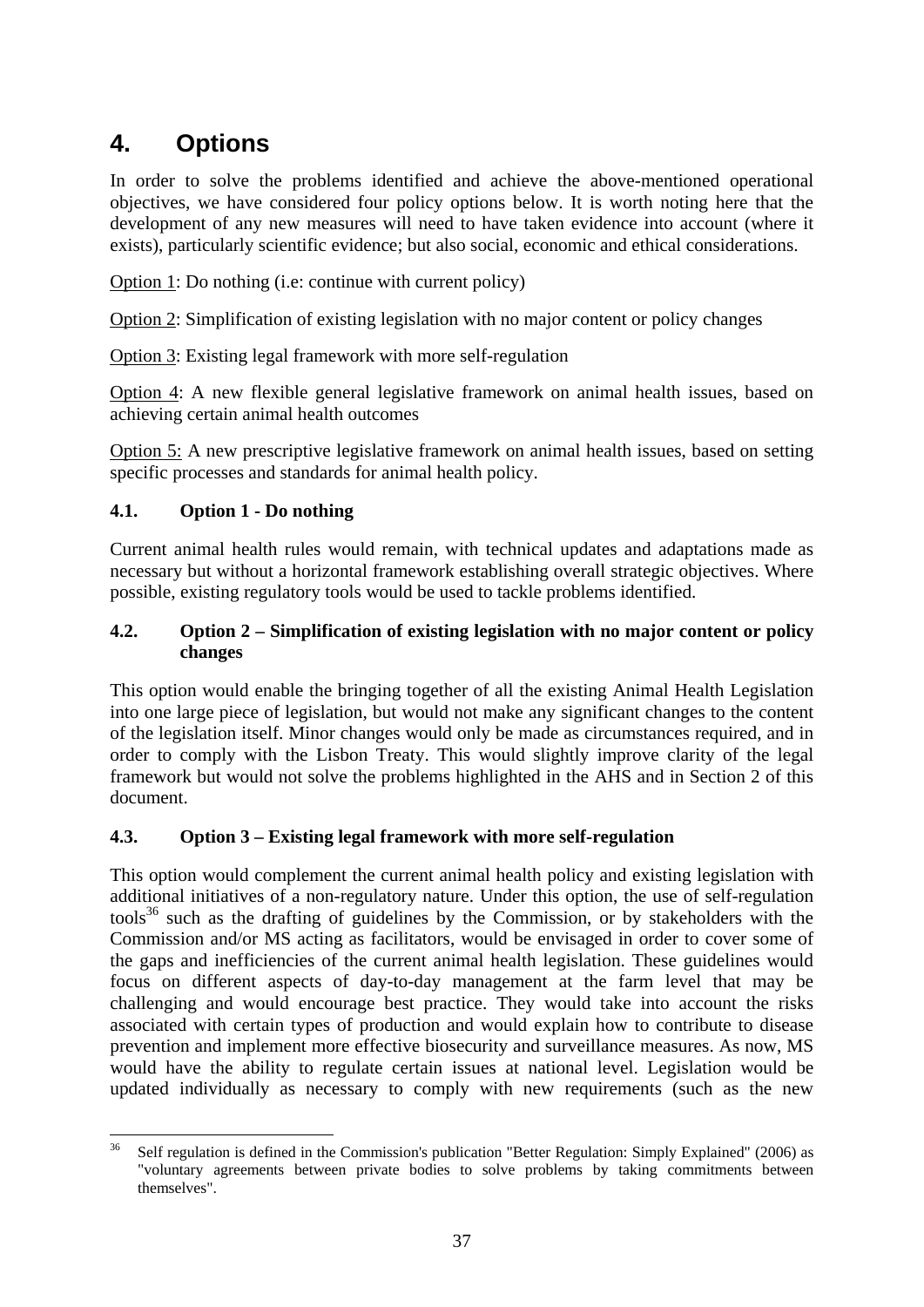decision-making processes following the introduction of the Lisbon Treaty), or with technological developments.

#### **4.4. Option 4 - Flexible general legislative framework on animal health issues (AHL)**

Under this option, a new legal framework would set out the principles and objectives for animal health policy required to achieve desired **outcomes**. The outcomes, such as certain animal health and linked public health standards, would be agreed at EU level. However, the framework would be flexible to allow MS to set their own specific rules in certain cases to achieve these outcomes. It envisages that these specific rules would be based on veterinary risk assessment and cost benefit analysis to best suit particular situations in MS.

This general legislative framework of the AHL would not include detailed and specific legislative provisions such as particular disease control measures for specific diseases, specific identification and registration rules for each animal species, or specific measures on movements within the EU for particular species and so on. These specific measures would be laid down at a later stage by means of delegated or implementing acts under the procedure foreseen in Articles 290 and 291 of the TFEU. These acts would be subject to an Impact Assessment where appropriate.

#### **4.5. Option 5 - Prescriptive general legislative framework on animal health issues (AHL)**

Under this option, a new comprehensive legal framework would set out the principles and objectives of animal health. This framework would set specific standards for animal health **rules and procedures** which would be required across MS, with little flexibility for MS to adapt the rules to their differing circumstances. In this case the legal framework would be much more prescriptive and detailed but would cover more or less the same or similar content as the previous option.

Like option 4, this general legislative framework of AHL would likely not contain detailed and specific legislative provisions. These rules would be laid down at a later stage by means of delegated or implementing acts under the procedure foreseen in Articles 290 and 291 of the TFEU and subject to an impact assessment where appropriate. A more detailed overview of what could be included in delegated or implementing acts can be found in table IX.1 presented in Annex IX.

#### **4.6. Key elements of the different options**

Table 4.1 below shows in more detail how various elements of animal health policy would be implemented under each of options 3, 4 and 5. Options 1 and 2 are not considered as they would not entail changes in policy or approach, and so there would be no substantive changes to these aspects of policy.

Separately, the new elements of a legislative framework under both options 4 and 5 are set out in more detail in Annex IX. The possible structure of the AHL and its empowering provisions is also schematically presented in Annex X.

Under option 4 the legislative framework would set out the desired animal health outcomes with flexibility for MS to set rules and standards appropriate to their situations. Under option 5 the legislative framework would set out the desired animal health standards for animal health policy, which MS will be required to implement.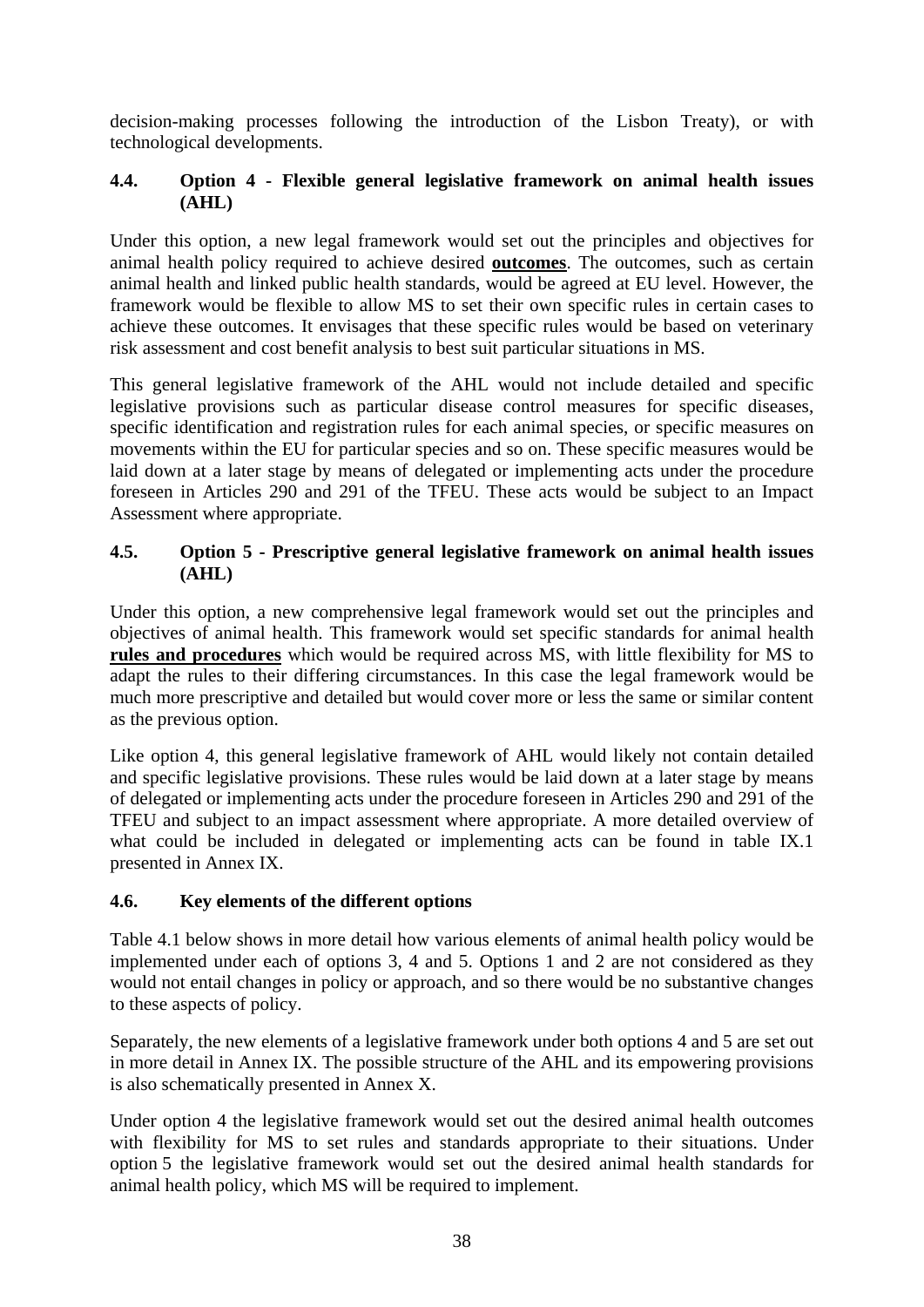| <b>Aspect of Animal</b><br><b>Health Policy</b> | <b>Option 3</b>                                                                                                                            | Option 4                                                                                                                                                                                                                            | <b>Option 5</b>                                                                           |
|-------------------------------------------------|--------------------------------------------------------------------------------------------------------------------------------------------|-------------------------------------------------------------------------------------------------------------------------------------------------------------------------------------------------------------------------------------|-------------------------------------------------------------------------------------------|
| Clarification of owners'<br>obligations         | Guidelines clarifying<br>keepers' obligations in<br>existing legislation                                                                   | Set framework of animal<br>health outcomes for which<br>the keepers' obligations<br>have to be set                                                                                                                                  | All keepers have the<br>same obligations - set to<br>maintain higher health<br>standards  |
| Training for animal<br>keepers                  | Guidelines about training<br>for keepers                                                                                                   | All keepers must be able<br>to provide a particular<br>level of animal health<br>protection, with training if<br>necessary                                                                                                          | All keepers must<br>undertake training to<br>achieve a particular level                   |
| Clarify vets'<br>responsibilities               | Guidelines about vet<br>responsibilities for<br>different types of vet                                                                     | Vet responsibilities<br>clarified under the basis<br>of not having conflict of<br>interest in light of national<br>organisational structures                                                                                        | All vets have the same<br>responsibilities across<br>EU                                   |
| Vet training                                    | Guidelines about training<br>of vets performing official<br>controls                                                                       | Requirement for training<br>for all veterinarians<br>performing official tasks<br>ensures same quality of<br>animal health protection<br>throughout EU                                                                              | All vets undertake<br>identical training for<br>official tasks                            |
| On-farm biosecurity<br>(also see Annex XI)      | Guidelines about best<br>on-farm biosecurity<br>practices, incl.<br>information about costs<br>and benefits of each<br>practice            | All keepers must<br>introduce a certain level<br>of biosecurity measures<br>to ensure the health of<br>their animals as<br>appropriate for their type<br>of farming and local<br>circumstances.                                     | All keepers must<br>introduce a certain<br>defined set of on-farm<br>biosecurity measures |
| Prioritise surveillance                         | Develop non-legislative<br>surveillance<br>strategy/principles for<br>surveillance priority -<br>encourage stakeholders<br>to follow them. | Set basic principles and<br>increase co-ordination of<br>surveillance based on<br>risks and ensuring<br>particular level of animal<br>health protection.<br>Encourage surveillance<br>networks to develop along<br>these principles | Develop EU-wide<br>surveillance system and<br>harmonised surveillance<br>networks         |

**Table 4.1: Aspects of animal health policy in relation to options 3-5**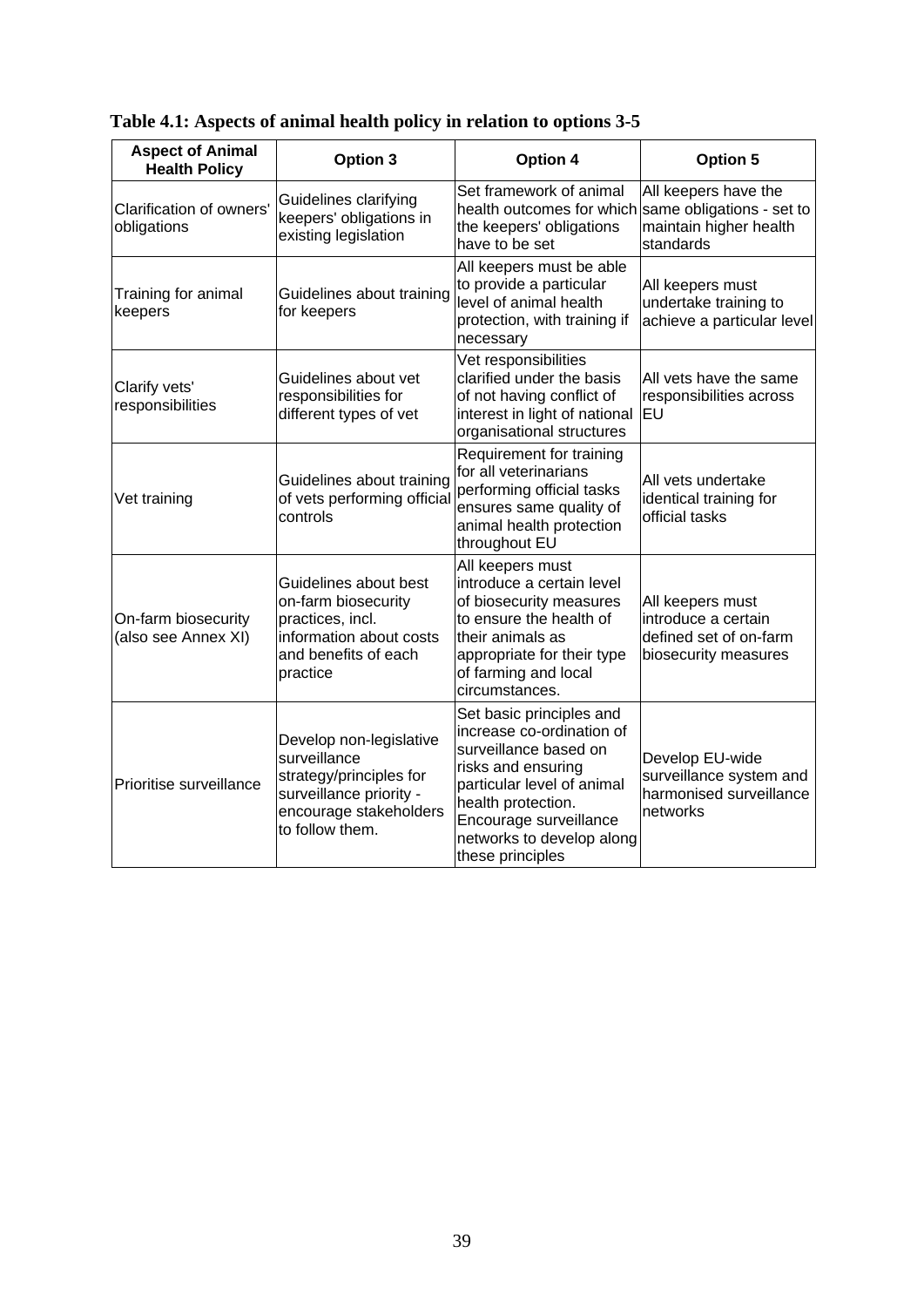| <b>Aspect of Animal</b><br><b>Health Policy</b>        | Option 3                                                                                                                                                                             | <b>Option 4</b>                                                                                                                                                                                                                                                              | <b>Option 5</b>                                                                                                                                         |
|--------------------------------------------------------|--------------------------------------------------------------------------------------------------------------------------------------------------------------------------------------|------------------------------------------------------------------------------------------------------------------------------------------------------------------------------------------------------------------------------------------------------------------------------|---------------------------------------------------------------------------------------------------------------------------------------------------------|
| Intra-EU trade                                         | No change without<br>altering the legislation.<br>Possible clarification<br>about the use of<br>assembly centres                                                                     | Allow derogations for<br>certain types of Intra-EU<br>movements in live<br>terrestrial animals based<br>on risk and economic<br>analysis                                                                                                                                     | Move to placing on the<br>market concept for Intra-<br>EU trade in live<br>terrestrial animals                                                          |
| Exotic and emerging<br>diseases                        | Guidelines about best<br>practice for exotic<br>disease controls,<br>develop non-legislative<br>tools to improve disease<br>preparedness and<br>encourage exotic<br>disease research | Develop legislative tools<br>to improve preparedness<br>and react quickly to exotic<br>disease outbreaks;<br>flexibility for MS to adapt<br>tools to their own<br>conditions                                                                                                 | Develop tools to deal<br>and to react to exotic<br>diseases - the same<br>obligations across EU                                                         |
| Categorisation of<br>diseases                          | Encourage national CAs<br>and stakeholders to use<br>results of disease<br>categorisation tool to<br>prioritise resources<br>between diseases not<br>covered by EU<br>legislation    | Categorise diseases (for<br>intervention) at EU level                                                                                                                                                                                                                        | Categorise diseases (for<br>intervention) at EU and<br>MS level and fix the tool<br>which is used to<br>categorise diseases                             |
| Principles for animal<br>health import<br>requirements | Guidelines for importers<br>and TCs clarifying<br>requirements and best<br>practice for imported<br>products                                                                         | Legislation consolidates<br>and defines animal health<br>standards for imported<br>commodities                                                                                                                                                                               | Consolidation of criteria<br>into a single transparent<br>document. Allow for<br>higher standards than<br>the international based<br>on risk assessment |
| Compartmentalisation                                   | Improve information<br>about potential for<br>compartments under<br>existing legislation<br>(poultry for AI,<br>aquaculture)                                                         | Extend compartments to<br>more animal diseases<br>and species -<br>compartments have<br>flexibility over which<br>measures they implement<br>as long as an EU defined<br>health status is achieved.                                                                          | Extend compartments to<br>more animal diseases<br>and species -<br>compartments must<br>comply with defined<br>animal health measures                   |
| Align with OIE<br>standards                            | Possible only with small<br>/partial modifications in<br>current legislation                                                                                                         | Alignment where<br>possible, higher<br>standards in EU<br>legislation only allowed on doesn't compromise<br>risk and CBA evidence<br>base                                                                                                                                    | Align EU legislation to<br>OIE framework where it<br>health standards                                                                                   |
| Non-commercial<br>farming                              | Encourage best-practice<br>amongst non-<br>commercial farming and<br>develop guidelines for<br>these                                                                                 | Definition and principles<br>for non-commercial<br>farming based on risk<br>outcomes and flexible for<br>MS conditions.<br>Derogations from<br>registration/ movement/<br>identification<br>requirements for<br>commercial farms where<br>low risk to anima/human<br>health. | Definition and rules set<br>for non-commercial<br>farms harmonised for<br>the EU                                                                        |
| Vaccination strategy<br>(also see Annex VII)           | Raise awareness about<br>the safety of vaccinated                                                                                                                                    | Legal strategy to<br>harmonise the use of                                                                                                                                                                                                                                    | EU level vaccination<br>strategy, same approach                                                                                                         |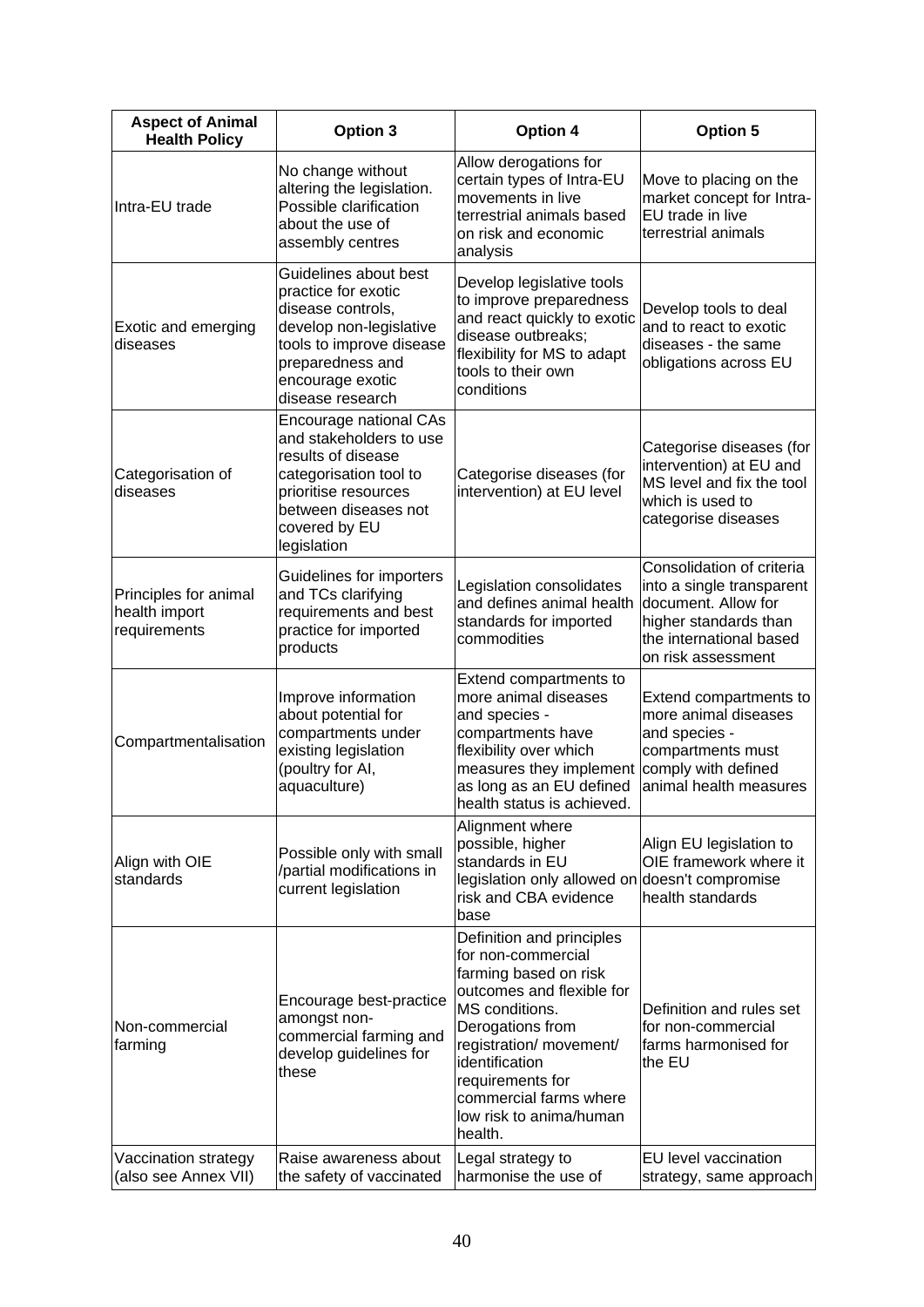| <b>Aspect of Animal</b><br><b>Health Policy</b> | Option 3                                                                                                     | Option 4                                                                                                                                                                                                                                                                     | <b>Option 5</b>                                                                                                                                     |
|-------------------------------------------------|--------------------------------------------------------------------------------------------------------------|------------------------------------------------------------------------------------------------------------------------------------------------------------------------------------------------------------------------------------------------------------------------------|-----------------------------------------------------------------------------------------------------------------------------------------------------|
|                                                 | meat and alter market<br>meat (affect the demand Options B.i. (providing<br>side of vaccine<br> disconnect). | vaccines based on their<br>perception of vaccinated limpact on disease control. across the EU. Options<br>flexible approach for<br>different diseases of<br>Union concern with EU<br>vaccine bank) and B.ii<br>(without EU vaccine bank) bank) in Annex VII.<br>in Annex VII | Ifor use of vaccines<br>A.i (providing a single<br>vaccination policy for all<br>ldiseases with EU<br>vaccine bank) and A.ii<br>(without EU vaccine |

Of course, elements of the options could be combined for different policy aspects. For example, a flexible legislative framework could be introduced (option 4) but with encouragement for self-regulation for, say, improved biosecurity measures (following the principle of option 3) and perhaps some specific detailed rules on the face of the law for, say, animal trade and movements (in accordance with the principle of option 5). Other combinations are of course possible.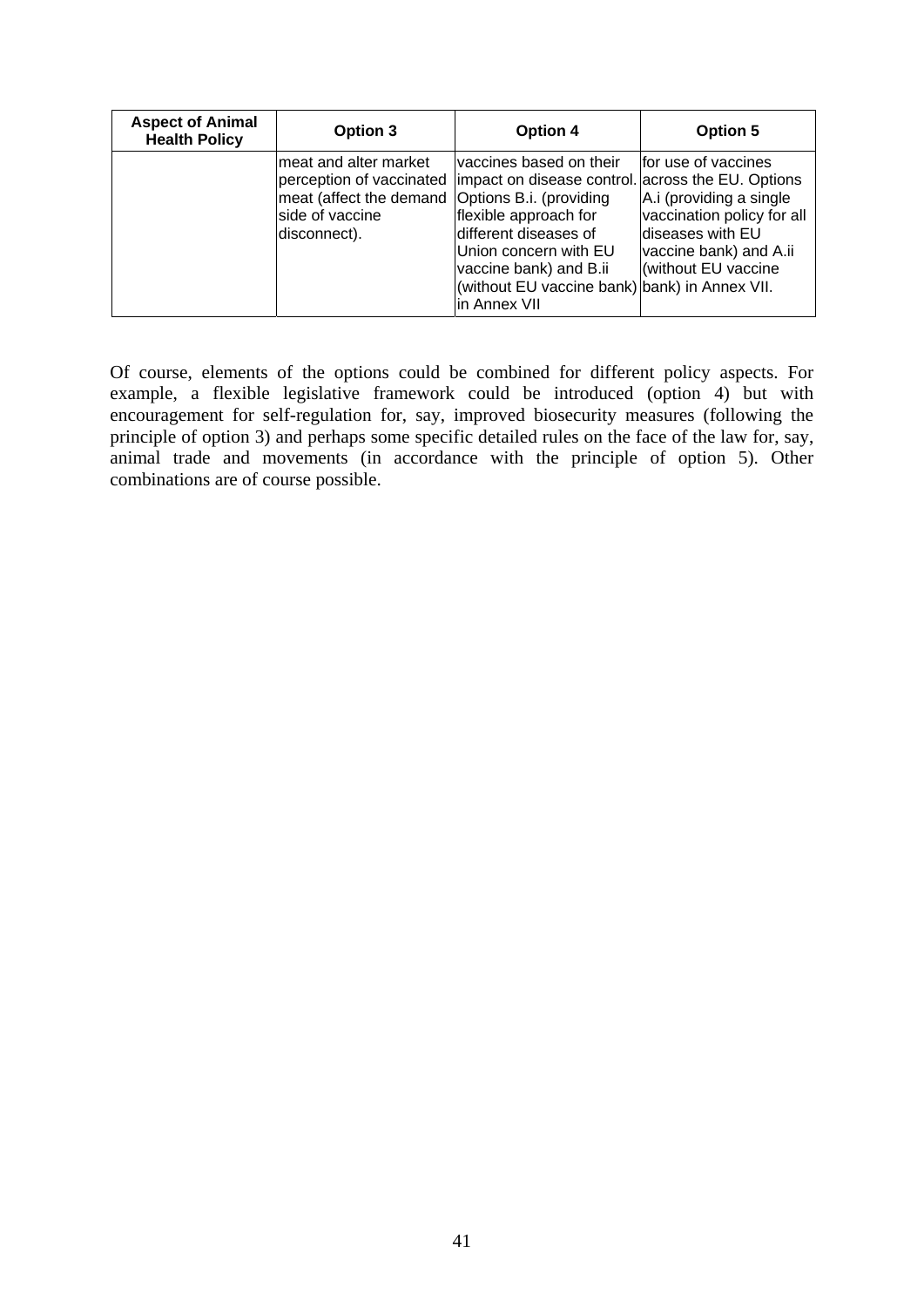# **5. Impact analysis**

The analysis below sets out the impacts of the different options. Options 1 (no change) and 2 (simplification only) are briefly analysed and related back to the existing problems already identified in Chapter 2. The reduction in the instance of animal disease is such a crucial outcome that a short introduction on the overall impact on the reduction of animal disease is necessary for each of the options 3-5. The analysis will then look at the economic, social and environmental impacts of each option. As mentioned above, additional analysis on intra-EU trade is also available in Annex VIII, and on biosecurity in Annex XI. The potential effects of changes were felt to be so potentially wide-ranging in these areas that some further scrutiny of the possible impacts was felt necessary.

#### **5.1. Option 1 – No Change**

To allow for a proper comparison of the options, Option 1, continuing with current animal health policy, is being used as the policy baseline and the impacts of the other options will be assessed in relation to it.

The no change option has already been specifically rejected by both the impact assessment for the AHS and the CAHP assessment, and would therefore be extremely difficult to justify. No change will mean a continuation of the current EU level approach to tackling animal health issues and the problems identified in Chapter 2.2.

Some illustrations of the possible consequences of 'no change' are set out below and add to the evidence that option 1 is not a desirable approach because of the potentially high-impact consequences of continuing with the current framework. Choosing this option would mean accepting the lack of a coherent, comprehensive approach to the EU's work in the field of animal health. The major objectives and principles of the CAHP, including the protection of animal health and also the associated public health aims would not be achieved. The roles and responsibilities of all actors involved in animal health will continue to lack clarity and there will be an insufficient focus on disease prevention. The EU will have to face the new challenges for animal and public health described in Chapter 2 with the current legal and financial instruments that would not necessarily be fit for purpose. This option will not provide sufficient incentives for farmers and animal keepers to take optimal preventative disease measures. This in turn could lower public opinion of the EU farming industries, which has already been dented in recent crises.

Furthermore, an adaptation of basic acts to the new regulatory procedure on the execution of powers based on the Treaty of Lisbon is necessary. This fact in itself requires at least certain legislative changes in the current animal health legislation and therefore doesn't support the no-change scenario.

In the boxes below we use some hypothetical examples to illustrate the potential impact of this option. The option doesn't promote a effective and pro-active approach to emerging and exotic diseases, or encourage the optimal preventive approaches or categorization of risks. There would be impacts on public health, on consumption, and on trade, as well as economic costs.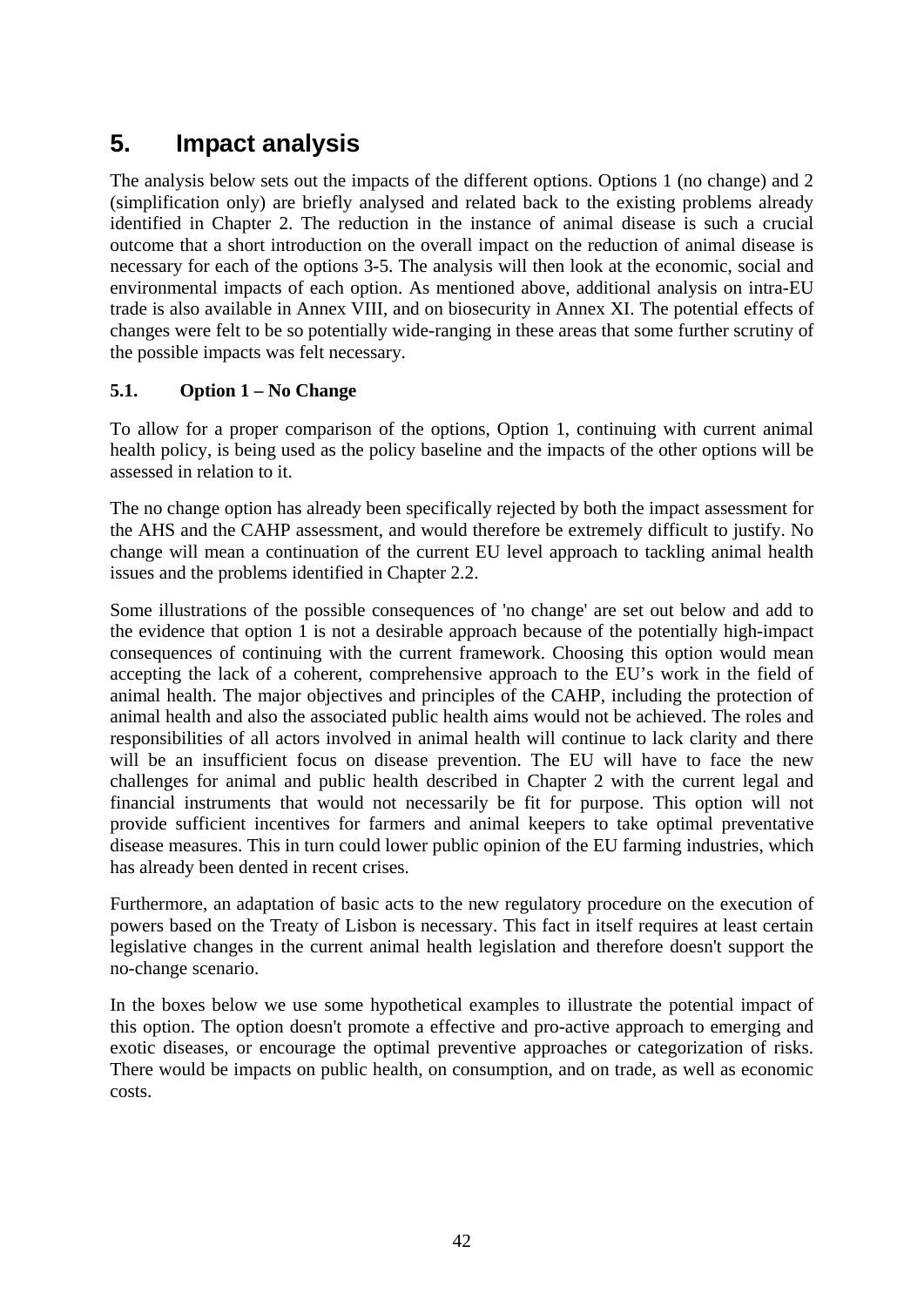#### **Possible consequences of a human influenza pandemic caused by a virus of avian or mammal origin**

Influenza viruses are a large family of viruses able to infect many species of birds and mammals, including humans. Wild aquatic birds are the main reservoir of influenza viruses. These viruses may also spread to mammals and adapt to the new hosts. When a new influenza virus able to be transmitted between humans emerges, it may rapidly spread throughout the world causing a human pandemic.

During previous pandemics, great variations have been seen in mortality rates, severity of illness, and patterns of spread. The mortality of the previous century's three pandemics varied enormously, from less than 1 million to some 50 million deaths. One consistent feature reported in all cases, nonetheless, was the rapid surge in the number of fatalities and their exponential increase over a very brief time, often measured in weeks. Most recent estimates indicate that the "Spanish" flu outbreak of 1918 that was caused by a virus of avian origin could have been responsible for the death of 50 million people, or 2.5% of the global population of the time.

The recent fears of a devastating incoming pandemic originated from the emergence of a new avian influenza virus type H5N1 in south-east Asia in the mid 1990s which was capable of infecting and causing disease not only in birds but also in humans (due to bird-to-human transmission). From 2003 this virus began spreading westwards to more than 50 countries in Asia, Europe and Africa. According to data from the WHO, by 3 June 2011, a total of 556 human cases of H5N1 avian influenza had been reported, causing a total of 325 deaths. This represents a high case-fatality rate of 58%.

Several incursions of this virus, mainly due to the spread via migratory birds, also occurred in the EU in 2006-2010, in poultry and other birds. However, the disease was successfully contained and eradicated, thanks to enhanced surveillance and control measures, and no human cases occurred.

However, while the scientific community was mainly focussing on the potential pandemic risk posed by the H5N1 virus, in 2009 the 'swine 'flu' pandemic caused by the H1N1 influenza virus, which included genes of bird, human and pig origin, emerged in Mexico and then spread all over the world (human-to-human transmission). Eventually the pandemic caused by this virus was much less serious than feared at first, although it caused at least 18,000 deaths, with a case fatality rate of 0.03%.

Recently, the H5N1 virus circulating in Egypt – where 145 human cases have been reported in the last years - showed increased ability to bind to human cells, which may indicate an increased pandemic potential. Scientists continue to recommend closely following the evolution of this virus and to intensify the efforts to eradicate it from birds in those countries in Asia and Africa where it is currently endemic.

Pandemics, like the viruses that cause them, are largely unpredictable and it is therefore impossible to predict with any accuracy the origin of the next pandemic and its impact. However, all estimates, from the best-case to the worst-case scenario, show that losses would be very extensive. These consequences might be prevented or their impacts diminished by more effective preventive mechanisms and better tools for rapid response to emerging risks.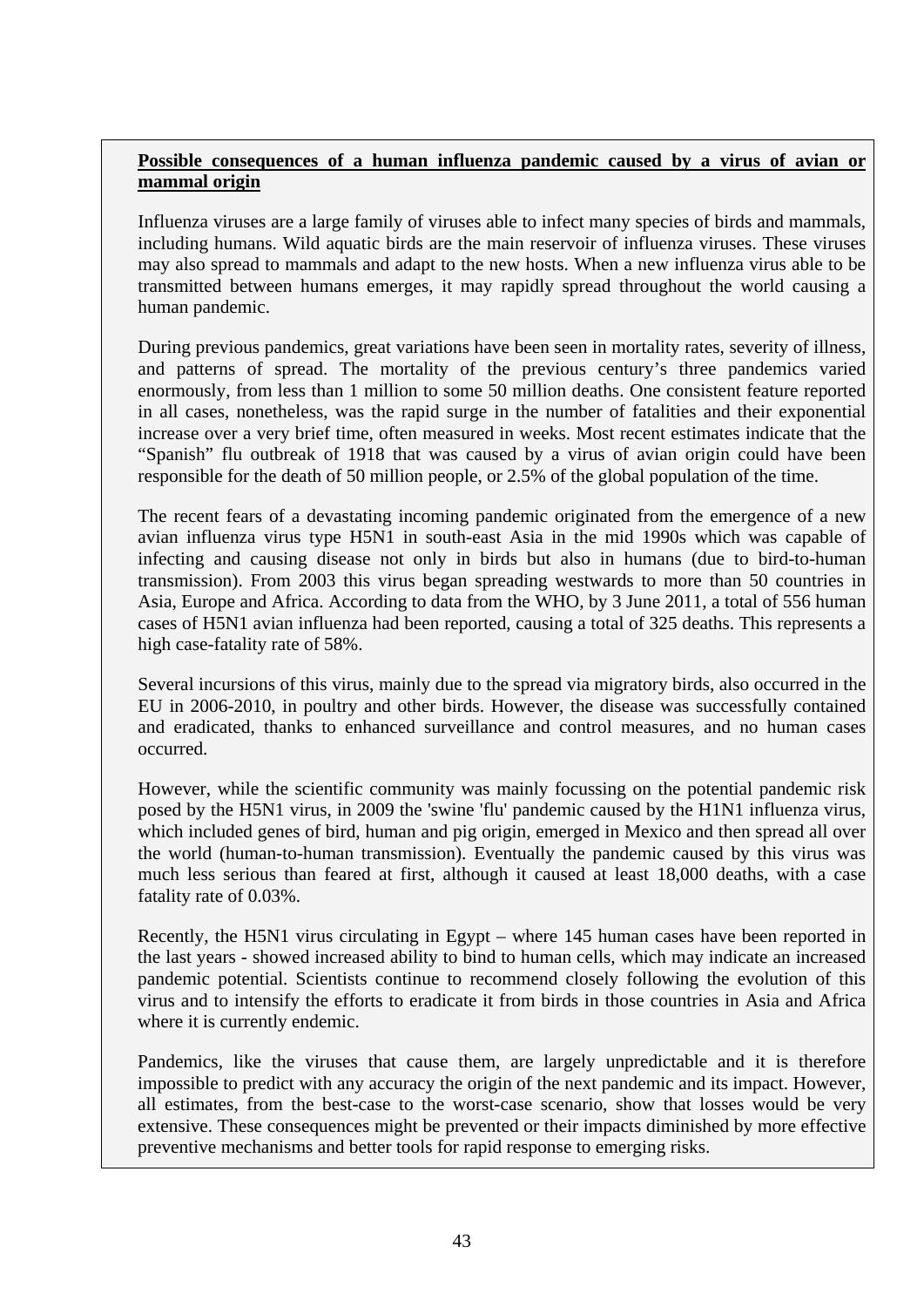#### **Examples of impact of disease outbreaks on trade**

- The UK had developed a significant export trade in beef and live cattle during the early 1990s. By 1995, annual exports of beef of 300,000 tonnes were worth almost £600 million. There was also a substantial trade in live calves from the British dairy herd to the rest of Europe, worth some £70 million per year. This trade completely collapsed when the European Union imposed a ban on all UK exports worldwide as a consequence of the BSE crisis. (Source: DEFRA)
- In 2003 Classical Swine Fever (CSF) outbreaks in the Netherlands, Belgium, Germany, France and Spain resulted in a drop of 15% in live animal exports (Source: Europa-Agriculture Trade Statistics).

#### **5.2. Option 2 – Simplification of existing legal framework with no significant policy change**

Option 2 assumes that there would be a simplification of the existing legal framework, by bringing together the several pieces of existing legislation into one overall piece of legislation but without addressing policy options and developments set out in the AHS.

The benefits associated with this option are solely those from the simplification of the legislation. By bringing together all the existing legislation into one place, there would be some improved simplicity for those stakeholders searching for legislation who weren't already aware where it would be.

However, it is difficult to see how this would actually work in practice. The existing legislation has no single set of principles of overarching coherence and so to put everything in one piece of legislation would lead to a long list of the existing acquis, really achieving very little in the way of genuine simplification.

If option 2 is chosen the EU would run a reputational risk as a key opportunity would be missed to address the deficiencies in the current legislation which have been widely criticised, and the problems due to the lack of a single overall policy (Section 2.2.2.), the insufficient focus on disease prevention (Section 2.2.3.) and the shortcomings of the current rules on intra-EU trade (Section 2.2.4.). Even the problem of the large number of pieces of legislation and complexity of the current legal framework discussed in Section 2.2.1. would not be solved, as any new piece of law is not by definition more coherent unless work is done to identify and set out the principles of the animal health policy and create a new, overarching legal framework.

The approach of option 2 would not solve the problems that have emerged during the evaluation of the CAHP and highlighted by the stakeholders during the recent consultations.

### **5.3. Option 3 – Existing legal framework with more self-regulation**

Self-regulation is defined by the Commission as "voluntary agreements between private bodies to solve problems by taking commitments between themselves". This option is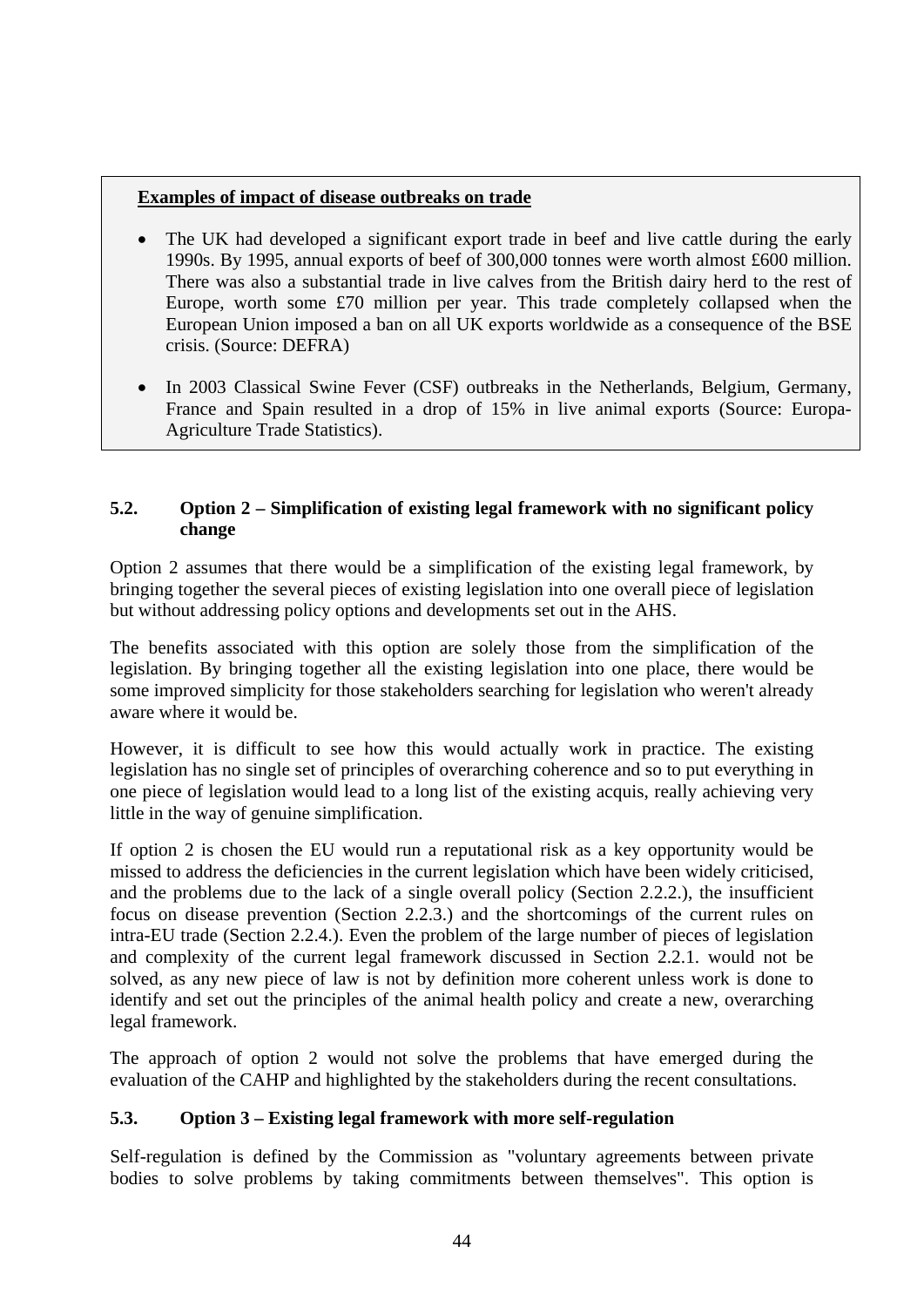composed mainly of non-regulatory actions that will be carried out with the resources currently available and will not create additional administrative burdens. These actions would include the Commission and/or MS either developing guidance and best practice to improve animal health measures or encouraging stakeholders to do so. These would be complementary to the existing animal health legal framework and would aim to achieve better prevention of animal diseases.

In general terms, offering guidance and promoting best practices for animal health measures will make animal keepers and other actors in the food chain better informed about animal health measures and disease risks and so take more responsibility for their actions. If animal keepers are more aware of best practices for preventing diseases, they are more likely to implement measures, such as biosecurity and surveillance, which would be worthwhile for them in terms of reducing the frequency and impact of animal diseases.

However, these actions will not be mandated. They rely on the willingness of stakeholders to develop guidance in the first place; and the co-operation of animal keepers in voluntarily following this guidance, under circumstances where it may not always be in their direct interest to do so. Therefore the actual effects of this option being put into practice are very uncertain, ranging from no change at all at one end to a potentially fairly positive impact at the other. Nevertheless, even if some significantly positive self-regulatory schemes were to get successfully underway, working within the existing legal framework would be likely to prove challenging.

As part of this option, we can assume that certain legislative changes would be necessary (for example, to align with the new co-decision requirements as agreed under the Lisbon Treaty, or because of technological developments). However, these would be carried out individually for each piece of legislation rather than trying to coherently combine them into a new overarching framework as envisaged in options 4 and 5.

If we assume that some change takes place under option 3, there should be a reduction in the scale and frequency of animal disease outbreaks. This is largely because increased guidance and information is likely to improve understanding and take-up of preventative disease measures.

The likely reduction in the scale and frequency of animal disease outbreaks is due to:

- The clarification of owners' obligations keepers are more likely to understand their obligations and comply with them.
- The increased likelihood of additional training being taken by animal keepers.
- The increase in understanding of biosecurity and keepers' likely take-up of best practice in biosecurity.
- The increase in understanding of the importance of surveillance and better individual surveillance measures being taken.
- Better information sharing about emerging and exotic diseases and their possible impacts.
- Encouraging better information-sharing and best practice among non-commercial farmers.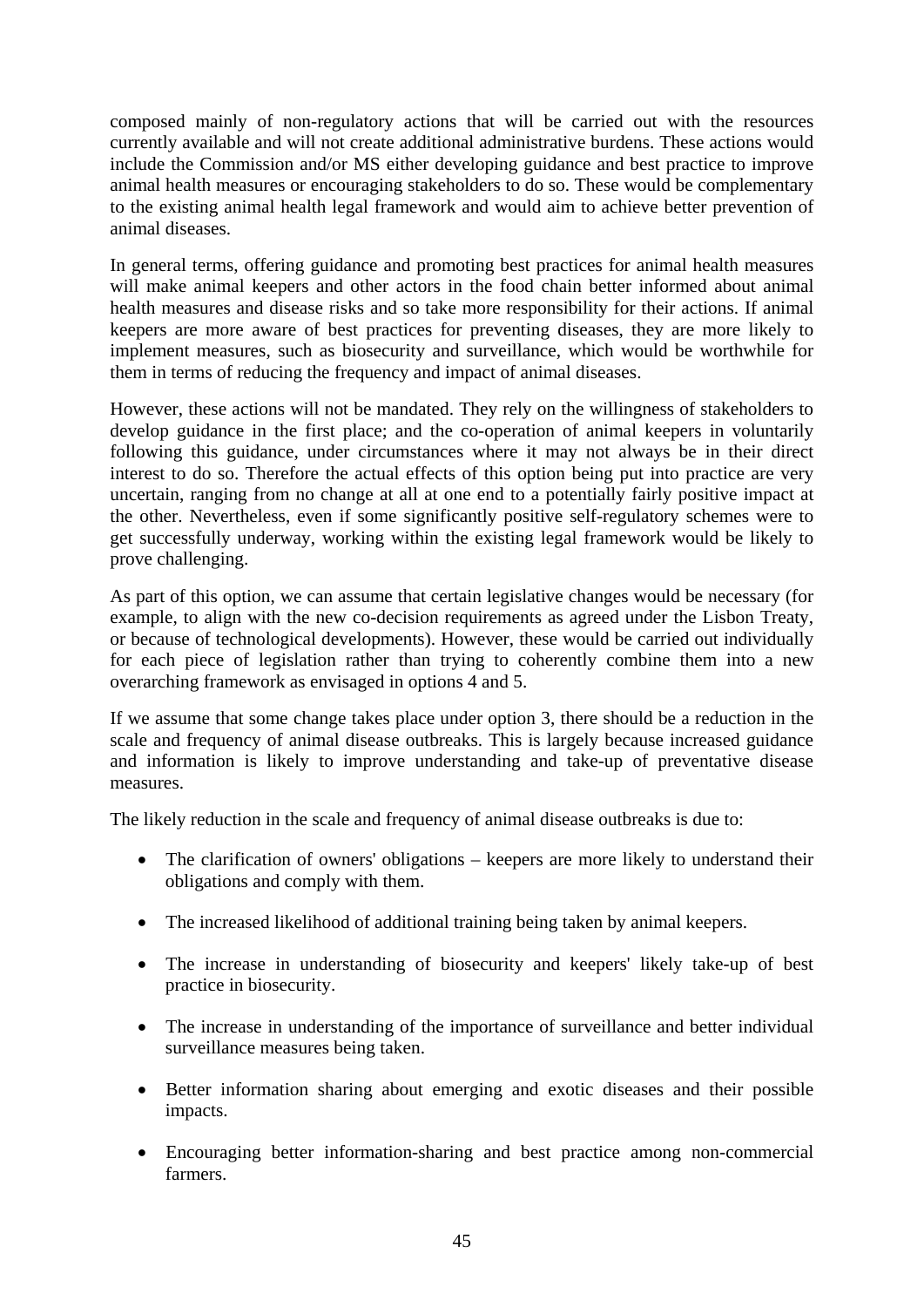• Increased take-up of vaccination where appropriate.

However, as mentioned above, under self-regulation there would be no mandates or incentives for stakeholders to implement best practices recommended in guidelines (if guidelines are developed at all). This means that each stakeholder is only likely to improve his animal health practices when it is worthwhile for him as an individual to do so  $-$  i.e. the projected reduction in the costs of animal disease to the individual stakeholder is higher than the costs of implementing preventative measures. They have no incentive to consider the wider benefits of reduction in animal disease, for example benefits to other stakeholders, competent authorities, consumers and rural economies. Therefore, the improvement in animal health practices would be lower than required to reduce the impact of animal diseases by the socially optimal amount, and there is a smaller reduction in animal diseases compared to using mandates or incentives.

It is very difficult to accurately quantify this reduction in animal disease outbreaks, as the scale and frequency of disease outbreaks depend on an extremely complex set of factors, on top of the aforementioned uncertainties inherent in this option.

Furthermore it needs to be mentioned that an adaptation of basic acts to the new regulatory procedure on the execution of powers based on the Treaty of Lisbon is necessary. This fact in itself requires at least certain legislative changes to the current animal health legislation.

#### **5.3.1. Economic impacts**

Assuming that some action towards self-regulation does happen, the possible economic impacts of option 3 divide into two aspects:

- the impacts on farming and the rural economy; and
- the impact on the promotion of growth and cohesion within the EU.

Of these, the first (the impacts on farming and the rural economy) would largely be positive impacts. The reduction in the scale and frequency of animal disease outbreaks that option 3 could be expected to deliver will have positive ramifications in several areas. It is impossible to quantify these savings but there will be benefits to:

- The farming sector, through:
	- o Direct financial benefits of reduced disease instance
	- o Benefits through simplification of administrative burdens (although this is initially partially offset by extra costs of adjusting to any new system and developing guidance)
	- o Development of new, more efficient practices
- Wider food chain stakeholders, particularly assembly centres; transporters and dealers; slaughterhouses; and food processing companies.
- The rural economy, particularly through possible improved rural employment opportunities and benefits to rural tourism (or rather, fewer disbenefits because of the lack of movement restrictions or other stigma associated with disease outbreaks).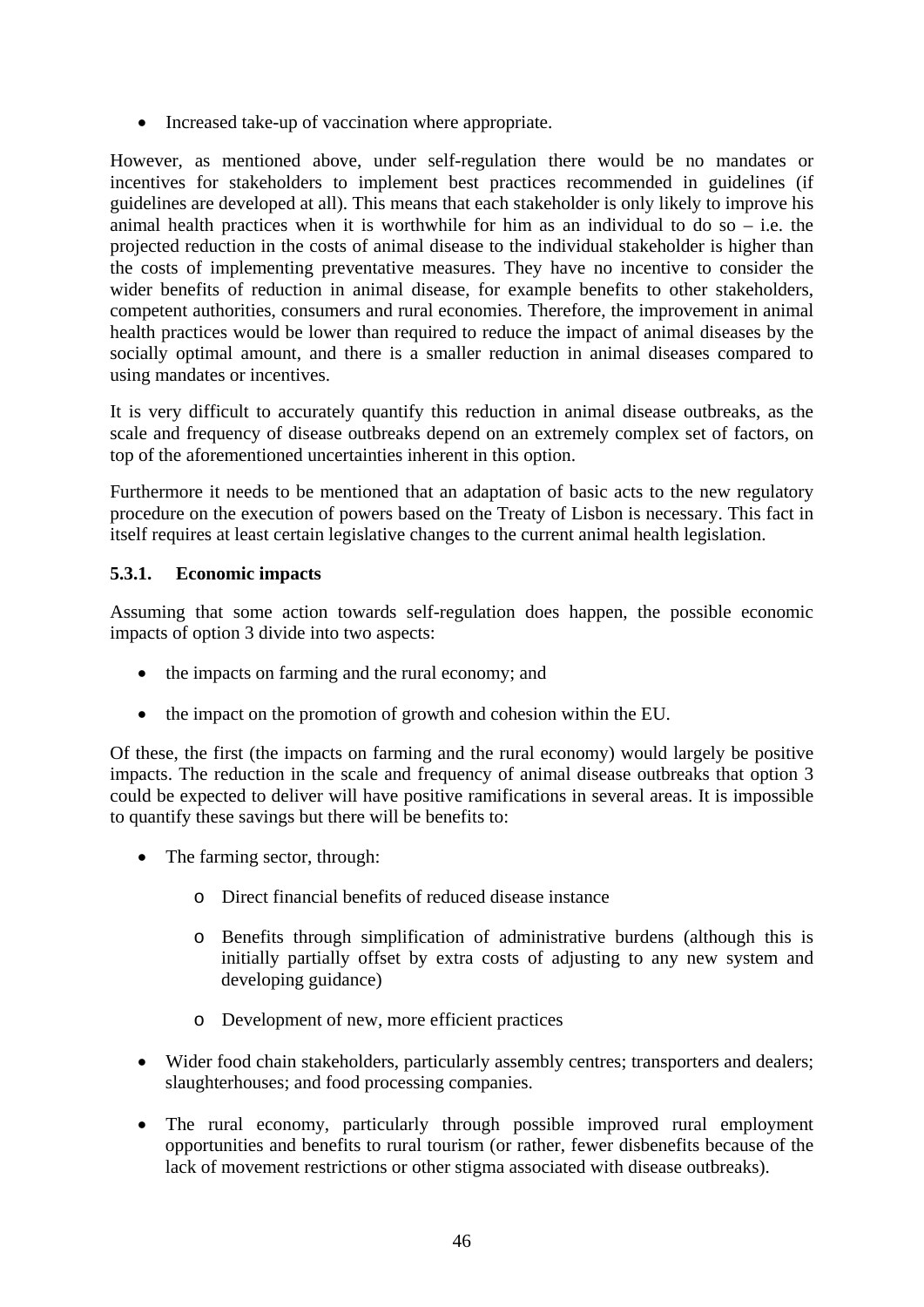With respect to the promotion of growth and cohesion within the EU, there might be some positive impacts from clarifying the use of assembly centres for live movements, which may enhance intra-EU trade. However, there will be some initial negative impacts from familiarising and implementing any new guidelines. Because of the uncertainty of whether and how these factors would be implemented under self-regulation, and their complex interaction, it is difficult to say whether the overall positive economic impact of any measures would outweigh the familiarisation and implementation costs.

### **5.3.2. Social Impacts**

The social impacts of any positive self-regulation measures stem directly from the aforementioned potential reduction in animal disease instances. Any reduction in animal disease would consequently reduce any associated public health risks. So the impact (if any) is positive, but indirect and impossible to quantify.

### **5.3.3. Environmental impacts**

First, the best practice guidelines envisaged in option 3 are likely to include aspects related to appropriate environmental management of the farm, especially regarding the use of veterinary medicinal products and better hygiene (management of slurry, etc) to minimise the environmental impact of farming practices. Therefore, if these guidelines are in fact developed, we can assume a positive environmental impact from the effects of improved environmental management.

Assuming that there is a reduced instance of animal disease outbreaks, we can extrapolate several other positive environmental impacts. However, as noted previously, this is an assumption that is uncertain and impossible to quantify. Nevertheless, the likely positive impacts include the below.

Animal diseases found in kept animals can have negative impacts on wildlife (for example, the impact of avian flu on wild birds). Thus reducing the incidence of such diseases should have a two-fold beneficial effect; both in the reduction of wildlife disease and the protection of biodiversity, and subsequent reduction of the risk of diseased wildlife re-infecting kept animals and even humans. Guidelines on best practices should also help farmers to better understand the importance of their role in interacting with and protecting wildlife and biodiversity.

Reduced animal disease instance would also lead to fewer health-related welfare problems, thereby overall improving animal welfare. In addition, if new guidelines promote better use of vaccination, this will also have a preventative effect on both animal diseases and also the associated welfare problems.

We can also assume that biosecurity guidelines would be included in any self-regulatory guidance scheme. It is very difficult to predict what the environmental impacts of improved biosecurity measures would be. On the one hand, we have already identified the positive environmental impacts from the lower instance of animal disease outbreaks. On the other hand, increased biosecurity measures might include the increased use of disinfectants or chemicals which could potentially have harmful effects on the surrounding environment.

### **5.4. Option 4 – flexible general legislative framework for animal health issues**

Option 4 covers a new flexible general legislative framework as envisaged in the AHS. This is expected to have more definite and deeper impacts than option 3 because it will enable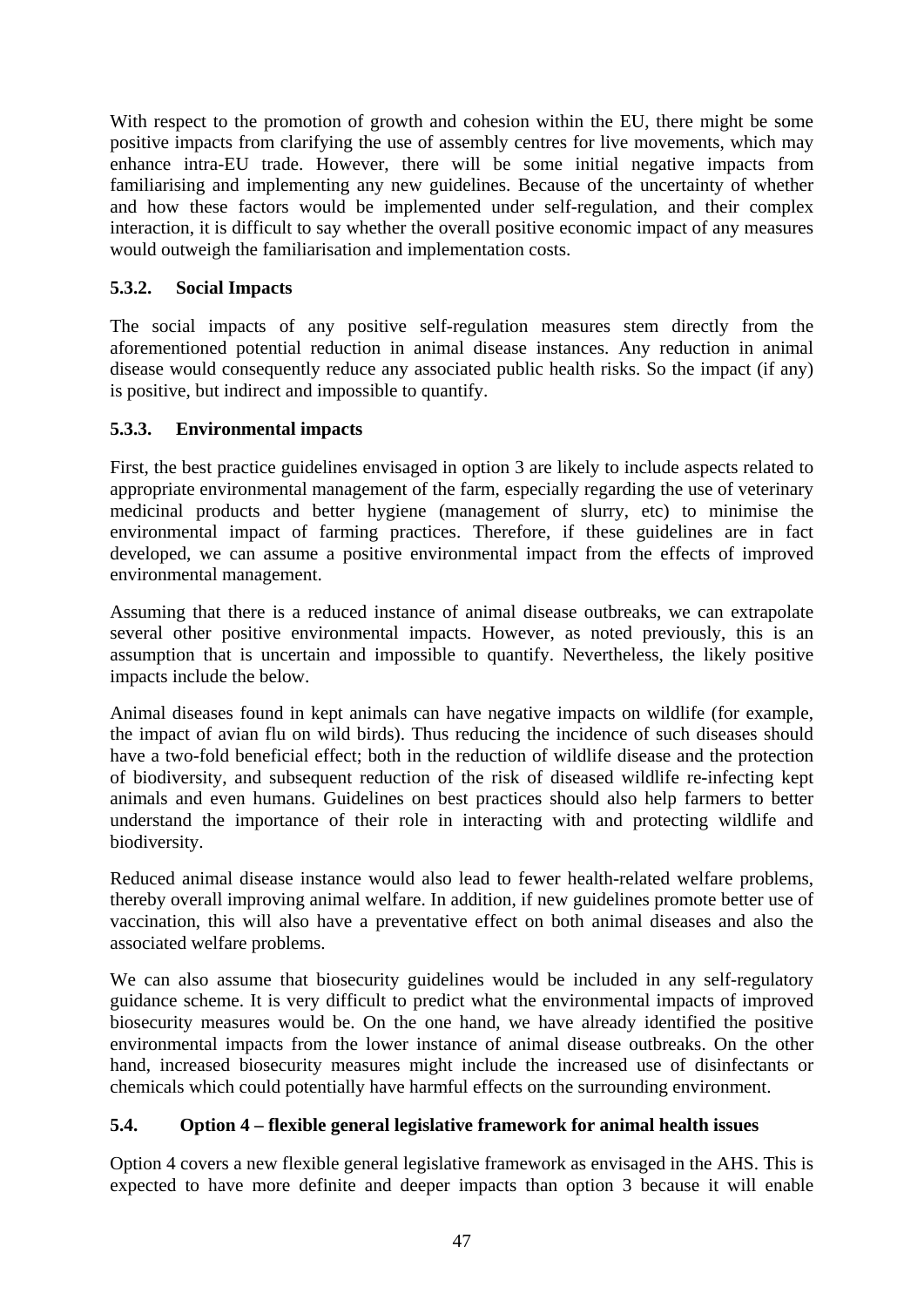legislative changes in animal health policy, which option 3 cannot bring about. It will also mandate certain aspects of animal health policy which option 3 only makes voluntary. And although it potentially has similar outcomes to option 5 in terms of animal health; it offers greater flexibility and subsequently a potentially lower administrative burden. As noted previously, Table 4.1 and Annex IX show in more detail which measures option 4 would specifically entail. However, the longer-term impacts of option 4 cannot be fully quantified at present because many of the specific rules of a general framework law on animal health will be developed subsequent to the law's introduction. Nevertheless, some general points about the overall direction of travel, and whether its effects are likely to be positive or negative, can be made in respect of its economic, social and environmental impacts.

#### **5.4.1. Economic impacts**

The economic impacts of option 4 are expected to be largely positive.

First, there are the benefits expected from reduced disease instance. These are much as outlined in 5.3.1, but because option 4 would have more definite and deeper outcomes, and is expected to have a greater impact in any case, we can say that the impacts from prevention of animal diseases would be of a similar nature, but more pronounced. However, for the reasons outlined above, it is very difficult to quantify them any further than in relative terms.

Overall, resources will be better targeted according to risk, saving time and money. This is true of surveillance, where a more risk-based approach will be encouraged; and contingency planning and categorisation/prioritisation of diseases where legislative tools will be developed to improve readiness for disease outbreaks in accordance with their risk of actually occurring.

A vaccination strategy will be developed to harmonise the use of vaccines based on their impact on disease control. The safety of products of animal origin from vaccinated animals could be emphasised to encourage the industry to increase use of vaccines, when relevant and possible. This would likely have positive economic impacts in the reduction of the instance of animal disease and all the associated impacts mentioned elsewhere in this analysis. However, there would still exist certain barriers to trade with countries who do not wish to import meat from vaccinated animals due to negative consumer perception and/or associated risks of spreading disease, so this may have a negative economic impact.

An impact of option 4 which needs some further analysis is that of administrative burden. Undoubtedly there would be some negative economic impact from the initial administrative burden of familiarisation with the new legislative framework for farmers and other animal keepers as well as competent authorities. However, due to the very nature of animal disease, regular updates of valid rules are standard procedure which means that one-off familiarisation costs are likely to be limited and integrated into business-as-usual costs (see feature box below).

As regards to the costs of familiarisation with new legislation, due to the very nature of animal diseases and continuously evolving legislation, these are largely part of business-asusual costs. However, a special effort might be needed for CA to adequately manage the implementation of new legislation. In order to support MS in this task, while generating EU added value by fostering experience exchange, the Commission services maintain the 'Better Training for Safer Food' initiative<sup>37</sup> to train and advice officials in MS and third countries on EU requirements.

<sup>1</sup> <sup>37</sup> Council Regulation (EC) No 882/2004 Art. 51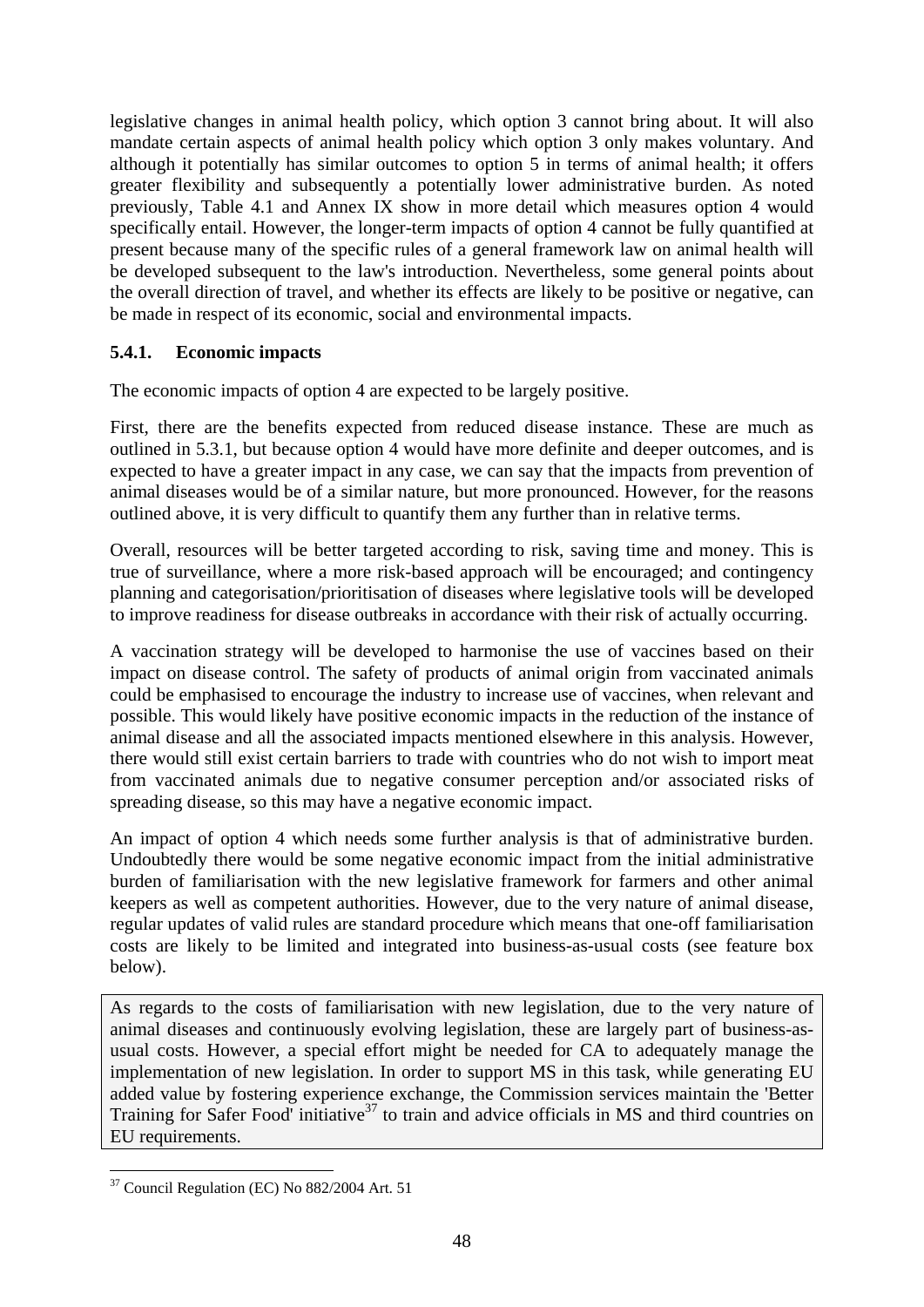A practical example is the training on zoonoses which was provided in 2009 and 2010 for more than 300 Member States' officials, focusing on microbiological criteria and the control of zoonoses, with a total cost of just over  $\bigoplus$ m for the two years.

Ongoing training activities should only be adapted to the needs deriving from the adoption of the new legislative framework.

Nevertheless, in the long term, the more coherent strategic framework should make more sense to those learning about their obligations for the first time (for example, for new entrants to farming). Overall and in the long term, it is fair to assume that a flexible and outcomebased framework will impose a lower administrative burden on farming and related industries and animal keepers than the prescriptive framework of option 5. This is because its inherent flexibility means obligations and requirements could be tailored to national or regional circumstances, enabling MSs to adapt any administrative obligations to that which is only strictly necessary according to a reasonable assessment of risk.

However, this could lead to them setting lighter touch regulation, or fewer requirements than at EU level, because they do not wish to impose higher burdens than other MSs thereby placing their livestock industry at a competitive disadvantage. In addition, they might not fully consider the impacts of diseases on other MS when deciding level of controls – so they implement fewer controls that would be optimal for the EU as a whole (taking into account the full costs of disease spread).

There are two examples that were felt particularly important to analyse in more detail: biosecurity and trade. With respect to biosecurity, a questionnaire was carried out to seek the views of relevant stakeholders about the level of burden that the possible introduction of biosecurity plans would bring. The results are shown in detail in Annex XI and demonstrate mixed views. While many stakeholders thought that biosecurity plans would represent overall cost savings, others thought that they would impose too many costs. These mixed views suggest that the possibility of option 4, allowing MSs to introduce biosecurity plans if they felt it beneficial, would be the best option for all parties. More will be said about this in the analysis relating to option 5 below.

Intra-EU trade in animals was the other issue to be looked at in more detail, as it might be particularly affected. Under option 4, possible derogations to remove the burden of health certification could be introduced in a combination of the AHL itself and secondary legislation. Nevertheless, derogations would refer to specific sectors or types of movements, and so for each category of movement which is allowed derogation, a full individual risk and economic assessment would need to be carried out.

However, it is possible to estimate the unit saving per consignment if a particular derogation for health certification was introduced. The overview of the administrative burden at present is available in Annex VIII. The unit reduction in administrative burden is set out in Table 5.2 below following the Standard Cost Model template. The administrative burden saving to operators is estimated to be  $\epsilon$ 120 per consignment sent, and the saving to the competent authority estimated at  $\bigoplus$  28. These are based on the time estimates received from the administrative burden questionnaires during the consultation period and are estimates of the savings related to removing certification for particular procedures which are considered low risk, for example, moving animals for slaughter.

For illustrative purposes, the following table applies the unit cost saving to different types of movements to illustrate the potential annual reduction in administrative burden that could be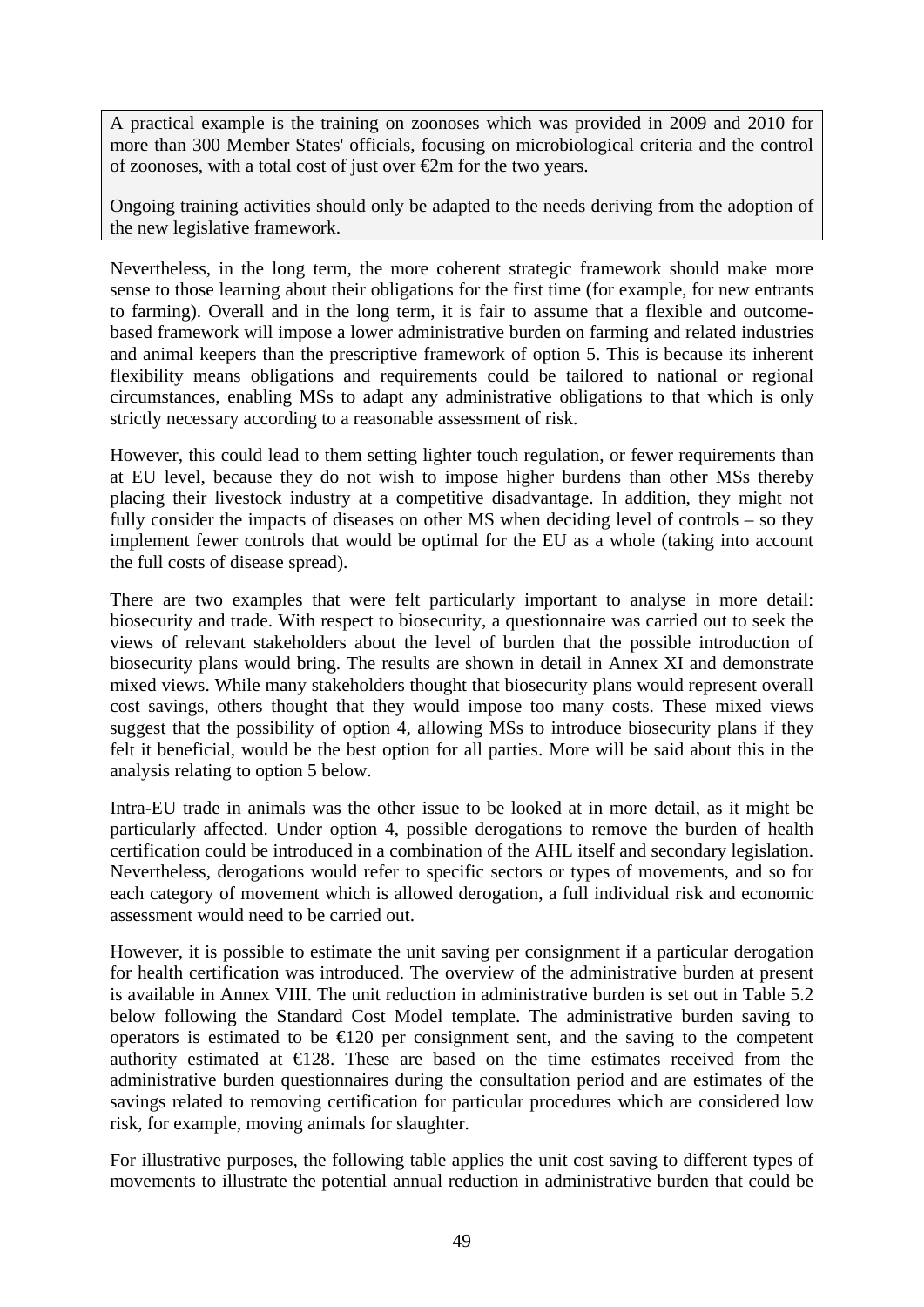realised if various derogations were introduced. They are based on the annual number of consignments sent between MS from information in TRACES. As derogations would usually be introduced in a secondary level of legislation these benefits would not be immediately realised when the AHL was adopted, but they are indicative of the direction of travel proposed.

**Table 5.2: Illustrative reduction in administrative burden saving for different categories of movements, based on movement figures in 2009. Savings figures represent estimated annual cost savings.** 

|           |                                                     | <b>Number of</b><br><b>Consignments</b> | <b>Savings to</b><br><b>Operator</b> | <b>Savings to</b><br><b>Competent</b><br><b>Authority</b> | <b>Total</b><br><b>Savings</b> |
|-----------|-----------------------------------------------------|-----------------------------------------|--------------------------------------|-----------------------------------------------------------|--------------------------------|
|           | <b>Bovine - direct to</b><br>slaughter              | 16,939                                  | 2,036,068 €                          | 2,170, 733 €                                              | 4,206,801 €                    |
|           | Bovine - all slaughter                              | 28,314                                  | 3,403,343 €                          | 3,628,439 €                                               | 7,031,782 €                    |
|           | Bovine - all movements<br>w/out assembly centre     | 92,618                                  | 11,132,684 €                         | 11,868,997 €                                              | 23,001,680 €                   |
|           | All species - movements<br>less than 3 hours        | 115,726                                 | 13,910,265 €                         | 14,830,287 €                                              | 28,740,552 €                   |
|           | All species - less than<br>3 hours and to slaughter | 68,052                                  | 8,179,850 €                          | 8,720,864 €                                               | 16,900,714 €                   |
|           | All movements to<br>slaughter                       | 321,838                                 | 38,684,928 €                         | 41,243,540 €                                              | 79,928,467 €                   |
| Of which: | <b>Bovine</b>                                       | 28,314                                  | 3,403,343 €                          | 3,628,439 €                                               | 7,031,782 €                    |
|           | Equine                                              | 3,537                                   | 425,147€                             | 453,267 €                                                 | 878,414 €                      |
|           | Goats                                               | 621                                     | 74,644 €                             | 79,581 €                                                  | 154,225 €                      |
|           | Poultry                                             | 52,364                                  | 6,294,153 €                          | 6,710,447 €                                               | 13,004,599 €                   |
|           | Sheep                                               | 8,721                                   | 1,048,264 €                          | 1,117,596 €                                               | 2,165,860 €                    |
|           | Swine                                               | 78,691                                  | 9,458,658 €                          | 10,084,252 €                                              | 19,542,910 €                   |

There would also be other economic impacts. The law would introduce some obligations to acquire particular knowledge for all veterinarians performing official tasks across the EU. Therefore it would be easier for vets to move around between MS to perform official tasks. This has both economic and social impacts, as it would improve the flexibility of the vet labour market in responding to supply and demand peaks and troughs (especially in times of animal disease outbreaks, when a great deal of veterinary resource may be needed in a particular place).

Unpublished data from the Federation of Veterinarians of Europe  $(FVE)^{38}$  in 2010 shows that the total number of veterinarians in the 27 EU MS is 187,175. Of this number, around 25,000 work in the public veterinary services. However, it is worth noting that a large proportion of veterinarians working in private or general practice (around 112,000) also carry out some official public tasks as official or authorised veterinarians. All these categories of veterinarians will be affected to some extent by the changes described above.

The obligation to have a basic knowledge of animal health matters would not generally be over and above what is expected in good practice. Therefore, veterinarians and the vast

 $38\,$ 38 FVE: Interim report on veterinary demography, 2010 - unpublished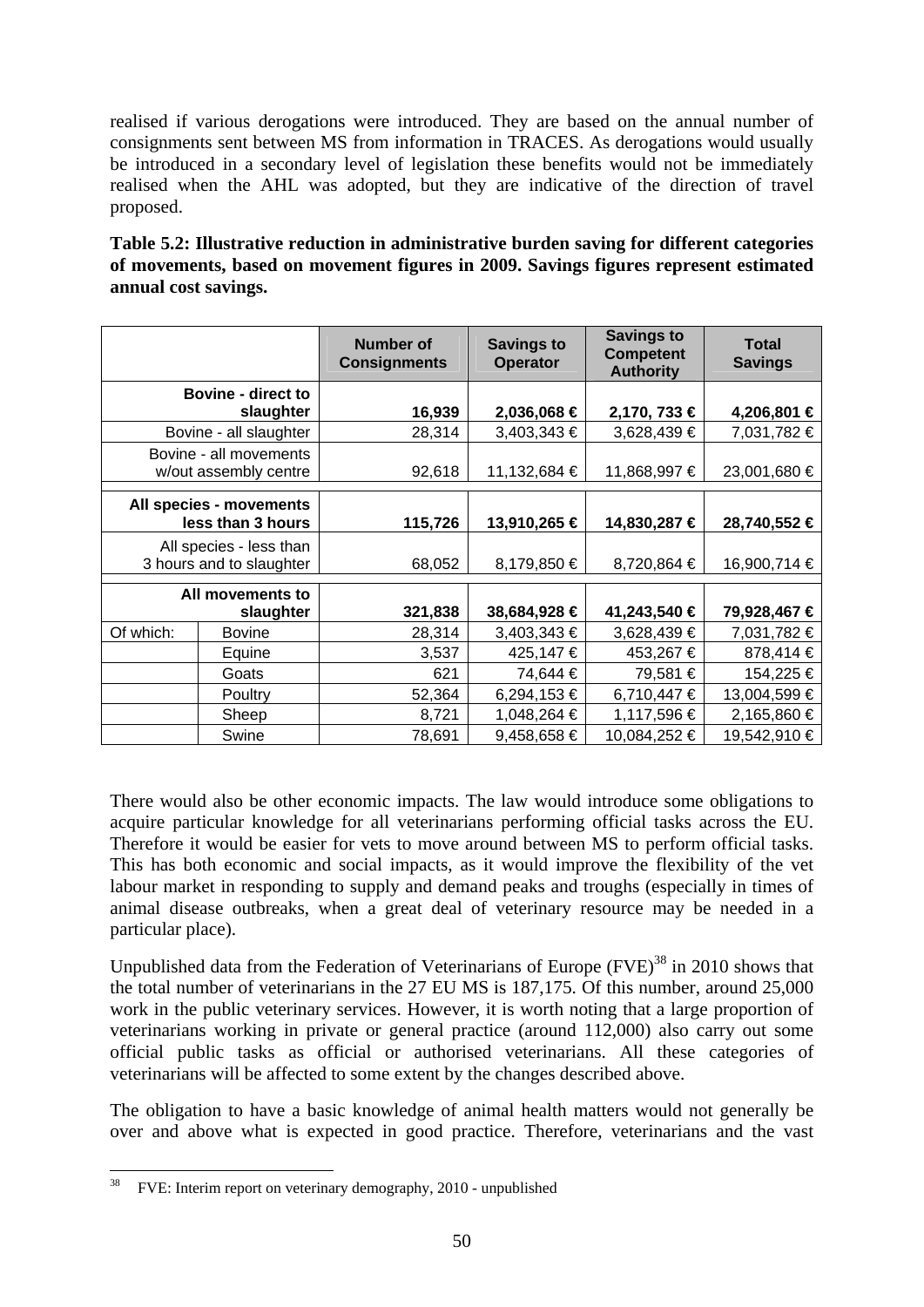majority of commercial farmers would not expect to be affected by this requirement, as their training and education, working experience and/or acquired knowledge would be sufficient to meet the basic requirements. These measures will concentrate on improving the knowledge of those carrying out activities which represent a higher health risk (such as assembly operations), and new entrants. It should also require those (relatively few) individuals who present health risks through lack of knowledge and bad practice to improve their standards. Those who would be affected are exactly those who pose the most risk, so this obligation is proportionate and sensible for disease prevention.

It is not envisaged that this measure would impose significant or disproportionate economic impacts on non-commercial farmers or other keepers of animals. While they will be required to have some basic knowledge about animal health where appropriate, it will not be over and above what good practice would dictate. In line with the risk-based approach of the framework, pet animals are proposed to be exempt from the requirements for registration, approval, record-keeping and register-keeping; movement certification where their movements are non-commercial; and in some cases, the requirements for import into the Union. As well as pets, other small-scale and low-risk situations would or could be granted derogations from requirements such as registration of premises, movement certification and identification requirements. In some cases, MS would be able to decide at what level these derogations would apply, ensuring that local contexts were taken into account.

Thus this option aims to achieve the optimum balance between reducing disease risk, but minimising costs and adapting to local circumstances.

#### **5.4.2. Social Impacts**

As noted above, there should be a slightly positive social effect with respect to the flexibility of the veterinary labour market and in particular, some benefits from achieving a consistently safe standard across the EU in animals and animal products.

#### **5.4.3. Environmental impacts**

Assuming that there is a reduced instance of animal disease outbreaks, we can extrapolate several other positive environmental impacts. However, as noted previously, this is an assumption that is uncertain and impossible to quantify. We can nevertheless assume that the flexible AHL will have a greater impact on animal disease than option 3, and the likely positive impacts include the below.

First, a better structured vaccination policy, setting up a flexible legal framework for vaccination, will provide the possibility of different approaches to be used for different diseases under different circumstances. The AHL will give the possibility to animal keepers to use vaccination for all diseases, and promote the vaccination option whenever feasible. For diseases relevant for Union intervention the AHL will take a flexible approach by choosing the best option to address a particular disease in particular circumstances on a case by case basis; for example, by allowing either a general preventive vaccination, introducing compulsory vaccination, or providing for emergency vaccination only, etc). For more details see Annex VII.

Reduced animal disease instance would also lead to fewer health-related welfare problems, thereby in overall terms improving animal welfare. In addition, if new guidelines promote better use of vaccination, this will also have a preventative effect on both animal diseases but also the associated welfare problems.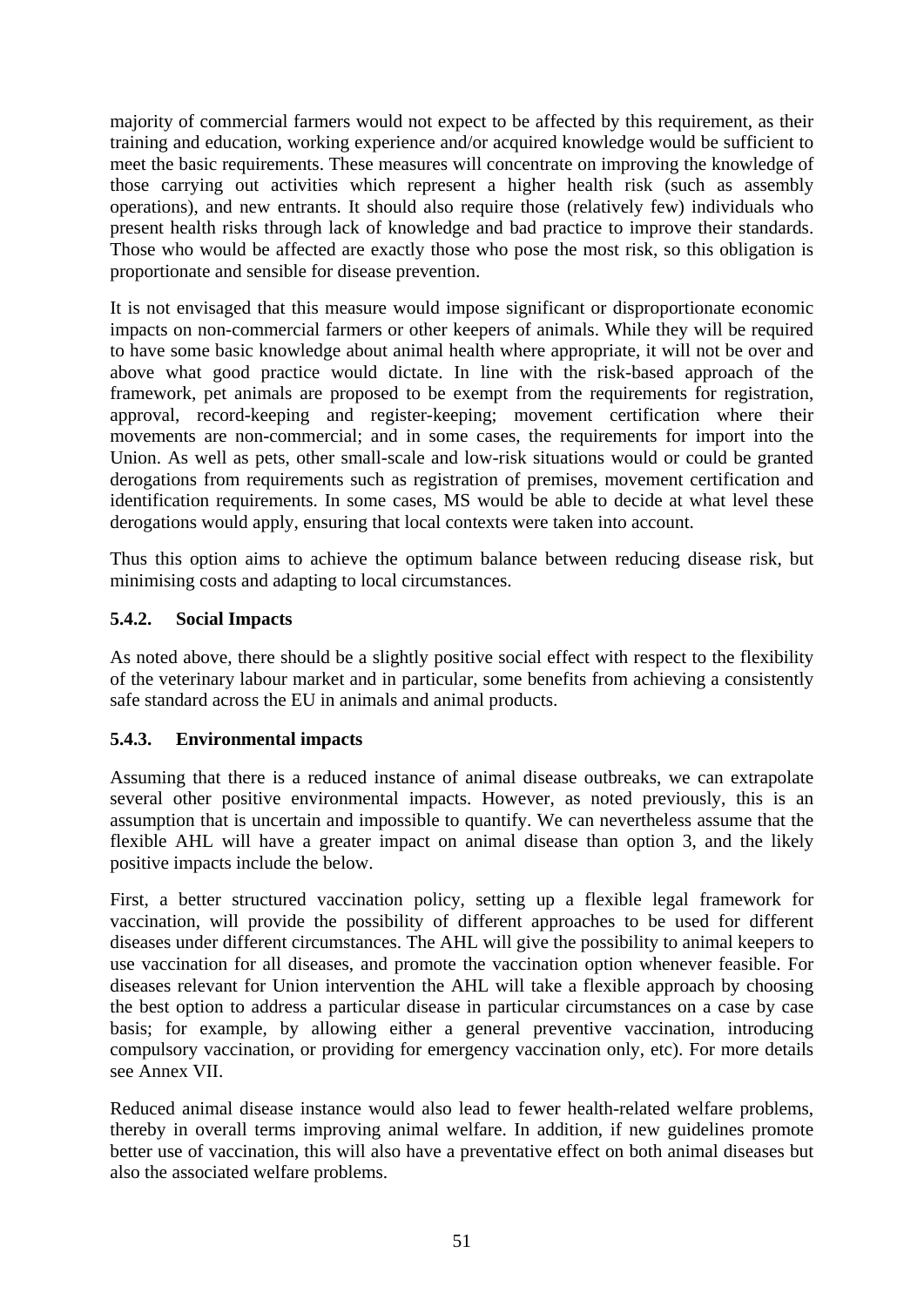We can also assume that improved biosecurity would be encouraged in some form in a flexible manner. It is very difficult to predict what the environmental impacts of improved biosecurity measures would be. On the one hand, we have already identified the positive environmental impacts from the lower instance of animal disease outbreaks. On the other hand, increased biosecurity measures might include the increased use of disinfectants or chemicals which could have harmful effects on the surrounding environment. More stringent biosecurity measures can, however, have negative impacts on animal welfare. For example, housing pigs or poultry indoors all year round could have negative welfare impacts.

All the above could also result in better overall health of animals, which would contribute to the reduced use of antimicrobial agents in animals and thus indirectly, reducing the level of antimicrobial resistant microorganisms in animals.

As with option 3, the reduction of the incidence of animal disease should have a two-fold beneficial effect on wildlife, through the reduction in animal disease in wildlife, the associated health and welfare benefits and the protection of biodiversity; and the subsequent reduction of the risk of diseased wildlife re-infecting kept animals and even humans.

#### **5.5. Option 5 – prescriptive general legislative framework for animal health issues**

Option 5 is a prescriptive legal framework setting out specific requirements for animal health. More details about the measures that option 5 would entail are available in Table 4.1 above.

Analysis of the impacts of option 5 does come up against some of the same problems as with the other options; namely, that it is a wide-ranging legislative proposal with many different aspects. Most of the details will be covered in delegated or implementing legislation and cannot be fully described in this impact assessment. Those specific proposals with significant anticipated impacts are likely to undergo their own specific impact assessment before introduction. In this assessment, while the general direction of travel can be extrapolated, the specific levels at which certain requirements would be set are as yet impossible to develop and assess.

Option 5 is likely to lead to a significant reduction in the instance of animal disease in the EU. This has the associated benefits already described in options 3 and 4. However, option 5 is likely to have a significant administrative burden. In addition, more prescriptive rules are liable to become obsolete much more quickly with environmental and technological changes as they are less flexible. The main focus in the assessment of this option is to determine whether the projected reduction in disease is worth the associated implementation and ongoing costs, including the potential administrative burden.

#### **5.5.1. Economic impacts**

Option 5 should entail a reduction in animal disease, but as for the other options, this is extremely difficult to quantify. It is difficult to assert with any confidence that requiring the same standards across the board, as in option 5, will have a better or worse effect than a wellexecuted risk-based approach, as in option 4. It depends at what level resources are applied and standards are set. However, one could assert that (assuming the same level of resources applied to each option) a good risk-based application of resources, with riskier areas assigned more time and attention; will have a more beneficial effect than a uniform standard applied across the board, with riskier and less risky areas assigned a similar level of resources.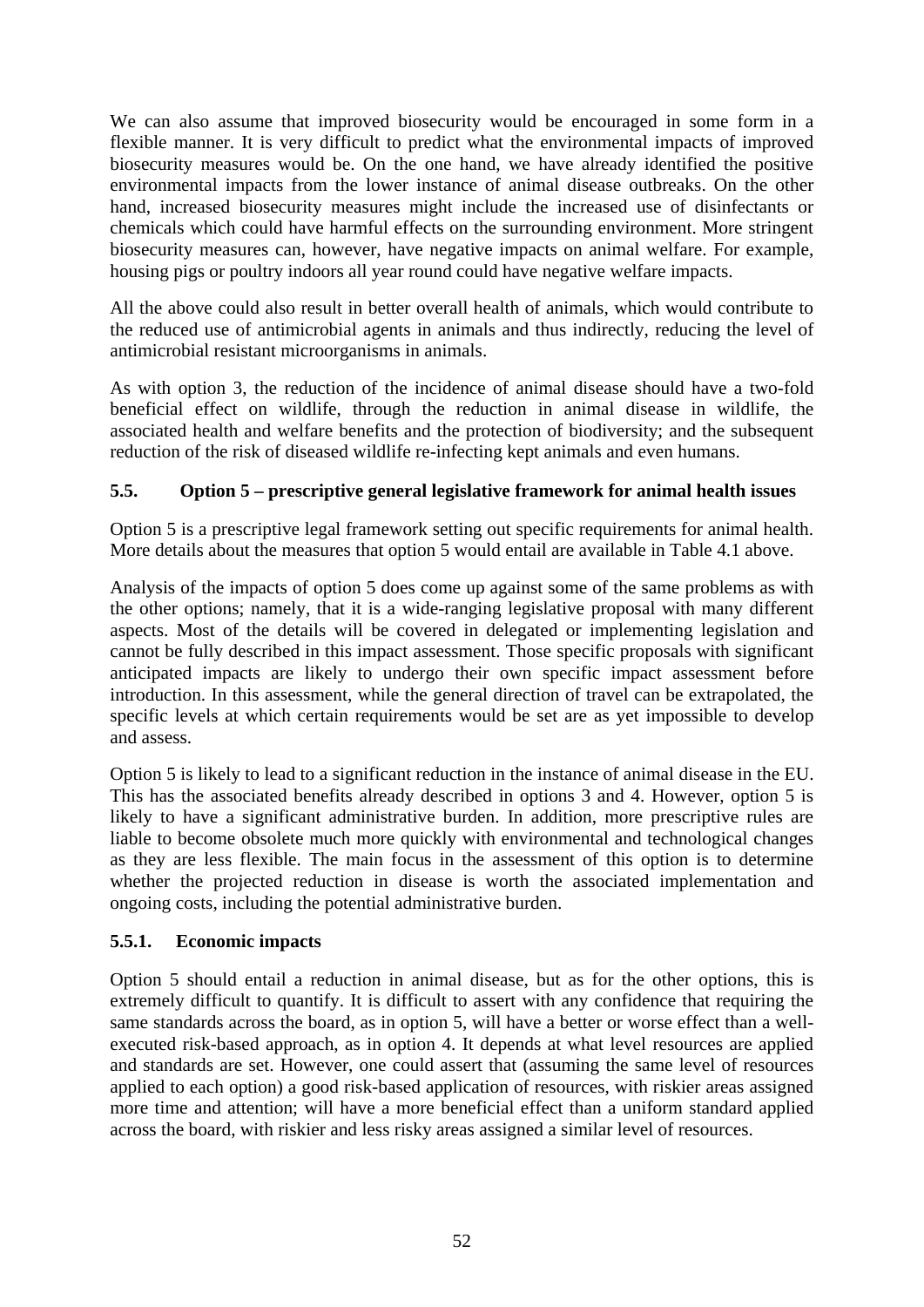As with option 4, if option 5 were to be introduced, there would be a transitional administrative burden associated with animal keepers and competent authorities familiarising themselves with the new legislation. However, and as for option 4, due to the very nature of animal disease, regular updates of valid rules are standard procedure, which means that oneoff familiarisation costs are likely to be negligible and integrated into business-as-usual costs. Also, over time, and particularly for those new to animal keeping, a more coherent framework should be easier to understand compared with option 1 (no change).

Nevertheless, option 5 envisages very comprehensive training for farmers, even those who have many years of experience. This would be an enormous administrative burden for the farmers themselves. If the MSs were obliged to provide or source the training, it would also be a massive burden for them.

We can very roughly extrapolate a range for the potential administrative burden of providing training.

We will assume that training is required by many farm personnel working with animals. There are 16.4m persons who work regularly on farm holdings (Eurostat). If we assume that 45-55% of these farmers work with animals at some point, we get a figure of 7.4-9.0m persons. Of these farm personnel working with animals, we might assume that 20-40% would be exempted because of previous education, professional development or training, or 'grandfather rights'. This would leave a range of 4.4m - 7.2m people requiring training. We will also assume that every person will have one day's training and we can assume that a day's training costs €200-400 per person to put on.

So total administrative burden (number of people x cost per person) is estimated to be in the range of  $\otimes$ 86m -  $\otimes$ .89bn. This ignores the costs of lost labour to those taking the training, and the cost of developing it and setting it up.

So even if it were possible to use existing mechanisms for training delivery such as the Farm Advisory Service<sup>39</sup>, this is an enormous sum and would be very difficult to justify imposing on MSs unless there were very significant benefits expected. As it is, although some benefits would likely arise, it is virtually impossible to demonstrate that the added value of this extent of training would be in the region of billions of euros.

In addition, the lack of flexibility in the ability of animal keepers to implement differing measures for differing circumstances would likely mean that in many cases, keepers would be implementing measures very unlikely to benefit them or their neighbours, perhaps measures altogether unnecessary. Some animal keepers such as 'hobby' or backyard keepers, and perhaps even those with family pets, would also have to accept a new administrative burden.

The administrative burden for MSs is potentially very large with this option. The size of the burden would depend on exactly how it were to be implemented, but if there were requirements for MSs to provide training for animal keepers; as well as developing, administering and enforcing new animal health measures in biosecurity and surveillance; the burdens would be very significant. For example, the specific analysis of the possible administrative burden on MSs with respect to possible biosecurity requirements was carried out through a questionnaire to the MSs, as mentioned above, and the full results can be seen

<sup>39</sup> 39 As outlined in Art 12 of Council Regulation (EC) No 73/2009 of 19 January 2009 establishing common rules for direct support schemes for farmers under the common agricultural policy and establishing certain support schemes for farmers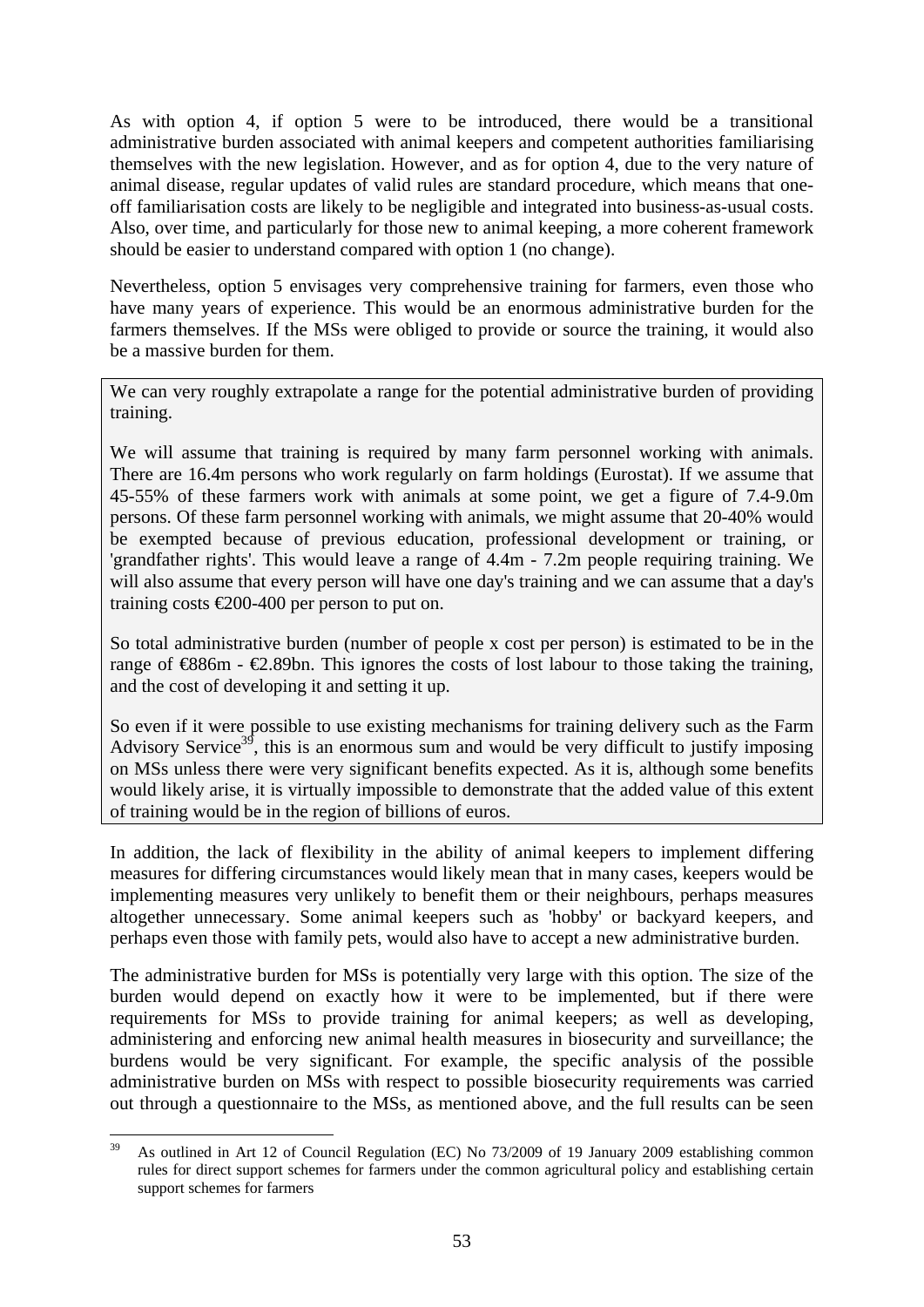in Annex XI. The questionnaire results show mixed opinions among stakeholders. While some felt that biosecurity plans would be beneficial overall, others felt that the costs involved would be disproportionate. Therefore, on the basis of these results, it would be difficult to justify imposing biosecurity plans as an obligatory requirement for all relevant holdings and operators in all MSs.

On the positive side, the new prescriptive law would likely remove some of the obstacles to animal movements, promoting a more harmonised single market. However, with a prescriptive and comprehensive system of movements there are likely to be 'winners' and 'losers' among those who are differently affected by the new requirements, some of whom will benefit economically, but some who will bear additional costs (see also Table VIII.2 and Figure VIII.2 of Annex VIII). There will also be a positive economic impact from a more harmonised veterinary expertise. If vets are required to undergo identical training for official tasks, this will promote their free movement and, as with option 4, enable the supply of vets to better follow peaks and troughs in demand according to circumstances such as disease outbreaks. More detail on this is below in the social impacts.

#### **5.5.2. Social impacts**

The prescriptive legislative framework will set out the knowledge and skills which must be attained in the professional qualifications and training for official and approved veterinarians at EU level. Ensuring that veterinarians have the same knowledge and skills throughout the EU will make it easier for official and approved veterinarians to work in other MS without compromising health standards. Additionally, as these veterinarians all acquire more comparable knowledge and skills, this will improve the functioning of the veterinary labour market as it will reduce the barriers to veterinarians moving between MS. As noted in option 4, most veterinarians would be affected to some degree, and a large proportion of them work full time in public veterinary services or do some public veterinary work.

#### **5.5.3. Environmental impacts**

There should largely be positive health and environmental impacts from the implementation of option 5, very similar to those outlined in option 4. On the one hand, more mandated actions might be expected to produce more positive environmental impacts of the kind outlined in relation to option 4. However, the increased rigidity of option 5 may mean that measures are less adaptable to particular environmental circumstances, perhaps leading to some negative environmental impacts. It is very difficult to assess even the relative direction of travel here, let alone to quantify the expected impacts.

This is also relevant for possible vaccination policy options, which would in this option envisage a single vaccination policy for all diseases. This option is considered in a detailed evaluation in Annex VII and assessed as not realistic.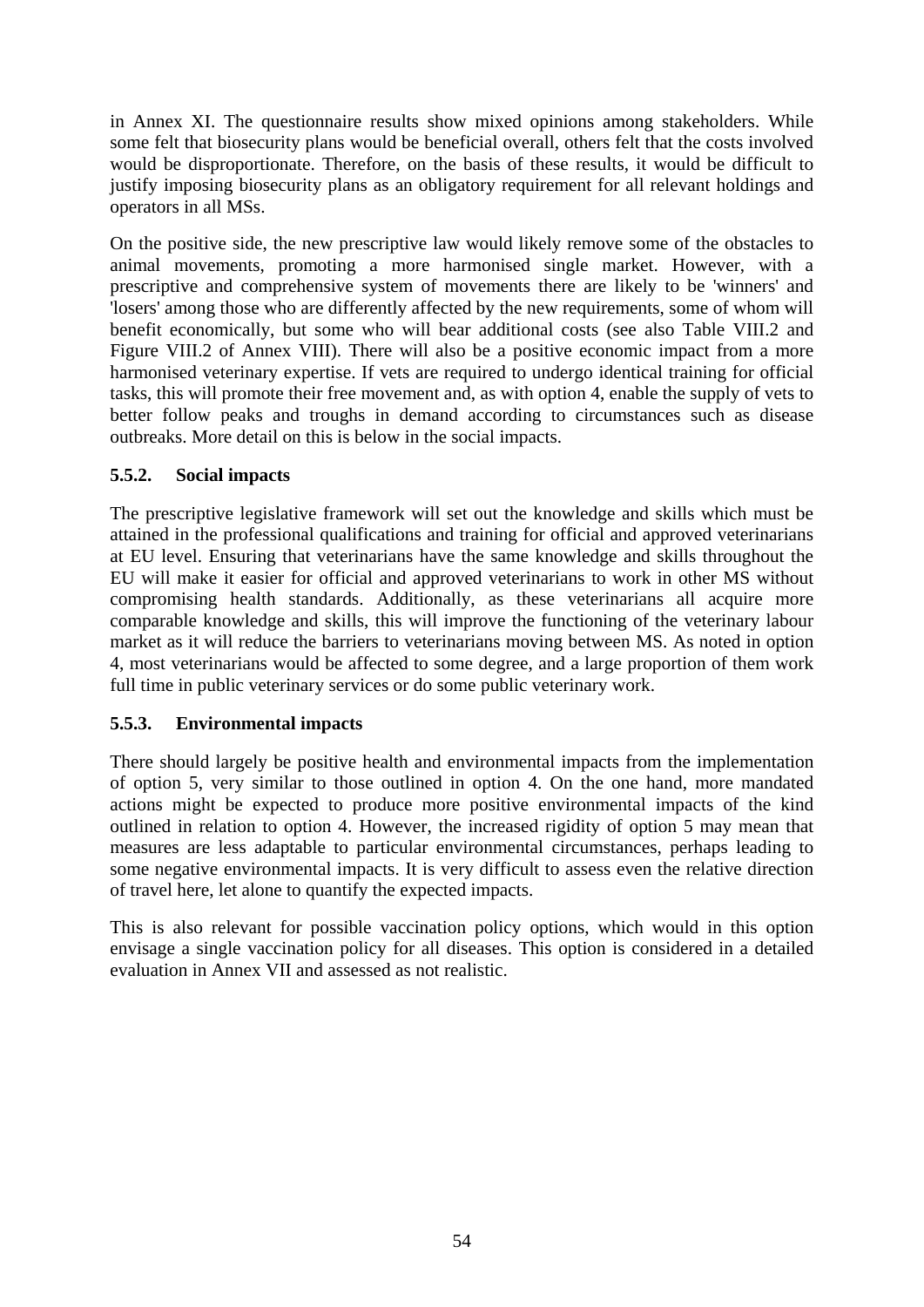# **6. How do the options compare?**

Below in Table 6.1 is a general summary analysis of options 3-5 against the suggested assessment criteria of effectiveness, efficiency, and coherence with overarching EU objectives, strategies and priorities. Options 1 and 2 are not considered here because they selfevidently do not meet the objectives set out in Section 3.

| <b>Objectives</b>    | Option 3                  | Option 4                        | Option 5                        |
|----------------------|---------------------------|---------------------------------|---------------------------------|
| <b>Effectiveness</b> | Option 3 has a range of   | Option 4 is likely to be        | Option 5 is likely to be        |
|                      | outcomes from no          | effective in achieving or       | effective in achieving or       |
|                      | change compared to the    | working towards these           | working towards these           |
|                      | baseline, to a relatively | objectives.                     | objectives, but may be less     |
|                      | significant self-         |                                 | likely to maintain this         |
|                      | regulatory system. Its    |                                 | effectiveness in the long       |
|                      | effectiveness in relation |                                 | term because of its lack of     |
|                      | to achieving the          |                                 | flexibility.                    |
|                      | objectives is therefore   |                                 |                                 |
|                      | more likely to be         |                                 |                                 |
|                      | positive than negative.   |                                 |                                 |
|                      | $+$                       | $+$                             | $+$                             |
| Efficiency           | Its efficiency depends    | The flexible framework will     | Option 5 is likely to require   |
|                      | on the amount of          | require limited                 | more administrative burden      |
|                      | resources devoted to      | familiarisation costs;          | to familiarise and              |
|                      | getting a self-regulatory | because this will mainly be     | implement. While it will        |
|                      | system up and running.    | undertaken within already       | allow for more coherence in     |
|                      | However, it will not      | existing training networks      | the legislation and may lead    |
|                      | require time consuming    | (e.g. BTSF, etc). It is likely  | to an overall benefit, the      |
|                      | regulatory change.        | to be more understandable       | lack of flexibility means       |
|                      |                           | and efficient in the longer     | that as circumstances           |
|                      |                           | term for stakeholders, both     | change, more resource will      |
|                      |                           | animal keepers and MS.          | be required to change the       |
|                      |                           |                                 | legislation.                    |
|                      | $+/-$                     |                                 |                                 |
| Coherence            | It would not achieve the  | $++$<br>Would achieve the EU AH | $^+$<br>Would achieve the EU AH |
| with EU              | objectives set out in the | strategy goal of bringing       | strategy goal of a single       |
| objectives           | <b>EU AHS of bringing</b> | together all AH legislation     | legislative framework but       |
|                      | together all AH           | into a coherent and flexible    | the lack of flexibility means   |
|                      | legislation under one     | framework. Is in line with      | it is less likely to achieve    |
|                      | framework.                | flexible approach taken         | some of the operational         |
|                      |                           | elsewhere and is most likely    | objectives as it is less able   |
|                      |                           | to achieve the operational      | to be adapted to changing       |
|                      |                           | objectives in section 3.        | circumstances in the future.    |
|                      |                           |                                 |                                 |
|                      |                           | $++$                            |                                 |

**Table 6.1: Comparison of Options 3-5**

Overall, option 4 seems to be the option most likely to deliver a good level of effectiveness, efficiency and coherence with EU objectives. It should achieve the main objectives of delivering the clarity and coherence of an overall strategy and framework, but leaving flexibility to allow for particular circumstances in particular MS or regions, and to adapt to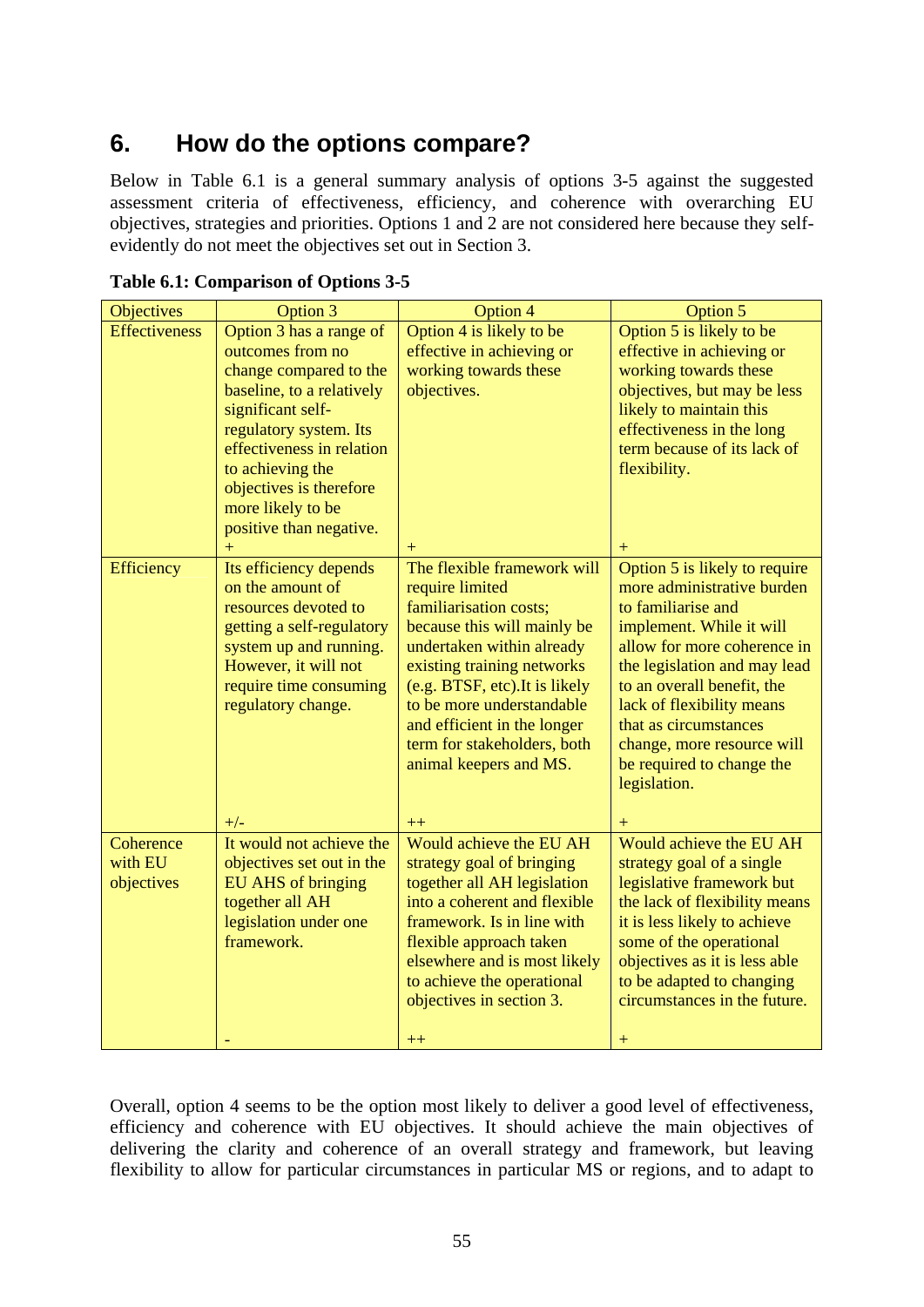rapidly changing circumstances. Therefore, it is also the option which best respects the principles of subsidiarity and proportionality. Option 3, while offering more continuity with the present context, simply lacks any guarantee of positive outcomes, and retains the existing confusing myriad of legislation. Option 5 would deliver the objective of simplicity with an overarching strategy and framework, but is likely to be too rigid to adapt successfully to differing circumstances across the Union and changes in the long term, so potentially undermining its own objectives.

The beauty of option 4 is in its flexibility. As noted previously, the nature of the overarching enabling framework means that it is possible for certain specific policy measures to use the tools outlined in general terms in options 3 or 5. The tools of option 3 (some self-regulatory schemes or elements) could be introduced or encouraged if a particular issue was felt to be unnecessary or inappropriate to be specifically covered in legislation The more prescriptive legislative framework described in option 5 could be introduced for particular issues, species or diseases under delegated or implementing legislation under the flexible legislative framework if more detailed measures were necessary or appropriate.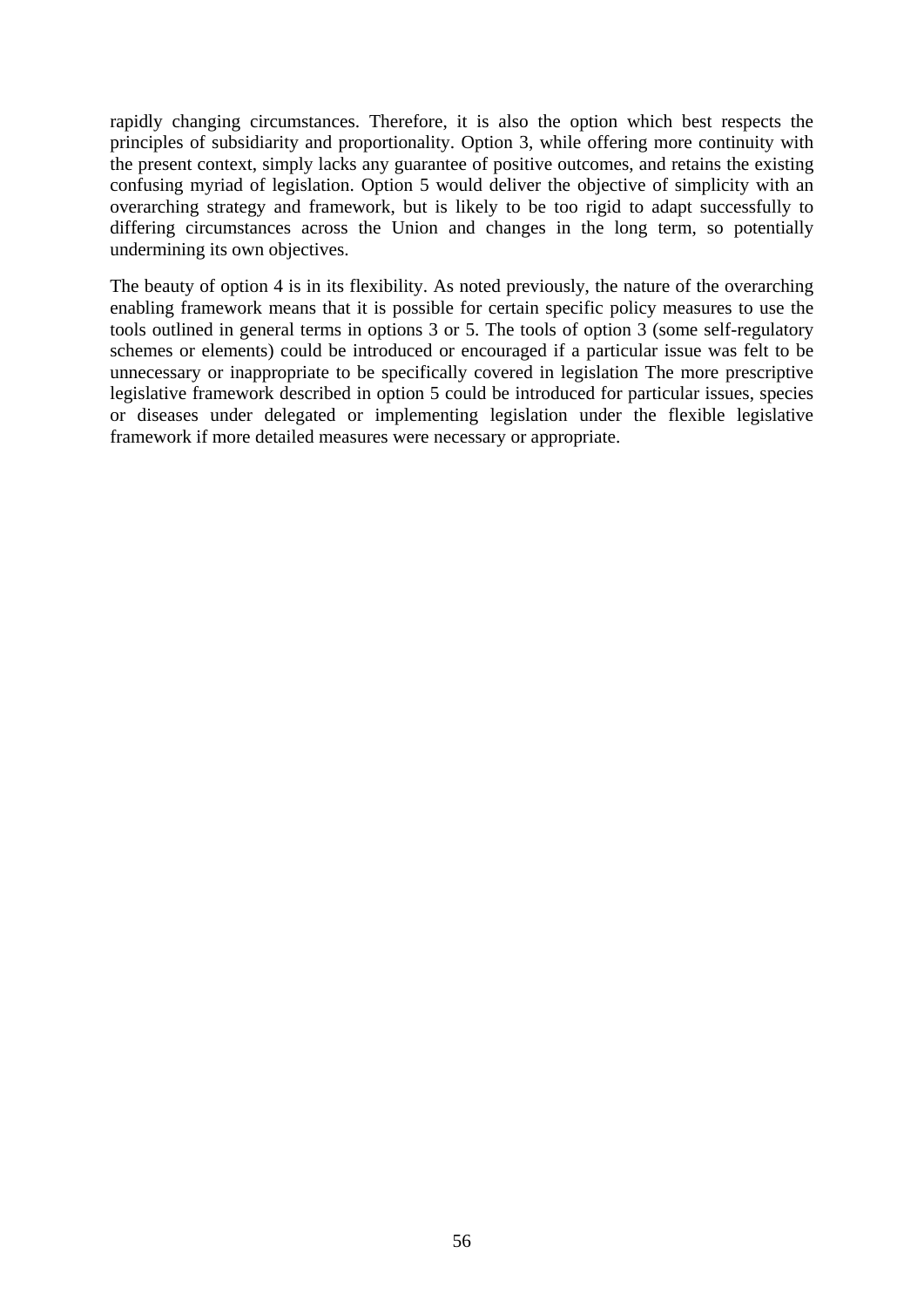# **7. How will the option implemented be assessed?**

The option implemented will need to achieve, or clearly work positively towards achieving, the objectives set out in Section 3.

The AHS sums up the purpose of performance indicators well: **"Simple and reliable performance indicators** will help to measure progress towards the strategy's goals, guide policy, inform priorities, target resources and focus discussion […] They will cover both hard indicators of animal health (e.g. disease prevalence, number of animals culled due to disease) and softer indicators tracking the confidence, expectations and perceptions of European citizens. It must be recognised that uncertainties and unforeseeable events may affect achievement of the performance indicators."

It is very difficult to prescribe a set of precise indicators here that will definitively show that such a wide-ranging initiative such as the AHL has succeeded in its objectives; and additionally that any improvement in the indicators is directly attributable to the AHL. This is partly because of the complexity of the interlinked measures and their effects; and partly because the objectives could be completely undermined by external events out of the direct control of the EU or its MSs. Not only are there peaks and troughs in certain indicators (such as animal disease outbreaks) that might not be indicative of the direct effects of the AH Law; there are also other wider factors (for example, political or economic issues either within or outside the EU) that may affect the general direction of travel in some indicators.

Nevertheless, a series of measurements over a fairly generous timeframe should give an indication of the general direction of travel. Those indicators could be, as the strategy says, hard indicators or soft indicators. Examples of hard indicators of success are:

- − the proportion of EU veterinary expenditure for eradication and monitoring measures compared to costs of emergency measures (data from emergency veterinary fund);
- − restrictions (number of areas x length of restrictions) due to outbreaks of regulated notifiable diseases (data from ADNS/ADIS);
- − the number of large scale disease outbreaks and of animals culled due to eradication measures (data from emergency veterinary fund);
- − overall costs and losses for the EU, MS and farmers and other stakeholders due to animal disease outbreaks
- − animal consignments moved across borders under the simplified regime;
- − the number of training sessions taken up by animal keepers, especially farmers.

Several 'soft' perception indicators could be developed around the objectives outlined in section 3, particularly the operational objectives. These would need to cover the perceptions of the relevant stakeholders about the success or otherwise of each objective – sometimes a wide range of stakeholders, sometimes more narrow. For a genuinely useful indicator, a baseline would need to be taken either before or at the moment that the AHL is implemented, and comparisons in perceptions taken at future points in time.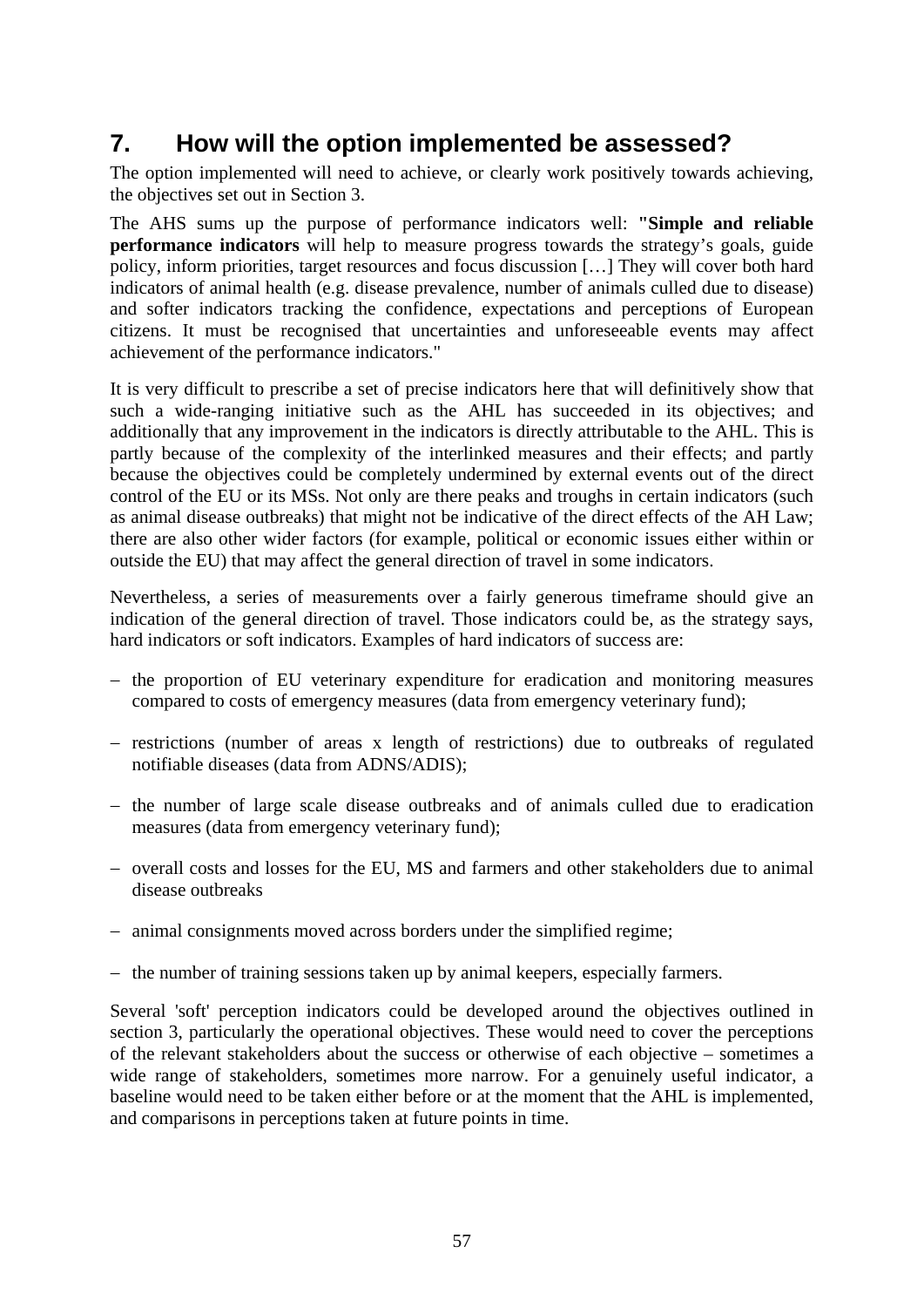As noted above, this impact assessment is necessarily a wide-ranging overview. When specific secondary legislative measures are introduced, more specific impact assessments will need to be completed, and as part of this, much more specific indicators for each measure.

It is envisaged that an evaluation should take place around five years after the implementation of the AHL, and the results will be made available for future decision-making.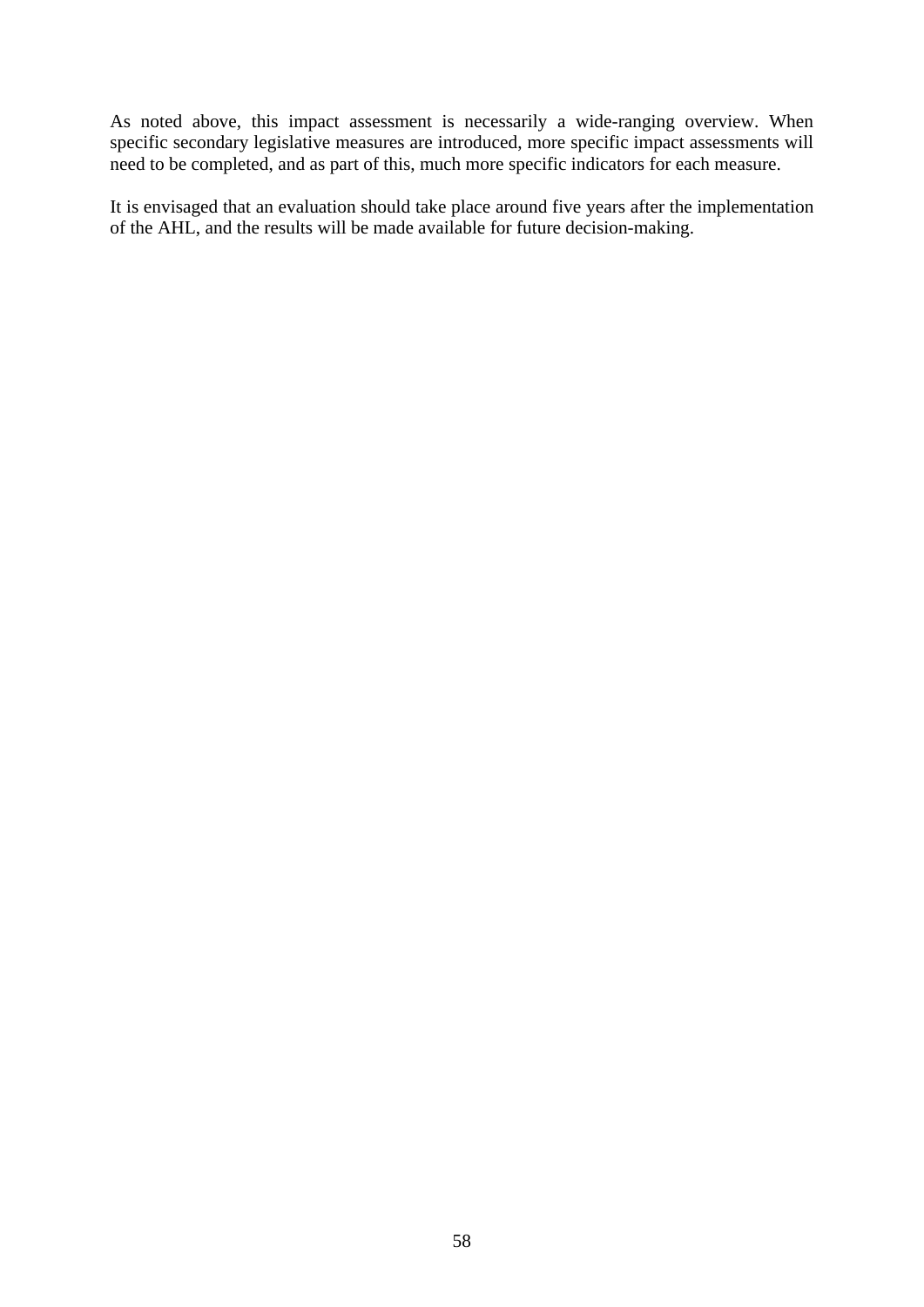# **ANNEX I Glossary of technical terms and abbreviations**

| <b>ADIS</b>            | Animal Disease Information System                                                                                                                                                                                                                                                                                             |
|------------------------|-------------------------------------------------------------------------------------------------------------------------------------------------------------------------------------------------------------------------------------------------------------------------------------------------------------------------------|
| <b>ADNS</b>            | Animal Disease Notification System                                                                                                                                                                                                                                                                                            |
| <b>AGRI</b>            | EU Commission's Directorate General for Agriculture and Rural Development                                                                                                                                                                                                                                                     |
| <b>AHAC</b>            | Animal Health Advisory Committee                                                                                                                                                                                                                                                                                              |
| <b>AHL</b>             | Animal Health Law                                                                                                                                                                                                                                                                                                             |
| <b>AHS</b>             | Animal Health Strategy 2007-2013                                                                                                                                                                                                                                                                                              |
| AI                     | Avian Influenza                                                                                                                                                                                                                                                                                                               |
| <b>ASF</b>             | <b>African Swine Fever</b>                                                                                                                                                                                                                                                                                                    |
| <b>AVEC</b>            | Association of Poultry Processors and Poultry Trade in the EU countries                                                                                                                                                                                                                                                       |
| <b>BSE</b>             | Bovine Spongiform Encephalopathy                                                                                                                                                                                                                                                                                              |
| <b>BT</b>              | <b>Bluetongue disease</b>                                                                                                                                                                                                                                                                                                     |
| CA                     | <b>Competent Authority</b>                                                                                                                                                                                                                                                                                                    |
| CAP                    | Common Agricultural Policy                                                                                                                                                                                                                                                                                                    |
| <b>CAHP</b>            | <b>Community Animal Health Policy</b>                                                                                                                                                                                                                                                                                         |
| <b>CBA</b>             | Cost Benefit Analysis                                                                                                                                                                                                                                                                                                         |
| <b>CLITRAVI</b>        | Liaison Centre for the Meat Processing Industry in the European Union                                                                                                                                                                                                                                                         |
| Compartment            | an animal subpopulation contained in one or more establishments under a common<br>biosecurity management system with a distinct health status with respect to a specific disease<br>or diseases for which required surveillance, control and biosecurity measures have been<br>applied for the purpose of international trade |
| COPA-<br><b>COGECA</b> | European farmer and agri-cooperatives organisation                                                                                                                                                                                                                                                                            |
| CSF                    | <b>Classical Swine Fever</b>                                                                                                                                                                                                                                                                                                  |
| <b>CVO</b>             | Chief Veterinary Officer                                                                                                                                                                                                                                                                                                      |
| <b>DEFRA</b>           | Department for Environment, Food and Rural Affairs, United Kingdom                                                                                                                                                                                                                                                            |
| DG                     | Directorate General                                                                                                                                                                                                                                                                                                           |
| <b>EAZA</b>            | European Association of Zoos and Aquaria                                                                                                                                                                                                                                                                                      |
| <b>EFBA</b>            | European Fur Breeders' Association                                                                                                                                                                                                                                                                                            |
| <b>EFSA</b>            | European Food Safety Authority                                                                                                                                                                                                                                                                                                |
| <b>EMA</b>             | <b>European Medicines Agency</b>                                                                                                                                                                                                                                                                                              |
| <b>ENTR</b>            | EU Commission's Directorate General for Enterprise and Industry                                                                                                                                                                                                                                                               |
| <b>ENV</b>             | EU Commission's Directorate General for Environment                                                                                                                                                                                                                                                                           |
| <b>EUROSTAT</b>        | The statistical office of the European Union                                                                                                                                                                                                                                                                                  |
| <b>FAO</b>             | Food and Agriculture Organisation                                                                                                                                                                                                                                                                                             |
| <b>FEAP</b>            | Federation of European Aquaculture Producers                                                                                                                                                                                                                                                                                  |
| <b>FEDIAF</b>          | European Pet Food Industry Federation                                                                                                                                                                                                                                                                                         |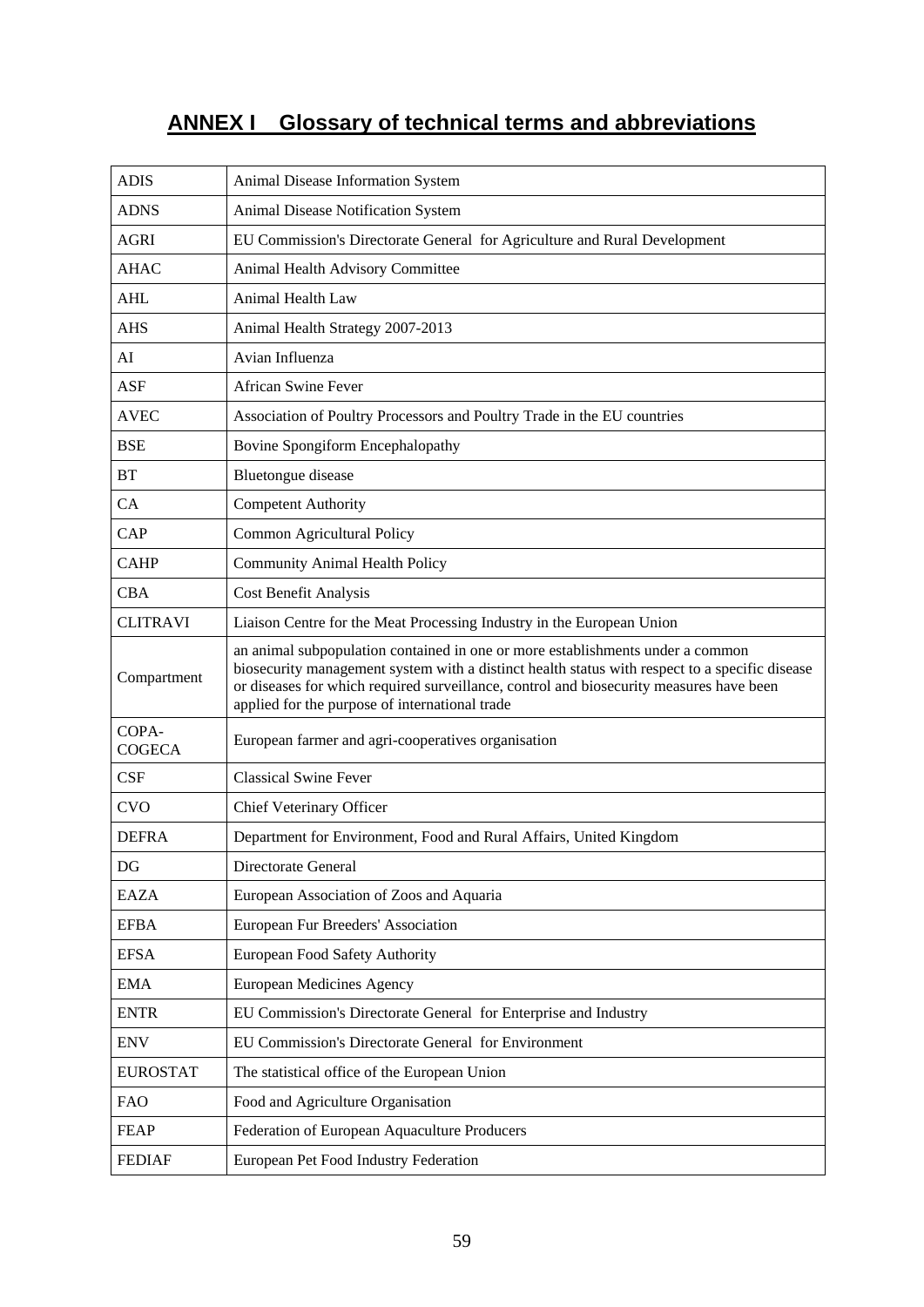| <b>FESASS</b>      | European Federation for Animal Health and Sanitary Security                                                               |
|--------------------|---------------------------------------------------------------------------------------------------------------------------|
| <b>FMD</b>         | Foot and Mouth Disease                                                                                                    |
| <b>FVE</b>         | Federation of Veterinarians of Europe                                                                                     |
| <b>FVO</b>         | Food and Veterinary Office                                                                                                |
| <b>HPAI</b>        | Highly Pathogenic Avian Influenza                                                                                         |
| IA                 | <b>Impact Assessment</b>                                                                                                  |
| IAB                | <b>Impact Assessment Board</b>                                                                                            |
| IFAH - Europe      | International Federation for Animal health Europe                                                                         |
| Intra-EU trade     | Movements of animal and products between EU Member States                                                                 |
| <b>ISSG</b>        | <b>Inter-Service Steering Group</b>                                                                                       |
| <b>LPAI</b>        | Low Pathogenic Avian Influenza                                                                                            |
| LS /SJ             | The European Commission's Legal Service                                                                                   |
| <b>MS</b>          | Member State / Member States                                                                                              |
| <b>NCD</b>         | <b>Newcastle Disease</b>                                                                                                  |
| <b>OIE</b>         | World Organisation for Animal Health                                                                                      |
| <b>OIE PVS</b>     | The OIE Tool for the Evaluation of Performance of Veterinary Services                                                     |
| <b>OLAF</b>        | European Anti-Fraud Office                                                                                                |
| RepVet group       | Veterinarians representing sectors of artificial insemination of their respective MS (in the<br>framework of COPA-COGECA) |
| <b>RTD</b>         | EU Commission's Directorate General for Research and Innovation                                                           |
| <b>SANCO</b>       | EU Commission's Directorate General for Health and Consumers                                                              |
| <b>SARS</b>        | Severe Acute Respiratory Syndrome caused by Corona virus                                                                  |
| <b>SCFCAH</b>      | Standing Committee of the Food Chain and Animal Health                                                                    |
| SG                 | <b>European Commission Secretariat-General</b>                                                                            |
| <b>SVD</b>         | <b>Swine Vesicular Disease</b>                                                                                            |
| <b>TFADS</b>       | Task Force for Animal Disease Surveillance                                                                                |
| <b>TFEU</b>        | Treaty on the Functioning of the European Union                                                                           |
| <b>TRADE</b>       | EU Commission's Directorate General for Trade                                                                             |
| <b>TRACES</b>      | Trade Control and Expert System of the EU                                                                                 |
| The Treaty         | Treaty on European Union                                                                                                  |
| <b>UECBV</b>       | The European Livestock And Meat Trading Union                                                                             |
| Vier Pfoten        | For Paws international                                                                                                    |
| <b>WAHIS-WAHID</b> | World Animal Health Information System and World Animal Health Information Database                                       |
| <b>WHO</b>         | World Health Organisation                                                                                                 |
| <b>WTO</b>         | World Trade Organisation                                                                                                  |
| WTO-SPS            | World Trade Organisation - Sanitary & Phytosanitary Agreement                                                             |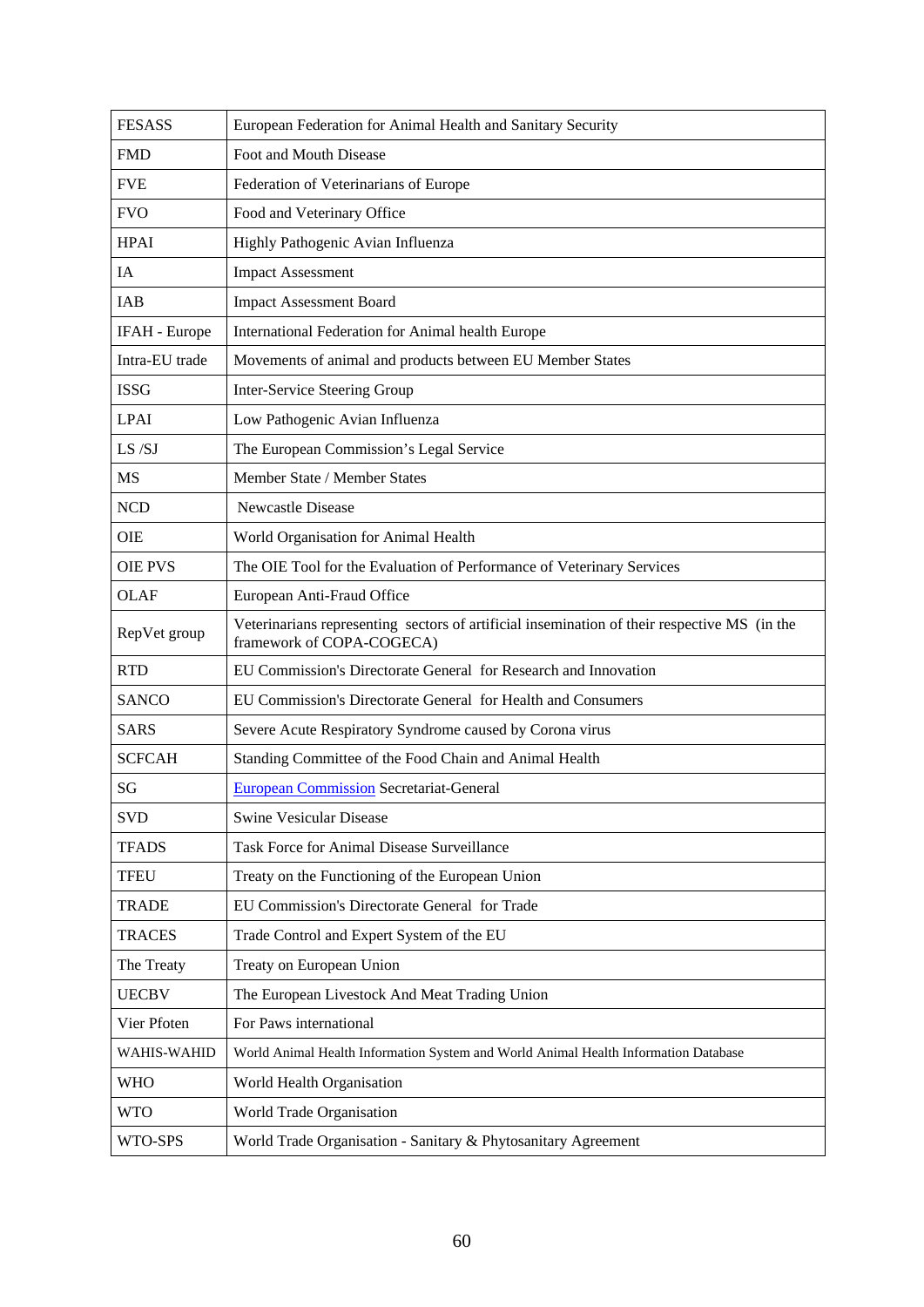## **ANNEX II Key Messages from the evaluation of the Community Animal Health Policy (CAHP)**

The following key points have emerged from this evaluation:

- 1. Over the time period reviewed by this evaluation (1995-2004), the Community Animal Health Policy (CAHP) has become increasingly successful in terms of achieving the outcomes it is seeking to pursue. Although policy improvements were mainly stimulated by the need to respond to some major crises that occurred in the Community during this period, the results can be considered to have been positive. Thus, for example, there has been a considerable reduction over time in the prevalence of a significant number of animal diseases and a considerably better structured response to crises. Following the CSF, FMD and AI crises all relevant "vertical" legislation on the control of these diseases was revised and updated, taking into account the lessons learnt, including those on vaccination and contingency planning. It is also an achievement that over time the Commission's role in respect of the policy has come to be increasingly widely accepted both within the EU and internationally.
- 2. This having been said, until now the policy has consisted of a series of interrelated policy actions/actors at institutional and civil society level operating under a large umbrella of legislation and formal/informal networks but without a definition of strategy for the whole and limited assessment of the success of actions taken in terms of review and feedback on performance. The evaluation has demonstrated the need to develop a clear and transparent strategy accompanied by a communication strategy which improves stakeholder engagement and involvement in decision-making. In addition, future actions need to be informed by a review of the achievement of outcomes in relation to past actions.
- 3. The evaluation has highlighted the many linkages inherent in the policy e.g. between what happens in third countries, what happens at EU borders and what actions are taken to secure animal health status within the EU. In future better consistency between actions to improve animal health and welfare in the EU and international competitiveness could be achieved by pursuing simplified rules and better regulation and carrying out impact assessments before introducing new legislation.
- 4. Subsidiarity aspects have been a key theme underlying the various policy areas covered by this evaluation. With principles and rules laid down at EU level but implemented by Member States, enforcement issues have often been identified as a key parameter in allowing flexibility at MS/regional/local level while the Commission's role is crucial in guaranteeing that a common approach and standards apply across the Community.
- 5. In terms of strategic focus, while it is clear that crises will always recur, the evaluation has highlighted the need to move towards a policy which is more focused on effective risk management/disease prevention. This can be achieved via better risk based targeting of funding (using cost effectiveness and cost benefit analysis), measures and incentives at all levels as well as early detection of exotic and new/emerging disease threats. This involves better prioritisation of actions relating to disease eradication and surveillance, research and development, controls on illegal entry of potentially risk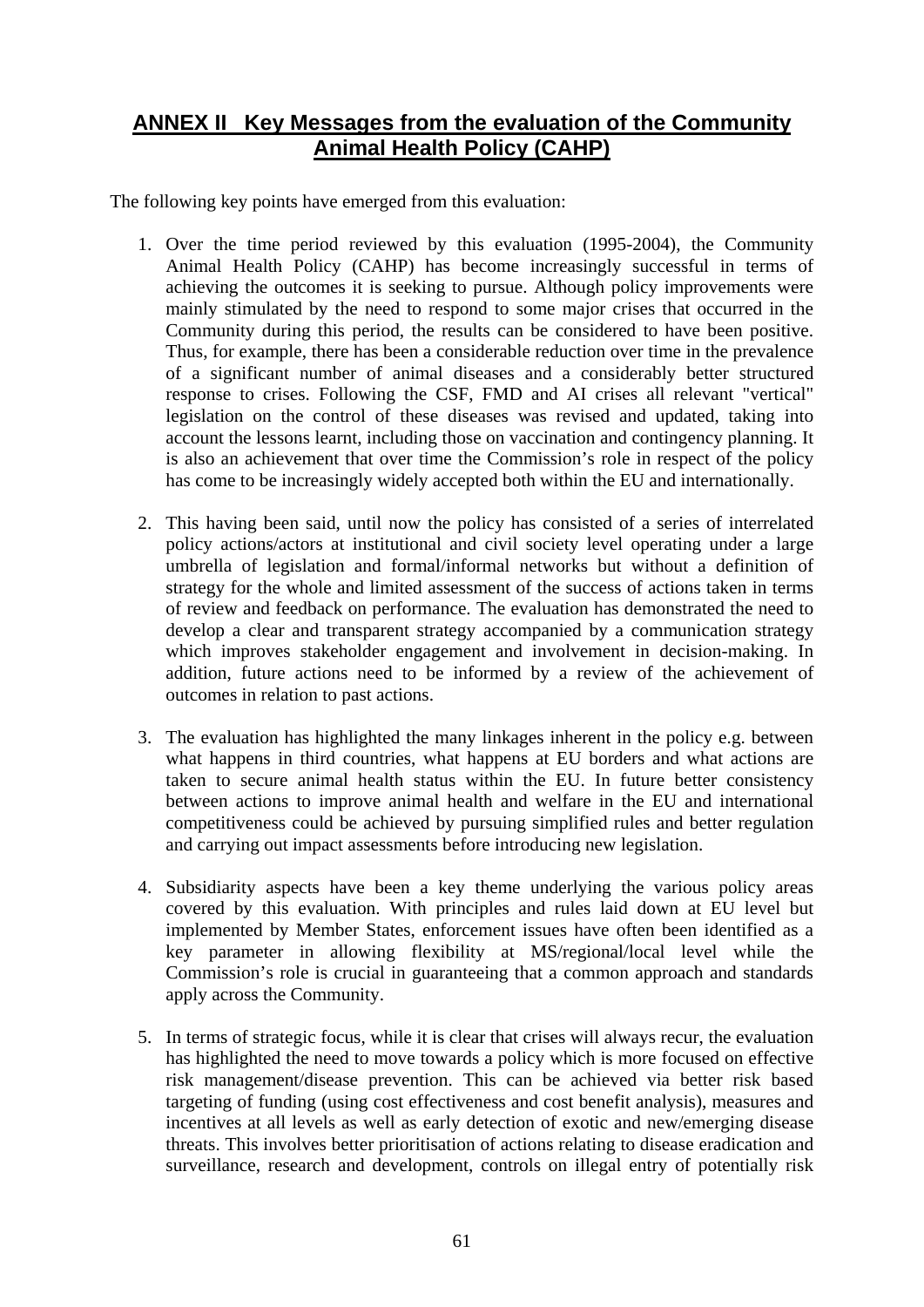carrying materials but also more generally creating a stronger culture of bio-security at all levels.

- 6. Following analysis undertaken in particular under Part II of this evaluation, a key component in the creation of such a culture of bio-security would be the introduction of a harmonised framework for cost and responsibility sharing. This could be structured so as to allow implementation in line with subsidiarity at Member State and regional level. A key component of such a cost and responsibility sharing framework as well as the idea of better overall prioritisation of actions would be the introduction of a disease classification system. This would allow greater focus on those diseases which can be considered to have high 'EU relevance' in terms of the need for coordinated action at EU level due to their potential impact on human health and potential supra-national/supra-regional economic impact.
- 7. More specific actions which could be considered for the future would include:
	- Further alignment of EU rules more closely with OIE guidelines and standards;
	- A gradual move towards integrated electronic identification and certification procedures for intra-Community trade;
	- The streamlining of texts going through the Standing Committee procedures;
	- **Providing specific support for bio-security measures at farm level via existing** funds;
	- Providing specific support to third countries to assist them in upgrading their animal health status to meet EU and international (OIE) requirements;
	- Negotiating export conditions at Community level;
	- **Targeting illegal (commercial) imports/fraud.**

A preliminary assessment of the advantages/disadvantages, feasibility, stakeholder acceptance and needs for further assessment has also been undertaken for each of these actions.

The full CAHP evaluation and supporting documents are available at: [http://ec.europa.eu/food/animal/diseases/strategy/final\\_report\\_en.htm](http://ec.europa.eu/food/animal/diseases/strategy/final_report_en.htm)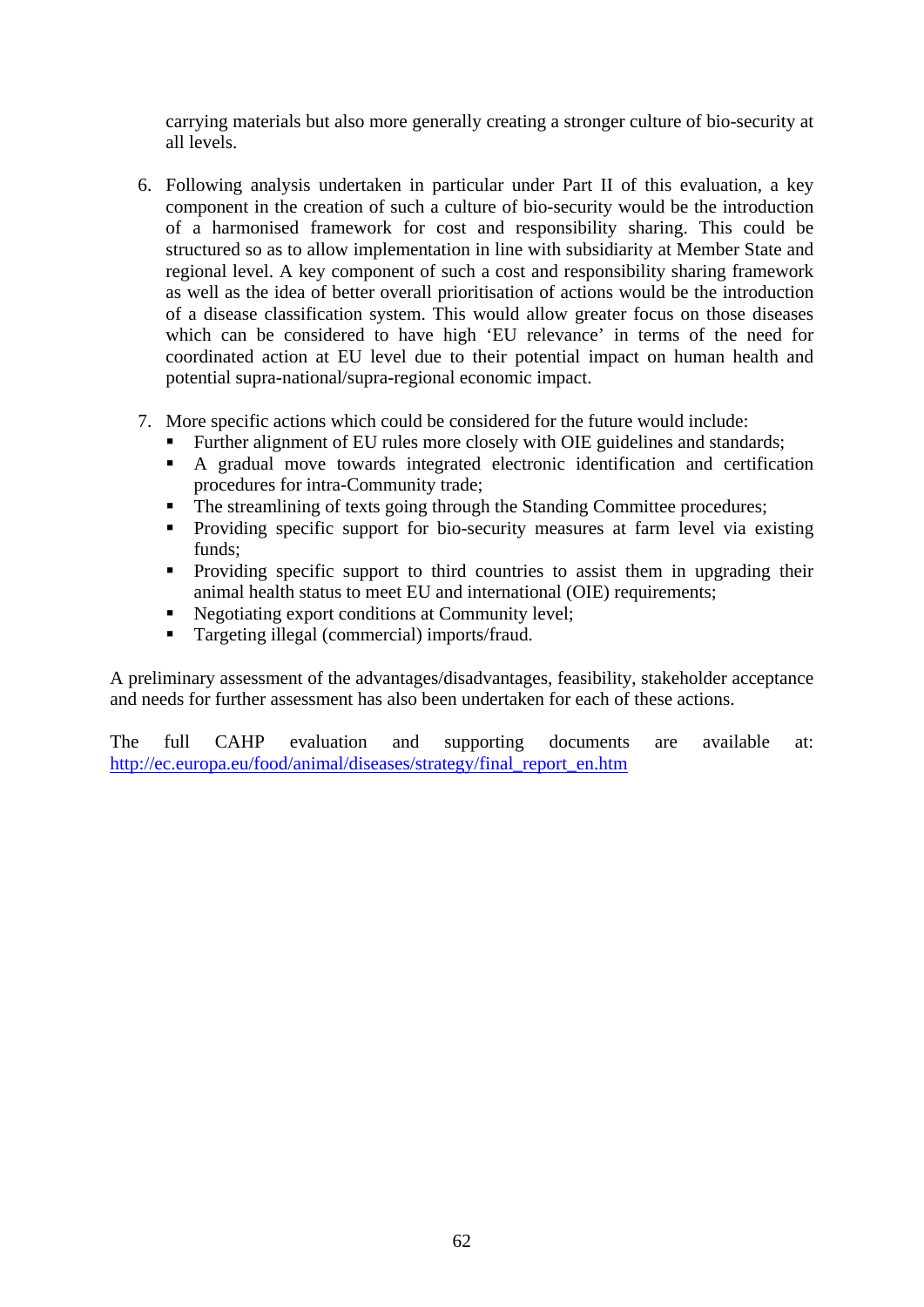## **ANNEX III Summary of chronology of main exchanges with representatives of specific sectors likely to be affected by the new AH Law**

| <b>No</b>         | <b>Action</b>                                                                                                                                                                      | Time                             |
|-------------------|------------------------------------------------------------------------------------------------------------------------------------------------------------------------------------|----------------------------------|
| (1)               | Stakeholders' Steering group (1 <sup>st</sup> meeting)                                                                                                                             | 18 February 2009                 |
| (2)               | Animal Health Advisory Committee meeting                                                                                                                                           | 6 March 2009                     |
| (3)               | Stakeholders' Steering group (2 <sup>nd</sup> meeting)                                                                                                                             | 25 March 2009                    |
| (4)               | Stakeholders' Steering group (3rd meeting)                                                                                                                                         | 19 May 2009                      |
| (5)               | FESSAS (Fédération Européenne pour la Santé Animale et<br>la Sécurité Sanitaire) general assembly                                                                                  | 12 June 2009                     |
| (6)               | Animal Health Advisory Committee meeting                                                                                                                                           | 15 June 2009                     |
| (7)               | Stakeholders' Steering group (4 <sup>th</sup> meeting)                                                                                                                             | 3 July 2009                      |
| (8)               | CVO meeting                                                                                                                                                                        | 3 September 2009                 |
| (9)               | Special Advisory Committee meeting (Consultation kick-off)                                                                                                                         | 29 September<br>2009             |
| (10)              | Informal CVO meeting, Jonkoping, Sweden                                                                                                                                            | 21-23 October<br>2009            |
| $(1\overline{1})$ | Animal Health Advisory Committee meeting                                                                                                                                           | 9 November 2009                  |
| (12)              | CVO meeting                                                                                                                                                                        | 10 November 2009                 |
| (13)              | Thorough stakeholders consultation in the frame of the<br>preparation of the impact assessment                                                                                     | 23 October to<br>31December 2009 |
| (14)              | FVE (Federation of Veterinarians of Europe) - General<br>Assembly                                                                                                                  | 13 November 2009                 |
| (15)              | DG AGRI - Advisory group on beekeeping                                                                                                                                             | 18 November 2009                 |
| (16)              | burden/costs<br>and<br>compliance<br>Administrative<br>cost<br>questionnaires for CA and operators - informal consultation<br>with the members of ISSG                             | 20 November to 3<br>December     |
| (17)              | Meeting: Veterinary education - DG Markt, DG EAC                                                                                                                                   | 23 November 2009                 |
| (18)              | Administrative<br>burden/costs<br>and<br>compliance<br>cost<br>questionnaires - sent to the MS and stakeholders                                                                    | 5 December 2009                  |
| (19)              | CVO meeting                                                                                                                                                                        | 8 December 2009                  |
| (20)              | Fédération Nationale des groupements de défense sanitaire                                                                                                                          | 9 December 2009                  |
| (21)              | (Comité<br>COPA-COGECA<br>des<br>organisations<br>professionnelles agricoles - Confédération générale de la<br>coopération agricole) working party on animal health and<br>welfare | 9 December 2009                  |
| (22)              | Task Force Animal Disease Surveillance: surveillance in<br>general                                                                                                                 | 17 December 2009                 |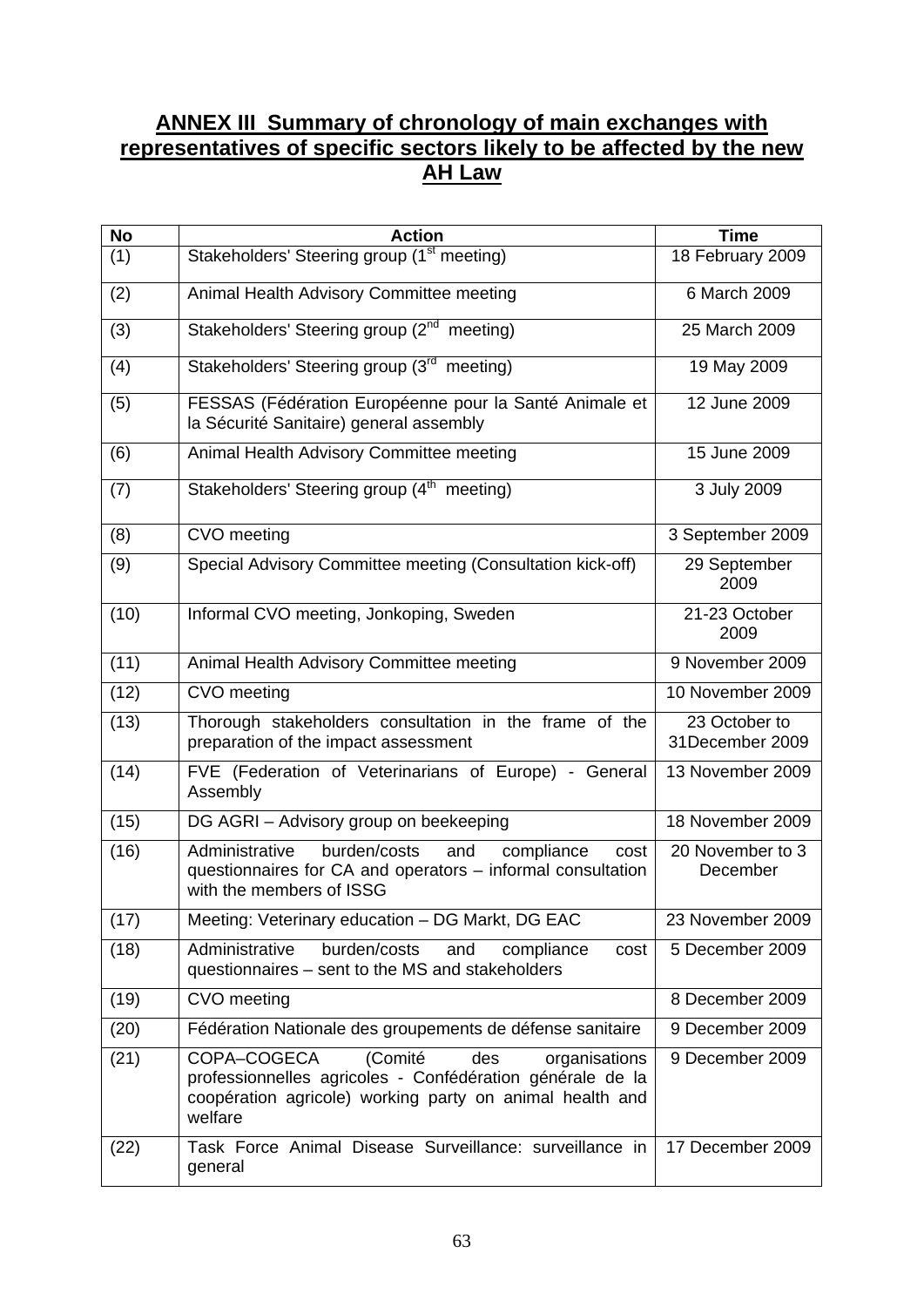| (23) | CVO meeting                                                                              | 14 January 2010         |
|------|------------------------------------------------------------------------------------------|-------------------------|
| (24) | Animal Health Advisory Committee meeting (if and as<br>necessary, depending on progress) | 8 February 2010         |
| (25) | Rencontre avec les éleveurs de l'Aisne 02, France                                        | 15 January 2010         |
| (26) | Meeting veterinary education: EAC                                                        | 15 February 2010        |
| (27) | DG AGRI - Simplification WG with MS experts                                              | 23 March 2010           |
| (28) | Informal CVO meeting - Sevilla, Spain                                                    | 13-15 April, 2010       |
| (29) | <b>Meeting FESSAS</b>                                                                    | 22 April 2010           |
| (30) | Intra-SANCO meeting                                                                      | 10 May 2010             |
| (31) | Task Force Animal Disease Surveillance: surveillance in the<br>EU AHL                    | 17-18 May 2010          |
| (32) | COPA-COGECA working<br>party on animal health and<br>welfare                             | 19 May 2010             |
| (33) | COPA-COGECA RepVet meeting                                                               | 19 May 2010             |
| (34) | CVO meeting                                                                              | 16 June 2010            |
| (35) | Inter-Service steering group meeting                                                     | 5 July 2010             |
| (36) | Animal Health Advisory Committee meeting                                                 | 18 June 2010            |
| (37) | Rep Vet meeting and EU AI Vets conference                                                | 15-16 September<br>2010 |
| (38) | COPA-COGECA - Export working group                                                       | 10 October 2010         |
| (39) | Meeting COPA-COGECA working party on animal health<br>and welfare                        | 4 November 2010         |
| (40) | AHL WG meeting with EU MS, Switzerland, Norway and<br>Iceland                            | 10 December 2010        |
| (41) | Council WG on bee health                                                                 | 1 February 2011         |
| (42) | AHL WG meeting with EU MS, Switzerland, Norway and<br>Iceland                            | 4 February 2011         |
| (43) | Animal Health Advisory Committee meeting                                                 | 17 February 2011        |
| (44) | CVO meeting                                                                              | 18 February 2011        |
| (45) | AHL WG meeting with EU MS, Switzerland, Norway and<br>Iceland                            | 4 March 2011            |
| (46) | <b>Commission CVO meeting</b>                                                            | 22 March 2011           |
| (47) | COPA-COGECA working party on animal health and welfare                                   | 30 March 2011           |

Minutes of these meeting, consultation results, summaries, conclusions and presentations used to steer the discussions are available upon request.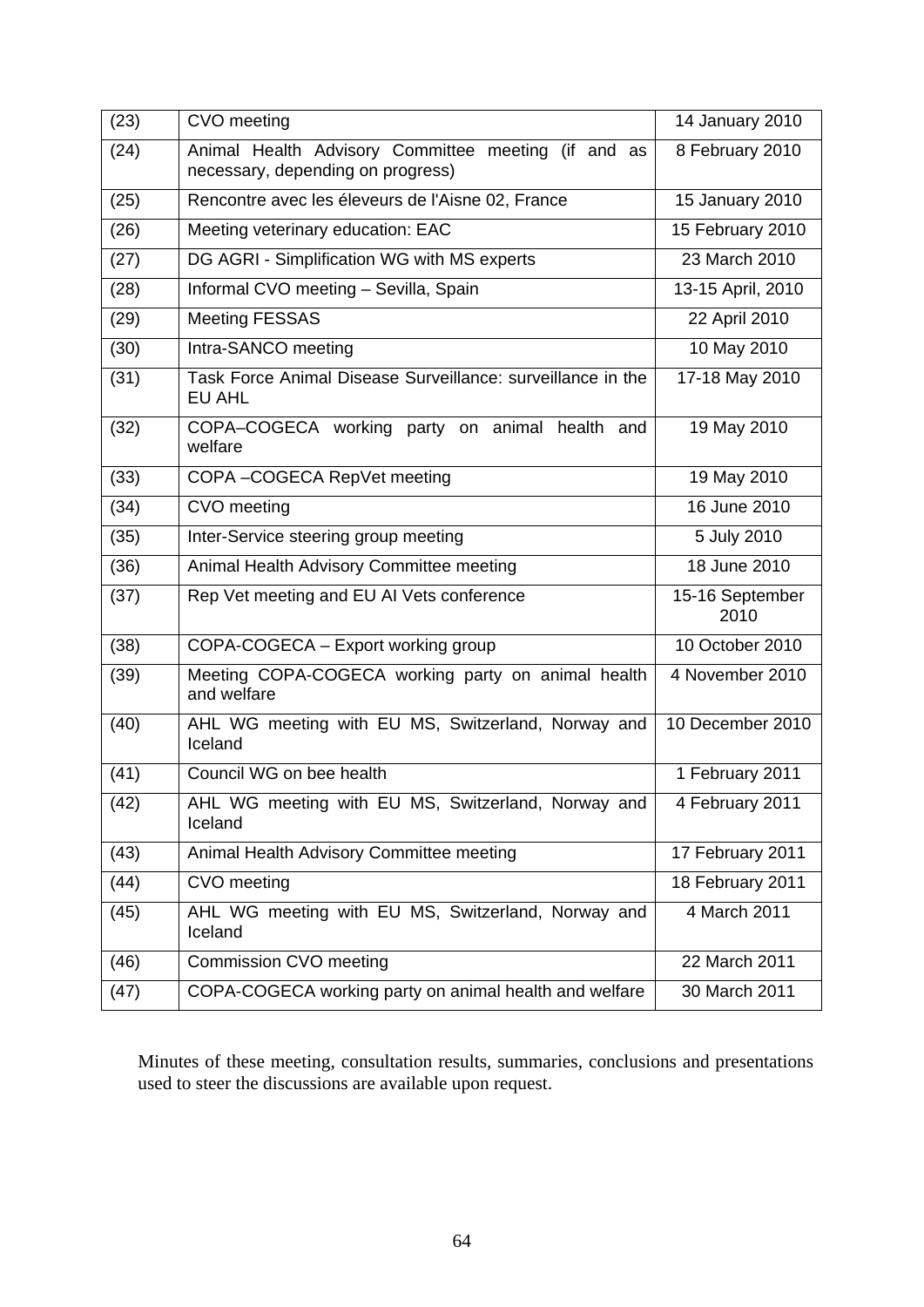## **ANNEX IV Summary document of the stakeholders' steering group: "Problem identification during the creation of the animal health law"**



EUROPEAN COMMISSION HEALTH & CONSUMERS DIRECTORATE-GENERAL

Directorate D – Animal Health and Welfare **D1 - Animal Health and Standing Committees**

Brussels 03/07/2009

### **WORKING DOCUMENT**

**on** 

#### **PROBLEM IDENTIFICATION DURING THE CREATION OF THE ANIMAL HEALTH LAW (point 4 of the Programming document40 of the Animal Health Strategy 2007-2013)**

**Steering Group on the EU Animal Health Law Brussels, 3 July 2009** 

**This document does not necessarily represent the views of the Commission Services** 

 $40$ <sup>40</sup> [http://ec.europa.eu/food/animal/diseases/strategy/pillars/action\\_en.htm](http://ec.europa.eu/food/animal/diseases/strategy/pillars/action_en.htm)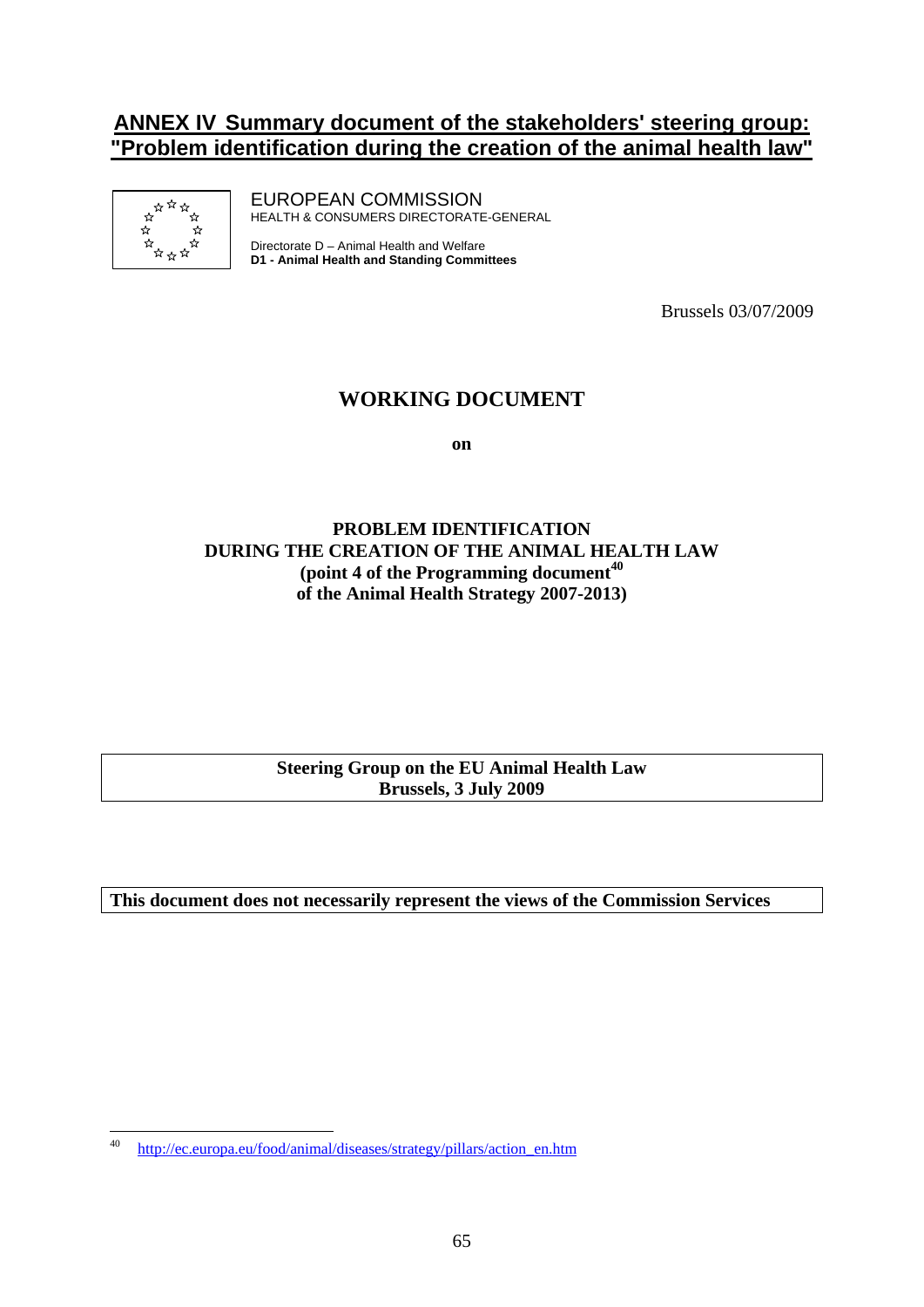| <b>Problem</b><br>identification<br>(group) | <b>Problem definition</b>                                                                                                                                                                                                                                                           | <b>Objectives/Solutions (following the</b><br>discussion of the SG)                                                                                                                   | <b>Relevance for the</b><br><b>AHL/Remarks</b>                                                          |
|---------------------------------------------|-------------------------------------------------------------------------------------------------------------------------------------------------------------------------------------------------------------------------------------------------------------------------------------|---------------------------------------------------------------------------------------------------------------------------------------------------------------------------------------|---------------------------------------------------------------------------------------------------------|
|                                             | Current legislation is composed of 60 basic legal acts<br>and more than 400 implementing acts and safeguard<br>rules.                                                                                                                                                               | establish<br>horizontal<br>a<br>act<br>To<br>containing the general principles, main<br>objectives, and tools.                                                                        | Yes                                                                                                     |
| <b>Complexity of the</b><br>legislation     | In the absence of a horizontal legal act the legislation<br>is scattered among many legal measures with a<br>different subject-matter, a mixture of horizontal and<br>vertical issues including trade (intra-Community and<br>international), disease control measures and specific | merge<br>provisions<br>To<br>common<br>scattered through different Directives<br>To clarify links with other legislation                                                              |                                                                                                         |
|                                             | safeguard measures.                                                                                                                                                                                                                                                                 |                                                                                                                                                                                       |                                                                                                         |
| <b>Burdensome</b><br>implementation         | Identification, Registration and Traceability systems<br>are often perceived as too burdensome, costly                                                                                                                                                                              | To establish a reliable system for food Yes<br>producing animals based on the risks<br>for human and animal health and not<br>only on grounds of costs                                | No<br>detailed<br>for<br>provisions                                                                     |
|                                             |                                                                                                                                                                                                                                                                                     | Costs borne by all beneficiaries not<br>only livestock owners<br>(measures<br>considered as Global Public Good).                                                                      |                                                                                                         |
|                                             | Bovine identification system is too complex and<br>resource-demanding<br>obligations,<br>(notification<br>documents, finances).                                                                                                                                                     | Bovine identification simplification                                                                                                                                                  | AHS<br>Action<br>plan:<br>Steering group<br>on<br>electronic<br>identification<br>0f<br>bovine animals. |
|                                             | Disease control and preventive measures currently<br>applied to hobby and /or backyard farms might be too<br>restrictive but on the other hand, these measures<br>might be necessary in order to address risks.                                                                     | To clarify a need for the differentiation<br>unification<br>of disease<br>control<br>or<br>measures on commercial and non-<br>commercial farming to address risks in<br>a proper way. | <b>Yes</b>                                                                                              |
|                                             | Current animal health rules for zoo's and circus'<br>animals require the registration of the movements of<br>these animals inside a country.                                                                                                                                        | To clarify the scope the rules of Yes<br>identification and registration of certain<br>categories of animals                                                                          |                                                                                                         |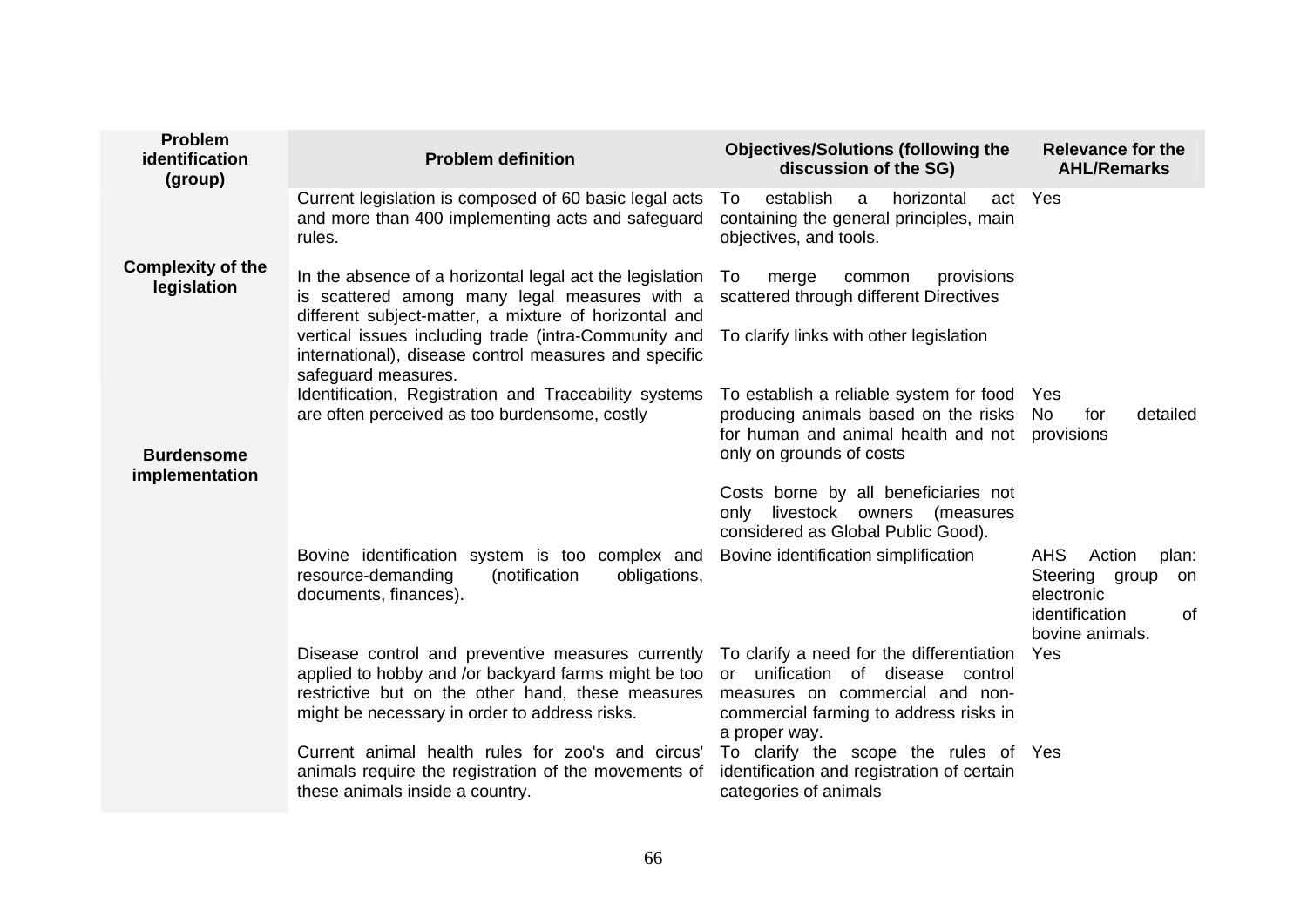| <b>Problem</b><br>identification<br>(group) | <b>Problem definition</b>                                                                                                                                                 | <b>Objectives/Solutions (following the</b><br>discussion of the SG)                                                                                                            | <b>Relevance for the</b><br><b>AHL/Remarks</b>                                                                    |
|---------------------------------------------|---------------------------------------------------------------------------------------------------------------------------------------------------------------------------|--------------------------------------------------------------------------------------------------------------------------------------------------------------------------------|-------------------------------------------------------------------------------------------------------------------|
|                                             | existing<br>databases<br><b>There</b><br>several<br>and<br>are<br>computerised systems (TRACES, I+R, ADNS) which<br>not interconnected<br>and<br>require different<br>are | Need for alignment of ADIS with the<br>OIE database - WAHIS/WAHID as<br>Regional Core System.                                                                                  | Yes<br>Steering<br>group<br>on<br><b>ADIS</b>                                                                     |
|                                             | notification processes, which often<br>leads<br>to<br>duplications and unnecessary burden.                                                                                | Integration national I&R databases<br>and TRACES.                                                                                                                              | Steering<br>group<br>on<br>Electronic<br>certification and Inter-                                                 |
|                                             |                                                                                                                                                                           | To verify the possibilities for unified<br>I&R system (EU 27), and possible<br>links linked to the animal health<br>information system (long term).                            | operability of bovine<br>databases                                                                                |
|                                             | No unified legal basis for TRACES (outdated,<br>originating from ANIMO and SHIFT).                                                                                        | To provide for an appropriate legal<br>base for TRACES and TRACES<br>procedures.                                                                                               | Yes<br>No - for<br>detailed<br>provisions.                                                                        |
|                                             | Need to modernise and simplify certification                                                                                                                              | certificates possibly<br>Electronic<br>in<br><b>TRACES</b><br>To simplify wording in the certificates<br>as far as possible.                                                   | Yes<br><b>AHS</b><br>Action<br>plan:<br>Steering group<br>on<br>electronic certification                          |
|                                             | Responsibilities of the competent authorities not<br>always clear (control obligations)                                                                                   | To clarify the roles and responsibilities<br>of different actors as regards official<br>controls and other supervision or                                                      | Yes<br>(see also part on<br>convergence<br>with                                                                   |
| <b>Unclear</b><br>responsibilities          |                                                                                                                                                                           | testing activities not directly linked to<br>the verification of compliance with the<br>existing legislation.                                                                  | international<br>standards: Veterinary<br>services<br>to<br>be<br>considered<br>as<br>a a<br>Global Public Good). |
|                                             | The role and the tasks of the approved veterinarians<br>need to be to be clarified in relation to the official<br>controls (Regulation (EC) No. 882/2004).                | Clarify and adjust the roles of official<br>veterinarians, approved veterinarians<br>and other official control bodies<br>covering the full scope of the animal<br>health law. | <b>Yes</b>                                                                                                        |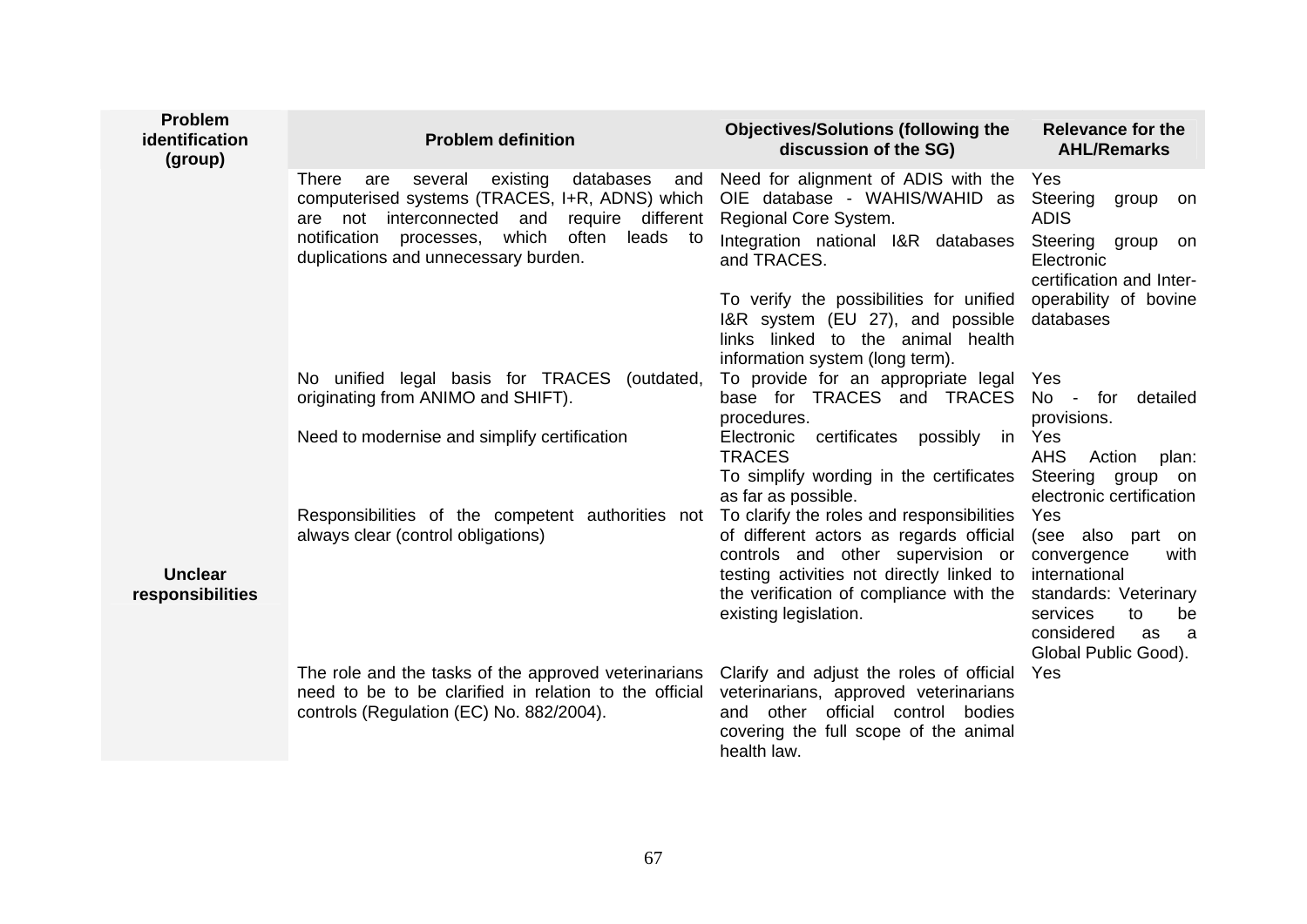| Problem<br>identification<br>(group)         | <b>Problem definition</b>                                                                                                                   | <b>Objectives/Solutions (following the</b><br>discussion of the SG)                                                                                                                          | <b>Relevance for the</b><br><b>AHL/Remarks</b>                |
|----------------------------------------------|---------------------------------------------------------------------------------------------------------------------------------------------|----------------------------------------------------------------------------------------------------------------------------------------------------------------------------------------------|---------------------------------------------------------------|
|                                              | Need for a better and clearer coordination between<br>different surveillance systems and actors.                                            | To establish a better surveillance<br>network where the roles of all actors<br>are clear in order to achieve an<br>effective preparedness for control and<br>eradication of animal diseases. | Yes                                                           |
|                                              | The<br>responsibilities<br>of<br>animal<br>keepers/farmers/owners/operators/animal<br>transporters/dealers and veterinarians are not clear. | The roles and responsibilities of all Yes<br>actors need to be clarified.                                                                                                                    |                                                               |
|                                              | The role of NGOs and farmers associations is not<br>clear.                                                                                  | To clarify the role of NGOs, industry Yes<br>associations.                                                                                                                                   |                                                               |
|                                              | EFSA's role is not clear as regards animal health and<br>welfare.                                                                           | To define EFSA's role as regards Yes<br>and welfare risk<br>animal<br>health<br>analysis.                                                                                                    |                                                               |
| <b>Rigidity of</b><br>legislation to adapt   | Legislation is too rigid to be adapted to scientific<br>developments and new circumstances.                                                 | Legislative instrument to establish<br>general principles to be directly                                                                                                                     | Yes<br>No<br>- for<br>detailed                                |
| to new<br>circumstances and<br>developments, | Flexibility for appropriate urgent response in case of<br>disease outbreaks has to be at least maintained.                                  | applicable, while specific control rules<br>should<br>modifiable<br>be<br>easily<br>(comitology).                                                                                            | provisions.                                                   |
| including scientific<br>developments         | Provisions of the bluetongue directive do not reflect<br>the current health situation and this result in spread<br>of the disease.          | Revision of the rules for control and Yes - for general<br>eradication o bluetongue.                                                                                                         | provisions.                                                   |
|                                              | Swine<br>Vesicular<br><b>Rules</b><br><b>Disease</b><br>on<br>are<br>disproportionate to the risk.                                          | Set proportionate rules for SVD.                                                                                                                                                             | $Yes - for general$<br>provisions.<br>Prioritisation exercise |
|                                              | Protective measures for NCD are outdated (Directive Set new and updated rules for NCD<br>92/66/EEC)                                         |                                                                                                                                                                                              | Yes - for general<br>provisions                               |
|                                              | Procedure for standardisation of used laboratory<br>tests is too complicated.                                                               | To<br>simplify<br>procedures<br>for<br>standardisation as far as possible, use<br>diagnostic manuals and ISO<br>of<br>references OIE and Codex (CCMAS)<br>references.                        | Yes - for general<br>provisions                               |
|                                              | Certain rules for intra-Community trade are inflexible Trade facilitation mechanisms and Yes                                                |                                                                                                                                                                                              |                                                               |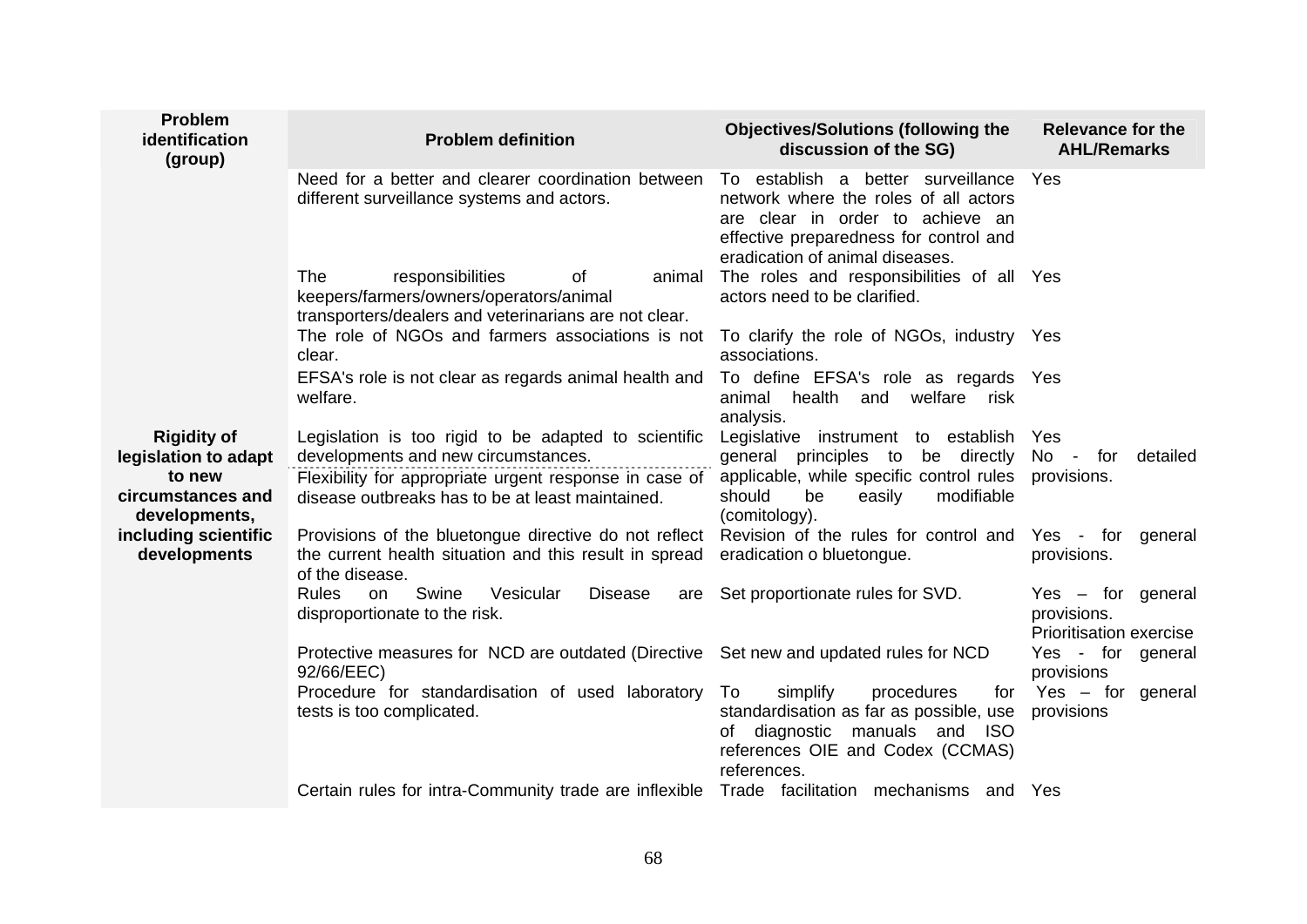| <b>Problem</b><br>identification<br>(group)                                                                       | <b>Problem definition</b>                                                                                                                                                                                                                                                                               | <b>Objectives/Solutions (following the</b><br>discussion of the SG)                                                                                                                                                                                                   | <b>Relevance for the</b><br><b>AHL/Remarks</b>                                                               |
|-------------------------------------------------------------------------------------------------------------------|---------------------------------------------------------------------------------------------------------------------------------------------------------------------------------------------------------------------------------------------------------------------------------------------------------|-----------------------------------------------------------------------------------------------------------------------------------------------------------------------------------------------------------------------------------------------------------------------|--------------------------------------------------------------------------------------------------------------|
|                                                                                                                   | and difficult to implement.                                                                                                                                                                                                                                                                             | facilitation:<br>cross-border<br>reduced<br>controls for trade between territories<br>with<br>the<br>health<br>same<br>status,<br>possibilities<br>to<br>supply<br>certain<br>categories of animals cross-border,<br>surveillance, I+R rules, biosecurity.            |                                                                                                              |
|                                                                                                                   | There is a need to clarify the use of bilateral<br>agreements for intra-Community trade in order to<br>ensure a proper functioning of the Single Market.                                                                                                                                                | Clarification of the use of bilateral Yes<br>agreements.                                                                                                                                                                                                              |                                                                                                              |
|                                                                                                                   | Need of import certificate for animals accompanying<br>their owners and for certain products for personal<br>consumption in all cases even if they do not pose any<br>risk.                                                                                                                             | The obligations for import certificates<br>and possibilities for derogation to the<br>general rule to be set in the AHL.                                                                                                                                              | $Yes - for general$<br>provisions<br><b>Directives</b><br>2002/99/EC<br>and<br>92/65/EEC                     |
|                                                                                                                   | Directive 92/65/EEC is "unworkable": trade conditions<br>for many animal species are not clear or not useful<br>and create unnecessary administrative burden.                                                                                                                                           | Directive 92/65/EEC to be improved<br>radically.                                                                                                                                                                                                                      | Yes - for general<br>provisions                                                                              |
| Limited<br>convergence with<br>the international<br>standards (See also<br>part on "Unclear<br>responsibilities") | Current legislation does not recognize Veterinary<br>services as a public good in line with the OIE<br>provisions                                                                                                                                                                                       | To set provisions on:<br>Staff resources<br>$\sim$<br>Coordination/cooperation between<br>the CA<br>Training or guidelines for vet.<br><b>Services</b><br><b>Definition</b><br>distribution<br>and<br>0f<br>responsibilities                                          | Yes<br><b>OIE</b><br>Chapter<br>3.1.,<br>3.2., OIE PVS<br>Tool<br>(Evaluation<br>0f<br>veterinary services). |
| Duplications,<br>overlaps,<br>inconsistencies with<br>other policy areas                                          | Need to review the categories of animals for intra-<br>Community trade (especially Bov, Ov, Sus and<br>equidae) as they are not consistent with the import<br>rules (and the OIE).<br>The concept of what is considered as" trade" and the<br>definition of "non-commercial movement" are not<br>clear. | To review the categories of animals for Yes<br>intra-Community trade to make them $No - for$ detailed<br>consistent with the international trade<br>rules and standards where relevant.<br>Concepts as "trade" and "non- Yes<br>commercial" movement to be clarified. | provisions                                                                                                   |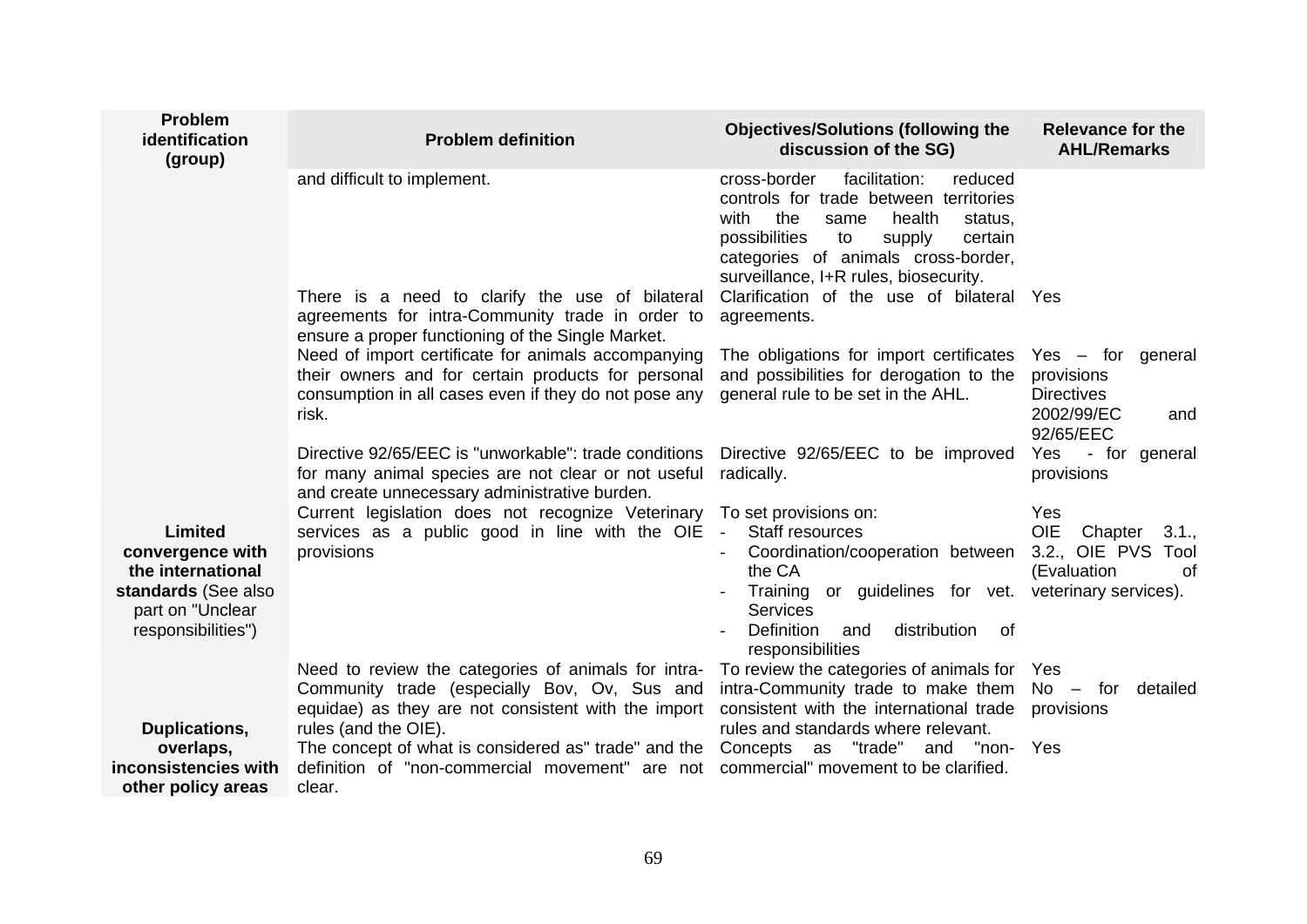| Problem<br>identification<br>(group)                                                                    | <b>Problem definition</b>                                                                                                                                | <b>Objectives/Solutions (following the</b><br>discussion of the SG)                                                                                                                                                                           | <b>Relevance for the</b><br><b>AHL/Remarks</b> |
|---------------------------------------------------------------------------------------------------------|----------------------------------------------------------------------------------------------------------------------------------------------------------|-----------------------------------------------------------------------------------------------------------------------------------------------------------------------------------------------------------------------------------------------|------------------------------------------------|
| exist<br>(such as zoonoses,<br>animal nutrition,<br>animal welfare,<br>official control<br>regulation.) | Provisions for intra-Community trade and import of<br>equidae are inconsistent. (Directive 90/426/EEC).                                                  | provisions for intra-<br>Amend the<br>Community trade and imports of<br>equidae.                                                                                                                                                              | Yes<br>$No - for detailed$<br>provisions       |
|                                                                                                         | Rules for movements of pet animals younger than 3<br>months are not harmonised<br>There are no rules for pet animals others than dogs,<br>cats and birds | Revision of the rules for the movement<br>of pet animals to better adapt them to Regulation (EC) No.<br>the risks.                                                                                                                            | No<br>998/2003                                 |
|                                                                                                         | Biosecurity needs to be applied as a preventive tool -<br>and not only when an outbreak occurs                                                           | Possible application of HACCP - Yes<br>principles system for biosecurity<br>on-farms<br>Biosecurity guidelines on EU level<br>To encourage the drafting and<br>application<br>of<br>biosecurity<br>guidelines at MS/regional/other<br>levels. |                                                |
|                                                                                                         | Need to provide incentives for prevention of animal<br>diseases.                                                                                         | To provide incentives for the adoption Yes<br>of biosecurity and other preventive<br>measures, financial incentives, trade<br>number<br>incentives,<br>reduced<br>of<br>controls.                                                             |                                                |
|                                                                                                         | The concept of compartment is currently only<br>applicable to the poultry sector as regards Avian<br>influenza.                                          | Introduction<br>of the<br>concept of Yes<br>compartment<br>for<br>other<br>diseases/species.                                                                                                                                                  |                                                |
| <b>Prevention-driven</b><br>approach                                                                    | Early detection of animal diseases and the current<br>surveillance network needs to be improved                                                          | keepers (including hobby Yes<br>Animal<br>keepers) need to be registered and to<br>implement<br>preventive<br>measures<br>including surveillance adapted to their<br>activities.                                                              |                                                |
|                                                                                                         |                                                                                                                                                          | Compulsory veterinary supervision of<br>holdings/herds.                                                                                                                                                                                       |                                                |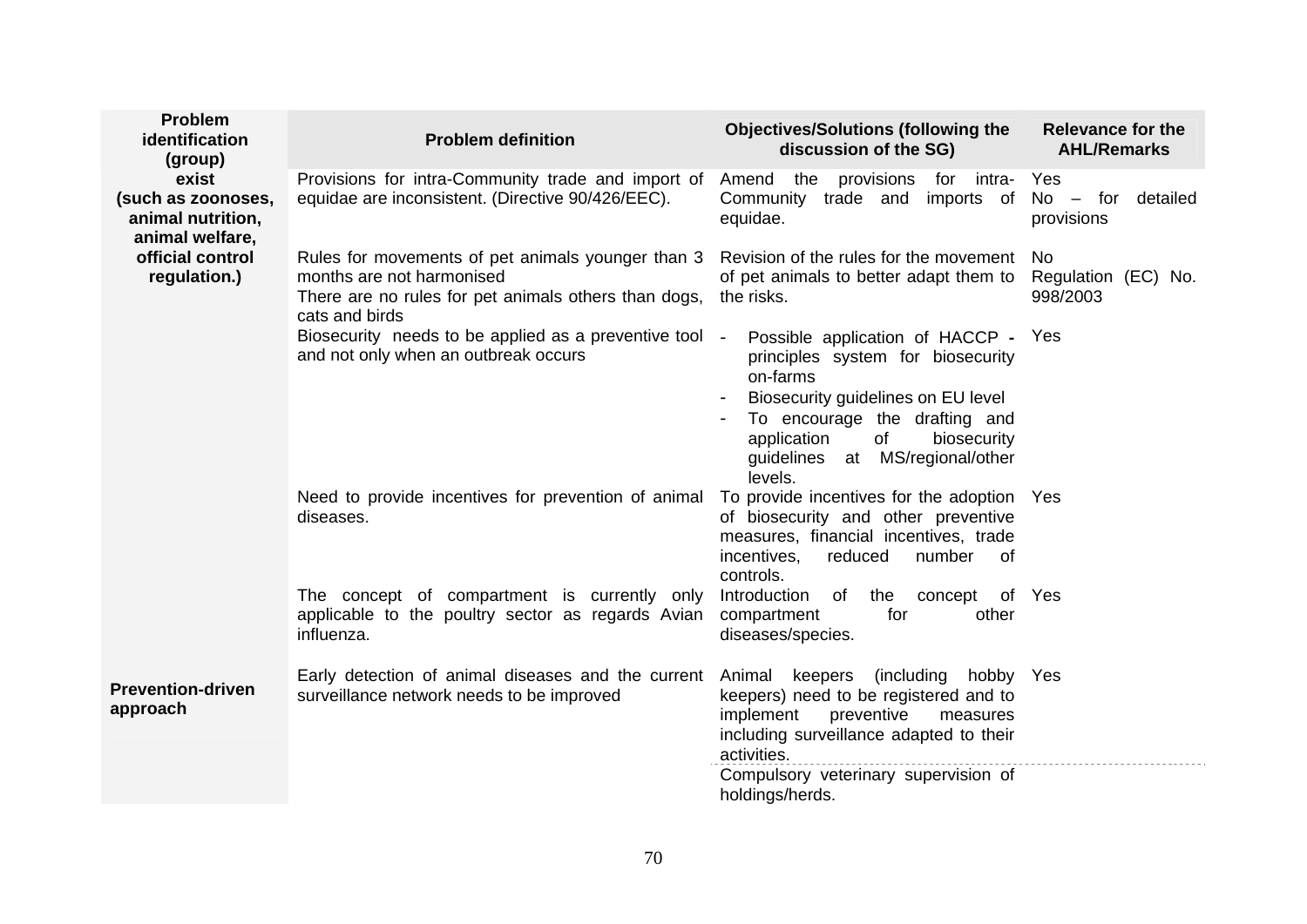| <b>Problem</b><br>identification<br>(group) | <b>Problem definition</b>                                                                                                                                        | <b>Objectives/Solutions (following the</b><br>discussion of the SG)                                                                                                        | <b>Relevance for the</b><br><b>AHL/Remarks</b>                                                                     |
|---------------------------------------------|------------------------------------------------------------------------------------------------------------------------------------------------------------------|----------------------------------------------------------------------------------------------------------------------------------------------------------------------------|--------------------------------------------------------------------------------------------------------------------|
|                                             | Need to put in place a clear vaccination strategy for<br>the different diseases.                                                                                 | Vaccination as a possible tool<br>$\overline{\phantom{a}}$<br>vaccination strategies<br>exit strategies                                                                    | Yes (general<br>principles)<br>Remark: Task force<br>on the reinforcement<br>of the EU<br>antigen/vaccine<br>banks |
|                                             | Sufficient rendering capacity is not always available<br>for crisis events                                                                                       | Ensure sufficient rendering capacity<br>for crisis events, so that dead animals<br>are not buried or burned, in order to<br>efficiently prevent the spread of<br>diseases. | No<br>Provision included in<br>the new regulatory<br>proposal for animal<br>by-products                            |
|                                             | Epidemiological unit and the definition of holding are<br>not clearly set in the EU legislation.                                                                 | Epidemiological unit to be clearly<br>defined<br>(align to the OIE Code<br>definition)                                                                                     | Yes                                                                                                                |
|                                             | Current legislation allows moving around sick bee-<br>colonies.                                                                                                  | To amend rules in order to prevent<br>further spread of bees' diseases                                                                                                     | Yes - for general<br>provisions                                                                                    |
|                                             | Emerging diseases not properly addressed – in<br>particular Rift Valley Fever (Directive 92/119/EEC)<br>and rules for AHS.                                       | Emerging diseases should be reflected                                                                                                                                      | Yes - for general<br>provisions<br>Prioritisation exercise                                                         |
|                                             | as PRRS, E. multilocularis,<br>Other diseases<br>Gyrodactilus salaries are not properly addressed in<br>the current rules for control and eradication.           | To assess the need to address other<br>diseases.                                                                                                                           | with<br>No<br>$\equiv$<br>the<br>exception of general<br>principles.<br>Prioritisation<br>0f<br>diseases           |
|                                             | The re-grouping of animals in assembly centres may<br>pose a threat for the spread of animal diseases.                                                           | To explore options in order to address<br>this potential risk.                                                                                                             | Yes<br>$No - for$<br>detailed<br>provisions                                                                        |
|                                             | The system of identification of companion animals is<br>not harmonised and is not compulsory for all species<br>and this might lead to animal health and welfare | The relevance of identification<br>of<br>companion animals needs to be<br>highlighted from different perspectives                                                          | Yes                                                                                                                |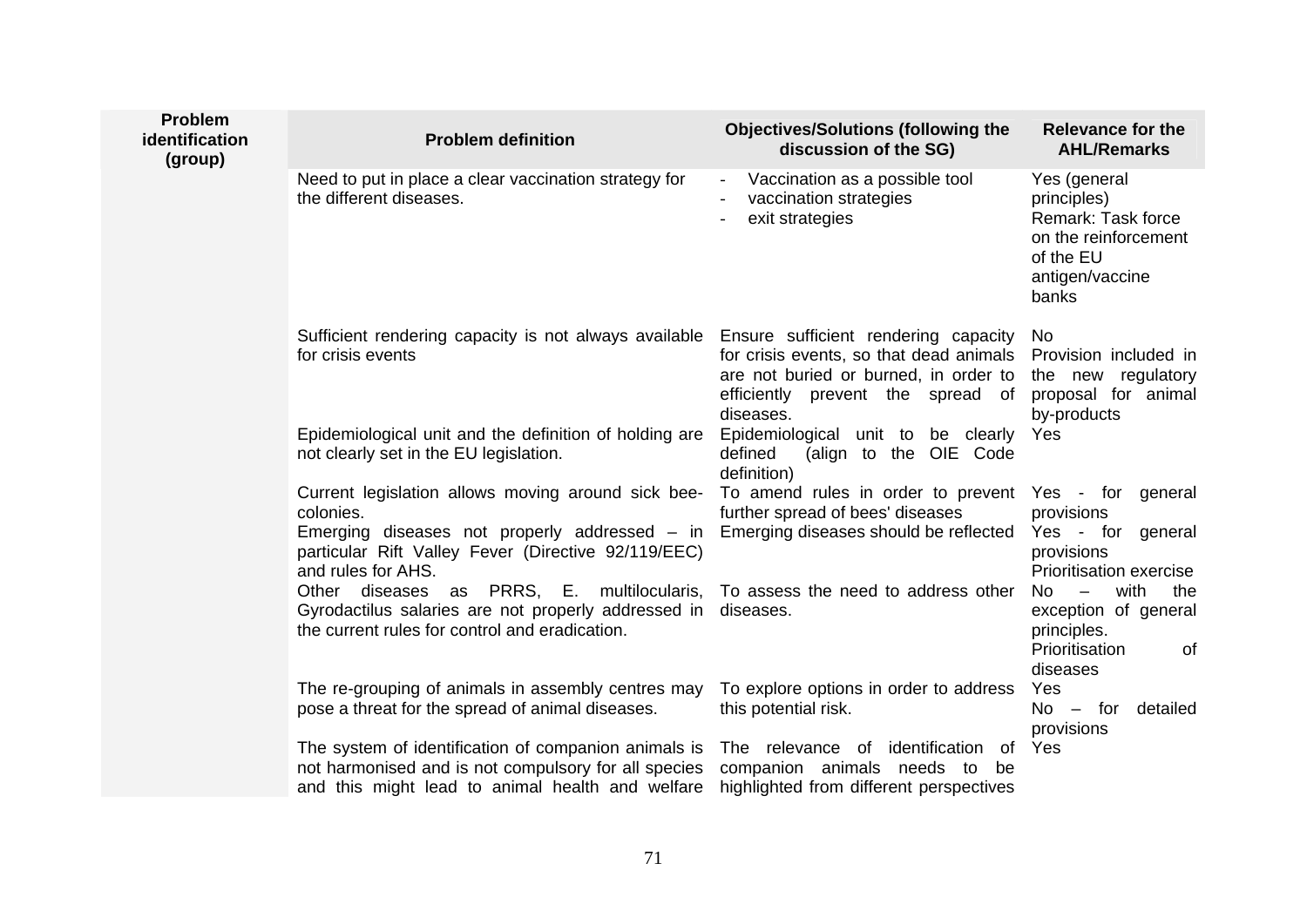| <b>Problem</b><br><i>identification</i><br>(group) | <b>Problem definition</b>                                                                                                                                                                                        | <b>Objectives/Solutions (following the</b><br>discussion of the SG)                       | <b>Relevance for the</b><br><b>AHL/Remarks</b> |
|----------------------------------------------------|------------------------------------------------------------------------------------------------------------------------------------------------------------------------------------------------------------------|-------------------------------------------------------------------------------------------|------------------------------------------------|
|                                                    | threats (including illegal trade).                                                                                                                                                                               | (animal health, animal welfare, public<br>health and illegal trade).                      |                                                |
|                                                    | Provisions for the certification of game birds are Provisions of Directive 90/539/EEC to<br>unclear, disease surveillance programmes for some<br>of the diseases need to be evaluated (Directive<br>90/539/EEC). | be revised                                                                                | Yes<br>$No - for detailed$<br>provisions       |
|                                                    | Need to minimize opportunities for mistakes and Certificates reflecting clearly the trade<br>fraud in the certification process.                                                                                 | conditions and clear adequate items<br>that could be honestly signed by a<br>veterinarian | Yes<br>$No - for detailed$<br>provisions       |
|                                                    | Un-availability of Veterinary medicines<br>due to<br>insufficient markets (minor uses/ minor species)                                                                                                            | DG ENTR                                                                                   | <b>No</b><br>(DG ENTR)                         |
|                                                    | Public interest of having reliable vaccines and<br>diagnostic tools                                                                                                                                              |                                                                                           |                                                |
|                                                    | Need for DIVA vaccines to deal with different animal<br>diseases                                                                                                                                                 |                                                                                           |                                                |
|                                                    | Misuse of veterinary medicines can trigger the Promoting<br>antimicrobial<br>appearance/spread of<br>organisms.                                                                                                  | responsible<br>use<br>resistant antimicrobials                                            | of Yes                                         |
|                                                    | Rules for imports of pathogens including aquatic To harmonize provisions for imports of Yes<br>animals' pathogens are not harmonised.                                                                            | pathogens. Directive 92/118/EEC                                                           | $No - for$<br>detailed<br>provisions           |
|                                                    | Rules for imports and trade of reptiles and Review provisions of to better adapt<br>amphibians and trade of deer/ other ruminants are them to risks.<br>not harmonized. (Directive 92/65).                       |                                                                                           | Yes<br>detailed<br>$No - for$<br>provisions    |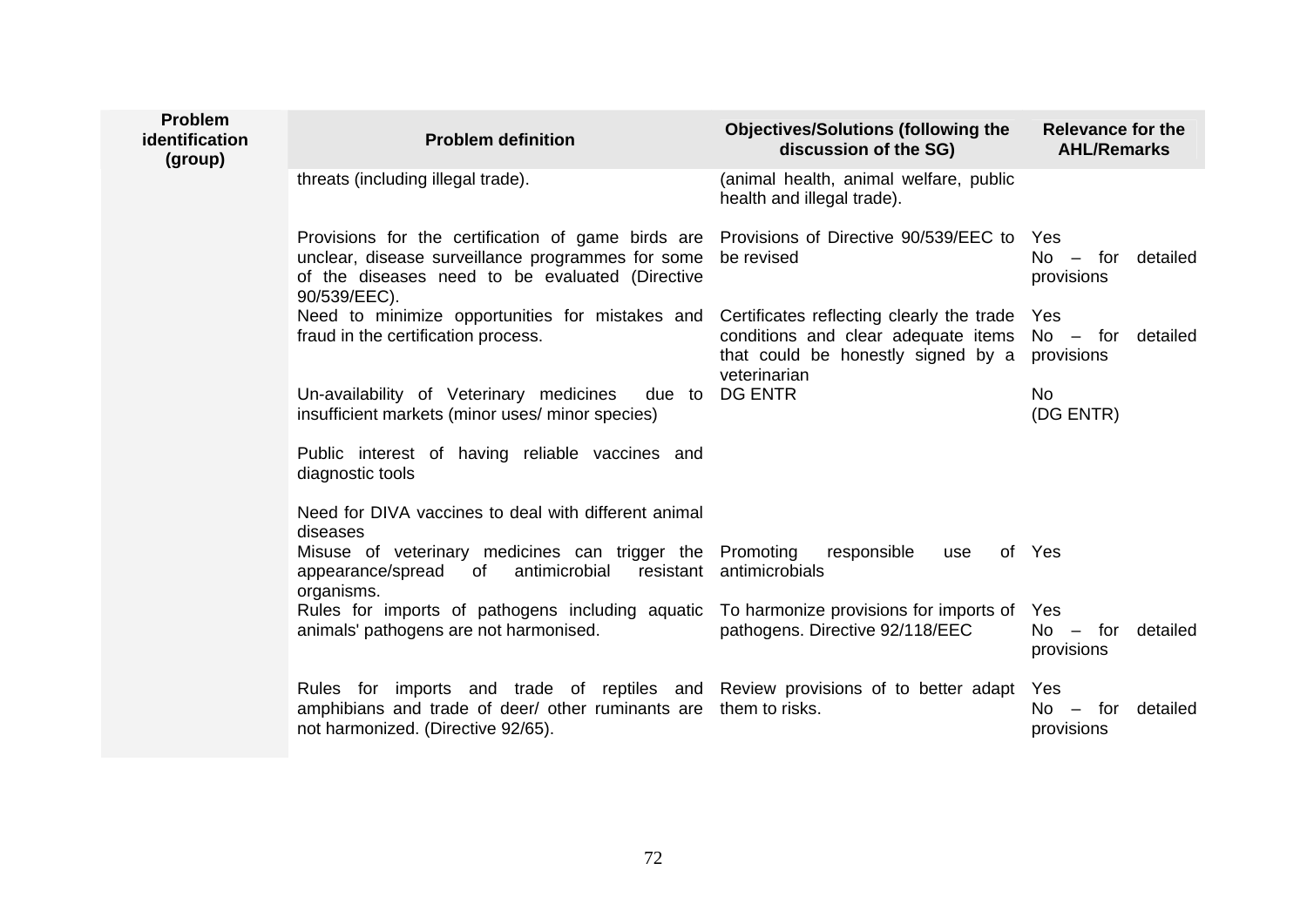| <b>Problem</b><br>identification<br>(group) | <b>Problem definition</b>                                                                                                                                                                                                                                                                                                                             | <b>Objectives/Solutions (following the</b><br>discussion of the SG)                                                                                                                         | Relevance for the<br><b>AHL/Remarks</b>                                                       |
|---------------------------------------------|-------------------------------------------------------------------------------------------------------------------------------------------------------------------------------------------------------------------------------------------------------------------------------------------------------------------------------------------------------|---------------------------------------------------------------------------------------------------------------------------------------------------------------------------------------------|-----------------------------------------------------------------------------------------------|
|                                             | There are no common horizontal rules and standards<br>on basic knowledge on animal health for people<br>dealing with animals.                                                                                                                                                                                                                         | To establish rules or training for the<br>persons involved with animals.<br>To promote/encourage training<br>To raise awareness of the need to For<br>have appropriate training programmes. | Yes<br>official<br>For<br>control<br>staff: 882/2004<br>veterinarians:<br>Decision 90/424/EEC |
| <b>Others</b>                               | No specific provisions on the qualifications of official To<br>and/or approved veterinarians in the field of animal qualifications of official veterinarians in<br>health / animal welfare<br>(Rules governing the qualifications of official<br>veterinarians already exist in the Regulation (EC) No.<br>854/2004 for the veterinary public health) | rules<br>governing<br>set<br>the field of animal health / animal<br>welfare similar to those already<br>existing in the Regulation (EC) No.<br>854/2004                                     | the Yes                                                                                       |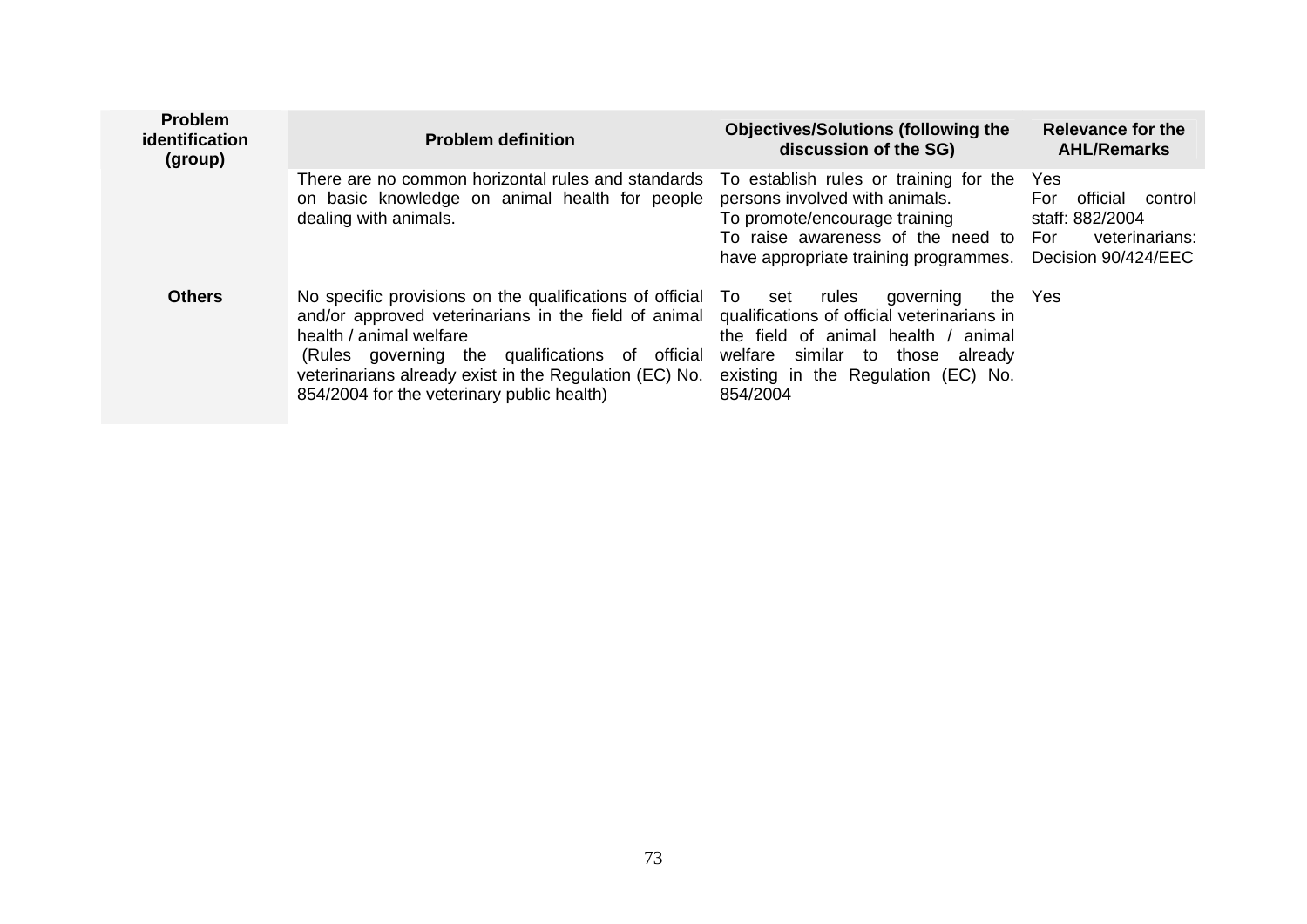## **ANNEX V Summary of Consultation Responses**



EUROPEAN COMMISSION HEALTH AND CONSUMERS DIRECTORATE-GENERAL

Animal health and welfare **Animal health and standing committees**

## **Working document on the**

# **"Annotated agenda for stakeholders' consultation"**

#### **Summary of the consultation questionnaire on the new EU Animal Health Law Brussels, March 2010**

#### **This document does not necessarily represent the views of the Commission Services**

Please note that this document has been established for information and consultation purposes only. It has not been adopted or in any way approved by the European Commission and should not be regarded as representative of the Commission Services either. The European Commission does not guarantee the accuracy of the information provided, nor does it accept responsibility for any use made thereof.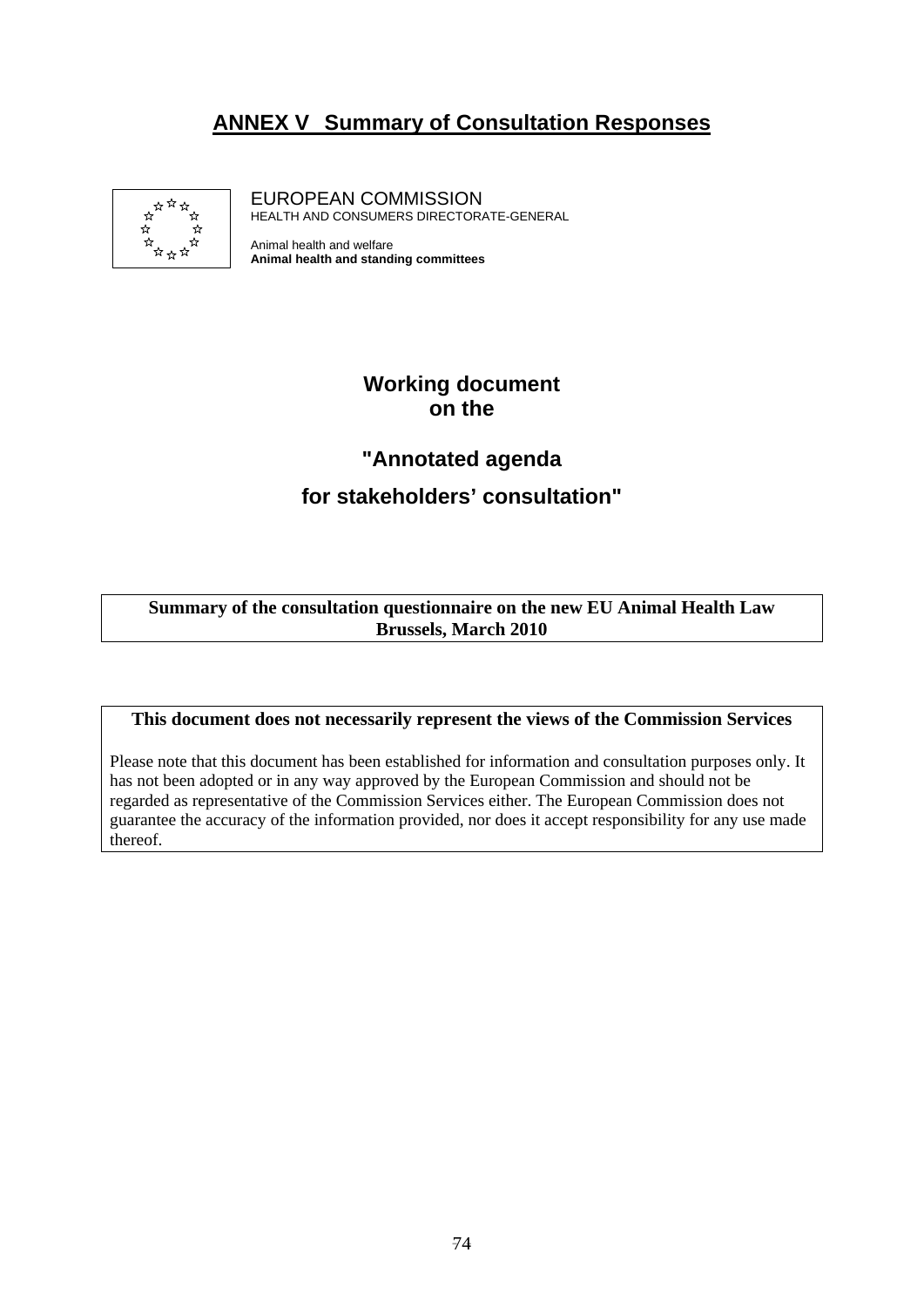## **1. Introduction**

The wide stakeholders' consultation on possible approaches for the new Animal Health Law (AHL) included 14 major issues that were collected by the Commission in previous discussions with the AHL Stakeholders' steering group.

The consultation document "Annotated agenda for wide Stakeholders' consultation was presented to the Animal Health Advisory Committee on 29 September, 2009.

This document was published on the Commission website and was available through the Commission's IPM tool (Interactive Policy Making) as of 23 October 2010 until the end of 2009. The consultation was concluded at the end of 2009 / beginning of 2010.

During this period the Commission received 153 responses. Structure of responding entities is presented in Table 1.

Comments presented below are summarised regardless of the fact whether they were made by the participants of the consultation that have supported Commission's preliminary approach or rejected it.

Status of submitting entity: -single choice reply- (compulsory)

|                               | Number of<br>requested | <b>Requested</b><br>records | % of total<br>number records |            |
|-------------------------------|------------------------|-----------------------------|------------------------------|------------|
|                               | records                | (153)                       | (153)                        |            |
| An economic/business operator |                        |                             | $(11.1\%)$                   | $(11.1\%)$ |
| An organisation               | 110                    |                             | $(71.9\%)$                   | $(71.9\%)$ |
| Other (please specify)        | 26                     |                             | (17%)                        | (17%)      |

If an organisation, nature thereof: -single choice reply- (compulsory)

| EU national veterinary authority           | <b>Number of</b><br>requested<br>records | <b>Requested</b><br>records<br>(110)<br>$(6.4\%)$ | % of total<br>number records<br>(153) | $(4.6\%)$  |
|--------------------------------------------|------------------------------------------|---------------------------------------------------|---------------------------------------|------------|
| Other national veterinary authority        | 6                                        | $(5.5\%)$                                         |                                       | $(3.9\%)$  |
|                                            |                                          |                                                   |                                       |            |
| International organisation                 | 4                                        | $(3.6\%)$                                         |                                       | $(2.6\%)$  |
| Industry organisation on EU level          | 13                                       | $(11.8\%)$                                        |                                       | $(8.5\%)$  |
| Industry organisation on national level    | 23                                       | $(20.9\%)$                                        |                                       | (15%)      |
| Non-governmental organisation EU level     | 12                                       | $(10.9\%)$                                        |                                       | $(7.8\%)$  |
| Non-govt. organisation national level      | 28                                       |                                                   | $(25.5\%)$                            | $(18.3\%)$ |
| $\Box$ Other organisation (please specify) | 17                                       |                                                   | $(15.5\%)$                            | $(11.1\%)$ |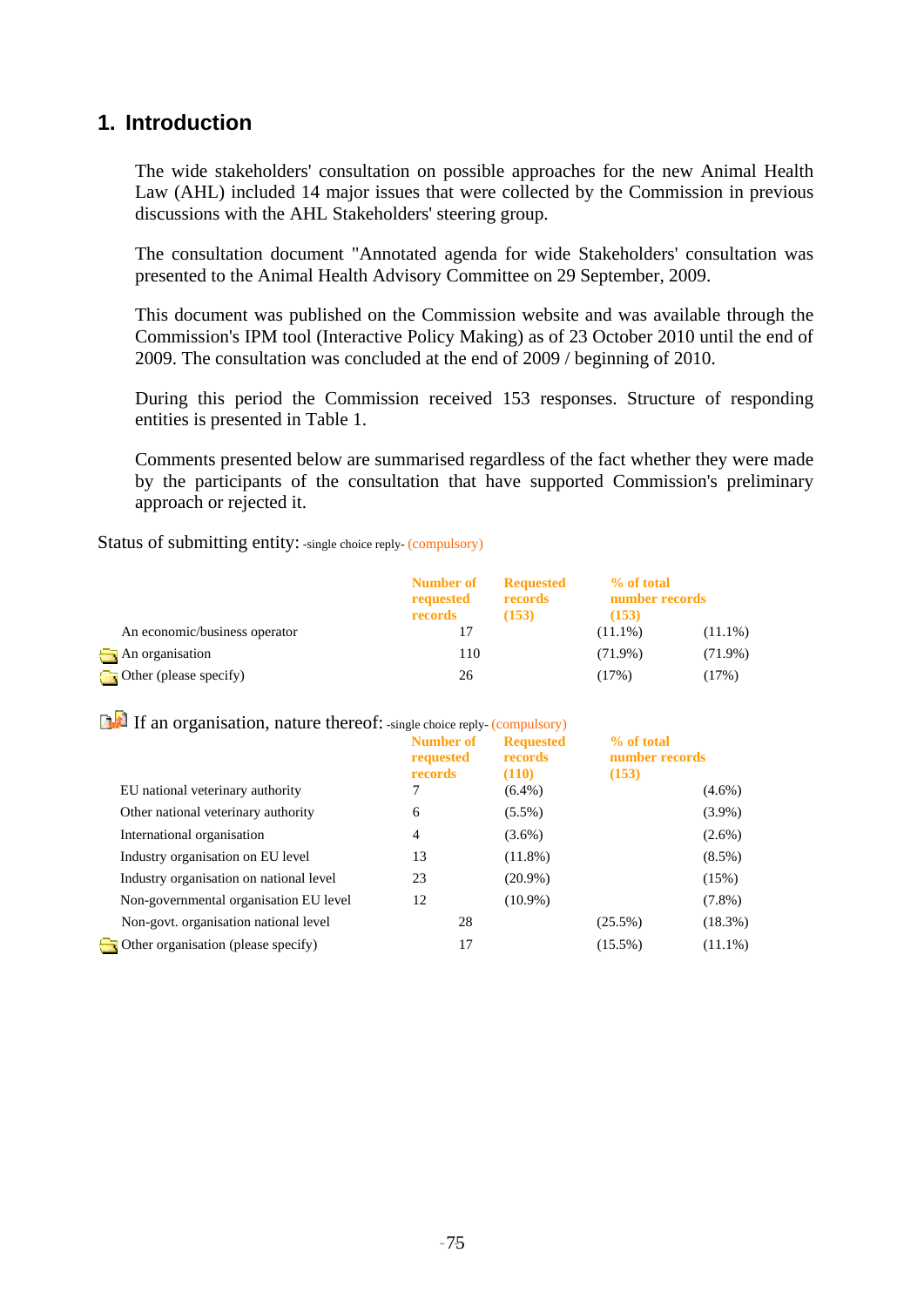# **2. Results of the consultation**

Results and summary of different questions are presented in the following points

## **2.1. Responsibilities and obligations of animal keepers and owners**

 $\triangleright$  Proposed approach for comments

The Community Animal Health Law would clearly set out the obligations of animal keepers/owners/operators and those would be applied equally in all Member States.

 $\triangleright$  Statistics

| Do you support this preliminary approach? -single choice reply- (compulsory) |                                                |                                                        |                                                  |
|------------------------------------------------------------------------------|------------------------------------------------|--------------------------------------------------------|--------------------------------------------------|
| Strongly agree                                                               | <b>Number of</b><br>requested<br>records<br>45 | <b>Requested</b><br><b>records</b><br>(153)<br>(29.4%) | % of total<br>number records<br>(153)<br>(29.4%) |
| Agree                                                                        | 75                                             | (49%)                                                  | (49%)                                            |
| <b>Neutral</b>                                                               | 9                                              | $(5.9\%)$                                              | $(5.9\%)$                                        |
| <b>Disagree</b>                                                              | 15                                             | $(9.8\%)$                                              | $(9.8\%)$                                        |
| Strongly disagree                                                            | 4                                              | (2.6%)                                                 | (2.6%)                                           |
| Not relevant                                                                 |                                                | $(0.7\%)$                                              | $(0.7\%)$                                        |
| No opinion                                                                   | 4                                              | (2.6%)                                                 | (2.6%)                                           |

## $\triangleright$  Comments

*Rules:* 

- To establish the roles and responsibilities of the operators in a Regulation would allow for more clear and practical rules, will help to limit/prevent actions under political pressure and will establish a level of playing field for operators in the EU ensuring a smooth functioning of the internal market as the animal health policy will be implemented in a uniform way across the EU.
- A Directive establishing general principles to be applied equally in the MS would be better option as it provides for greater flexibility to adapt it to different circumstances in the Member States (different species and production systems, economic needs, territorial needs need for quick action in case of emerging threats).
- This issue should be left to be regulated by the MS so they can agree the roles and responsibilities in conjunction with their livestock industry. To lay down the roles and responsibilities of the operators at EU level will create an inflexible system.
- The EU should only regulate the aspects that could have an impact at EU level (e.g.: trans-boundary animal diseases). MS should be able to set higher standards than the EU ones.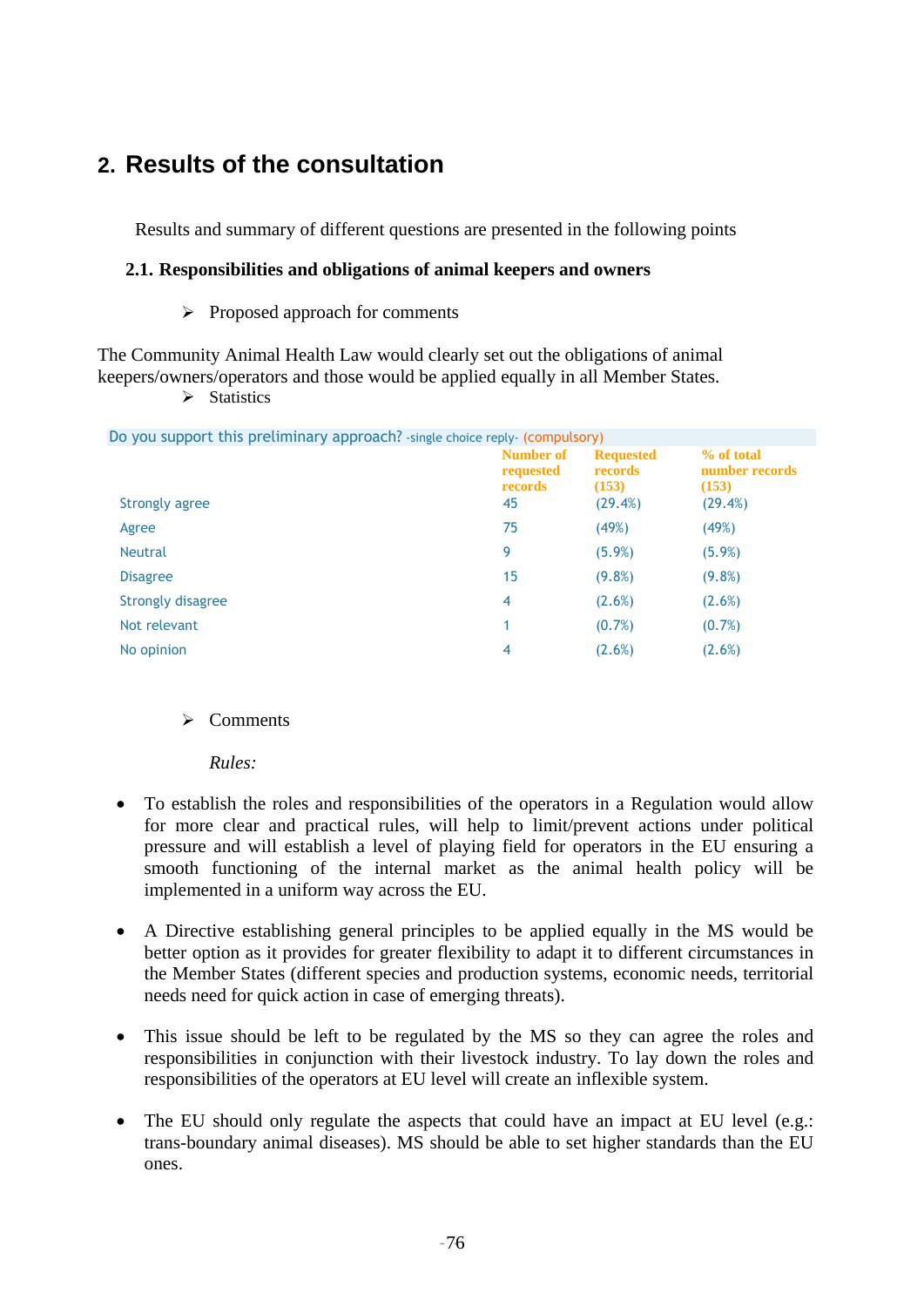- There is no need for establishing these rules as current legislation sets clear obligations for operators.
- A licensing system for farmers accredited by experts should be established (linked to knowledge, training, etc).
- Transitional period needs to be provided.
- Responsibilities of operators other than animal keepers such as transport operators, handlers of animals and trader must be defined as well.
- Roles and responsibilities should be defined for all animal owners/keepers (keepers of wild animals, hobby-keepers, etc.)
- Obligations should be output based and not prescriptive. They should be practical, proportionate, and science-based, adapted to different situations in the Member States and should avoid disproportionate burden.
- The roles and responsibilities should be linked to EU compensation after animal disease outbreaks.
- Some disease incursions are out of control of the farmers (e.g. bluetongue virus).
- Animals registered in the national databases should always be linked to a responsible person (owner, keeper).
- When establishing roles and responsibilities of operators it should be specified how they need to liaise with the veterinarians. Operators should be obliged to take appropriate professional advice to manage risks.
- Should be clear that notification of an outbreak will not have negative consequences: encourage early reporting.
- Animal health and animal welfare rules should be separate.
- Coherence with food law needs to be ensured.
- The rules for use and availability of veterinary medicines are also important. Roles and responsibilities should be laid down together with obligations and privileges emerging from them and linked with setting the right conditions to fulfil these responsibilities (scale and intensity of the production, level of biosecurity, disease status and self control measures)
- Third countries replying to the questionnaire highlighted that these obligations should not be imposed to third country operators exporting animals and animal products to the EU.

*Impacts:*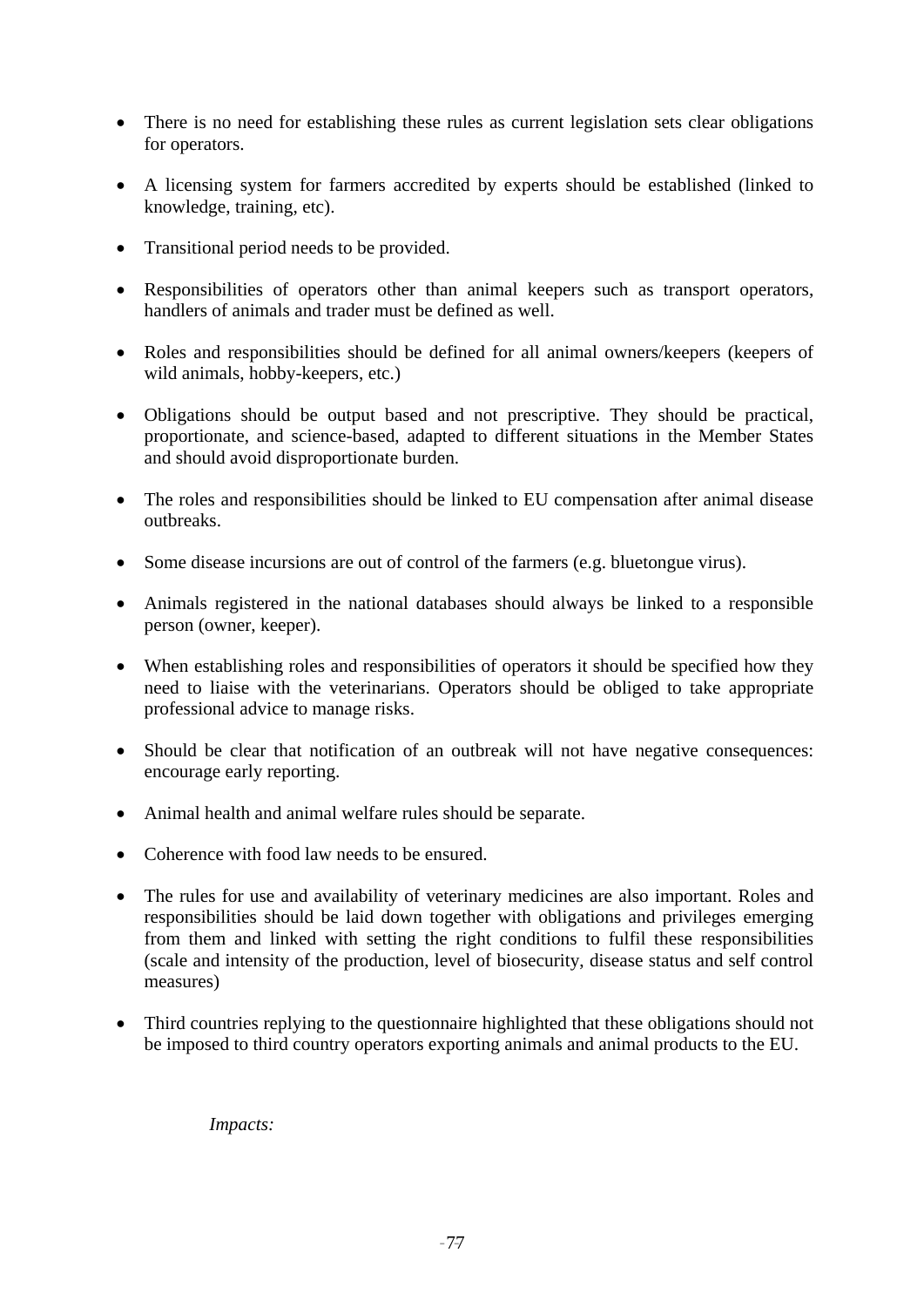- The Member States should be responsible for ensuring and demonstrating full implementation (including control of the system and sanctions in case of noncompliance).This could generate administrative burdens and have negative impact in other controls due to lack of resources.
- The consequences for small farmers should be taken into account. Traceability requirements should be adapted to them and simplified, if not they risk disappearing and they play a crucial social role in rural areas. Same considerations apply for hobby holdings.
- The impact would depend on the current situation in the Member States and on the different sectors, on new obligations been introduced or just a clarifying the current ones and also is the fulfilment of these roles and responsibilities would be linked to the EU financial compensation after animal disease outbreaks.
- To clarify the roles and responsibilities of the operators will benefit animal welfare and animal disease control.

## *Specific sector concerns: Zoos*

• The specialized and unique role of zoos must be considered in the AHL (zoo animals are not part of the food chain but part of breeding-conservation programmes). There is a need to clarify when animals kept in zoos would fall under the definition of the animal health law. Implementation of AH legislation for these animals varies considerably amongst the MS and this makes the movement within the EU difficult (transport is rare and not as risky as farmed animals, part of breeding and conservations programmes). Knowledge of applicability at customs level and local level is poor. Negative consequence to these specificities are not taken into account.

## **2.2. Training on animal health and welfare for people dealing with animals**

 $\triangleright$  Proposed approach for comments

The animal health law could introduce the possibility of training people dealing with animals, and give incentives and tools (guidelines) to the Member States for such training. Increased awareness of potential threats related to animal diseases among staff dealing with animals is one of the basic pillars of effective and efficient early detection systems.

 $\triangleright$  Statistics

| Do you support this preliminary approach? - single choice reply- (compulsory) |                                         |                                               |                                                |
|-------------------------------------------------------------------------------|-----------------------------------------|-----------------------------------------------|------------------------------------------------|
| Strongly agree                                                                | Number of<br>requested<br>records<br>26 | <b>Requested</b><br>records<br>(153)<br>(17%) | % of total<br>number records<br>(153)<br>(17%) |
| Agree                                                                         | 88                                      | (57.5%)                                       | (57.5%)                                        |
| <b>Neutral</b>                                                                | 9                                       | $(5.9\%)$                                     | $(5.9\%)$                                      |
| <b>Disagree</b>                                                               | 18                                      | (11.8%)                                       | (11.8%)                                        |
| <b>Strongly disagree</b>                                                      | 6                                       | $(3.9\%)$                                     | $(3.9\%)$                                      |
| Not relevant                                                                  | 1                                       | $(0.7\%)$                                     | (0.7%)                                         |
| No opinion                                                                    | 5                                       | (3.3%)                                        | (3.3%)                                         |
|                                                                               |                                         |                                               |                                                |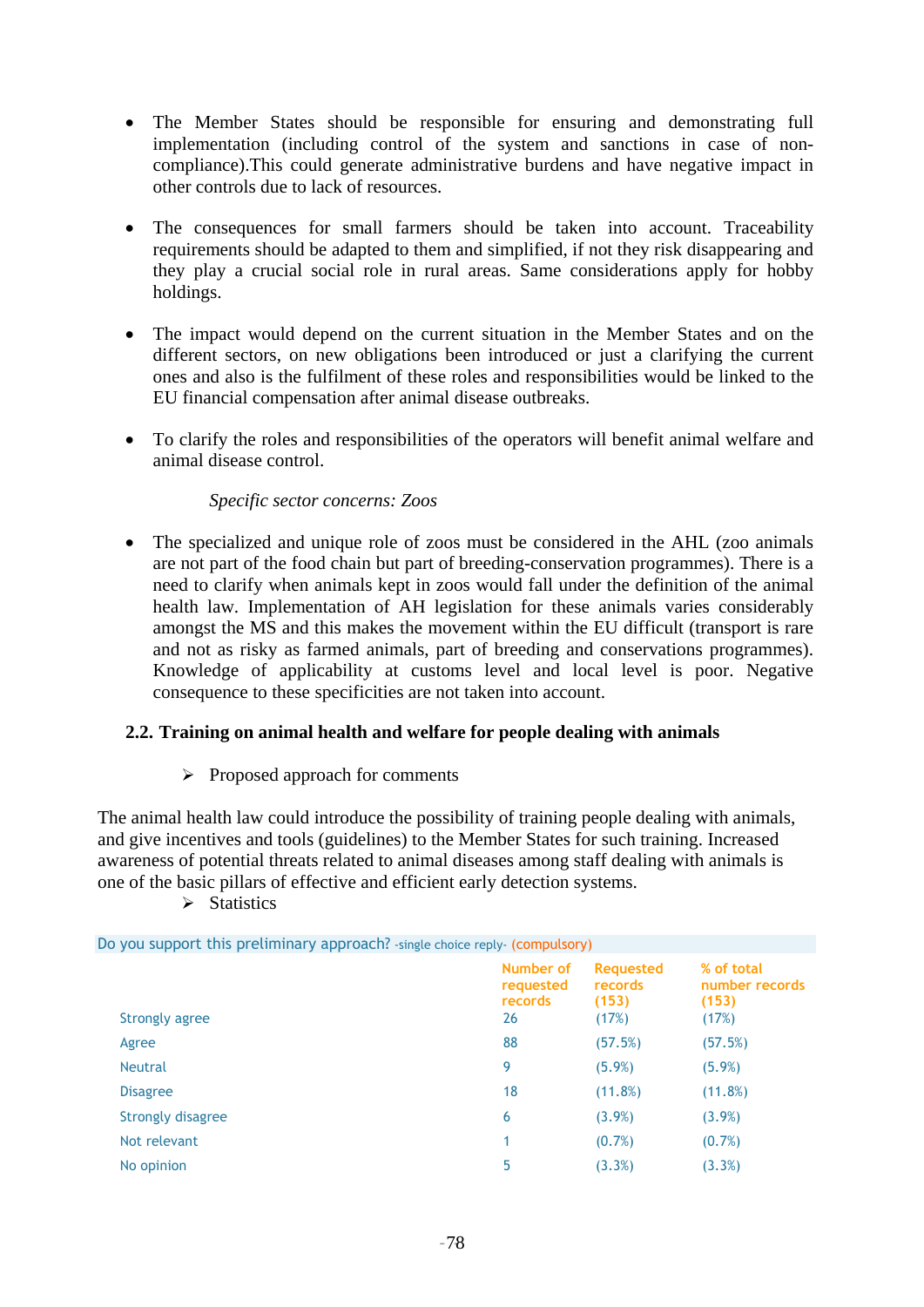$\triangleright$  Comments

## *Financial issues:*

- The impact of training provisions would depend on its funding. The Rural Development Fund is used for this purpose in some MSs. The use of funds from the Better Training for Safer Food programme should be considered.
- Funding and training centres are needed in the MSs.
- Training requirements should be linked to compensation after animal disease outbreaks.
- There should be a compensation of business hours lost due to training for animal keepers.
- Training at work should be possible.
- Cost-effective means to provide training should be explored (webpages, etc)
- There will be no big impacts in the MSs as training systems are already in place.
- An assessment of the availability and quality of training in the Member States (MSs) will need to be carried out.

## *Target group*

- Low motivation of farmers for attending training could be an issue, especially for those with "worst" preventive behaviour.
- Training is needed mainly for non-commercial activities and extensive farming.
- It's necessary to take into account the knowledge that they already have (different level of knowledge, experience and education of the farmers). Experience and "learning by doing" should be recognized.
- Accessibility of training to small farmers, in remote areas needs to be guaranteed (not to discourage them from quitting the activity). Negative social and economic impacts are expected if training requirements and access to training are not adapted to them.
- An important target group for training is the staff working in abattoirs (early detection of animal diseases).
- How to ensure and control training of pet owners, temporary staff?
- Training is needed especially for new farmers.
- Zoo staff is very experienced and qualified. Training is already available for them but more harmonization will be welcomed.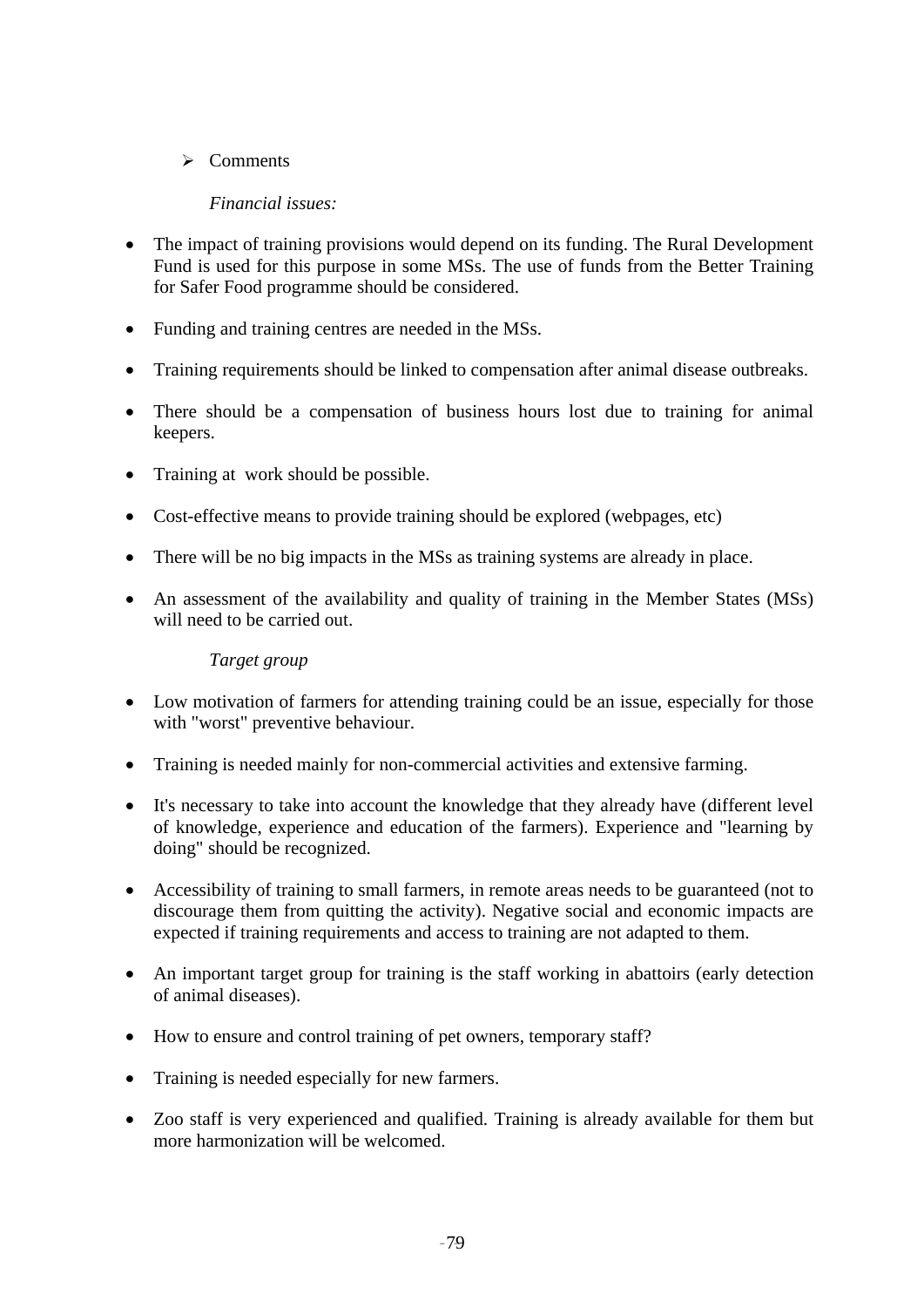- Stricter rules on training should apply for professional keepers than for non-professional ones.
- Target-groups for training are too large: only for commercial activities. Better not to include animal welfare.

*Compulsory Vs voluntary. Level at which training should be regulated.* 

- Training needs are too specific (depending on the activity, the experience and knowledge of the animal keepers) to be addressed at EU or MS level; it will be better done by the industry.
- Training should be compulsory to ensure equal implementation in the MSs.
- Training should be voluntarily in the first place and after a transitional period should become compulsory.
- Training should be a requisite in order to obtain a compulsory licence to keep animals. Training should be part of a farm assurance scheme including farm visitation scheme.
- Combination of options is suggested: compulsory training plus incentives provided.
- Obligatory provision should be basic and relevant level of awareness (not to detailed obligations).
- Training should be laid down just as an objective in the Animal Health Law and then the MSs will choose the means to attain it.
- The EU should lay down the minimum content of training and then the MSs will decide for whom it will be compulsory.
- Training should be voluntary to allow for flexibility to integrate existing mechanisms.

## *Content*

- An important aspect would be the quality and relevance of the training provided as it has to be adapted to the type of activity.
- Farmers need to be aware of the legislative developments and their obligations and of the economic consequences of animal diseases (epidemic and endemic).
- There is a need to reinforce the links/confidence between animal keepers and veterinarians.
- Competence and training are two different things. The frequency of the training and continuous training are important issues to be considered.
- Guidelines should be provided to the MSs.
- Training is not output-based, is expensive and cumbersome. The key issue is to have a well functioning veterinary services and laboratory infrastructure at reasonable prices.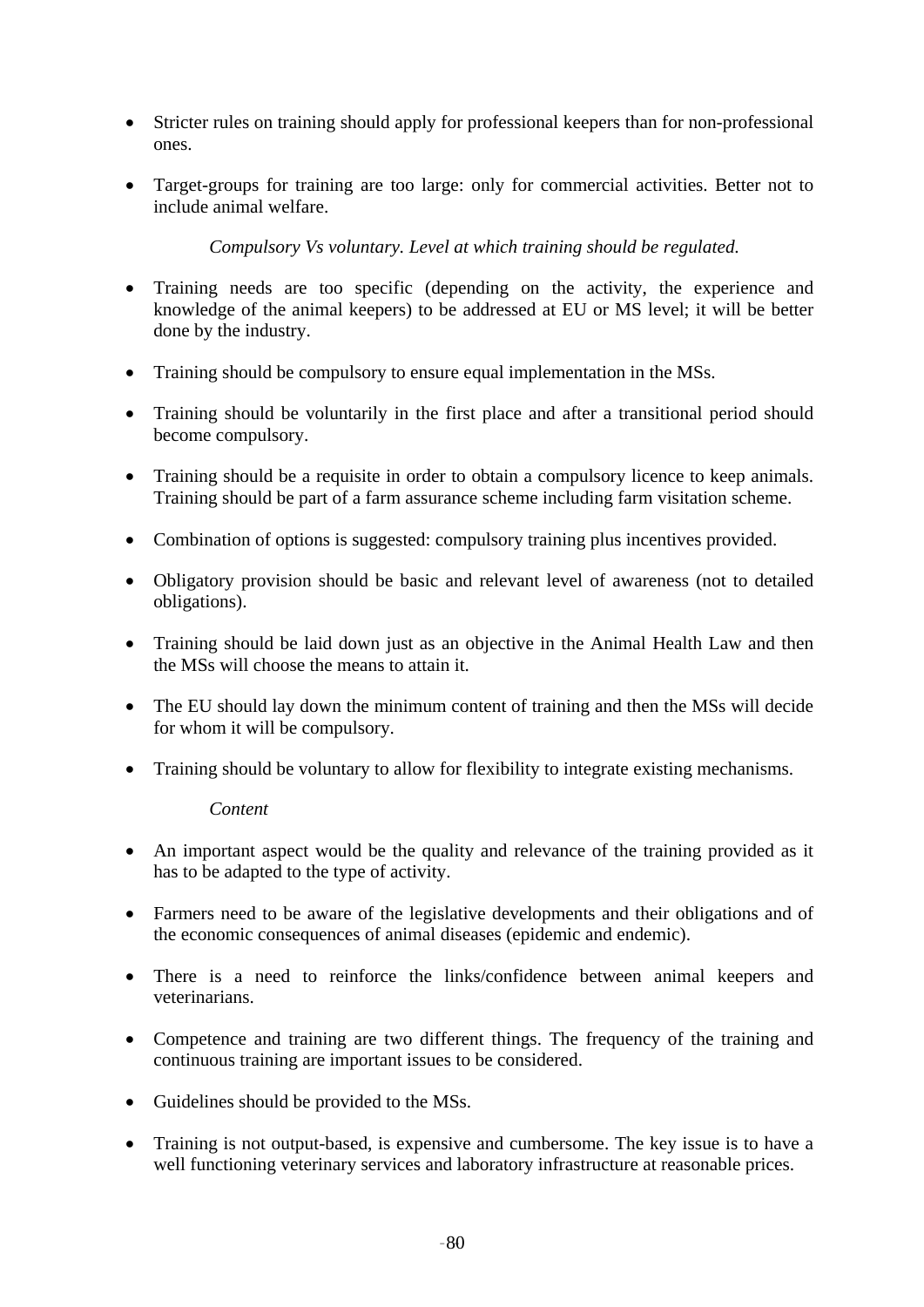• All training requirements should be coordinated so that animal keepers can combine (animal welfare, animal health…).

## **2.3. The role of the veterinary services - clarifying the tasks and duties of official veterinarians and private veterinary practitioners**

 $\triangleright$  Proposed approach for comments

The basic tasks and responsibilities of official and/or approved veterinarians should be laid down in Regulation (EC) No 882/2004, while specific provisions could be regulated in the animal health law.

The new legal framework should make clear what specific tasks and duties in the field of animal health a veterinary practitioner can undertake as an official/designated/approved veterinarian and under what conditions. This system should be comparable and should not vary between the Member States.

EU legislation should take into account the internationally recognised (OIE) standards for these specific tasks and duties, which enable the EU Member States' international trade to flow smoothly.

 $\triangleright$  Statistics

Do you support this preliminary approach? -single choice reply- (compulsory)

| Strongly agree    | Number of<br>requested<br>records<br>24 | <b>Requested</b><br>records<br>(153)<br>(15.7%) | % of total<br>number records<br>(153)<br>(15.7%) |
|-------------------|-----------------------------------------|-------------------------------------------------|--------------------------------------------------|
| Agree             | 101                                     | (66%)                                           | (66%)                                            |
| <b>Neutral</b>    | 9                                       | (5.9%)                                          | $(5.9\%)$                                        |
| <b>Disagree</b>   | 11                                      | (7.2%)                                          | (7.2%)                                           |
| Strongly disagree | 2                                       | (1.3%)                                          | (1.3%)                                           |
| Not relevant      | 1                                       | $(0.7\%)$                                       | (0.7%)                                           |
| No opinion        | 5                                       | (3.3%)                                          | (3.3%)                                           |

- ¾ Comments
- There is a widely perceived need to harmonise and clarify certain veterinary tasks EU-wide. This is valid in particular for the "export certification". In general certain tasks are perceived as purely official, while the others have a certain official character (need to remain under authority control) but can be performed by veterinary practitioners.
- Conflict of interest shall be avoided. However, opinions diverge on whether one should achieve that through professional standards and conduct or through the EU or national legislation.
- Certain perceive that MS should have more freedom to organise their services as they wish (principle of subsidiarity). The focus should be given towards an output based and not prescriptive approach.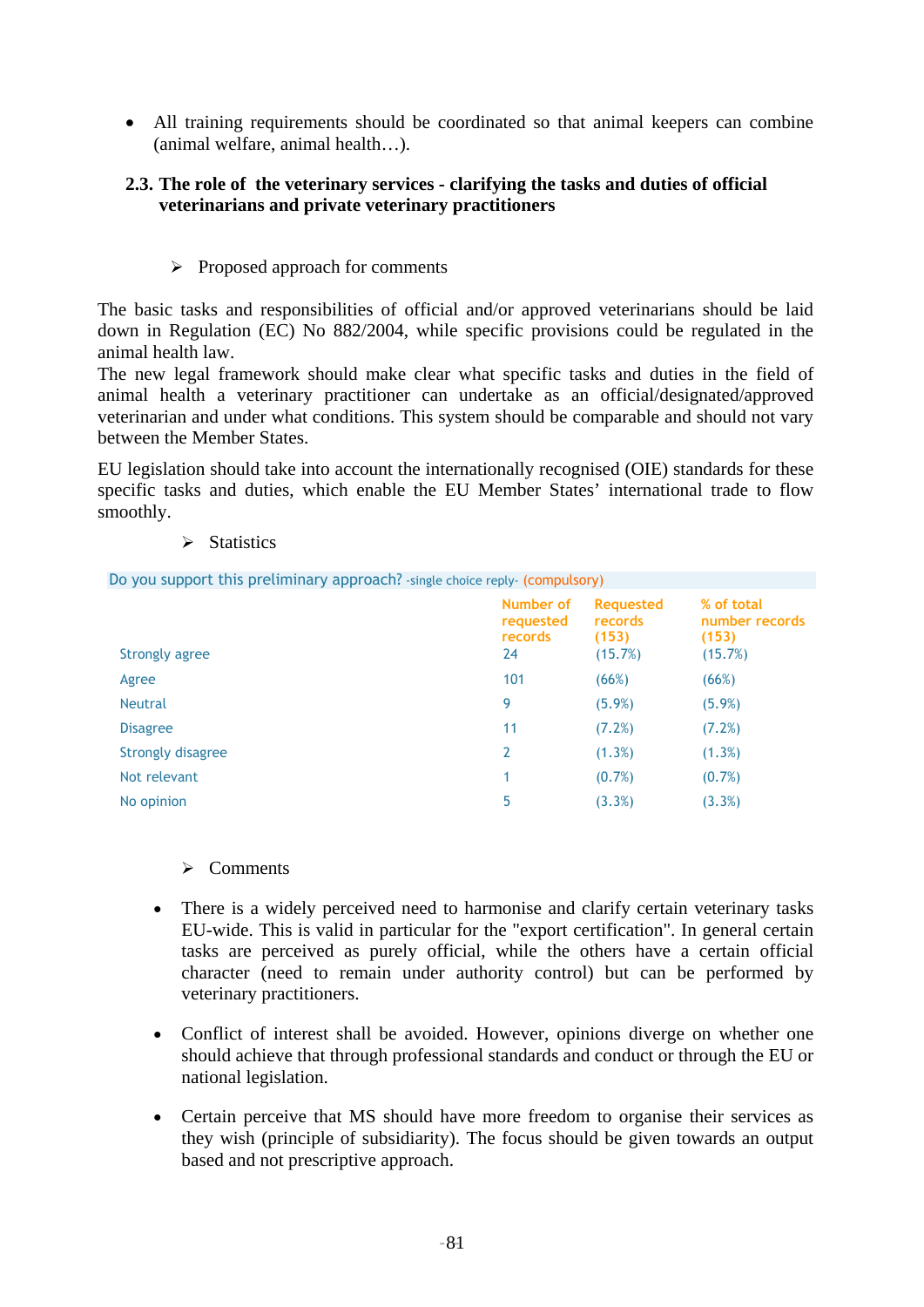- Quality standards of the veterinary services should be set especially in relation to certification scheme.
- Veterinarians are not always perceived to be best placed responsible persons for all animals, especially aquatic animals and apiculture. In addition, certain roles can be trusted to other staff such as technicians, animal keepers.
- One should avoid higher administrative and compliance costs. Higher number of official veterinarians is unlikely; therefore we should aim for an optimal use of all available resources in order to achieve best possible results and ensure the coverage of all areas (including remote areas) with the veterinary services. System should be able to adapt to rural production, small farms.
- New system should take into account possible public-private partnerships as Animal Health Services, which are lately being developed in some countries.
- For international trade compliance with the OIE standards is very important.

## **2.4. Professional qualifications and training for official and approved veterinarians**

 $\triangleright$  Proposed approach for comments

The Animal Health Law would extend the requirements for professional qualifications and for veterinary training to official veterinarians in all areas and to those authorised to perform official tasks in the field of animal health, similar to the existing provisions of Regulation (EC) No 854/2004. Additionally it could provide basic requirements for Continuing Professional Development (CPD) for veterinarians

 $\triangleright$  Statistics

Do you support this preliminary approach? -single choice reply- (compulsory)

| <b>Strongly agree</b> | Number of<br>requested<br>records<br>34 | <b>Requested</b><br>records<br>(153)<br>(22.2%) | % of total<br>number records<br>(153)<br>(22.2%) |
|-----------------------|-----------------------------------------|-------------------------------------------------|--------------------------------------------------|
| Agree                 | 90                                      | (58.8%)                                         | (58.8%)                                          |
| <b>Neutral</b>        | 13                                      | (8.5%)                                          | (8.5%)                                           |
| <b>Disagree</b>       | 4                                       | $(2.6\%)$                                       | (2.6%)                                           |
| Strongly disagree     | 2                                       | (1.3%)                                          | (1.3%)                                           |
| Not relevant          | 1                                       | $(0.7\%)$                                       | $(0.7\%)$                                        |
| No opinion            | 9                                       | (5.9%)                                          | (5.9%)                                           |

¾ Comments:

• Education and training for veterinarians are very important but should be adapted to the level of public tasks assigned to a professional; for example approved veterinarians don't need the same level of training as the official veterinarians. The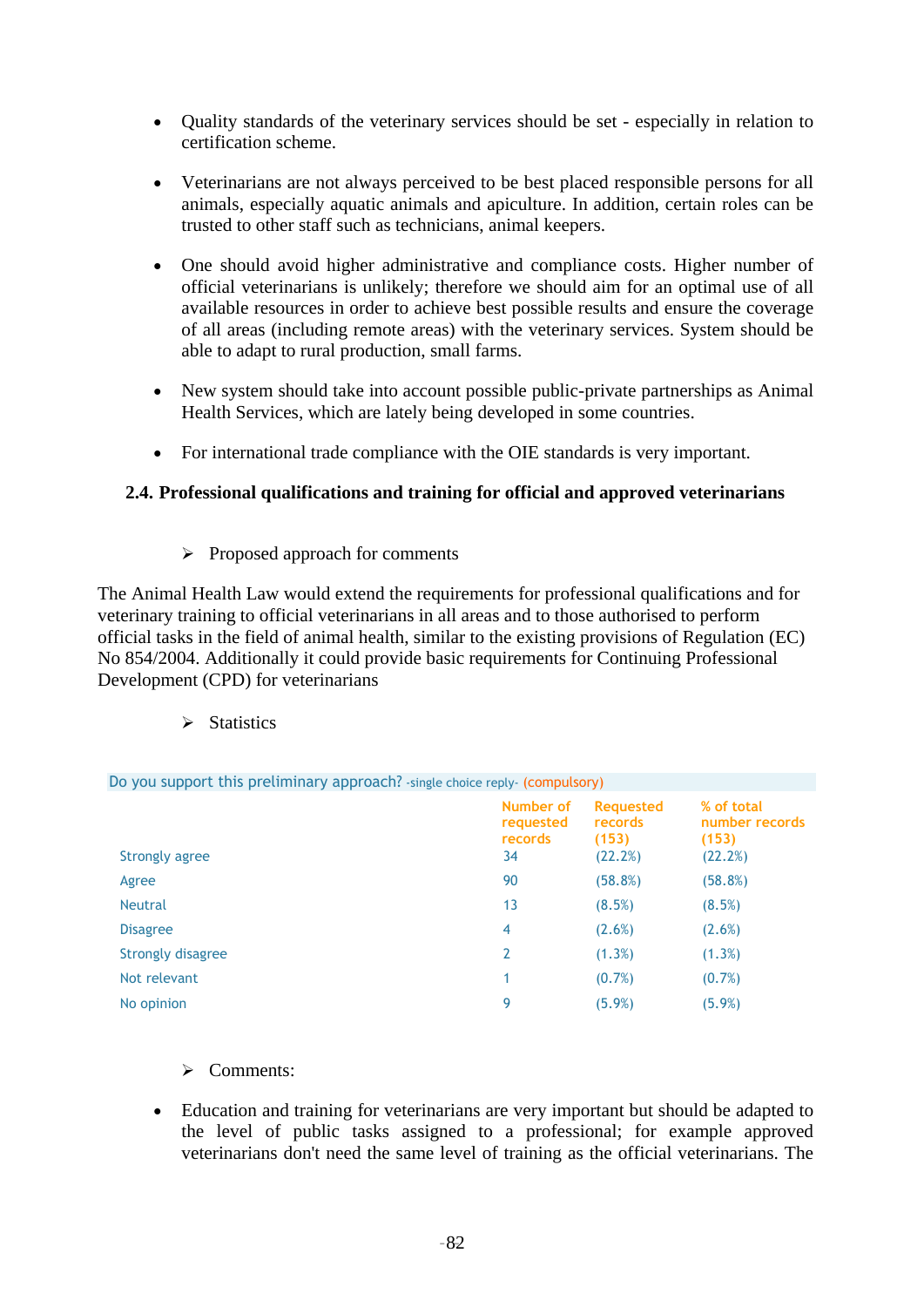trainings should therefore be output / target oriented towards proper enforcement and shouldn't generate unnecessary costs.

- Basic requirements of the AHL should secure the quality of the veterinary services and acting of veterinary professionals.
- We should aim to establish a harmonised EU approach for all those that perform official tasks and these include besides veterinarians some other professionals, especially linked to certain working areas, as for example aquaculture, apiculture, etc. Training programmes should be flexible and adjusted to specific needs.
- A need for an EU-wide minimum requirements (which should not be too low) for undergraduate and post-graduate training was expressed. However, MS shall have the possibility to deliver this output, and keep the flexibility for its organisation and financing.
- Many MS already have continuous professional developments of veterinarians put in place and for those it seems that the additional regulation at the EU level would be redundant.
- Some are of the view that it is necessary to regulate all steps of veterinary education, including accreditation of the veterinary schools.
- Many participants emphasised that good qualifications of veterinarians are well perceived by the farmers and this strengthens the public opinion on food safety.

## **2.5. Biosecurity measures to prevent outbreaks on farms and not only deal with them when they occur**

 $\triangleright$  Proposed approach for comments:

The Animal Health Strategy aims for preventive and incentive-oriented approaches. Therefore a legal framework should aim for the voluntary introduction of biosecurity measures at farms. The implementation of these measures could be encouraged by providing incentives such as trade-facilitation mechanisms and reducing the number of controls. The animal health law would set the minimum criteria for biosecurity measures, allowing them to be adapted to local circumstances.

#### ¾ Statistics:

| Do you support this preliminary approach? -single choice reply- (compulsory) |                                         |                                                 |                                                  |
|------------------------------------------------------------------------------|-----------------------------------------|-------------------------------------------------|--------------------------------------------------|
| Strongly agree                                                               | Number of<br>requested<br>records<br>25 | <b>Requested</b><br>records<br>(153)<br>(16.3%) | % of total<br>number records<br>(153)<br>(16.3%) |
| Agree                                                                        | 91                                      | (59.5%)                                         | (59.5%)                                          |
| <b>Neutral</b>                                                               | 12                                      | (7.8%)                                          | (7.8%)                                           |
| <b>Disagree</b>                                                              | 16                                      | (10.5%)                                         | (10.5%)                                          |
| Strongly disagree                                                            | 3                                       | (2%)                                            | (2%)                                             |
| Not relevant                                                                 | 0                                       | (0%)                                            | (0%)                                             |
|                                                                              |                                         |                                                 |                                                  |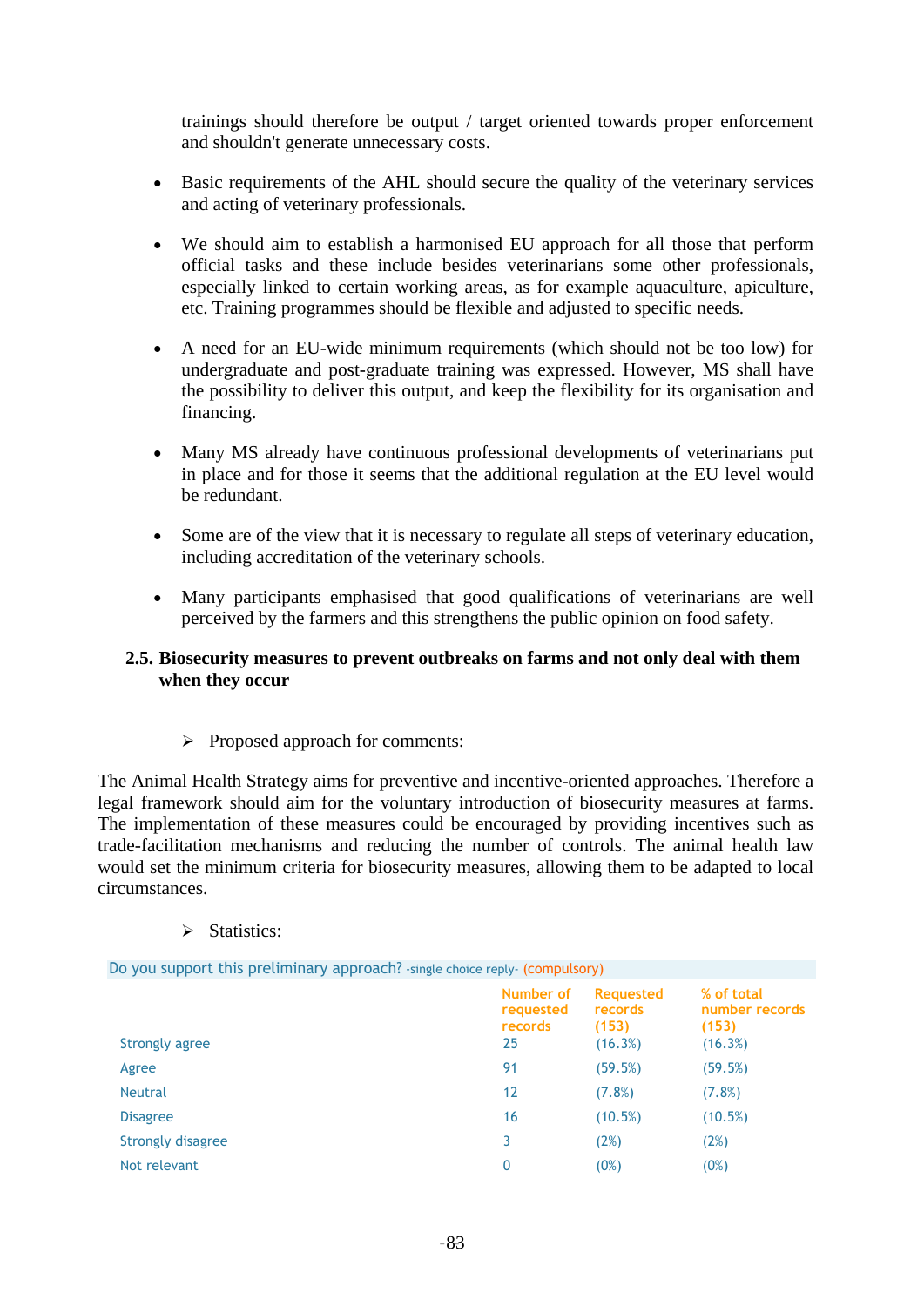$\triangleright$  Comments:

*Controls* 

- Reductions of controls plus trade-facilitation mechanisms lead to increased risks.
- Controls should be maintained: to ensure implementation of biosecurity measures.
- Controls need to be reviewed in order to simplify, check of they provide added-value or if they are obsolete and duplicated.

*Scope* 

- Biosecurity should also be applied on transport and holdings other than farms.
- It is also important to manage and reduce the risk at Member States level (import controls strengthened, animal disease eradication programmes, etc.)
- Large commercial farms should apply maximum biosecurity standards and incentives will be provided to them, while small farms and hobby farms should apply minimum standards adapted to their circumstances.
- Small holdings with poor biosecurity represent a high risk.
- These options are not applicable for zoos and aquariums (different risks also: low density, animals do not enter the food chain: different measures needed: ex: visitors). Directive 92/65 is not properly implemented and therefore there are no incentives for zoos applying biosecurity measures.
- Interaction of animals kept on zoos and wild animals are not covered by the Directive 92/65.
- Special status for genetically important livestock (indigenous breeds) should be granted.

#### *Incentives*

- At MS level, sanitary actors (veterinarians, administration and professional organizations) should encourage and motivate farmers for the adoption of biosecurity measures, for example by linking biosecurity measures to increased farm profitability and better animal health.
- Incentives such as access to markets are important to ensure effective and wide-spread implementation of minimum standards.
- The objective should be to discourage the transport of animals, not to increase it as this represents a risk for animal health and welfare. Reward should be granted to farms with close-production cycles as they avoid animal movements. Specialization and intensification of farms: increases the development of fast spreading disease (highly pathogen virus)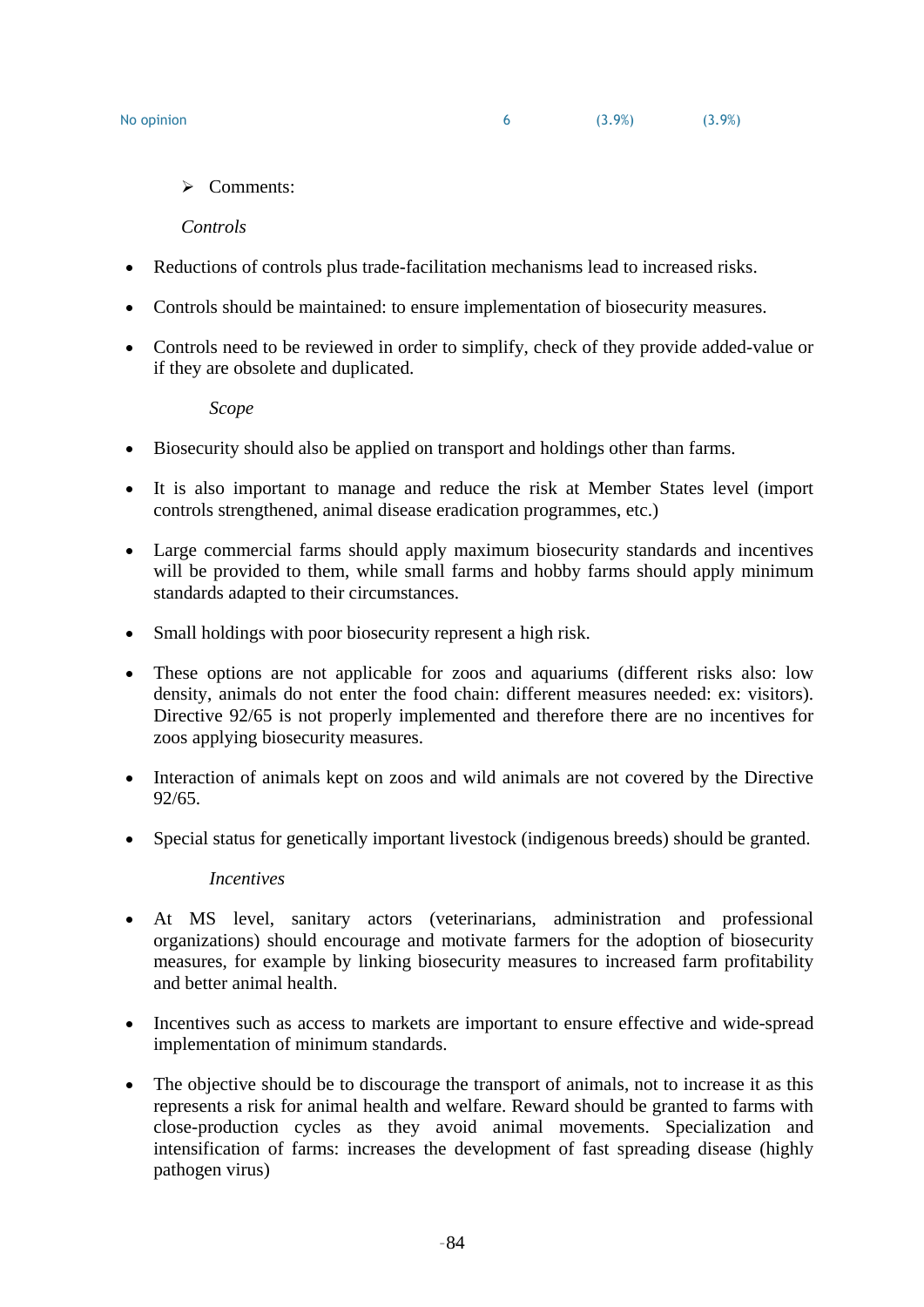- Incentives must be conditioned to risk analysis carried out after biosecurity measures are in place.
- An important incentive for the implementation of biosecurity measures would be to exempt from certain restrictions farmers with excellent biosecurity measures in a restricted zone if they did not get the disease. It is also important to grant financial compensation for farms in surveillance/ restricted zones.
- Trade facilitation mechanisms and reduced controls can only be granted if the Competent Authorities have certainty of the correct implementation of biosecurity measures. This will imply reporting requirements from farmers to the competent authorities (increased administrative burden for farmers that has to be compensated with less costs due to reduced controls and saving in acquisition of trade-certificates).
- Financial support from the EU would be needed to implement biosecurity measures. Need also for denial or reduction of compensation in case of disease outbreaks to holdings where biosecurity measures are not adhere to.

## *Impact*

- Rules on biosecurity measure should be designed in partnership with the industry to allow for adaptation to their own circumstances and minimize costs.
- Implementation of biosecurity measures would be an economic burden for farmers. Therefore, rules should be science-based, cost-effective, easy to implement
- Investments will depend on sector/ MS and of the farm status-quo but will be compensated through better animal health and welfare.
- Balance between costs of diseases and investment costs needs to be calculated before implementing biosecurity measures.
- Implementation of biosecurity measures would have benefits day to day and also when outbreaks occur.
- Implementation of biosecurity measures would be a challenge for several structures (veterinary services, farmers) but they are crucial for future development.

#### *Rules*

- Efficacy would depend on the definition and content of biosecurity measures (avoid inconsistent, highly variable definitions and insufficient controls).
- Quarantine, testing before introduction of new animals, vectors control are important measures.
- Rules should be outcome-based and not prescriptive.
- Same rules should apply for third country imports.
- Biosecurity measures have to be equally implemented to be effective.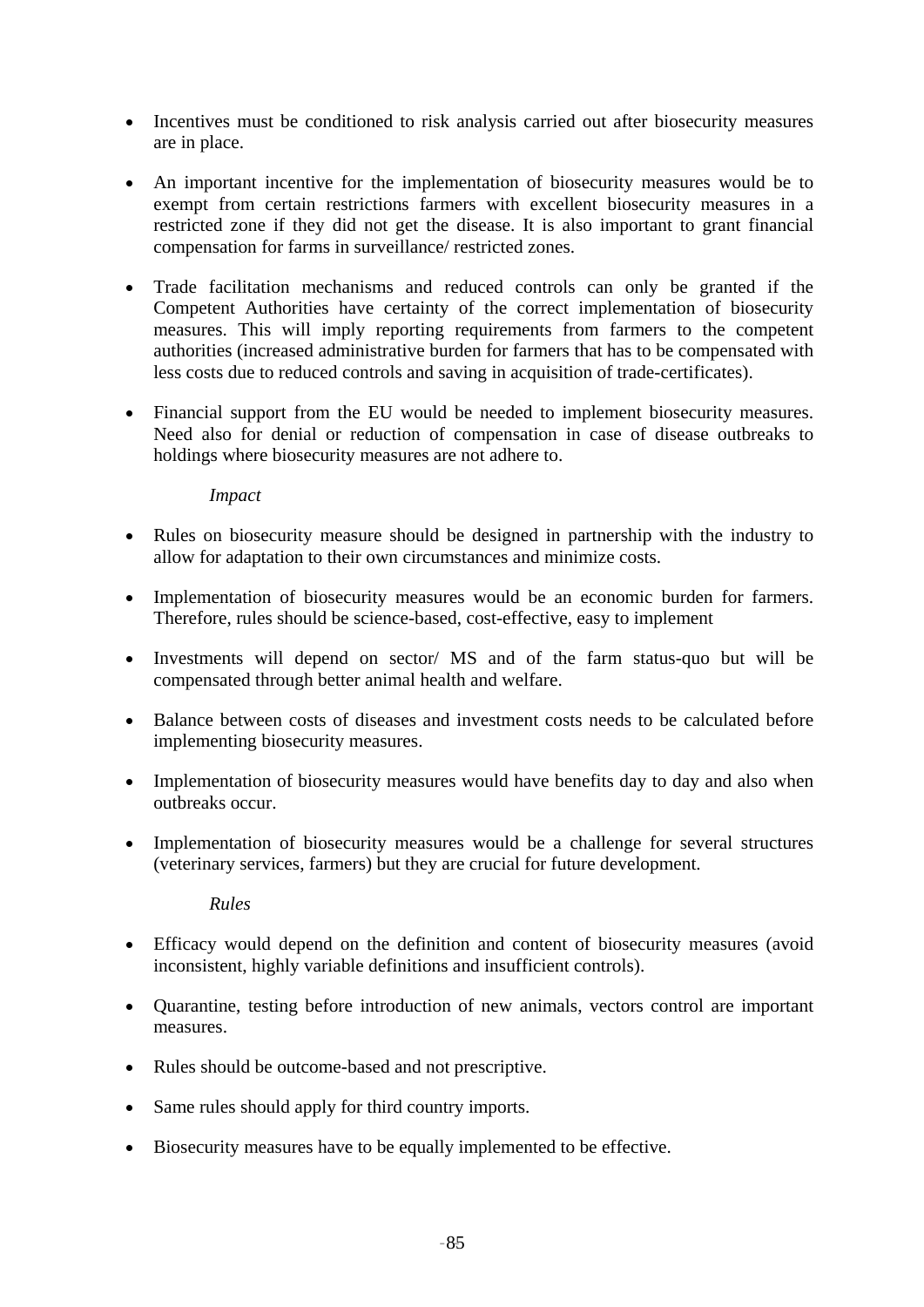- Role of the veterinary surgeon (advice, recommend which biosecurity measures are more suitable for each holding) should be recognized.
- Important to link with financial issues.
- Biosecurity should not be introduced at the costs of animal welfare (free-range, outdoor keeping, more sterile environment and less contact animal keeper-animals).
- Biosecurity measures should be measurable in order to be able to assess compliance.
- Role of veterinary practitioners should be officially recognized.
- HACCP should be applied for larger farms that will be audited (instead of trade-related controls) .
- Collection and transport of animals can only be done if they come from holdings with similar biosecurity status.
- Surveillance and controls should be risk-based.

## *Compulsory/voluntary*

- Combination of options 2 and 3 is suggested as the best approach by various stakeholders.
- Biosecurity measures should be compulsory (EU minimum standards) and then Member States can impose higher requirements.
- Promoting implementation (soft-regulation) is the best option.
- Biosecurity needs to be adapted to the type of farm (certain level of biosecurity to be obligatory and equally applied in the EU; industry that wants to go further could do it through guidelines (and in this way participation of farmers will be encouraged).
- Assurance systems should be developed in order to ensure and control implementation.
- Training and guidance are better tools than Regulation.
- Should be responsibility of the Member States to develop a non-legislative framework.
- Minimum standards should be mandatory and on top of that voluntary standards with incentives provided.
- Compulsory minimum requirements are inflexible for adapting them to different premises (example: laboratories).
- MS should introduce long-term health management plans, regular visitation of veterinary practitioners for all livestock enterprises.
- Companion and hobby animals should also be taken into account.
- Biosecurity measures should be prerequisite for trade with animals and animal products.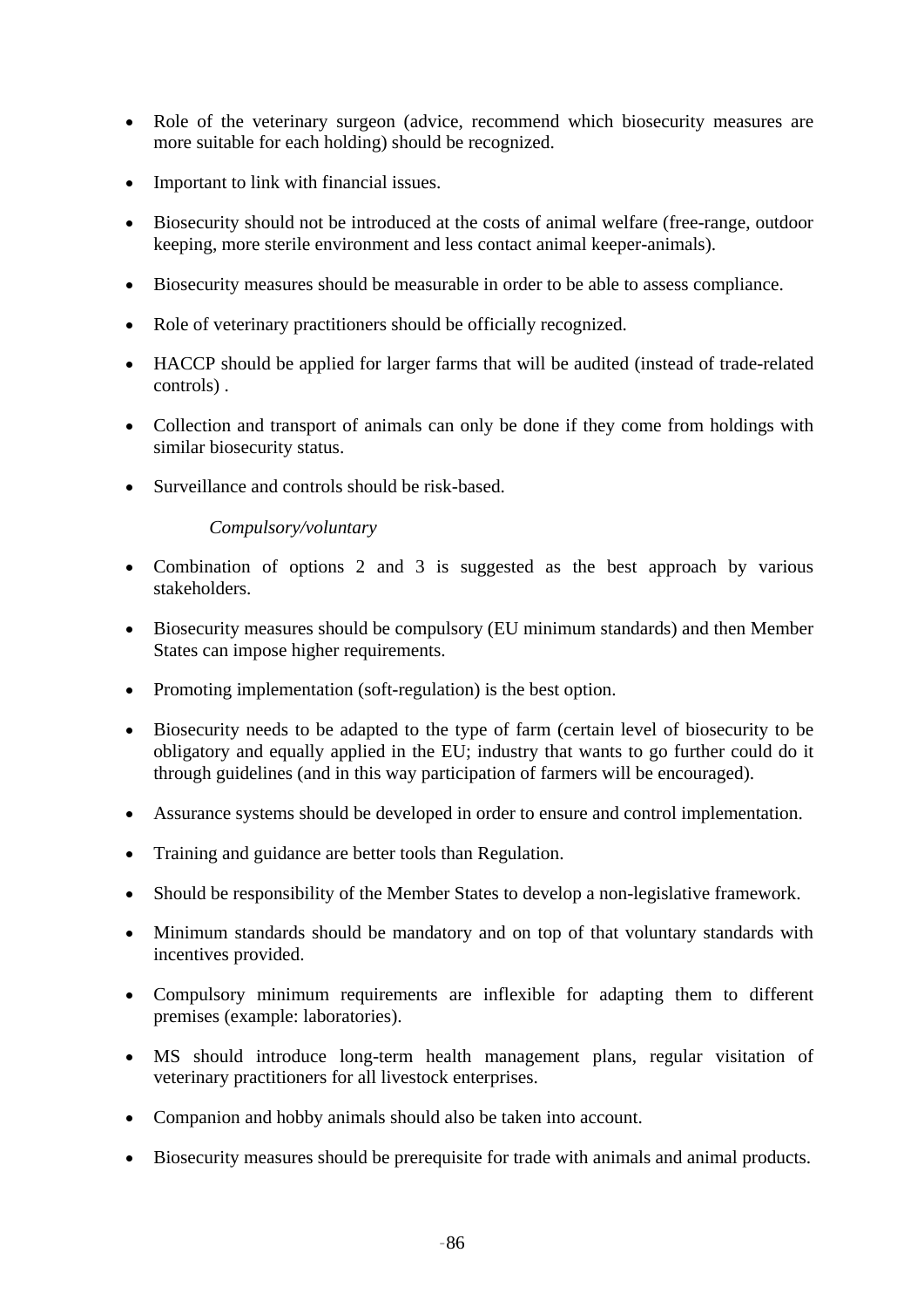- Implementing a legal framework with few exemptions is better than to establish minimum criteria and unmanageable national guidelines.
- Minimum requirements should be laid down for high-risk holdings (traders, market shows, transport…) taking into account animal density, size of the enterprises or farms.

## **2.6. Animal disease surveillance needs to be improved**

## $\triangleright$  Proposed approach for comments:

Without prejudice to Directive 2003/99/EC as regards zoonoses, the best way to improve animal disease surveillance seems to be to extend the scope and purpose of surveillance networks as set out in Article 14 of Directive 64/432/EEC, which is currently envisaged only for bovine animals and pigs, to other species of terrestrial animals/diseases. Animal keepers (including hobby keepers) would be registered and preventive measures suited to their activities introduced, including surveillance. The new Animal Disease Information System would support this approach by clarifying and facilitating reporting. The introduction of surveillance networks will support the implementation of trade-facilitation mechanisms.

- Do you support this preliminary approach? -single choice reply- (compulsory) **Number of requested records Requested records (153) % of total number records (153)**  Strongly agree 19 (12.4%) (12.4%) (12.4%) Agree 84 (54.9%) (54.9%) Neutral (12.4%) (12.4%) Disagree  $(9.2\%)$  (9.2%) Strongly disagree 6 (5.9%) (5.9%) (5.9%) Not relevant  $(0.7%)$  (0.7%) (0.7%) No opinion  $(4.6\%)$  (4.6%) (4.6%)
- $\triangleright$  Statistics:

#### ¾ Comments:

In some cases preliminary approach of the Commission to strengthen the surveillance system was supported, but on the other hand there was some diversity of opinions in relation to Commission's option 3 (suggested surveillance network). Many of those supporting the preliminary approach have, instead of option 3, rather chosen options 1 – EU wide compulsory surveillance for certain diseases (in eleven cases) or  $4 -$  to develop soft regulatory approach "guidelines" (in nine cases).

- Proposed approach for surveillance network appears to be too prescriptive, detailed and to a certain extent too authoritative. What we should aim for is robust disease surveillance, providing solid grounds for early warning and detection of diseases.
- There is a perception of a limited applicability for all animal species. Specificities of different production channels and production types should be taken into account, i.e. for hobby farms, backyards, horse keeping, laboratory animals, zoos, fur animals, companion animals, wildlife, endangered species etc.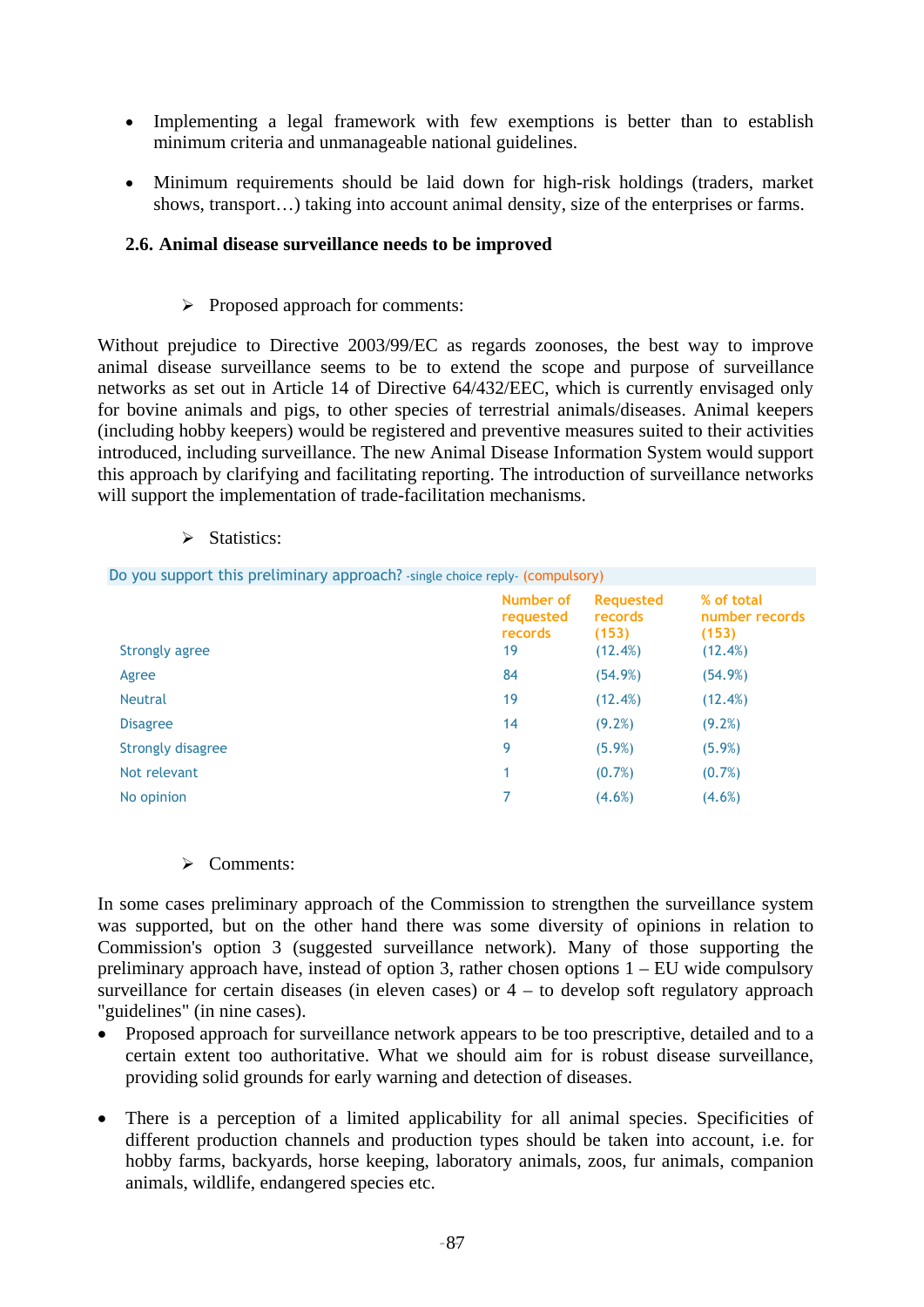- Specific disease situation have to be taken into account, partnership with stakeholders established and appropriate consideration taken on the private surveillance.
- Surveillance should be structured in a way that it would provide minimum EU requirements on one hand and open the possibilities for additional provisions in the Member States (basic health statuses and additional health guarantees).
- The purpose and expected outcomes of surveillance should be clearly defined.
- Some consulted prefer to have a soft regulatory approach (option 4)
- Surveillance system should be cost effective and linked to the level of threat of a certain disease (in particular zoonotic agents)

## **2.7. Intra-Community trade / placing on the market concept**

¾ Proposed approach Option 1:

Similarly to the approach already introduced for aquaculture animals in Directive 2006/88/EC, the concept of intra-Community trade in live terrestrial animals would be replaced by the concept 'placing on the market'.

1. Proposed approach Option 2:

Maintain the concept of intra-Community trade as the basis for regulating commercial movements of terrestrial animals between Member States. However, the implementation of enhanced biosecurity measures and surveillance schemes and subsequent trade facilitation mechanisms should, in principle, narrow the gaps between the rules governing intra-Community trade and those on national movements in live terrestrial animals, and eventually make it possible in the long term to move towards a 'placing on the market' system for live terrestrial animals, too.

 $\triangleright$  Statistics:

#### - Option 1 – placing on the market

Do you support this preliminary approach? -single choice reply- (compulsory)

| <b>Strongly agree</b> | Number of<br>requested<br>records<br>13 | <b>Requested</b><br>records<br>(153)<br>(8.5%) | % of total<br>number records<br>(153)<br>(8.5%) |
|-----------------------|-----------------------------------------|------------------------------------------------|-------------------------------------------------|
| Agree                 | 46                                      | (30.1%)                                        | (30.1%)                                         |
| <b>Neutral</b>        | 16                                      | (10.5%)                                        | (10.5%)                                         |
| <b>Disagree</b>       | 48                                      | (31.4%)                                        | (31.4%)                                         |
| Strongly disagree     | 10                                      | (6.5%)                                         | (6.5%)                                          |
| Not relevant          | 3                                       | (2%)                                           | (2%)                                            |
| No opinion            | 17                                      | (11.1%)                                        | (11.1%)                                         |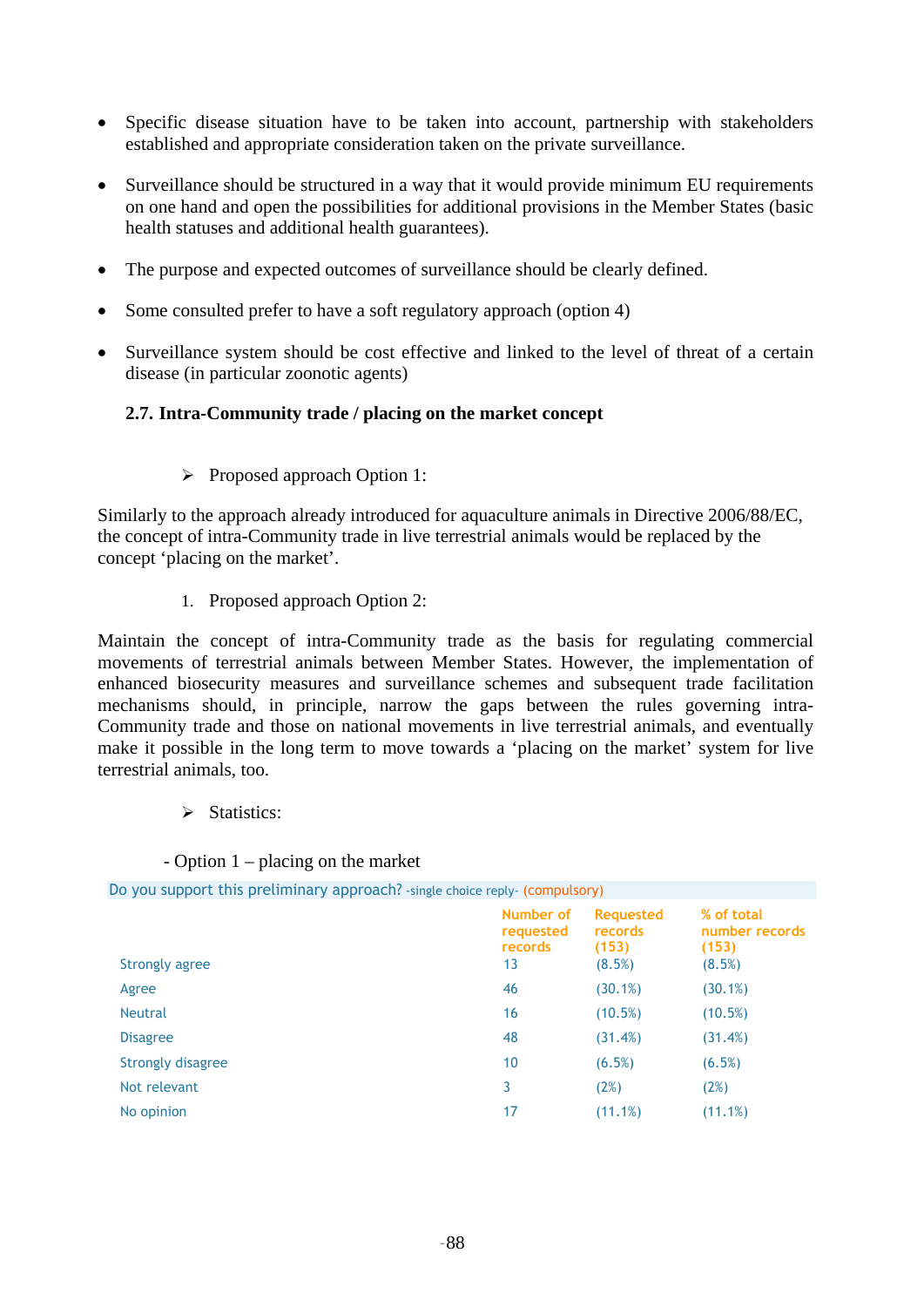## - Option 2: Intra-Community trade

|                       | Number of<br>requested<br>records | <b>Requested</b><br>records<br>(153) | % of total<br>number records<br>(153) |
|-----------------------|-----------------------------------|--------------------------------------|---------------------------------------|
| <b>Strongly agree</b> | 19                                | (12.4%)                              | (12.4%)                               |
| Agree                 | 53                                | (34.6%)                              | (34.6%)                               |
| <b>Neutral</b>        | 27                                | (17.6%)                              | (17.6%)                               |
| <b>Disagree</b>       | 25                                | (16.3%)                              | (16.3%)                               |
| Strongly disagree     | 6                                 | (3.9%)                               | $(3.9\%)$                             |
| Not relevant          | $\overline{4}$                    | (2.6%)                               | (2.6%)                                |
| No opinion            | 19                                | (12.4%)                              | (12.4%)                               |
|                       |                                   |                                      |                                       |

## Do you support this preliminary approach? -single choice reply- (compulsory)

#### *Comments concerning statistics:*

The results from the IPM tool as presented above show separate analysis of the answers received for each of the two options presented in the consultation paper.

However, many replied on both questions with the same answer, as for example: neutral, no opinion, acceptable or unacceptable in both cases. Finally, only 108 of 153 received clearly expressed their view for one or another option and of those 65 opted to keep the Intra-Community trade system and 43 chosen the introduction of placing of the market approach.

From presented data it can be concluded that the views on both approaches are rather divided, but a tendency towards the Intra-Community trade concept.

#### *Additional remarks*

- New EU AHL should pave a pathway towards the placing on the market concept but should not introduce it at this stage yet.
- Possible introduction of HACCP-like concepts is not welcomed, has not been proven as a right approach for small holdings and it brings too many costs for operators.
- Certain categories and/or species of animals are perceived as low risk and should therefore in view of consulting parties be exempted from the general movement rules, especially when these animals are kept in controlled environment – for example laboratory animals). For some specific rules would be needed (bees, zoo animals, etc.)
- Differentiation for commercial and non-commercial movements is important.
- EU legislation should lay down minimal health requirements and recognise initiatives for reaching higher biosecurtiy and health standards.

#### *On the placing on the market*

• This concept is at this stage perceived as too risky, hazardous, and premature. The animals can not be compared to products of animal origin they involve more health risks.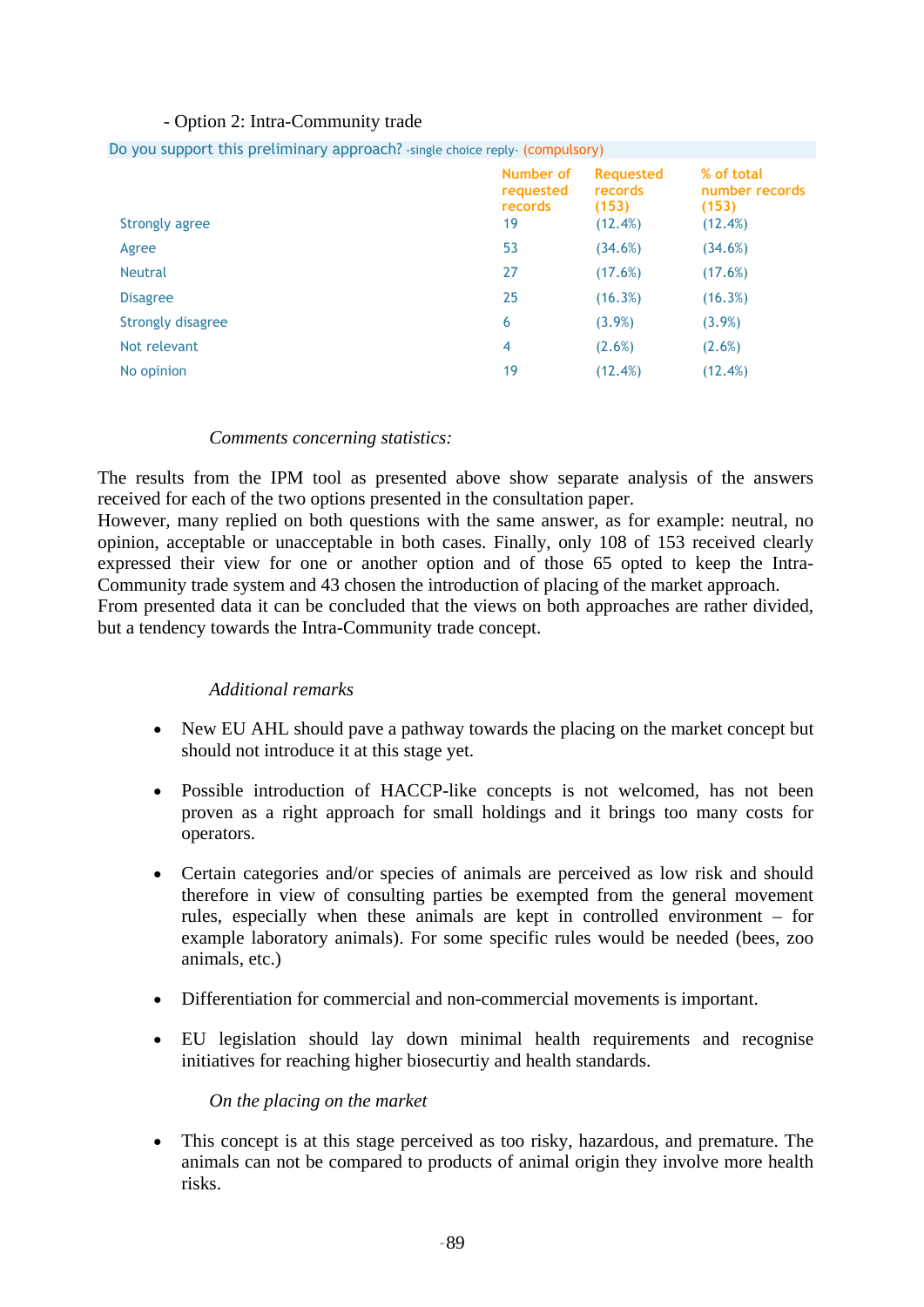- There are doubts if the system is feasible for terrestrial animals.
- Problem in certification of specific health provisions especially in terms of export of animals are envisaged.
- Placing on the market concept would suit only certain types of holdings or trade partners; while for the others it would represent a big additional burden, limiting them with the sourcing of animals and national movements.
- Suggested system appears too costly for the majority of holdings across the EU.
- It would be more difficult to apply the placing on the market for terrestrial animals than it was for aquatic animals. Terrestrial animals involve, which consequently leads to more diseases. The system introduced for aquaculture, has already shown deficiencies, which might be even bigger in case of more complex situation on terrestrial side.
- Placing on the market could be introduced by imposing animal health surveillance schemes (including regular veterinary visits on farms), recording, traceability, good hygiene practices and be strongly supported by regionalisation.
- In case of placing on the market, clear provisions should be set for movement of animals from holdings with low health status to those with high health status.
- Placing on the market approach is perceived as beneficial as the holdings will need to comply with higher standards that will bring more advantages to welfare of animals.

## **2.8. Differentiation or uniformity of trade rules and disease control measures on commercial and non-commercial farming**

 $\triangleright$  Proposed approach for comments:

Diseases do not distinguish between different categories of holdings and all holdings might be at risk of getting and spreading disease. The optimal way forward seems to be to apply disease control measures and the same rules on movement for all holdings; however, opportunities for risk-based exemptions on a case-by-case basis might be achievable for certain diseases or animals. The Animal Health Law would need to provide for basic principles on when and how a certain category of animal or product movement can be exempted from the general rule. Detailed provisions should be set in subsequent legislation and made sufficiently flexible and controllable.

 $\triangleright$  Statistics:

| Do you support this preliminary approach? - single choice reply- (compulsory) |                                         |                                                 |                                                  |
|-------------------------------------------------------------------------------|-----------------------------------------|-------------------------------------------------|--------------------------------------------------|
| Strongly agree                                                                | Number of<br>requested<br>records<br>30 | <b>Requested</b><br>records<br>(153)<br>(19.6%) | % of total<br>number records<br>(153)<br>(19.6%) |
| Agree                                                                         | 84                                      | (54.9%)                                         | (54.9%)                                          |
| <b>Neutral</b>                                                                | 15                                      | $(9.8\%)$                                       | $(9.8\%)$                                        |
| <b>Disagree</b>                                                               | 13                                      | (8.5%)                                          | (8.5%)                                           |
|                                                                               |                                         |                                                 |                                                  |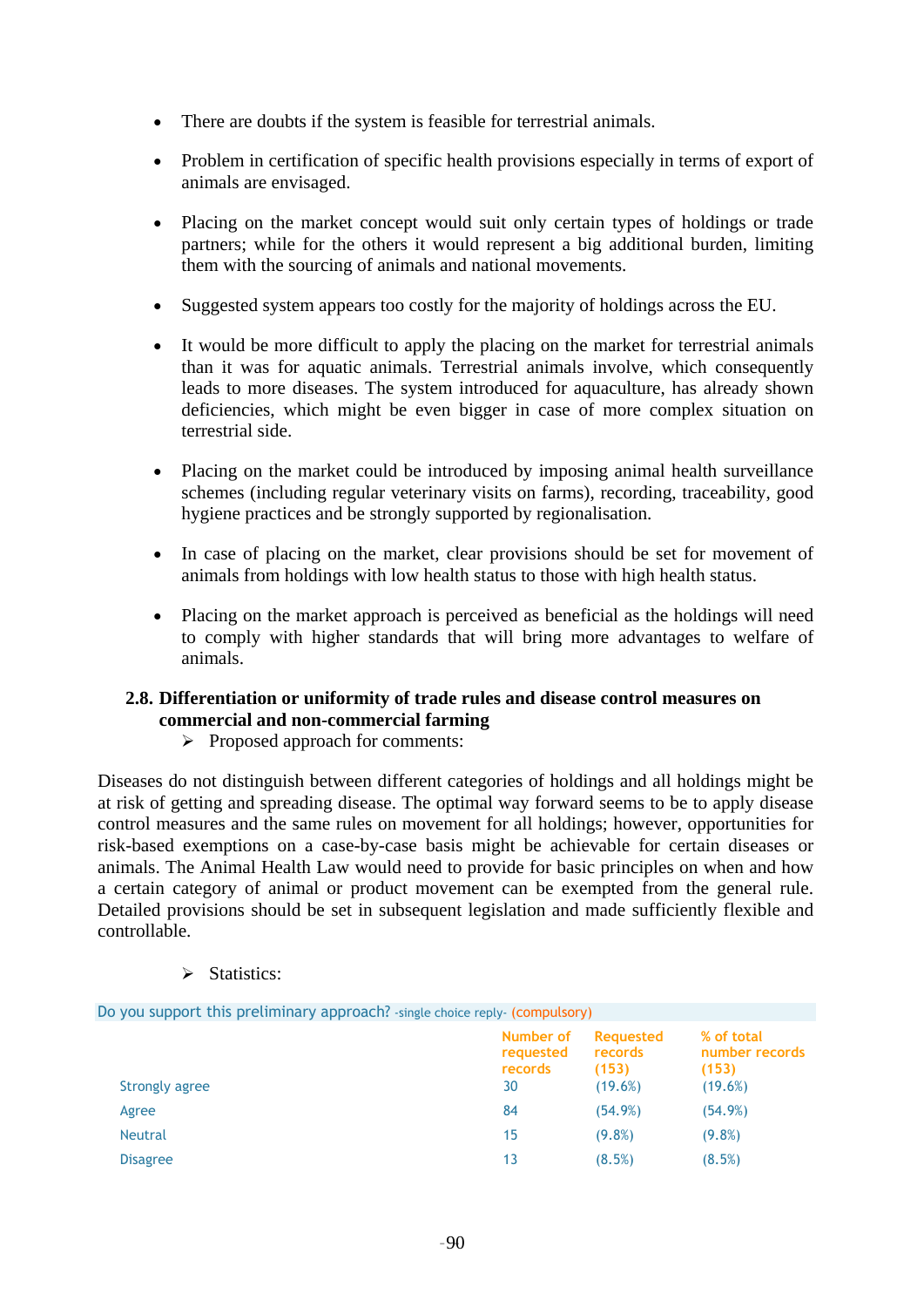| Strongly disagree | (2.6%)    | $(2.6\%)$ |
|-------------------|-----------|-----------|
| Not relevant      | (0%)      | (0%)      |
| No opinion        | $(4.6\%)$ | $(4.6\%)$ |

## ¾ Comments:

- EU legislation for these categories of animals should allow for stricter Member States rules.
- AHL should not go beyond guidelines and basic principles on when and how a certain category of animals/ products should be subjected to stricter rules.
- Harmonized EU approach is needed.
- This issue should be left to be regulated by the MSs (hobby, zoo, etc). Rules have to be flexible to acknowledge local circumstances.
- Proportionality is vital.
- Definition of commercial and hobby holdings needs to be established (any holding that is part of the food production chain should be considered as commercial). Definition should be sound and enforceable.
- An important issue is who will be responsible to grant the exemptions.
- Risk-evaluation to establish exemptions should be harmonized, acknowledge risk evaluating principles.
- Avoid having at the end a two-tier system.
- Requiring application of derogation case-by-case is too heavy administrative system.
- High administrative burden costs for small/hobby farms, cost beneficial at all levels in the long-run.
- Impacts of differentiating rules: minimum risk for disease spreading, decrease bureaucracy.
- Exemption should be generic, based on the size of the holding, no case-by-case basis, similar to hygiene package.
- Possible adaptation with regard to compartmentalization principle should be considered.
- The EU should clearly state those animals and diseases for which exemptions would apply.
- Specific rules for categories of animals different from farm animals should be provided.
- Certain category of animals could be exempted if they apply self-imposed higher level of biosecurity and health status.
- Hobby-farmers, pet owners: low disease awareness, low knowledge on biosecurity, important to find a relevant, realistic way to include these groups, avoid practical increasing of administrative burden for competent authorities and farmers.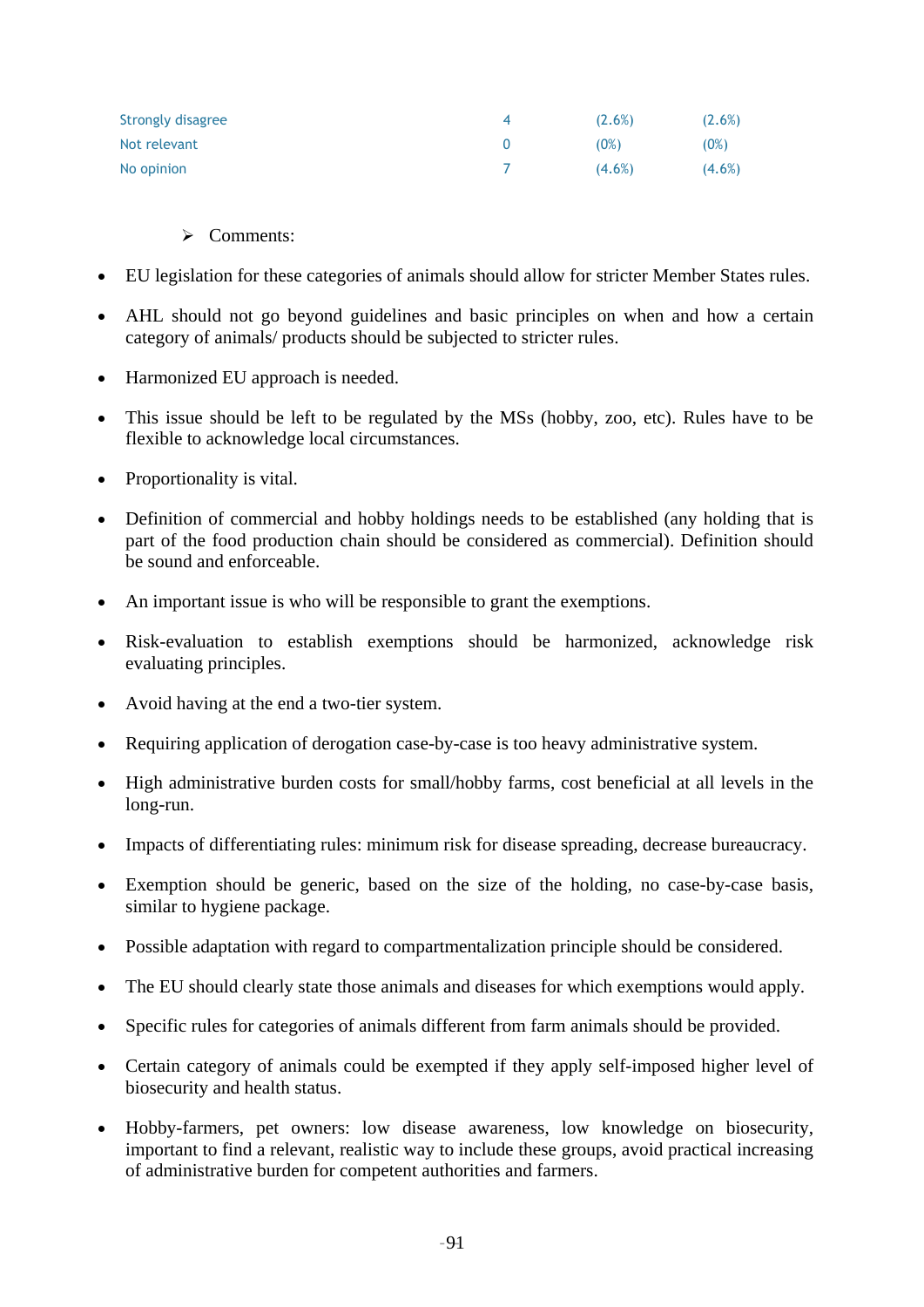- The new Regulation should contain tools for performing risk-based analysis and surveillance schemes for movements of non-commercial farming.
- To give hobby holdings a formal status, that would place them under the general rules and allow for derogations.

*Arguments against differentiation of measures:* 

- AH rules should apply equally, regardless of whether the animals are kept for commercial or non-commercial purposes.
- Trans-boundary transport of pets can spread pathogens.
- No animals should be exempted from monitoring and surveillance. Zoo, circus and pet animals should be controlled when they are moved (at least randomly).
- Surveillance and monitoring also needed for wild animals.
- Outbreak and spreading of animal diseases in non-commercial holdings could have major implications for commercial ones (establishment of restricted and surveillance zones).
- To differentiate between commercial and non-commercial animals is difficult (hobby farmers often engage in limited commercial activities.
- Horse transport should maintain strict health regulations.

#### *Arguments in favour of differentiation*

- More flexible for zoos/hobby animals: not intended for the food chain.
- Ornamental fish, kept in home aquarium should be exempted for general rules.
- Exceptions should apply also to some specific traditional small farms (free-range, organic) in the poultry/eggs sector.
- Contact movements at non-commercial farms are far less than in commercial holdings.
- Laboratory animals represent minimum risk (not traded, confined).
- Differentiation animals for slaughter and other animals: limited risk, deserve to be treated differently.
- Diseases are normally concentrated in commercial holdings.
- Zoos do not represent a risk for agricultural holdings, is the other way around, they are relatively small population of endangered species applying already strict animal health rules. Zoos usually do not exchange animals with agricultural holdings.
- Breeding programmes for endangered species are jeopardized by unclear legislation, lack of uniform application and slow decision-making process: animal exchanges are difficult or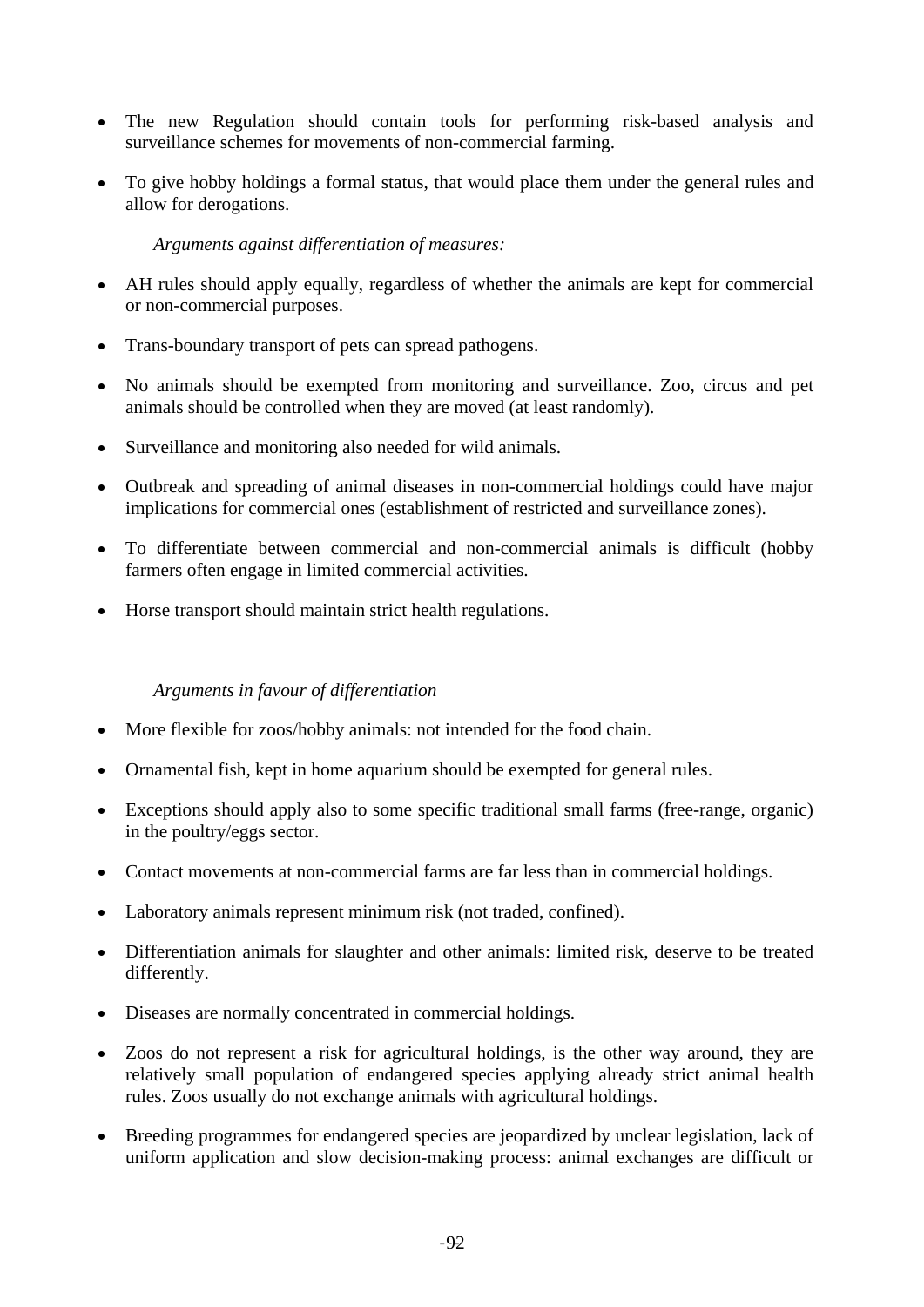even impossible: compromised welfare conditions and obstruction of conservation initiatives.

- All holdings do not pose the same risks for animal diseases spreading (hosts specificity, opportunities for disease transmission, new animals, transport, stocking densities).
- Some control measures are not suitable for zoo animals (compulsory slaughter is not adequate; vaccination and surveillance are better).
- Indigenous livestock breeds need a special status in the event of disease: if not, negative impact in biodiversity, special breeds will disappear.

## **2.9. Animal health requirements for trade and import for certain animal species under Directive 92/65/EC**

 $\triangleright$  Proposed approach for comments:

The future Animal Health Law should establish clear general rules on trade for these "special" species and categories of animals, and clarify which species could be exempted by special animal health rules, while leaving more specific provision to implementing rules.

 $\triangleright$  Statistics:

| Do you support this preliminary approach? -single choice reply- (compulsory) |                                         |                                                 |                                                  |
|------------------------------------------------------------------------------|-----------------------------------------|-------------------------------------------------|--------------------------------------------------|
| Strongly agree                                                               | Number of<br>requested<br>records<br>41 | <b>Requested</b><br>records<br>(153)<br>(26.8%) | % of total<br>number records<br>(153)<br>(26.8%) |
| Agree                                                                        | 76                                      | (49.7%)                                         | (49.7%)                                          |
| <b>Neutral</b>                                                               | 12                                      | $(7.8\%)$                                       | (7.8%)                                           |
| <b>Disagree</b>                                                              | 3                                       | (2%)                                            | (2%)                                             |
| Strongly disagree                                                            | 2                                       | (1.3%)                                          | (1.3%)                                           |
| Not relevant                                                                 | 2                                       | (1.3%)                                          | (1.3%)                                           |
| No opinion                                                                   | 17                                      | (11.1%)                                         | (11.1%)                                          |

¾ Comments:

*General remarks:* 

- EU rules for these categories of animals should be consistent with the OIE standards.
- Transit of animals from third country to third country through the EU should be taken into account.
- Traceability of animal movements is a key issue. Use of TRACES for every type of animal movement should be required.
- We have to be careful that the new law does not encourage transport of wild/exotic animals. Conditions for transport should be taken into consideration as well.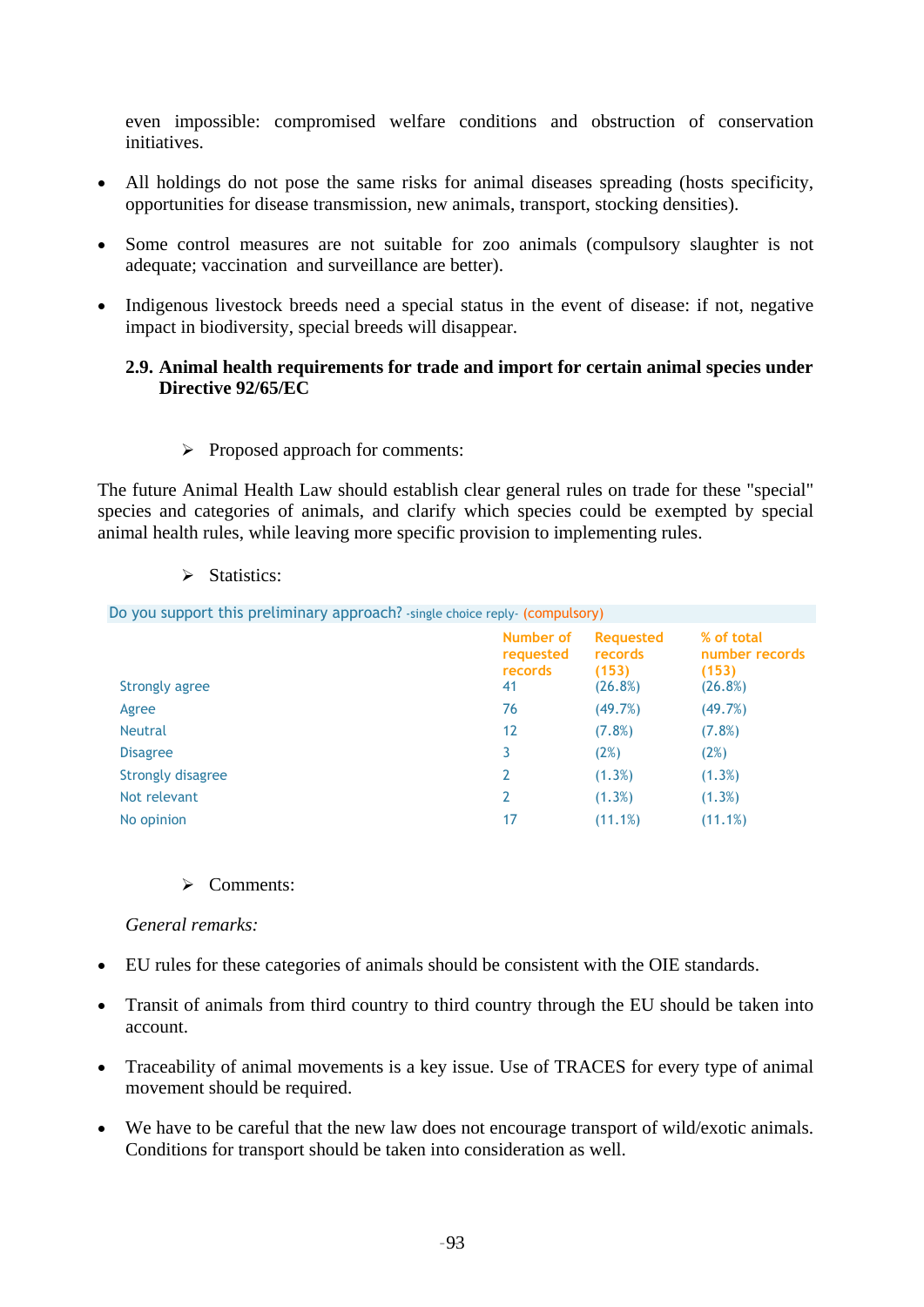• Wild animals need sedation and special handling before moving them and this should also be taken into account when laying down rules.

*Risk of "special species" imports:* 

- A risk-based approach should be followed when establishing rules for these categories of animals.
- Basic rules should apply also for animals not entering the food-chain if they represent a risk to the health of food-producing animals or for food-safety.
- As changes in ecosystems can lead to disease risks, a clear and justified need should be demonstrated for importation of "special species".
- Imports of exotic animals may not have an immediate health risk, but in the long term could have huge consequences.
- Exemptions to the rules have to be as limited as possible: exotic species could be a major reservoir of exotic pathogens and the origin of epizootic disease in the EU animal populations.
- Prevention aspects of animal health legislation should apply to all species.
- This review should not lead to a ban on imports from species already authorised.

## *Degree of harmonization of the rules:*

- Rules should be completely harmonized for these species, including implementing rules, otherwise is not possible to have a harmonized border control and intra-Community trade control system and to avoid market distortion.
- The EU should lay down minimum requirements for these categories of animals and the MS should be able to apply stricter rules based on their animal disease situation.
- Same rules should apply for all MS, but allowing them to review exemptions for certain species if they are considered to be an increased disease-threat.
- Directive 92/65 is not implemented properly by the Member States and this makes movement of animals impossible sometimes and therefore breeding/conservation programmes are endangered. This legal act should be changed from Directive to Regulation. There is a need for uniform implementation of the rules, also targeting movements of zoo animals across MS.
- Basic general rules should apply to all species. MSs starting to import new species should present and discuss this with the rest of the MS. Not only the species but also the conditions for importation should be specified.

*Specific sector remarks:* 

• Important to establish a clear definition of the species to avoid misunderstandings (e.g.: llamas are not ruminants).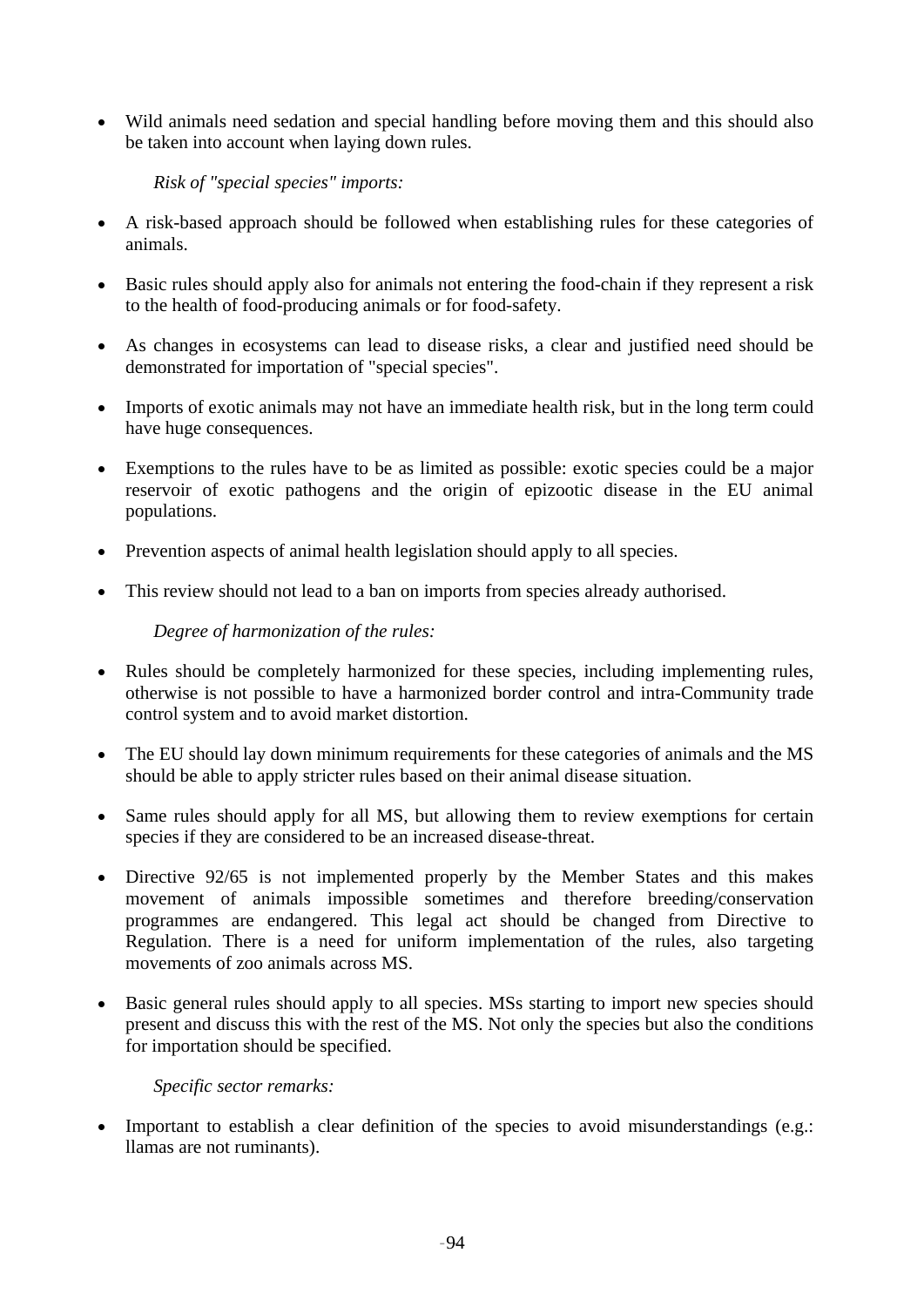- Wild equidae should be accommodated into Directive 92/65. Some species such as the American bison are kept in zoos and also for commercial purposes. Experts should be consulted before laying down rules to avoid problems. Legislation should reflect the correct taxonomy; to treat a whole taxonomic class as if they were domestic animals has no sense.
- Laboratory animals are almost always maintained at a very high health status, which is closely monitored and controlled and therefore exemptions from restrictions should apply for those animals.
- Ornamental fish should have a different status than fish.
- Specific needs of the horse sector should be taken into account. Extent of horse movements is huge compared to exotic pets and zoo animals. All horses shouldn't be treated the same (wild ponies, slaughter horses, competition horses), they have hugely varied health status and disease risks.
- The possibility for bilateral agreements on cross-border movement of certain species as reindeer should however remain possible, but rules on traceability should be laid down to ensure rapid tracing in disease outbreaks.

## **2.10. Emerging, re-emerging and exotic diseases**

#### $\triangleright$  Proposed approach for comments:

Emerging diseases should be reflected in the new Animal Health Law and linked to the ongoing exercise to set priorities for EU intervention and categorise diseases. Certain provisions of the current Directive 92/119/EEC can be considered as a basis for developing a solid and concise legal framework for horizontal control principles for emerging, re-emerging and exotic diseases, taking into consideration the OIE rules on notification. The provisions of certain disease control directives that are outdated, disproportionate, not flexible enough or not aligned with international standards should be revised and aligned with general principles to be set out in the Animal Health Law. In addition, some technical adaptations to existing rules in the chapter of simplification will be needed.

 $\triangleright$  Statistics:

| Do you support this preliminary approach? -single choice reply- (compulsory) |                                                 |                                                  |  |  |
|------------------------------------------------------------------------------|-------------------------------------------------|--------------------------------------------------|--|--|
| Number of<br>requested<br>records<br>43                                      | <b>Requested</b><br>records<br>(153)<br>(28.1%) | % of total<br>number records<br>(153)<br>(28.1%) |  |  |
| 89                                                                           | (58.2%)                                         | (58.2%)                                          |  |  |
| 7                                                                            | $(4.6\%)$                                       | $(4.6\%)$                                        |  |  |
| 3                                                                            | (2%)                                            | (2%)                                             |  |  |
| 0                                                                            | (0%)                                            | (0%)                                             |  |  |
| 0                                                                            | (0%)                                            | (0%)                                             |  |  |
| 11                                                                           | (7.2%)                                          | (7.2%)                                           |  |  |
|                                                                              |                                                 |                                                  |  |  |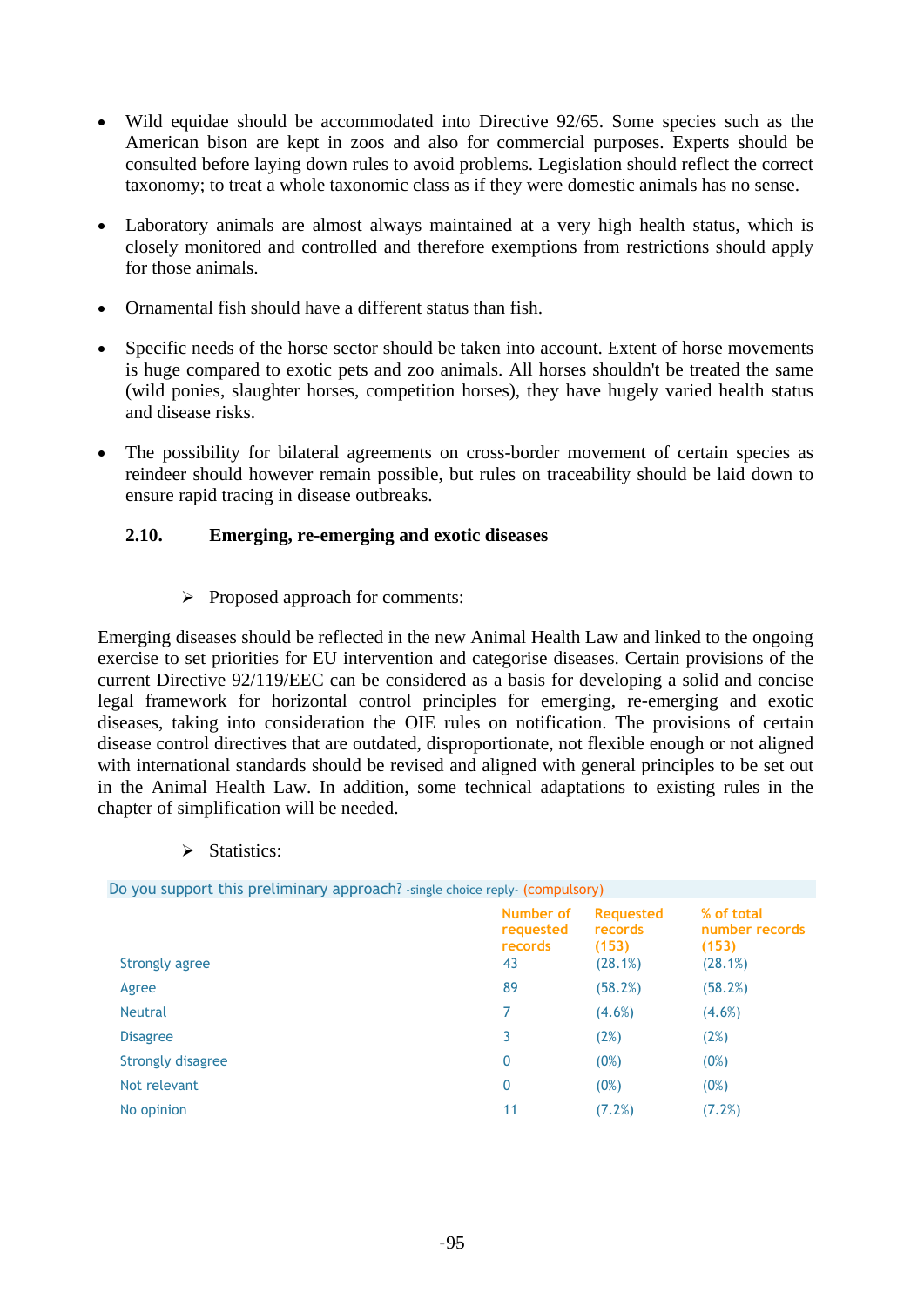## $\triangleright$  Comments:

- Basic EU animal health legislation is too rigid (difficult to change) to accommodate all emerging and re-emerging diseases. Detailed provisions should be flexible and should therefore be laid down in lower level legislation. Strategies to control different types diseases are different and this needs to be taken into account. Member States should have a possibility to introduce national measures for control of specific diseases.
- Framework AHL should provide general rules for different groups of diseases (like vector borne diseases, highly contagious diseases with direct transmission, etc.). It should take into consideration wildlife as a permanent reservoir of disease agents, different exotic animal species and pet animals that might introduce new diseases especially zoonotic agents.
- Definition of emerging diseases should be constructed carefully and can include noninfectious diseases and antimicrobial resistance.
- AHL should include latest scientific knowledge and risk based measures within the EU and in imports.
- AHL disease control rules should align as far as possible with the OIE. Where scientifically justified a higher health status should be set.
- Vaccination policy should be less restrictive and the importance of vaccination strengthened. More emphasis should be given to vaccine development.
- Innovation is important for the animal health sector in particular in developing new diagnostic kits, vaccines. EU should aim for latest diagnostic and vaccination technologies and should influence in this respect international organisations.
- Disease categorisation and prioritisation are very important tools and the result needs to be included in the AHL.
- OIE disease situation information should be introduced into the TRACES system, which can be used as a proper control tool for preventing the introduction of exotic diseases into the EU.
- More passive surveillance should be used for diagnosis of emerging diseases.

## **2.11. Review and simplification of current rules on identification and registration of animals**

 $\triangleright$  Proposed approach for comments:

Current provisions would be essentially confirmed, without lowering current traceability standards. However, basic principles and objectives for identification and registration of animals would be clearly laid down in the Animal Health Law, while specific provisions for different species or categories of animals would be established by Comitology. This would ensure policy coherence, better understanding of the animal owners and more successful enforcement. In the meantime, current legislation would remain in place.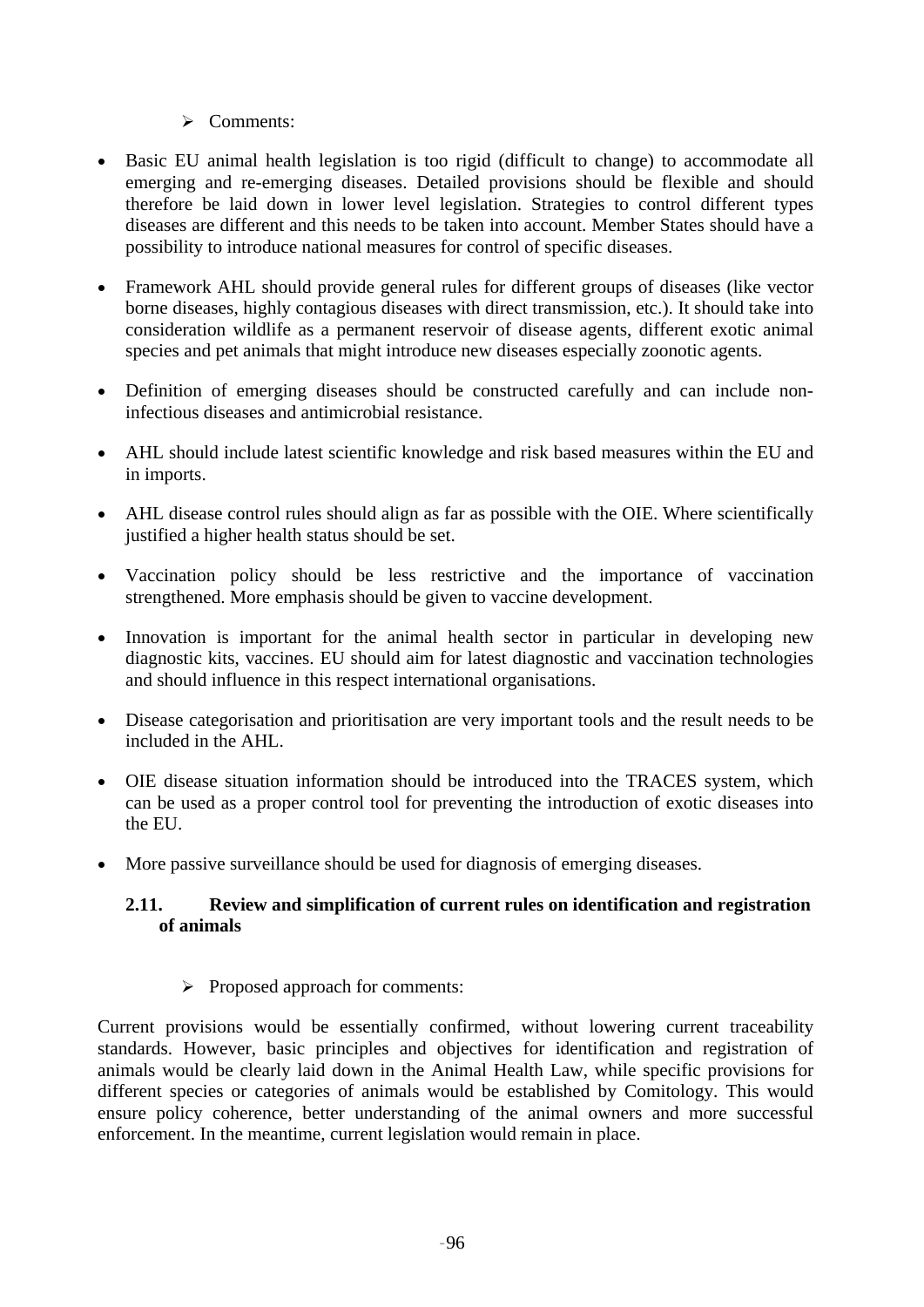#### $\triangleright$  Statistics

| <b>Strongly agree</b>    | Number of<br>requested<br>records<br>22 | <b>Requested</b><br>records<br>(153)<br>$(14.4\%)$ | % of total<br>number records<br>(153)<br>$(14.4\%)$ |
|--------------------------|-----------------------------------------|----------------------------------------------------|-----------------------------------------------------|
| Agree                    | 92                                      | $(60.1\%)$                                         | (60.1%)                                             |
| <b>Neutral</b>           | 16                                      | (10.5%)                                            | (10.5%)                                             |
| <b>Disagree</b>          | 7                                       | $(4.6\%)$                                          | $(4.6\%)$                                           |
| <b>Strongly disagree</b> | 4                                       | (2.6%)                                             | (2.6%)                                              |
| Not relevant             |                                         | $(0.7\%)$                                          | $(0.7\%)$                                           |
| No opinion               | 11                                      | (7.2%)                                             | (7.2%)                                              |

Do you support this preliminary approach? -single choice reply- (compulsory)

## $\triangleright$  Comments:

- The Commission's approach was generally supported. However, only basic principles, objectives and outcomes should be set in the AHL; excluding many detailed provisions or rules for identification.
- Traceability is perceived as an imperative but it can be achievable with different means. Individual identification of all species is not always necessary.
- Identification and registration of pet animals was largely perceived as a necessary step further for animal health and welfare reasons.
- Identification of non-food animals is seen as necessary for these animals might represent a health threat for other animals and humans.
- All elements of identification and registration system (identification mark, documents, and database) are not suitable for all species and categories of animals. Therefore careful consideration should be given to what extent these provisions would apply to all animals like fur animals, bees, aquatic animals, poultry, etc.
- Data collected for identification and registration should be used for other purposes and not only traceability. Identification and registration databases of the member states should be connected within the EU.
- Specificity has to be recognised especially for equidae, where an existing system complying with the international standards for registered horses is already in place. More emphasis should be given to its implementation.
- AHL should give consideration to special animal categories like zoo animals, where an international approach has been created (ISIS system; ZIMS database). Special arrangement for domestic animals kept in zoos is suggested.
- A good balance of efficiency, feasibility and costs should be established.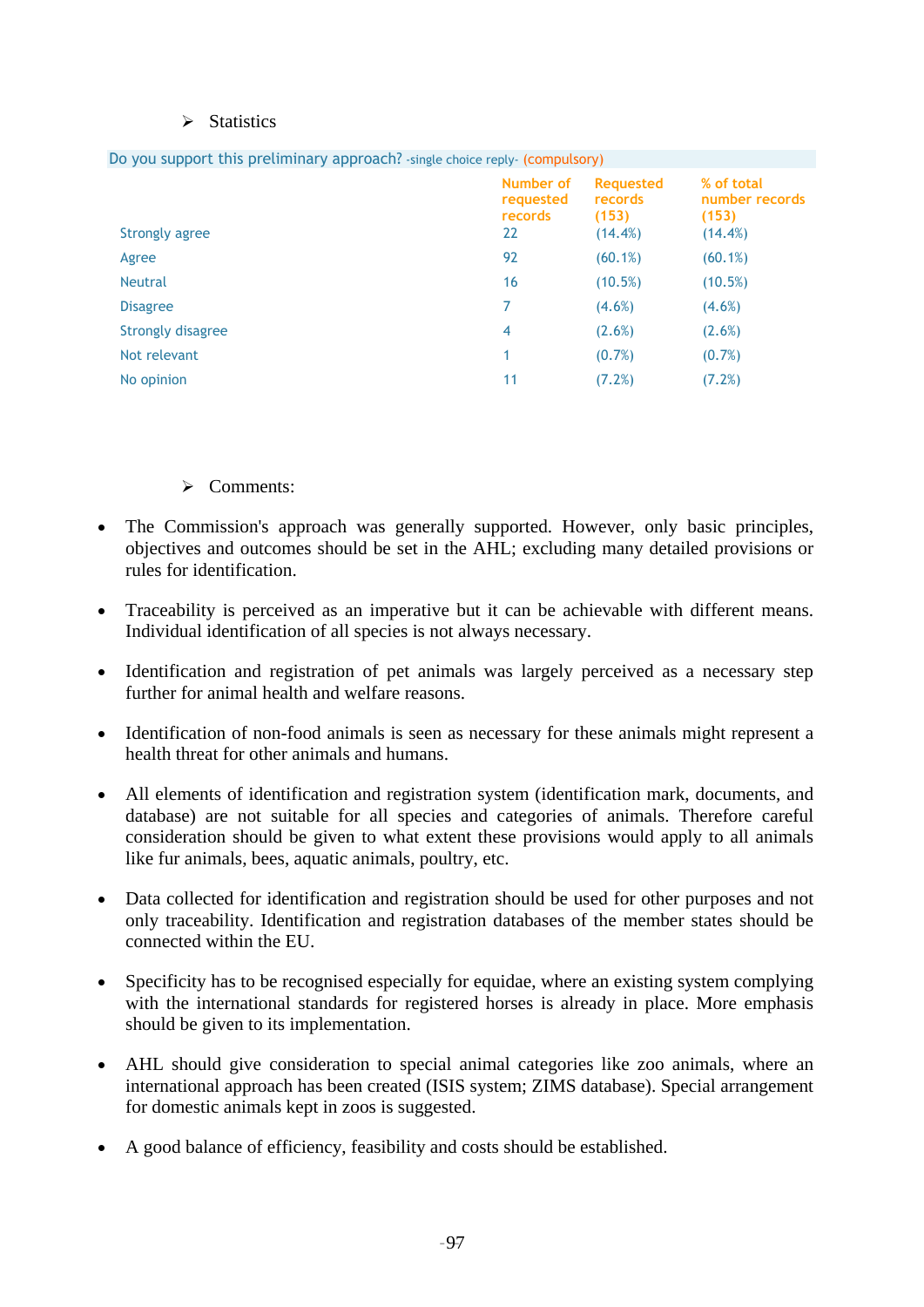## **2.12. Specific animal health conditions relating imports**

 $\triangleright$  Proposed approach

Regulation (EC) No 882/2004 provides the legal framework for general import conditions and controls. These provisions would be supplemented by specific import conditions set out in the new animal health law. These rules are to allow appropriate flexibility, while all the technical provisions are to be set in subsequent legislation and in line with the OIE recommendations as far as possible. Flexibility and tailor-made rules based on risk assessment should ensure the desired level of protection, while at the same time reducing the burden for operators.

The Animal Health Law should make explicit the specific principles to be observed when setting import conditions based on animal health concerns (i.e. what animal health grounds warrant the limitation of trade with non-EU countries) and the principle that import conditions must be risk-based and therefore adjustable to the level of risk.

The Animal Health Law should cross-refer to the principles and procedures laid down in Regulation 882/2004 for collecting information on the basis of which import conditions are set and the arrangements for setting general and specific import conditions by sectoral (delegated) legislation.

#### $\triangleright$  Statistics:

Do you support this preliminary approach? -single choice reply- (compulsory)

| Strongly agree    | Number of<br>requested<br>records<br>27 | <b>Requested</b><br>records<br>(153)<br>(17.6%) | % of total<br>number records<br>(153)<br>(17.6%) |
|-------------------|-----------------------------------------|-------------------------------------------------|--------------------------------------------------|
| Agree             | 88                                      | (57.5%)                                         | (57.5%)                                          |
| <b>Neutral</b>    | 18                                      | (11.8%)                                         | (11.8%)                                          |
| <b>Disagree</b>   | 6                                       | (3.9%)                                          | (3.9%)                                           |
| Strongly disagree | $\mathbf 0$                             | (0%)                                            | (0%)                                             |
| Not relevant      | $\mathbf 0$                             | (0%)                                            | (0%)                                             |
| No opinion        | 14                                      | (9.2%)                                          | $(9.2\%)$                                        |

#### $\triangleright$  Comments:

#### *Rules*

- Flexibility is required to allow Member States to apply additional conditions if necessary, based on a scientific risk analysis.
- Principles and procedures should all be the same for all MS and clear for all operators, to avoid delays in animal transport and problems.
- Details on import requirements to be established in bilateral agreements.
- Simplification is welcomed, but without lowering standards while increasing rules for the EU operators.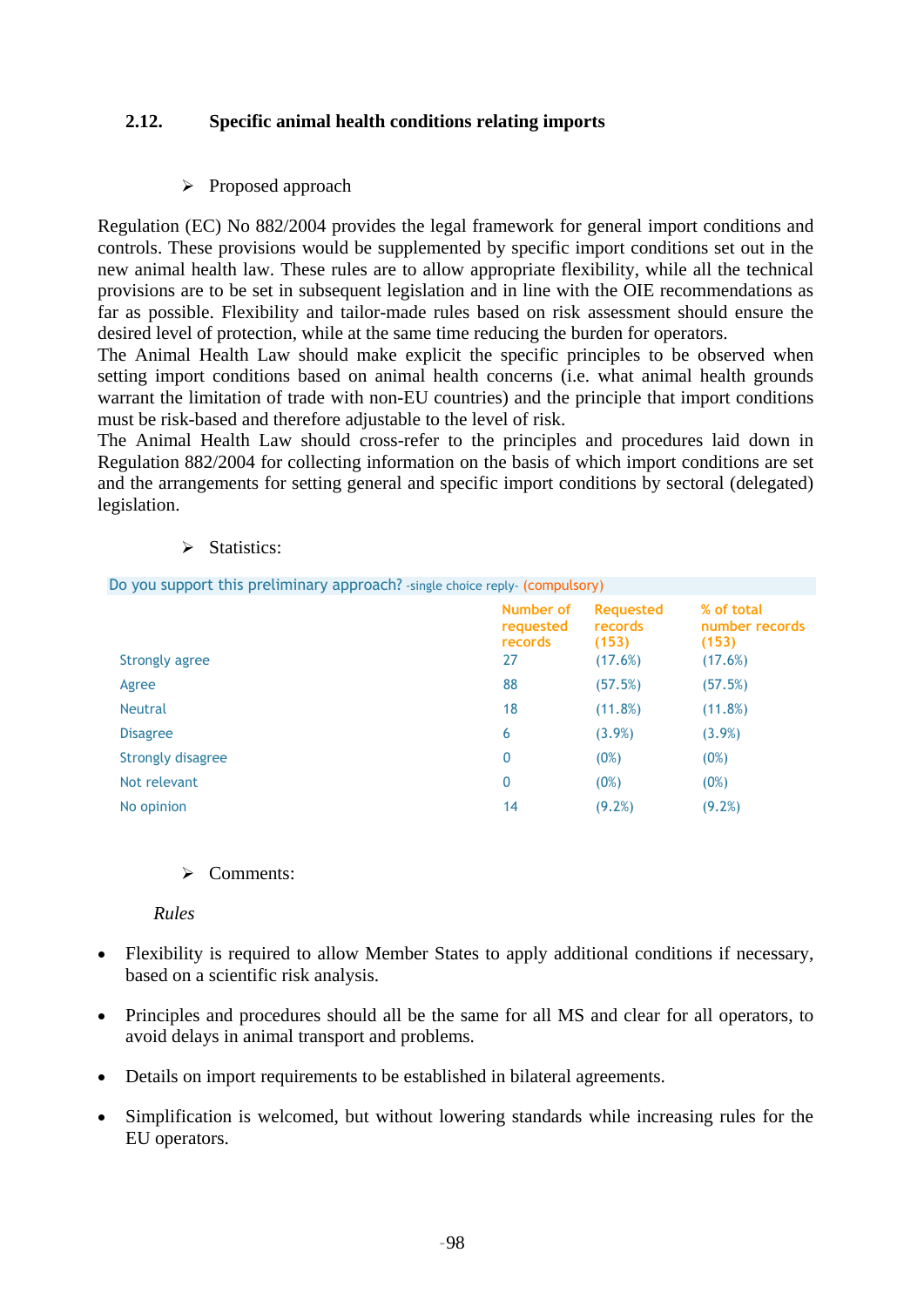- All import requirements (specific rules for imports and controls) should be laid down in Regulation 882/2004 to remain a coherent set.
- AHL should lay down main requirements; specific requirements should be left for implementing rules.
- Harmonized procedures and intensity of controls should be the same across al MS.
- Good pre-import testing and monitoring are essential.
- Stakeholders and importers should be consulted to make sure that the conditions are easy to understand and accessible and not "lost" in a complicated legal act dealing with very different range of issues. Simplification should not be only for Competent Authorities, but also for operators.
- List of risks by species and sector is a good start.
- Proper enforcement of the legislation is a key point.
- Efficient identification of imported animals is essential.
- Imports of live animals and animal products are the biggest threat for animal health in the EU.
- Sanctions to MS not complying not implementing the rules, not supporting the veterinary services shall be defined and applied.
- EFSA should be consulted to carry out risk-assessment in relation to imports.

*Import conditions and competitiveness of EU business.* 

- Rules on general import condition should be based first on scientific risk assessment and international standards.
- Import conditions should be similar to the requirements imposed to EU farmers and food business operators by the EU legislation. This may regard the registration, training, surveillance and monitoring: in that way control of disease risks of imports will be improved and will create a level of playing field.
- Community standards are higher than international ones: this means higher costs for EU producers.
- The concepts used for risk analysis in the EU and in third countries are not the same.
- Imported products and animals should comply with the same standards as the EU ones (animal welfare, animal health and food safety, environment).
- Third countries should apply regionalization as the EU does.
- Requirements for internal movements should be equal to import conditions (not having higher standards for intra EU trade than for imports).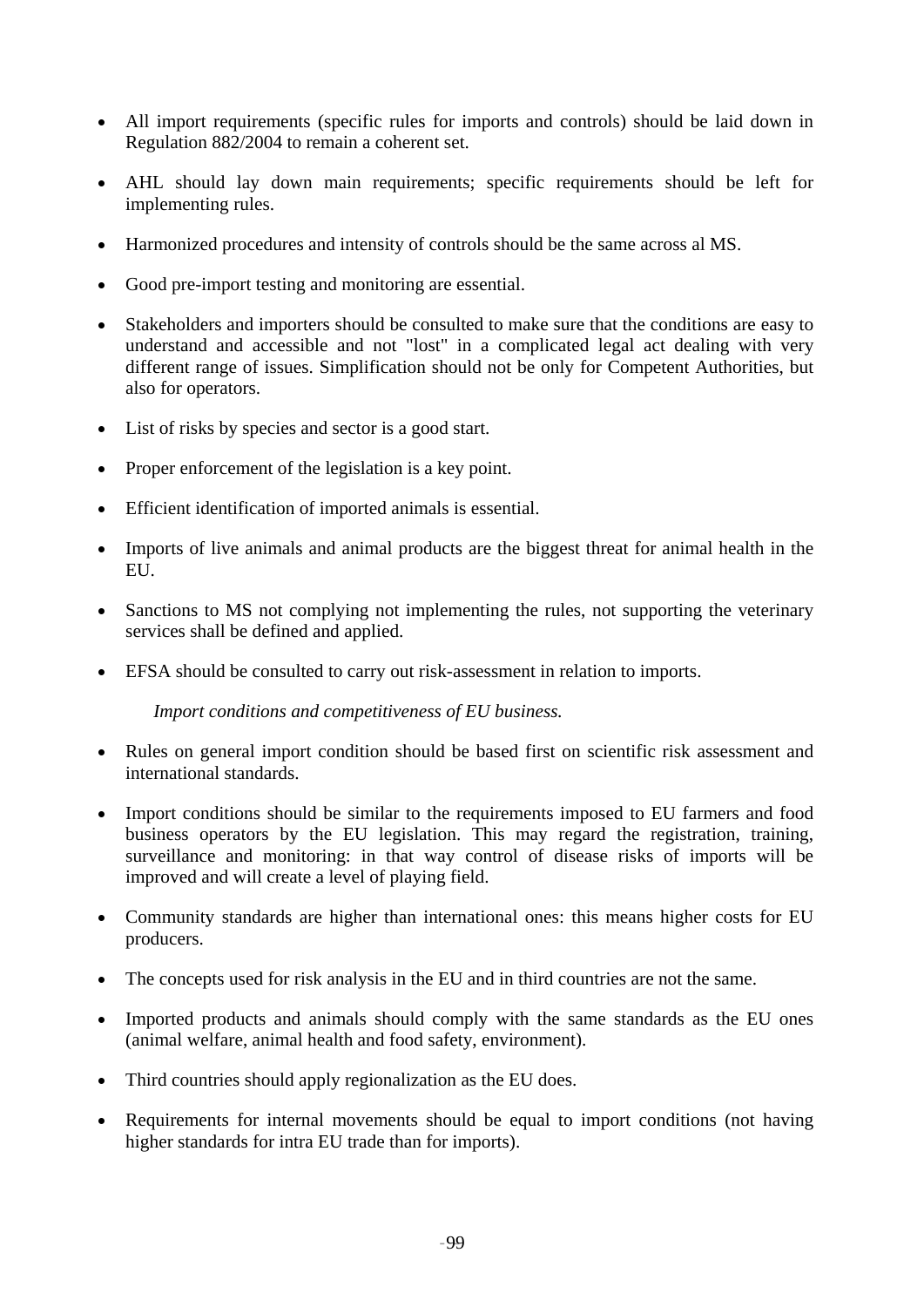## *Impact*

- Simplification of import regulation likely to facilitate border controls and improve AH status in the Community.
- Impact on bilateral trade between MS should be taken into account.

## *Specific sector needs*

- Specificities of the horse sector should be taken into account.
- Occasional imports of zoo animals are needed to ensure long-term genetic variability (conservation/breeding programmes for endangered species). Disease risks should not be extrapolated from domestic to wild animals, experts should be consulted.
- Genetically important livestock should have a special treatment, also in the OIE Code.

## **2.13. Converegence of the EU legislation with international standards**

¾ Proposed approach

In order both to achieve its desired level of protection in relation to imports and fulfil its international obligations the EU should:

- align the EU legislation with the international standards as far as possible (OIE, Codex) while at the same time not lowering its health standards which have already been achieved; and
- promote its standards in the international fora and in particular the OIE, with the aim to ensure the maximum possible convergence between the EU and international standards.

| Do you support this preliminary approach? - single choice reply- (compulsory) |                                         |                                                 |                                                  |
|-------------------------------------------------------------------------------|-----------------------------------------|-------------------------------------------------|--------------------------------------------------|
| Strongly agree                                                                | Number of<br>requested<br>records<br>43 | <b>Requested</b><br>records<br>(153)<br>(28.1%) | % of total<br>number records<br>(153)<br>(28.1%) |
| Agree                                                                         | 83                                      | (54.2%)                                         | (54.2%)                                          |
| <b>Neutral</b>                                                                | 13                                      | (8.5%)                                          | (8.5%)                                           |
| <b>Disagree</b>                                                               | 4                                       | (2.6%)                                          | (2.6%)                                           |
| Strongly disagree                                                             | $\overline{2}$                          | (1.3%)                                          | (1.3%)                                           |
| Not relevant                                                                  | 0                                       | (0%)                                            | (0%)                                             |
| No opinion                                                                    | 8                                       | (5.2%)                                          | (5.2%)                                           |
|                                                                               |                                         |                                                 |                                                  |

## > Statistics: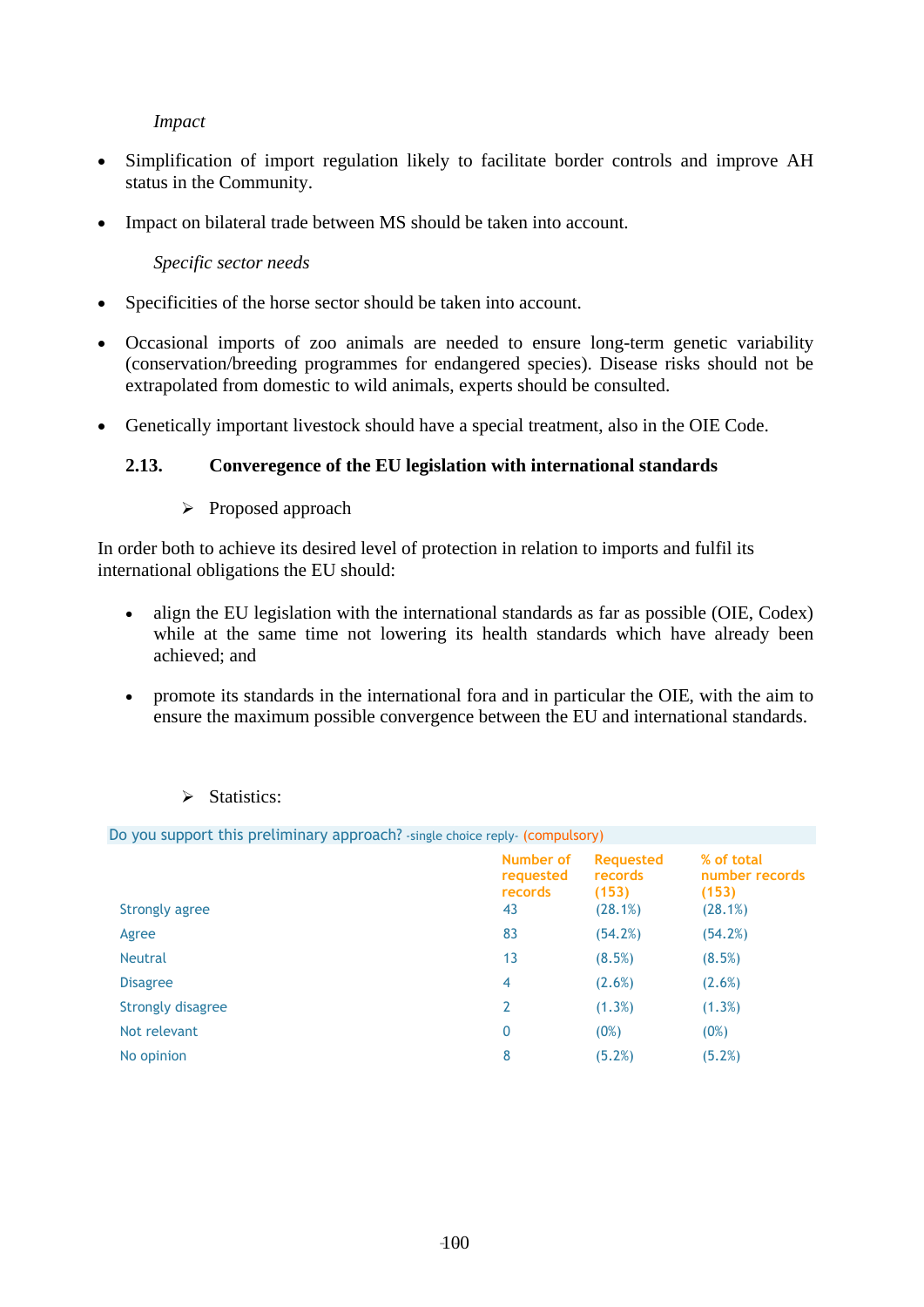## $\triangleright$  Comments:

- OIE convergence is by the majority welcomed. However, the current EU health standards should not be lowered where the EU has reached higher standard. Only few expressed the need to review current higher EU standards to see if they can be adjusted to a level provided for in international standards.
- When creating new measures, higher standards than the OIE can be introduced only after a risk assessment. In these cases all efforts should be engaged to reach the consensus to modify relevant international standards.
- Moreover some emphasise that the internal EU rules should not be more stringent than the import rules unless specifically justified (if possible with quantitative analysis). The goal of the subsequent requirements should be to minimize risk to acceptable level.
- OIE recommendations focus on outputs (achievements) rather than tools and EU legislation should follow this approach.
- The ones that disagree with the approach mostly stress that the EU has achieved higher health and quality standards in the past. Their perception is that these standards should not be lowered and the EU position not weakened.
- EU influence in the international forums should be more proactive aiming at achieving higher standards at the international level. EU membership is perceived as a beneficial step forward. However, EU can't be too patronising and impose so high standards, which can have negative effects for less developed countries.
- Concept of aligning with international standards should not limit the onset of private standards at a higher level.
- Definitions in the AHL should be in line with the OIE standards.
- In terms of OIE animal welfare constitutes an important element of OIE convergence..
- Emerging diseases presenting threat to biodiversity of animal species are an important element. OIE already follows this approach; co-operation with other international organisations should be considered.
- Responses of countries in case of disease outbreaks should be comparable; EU currently applies much more reasonable measures towards than some countries apply towards the EU.

#### **2.14. The definition of 'epidemiological unit' and 'holding' in EU legislation**  ¾ Proposed approach

The Animal Health Law should refine existing concepts of herd and holding and establish cross-links between them. he concept and definition of 'epidemiological unit' for animal health purposes is of fundamental importance to taking all measures necessary on biosecurity, registration of animals and their movements, surveillance and definition of the animal health status of the relevant population and, as a consequence, granting incentives for prevention, as highlighted in several points in this document. Therefore, based on these concepts, the Animal Health Law should ensure a coherent and consistent definition of 'epidemiological unit'.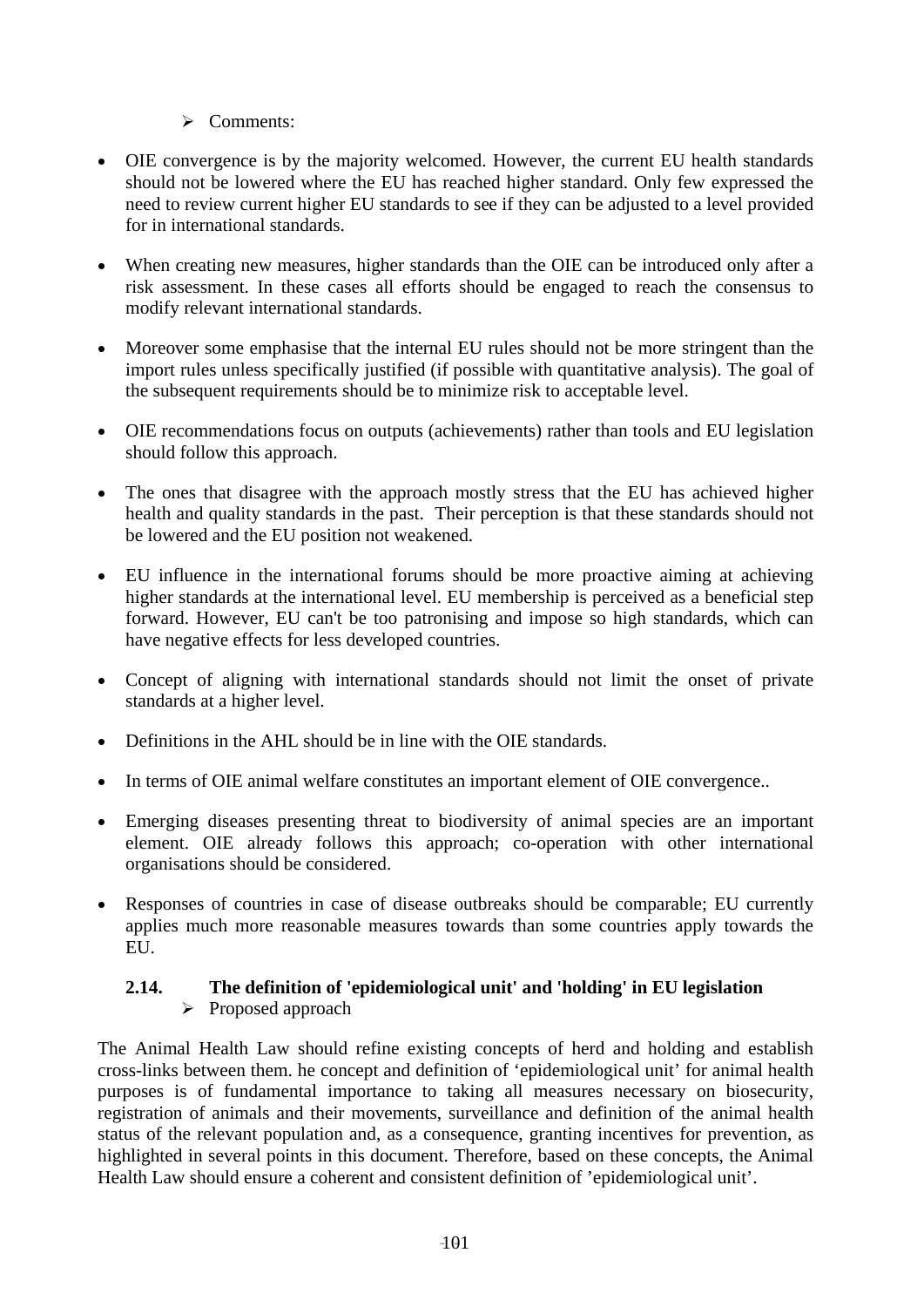#### $\triangleright$  Statistics:

| bo you support this pretirminary approach: single choice repty- (compaisory) |                                         |                                                 |                                                  |
|------------------------------------------------------------------------------|-----------------------------------------|-------------------------------------------------|--------------------------------------------------|
| <b>Strongly agree</b>                                                        | Number of<br>requested<br>records<br>27 | <b>Requested</b><br>records<br>(153)<br>(17.6%) | % of total<br>number records<br>(153)<br>(17.6%) |
|                                                                              |                                         |                                                 |                                                  |
| Agree                                                                        | 81                                      | (52.9%)                                         | (52.9%)                                          |
| <b>Neutral</b>                                                               | 20                                      | (13.1%)                                         | (13.1%)                                          |
| <b>Disagree</b>                                                              | 4                                       | (2.6%)                                          | (2.6%)                                           |
| Strongly disagree                                                            | 0                                       | (0%)                                            | (0%)                                             |
| Not relevant                                                                 |                                         | $(0.7\%)$                                       | $(0.7\%)$                                        |
| No opinion                                                                   | 20                                      | (13.1%)                                         | (13.1%)                                          |
|                                                                              |                                         |                                                 |                                                  |

## Do you support this preliminary approach? -single choice reply- (compulsory)

## $\triangleright$  Comments:

- Epidemiological unit has to be defined for each pathogen.
- The definition of epidemiological unit should be based on the OIE definition to be accepted internationally.
- Work in partnership with the OIE to agree on a definition that suits also EU purposes.
- There should be flexibility in the definition to adapt it to different systems/species. It would be necessary also to define a list of common basic criteria in order to adopt similar approaches for each species, together with the definition of epidemiological unit.
- All relevant terms describing animal populations should be considered when defining epidemiological unit.
- A clear and undisputable definition should be established in the AHL to avoid misunderstandings and problems.
- The new definition should take into account already existing definitions and arrangements in the MS and their particularities.
- It's too difficult to establish a definition that will fit in all cases, is better to rely on barriers to slow down the spreading of diseases and stand-still requirements that are easier to standardise.
- The consequences of establishing this definition have to be assessed carefully (e.g. implications for movement reporting burden that this could have).It is important to identify current patterns of land use within each MS and use this to assess the impacts of moving towards the use of a prescribed definition of a holding.
- To refine the definition of herd and holding is necessary but to define epidemiological unit at EU level is too complicated.
- Pet owners of small number of animals should be excluded from the scope of the definition; otherwise it would be extremely complicated.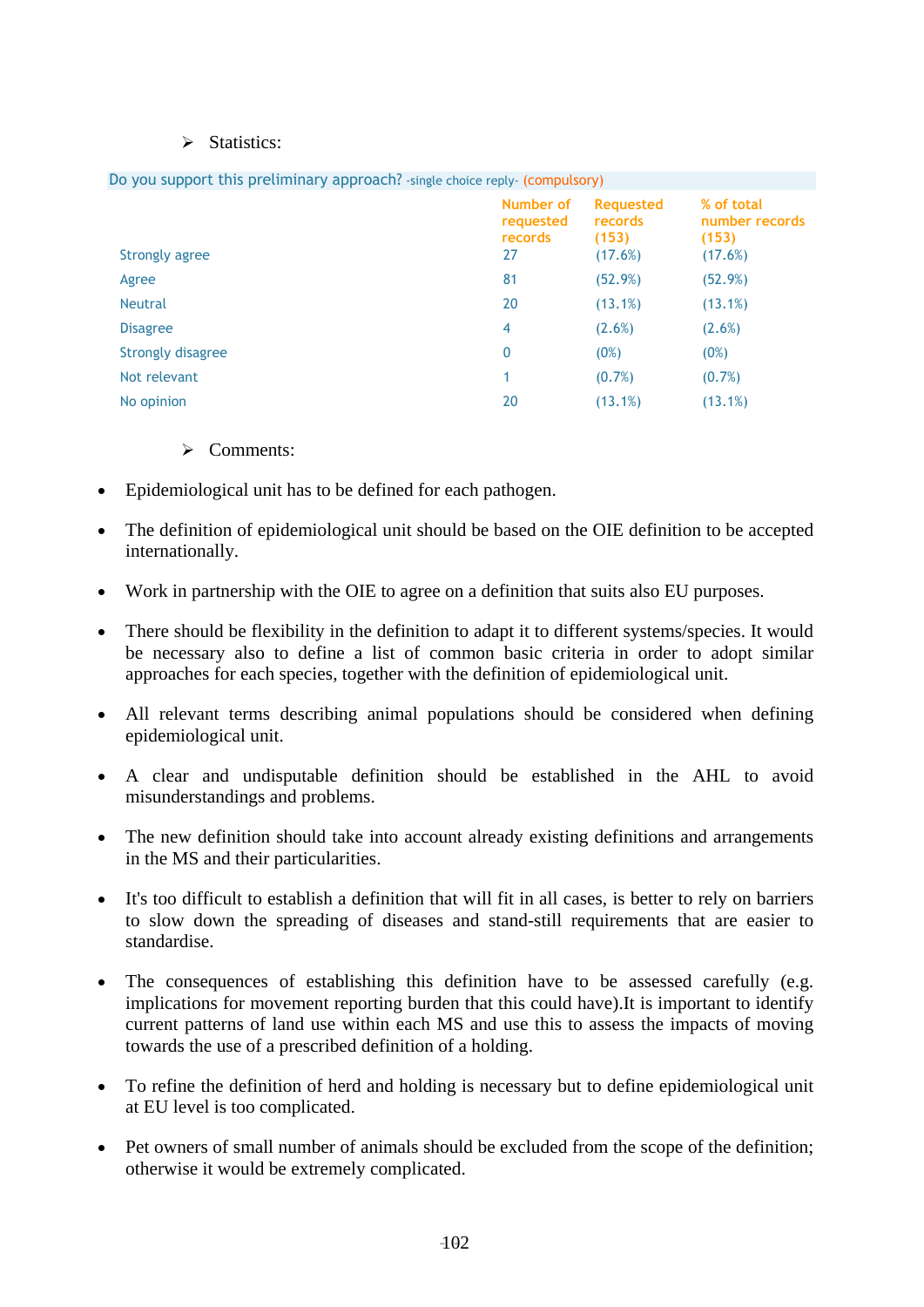- Definition of approved areas in Directive 92/65 may help in order to establish a definition of epidemiological unit.
- Panel of internationally recognized scientists and epidemiologist to find what could be the best possible definition.
- Definition for pet animals is easier than for large commercial holdings that should be registered.
- General rules to exempt certain parts of holdings from restrictions should be laid down in relation to the characteristics of each disease or disease group and specific implementation rules left to the MS.
- One herd per holding and holding becomes epidemiological unit.
- To define epidemiological unit will have no use for animal disease control purposes, as all animals in the holding will have to be killed in case of an outbreak.

## **2.15. Is there any other issue that you would like to raise or that you feel that should be addressed by the Animal Health Law and that is not included in the document?**

## *General principles:*

- A new "general framework law" should be established, with the aim to merge animal health, animal welfare and food safety into a single framework. These three areas can't be separated. Therefore they need to be put together into the same legal text, since they address the same actors and stakeholders (animal keepers, traders, veterinarians, etc.). General food law shall be re-constructed for that purpose.
- AHL shall include general principles, similar to the ones set out in a general food law (Regulation (EC) No. 178/2002).
- AHL shall include veterinary checks regime and prevention principles through controls on permitted imports.
- AHL should contain budgetary / financial questions emergency funding rules.
- A clear and reactive chain of command of veterinary services needs to be set.

#### *Coherence with other legislation and policies:*

- Coherence between animal and public health legislation addressing primary production needs to be drawn up (coherence of animal health certification and providing food chain information). It shall establish a single sending of information and link databases.
- Relation between the AHL, food and feed safety, zoonoses should be established. Monitoring and surveillance schemes in all areas should be adjusted to each other and be comparable.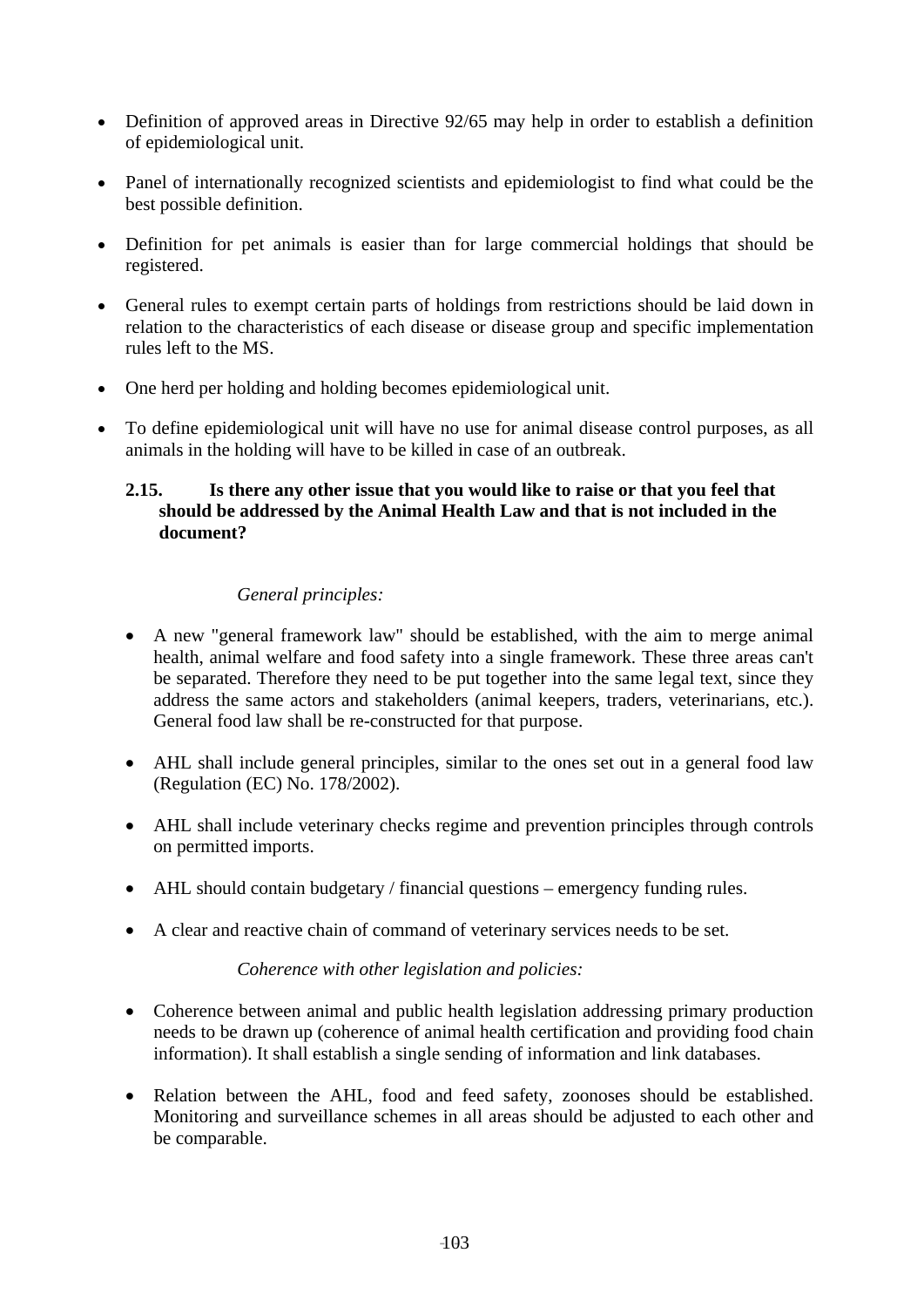• AHL should integrate with other Commission activities under the framework of DG AGRI, ENTR, and ENVI.

## *Relation animal health animal welfare:*

- Clear reference and link between animal health and animal welfare needs to be established in the AHL.
- Comprehensive definition of health and welfare should be set out: "freedom of diseases or abnormality and state of wellbeing by meeting physical, physiological and psychological elements.
- Link should be established to protection of laboratory animals.

#### *Focus on prevention:*

- Disease prevention is a shared effort of all MS; good implementation and control are needed.
- Focus on prevention should not take away need to focus on eradication. Eradication is a starting point for prevention. Prevention and biosecurity should be promoted as beneficial to farmer in day-to-day life.

## *One health concept:*

• Include "One health" concept – diseases spread from animals to humans and from domestic animals to wildlife and vice versa. This needs to be considered in the legislation.

## *Vaccination:*

- Vaccination policy should be clarified and vaccination should not be prohibited, when it is proved to be effective and it doesn't harm health.
- Vaccination of animals after outbreaks should be more protective; emergency measures and special marking of animal products remain in place for too long period and influence the trade with products of vaccinated animals. This causes unjustifiable economic losses.
- Hobby keepers want to use preventive vaccination to protect their animals and this should be allowed. This same is valid for protection of rare breeds.
- Vaccination should be designated as a strong preventative tool.
- There is no reason for products, which originate from vaccinated animals to be distinguished with special labelling. These products don't constitute public health risks.
- There are considerable differences between health statuses of vaccinated and nonvaccinated areas, which result in trade implications.
- A level of proving of disease freedom after vaccination for creation diseases is too high (for example 100% for FMD, which is un-realistic).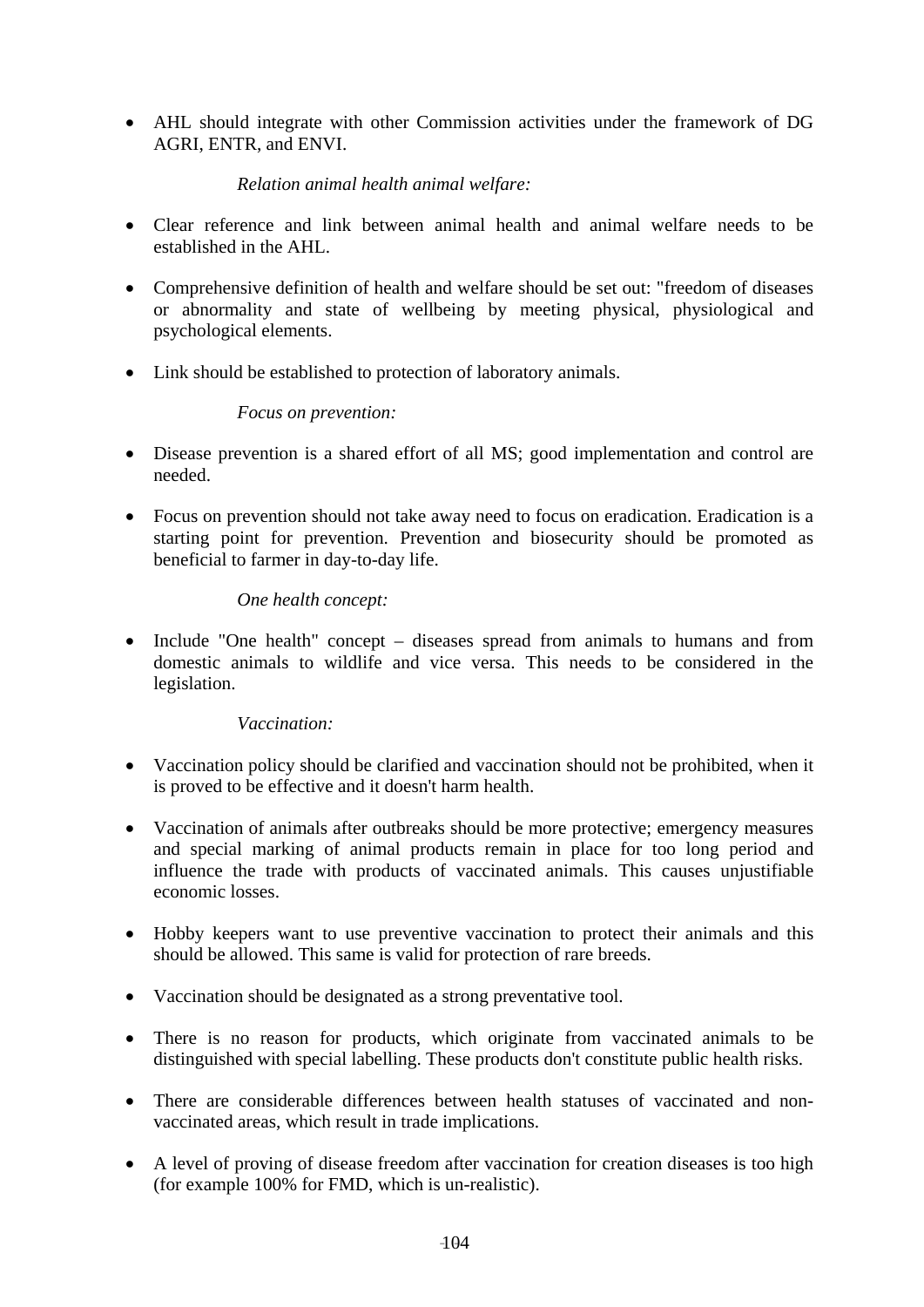## *Wildlife:*

- Wild animals present health risk and the AHL shall provide the same approach to them as to the commercial animals, in particular in relation to disease control measures (TB testing)
- More attention should be given to wild animals and non-commercial categories of animals.

## *Horses:*

- EU animal health policy is unclear about the status of the horses and doesn't reflect commercial, racing, breeding, sporting and leisure movements of horses.
- Distinction between breeding and registered horses is not needed; only slaughter horses need a different approach.
- Provisions of directive 90/426/EEC to be included into the bilateral trade or veterinary agreements, which would reduce day-to day practical problems and costs, facilitate exchanges and allow flexibility.

## *Specific animal categories:*

- Bees and beekeeping are special areas of expertise. The AHL should also provide legal framework for them, but allowing specific rules at a higher level of detail as a subsequent step.
- Zoo animals and aquatic animals from aquariums need modified arrangements. Movements of those animals do not usually have the nature of commercial movements and animals don't end in food chain. Related to this protection of rare species need to be taken into the consideration. Furthermore, transport of these animals can't be considered as commercial operation.
- Some categories of animals presenting lover health risks per se and some of them leave in controlled environment, these elements should be taken into account accordingly (i.e. fur animals, laboratory animals).
- Amphybians and other "exotic" companion animals have often in the past constituted health risks, especially for humans (salmonella infections) and other animals.

#### *Movements:*

- All movements represent risks; therefore national movements should be included in the AHL.
- Animal identification and registration databases should be connected in order to facilitate animal movements across the EU.
- For animal health and welfare reasons movements of animals should be limited to only one assembly operation.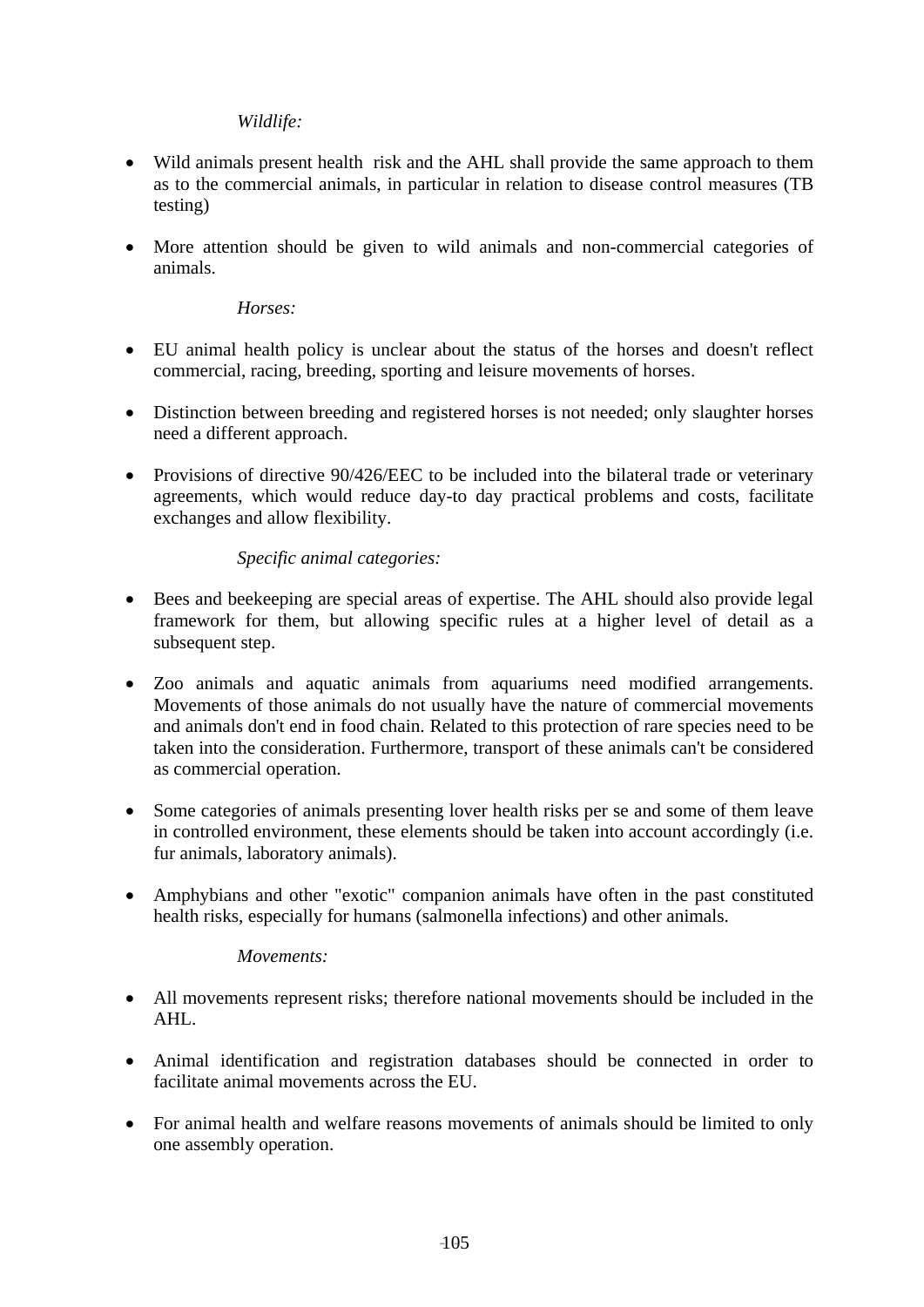• Rules should be established for gathering of animals at international level like international exhibitions.

## *Disease control measures:*

- An automatic abolishment of emergency measures after a certain period elapses after the outbreak should be introduced into legislation.
- Stand-still requirements for pigs in directive 91/119/EEC should be reviewed.
- The new law should replace detailed rules for disease control, especially those from the Regulation (EC) No. 2005/76, Directive 2005/94/E, 2003/85/EC, 200/75/EC with more general provisions, allowing more flexibility.
- Measures to control Rift Valley Fever have to be put in place.
- Rules for suppression of tuberculosis should be up-dated.

## *Laboratories and tests:*

- More flexibility should be introduced for tests in a framework of directive 90/429 for porcine semen.
- AHL should include provisions to ensure quality of laboratory reagents.

## *Audits and controls:*

- Internal audits should ensure harmonised application of EU rules in the MS.
- Better enforcement measures should be put in place in the AHL.
- More flexibility should be allowed on a level and frequency of controls (example Regulation (EC) No. 1082/2003 – controls on identification of bovine animals).

## *VMPs and antimicrobial resistance:*

- AHL should include chapter on veterinary medicinal products holistic approach needed.
- Prevention part should include rules for use of antibiotics, with a link to prevent developing of antimicrobial resistance.
- Availability of VMPs, vaccines and biocides should be regulated by the AHL.
- AMB resistance: status of MRSA in MS differs. Continuation of work on eradication and fighting diseases. Facilitating trade only adds to spreading.

*Import:* 

• Import certificates for aquatic animals are too complicated. Signing authorities in third countries can't understand them.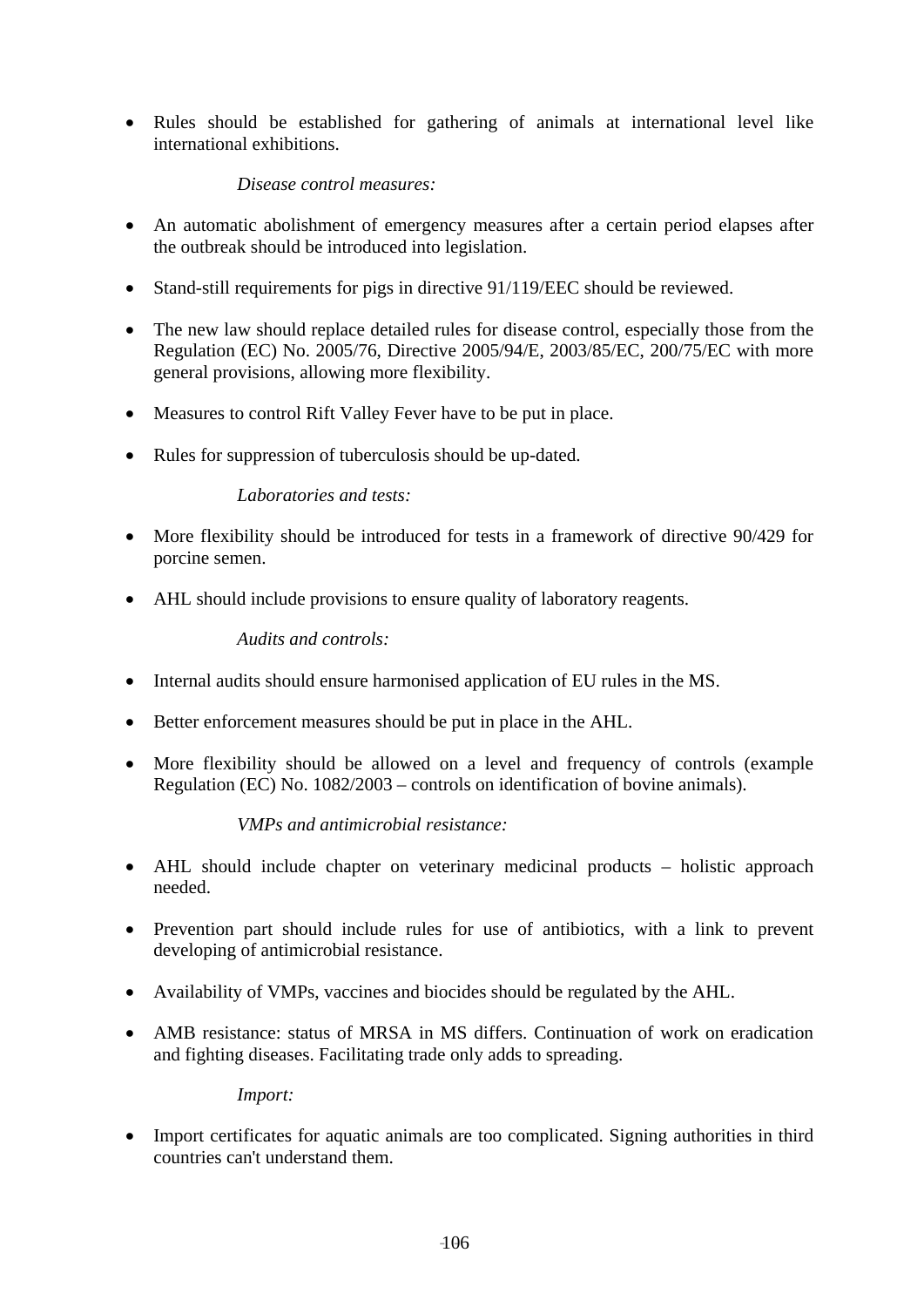## *Stakeholders:*

• AHL should contain a chapter dealing with the relationship with stakeholders to ensure transparency, easier implementation of legislation across the EU). An instrument similar to the Animal Health Advisory Committee would be advisable.

## *Private standards:*

• New animal health legislation should give room for private quality systems.

# **3. Conclusions**

## **3.1. Responsibilities and obligations of animal keepers and owners**

Results of the consultation show a general support of stakeholders on the proposed approach by the Commission to clarify roles and responsibilities of animal keepers and owners. However, some discrepancies on the degree of harmonisation of this subject were observed. The need to establish obligations also for operators other than animal keepers and owners was highlighted by several stakeholders.

## **3.2. Training for people dealing with animals**

Although the voluntary approach was regarded as the most adequate one by the majority of stakeholders, a significant share would prefer that compulsory training for people dealing with animals is established in the AHL. Concerns on the funding for training activities were expressed by some stakeholders. The majority of stakeholders highlighted the importance to provide flexibility to adapt training provisions to specific circumstances.

## **3.3. The role of the veterinary services - clarifying the tasks and duties of official veterinarians and private veterinary practitioners**

Consultation shows a need to clarify and harmonise certain veterinary tasks EU-wide. This is valid in particular for the "export certification" and international trade. Certain veterinary tasks are perceived as purely official, while the others have a certain official character (need to remain under authority's control) and can be performed by veterinary practitioners, other experts, where relevant (i.e. for aquaculture, apiculture) or other staff, such as technicians. All resources should be used in an optimal way in order to ensure proper territorial coverage and a good quality of veterinary services in line with the OIE provisions.

## **3.4. Professional qualifications and training for official and approved veterinarians**

Education and training for veterinarians are very important but should be flexible, adjusted to specific needs and adapted to the level of public tasks assigned to a professional; approved veterinarians don't need the same level of training as the official veterinarians. These trainings should therefore be output / target oriented towards proper enforcement and shouldn't generate unnecessary costs. Training should be provided also to other professionals responsible for certain working areas with a lack of veterinarians, such as for example aquaculture, apiculture, etc. Many MS already have already introduced continuous professional developments of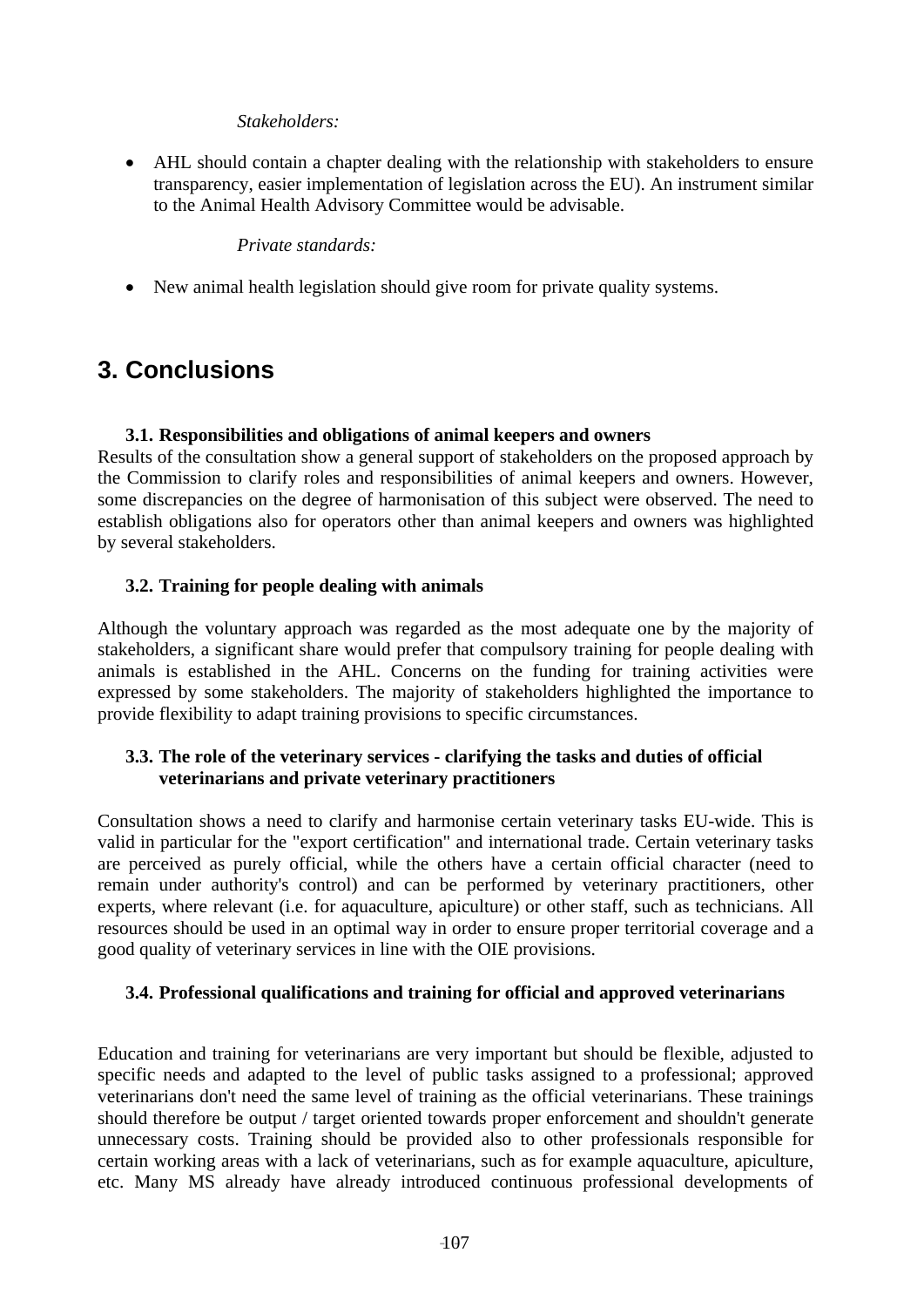veterinarians and for those it seems that the additional regulation at the EU level would be redundant.

## **3.5. Biosecurity measures to prevent outbreaks on farms and not only deal with them when they occur**

Although the voluntary approach was regarded as the most adequate one by the majority of stakeholders, a significant share would prefer that compulsory biosecurity measures are established in the AHL. A combination of options 2 and 3 was suggested as the best approach by various stakeholders. Some stakeholders are against providing trade-facilitation mechanisms as they consider that this would increase animal diseases risk. Discrepancies on the scope for implementation of biosecurity measures and on the level at which this should be regulated were observed.

## **3.6. Surveillance**

There is a substantial support towards the Commission's approach to strengthen the surveillance, however the views on the necessity to introduce surveillance network were more diverged. It seems that even this approach would largely be welcomed but should aim for a robust system for disease surveillance that would be able to adjust to different production types and different diseases. Room for additional provisions and specific solutions at the level of Member States should be preserved, using at the same time, where possible a soft-regulatory approach.

#### **3.7. Intra-Community trade / placing on the market concept**

From presented statistical data it can be concluded that the views on both approaches are rather divided, but there is a tendency towards the keeping of Intra-EU trade concept.

The overall feeling is that the new EU AHL should pave a pathway towards the placing on the market but should not yet introduce it at this stage. This concept is perceived as too risky, hazardous, and premature. The animals can not be compared to products of animal origin they involve more health risks. There are doubts if the system is feasible for terrestrial animals as it already shows problems with aquaculture. In addition, it could create further problems related to inability of the certification of specific health provisions for export of animals. A fear exist that placing on the market would suit only certain types of holdings or trade partners; while for the others it would represent a big additional burden, limiting them with the sourcing of animals and national movements. On the other hand the concept is well perceived from the animal welfare perspective, expecting the farms to obtain better conditions for animals.

## **3.8. Differentiation or uniformity of trade rules and disease control measures on commercial and non-commercial farming**

The majority of the replies support differentiation of measures for commercial and noncommercial holdings. However, a significant percentage of the replies argue that this will imply an increased risk of animal disease outbreaks and spreading. Discrepancies were also observed on the risk attached to non-commercial farming activities.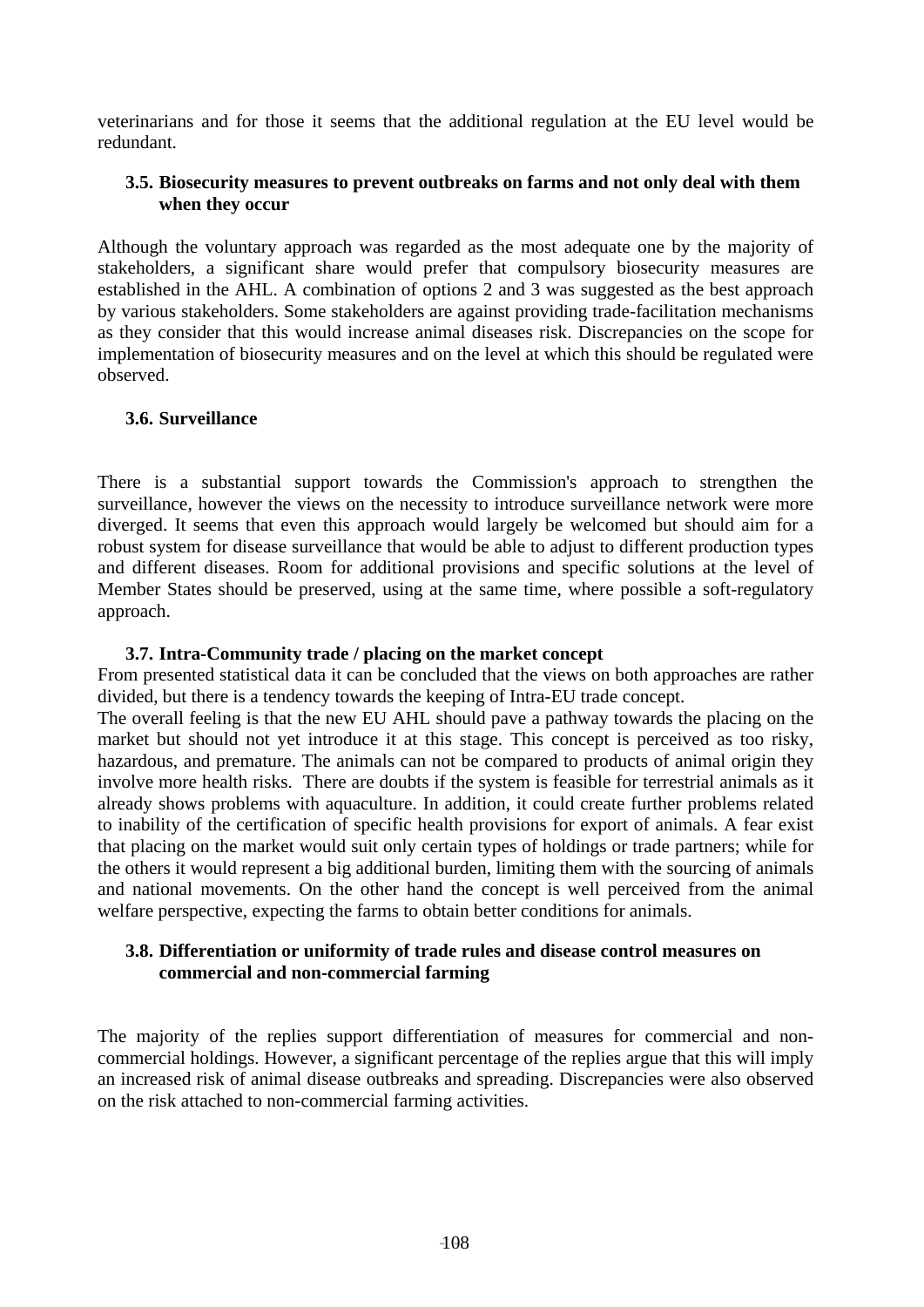## **3.9. Animal health requirements for trade and import for certain animal species under Directive 92/65/EC**

Results of the consultation show a general support of stakeholders on the proposed approach by the Commission, however discrepancies were observed on the risks attached to these "special species" imports and on the level at which the exemptions should be granted.

## **3.10. Emerging, re-emerging and exotic diseases**

Framework AHL should provide general rules for different groups of diseases (like vector borne diseases, highly contagious diseases with direct transmission, etc.). Basic EU animal health legislation is too rigid (difficult to change) to accommodate all emerging and reemerging diseases. It should take into consideration wildlife as a permanent reservoir of disease agents, different exotic animal species and pet animals that might introduce new diseases especially zoonotic agents. Vaccination policy should be less restrictive and the importance of vaccination strengthened. More emphasis should be given to vaccine development and innovation.

## **3.11. Review and simplification of current rules on identification and registration of animals**

The Commission's approach was generally supported. However, only basic principles, objectives and outcomes should be set in the AHL; excluding detailed provisions or rules for identification. Traceability is perceived as an imperative but it can be achievable with different means; individual identification is not always necessary. Specificity of species should be considered and a good balance of efficiency, feasibility and costs should be established. Identification and registration of pet animals, zoo animals and some others, was largely perceived as a necessary step further for animal health and/or welfare reasons.

## **3.12. Convergence of the EU legislation with international standards**

OIE convergence is by the majority welcomed and should apply for animal health and welfare. However, the current EU health standards should not be lowered where the EU has reached higher standard. Only few expressed the need to review current higher EU standards to see if they can be adjusted to a level provided for in international standards. When creating new measures, higher standards than the OIE can be introduced only if scientifically justified. In these cases the EU should take a proactive role and all efforts should be engaged to reach the consensus to modify the relevant international standards. EU membership in the OIE is perceived as a beneficial step forward. Concept of aligning with international standards should not limit the onset of private standards at a higher level.

## **3.13. Specific animal health conditions relating to imports**

General support to the Commissions' proposed approach was observed in the replies. Concerns were expressed on the fact that EU operators have to face stricter rules than international standards. Discrepancies on the level of detail of the legislation needed at EU level were also observed.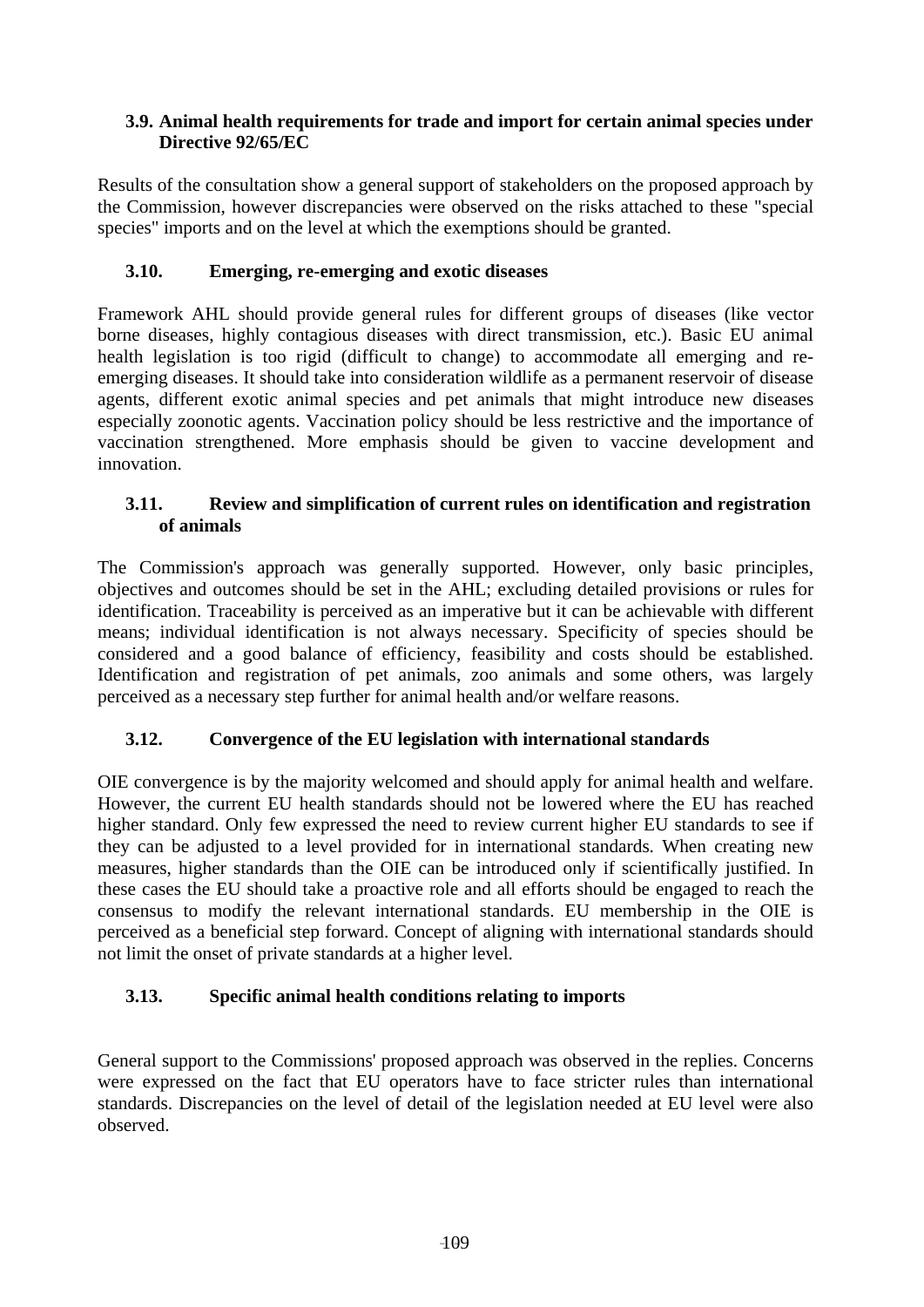## **3.14. The definition of 'epidemiological unit' and 'holding' in EU legislation**

Although there was a general agreement to the proposed approach by the Commission, the majority of replies highlighted the difficulties in establishing a definition of epidemiological unit that could be adapted to all animal species and relevant diseases and the implications that this definition could have for movement registration and disease control measures.

**End**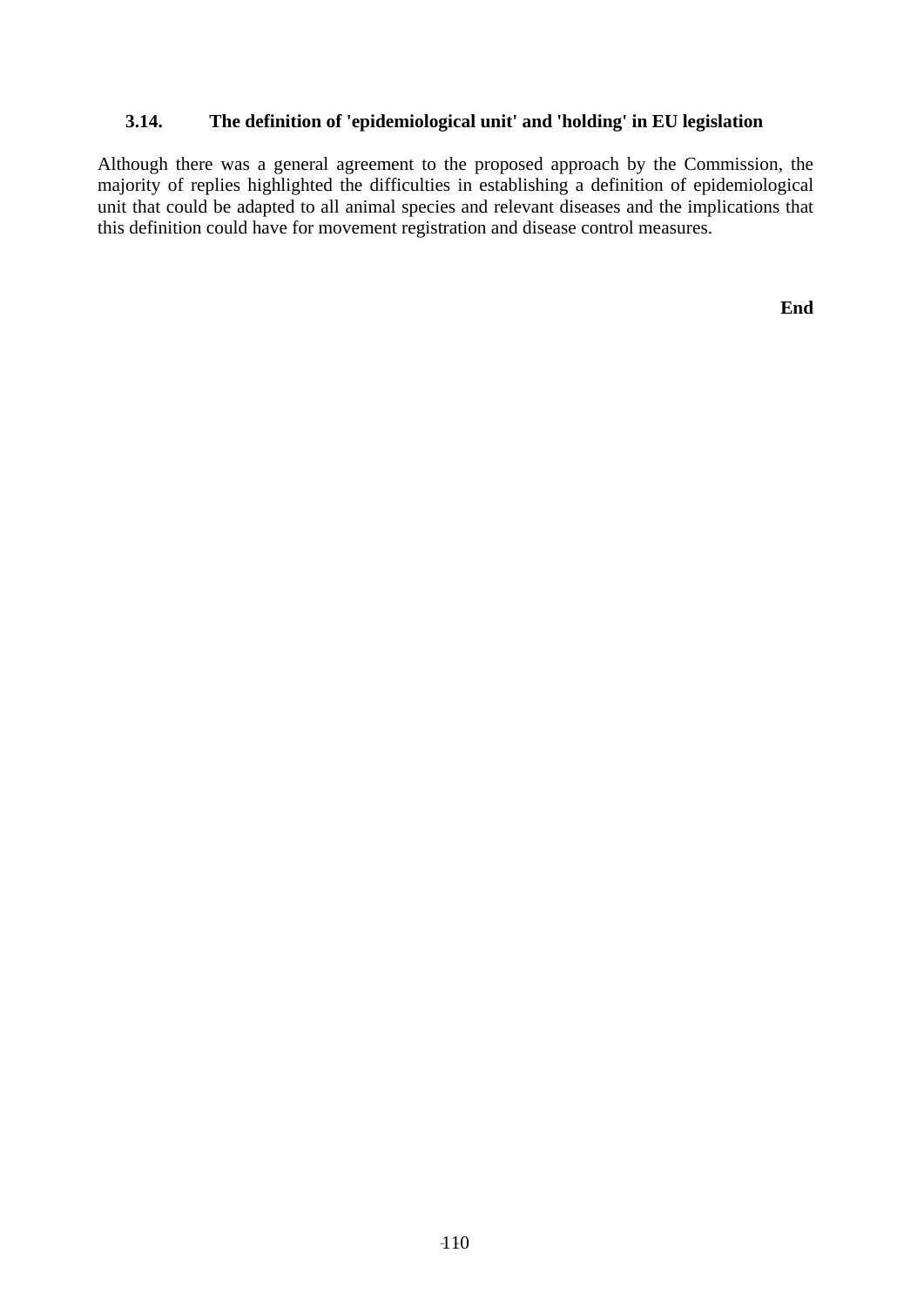## **ANNEX VI Summary of the questionnaire on artificial insemination and related issues**



EUROPEAN COMMISSION HEALTH AND CONSUMERS DIRECTORATE-GENERAL

Directorate D - Animal health and welfare **Unit D1 - Animal health and Standing Committees**

## **EU Animal Health Law – consultation process**

**Commission staff working document** 

**Summary of the replies to Questionnaire on the potential impacts (economic and social) that the introduction of the "placing on the market" concept could have for semen collection and storage centres, embryo collection and production team** 

**Brussels, 10 September 2010** 

**This document does not necessarily represent the views of the Commission Services** 

Please note that this document has been established for information and consultation purposes only. It has not been adopted or in any way approved by the European Commission and should not be regarded as representative of the Commission Services either. The European Commission does not guarantee the accuracy of the information provided, nor does it accept responsibility for any use made thereof.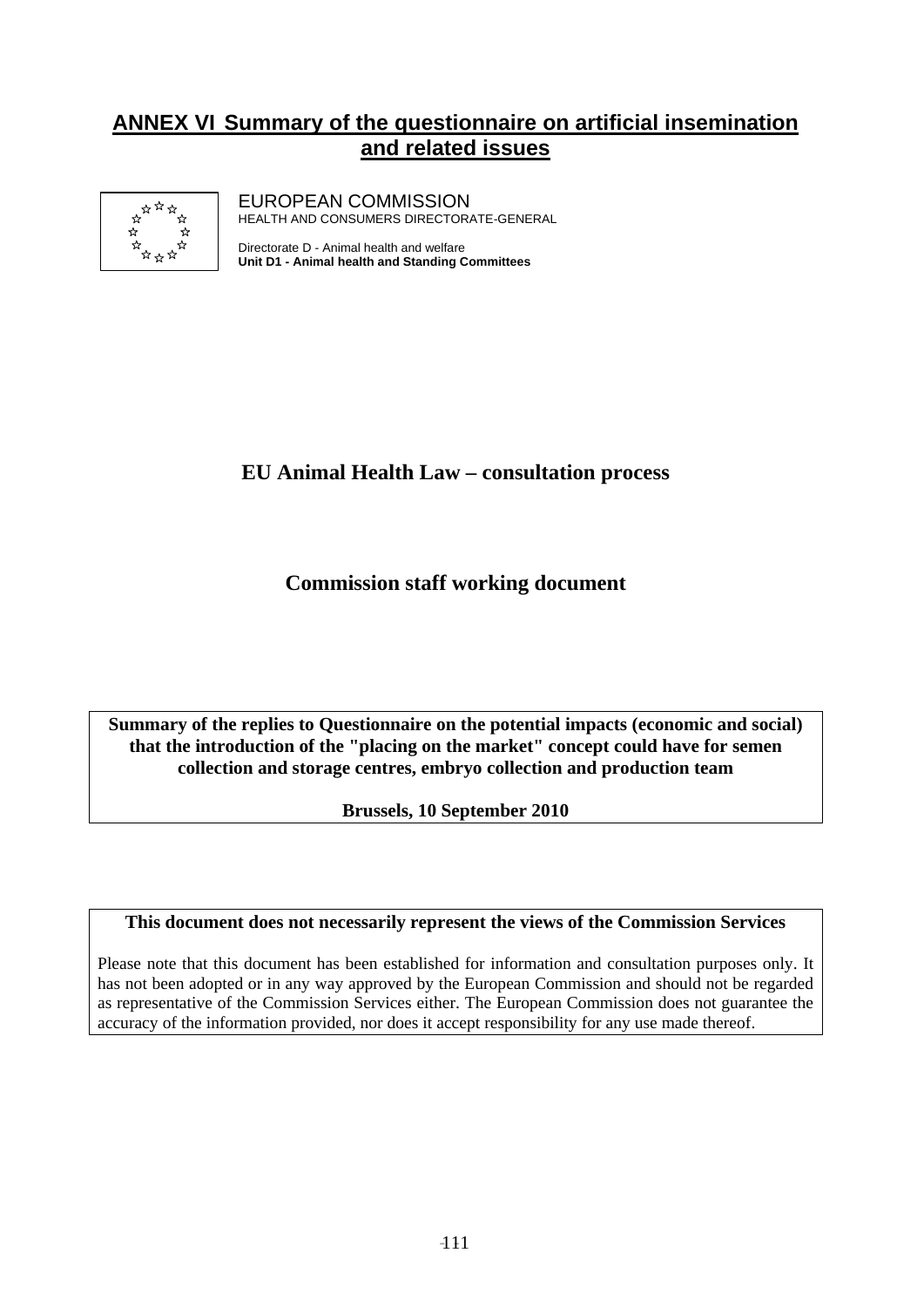## **Summary of the replies to Questionnaire on the potential impacts (economic and social) that the introduction of the "placing on the market" concept could have for semen collection and storage centres, embryo collection and production teams**

The Commission, in the context of preparatory activities for the new EU Animal Health Law, launched a wide stakeholders' consultation, the so called "Annotated agenda for stakeholders' consultation". The intra-EU trade vs. the "placing on the market" concept was presented in this consultation with the aim to obtain the views of interested parties.

A specific questionnaire addressed to producers of semen, ova and embryos was distributed to the Rep Vet group of COPA-COGECA. In this questionnaire operators were asked to express their views about the "placing on the market" vs. intra-EU trade question and to provide quantitative data that would enable us to assess impacts of possible changes of the concepts to your respective sector.

Replies were received from operators of several Member States Belgium, Czech Republic, France, Germany, Poland, Spain, Sweden, the Netherlands, Hungary and United Kingdom. Also operators from Norway and Switzerland replied to the questionnaire.

### **Intra-EU trade / placing on the market concept**

### $\triangleright$  Problem dimension

Current animal health provisions for commercial movements of live terrestrial animals and control of their diseases are largely based on the Intra-EU trade concept. This concept is based on fulfilment of the animal health requirements established in the EU legislation and subsequent certification prior to the movement of live animals between Member States. The EU legislation allows Member States to maintain, to a certain extent, animal health rules on national movements in live animals, provided that these national rules comply with the relevant provisions on the control of diseases that are regulated at EU level.

The concept of intra-EU trade is different from the one of 'placing on the market', which is currently used in food safety legislation for products of animal origin (hygiene package and for live aquaculture animals). In this case the general rule is that the products or animals in question have to comply with the same harmonised standards when placed on the market, regardless whether this is a national market or a market of another Member State(s). For example, Directive 2006/88/EC introduces certain prerequisites for placing on the market animals and products obtained from aquaculture production, such as an obligation to hold an authorisation, recording and traceability obligations and obligations to implement good hygiene practice, in addition to the animal health surveillance scheme.

### $\triangleright$  Potential solutions / options

### *Option 1*:

Similarly to the approach already introduced for aquaculture animals in Directive 2006/88/EC, the concept of intra-EU trade in live terrestrial animals would be replaced by the concept 'placing on the market'.

There are two important sets of requirements to be met to support this option:

- basic standards for holding of origin, and prerequisites for authorisation such as good hygiene practices (biosecurity) and surveillance obligation on farms regardless of the destination of the animals being dispatched (within the same Member State or in another Member State), and
- standards for accepting animals into the holding, region, or zone at destination, taking into consideration the animal's health status, and biosecurity and surveillance information. This approach would shift more responsibilities onto operators (animal keepers) and standards could be better met if a 'HACCP approach' were put in place in primary production, too.

However, flexibility could be introduced to ensure that these additional standards do not lead to an additional burden on those operators who move animals only locally.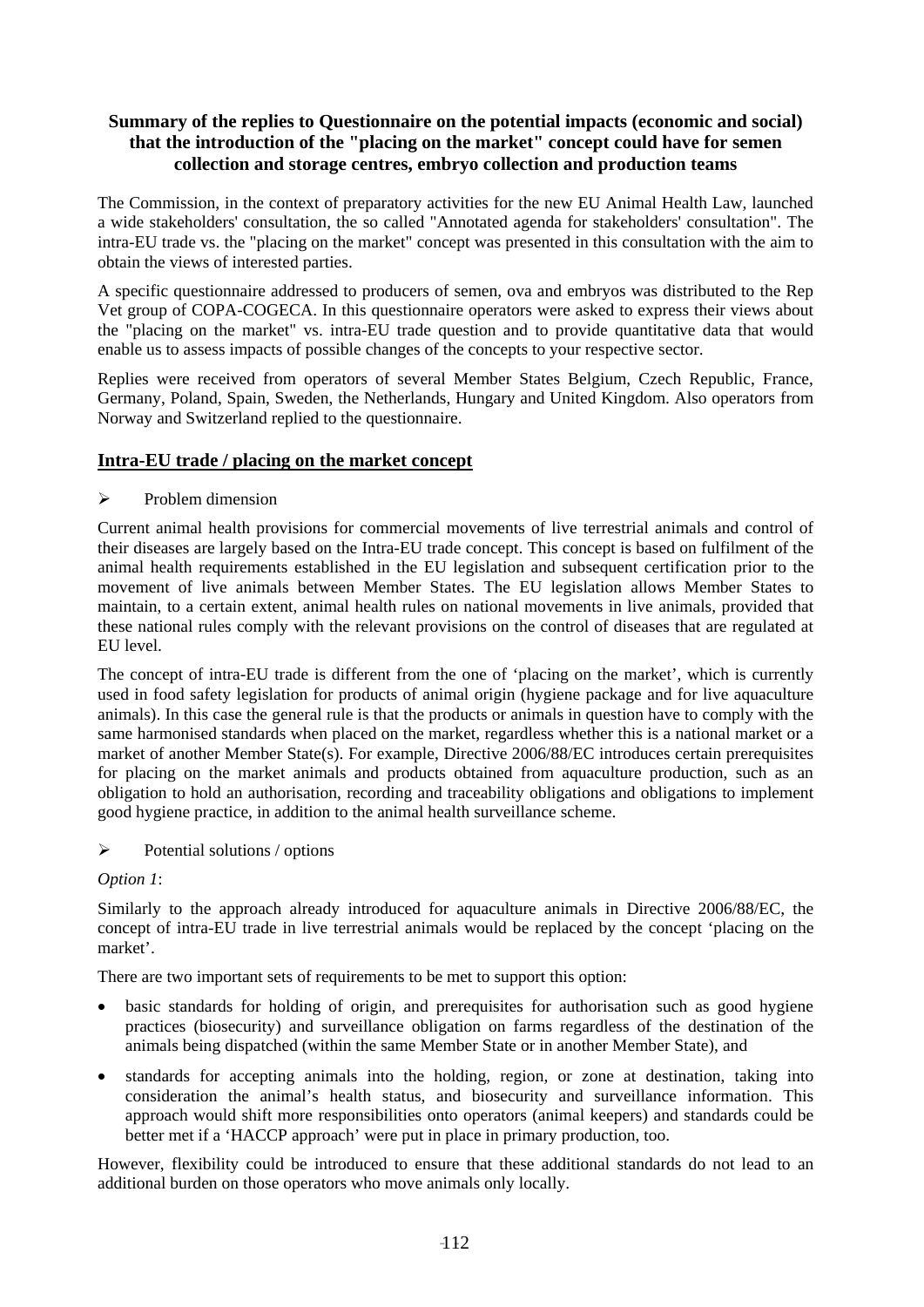#### **Do you support this preliminary approach?**

- Agree: 3 representatives (plus NO and CH)
- **Neutral: 3 representatives**
- **Strongly disagree: 2 representatives**
- Not relevant : 1 representative

#### *Option 2*:

Maintain the concept of intra-EU trade as the basis for regulating commercial movements of terrestrial animals between Member States. However, the implementation of enhanced biosecurity measures and surveillance schemes and subsequent trade facilitation mechanisms should, in principle, narrow the gaps between the rules governing intra-EU trade and those on national movements in live terrestrial animals, and eventually make it possible in the long term to move towards a 'placing on the market' system for live terrestrial animals, too.

#### **Do you support this preliminary approach?**

| $\overline{\phantom{0}}$ | Agree:    | 2 representatives |
|--------------------------|-----------|-------------------|
| $\blacksquare$           | Neutral:  | 4 representatives |
| $\blacksquare$           | Disagree: | 1 representative  |

#### *Comments:*

Representatives in favour of the first option are from Member States where same rules apply for intra-EU trade and national trade. No changes are expected for national trade while for intra-EU trade they perceive simplification of procedures as an advantage.

Opinions against the first option are based on the difficulties for small farms to make the necessary investments for complying with all the requirements to be authorised for intra-EU trade. Concerns on the measures to be taken in case of an epidemic disease spread were also expressed.

For some, current situation creates unfair competition (different requirements for trade within the Member States depending on the Member State).

#### **Can you specify the main differences between the national and EU approved centres (if relevant)?**

Member States applying the same standards are: Czech Republic, France, Germany (almost, certain differences for horses), Poland, Spain, and the Netherlands (but for the Netherlands representative it would be unacceptable to apply the same rules to storage tanks for use in the same farm where collected).

Member States with different rules for intra EU trade and trade within the Member State are:

- Hungary: different requirements for black and white areas. For them, applying intra-EU trade rules to national movements would imply significant investments for the farms that cannot be afforded, due to the low profitability of the activity. They estimate decrease on AI for pigs.
- UK: semen for national use is subjected to lower standards than semen for intra-EU trade. The use of semen collected and stored in the same holding is common practice and is not regulated.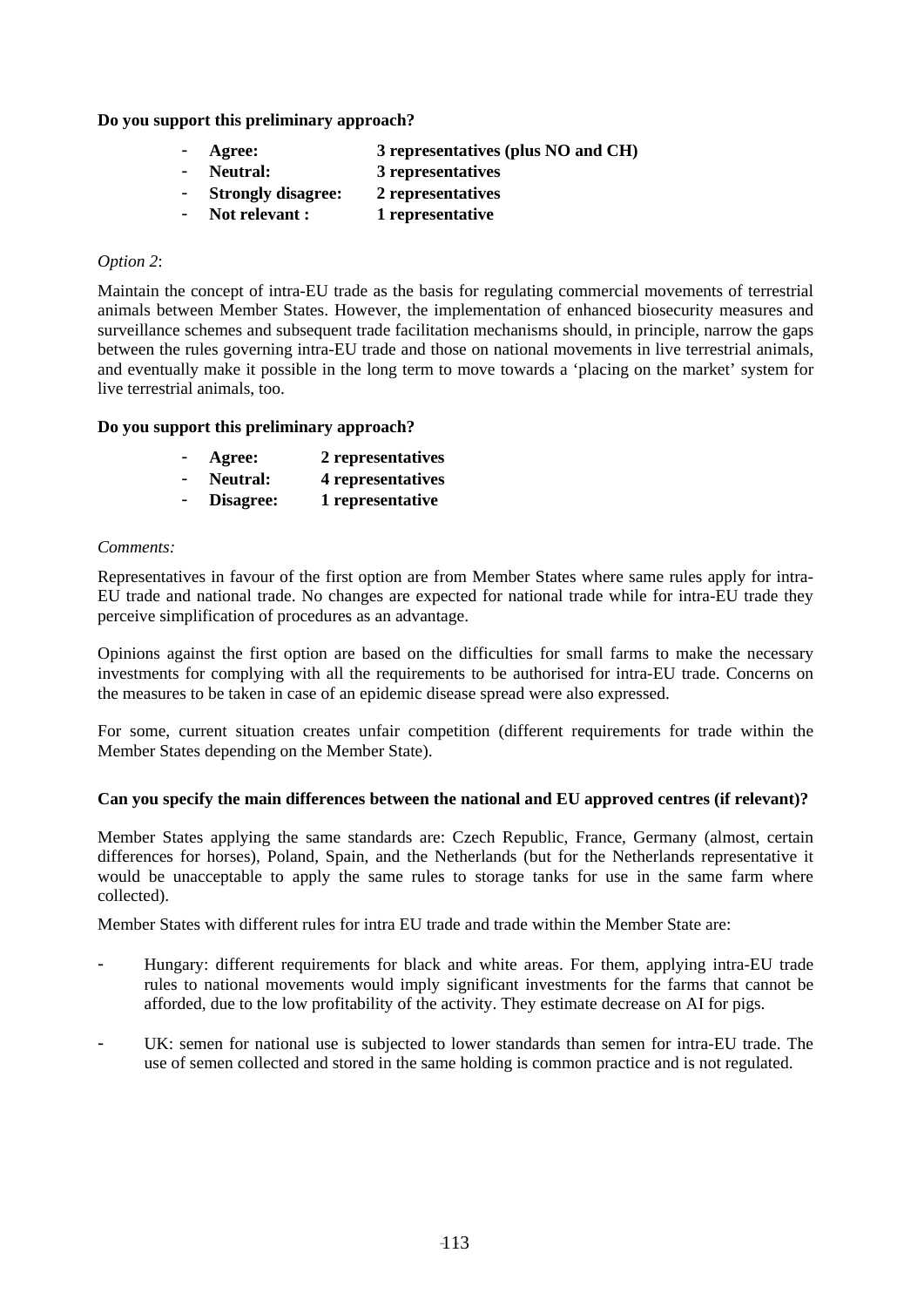**Could you estimate the possible economic and social impacts of introducing the concept of placing on the market? (Meaning that in order to trade nationally the centres would have to comply with the same requirements as those for intra-EU trade?)** 

Special rules would have to be provided for semen produced before the legislative changes.

For artificial insemination within the herd or farms it seems disproportionate to apply the standards required for intra-EU trade but on the other hand full traceability has to be ensured.

Questions on how additional guarantees will be applied in a credible way.

Semen for exports to third countries will still be subjected to certification.

Porcine: concerns were expressed on the use of antibiotics and PRRS positive boar stations.

#### **Conclusion:**

Placing on the market seems more feasible for bovine and porcine semen. However, this view is not shared by all contributors, as in certain Member States placing on the market could also have a considerable impact for bovine an porcine semen use. For the rest of the species negative impacts on society, the economy and biodiversity are expected due to the need for investments needed to change protocols and equipment and the fact that valuable genetic material will be lost because of noncompliance with EU standards.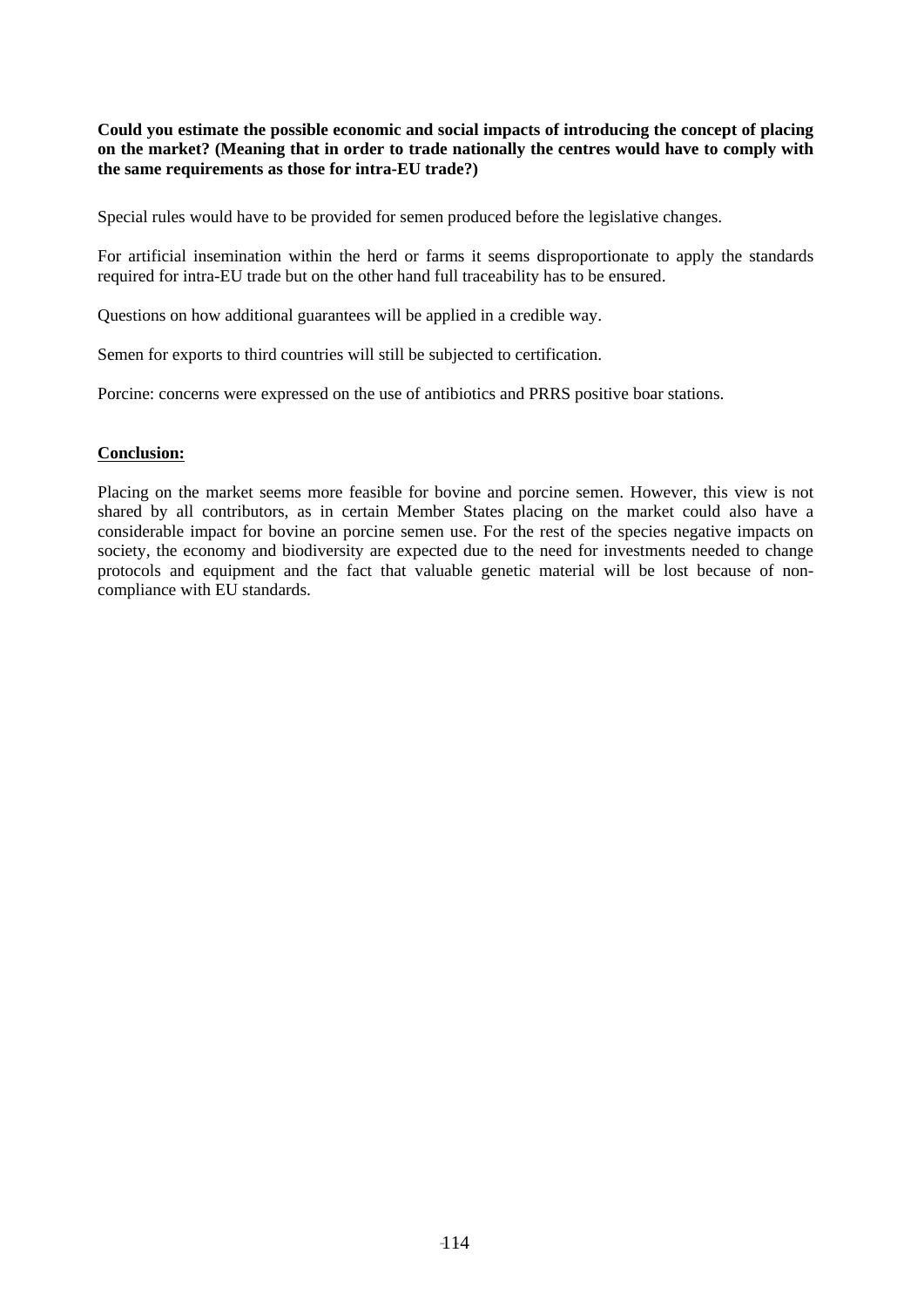## **DATA**

**Estimate of the number of semen collection centres approved for intra-EU trade and the number of semen collection centres approved/authorised only for national trade within your Member State** 

#### **BELGIUM**

| <b>Species</b> | Intra-EU | <b>National</b> |
|----------------|----------|-----------------|
| Porcine        | 3        | 30              |
| Bovine         | 3        |                 |
| Sheep          |          |                 |
| Goats          |          |                 |
| Rabbits        |          |                 |
| <b>Bees</b>    |          |                 |
| Equine         | 16       | 102             |
| Total          | 22       | 133             |

#### **CZECH REPUBLIC**

| <b>Species</b> | <b>Intra-EU</b> | <b>National</b> |
|----------------|-----------------|-----------------|
| Porcine        | 20              | 20              |
| Bovine         | 8               | 8               |
| Sheep          |                 |                 |
| Goats          |                 |                 |
| Rabbits        |                 |                 |
| <b>Bees</b>    |                 |                 |
| Equine         |                 |                 |
| Total          | 33              | 33              |

## **FRANCE**

| <b>Species</b> | Intra-EU | <b>National</b> |
|----------------|----------|-----------------|
| Porcine        | 23       | 23              |
| Bovine         | 32       | 32              |
| Sheep          | 11       | 11              |
| Goats          | ◠<br>∠   | ◠               |
| Rabbits        |          |                 |
| <b>Bees</b>    |          |                 |
| Others         |          |                 |
| Total          | 68       | 68              |

### **GERMANY**

| <b>Species</b> | Intra-EU       | <b>National</b> |
|----------------|----------------|-----------------|
| Porcine        | 38             |                 |
| Bovine         | 37             |                 |
| Sheep          | $\bigcap$<br>∠ |                 |
| Goats          |                |                 |
| Rabbits        |                |                 |
| <b>Bees</b>    |                |                 |
| Equine         | 139            | 92              |
| Total          | 216            | 107             |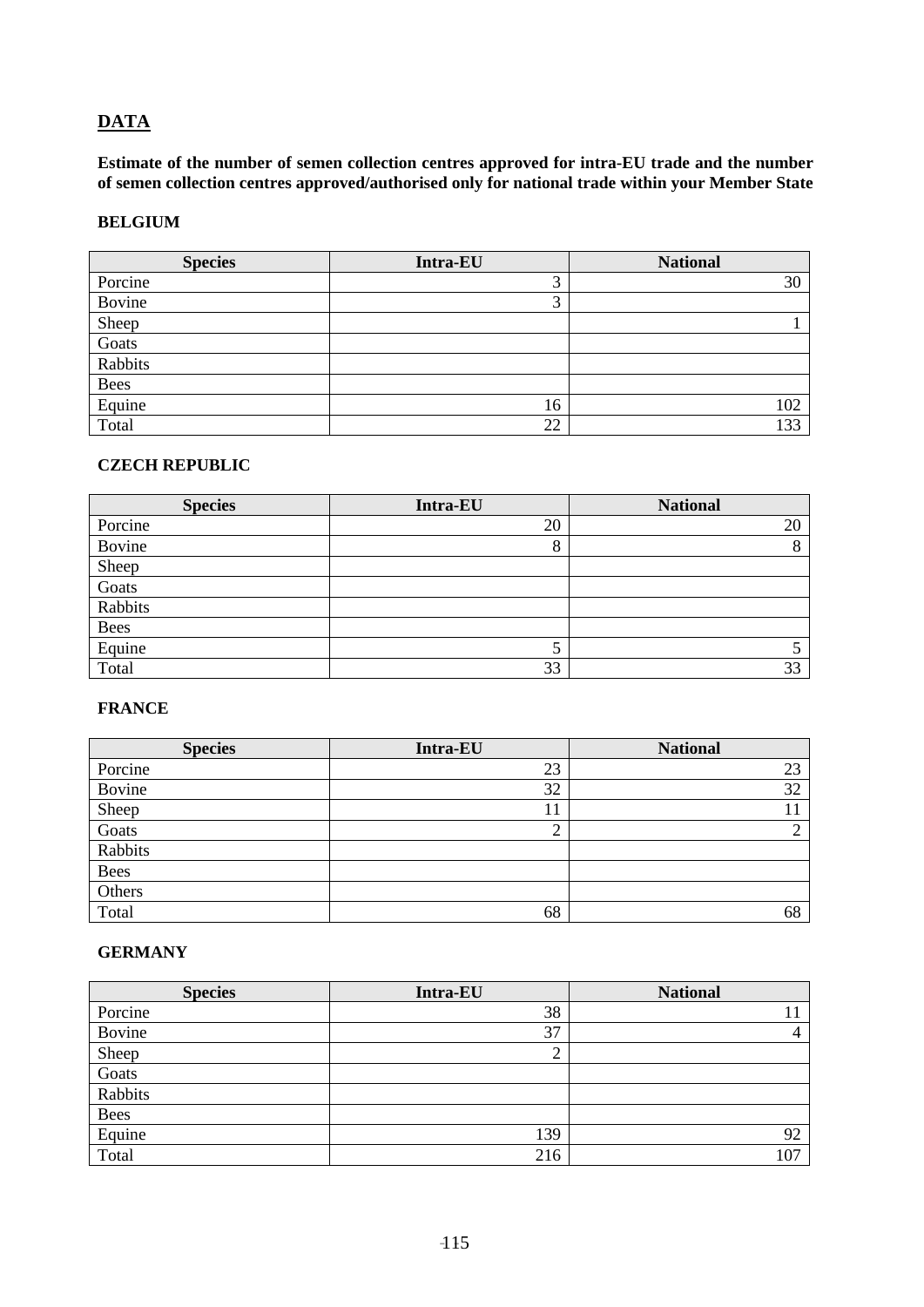### **POLAND**

| <b>Species</b> | Intra-EU | <b>National</b> |
|----------------|----------|-----------------|
| Porcine        | 12       |                 |
| Bovine         | 10       |                 |
| Sheep          |          |                 |
| Goats          |          |                 |
| Rabbits        |          |                 |
| <b>Bees</b>    |          |                 |
| Others         |          |                 |
| Total          | 22       |                 |

#### **SPAIN**

| <b>Species</b> | <b>Intra-EU</b> | <b>National</b> |
|----------------|-----------------|-----------------|
| Porcine        | 37              |                 |
| Bovine         |                 |                 |
| Sheep          | ◠               |                 |
| Goats          | -               |                 |
| Rabbits        |                 |                 |
| <b>Bees</b>    |                 |                 |
| Equine         | 21              |                 |
| Total          | 82              |                 |

#### **SWEDEN**

| <b>Species</b> | Intra-EU       | <b>National</b> |
|----------------|----------------|-----------------|
| Porcine        | $\bigcap$<br>J |                 |
| Bovine         | ◠<br>∠         |                 |
| Sheep          |                |                 |
| Goats          |                |                 |
| Rabbits        |                |                 |
| <b>Bees</b>    |                |                 |
| Others         |                |                 |
| Total          | ◡              |                 |

### **THE NETHERLANDS**

| <b>Species</b> | <b>Intra-EU</b> | <b>National</b> |
|----------------|-----------------|-----------------|
| Porcine        |                 |                 |
| Bovine         | J               |                 |
| Sheep          | U               |                 |
| Goats          | U               |                 |
| Rabbits        | U               |                 |
| Bees           | 0               |                 |
| Equine         | 22              | 80              |
| Total          | 32              | 80              |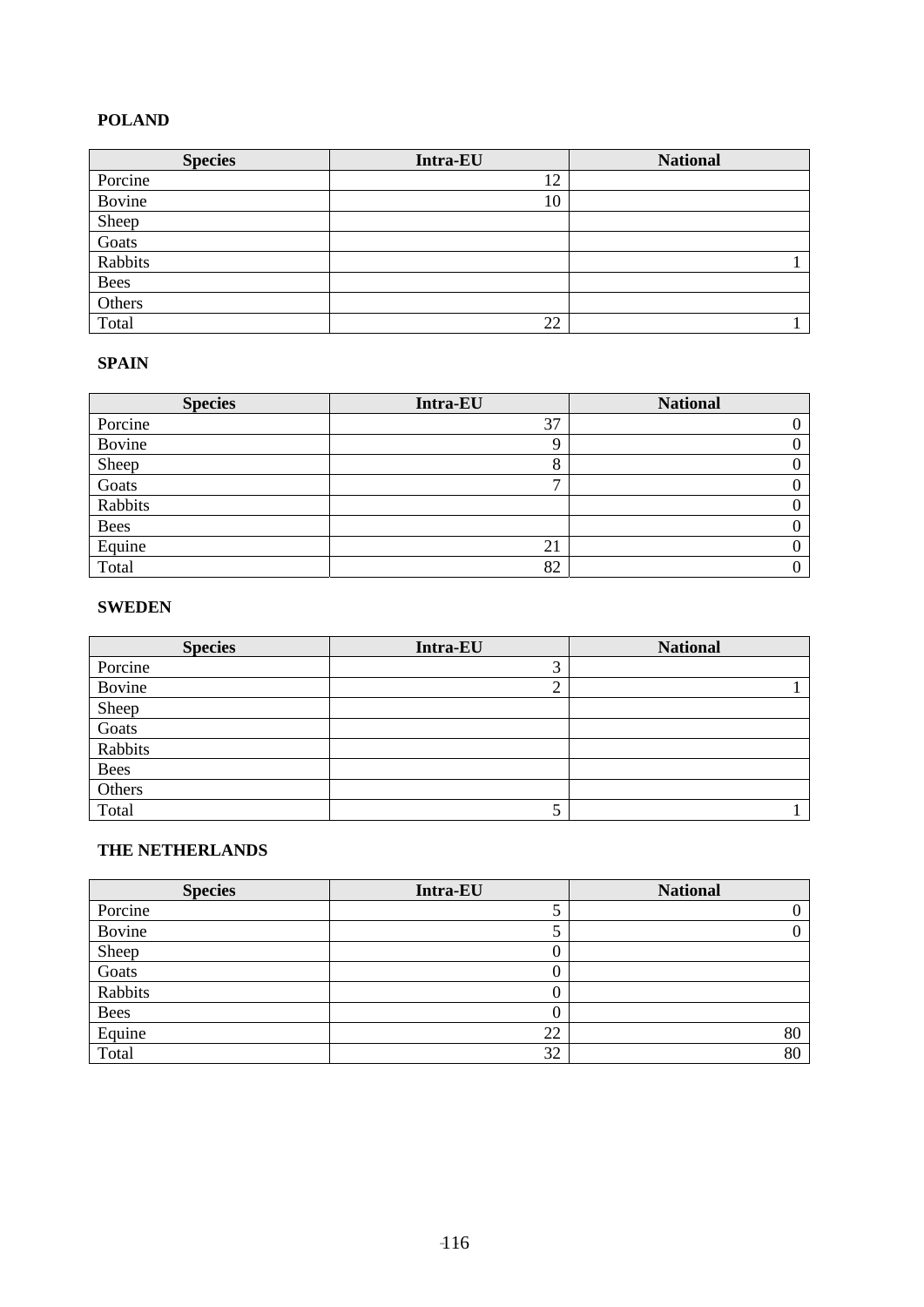### **HUNGARY**

| <b>Species</b> | <b>Intra-EU</b> | <b>National</b> |
|----------------|-----------------|-----------------|
| Porcine        | O               |                 |
| Bovine         | $\bigcap$<br>ͻ  |                 |
| Sheep          |                 |                 |
| Goats          |                 |                 |
| Rabbits        |                 |                 |
| <b>Bees</b>    |                 |                 |
| Others         |                 |                 |
| Total          | 12              |                 |

#### **UNITED KINGDOM**

| <b>Species</b> | <b>Intra-EU</b> | <b>National</b> |
|----------------|-----------------|-----------------|
| Porcine        | 14              |                 |
| Bovine         | Q               |                 |
| Sheep          | ⌒<br>Ć          |                 |
| Goats          |                 |                 |
| Rabbits        |                 |                 |
| <b>Bees</b>    |                 |                 |
| Equine         | 22              |                 |
| Total          | 48              | ◠               |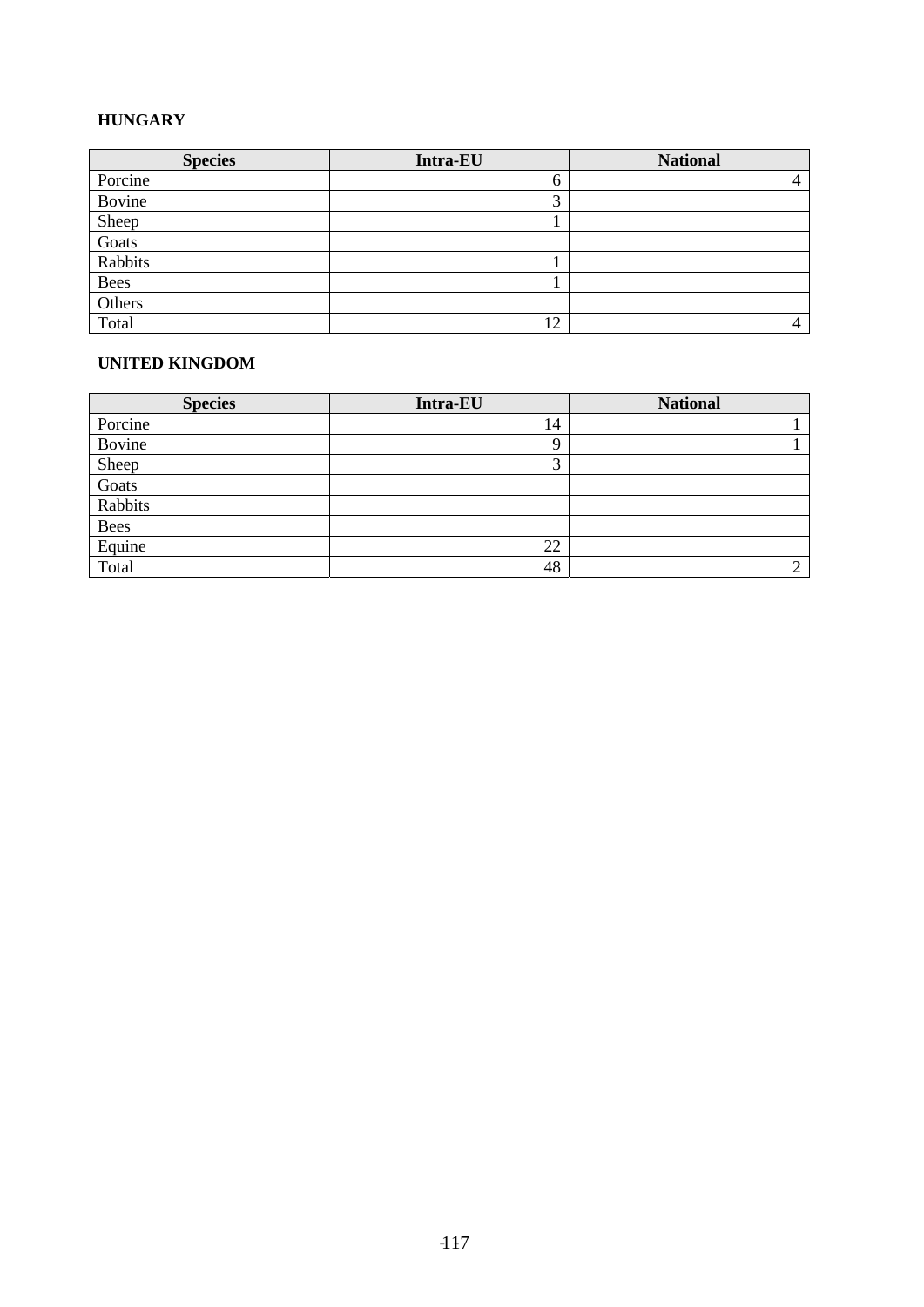**Estimate of the number of semen storage centres approved for intra-EU trade in your Member States and the number of semen storage centres approved/authorised only for national trade in your Member State** 

#### **BELGIUM**

| <b>Species</b> | <b>Intra-EU</b> | <b>National</b> |
|----------------|-----------------|-----------------|
| Porcine        | 5               | 41              |
| Bovine         | 4               |                 |
| Sheep          |                 |                 |
| Goats          |                 |                 |
| Rabbits        |                 |                 |
| <b>Bees</b>    |                 |                 |
| Equine         | 16              | 80              |
| Total          | 25              | 127             |

#### **CZECH REPUBLIC**

| <b>Species</b> | Intra-EU | <b>National</b> |
|----------------|----------|-----------------|
| Porcine        |          |                 |
| Bovine         | 11       |                 |
| Sheep          |          |                 |
| Goats          |          |                 |
| Rabbits        |          |                 |
| Bees           |          |                 |
| Others         |          |                 |
| Total          | 11       |                 |

#### **FRANCE**

| <b>Species</b> | Intra-EU | <b>National</b> |
|----------------|----------|-----------------|
| Porcine        | 23       | more than 23    |
| Bovine         | 67       | 67              |
| Sheep          | 11       |                 |
| Goats          | ി<br>∠   | ◠               |
| Rabbits        |          |                 |
| <b>Bees</b>    |          |                 |
| Others         |          |                 |
| Total          | 103      | 80              |

### **GERMANY**

| <b>Species</b> | Intra-EU | <b>National</b> |
|----------------|----------|-----------------|
| Porcine        |          | no data         |
| Bovine         | 20       | no data         |
| Sheep          |          | no data         |
| Goats          |          | no data         |
| Rabbits        |          | no data         |
| <b>Bees</b>    |          | no data         |
| Others         |          | no data         |
| Total          | 20       | no data         |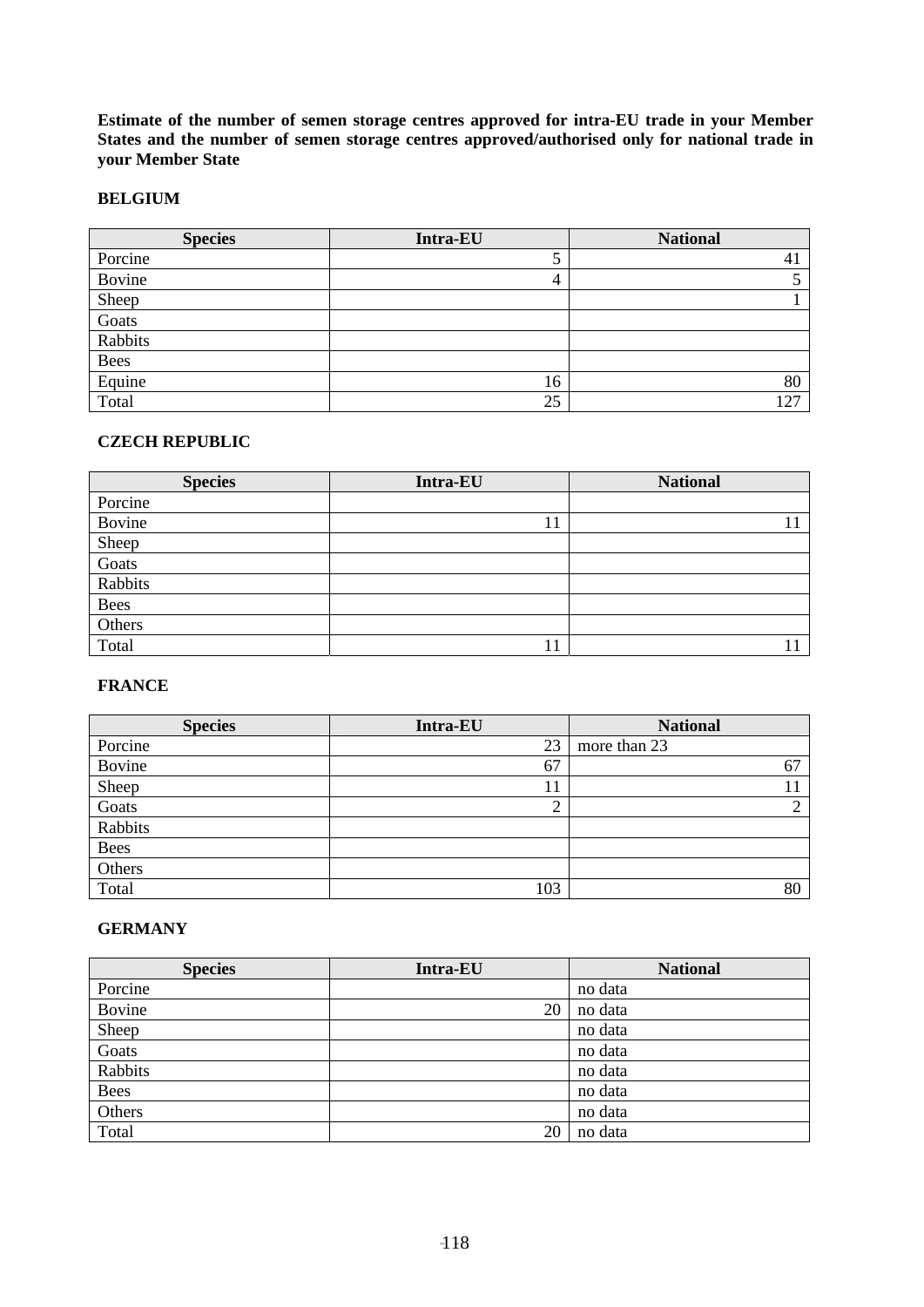### **POLAND**

| <b>Species</b> | Intra-EU | <b>National</b> |
|----------------|----------|-----------------|
| Porcine        | 12       |                 |
| Bovine         | 10       |                 |
| Sheep          |          |                 |
| Goats          |          |                 |
| Rabbits        |          |                 |
| <b>Bees</b>    |          |                 |
| Others         |          |                 |
| Total          | 22       |                 |

#### **SPAIN**

| <b>Species</b> | <b>Intra-EU</b> | <b>National</b> |
|----------------|-----------------|-----------------|
| Porcine        |                 |                 |
| Bovine         | 21              |                 |
| Sheep          |                 |                 |
| Goats          |                 |                 |
| Rabbits        |                 |                 |
| <b>Bees</b>    |                 |                 |
| Equine         |                 |                 |
| Total          | 22              | 0               |

#### **SWEDEN**

| <b>Species</b> | <b>Intra-EU</b> | <b>National</b>       |
|----------------|-----------------|-----------------------|
| Porcine        | 4               |                       |
| Bovine         | $\overline{ }$  | all $DYI + ai co-ops$ |
| Sheep          |                 |                       |
| Goats          |                 |                       |
| Rabbits        |                 |                       |
| <b>Bees</b>    |                 |                       |
| Others         |                 |                       |
| Total          | 11              |                       |

#### **THE NETHERLANDS**

| <b>Species</b> | Intra-EU | <b>National</b>              |
|----------------|----------|------------------------------|
| Porcine        |          |                              |
| Bovine         |          | all inseminators and private |
|                | 7        | farmers for DYS AI           |
| Sheep          | U        |                              |
| Goats          | U        |                              |
| Rabbits        |          |                              |
| <b>Bees</b>    | O        |                              |
| Others         |          |                              |
| Total          | 8        |                              |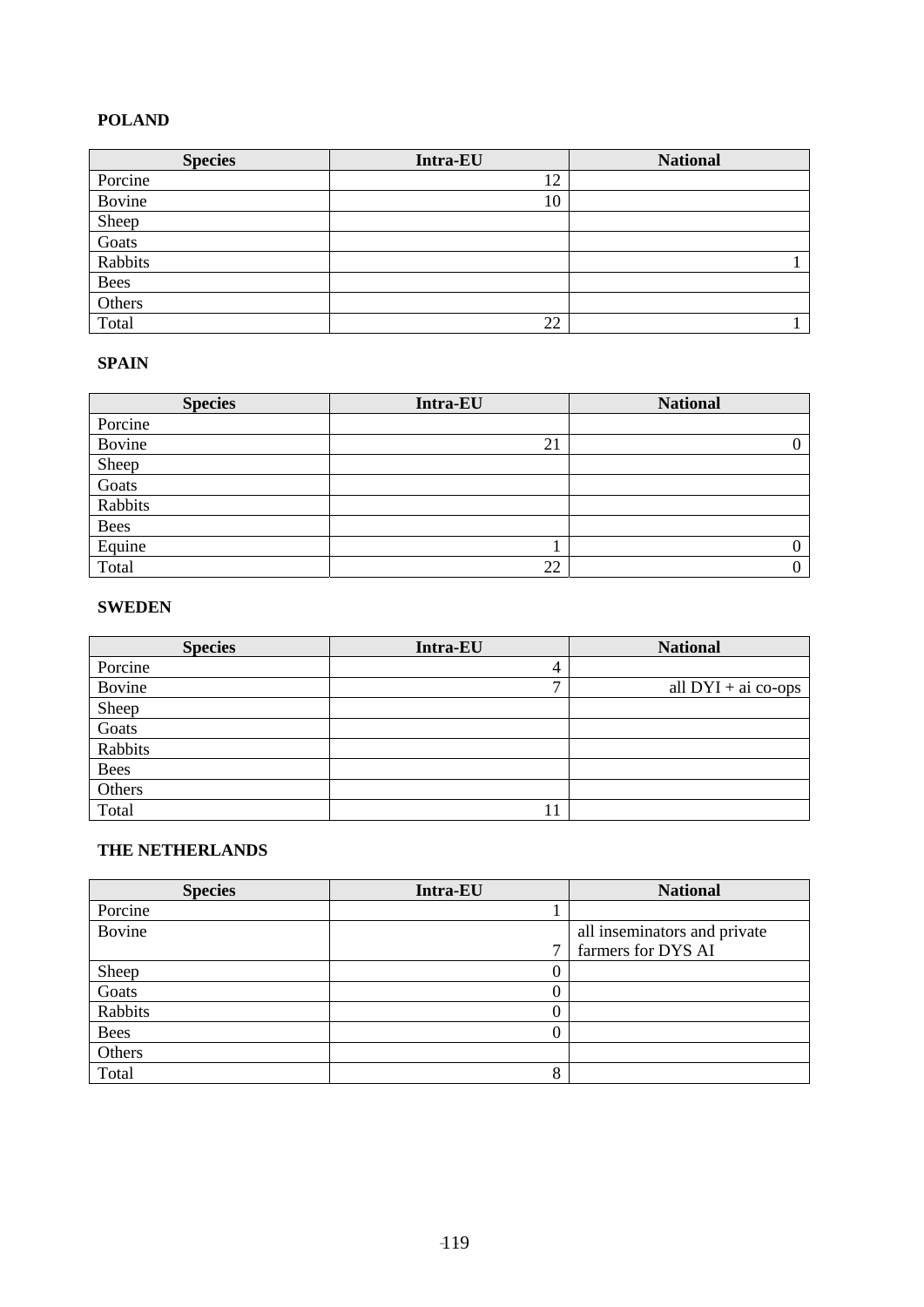### **HUNGARY**

| <b>Species</b> | Intra-EU | <b>National</b> |
|----------------|----------|-----------------|
| Porcine        |          |                 |
| Bovine         | O        |                 |
| Sheep          |          |                 |
| Goats          |          |                 |
| Rabbits        |          |                 |
| <b>Bees</b>    |          |                 |
| Others         |          |                 |
| Total          | 6        | 0               |

#### **UNITED KINGDOM**

| <b>Species</b> | Intra-EU | <b>National</b> |
|----------------|----------|-----------------|
| Porcine        | 4        | no data         |
| Bovine         | 10       | 4 (and on-farm) |
| Sheep          | 3        | no data         |
| Goats          |          |                 |
| Rabbits        |          |                 |
| <b>Bees</b>    |          |                 |
| Others         |          |                 |
| Total          | 17       | 0               |

**Estimate of the number of embryo collection and production teams approved for intra-EU trade in your Member States and the number of embryo collection and production teams approved/authorised only for national trade within your Member State** 

#### **BELGIUM**

| <b>Species</b> | <b>Intra-EU</b> | <b>National</b> |
|----------------|-----------------|-----------------|
| Porcine        |                 |                 |
| Bovine         | 4               |                 |
| Sheep          |                 |                 |
| Goats          |                 |                 |
| Rabbits        |                 |                 |
| Bees           |                 |                 |
| Equine         | 12              |                 |
| Total          | 16              |                 |

## **CZECH REPUBLIC**

| <b>Species</b> | Intra-EU | <b>National</b>   |
|----------------|----------|-------------------|
| Porcine        |          |                   |
| Bovine         | 3        | $\mathbf{\Omega}$ |
| Sheep          |          |                   |
| Goats          |          |                   |
| Rabbits        |          |                   |
| <b>Bees</b>    |          |                   |
| Others         |          |                   |
| Total          | 3        | $\mathbf{\Omega}$ |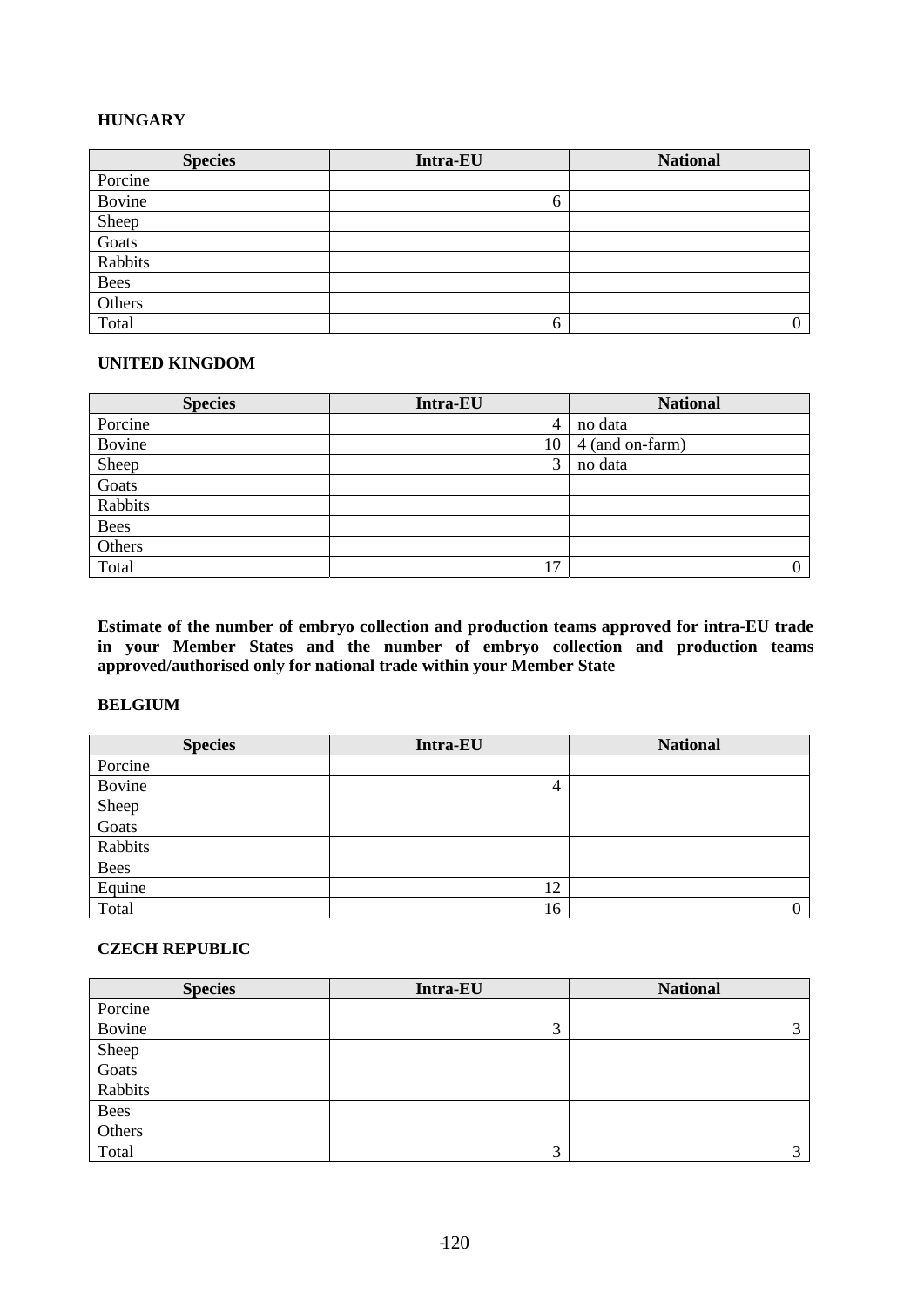## **FRANCE**

| <b>Species</b> | <b>Intra-EU</b>               | <b>National</b> |
|----------------|-------------------------------|-----------------|
| Porcine        |                               |                 |
| Bovine         | 37                            | 37              |
| Sheep          | $\overline{\phantom{a}}$<br>∠ | ⌒               |
| Goats          | ◠<br>∠                        | ◠               |
| Rabbits        |                               |                 |
| <b>Bees</b>    |                               |                 |
| Others         |                               |                 |
| Total          | 42                            | 42              |

### **GERMANY**

| <b>Species</b> | <b>Intra-EU</b> | <b>National</b> |
|----------------|-----------------|-----------------|
| Porcine        | $\overline{2}$  | no data         |
| Bovine         | 40              | no data         |
| Sheep          | 6               | no data         |
| Goats          |                 | no data         |
| Rabbits        |                 | no data         |
| <b>Bees</b>    |                 | no data         |
| Equine         | 10              | no data         |
| Total          | 58              | no data         |

## **POLAND**

| <b>Species</b> | Intra-EU | <b>National</b> |
|----------------|----------|-----------------|
| Porcine        |          |                 |
| Bovine         | 4        |                 |
| Sheep          |          |                 |
| Goats          |          |                 |
| Rabbits        |          |                 |
| Bees           |          |                 |
| Others         |          |                 |
| Total          | 4        | $\Omega$        |

## **SPAIN**

| <b>Species</b> | <b>Intra-EU</b> | <b>National</b> |
|----------------|-----------------|-----------------|
| Porcine        |                 |                 |
| Bovine         | 13              |                 |
| Sheep          |                 |                 |
| Goats          |                 |                 |
| Rabbits        |                 |                 |
| Bees           |                 |                 |
| Equine         | ◠<br>∸          |                 |
| Total          | 15              |                 |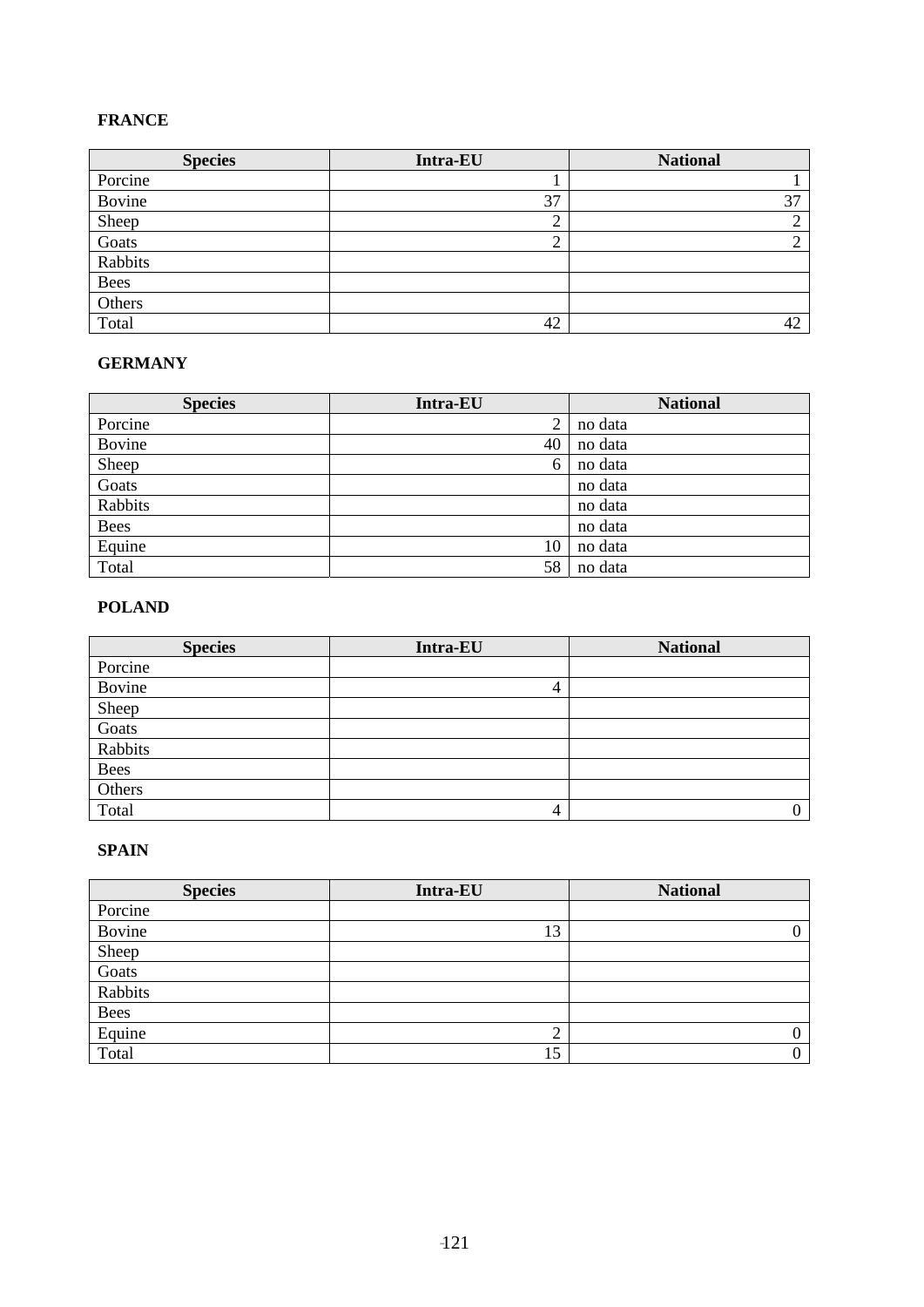#### **SWEDEN**

| <b>Species</b> | Intra-EU | <b>National</b>  |
|----------------|----------|------------------|
| Porcine        |          | research         |
| Bovine         | 3        | a couple         |
| Sheep          |          |                  |
| Goats          |          |                  |
| Rabbits        |          |                  |
| <b>Bees</b>    |          |                  |
| Others         |          |                  |
| Total          | 3        | $\boldsymbol{0}$ |

#### **THE NETHERLANDS**

| <b>Species</b> | Intra-EU       | <b>National</b> |
|----------------|----------------|-----------------|
| Porcine        | υ              |                 |
| Bovine         | 8              | 20              |
| Sheep          |                |                 |
| Goats          |                |                 |
| Rabbits        |                |                 |
| <b>Bees</b>    |                |                 |
| Equine         | $\bigcap$<br>Ľ | 30              |
| Total          | 11             | 50              |

#### **HUNGARY**

| <b>Species</b> | <b>Intra-EU</b> | <b>National</b> |
|----------------|-----------------|-----------------|
| Porcine        |                 |                 |
| Bovine         | $\overline{2}$  |                 |
| Sheep          |                 |                 |
| Goats          |                 |                 |
| Rabbits        |                 |                 |
| <b>Bees</b>    |                 |                 |
| Equine         |                 |                 |
| Total          | $\bigcap$<br>∠  |                 |

#### **UNITED KINGDOM**

| <b>Species</b> | Intra-EU | <b>National</b> |
|----------------|----------|-----------------|
| Porcine        |          |                 |
| Bovine         | 23       | 16              |
| Sheep          |          |                 |
| Goats          |          |                 |
| Rabbits        |          |                 |
| <b>Bees</b>    |          |                 |
| Others         |          |                 |
| Total          | 23       | 16              |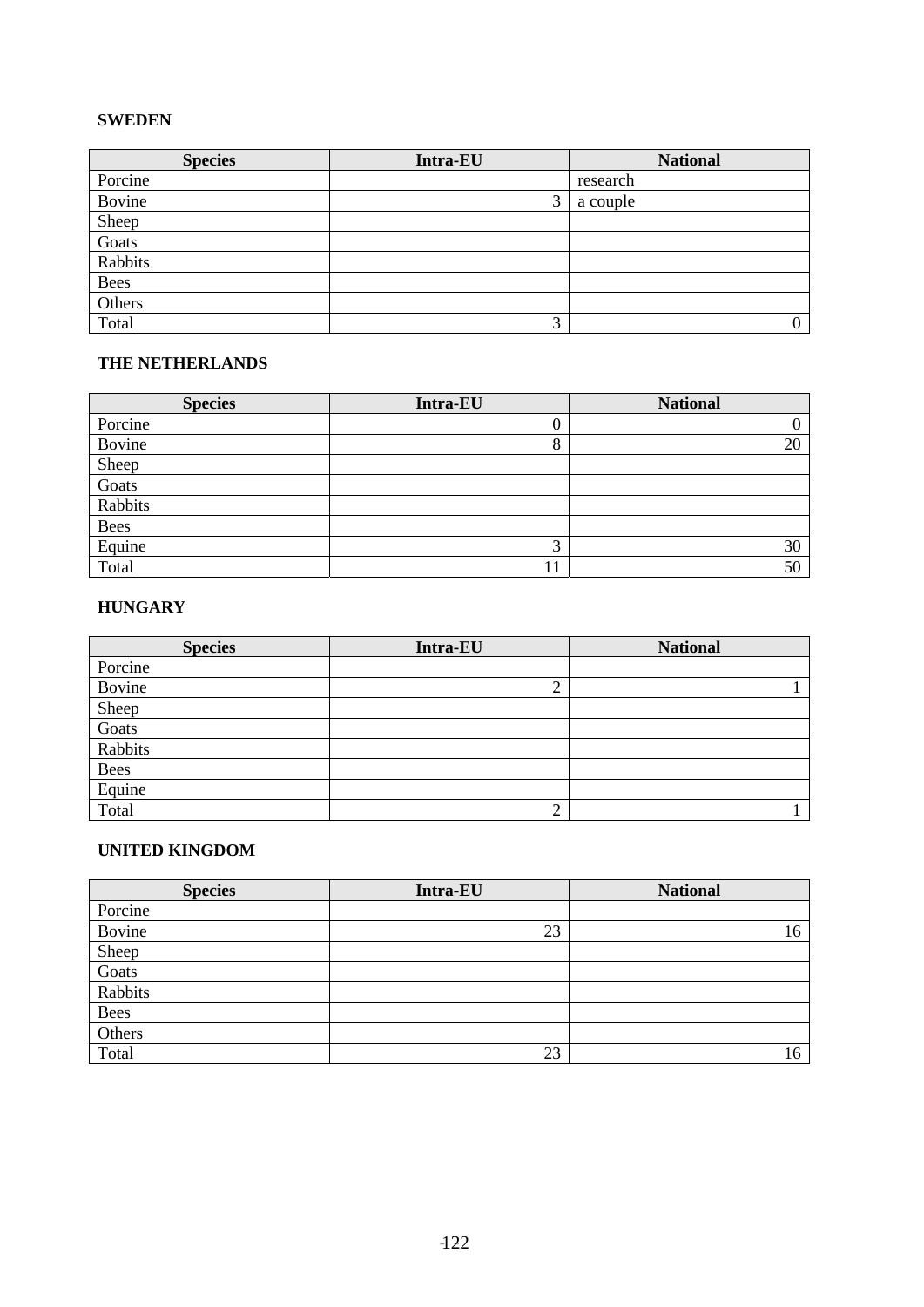## **ANNEX VII Vaccination policy**

## **Part 1**

## **EU vaccination policies – background and additional assessment**

## **I. BACKGROUND OF THE ANIMAL VACCINATION POLICY WITHIN THE EU**

## **I.1 Introduction**

The EU animal health policy has been developed progressively and supported by harmonised legislation since the early 1960s. This policy is fundamental to ensuring the health and welfare of animals, profitability for farmers, food safety, the functioning of the EU single market and the possibility of exporting animals and animal products.

EU strategies for the control of major animal diseases of food producing animals often rely on strict surveillance and rapid containment of disease outbreaks. This is achieved by means of a 'stamping out' policy consisting in the culling of the animals in the infected and other at-high risk farms. In this way the confirmed and possible sources of infection are eliminated and the disease agent is eradicated. This strategy is suitable for diseases which occur rather sporadically, but which are easily spread from farm to farm and across state borders, such as classical swine fever (CSF), foot-and-mouth disease (FMD) and Avian Influenza (AI). By using the stamping out policy, the affected MS can quickly regain their "disease free status". For these diseases, the EU policy foresees only a rather limited use of vaccines, mainly in cases of emergency. In fact, the Commission has put in place vaccine banks for FMD and CSF, so that vaccines could be made rapidly available to MS in case of need.

Conversely, regular vaccination against other diseases is widely applied in the MS in accordance with EU disease control legislation. For example, vaccination against Brucellosis has proven to be an effective tool not only to control and facilitate its eradication in livestock but also to protect human health, as the disease can be transmitted to humans. Another example is the substantial investment of resources in the vaccination of wildlife against rabies. This significantly improved the rabies situation in Europe, reducing risk to human health and making travelling with pets easier.

Vaccination is used in accordance with the EU legislation to control and eradicate diseases with large production losses, such as Aujeszky's Disease, Infectious Bovine Rhinotracheitis (IBR), etc.

For many diseases, vaccination of farmed, sports or pet animals is not regulated by EU legislation and it is usually applied because of industry standards or veterinary recommendation e.g. equine influenza, equine herpes virus, parvovirosis for dogs, etc..

## **I.2. The reasons behind the EU "non-vaccination" policy against major animal diseases**

Before the strategies against major animal diseases were established at EU level in the last few decades, MS routinely using vaccination against diseases such as CSF and FMD had faced considerable problems in trade with other MSs and third countries which were not applying vaccination and were considered as "free from the disease". Trade in vaccinated animals and their products was considered unsafe, because vaccinated animals – although not showing signs of disease - can still become infected with the virus in the field, leading to a "masked infection".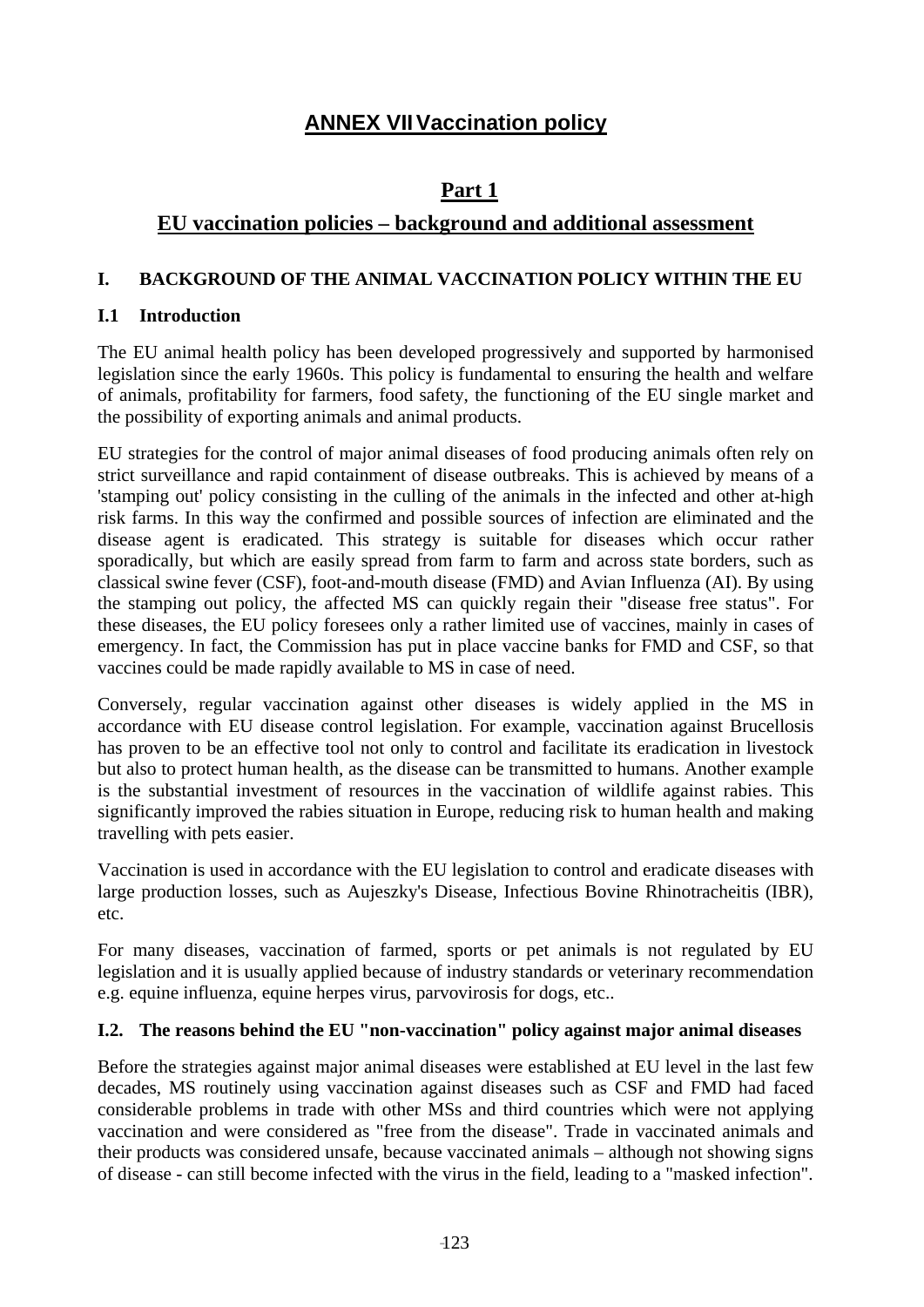In the late '80s EU legislation was therefore adopted that included the prohibition of prophylactic vaccination against FMD and CSF. The Single Market in cattle, pigs, sheep and goats and their products was established in the early '90s thanks to this "non-vaccination" policy and to the improvement in the disease situation, leading to the achievement of the "disease free status" across the EU (except the areas where limited outbreaks of disease occurred, which were however "regionalized"). In this way EU farmers could trade more easily and transparently not only within the EU but also with third countries, leading to considerable economic benefits.

Resources were therefore focused on the prompt eradication of new introductions of diseases when they occurred, rather than investing in very extensive and expensive vaccination campaigns and surveillance of vaccinated populations.

## **I.3. The impact of major animal health crises on the "non-vaccination" policy**

At the end of the '90s and beginning of the 2000s serious animal disease outbreaks in the EU (CSF in 1997-98 and 2001-02, FMD in 2001, AI in 1999 and 2003) resulted in the destruction of many millions of animals, many on the grounds of prevention of disease spread rather than because they were infected, in accordance with the 'stamping out' policy. This raised serious economic and ethical concerns. Those crises highlighted the need to review disease control policies, including the approach to vaccination.

The serious problems encountered in controlling those outbreaks were caused by a combination of factors, including:

- the dramatic raise of the global trade (legal and illegal) in animals and their products, resulting in an increased risk of introduction of diseases to the EU and their spread within the EU;
- the difficulty in controlling diseases in areas at higher risk due to a high density of animals and/or insufficient biosecurity measures at farm level;
- the presence of diseases in the wild fauna (e.g. CSF in wild boar, AI in wild birds) in the EU and/or in many neighbouring countries, combined with increased contact between wildlife and domestic animals;
- insufficient disease preparedness in the MS.

Several corrective actions have been taken in the last years to address these problems both at EU and MS level, including a more flexible approach to vaccination, with results that can be considered by and large positive. For example, as from the early 2000s the EU has supported the development of a vaccination strategy of wild boar against CSF, by means of legislation and funding. This strategy has led to a major improvement of the disease situation in Europe, both in wild and domestic pigs.

Nevertheless, legislation adopted after 2000 (on BT in 2000, on CSF in 2001, FMD in 2003 and AI in 2005) confirmed that vaccination is not to be routinely used against these diseases, as the benefits would not justify the costs. However, there is now a wider possibility than in the past to use vaccines, both as an emergency response to outbreaks which might get out of control and, for some diseases, namely AI and Bluetongue, also as a prevention tool.

This revised approach was also made possible by technical developments such as better quality and purity of vaccines, new marker vaccines (which allow diagnostic tests to detect infection in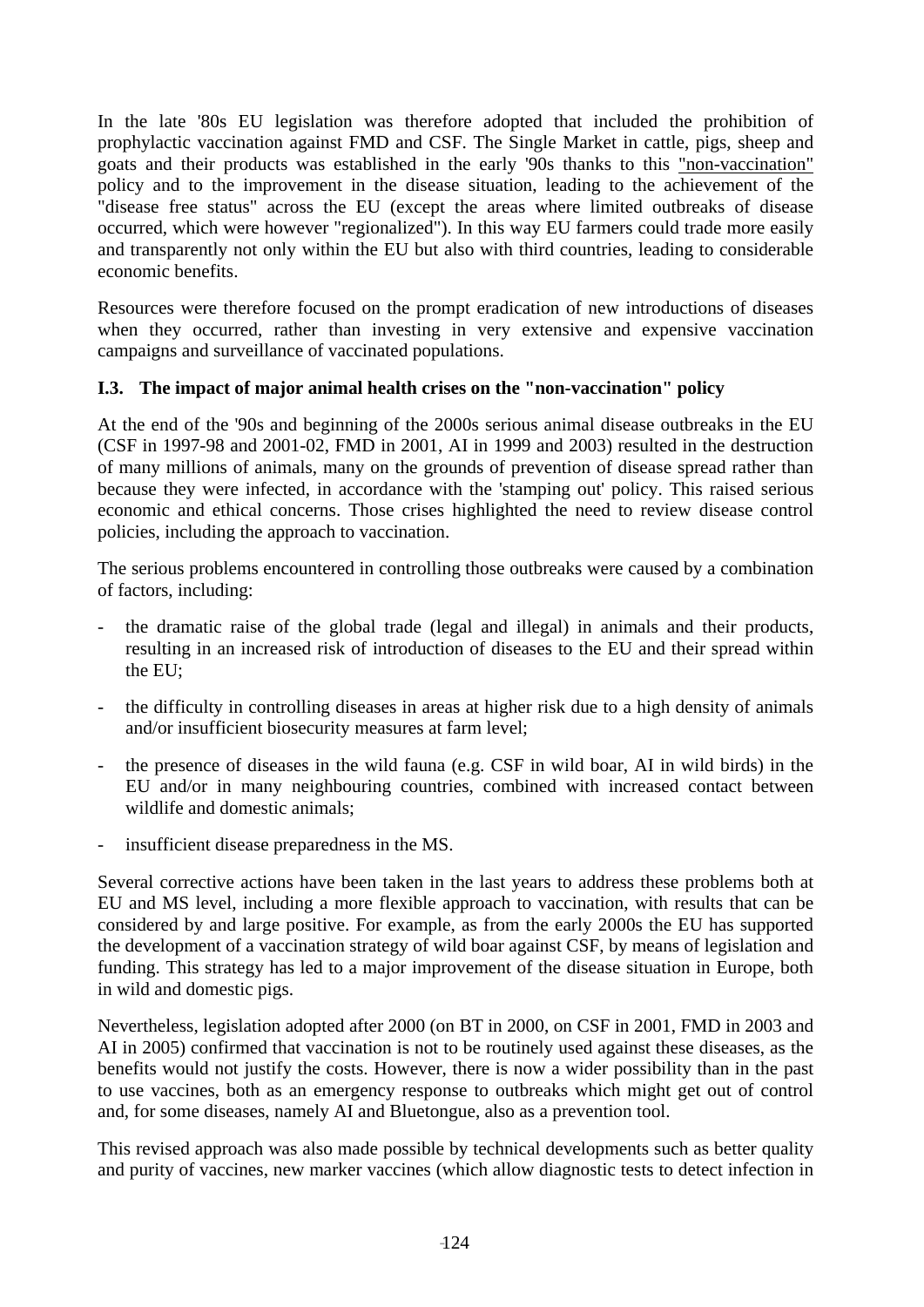vaccinated animals) and diagnostic tests allowing more effective surveillance in vaccinated populations. At the same time, legislation on trade in vaccinated animals and their products has become more flexible and less punishing when vaccination is used. Indeed, in certain cases, like BT (and also rabies), vaccination is envisaged by the legislation as a tool for facilitating movement and trade of animals, if certain conditions are met.

It must be mentioned, however, that despite the additional flexibility introduced in the legislation on the possible use of vaccines, there is still limited experience of their emergency use for some diseases (CSF, FMD, AI). This makes difficult or even prevents its use by MS. Fears also exist that other MSs will not accept the flexibility of legislation allowing the application of only minimal trade restrictions on products originating from vaccinated animals. In this regard, some MSs have traditionally shown a quite negative attitude *vis-à-vis* vaccination. Even if this is overcome, traders may still be cautious of possible trade restrictions from third countries, while retailers may refuse to buy products from vaccinated animals, as they are also concerned about negative reactions of consumers (although these reactions would not be justified by the scientific evidence). All this would finally affect the decision (that is largely up to the affected Member State(s)) to use or not vaccines in case of an emergency. This is true of CSF and FMD in particular.

## **I.4. International standards and impact on international trade**

The Terrestrial Code of the World Organisation for Animal Health (OIE) is revised every year. With respect to vaccination, when an approved vaccine exists its use is permitted, and the code only requires that the health certificates accompanying animals contain the relevant information about any vaccinations. In some cases laboratory testing of animals is required and/or that the surveillance of the territory is adapted according to the vaccination policy adopted.

EU legislation largely reflects OIE standards on vaccination and its effects on trade in animals and animal products. However, third countries may be very reluctant to fully accept OIE standards, even when the OIE (in parallel with the EU) has been very open and rapid in adapting them to new technical developments.

The positions of trading partner countries regarding vaccination policies and their impact on trade are widely diverse, depending on the country and on the disease. It can be said that vaccination still increases the risk of trade barriers being applied (even if unjustified). The barriers that are technically justified and supported by EU legislation and OIE standards are usually not insurmountable. However, in some circumstances they may be sufficiently severe to discourage vaccine use, particularly in MSs which have strong interests in export.

## **II. ADVANTAGES AND DISADVANTAGES OF VACCINATION**

In summary, on the bases of the lessons learned in the last two decades, the advantages and disadvantages of vaccination as a control tool against major epidemic diseases can be summarised as follows:

## Advantages:

- a) Reduction of clinical disease and mortality and associated losses;
- b) Reduction of risk of infection;
- c) Reduction of virus excretion from vaccinated animals and spread to other animals/farms;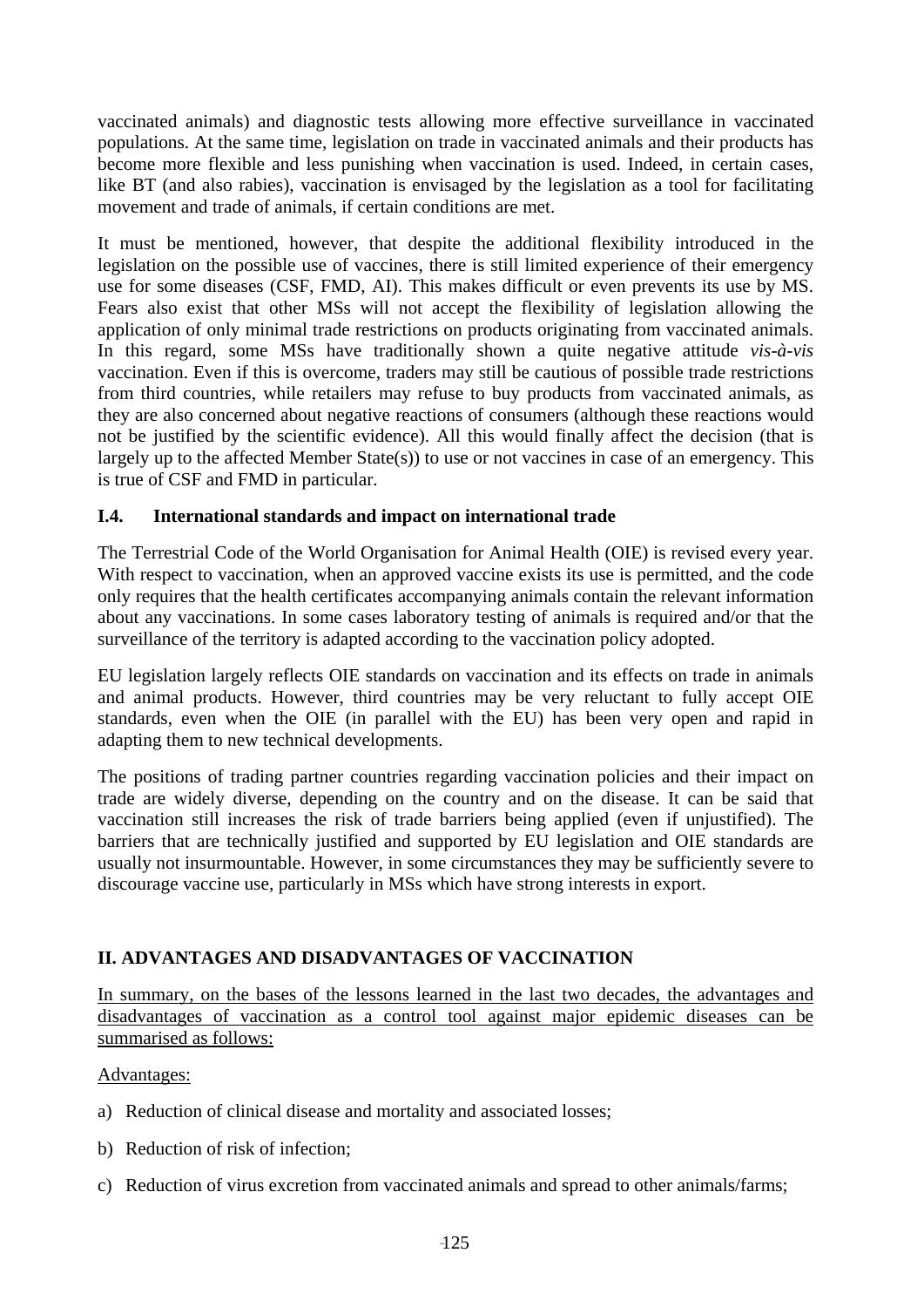d) Possible reduced risk of disease outbreaks of major size, of massive killing of animals and of direct and indirect economic losses (although the limited experience in the emergency use of vaccines does not allow definite conclusions to be drawn).

### Disadvantages:

- a) Vaccination may be technically challenging to administer and require several injections to build up immunity (e.g. cumbersome individual vaccination of large numbers of poultry or vaccination of dangerous animals);
- b) The immune response induced by vaccination is not always fully satisfactory so it is possible for some vaccinated animals to still get infected;
- c) It may mask the occurrence of infection and thus delay its detection;
- d) It may require vaccination of a high number of animals to establish sufficient protection of the population ('herd immunity');
- e) It may induce a false sense of security and thus encourage relaxation of biosecurity and surveillance measures;
- f) The vaccine strain may not always match the virus in circulation e.g. there are several different FMD virus strains which will make vaccination expensive, when several vaccine strains are needed.
- g) Where vaccination does not prevent the possibility of infection, a suitable surveillance programme must be installed to prove absence of infection.

## **III. PRACTICAL EXAMPLES OF THE EU POLICY DEVELOPMENTS ON VACCINATION**

The examples of AI, ND, CSF, FMD and BT are used below to demonstrate how the EU legislation foresees different vaccination possibilities according to the nature of the disease agent, available vaccines, acceptable vaccination policies and consequences for economy and trade; and how this legislation has evolved in the last decade.

## **III. 1. Avian Influenza and Newcastle Disease**

The approach to vaccination against AI and ND, the two most important highly contagious poultry diseases in the world, is entirely different.

Vaccination against AI is used only very seldom. This is due to a number of factors

i) until 2000, AI was a very rare disease in the EU and therefore a preventive vaccination had never been justified;

ii) AI vaccination prevents the disease but does not fully protect against infection. This could lead to undetected virus spread; therefore costly surveillance is required to detect infected animals in a vaccinated population;

iii) vaccines that would allow an easy and cheap application are not yet available (currently injection of each individual bird is needed); and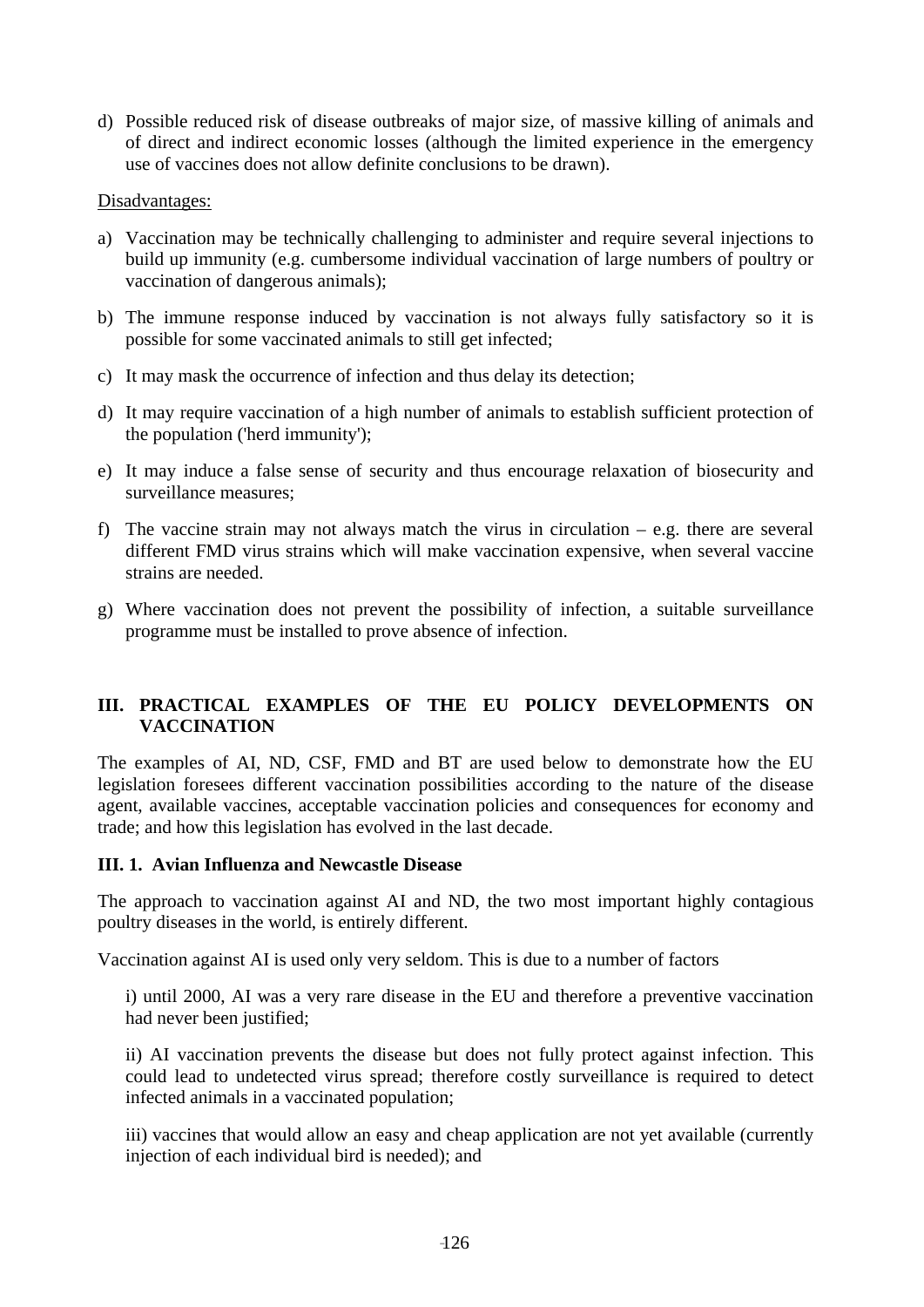iv) the use of a vaccine may lead trading partners to impose trade restrictions

Preventive routine vaccination against ND is used widely and fully supported by the industry. This is due to a number of factors:

i) several ND outbreaks occurred in various MS, causing serious losses;

ii) the risk of continuous spill-over from wild birds into domestic poultry farms;

iii) cheap, effective vaccines are available; and

iv) the OIE Code does not establish significant trade restrictions in relation to vaccination.

The different approach towards these two poultry diseases is reflected in the requirements for intra-EU trade and imports into the EU.

## **III.2. Classical Swine Fever**

Following the CSF crises of 1997-98, the experience gained through oral vaccination of wild boars against CSF (mainly in Germany) and the development of marker vaccines for domestic pigs allowed more flexibility towards vaccination in EU legislation (Council Directive 2001/89/EC).

If wild boar are vaccinated against CSF, EU legislation does not impose trade restrictions on unvaccinated domestic pigs and their products in addition to the restrictions normally applied in an area where the disease occurs in the wild boar. Trade in pig meat is not restricted.

As regards vaccination of domestic pigs, Directive 2001/89/EC introduced the use of marker vaccines and a discriminatory test which were developed in the late 1990s/early 2000s.

If a marker vaccine is used, which allows identification of infected animals in a vaccinated population; trade in pig meat from vaccinated animals may regularly take place, provided that the herd of origin is shown to be disease-free via discriminatory testing.

## **III.3. Foot and mouth disease (FMD)**

In the early '90s, after FMD was eradicated from Europe, the EU adopted a policy prohibiting prophylactic vaccination against FMD. For this disease, in addition to the policy considerations explained in chapter 1 above, the adoption of a policy of prophylactic vaccination posed (and still poses) serious technical problems, notably because of the several distinct strains of virus existing outside Europe. This causes significant uncertainties as regards which vaccine strains ought to be used for such vaccination.

For these reasons, following the FMD crisis in 2001, the prohibition of prophylactic vaccination was confirmed, even though new FMD control legislation was adopted (Directive 2003/85/EC) which moved emergency vaccination further to the forefront of the disease control measures. MSs had to review their contingency plans to be better prepared for emergency vaccination. MS have retained a substantial degree of sovereignty over the decision whether to employ vaccination or not; however they now have the legal obligation to put in place all necessary arrangements for a possible emergency vaccination at the very early stage of an outbreak and not wait until it becomes evident that the outbreak is out of control.

However, so far FMD emergency vaccination has not been used, e.g. during the UK 2007 FMD outbreak or the BG 2011 outbreak, as in both cases it was possible to successfully contain the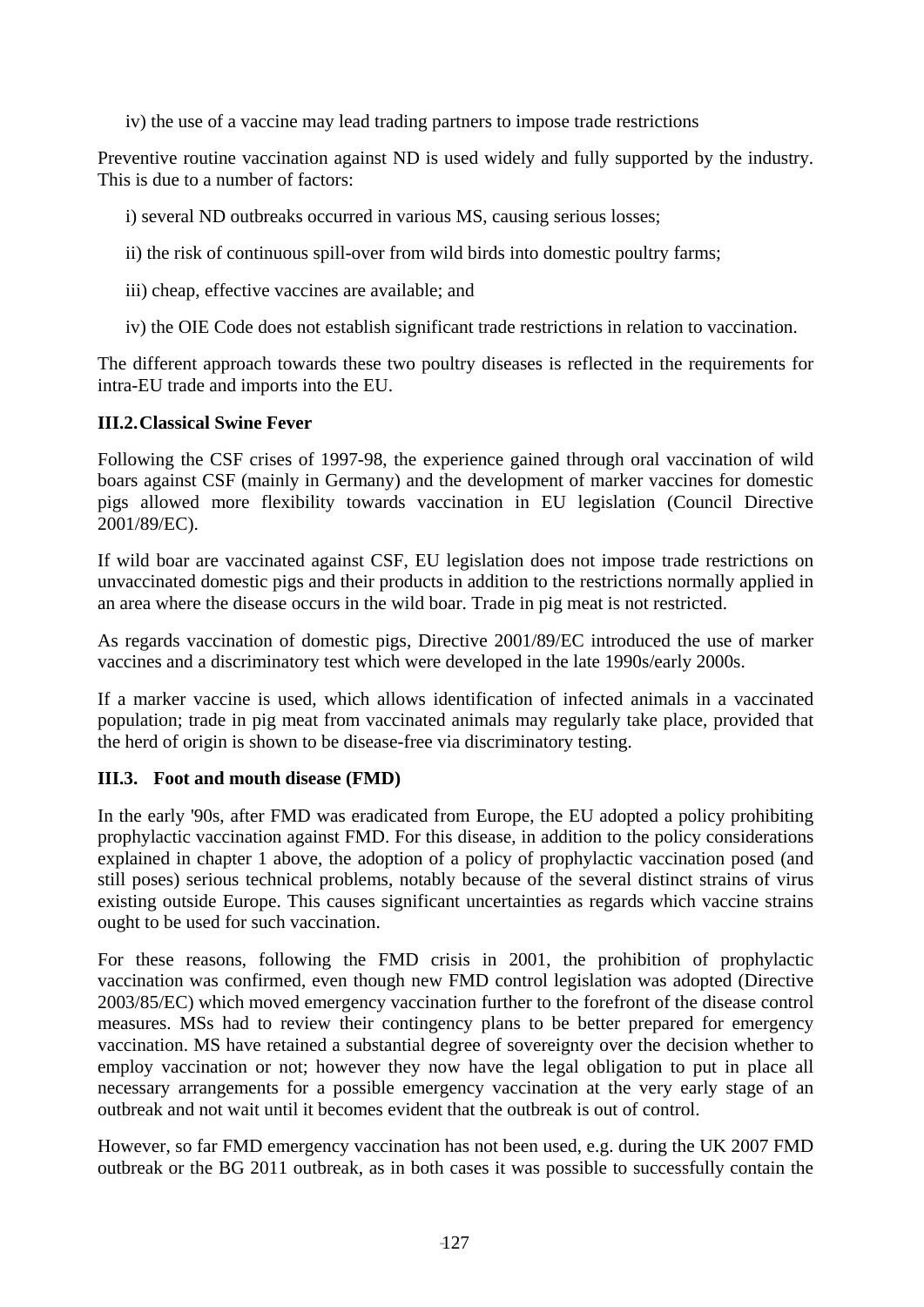disease in small areas and then eradicate it by means of a limited stamping out of the infected animals and those at high risk.

## **III.4. Bluetongue**

BT is an insect transmitted disease of wild and domestic ruminants; its expansion in the EU follows the climate changes observed over the last years. In the last decade this disease has shown a tendency to become endemic in southern Europe; however, it is also able to cause major epidemics in central and even northern Europe, as observed in 2007-2008.

Given that it is transmitted by insects this disease cannot be effectively controlled by stampingout. Vaccination is the most efficient veterinary measure that can be implemented in an infected territory, together with surveillance. The wide use of the vaccine is explicitly foreseen by EU legislation. Whether to use vaccines or not is in principle up to the MS. However, harmonised vaccination programmes are preferred and if EU co-financing is requested, a harmonised approach is required.

Vaccination can be used for the purpose of controlling the disease, to facilitate safe trade under certain conditions or even with the objective of eradicating the disease from limited regions. Vaccination is currently possible after virus introduction in an area, while it is forbidden in disease-free areas because of the safety problems posed by the "live-attenuated" vaccines. These consist in live although attenuated viruses which may spread from vaccinated to unvaccinated animals and cause undesired side effects. Newly developed "inactivated virus" vaccines are undoubtedly safer than the "live-attenuated" ones and are the best choice when available. However, the availability of inactivated vaccines is for the moment limited to only a few serotypes of the BT virus.

In 2010 the Commission proposed a change in legislation to facilitate the use of inactivated vaccines and also make their use possible in disease-free areas. The proposal is still under discussion in the European Parliament and Council.

## **IV. FUTURE APPROACHES FOR THE AHL**

The CAHP evaluation has already addressed the issues of vaccination and the relevance of vaccine banks. It also noticed that although significant funds were spent on this issue, MS very seldom used vaccination during crises. The AHS has clearly emphasised the need for better preparedness for animal disease related emergencies, which must be dealt with swiftly and effectively by means of an agreed approach. Taking fast-track decisions by the Commission and MS for emergency action is of high value in limiting and controlling animal-related threats at EU level.

In response to ethical concerns and the growing demand for improved animal welfare, the EU has already moved to a more flexible approach towards vaccination, as well as improving its policy to control major animal diseases. One of the objectives of the AHS is to reduce the risk of massive culling and destruction of animals. However, different elements (e.g. vaccine availability and effectiveness, demands for validated tests able to differentiate infected from vaccinated animals, OIE international guidelines and possible trade implications, costeffectiveness analysis, possible risks related to the use of vaccines) have to be considered before a decision is taken as regards the use of vaccines. This decision can therefore be taken only on a case-by-case basis, in line with the principles agreed at EU level.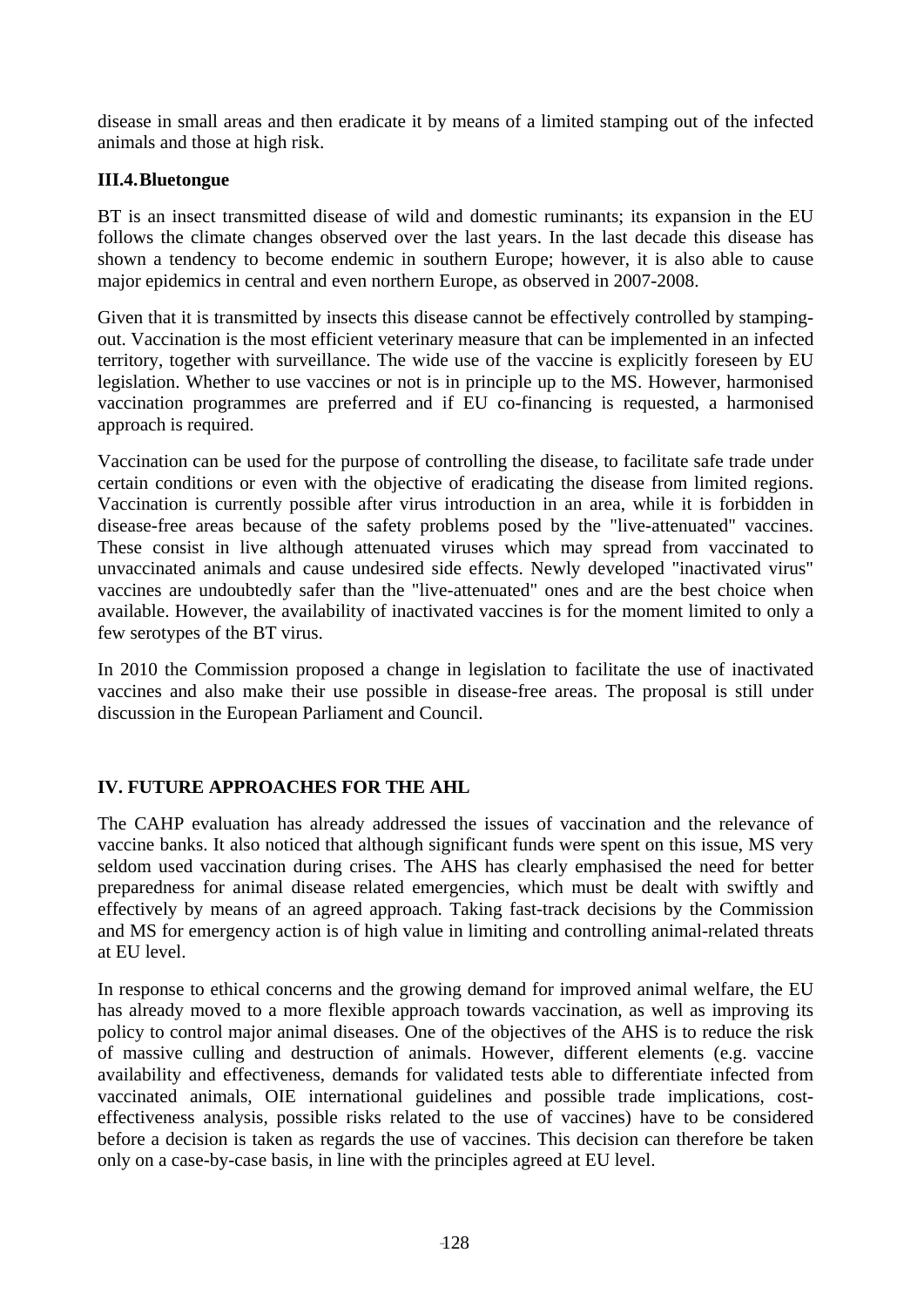In line with the AHS's Action Plan, EU vaccine banks for emergency situations shall be strengthened in addition to those already existing for FMD and CSF. An expert group has produced a "policy paper on the necessity of EU vaccine banks". It recommended EU vaccine banks for five major diseases, namely FMD, AI, CSF, African Horse Sickness and BT. An extensive consultation on this subject with the CVOs took place and the results of both activities are presented in Part 2 of this Annex.

The "added value" of vaccine banks established at EU level is widely recognised and it is therefore likely that follow-up to the recommendations of the policy paper will be welcomed by MS and other stakeholders.

## **Objectives**

Following the commitments of the AHS, EU legislation must establish a comprehensive and flexible legal framework for vaccination policy and vaccine banks in the EU that could be used for different diseases and circumstances, taking into account the following aspects for each different disease:

- Nature of disease agents and related availability and reliability of vaccines, including availability of valid tests to differentiate vaccinated from infected animals
- Susceptible animal species and their natural environment (domesticated, wild animals)
- Purpose of vaccination: preventive (prophylactic) or emergency vaccination
- Possible risks related to vaccine use
- Different approaches and control measures for endemic and exotic diseases, considering economic implications
- Relevance of the disease for EU intervention in terms of the importance of the disease (disease categorisation) or animal categories (livestock, farmed animals versus pet animals and animals kept for hobby and sport / recreation)
- Emergency preparedness: need for vaccine bank at EU level
- Ethical considerations concerning stamping out eradication measures
- Consumers acceptance of products originating from vaccinated animals
- Cost-effectiveness analysis (including vaccination costs).

## **Policy options on vaccination:**

A.i. AHL provides a single vaccination policy for all diseases and provides a legal basis for vaccine banks.

A.ii. AHL provides a single vaccination policy for all diseases and doesn't provide a legal basis for vaccine banks.

Both options A.i. and A.ii. fit most comfortably into of option 5 in the main impact assessment – a prescriptive legal framework.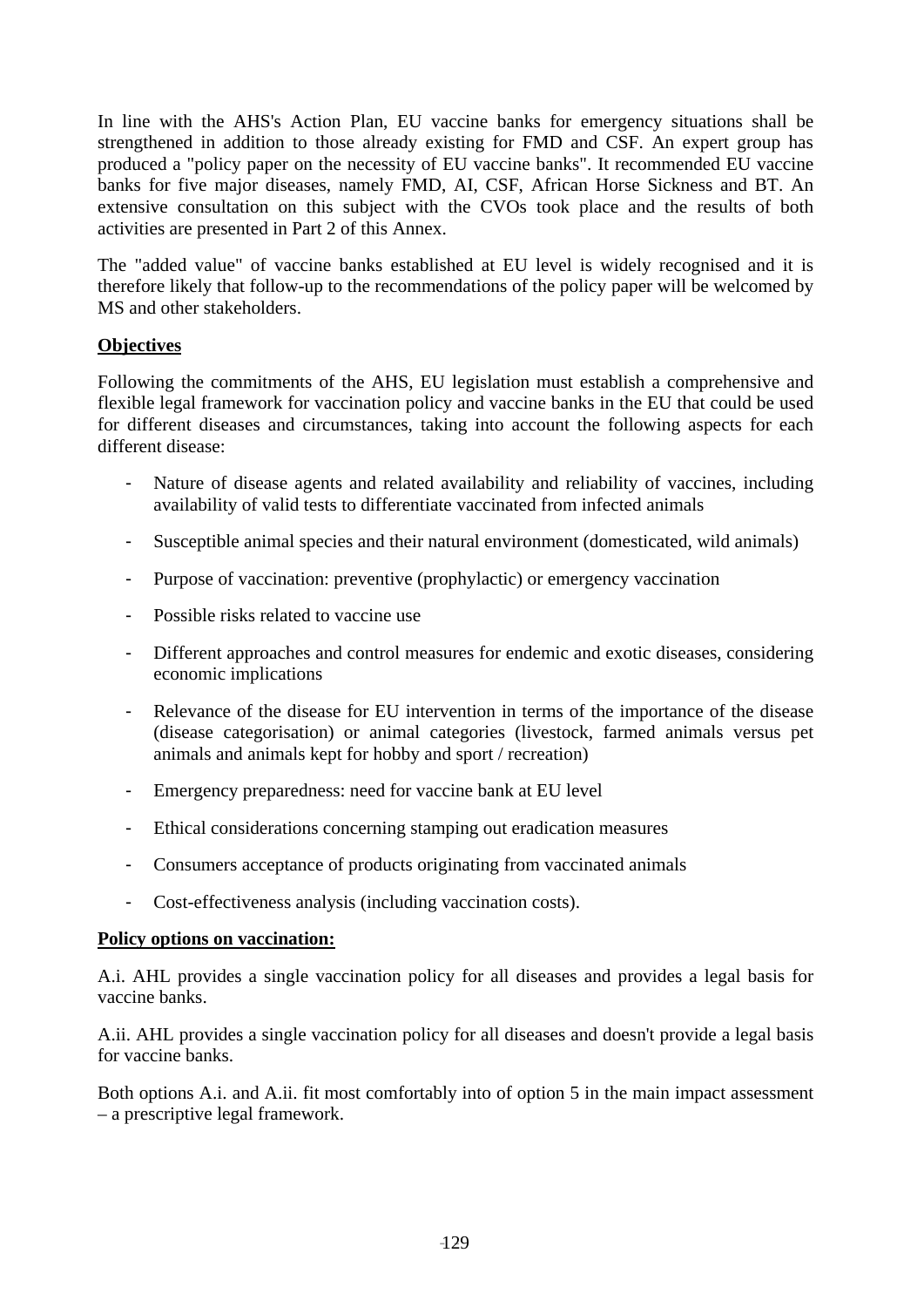B.i. AHL sets up a flexible legal framework for vaccination, providing possibilities for different approaches to be used for different diseases under different circumstances and provides a legal basis for vaccine banks.

B.ii. AHL sets up a flexible legal framework for vaccination, providing possibilities for different approaches to be used for different diseases under different circumstances and does not provide a legal basis for vaccine banks.

Both options B.i. and B.ii. are possible sub-sets of option 4 in the main impact assessment, providing a flexible legal framework.

C. AHL shall not set the vaccination policy at all.

### **Assessment of impacts:**

## **Options A.i. and A.ii. AHL provides a single vaccination policy for all diseases, with or without a legal basis for vaccine banks.**

Following the information, analysis and examples provided in sections 1 to 3 above it is very clear that a single vaccination policy valid for all diseases cannot exist. This is for many reasons, for example; the differences amongst diseases and their appearance or absence in the EU, vaccination possibilities, vaccine development and availability, the relevance of diseases for EU intervention, different uses of animals, economic consequences, ethical considerations, and so on. To provide one single policy would be nonsense.

## **B.i. AHL sets up a flexible legal framework for vaccination, providing possibilities for different approaches to be used for different diseases under different circumstances and provides a legal basis for vaccine banks**

EU legislation on vaccination should be rapidly adapted to new developments, including new scientific evidence and experience gained with disease control. Furthermore, the EU legislation would take into account the divergence of situations and approaches for vaccination possibilities. Vaccination against major animal diseases shall remain flexible, giving the MS the clear possibility of vaccinating and the responsibility to decide to do so when it is feasible and desirable.

EU rules must also foresee the possibility for a rapid adaption to take account of technical developments of new vaccines and diagnostic tests. An inability to quickly include new available tools due to an inflexible and outdated legal framework would put the credibility of the EU in cases of emergencies at significant risk.

As regards the lack of consumer acceptance of products from vaccinated animals, the EU legal framework cannot solve this issue, but can contribute to better understanding of the safety and benefits of a well-implemented vaccination policy. EU intervention should be limited to major diseases, taking into account disease categorisation.

Emergency preparedness can only be achieved if a clear legal basis for vaccine banks is provided for the diseases on a case-by case basis, where this is considered necessary.

## **B.ii. AHL sets up a flexible legal framework for vaccination, providing possibilities for different approaches to be used for different diseases under different circumstances and does not provide a legal basis for vaccine banks.**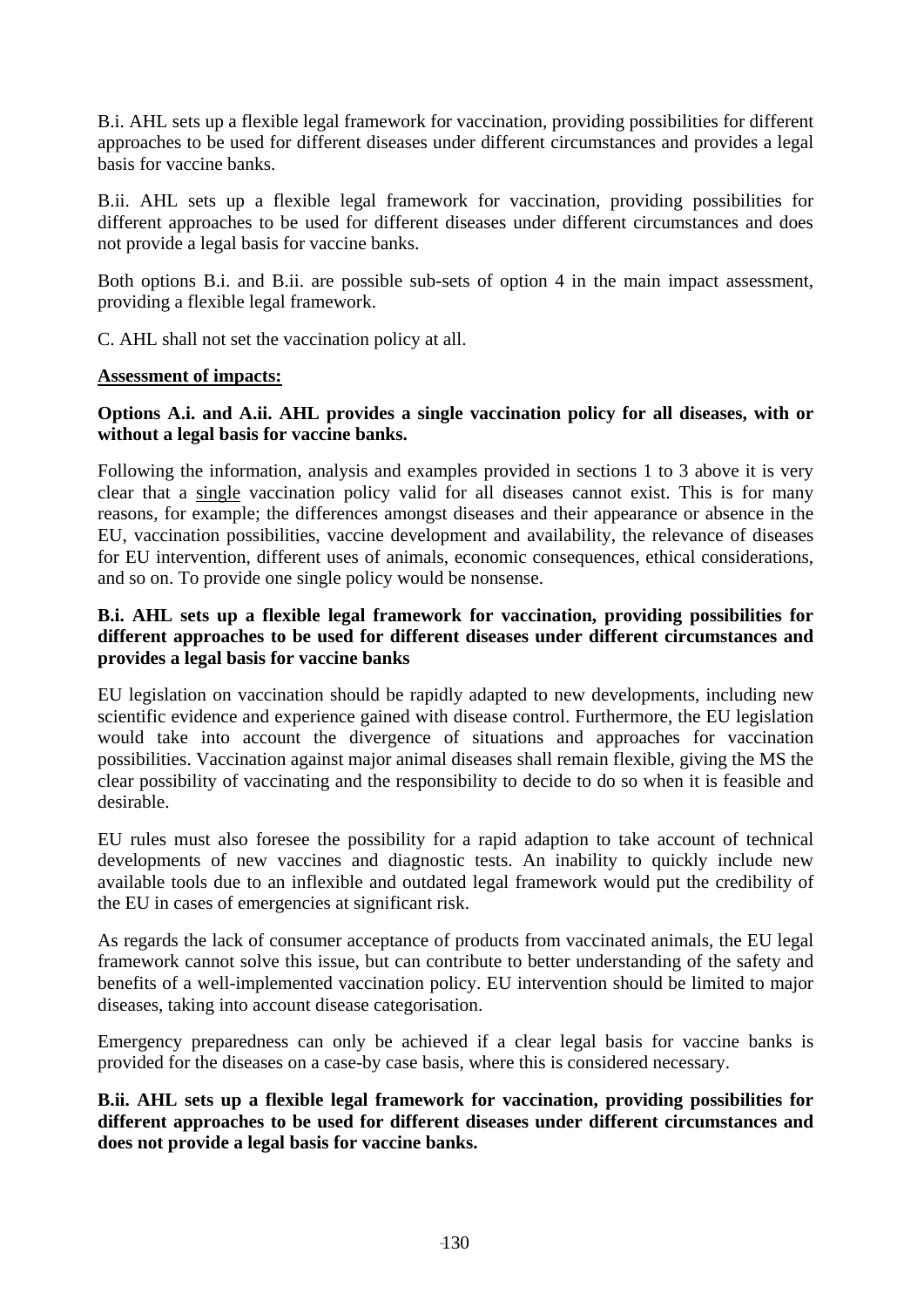As for option B.i, the possibility of vaccination would be available, decisions on its use left to the MS, and a flexible approach is applied but no legal basis for vaccine banks is provided. This omission would compromise the EU emergency preparedness and ability to react quickly.

## **C. AHL shall not set the framework for vaccination policy at all**.

To withdraw any kind of EU framework for vaccination policy would be extremely unpopular amongst the MS and other stakeholders. This option does not uphold the objectives of the AHS which confirmed the value of a coherent approach at EU level.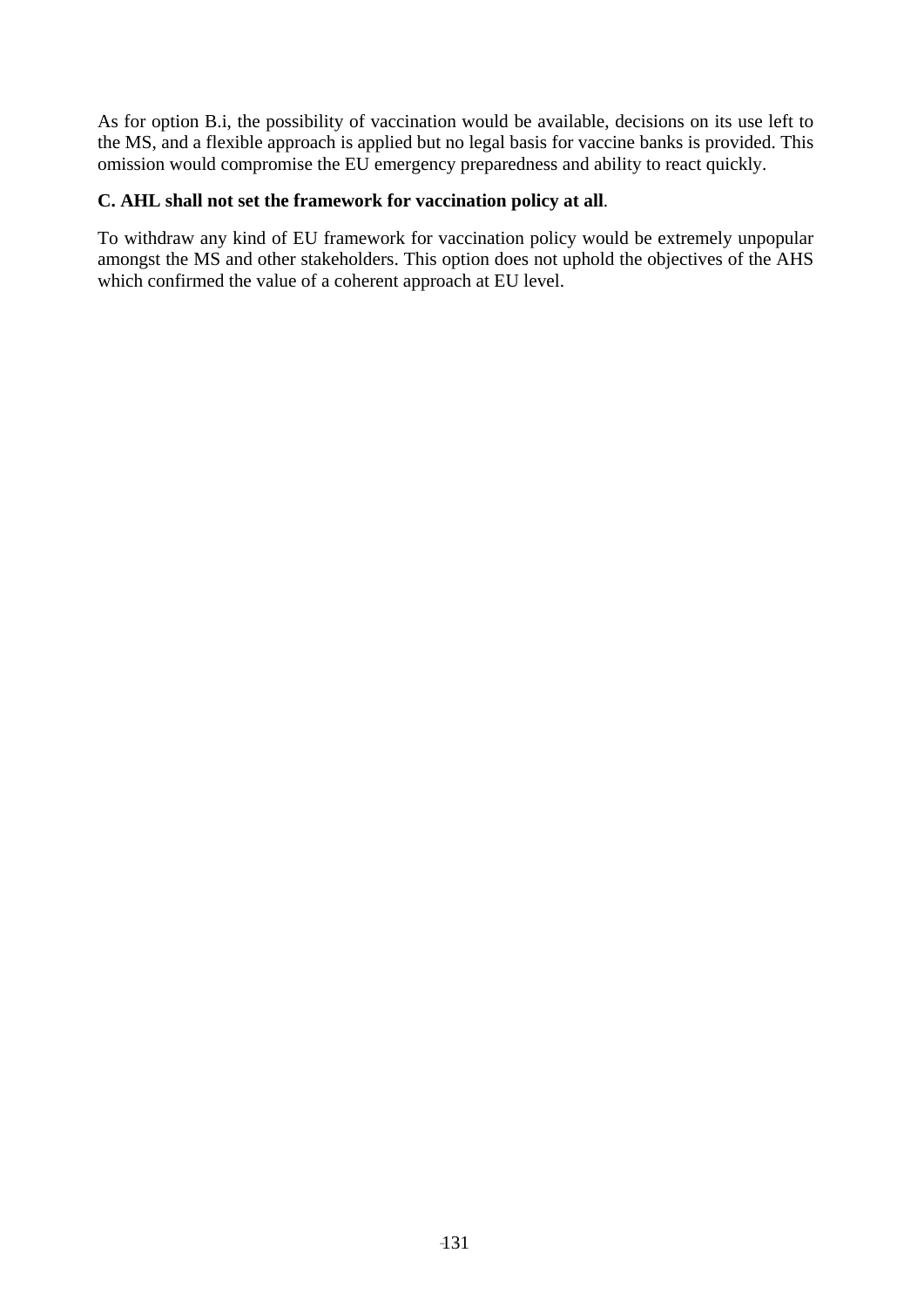|             | Options A.i. and A.ii                                                                                                                                                                                                                                                                                                                                                                                                                                                                                                                                                                                                                                 | <b>Option B.i</b>                                                                                                                                                                                                                                                                                                                                                                                                                                        | <b>Option B.2</b>                                                                                                                                                                                                                                                                                                                                                                                      | <b>Option C</b>                                                                                                                                                                        |
|-------------|-------------------------------------------------------------------------------------------------------------------------------------------------------------------------------------------------------------------------------------------------------------------------------------------------------------------------------------------------------------------------------------------------------------------------------------------------------------------------------------------------------------------------------------------------------------------------------------------------------------------------------------------------------|----------------------------------------------------------------------------------------------------------------------------------------------------------------------------------------------------------------------------------------------------------------------------------------------------------------------------------------------------------------------------------------------------------------------------------------------------------|--------------------------------------------------------------------------------------------------------------------------------------------------------------------------------------------------------------------------------------------------------------------------------------------------------------------------------------------------------------------------------------------------------|----------------------------------------------------------------------------------------------------------------------------------------------------------------------------------------|
| <b>Pros</b> | ■ EU approach ensured<br>• Health status harmonised                                                                                                                                                                                                                                                                                                                                                                                                                                                                                                                                                                                                   | ■ EU approach ensured<br>• Flexible legal framework for<br>vaccination possibilities<br>• Measures can be adjusted to<br>changed circumstances, different<br>diseases and vaccine<br>developments<br>• Flexibility for the MS ensured;<br>quite broad freedom of choice<br>ensured for animal keepers<br>• Better emergency preparedness<br>• Better availability of vaccines<br>• Costs for the MS can be lower (no<br>need for national vaccine banks) | • EU approach partially ensured<br>• Flexible legal framework for<br>vaccination possibilities<br>• Measures can be adjusted to<br>changed circumstances,<br>different diseases and vaccine<br>developments<br>• Flexibility for the MS ensured;<br>quite broad freedom of choice<br>ensured for animal keepers<br>In short term lower cost for the<br>reasons of absence of vaccine/<br>antigen banks | $\blacksquare$ No interference from legislation<br>• Full flexibility for the MS and full<br>freedom of choice for animal keepers                                                      |
| Cons        | • Burdensome for animal keepers and<br>veterinary services; it would affect all<br>vaccinations of all animals and all<br>diseases with substantial practical<br>problems<br>• No freedom of choice for animal<br>keepers and MS (no subsidiarity)<br>$\blacksquare$ High costs<br>• Non-flexible, rigid<br>• Loss of prioritisation possibly leading<br>to waste of resources<br>• Unrealistic due to:<br>different animal species,<br>٠<br>different uses and relevance for<br>the EU intervention<br>variety of diseases, disease<br>$\blacksquare$<br>agents, development /<br>availability of vaccines,<br>vaccination options, trade<br>impacts | Costs of vaccine banks at EU<br>level (purchase, maintenance)<br>■ Freedom of choice for animal<br>keepers is limited to some<br>diseases (harmonised EU<br>intervention)                                                                                                                                                                                                                                                                                | • Difficult availability of<br>vaccines<br>• Weaker emergency<br>preparedness due to lack of<br>vaccine banks<br>• Inability to react quickly, higher<br>costs and negative welfare<br>impacts if disease occurs and<br>vaccine is not available                                                                                                                                                       | $\overline{\phantom{a}}$ AHS objectives not met<br>• Possible negative impact on health<br>situation in the EU<br>• Consequential trade implications<br>(confidence of trade partners) |

## **Table VII.1: Pros and Cons of Options Considered**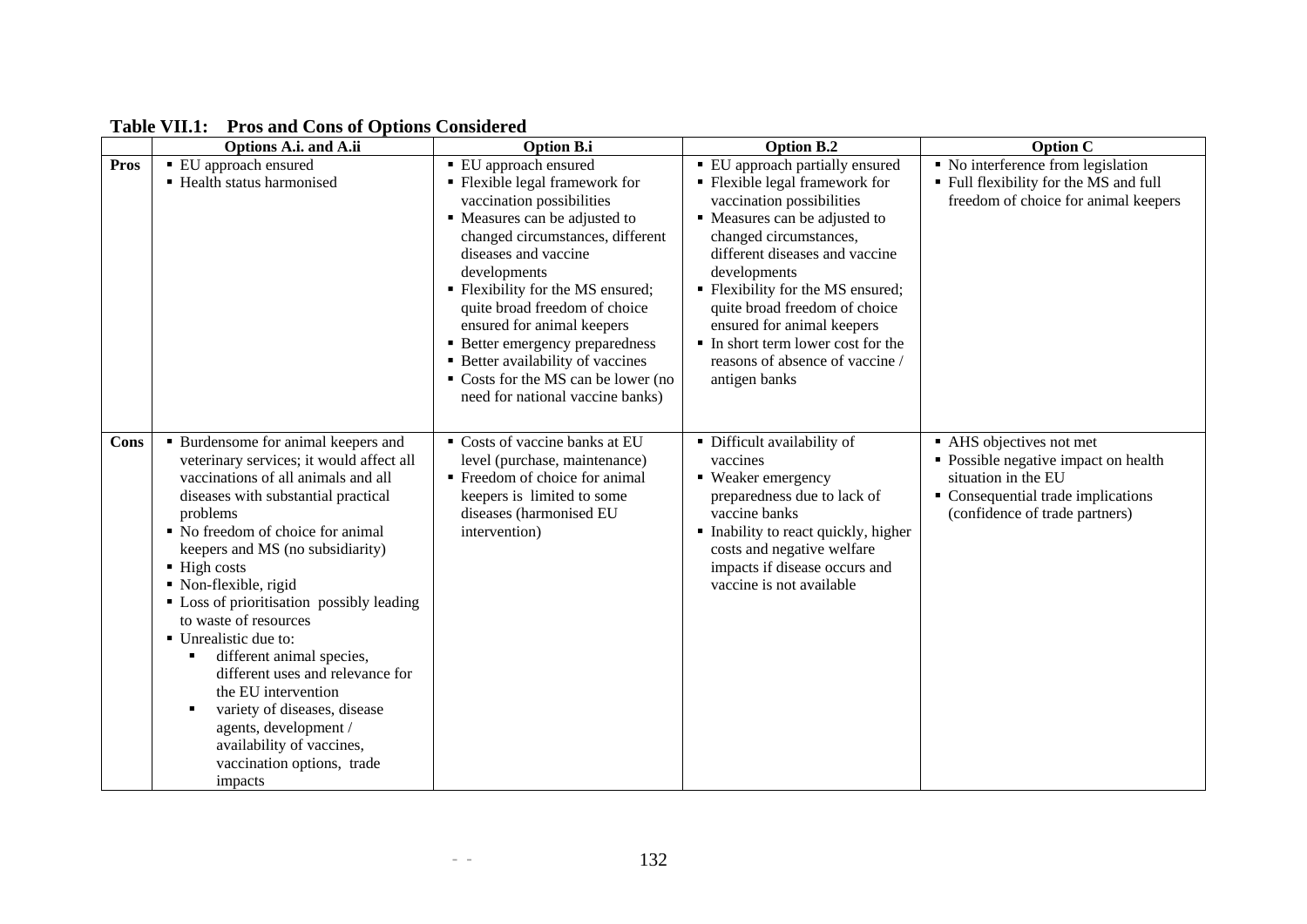### **V. CONCLUSIONS**

- 1. The EU policy on vaccination against animal diseases only concerns a limited number of diseases of major importance because of their tendency to spread irrespective of national borders and of their trade impact. There is no proposal to address vaccination for diseases other than this limited set.
- 2. In order to avoid large-scale killing of animals as a disease control measure as much as possible, in the last decade EU legislation has already included several elements of flexibility to facilitate the use of vaccines both as a preventative and an emergency tool, as shown during the recent epidemics of highly pathogenic avian influenza H5N1 and BT.
- 3. The EU policy and legislation, however, must duly consider the technical specifications and limits of the available vaccines and accompanying diagnostic tests, as well as the practical feasibility of vaccination and its costs.
- 4. In reality, there are obstacles and limitations to the use of vaccines against some major diseases (CSF, FMD, AI) that are not dependent on legislation.
- 5. Inappropriate use of vaccines may pose additional risks and jeopardise disease control, have a negative impact on safe trade from areas in which the vaccine has been used and ultimately make large-scale killing of animals inevitable.
- 6. Subsidiarity is important to maintain because of particular local contexts and the need for MS to develop their own particular rules on vaccination accordingly.
- 7. However, EU legislation must also allow for the possibility of rapidly assessing and permitting the use of vaccination for newly developed vaccines and accompanying diagnostic tests.
- 8. In addition, quick availability of reliable vaccines in case of emergencies is essential. Therefore, future policy has to continue to make use of these concepts and promote them in order to avoid massive killing of animals as much as possible.
- 9. The legal basis for the MS and the farmers has to mirror this strategy. Only option B.i (the preferred option) fulfils all elements and addresses the concerns raised in the CAHP evaluation, AHS and stakeholders' consultation (see "Vaccination" under Point 2.15 of Annex V).
- 10. This option B.i is also the one most in line with the risk-based preferred option (option 4) for the AHL as a whole: a coherent and flexible EU approach providing proportionality and subsidiarity, but with support at EU level (through the vaccine bank) providing added value over and above what MS can achieve by themselves
- 11. However, the future EU law cannot resolve issues such as a lack of consumer acceptance of products from vaccinated animals (this is a task for a good communication strategy), but can contribute to better understanding of the safety and benefits of a well-implemented vaccination strategy.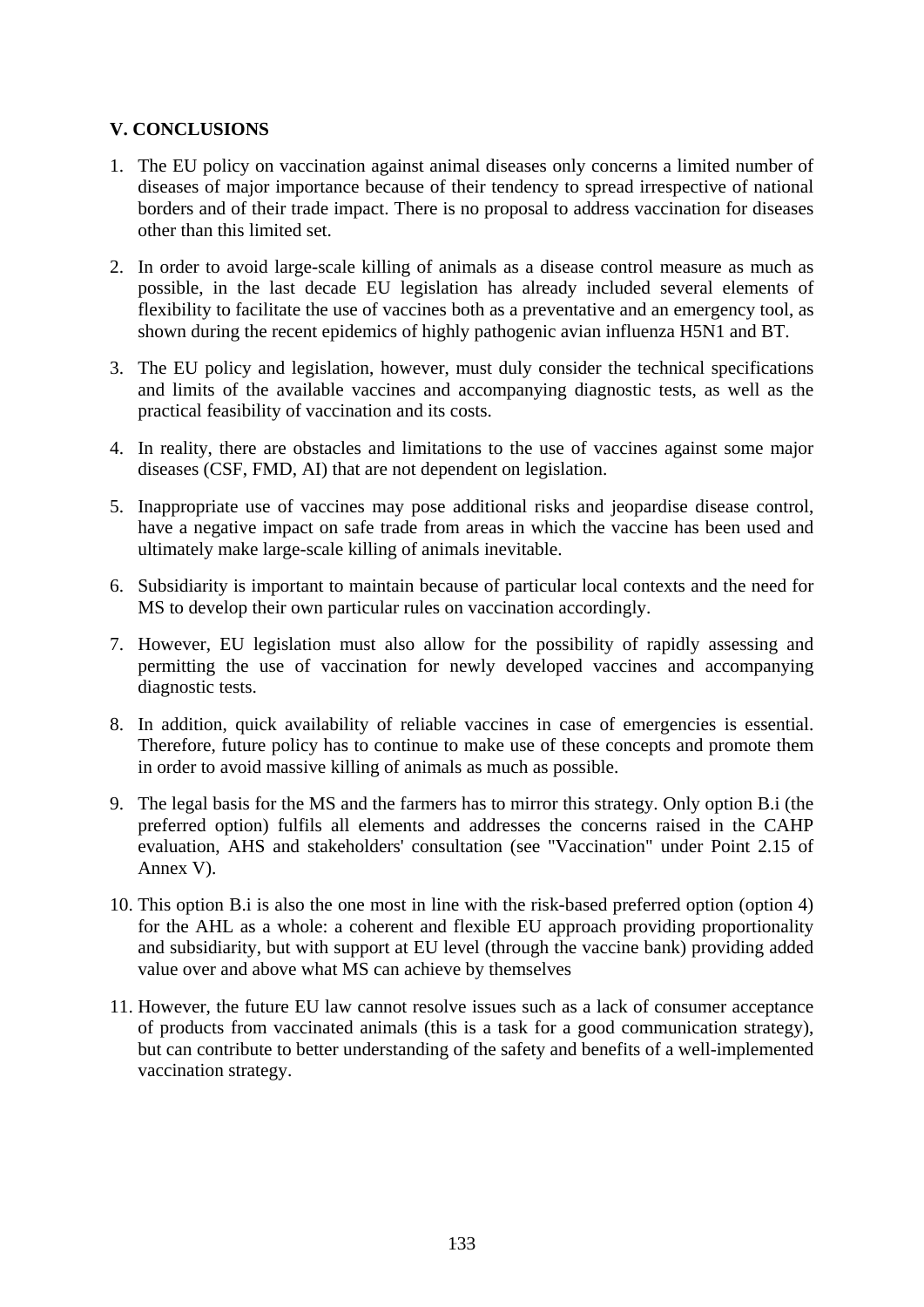## **Part 2**

## **Questionnaire to EU CVOs on emergency vaccination policy and an analysis of the replies**



EUROPEAN COMMISSION HEALTH & CONSUMERS DIRECTORATE-GENERAL

Directorate D — Animal Health and Welfare **D1-Animal Health and Standing Committees** 

Brussels, 30 June 2010

## **SANCO/7117/2010**

## **Results of the**

## **QUESTIONNAIRE**

for Chief Veterinary Officers of the EU Member States and Norway to collect information and opinions on:

## **VACCINE AND/OR DIAGNOSTIC BANKS FOR MAJOR ANIMAL DISEASE**

(point 24 of the Programming document<sup>41)</sup> for the Animal Health Strategy 2007-2013)

### **This document does not necessarily represent the views of the Commission Services**

Please note that this document has been established for information and consultation purposes only. It has not been adopted or in any way approved by the European Commission and should not be regarded as representative of the Commission Services either. The European Commission does not guarantee the accuracy of the information provided, nor does it accept responsibility for any use made thereof.

 $\overline{41}$ http://ec.europa.eu/food/animal/diseases/strategy/pillars/action\_en.htm.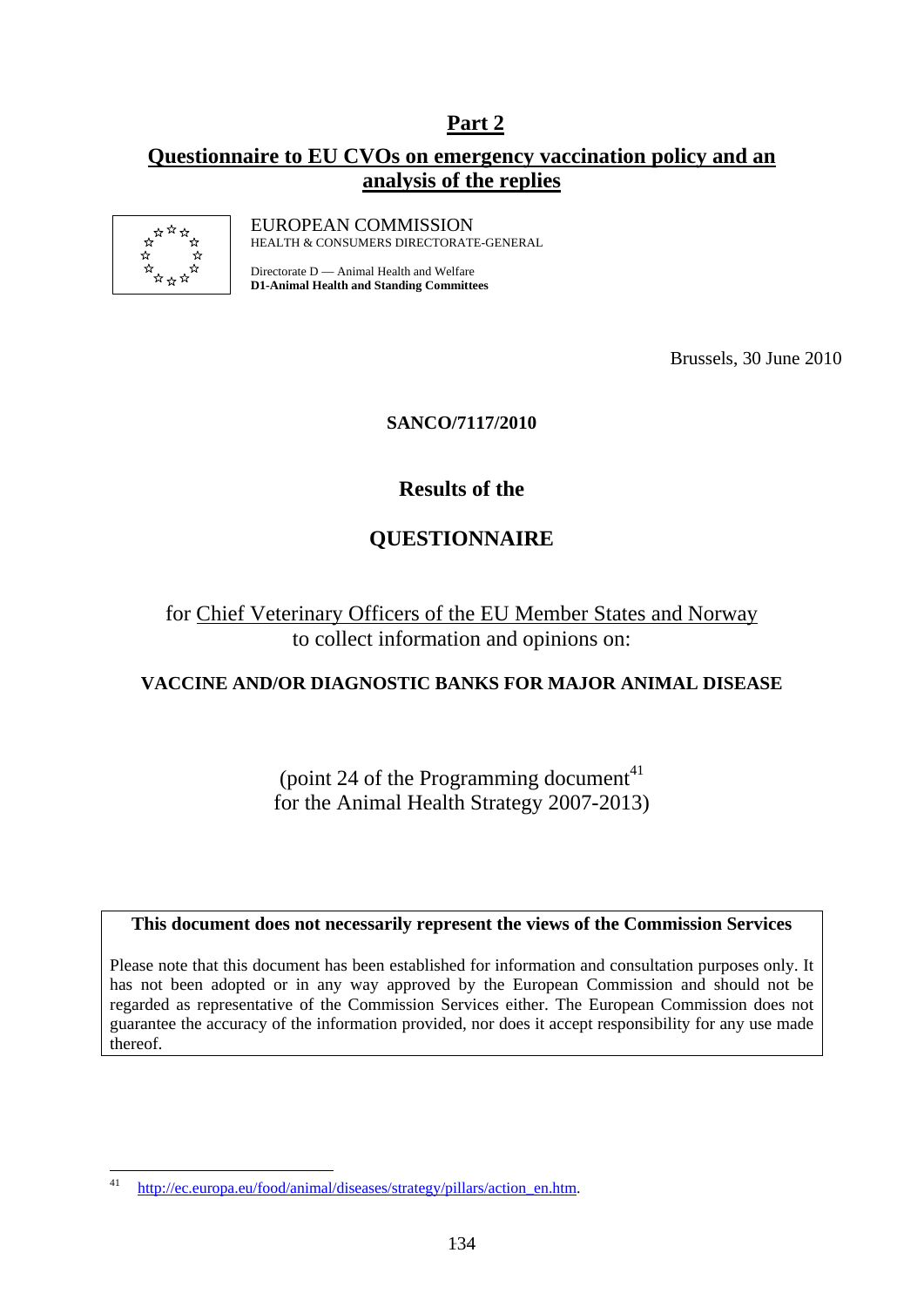## **I. Introduction**

The European Commission launched an external evaluation to review its animal health policy in 2005. Based on the results of this evaluation, strategic aims and objectives for animal health were set out in the Commission Communication on the new EU Animal Health Strategy where 'Prevention is better than cure'.

Identifying problems before they emerge while being ready to manage major animal disease outbreaks and crises is one of the expected outcomes of the Animal Health Strategy. It is widely agreed that in many cases, the best means of combating animal diseases once they occur is in accordance with the principle that 'vaccination is better than unnecessary culling'.

The recently published "Expert Opinion on Vaccine and/or diagnostic Banks for major Animal diseases has been presented to the Member States during the SCFCAH meeting in May 2010.

It can be found on the SANCO web page: [http://ec.europa.eu/food/animal/diseases/strategy/pillars/antigen-vaccine-banks-task](http://ec.europa.eu/food/animal/diseases/strategy/pillars/antigen-vaccine-banks-task-force_en.htm)[force\\_en.htm](http://ec.europa.eu/food/animal/diseases/strategy/pillars/antigen-vaccine-banks-task-force_en.htm)

Based on the above-mentioned document questions arose. Therefore DG SANCO Unit D1 wished to consult the Chief Veterinary Officers of the EU Member States (and Norway, as an agreement is in place between the EU and Norway in relation to the EU animal diseases vaccine banks) in charge of implementing animal health legislation on those questions.

23 Member States and Norway responded to this questionnaire, resulting in a response rate of 86%. In the following document the opinions and have been gathered and are presented in both graphical and descriptive form.

The information and opinions given serve as valuable base for the discussion between Commission and Member States. Moreover, they will be used by the Commission Services as inputs to finalise a policy paper on possible options for the reinforcement of the EU antigen and vaccine banks and on the establishment of EU reserves for essential diagnostics for certain diseases.

Following this introduction the second part presents the key messages of the paper produced by a group of experts (see *page 3*). In the third part the answers to all questions will be analysed separately (see *pages 4–17*). The fourth part attempts to summarize the opinion of all participating countries in form of 12 conclusions (*see page 18*).

### **Thank you for your participation and for your valuable contribution to this process!**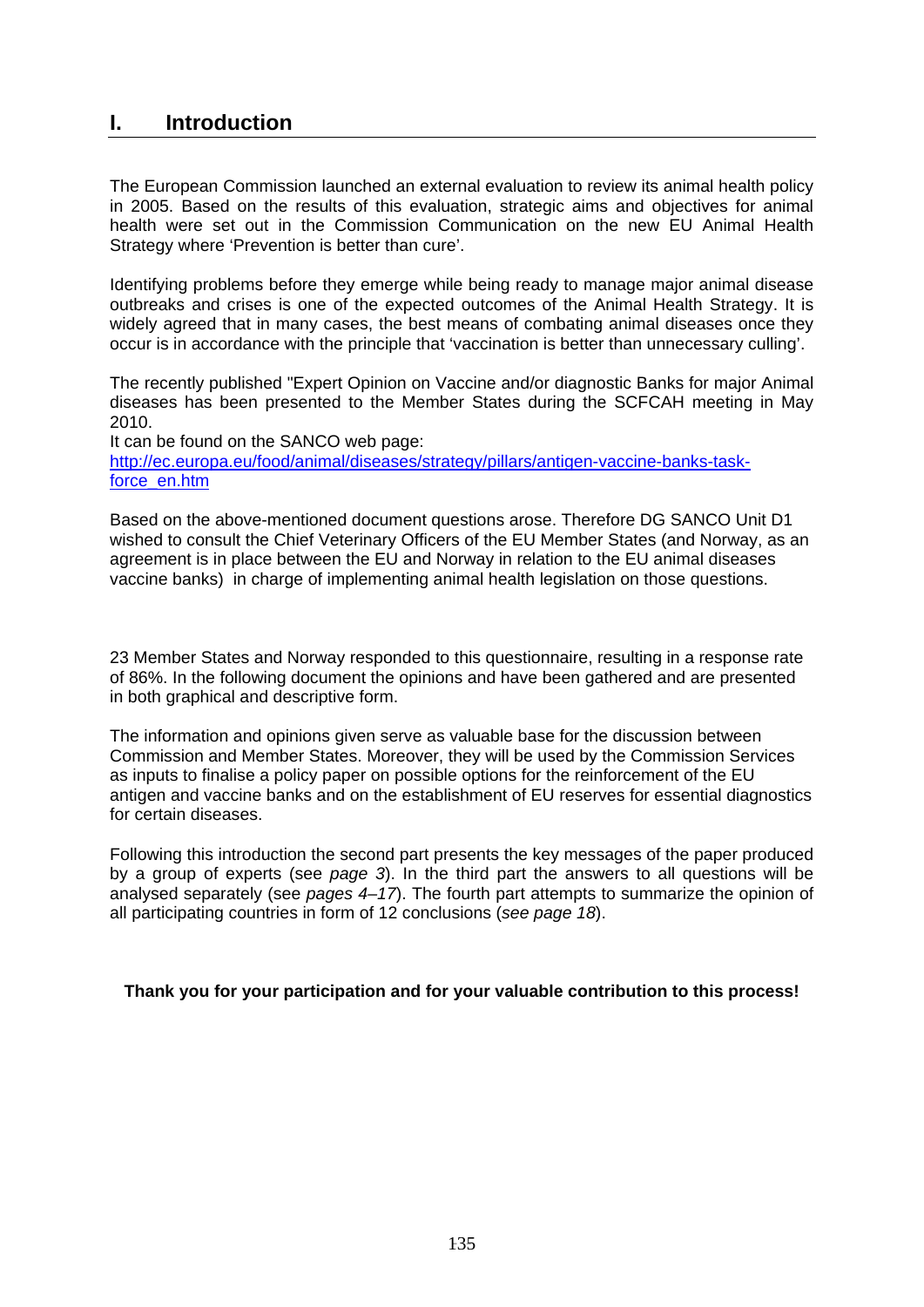## II. **Key Messages Of The Expert Opinion**

*The key messages of the "Expert Opinion on Vaccine and/or diagnostic Banks for major Animal Diseases" are as agreed among the experts:* 

- 1. Vaccination is a fundamental tool in a strategy to control and eradicate major emerging diseases.
- 2. Emergency vaccination has to be considered as one tool in a whole range of measures as a part of a complex strategy to control and eradicate major animal diseases.
- 3. Emergency vaccination for most relevant infectious diseases should in general be seen in a new light, directly linked to the availability of effective diagnostic tools substantiating that vaccinated animals, or meat and other products obtained from vaccinated animals, are free from pathogens and can be traded safely.
- 4. Emergency vaccination has to be understood as *vaccinate-to-live*, meaning that vaccinated animals are kept to the end of a normal production cycle, and that their meat and other products can be marketed.
- 5. Diagnostic banks for particular infectious diseases are necessary to supplement vaccine banks to enable a holistic strategy of disease control and eradication.
- 6. The establishment and maintenance of vaccine and diagnostic banks must be part of a strategic plan prepared during 'peace time', ready for an emergency.
- 7. The issue of vaccine and diagnostic banks can only be treated in the context of a control and eradication strategy specific to each major animal disease (e.g. FMD, CSF, AI) and various outbreak scenarios.
- 8. For most of the relevant infectious diseases, existing legislation regarding emerging vaccination should be amended so that vaccination becomes a realistic option in the event of a crisis.
- 9. Trade issues regarding vaccinated animals or fresh meat and meat products obtained from vaccinated animals should be resolved.
- 10. Relevant legislation regarding veterinary medicinal products is not well suited to approve the use of vaccines in emergency situations.
- 11. The current review of legislation dealing with veterinary medicinal products is an ideal opportunity to introduce a mechanism to approve vaccines for emergency use at European level.
- 12. Proposals to be considered could include alternatives to vaccine banks, such as vaccine master seed stocks and 'mock up' authorisations for particular vaccines.
- 13. Vaccination and testing should replace unnecessary culling.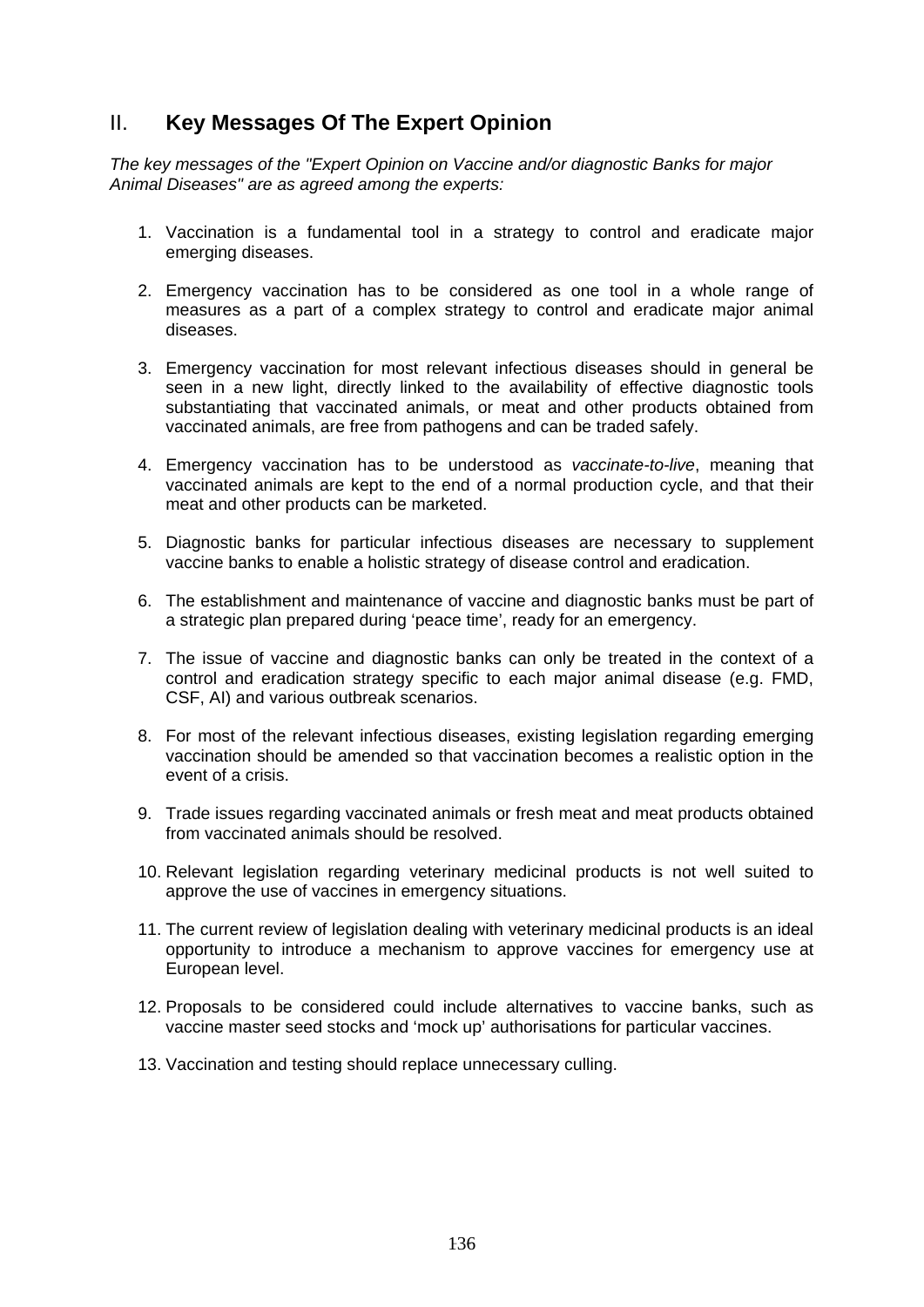## **III. RESULTS OF THE QUESTIONNAIRE**

## **1. SUPPORT OF NATIONAL LEGISLATION**

**Do your national legislation and contingency plans support the use of an EU vaccine bank in your strategy to control and eradicate major emerging diseases?** 

• In 20 (83%) of the responses of participating countries it was stated that the use of an EU vaccine bank is supported by their national legislation and contingency plans, even though the term "EU vaccine bank" is not specifically mentioned yet. However, stamping out policy was still mentioned as the first option by two Member States.



- In general, the option of emergency vaccination is already included in the contingency plans of the respective countries for a variable number of diseases; so do some countries currently consider vaccination only for FMD, others list up to four out of the following diseases: FMD, AI, CSF, ASF and BT.
- One out of four countries where present national legislation does not include provisions for the use of an EU vaccine bank stated that amendments of national legislation and of contingency plans are possible, whenever required.

## **2. VACCINATION IN A NEW LIGHT, LINKED TO DIAGNOSTICS**

**Do you think that emergency vaccination for most of the relevant infectious diseases should in general be seen in a new light, directly linked to the availability of effective diagnostic tools?** 

• 23 (96%) responses share the opinion that vaccination has to be seen in a new light, (Q2 was not answered by one country, 4%). The availability to effective and safe diagnostic tools that help to distinguish between vaccinated and infected animals or detect possible carriers in vaccinated animals are seen as absolute prerequisite.





- This change of view is not only linked to the availability of effective diagnostic tools, but also technical, economical, commercial, societal issues and the global strategy of disease control have to be kept in mind. Tradability has to be granted.
- DIVA vaccines are specifically mentioned as pre-requirement for a change in control strategies. One opposing response clearly expressed reservation against the use of DIVA vaccines, but promoted the strategy of prior testing in combination with a well established surveillance system.
- The importance to share practical experience gained from successful vaccination campaigns to support decision making was mentioned. Furthermore, more research should be done in this area.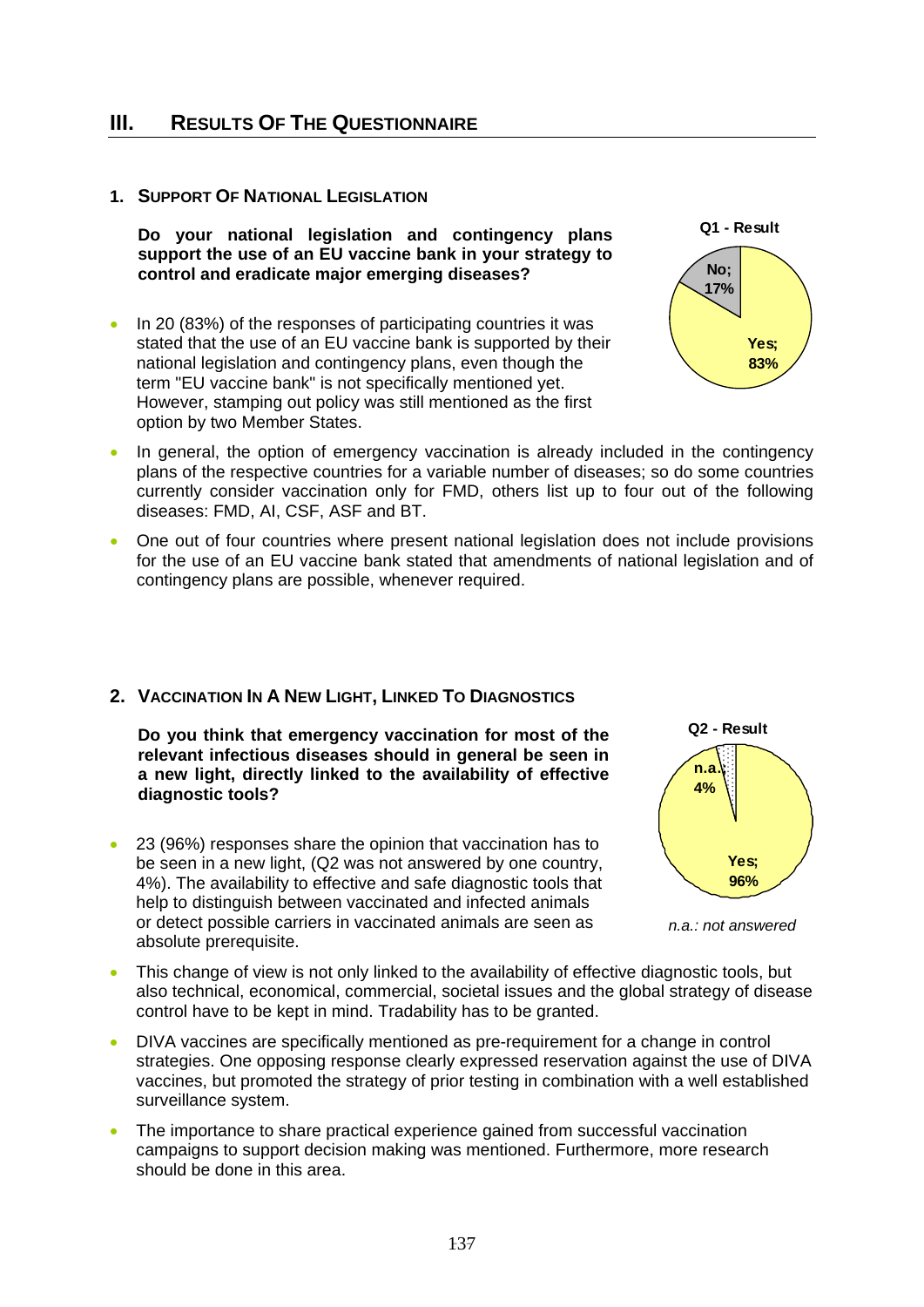### **3. DISEASES TO BE CONSIDERED**

**Do you consider that the list of infectious diseases identified in the expert paper for which vaccine and diagnostic banks should be available in the EU in the near future is appropriate (or correctly identified)?**  *Note: the expert paper lists the following diseases: FMD, AI, CSF, AHS, BT and ASF.* 



- 20 (83%) responses agreed with the list of infectious diseases identified in the expert paper. One response stressed the need to concentrate efforts and resources on the major diseases listed and not to include others (at the moment).
- 4 (17%) responses proposed to add one or more of the following diseases: Rabies, Peste des Petits Ruminants, Rift Valley Fever, Sheep Pox, Aujeszky's Disease, Crimean-Congo haemorrhagic fever and zoonoses in general.
- The stored vaccines / diagnostics should be timely available both to prevent spread of an "old" re-introduced disease (as Rabies) and of "new" diseases that might be introduced in future.
- In addition it was pointed out that certain vector-borne diseases might have a higher probability to occur in future due to climate change and that for such emerging diseases sufficient diagnostic knowledge should be made available. Furthermore, terrorist threats should be considered.

## **4. VACCINATION TO COMPLEMENT / REPLACE CULLING**

**Do you agree with the principle that emergency vaccination in combination with testing, at least in cases where vaccination does not prevent infection, should complement or wherever possible replace culling (except the infected herd)?** 

• 21 (87%) responses support the principle that emergency vaccination can be part of a control strategy if the disease status of vaccinated animals can be assessed unambiguously.



- The opposing 3 (13%) responses stress that vaccination can complement but not necessarily replace culling. The latter issue was also mentioned by countries which agree with the principle; emergency vaccination must be always part of measures which prevent spreading of the disease and/or pathogen, ensure safe animal products and protect public health.
- Decision has to be taken case by case (country specific decision according to epidemiological situation, density of susceptible population, disease specific factors, etc.)
- Costs and benefits of vaccination and culling should be compared.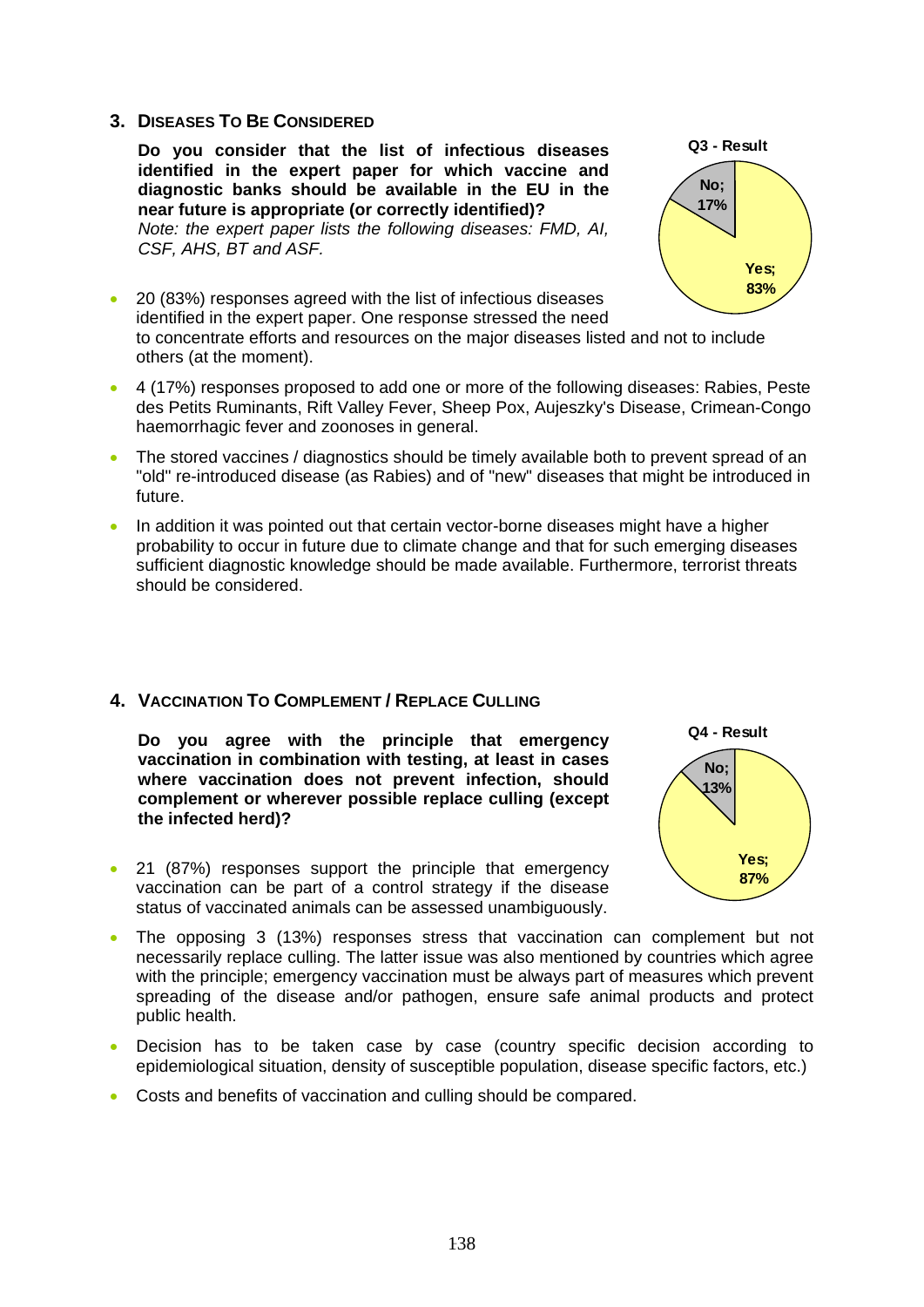**5. EMERGENCY VACCINATION FOR VACCINATE-TO-LIVE**

**Do you agree that emergency vaccination, except where specifically carried out as suppressive vaccination to damp down virus shedding from infected animals, should be understood as** *vaccinate-to-live***, meaning that vaccinated animals are kept to the end of a normal production cycle, and that products derived from vaccinated animals can be marketed without additional requirements?** 



- In 18 (75%) responses consented that emergency vaccination should be understood as *vaccinate-to-live* in the above mentioned sense. A *Vaccinate-to-live* strategy also complies with a sustainable food production cycle.
- Sound diagnostic regime constitutes the pre-requisite so that a specified degree of freedom from infectious agent can be granted.
- International trading partners have to be included into the debate.
- However, for certain diseases countries additional requirements and / or restrictions are preferred; specifically for FMD or zoonotic agents as AI. One possible restriction mentioned was that trade of vaccinated animals should only take place between countries with the same disease status.
- It has to be assured that no public health issues arise (residues of vaccine or vaccine components)

#### **6. LEGISLATION AS OBSTACLE**

**Do you consider that for most of the relevant infectious diseases, some of the existing legislation regarding emergency vaccination is an obstacle for** *vaccination-tolive* **and therefore should be amended?** 

• 15 (63%) responses report obstacles of the existing legislation, specifically restrictions on the trade in vaccinated animals and products thereof in combination with the duration of the restrictions.



- The remaining 9 (38%) responses think believe that legislation gives enough flexibility to apply vaccination-to-live approach. However, limited acceptance of the market is still a major problem.
- It has been proposed to amend legislation as a first step to make *vaccination-to-live* a reasonable option for the Member States. In a second step trade issues regarding vaccinated animals or fresh meat and meat products obtained from vaccinated animals should be resolved.
- FMD, CSF and AI legislation are in particular concerned.
- The BT history was mentioned as a positive example for the changed way of thinking regarding vaccination.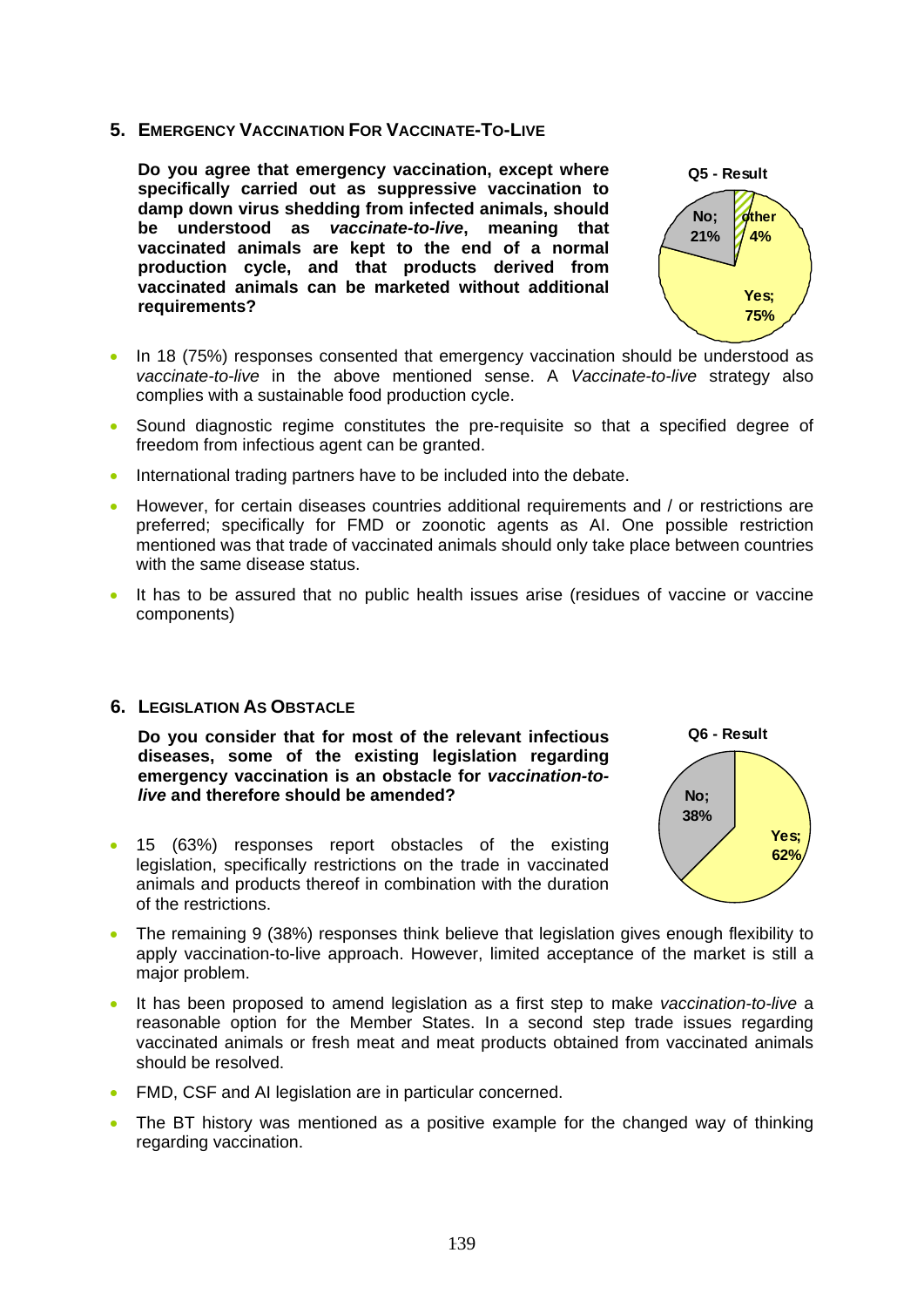## **7. USE OF EU BANKS IN EMERGENCY SITUATION**

**In case of an emergency situation would you consider the use of vaccines and/or diagnostics from EU banks if there is no immediate alternative and/or by bridging the period until you can obtain vaccines and diagnostic tests through your own budget?** 

- All except one response (23; 96%) consider the use of vaccines and / or diagnostics under certain circumstances and if a range of pre-requisites are met.
- Following pre-requisites were pointed out:
	- $>$  A quick decision about the availability in case of an emergency has to be taken ("chain of command" at EC level);
	- > National marketing authorisation of vaccine is obtained; diagnostics would have to be OIE recognised or equivalent;
	- > Quality and quantity: vaccines must be effective and available in large enough amounts to be successfully applied in high-risk areas;
	- $>$  National laboratories must be familiar with the handling of used diagnostics;
	- $>$  Sufficient financial resources can be dedicated by the Member State for this purpose.
- Reported situations where the use of vaccines and / or diagnostics from EU banks would be considered are:
	- $>$  The outbreak already has spread beyond the primary outbreak; occurrence in different parts of the country;
	- > If national vaccine / diagnostics reserves do not protect against outbreak strain or if an exotic disease has to be dealt with;
	- $>$  The use of vaccine depends on disease: a clear ves for FMD, but as well for CSF and AI;
	- $>$  If the products are not immediately commercially available at an affordable price.

#### **8. NATIONAL BANK VS. EU BANK**

**Would you consider giving up a national vaccine or diagnostic bank in favour of a centralised EU bank if legislation on contingency planning so allows?** 

- This question is not applicable to 7 (29%) countries as they responded not to have a national vaccine and / or diagnostic bank.
- 15 (63%) of the remaining 17 responses take the closure of their national banks in consideration, for 2 (8%) countries this is no option.
- Centralised banks appear to be reasonable from an economical point of view (e.g. reduction of spoilage due to the short shelf-life); nevertheless an economical evaluation should be undertaken to describe costs of establishment and maintenance of a centralised bank for the single participating country and the EU.
- Moreover, aspects such as management and technical support are probably favourable compared to national banks.



**Q8 - Result**

**not applicable 29%**

**8%**

**Yes; 63% No;**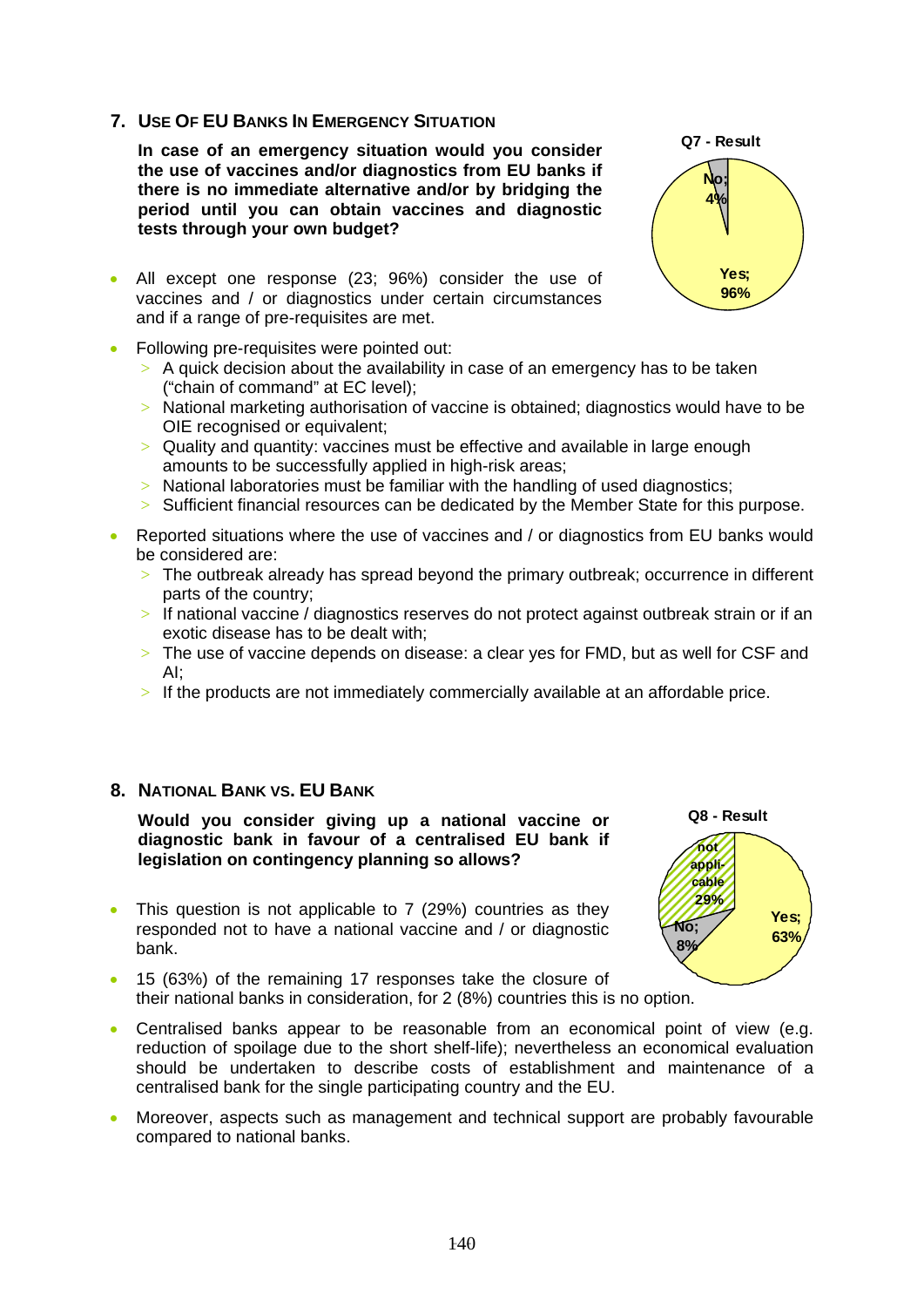- Agreement exists on the need of clear criteria how vaccines and diagnostics can be assessed, particularly in the case when more than one Member State is affected by or at risk of introduction of a disease.
- As regards of diagnostics, several countries consent that these should remain within the responsibility of national reference laboratories. An adequate amount of diagnostics should be available both for routine and for emergency situations.
- Several of those countries witch currently hold vaccine banks point out that the quantity of stored vaccines will be a crucial factor – national vaccine banks could only be closed if a centralised bank can provide enough vaccine in a short amount of time. Another influential factor will be the effectiveness of the EU bank. So far no experience is available on this point.

## **9. MASTER SEED STOCKS AND 'MOCK UP' AUTHORISATION**

**For which diseases do you consider that master seed stocks and 'mock up' authorisations would be appropriate (instead of ready to use vaccines):** 



- − Favour for master seed stocks depends on:
	- > How long production and distribution of vaccines would take in case of emergency;
	- $>$  Serotypes (AI and BT).
- Possibilities for master seed stocks to be tested in line with the European Pharmacopoeia should be examined with scrutiny. Moreover, discussion has to be started on who will be in charge of the availability and quality control of the seeds.
- Several countries agree that for FMD ready to use vaccine should be available in the vaccine bank as emergency vaccination might be required in a very short period of time; serotypes A & O are specifically indicated. For the more rarely occurring serotypes seed stock is seen as a good option.
- − − Other diseases for which master seed stocks and mock-up authorisations are mentioned as desirable: oral vaccines for CSF and Rabies.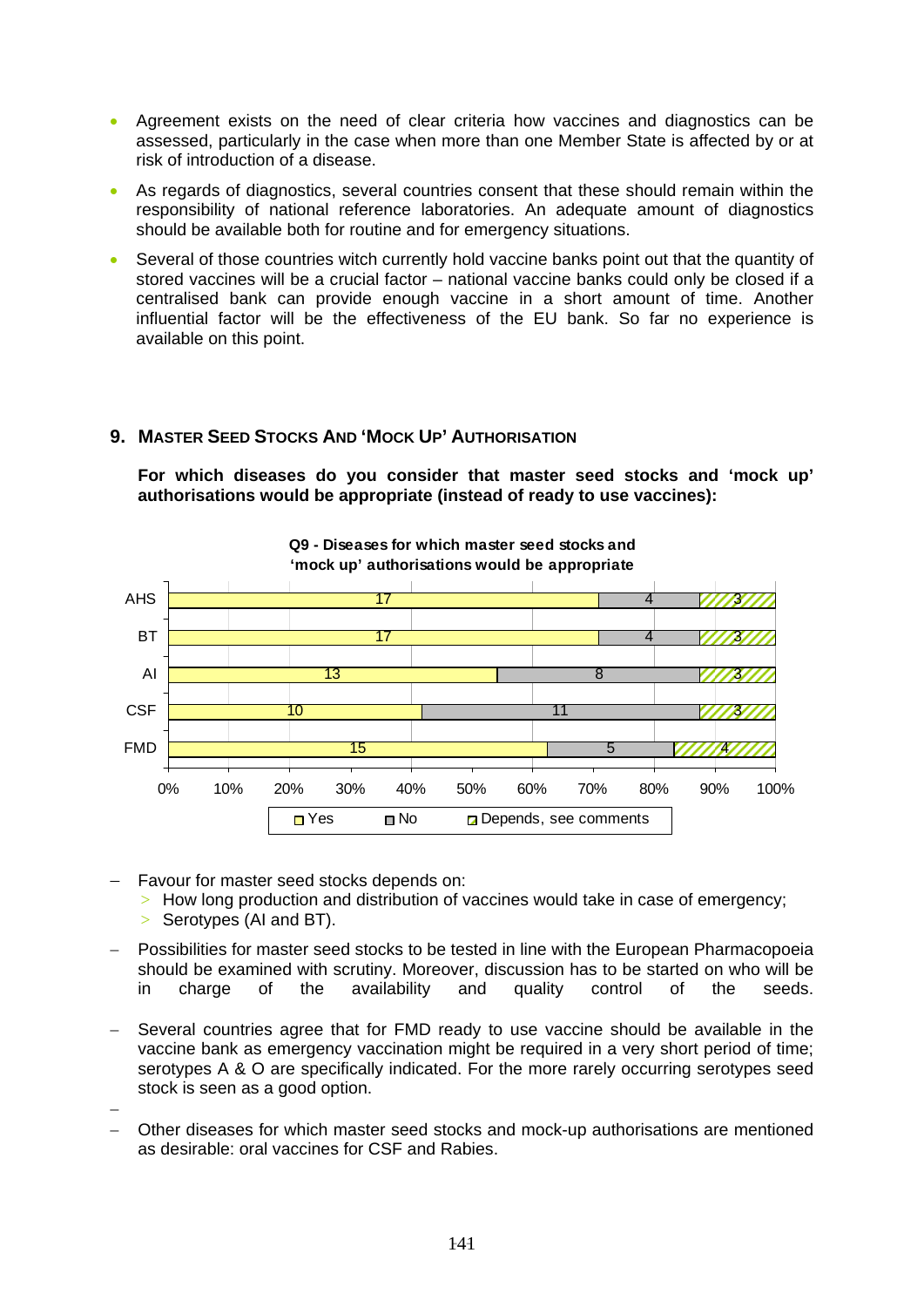#### **10. RAPID DECISION ON DISTRIBUTION OF VACCINE**

**Do you agree that the Commission should be fully empowered to make rapid decisions on the distribution of the vaccines available in stock after consultation with the Member States concerned or at direct risk because of an outbreak?** 

- 18 (75%) responses agree to fully empower the Commission to take decisions as long as concerned Member States are consulted.
- 6 (25%) responses request that not only the directly concerned but all Member States should be consulted before decisions are taken. This could be done via SCoFCAH and / or a CVO meeting. To assure that rapid decisions can be taken teleconferences or written procedures were mentioned as an alternative to a live meeting. Besides SCoFCAH consideration of the epidemiological situation was mentioned as second axis to come to a decision.
- Several responses claimed that irrespective of any outbreak scenario procedures on how to distribute vaccines or tests between Member States must be agreed on in advance.

### **11. EURL TO SUPPLEMENT VACCINE BANKS**

**Do you think diagnostic banks for particular infectious diseases should be within the remit of the EURL to supplement vaccine banks, if diagnostic kits are not commercially available?** 

- 23 (96%) responses agree that the EURL is the appropriate institution to ensure that diagnostic kits for particular infectious diseases are made accessible if not commercially available.
- Additionally, it was pointed out that it is mandatory that all Member States have an effective diagnostic capability for the diseases that are considered of importance for the EU. Therefore, other national laboratories could be entitled to cooperate with EURL, on the basis of documented expertise and capacity.
- The reason given for the opposition of one country (4%) is that the primary function of the EURL should remain to provide expertise.

## **12. GUARANTEES FOR SAFE TRADE**

**Do you think that vaccinated animals and their products could be traded safely if appropriate diagnostic tool and surveillance schemes were available and used properly, so that this surveillance gives the appropriate guarantees that those animals and products are not infected?** 





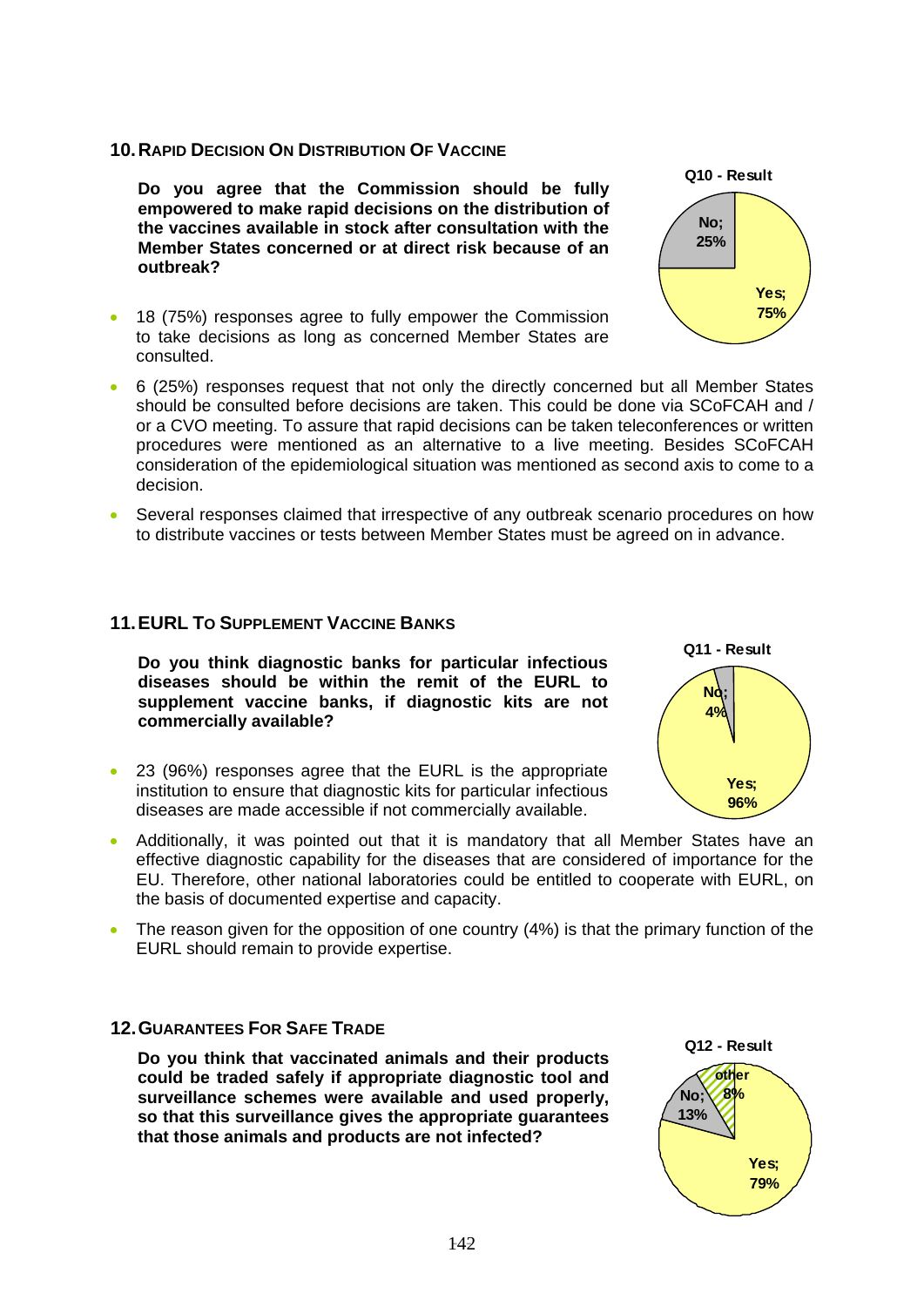- The opinion was shared in 19 (79%) responses that a combination of appropriate diagnostic tools with surveillance schemes offers the possibility that vaccinated animals and their products could be traded safely.
- Conditions:
	- $>$  Clearly defined rules for movement of animals and animal products in the framework of eradication measures;
	- > Dependent from disease, vaccine (DIVA, live), international acceptance, availability of approved tests;
	- $>$  Traceability is indispensable for every vaccinated animal.
- 3 (13%) responses did not agree, 2 (8%) responses could only envisage trade of products, but not of live animals.
- BT and AHS were examples given for current legislation that already allows vaccinated animals and their products to be traded safely.

## **13. AUTHORISATION OF VACCINES**

**In your view** *vaccination-to-live* **with vaccines from an EU vaccine bank and subsequent intra-EU trade in vaccinated animals and their products could only take place provided that vaccines used have received the following authorisation for being placed on the market:** 



# **Q13 - Authorisation for vaccines being placed on the market from an EU vaccine bank**

- A large majority of responses (22; 92%) shares the opinion that EMA authorisations could ensure the required standards. In addition, international acceptance was deemed to be more forthcoming following an EMA authorisation rather than any of the other three options.
- Besides this positive reputation of EMA opinions vary considerably: whereas several Member State only opt for EMA authorisation other Member States have the opinion that in an emergency situation any authorisation is welcome if a minimum of guarantees regarding quality and safety of the vaccines can be assured. The national authorisation in the case of BT has shown that the system worked excellently; an EMA authorisation is deemed as not absolutely necessary.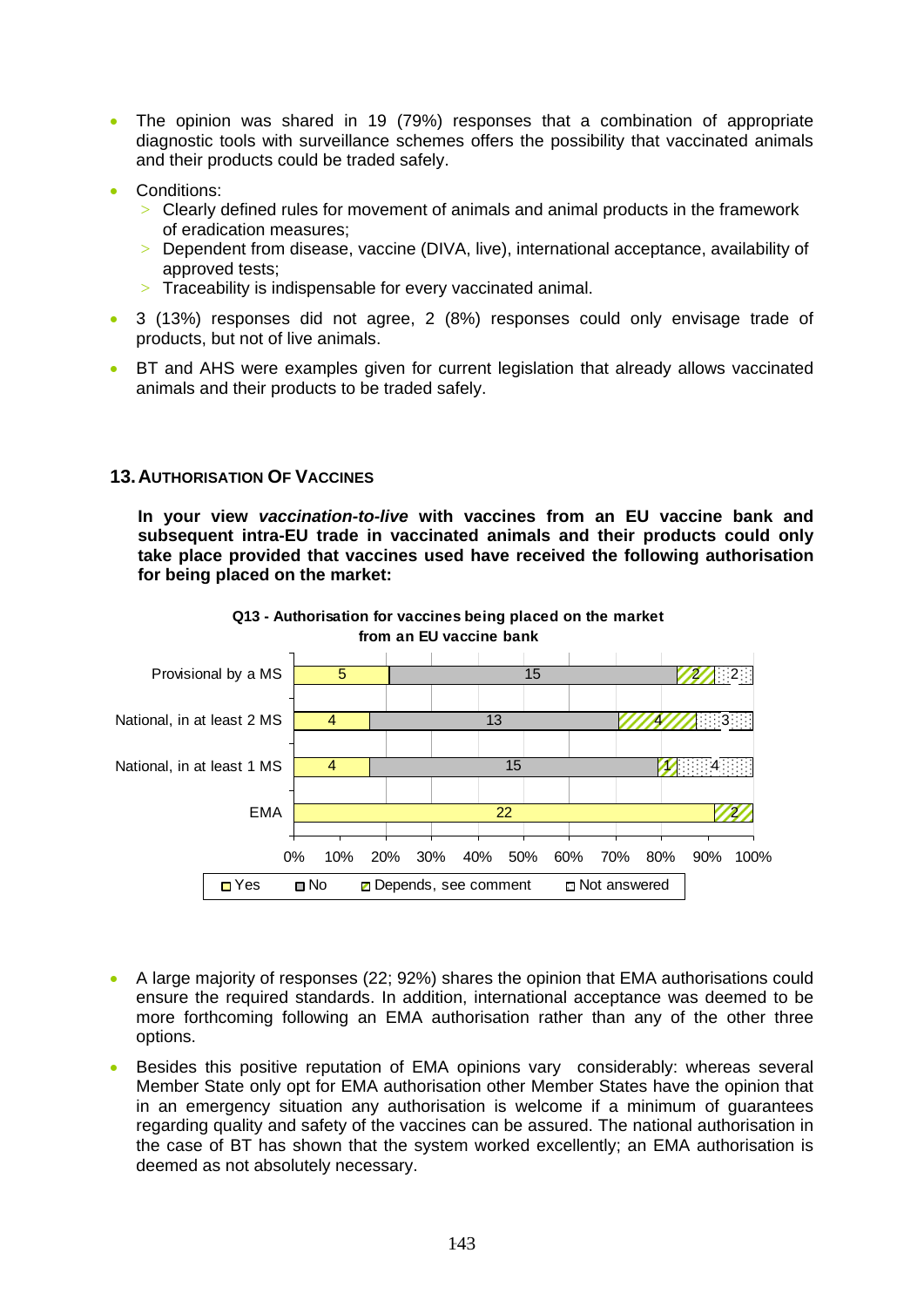#### **14. MOVEMENT WITHIN NATIONAL MARKET**

**Would you in general accept moving vaccinated animals or products obtained from vaccinated animals within your national market?** 

- 18 (75%) responses report general acceptance of movement of vaccinated animals or their products.
- Conditions quoted are:
	- $>$  If tested with approved tests and with an appropriate surveillance scheme in place, giving a guarantee of freedom (of infectious agent) and safety of products;
	- > After discussion with stakeholders;
	- > No negative implications for international trade.
- Comments in those 6 responses (25%) which would not accept such movement include the need for additional guarantees for absence of virus circulation in the country. This should be decided on the disease in question. In case of BT vaccinated animals could be placed on the market.
- One response emphasized that moving of products would be acceptable but not of live animals as important trading partners request for non-vaccinated animals. Furthermore, special conditions for products and live animals were claimed with regard to FMD

### **15. UNSOLVED TRADE ISSUES**

#### **Please explain briefly which are in your opinion the main still unsolved trade issues related to vaccination by disease and problem (maximum 3).**

- In total 51 comments were made in relation to trade in all 24 responses. The comments quoted both
	- > already existing and
	- > possible future trade hindrances if vaccination would be applied.
- As several levels of trade-related issues were addressed they were summarized in three categorical levels in Table 1: 1.) technical level, 2.) legislative level and 3.) customer (or user-end) level. This structured form should highlight the different stages which have to be taken in consideration.
- Procedure of categorisation: One category was selected for every comment. In case a comment addressed more than one trade issues it was grouped into the category which mentions the cause, i.e. not the consequence.

Example: "*a safe vaccine to enhance international trade*" would be categorised as "1a.) safe vaccine and diagnostics" as "*to enhance international trade*" is the consequence.

- This categorisation is only indicative.
- Comments given in relation to specific diseases are listed separately below Table 1.

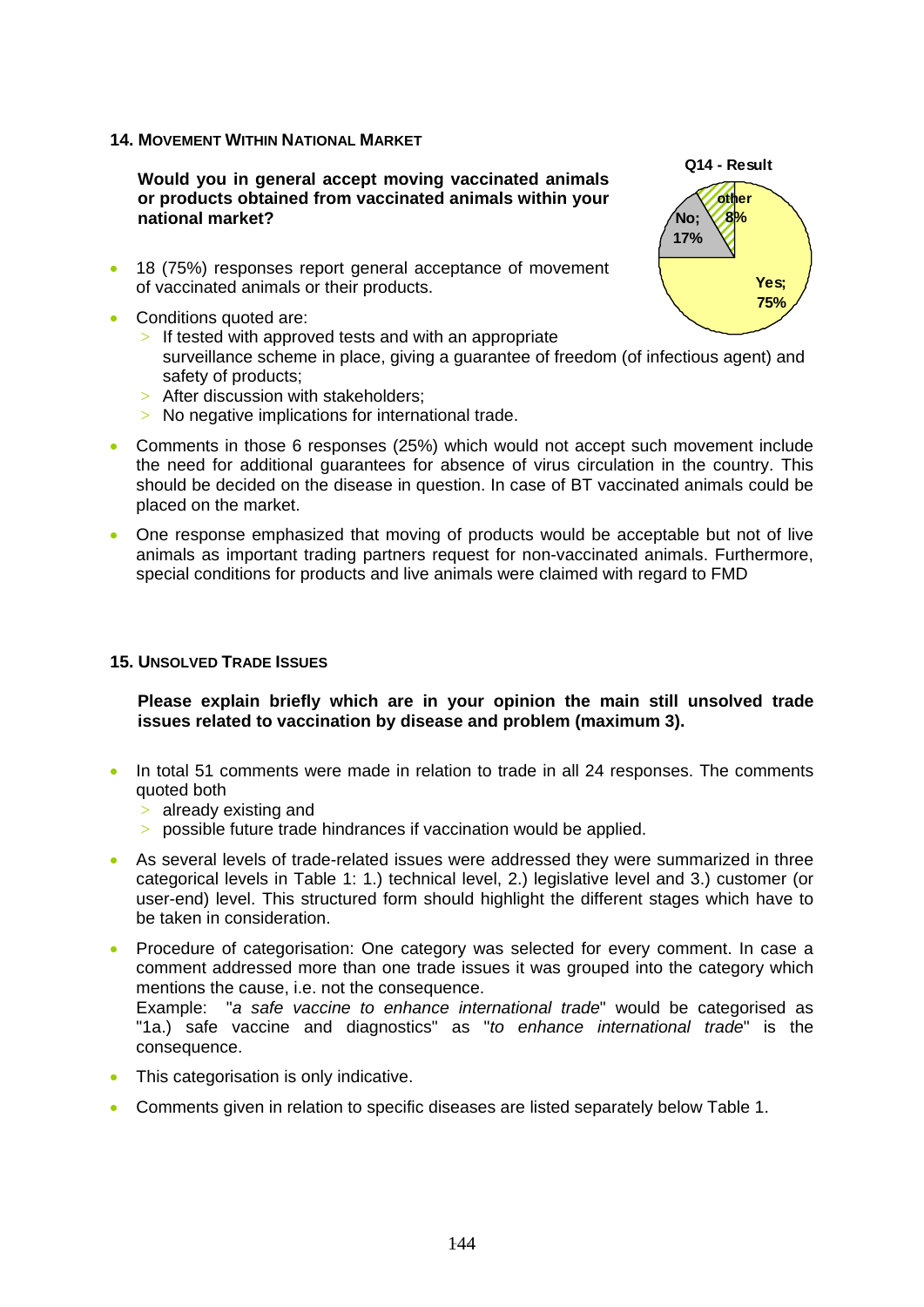# **Table 1: Summary of trade-related comments**

| Level                 | Description                                  |                                                                                                                                                                                                                                                                                                                                          | Number of<br>quotations |                                                  |
|-----------------------|----------------------------------------------|------------------------------------------------------------------------------------------------------------------------------------------------------------------------------------------------------------------------------------------------------------------------------------------------------------------------------------------|-------------------------|--------------------------------------------------|
| 1.) Technical level   |                                              |                                                                                                                                                                                                                                                                                                                                          | Sum:                    | 21                                               |
|                       | c.) Distinguishability                       | a.) General comment made<br>b.) Safe vaccine and diagnostics<br>Vaccines have a high protective efficacy and matching<br>diagnostics are highly sensitive and specific. Movement<br>of vaccinated animals can be allowed given that vaccine<br>and diagnostics properly applied and according<br>surveillance scheme is in place.        |                         | 1<br>9                                           |
|                       |                                              | Applied vaccines and / or diagnostics allow<br>distinguishing between infected and non-infected<br>animals despite vaccination.                                                                                                                                                                                                          |                         | 8                                                |
|                       |                                              | d.) Identification and traceability<br>Identification and registration of vaccinated animals,<br>products are traceable.                                                                                                                                                                                                                 |                         | 3                                                |
| 2.) Legislative level |                                              |                                                                                                                                                                                                                                                                                                                                          | Sum:                    | 7                                                |
|                       | accordingly.                                 | a.) Acceptance and authorisation<br>Vaccinated animals are accepted as safe in the<br>legislation, vaccines have received authorisation                                                                                                                                                                                                  |                         | 4                                                |
|                       | b.) Discrimination                           | Vaccinated animals have comparable conditions in<br>relation to trade as non-vaccinated animals originating<br>from the regions which share the same disease status.                                                                                                                                                                     |                         | 3                                                |
| 3.) Customer level    |                                              |                                                                                                                                                                                                                                                                                                                                          | Sum:                    | 21                                               |
|                       | b.) Consumer<br>c.) Industry / retail        | a.) General comment made                                                                                                                                                                                                                                                                                                                 |                         | 5<br>$\ensuremath{\mathsf{3}}$<br>$\overline{2}$ |
|                       | d.) EU - wide market<br><b>Member States</b> | Trade of vaccinated animals and their products between<br>e.) Trade with third countries                                                                                                                                                                                                                                                 |                         | 1                                                |
|                       | countries                                    | Trade of vaccinated animals and their products with third                                                                                                                                                                                                                                                                                |                         | 8                                                |
|                       | <b>Specific</b><br>case                      | i.) Loss of "disease-free" status for<br><b>EU/MS</b><br>EU/MS may lose its/their "disease-free"<br>status if vaccinated animals/products were<br>traded within the EU, thus resulting in<br>disadvantages in the trade with third<br>countries as third countries may consider<br>the EU as one economic and<br>epidemiological entity. |                         | 2                                                |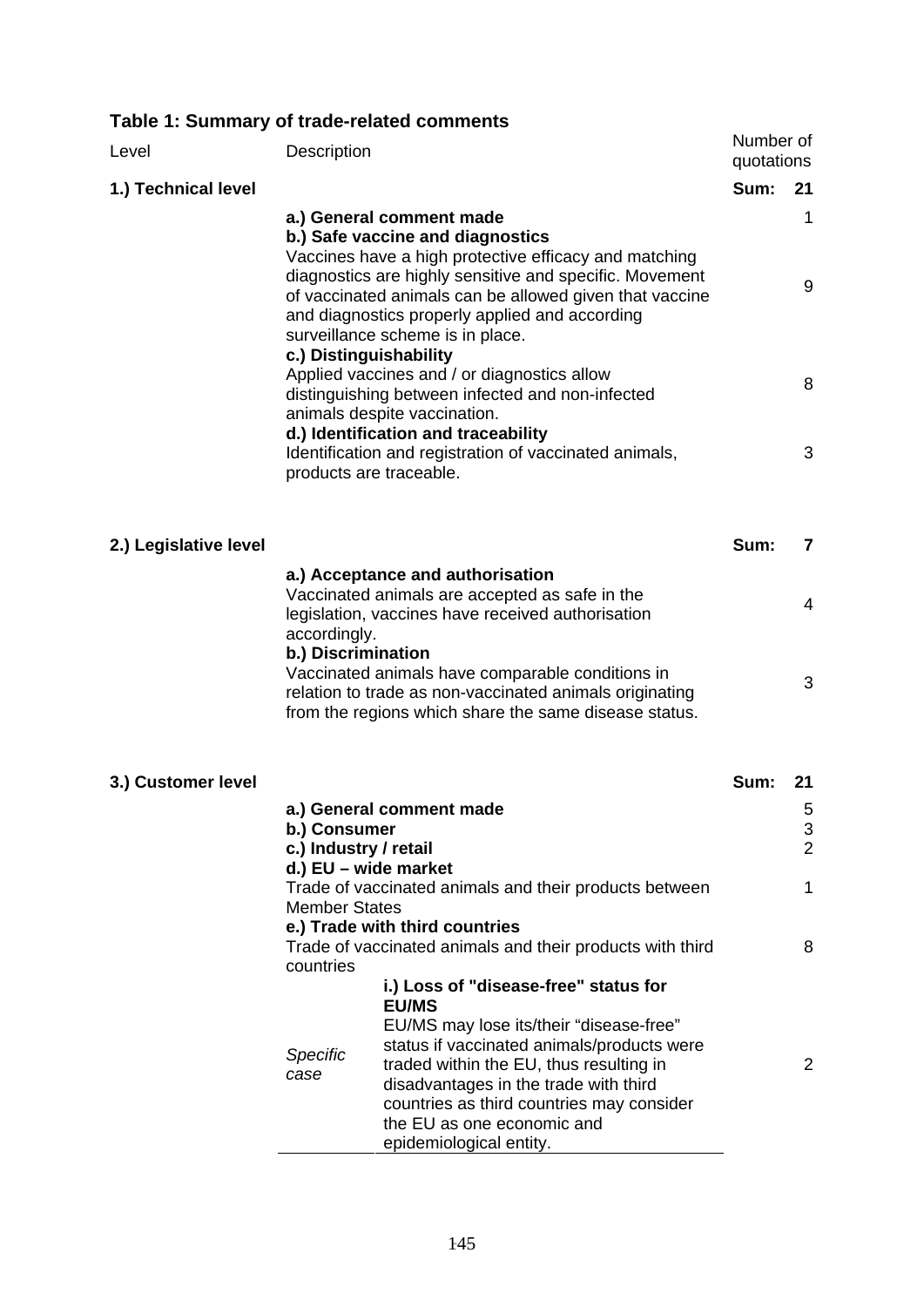#### **ADDITION: TRADE-RELATED ISSUES MENTIONED BY DISEASE**

- FMD: Vaccination and DIVA testing on farm level; Carrier status.
- AI: Trade issues in relation to meat: Lack of acceptance of regionalisation by third countries.
- CSF: Absence of DIVA vaccine; traceability and transparency still open questions; Trade of meat products from free compartments from countries not free; Time period till permission of trade of live pigs is regained when vaccination is applied.
- ASF: Trade of meat products from free compartments from countries not free;
- BT: No individual records about vaccinated animals if traded between Member States; Vertical transmission; Trade of live animals in absence of effective surveillance.
- AHS: Vertical transmission: No DIVA capability.

#### **16. MOVEMENT BETWEEN MEMBER STATES**

**Would you in general accept vaccinated animals or products obtained from vaccinated animals originating from other Member States into your national market where this is not expressively forbidden by OIE rules?** 

• Out of the 18 responses (see Q14) that in general would accept the nation-wide trade of animals plus products which were vaccinated in their own country 16 (67%) also consider the possibility to accept animals or products thereof that were



vaccinated in another Member State. It has to be highlighted that only 2 responses express their preference to act differently depending on the outbreak location.

- It was pointed out that it has to be distinguished between preventive vaccination and emergency vaccination – for emergency vaccination a clearly stipulated system of movement and processing has to be defined case by case, disease by disease.
- Furthermore Member States with a similar disease status should fulfil similar conditions to be able to move animals and their products between Member States.
- In addition to the conditions listed under Q14 it would be welcomed if a certain time period would be determined after which trade can be allowed to obtain guarantees that there is no virus circulation at the place of origin. Also the vaccination of live animals should be made traceable (as by recording in TRACES and in a central register), see present BT legislation as an example.
- The position that trade of live animals should be limited to regions following the same vaccination policy is among those responses which do not favour trade of vaccinated animals between Member States.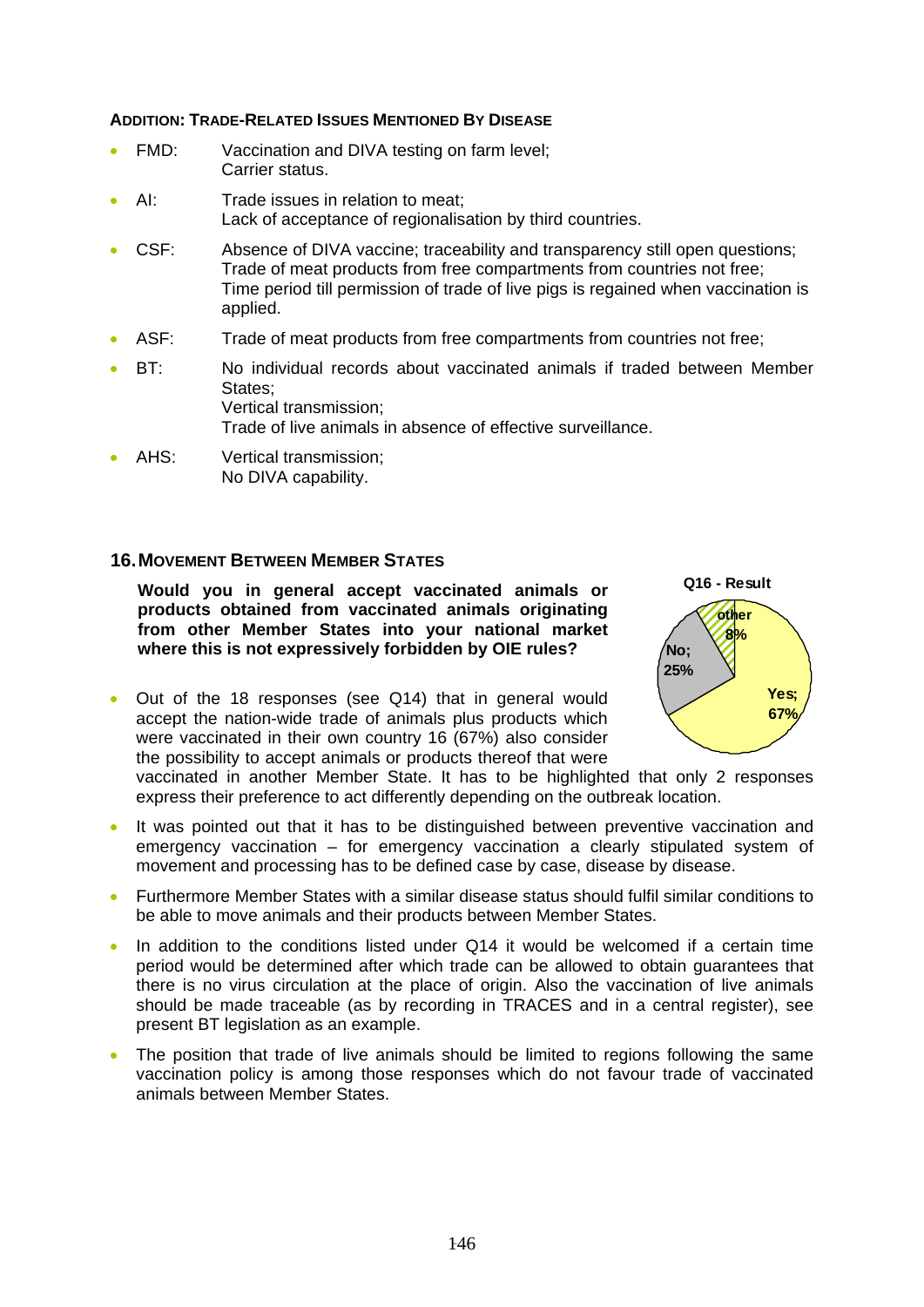#### **17. NECESSITY OF MITIGATING MEASURES**

**Do you believe that mitigating measures applied to the product (e.g. deboning and maturation and/or removal of the head from the food chain) are needed to market meat from vaccinated animals?** 

• 15 (63%) responses state not to believe that additional mitigation measures are needed to be able to market meat from vaccinated animals.



- Exception: several countries think that for FMD deboning and maturation is certainly necessary.
- Scientific evidence on the animal health safety of products derived from vaccinated animals still has to be provided in many cases.

#### **18. FURTHER COMMENTS**

#### **Do you have any further comments on the issue of vaccine and/or diagnostic banks for major animal diseases?**

- The following sections present a summary of concerns (18.1) and open questions (18.2) which were not specifically addressed by an earlier question and/or mentioned as a further comment under this open question.
- Furthermore a collection of factors which are deemed important to take the decision for vaccination is listed up (18.3); this list tries to grasp the essential points mentioned in the participating countries' comments.
- Numerous actions to be undertaken by the Commission, Member States and scientific and industry partners were highlighted in the questionnaires. In 18.4. an attempt was made to assign these tasks to the specific group. It has to be kept in mind that these lists are not indicative and make no claim to be complete.
- All comments made under this point and all numerous comments made under the remaining question shall be summarized in the following four categories:
	- > 18.1 Concerns
	- > 18.2 Open questions<br>> 18.3 Factors importar
	- Factors important to take decision for vaccination
	- > 18.4 Action needed

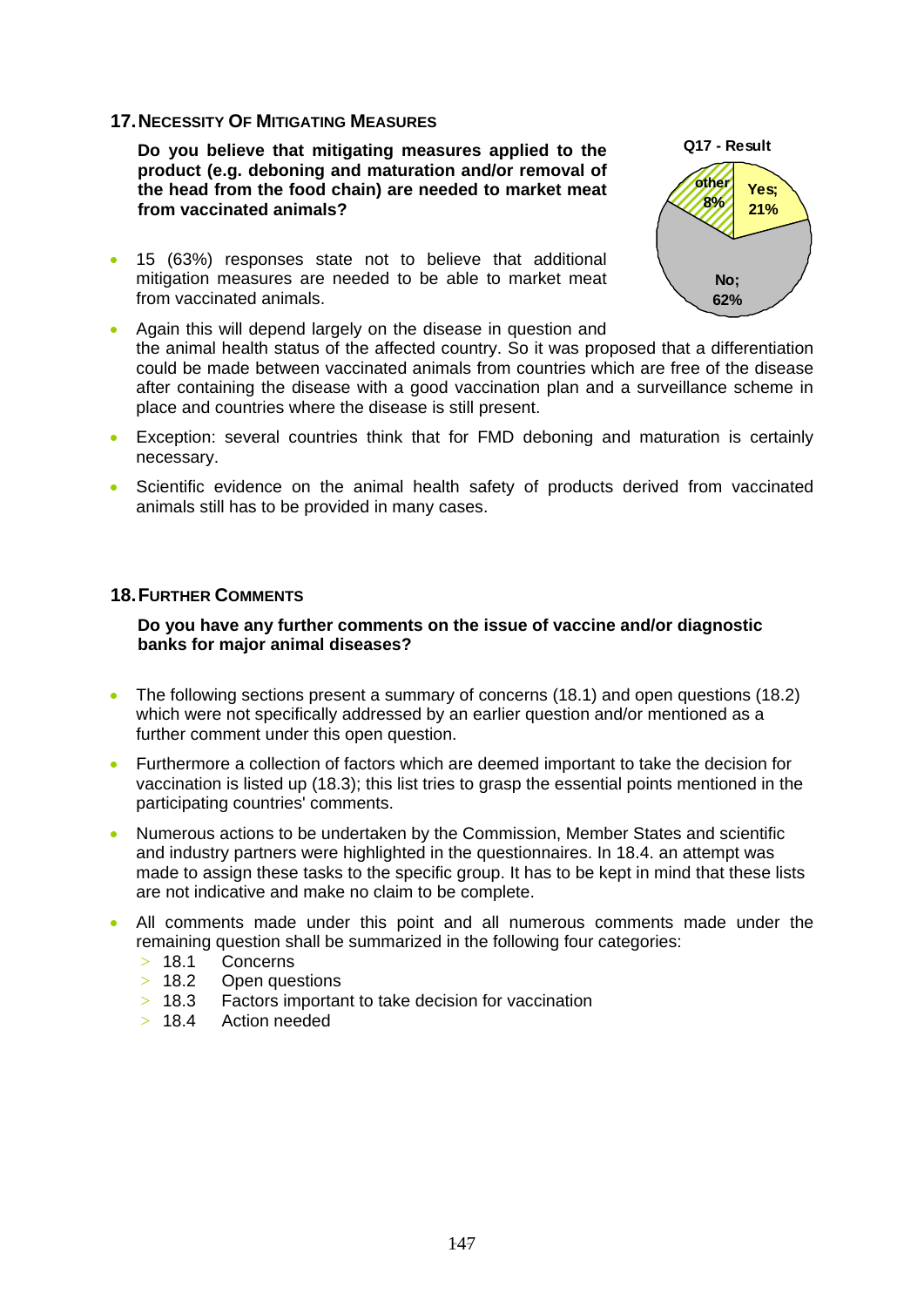## **18.1 CONCERNS**

- Vaccinate-to-live could be connected with an excessive additional administrative burden.
- Insufficient data available convincing scientific evidences with vaccinate-to-live strategy.
- Safe trade if appropriate diagnostic tool and surveillance schemes were available: surveillance systems do have limitations. Therefore the risk is always present, but it may be considered as reduced enough to accept this trade.
- A centralised EU decision process may risk paying less attention to local national conditions.
- The financial consequences for a bank of this size (30-40 million doses) are likely to be high and the likelihood of it being used low.

#### **CONCERNS RELATED TO SPECIFIC DISEASE**

- FMD: With the numerous strains of this disease even a well stocked bank may not hold the right antigen to vaccinate against the field strain seen in an outbreak.
- AI: vaccinated birds would still be capable of spreading disease. Mutation of influenza viruses could render a vaccine less useful. Furthermore practical issues around delivering vaccine by injection to individual birds have to be considered; another matter of concern was the length of time until immunity would be developed after vaccination.

# **18.2 OPEN QUESTIONS**

- Which subtypes for vaccine and for diagnostic purpose should be stored? Is it necessary to keep all serotypes (e.g. for BT)?
- How quickly can Member States gain access to vaccine? Where would the banks be located? How much time is needed to make up vaccine? How can the issue be solved when more than one Member State demand vaccines or diagnostics? How quickly can the vaccines provide immunity?
- How will the master seed stock be accessible? Which producers are empowered to process antigens to vaccine?
- How will the EU banks work in relation to banks that are held by individual member states?
- How to organize re-stocking of vaccines and diagnostic kits?
- Can master seed be tested in should in accordance with the European Pharmacopoeia already when laid down? Who will be in charge of the availability and quality control of the master seed?
- What costs arise for the Member States as a user of the EU banks? How can a practical financing system look like? Where does the funding come from if EURL supplements vaccine bank with diagnostics that are not available commercially?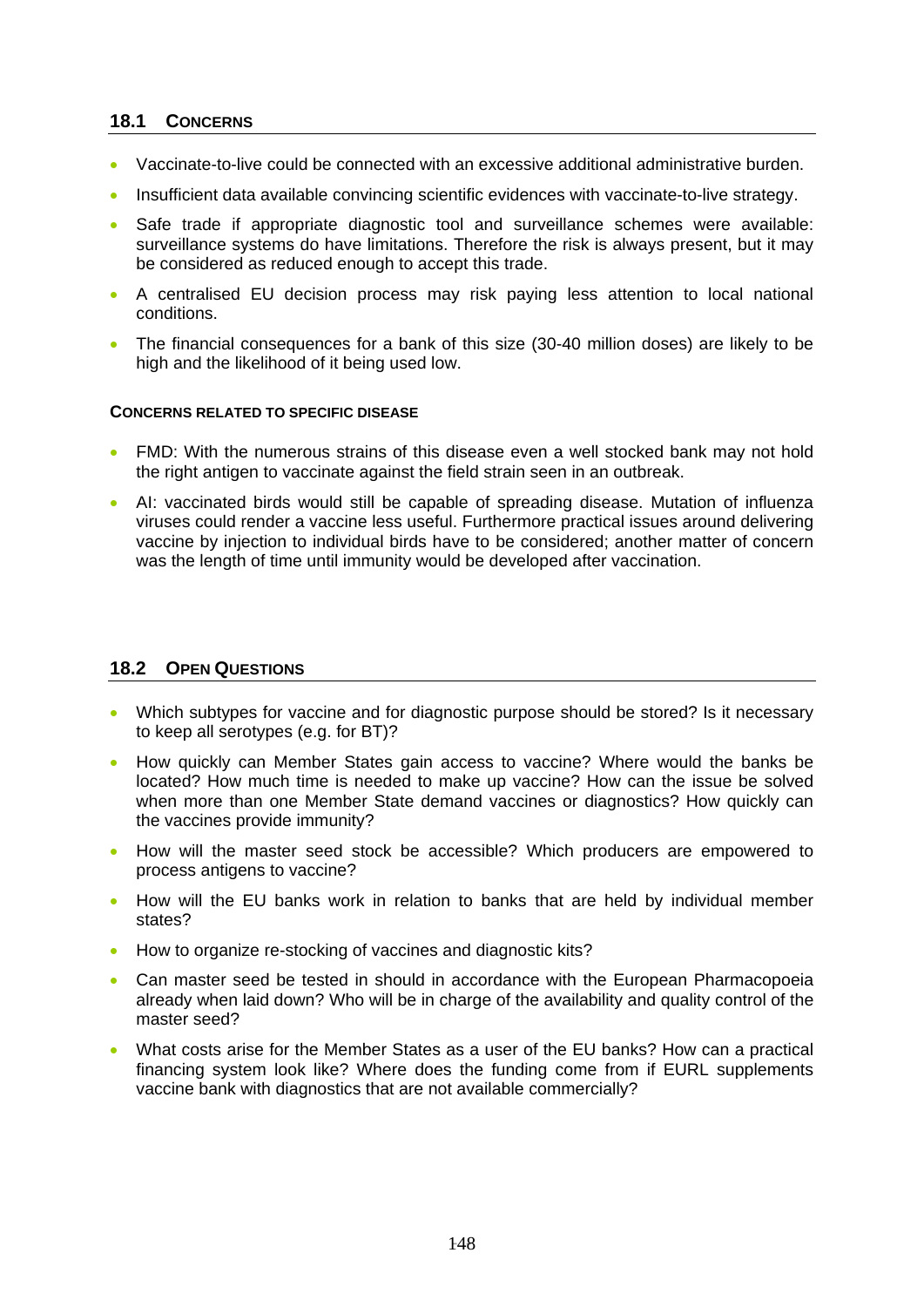# **18.3 FACTORS IMPORTANT TO TAKE DECISION FOR VACCINATION**

- Epidemiological situation
	- > One single infected premise (culling) vs. more extensive outbreak (vaccination)
	- $>$  High animal density vs. low animal density
	- > Phase of the outbreak: acute stage where vaccination could lower risk of spread vs. later stage when outbreak is under control and the focus lies on regaining disease free status to support trade.
	- > Endemicity of disease or new outbreak
- Type of vaccine
	- > DIVA / marker vaccine
	- $>$  Live vs. attenuated vaccine
	- > Quality of vaccine / it's ability to prevent both infection and disease
- Matching validated diagnostic tests
	- > Sensitivity and specificity to differentiate between infected and non-infected animals
	- $>$  User-friendliness: a high number of samples can be analysed in a reasonable time period
	- > Availability in big enough quantities at reasonable price
- Effective surveillance scheme in place
- Disease
	- > For BT generally accepted.
- Risk benefit calculation
- Assuring conditions
	- $>$  If tradability is granted
	- > If disease / pathogen spread can be prevented
	- > If safe animal products can be ensured to protect public health

# **18.4 ACTION NEEDED**

#### **18.4.1 ACTION OF MEMBER STATES AND EUROPEAN COMMISSION NEEDED**

- If vaccination is applied rules have to be set up for animal products, animal by products, foodstuffs and feeding stuffs.
- The proposal for the vaccine and diagnostic bank has to be clearly defined:
	- $>$  which subtypes of virus should be part of the stock;
	- $>$  the source of the virus and amendment of the storage subtypes;
	- $>$  which diagnostics the national laboratories need to be familiar with:
	- > an optimal balance between vaccine, "mock up" authorisations and vaccine alternatives has to be developed and evaluated;
	- $>$  how to assure that the bank is arranged in an effective, dynamic (e. g. dimension and updating) and cost saving way, as regards the priority of diseases.
- A cost/benefit analyses for setting up the banks is needed.
- The mechanisms of accessing the vaccines/diagnostics have to be clarified.
- It has to be agreed on how quick decision about the availability of vaccines and diagnostics in case of an emergency can be taken ("chain of command" at EC level)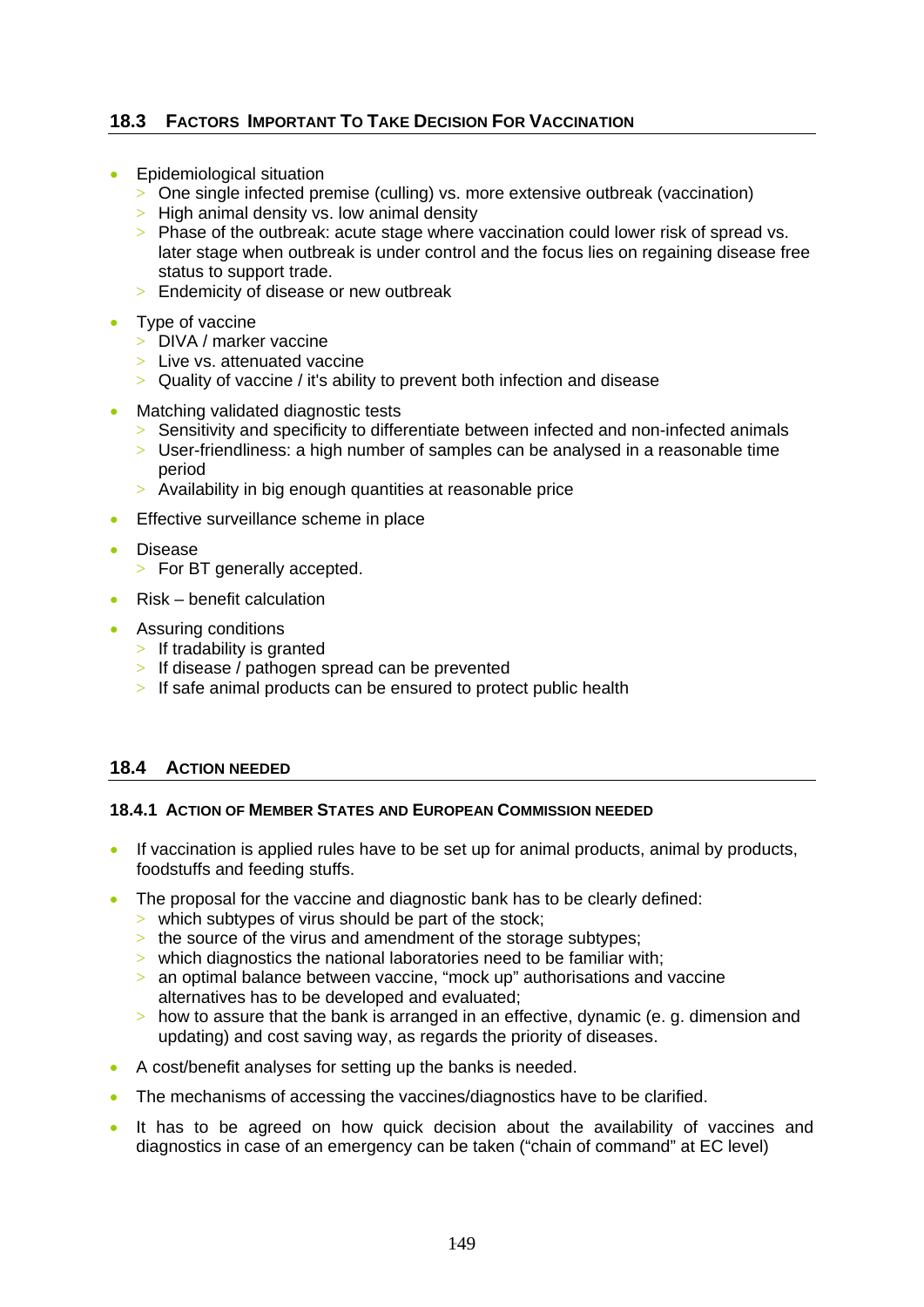- Prior to trade clear requirements have to be set up for a specified degree of "freedom" from infectious agent", i.e. introduction of a "disease free" status with vaccination.
- Additional rules for Identification & Registration and movement control of vaccinated animals have to be adopted.
- Risk mitigating measures should be defined for animals and products if a vaccinate-to-live strategy is applied.
- If such rules are defined for vaccinate-to-live, standards for the vaccinate-to-kill policy should also be set up.

#### **18.4.2 ACTION OF MEMBER STATES NEEDED**

- The Member States should prepare contingency plans with their vaccination strategy during peacetime and share them with the other Member States and the Commission to make their principles of vaccination and testing during an emergency situation transparent to all Member States.
- The effective operation of the vaccine bank and the allocation of vaccines should be tested in simulation exercises.

#### **18.4.3 INVOLVEMENT OF SCIENCE (AND INDUSTRY)**

- Science / industry should be motivated as safe vaccines are required.
- Scientific institutions must be able to provide support service (risk assessments, epidemiological information, tracing, etc.) so that decisions can be taken on a sound basis.
- Specifically, the risk of virus transmission through vaccinated animals and the role of products in the spread of the disease should be assessed.
- Wider social and economic consequences of vaccination should be considered.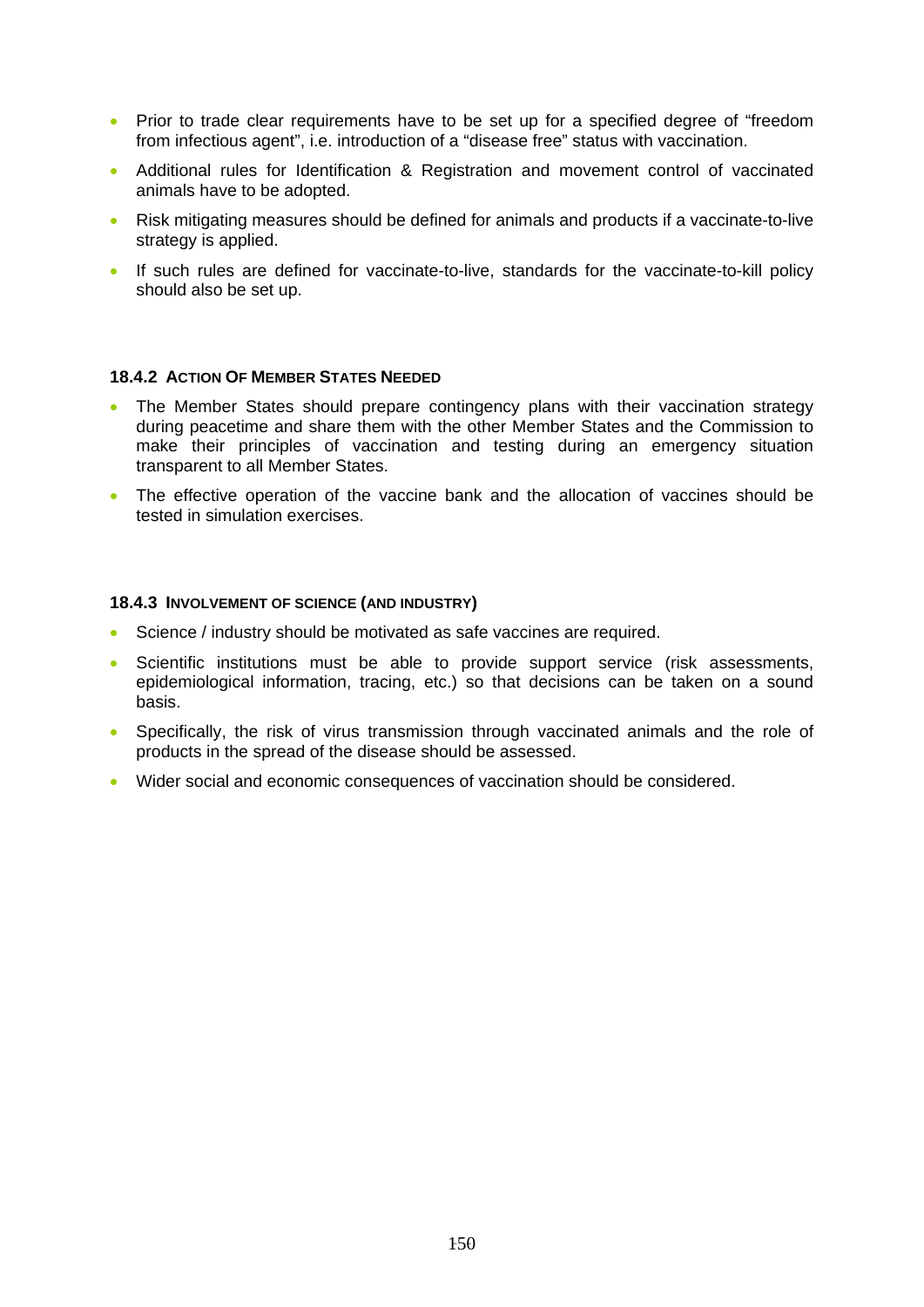# **IV. DRAFT CONCLUSIONS FROM THE QUESTIONNAIRE**

The following 12 conclusions were drawn from the information and opinions gathered from all participating countries:

- Vaccine and diagnostic banks should be set up in a manner that best storing standards of stored equipment can be guaranteed / should be strived for.
- Vaccination should be understood to complement and not replace current disease control strategies.
- Vaccines need to be safe; spread of disease by vaccinated animals will jeopardize reliability of the whole strategy.
- Vaccines and / or matching diagnostics must allow distinguishing between infected and non-infected animals in a reliable manner.
- National and international acceptance should be improved in a way that vaccinated animals and products obtained from vaccinated animals can be traded at comparable / similar conditions as non-vaccinated animals and their products.
- Authorisation of vaccine should be done by EMA procedure; this has to go hand in hand with quick availability in emergency situations.
- Decision to vaccinate should be taken case by case.
- Third countries and stakeholders have to be involved in the discussion at an early stage.
- If emergency vaccination is conceived as *vaccinate-for-live*, a realistic exit strategy should be outlined, taking in consideration international trade and additional resources needed.
- The mechanisms of accessing the vaccines/diagnostics have to be clarified. A procedure should be established to assure guaranteed supply.
- Requirements for vaccination in context with FMD have to be discussed separately from other infectious diseases due to the special role of this disease.
- An evaluation of EU banks has to be undertaken in relation to its cost effectiveness; a financing plan has to be set up.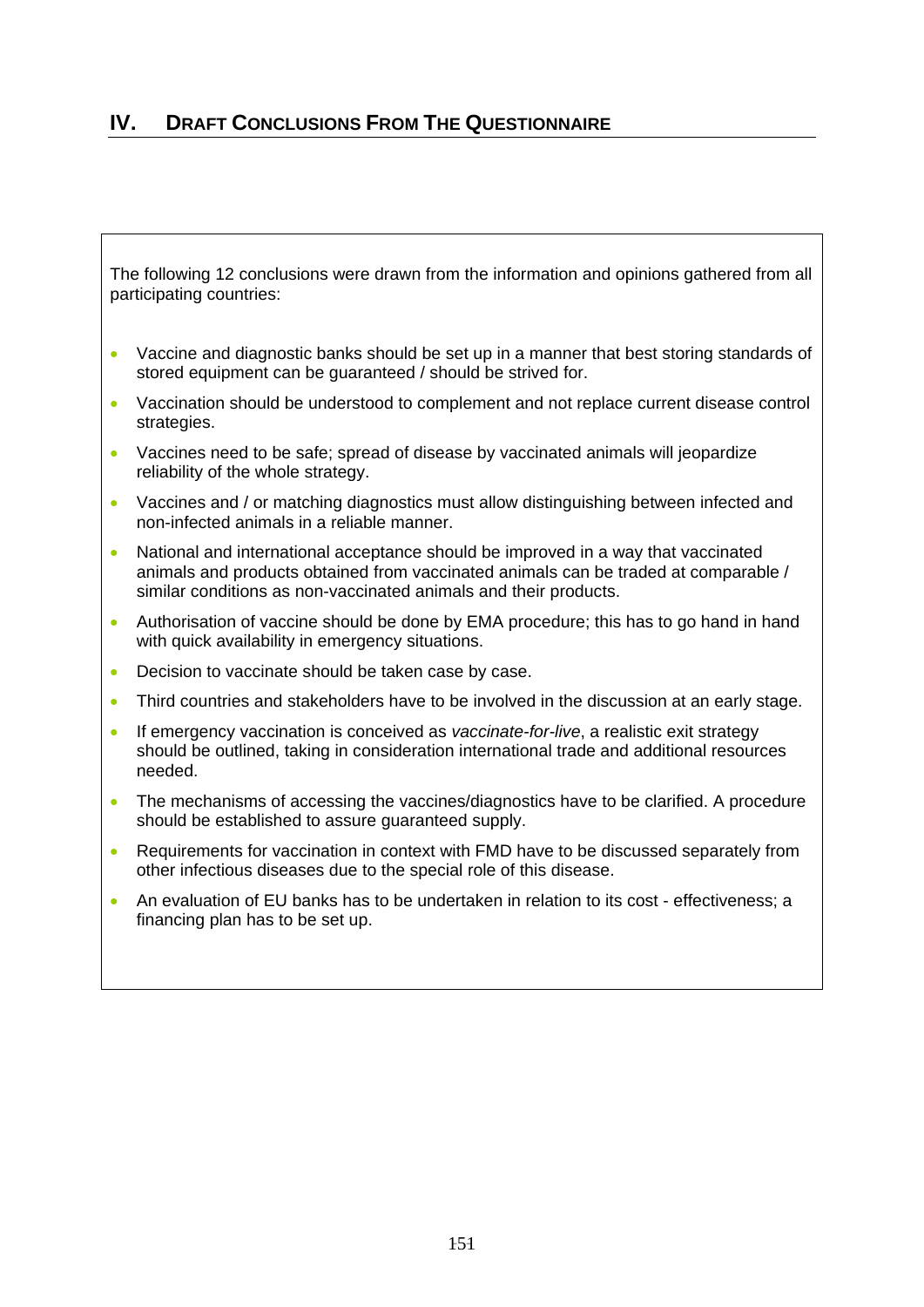# **ANNEX VIII Additional assessment on Intra-EU trade**

# **Background**

The concept of free movement applies in theory to almost all aspects of life in the EU. However, for reasons of protecting both animal and human health, movement within the EU is not considered possible for live animals and their products without fulfilling certain health requirements. Current animal health regulations require specific health obligations to be respected when animals and their products are moved between the MS (which vary dependent on the context, but might include, for example, certification by an official veterinarian at place of origin, notification of the movement or provision of relevant data to the relevant authority and/or non-discriminatory checks at the destination). This is due to disease control provisions which aim to reduce the risk of those movements spreading diseases and the according consequences for the health of other animals and/or humans in other countries or territories. Some of the most common routes of transmission for infectious agents are direct animal-toanimal contact and indirect contact through equipment, persons, transporters, etc. This is most often caused by the movement of infected animals towards with non-infected animals, and being in close physical or indirect contact. Economic forces can lead to animals being moved over large distances, and this increases the possibility of the geographical spread of disease. Besides the health and welfare considerations themselves, disease outbreaks or poor animal (or human) health can have significant negative impacts on international trade and national economies.

This current concept of 'Intra-Community Trade' is therefore used for movement of animals and products and it retains certain international trade rules for movements within the EU (although border checks have long since been abolished). The legislation allows MS to develop their own animal health and movement rules and requirements in their own territories to a large extent, and does not interfere with them unless there is a financial contribution from the EU for surveillance and eradication programmes, there is an EU level eradication programme, or if the animals may be traded across borders within the EU at a later stage. The current system has been widely criticised as being too prescriptive and somewhat outdated, most notably in the CAHP evaluation in 2006. Nevertheless, the current system has proven itself to be very useful, successful and relatively safe, for example, enabling the neareradication of brucellosis, bovine leucosis, and bovine tuberculosis in some areas of the EU.

The current system for the movement of terrestrial animals is very different from the 'placing on the market' concept. This concept was introduced in general feed and food law for products of animal origin, and later also for aquatic animals and animal by-products for reasons of animal health. The current system for terrestrial animals of 'Intra-Community Trade' uses MS as the basic geographical unit for deciding on certification requirements. 'Placing on the market' for aquatic animals instead specifies 'zones' with similar health statuses, which may or may not be based around MSs' borders. Animals moving within a zone, independent of whether it is within the same MS, do not need certification (although the movement does need to be notified to TRACES if crossing a national border). There are certain guarantees required when moving from one type of zone to another. This means that the administrative burden required with a particular movement could be more in proportion with the health risk it potentially poses. However, certification is required for movements within a MS if an animal is moving to a different health zone.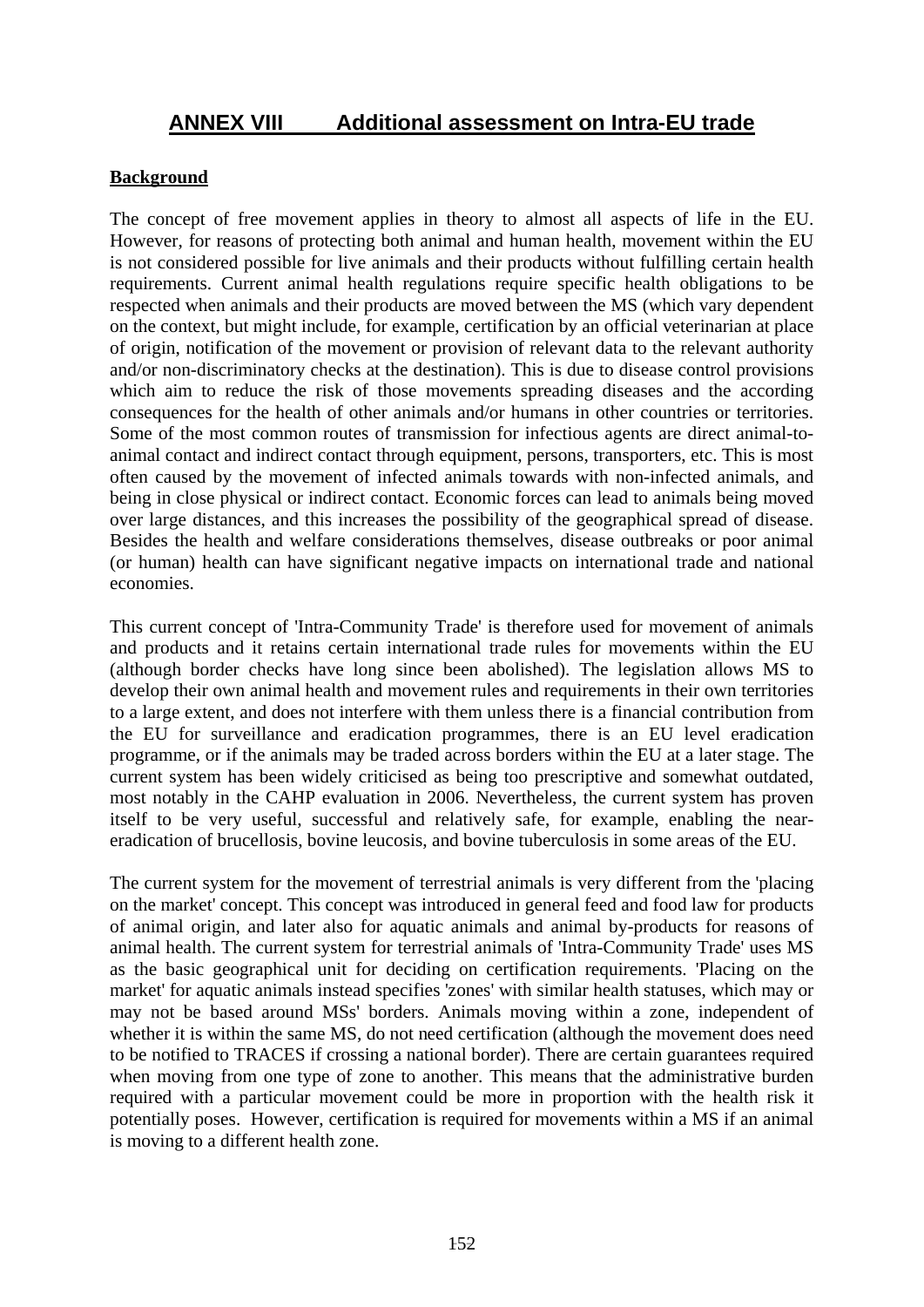# **Current Intra-EU trade in live terrestrial animals: evidence**

Trade in live terrestrial animals has increased in the EU since the creation of the single market (1993). The enlargement of the EU has provided further opportunities for such trade. According to TRACES, trade in live terrestrial animals within the EU increased on average by 9% per year between 2005 and 2009. However, part of this expansion can be explained by the progressive development of the TRACES system since its start in 2004.

In 2009, 36 million farm animals (28 million swine, 4 million cattle, 0.08 million equine, 4 million sheep and 0.1 million goats) and 731 million poultry were transported between EU MSs (see Figure VI.1)



# **Figure VIII.1**

Source: TRACES

According to TRACES, 46% of farm animals and 51% of poultry transported within the EU in 2009 were intended for slaughter. Of consignments of bovine animals destined for slaughter in 2009, 56% went directly to slaughter whilst the remaining 44% passed through at least one Assembly Centre operation. In 2005 75% of bovine consignments destined for slaughter went directly there, but the proportion has decreased since then.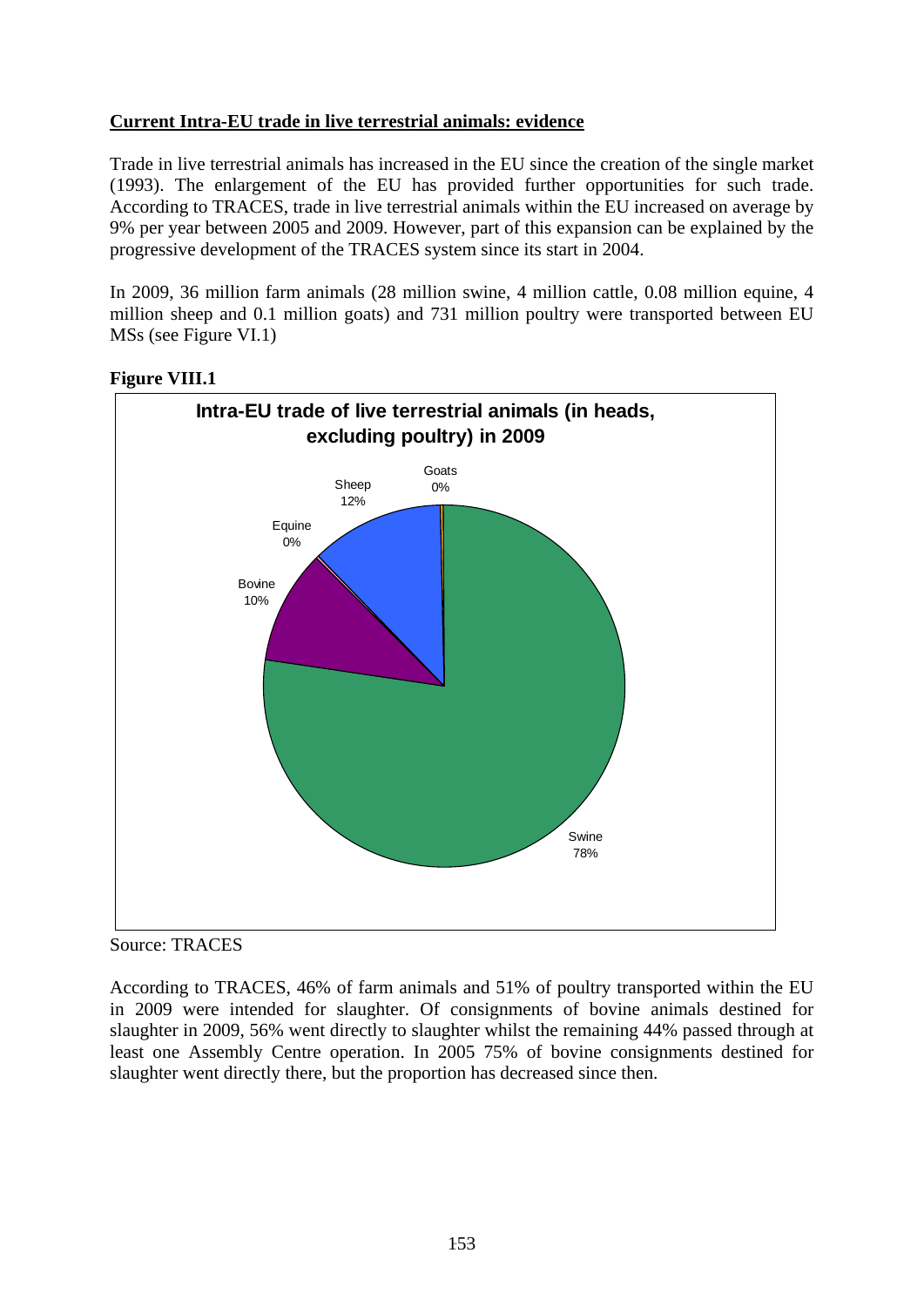# **Table VIII.1**

|                                          | Thu a-L'O' if auc in annihais ucsuncu for siaughter (heaus of annihais) in 2007 |              |              |       |                                                                    |              |                           |
|------------------------------------------|---------------------------------------------------------------------------------|--------------|--------------|-------|--------------------------------------------------------------------|--------------|---------------------------|
|                                          | Equine   Bovine                                                                 | <b>Swine</b> | <b>Sheep</b> | Goats | <b>Poultry</b>                                                     | <b>Total</b> | <b>Total excl poultry</b> |
|                                          |                                                                                 |              |              |       | 57,058 652,193 12,669,820 2,941,629 81,403 377,511,981 393,914,084 |              | 16,402,103                |
| As a percentage of total intra-EU trade: |                                                                                 |              |              |       |                                                                    |              |                           |
| 72%                                      | 18%                                                                             | 46%          | 69%          | 78%   | 52%                                                                | 51%          | 46%                       |

**Intra-EU trade in animals destined for slaughter (heads of animals) in 2009** 

Source: TRACES

For this analysis, we will largely focus on the number of consignments sent and received for intra-EU trade in live terrestrial animals. This is because European policy on intra-EU trade in live terrestrial animals is based on consignments rather than animals.

Trade in live terrestrial animals takes place in order to exploit the price differentials which exist between livestock markets. Both buyers in recipient MS and sellers in producing MS can benefit financially from this trade. The table below shows selected MS that were the main senders and recipients of intra-EU consignments (for all species) during 2009. Interestingly, some of these MS have a large trade deficit (Italy) or surplus (France and Denmark). Yet other MS both sent and received a similarly large number of consignments, leading their net figure to be relatively small (Spain).

#### **Table VIII.2**

**Total number of consignments of animals sent and received by certain MSs in 2009** 

|                                     | BE        | DE        | DK         | ES       | <b>FR</b> | $_{\rm IT}$ | <b>NL</b> |
|-------------------------------------|-----------|-----------|------------|----------|-----------|-------------|-----------|
| Consignments sent                   | 16,040    | 50,074    | 31,684     | 18,500   | 74.047    | 2,536       | 74,193    |
| Consignments received               | 40,515    | 83,057    | 240        |          | 9,589     | 65,693      | 44,483    |
| Net consignments sent               | $-24,475$ | $-32,983$ | .444<br>31 | $-2,708$ | 64,458    |             |           |
| $\sim$<br>$\mathbf{m}$ $\mathbf{m}$ |           |           |            |          |           |             |           |

Source: TRACES

Together these 7 MS were involved in approximately ¾ of all consignments sent and ¾ of all consignments received in 2009. The high degree of concentration of movements in these MSs was true for all the different movement purposes of all species.

MS which send a high proportion of consignments do not necessarily represent the nations with the largest livestock sectors. This is shown in the chart below, where the size of the circles represents the number of consignments sent by each MS.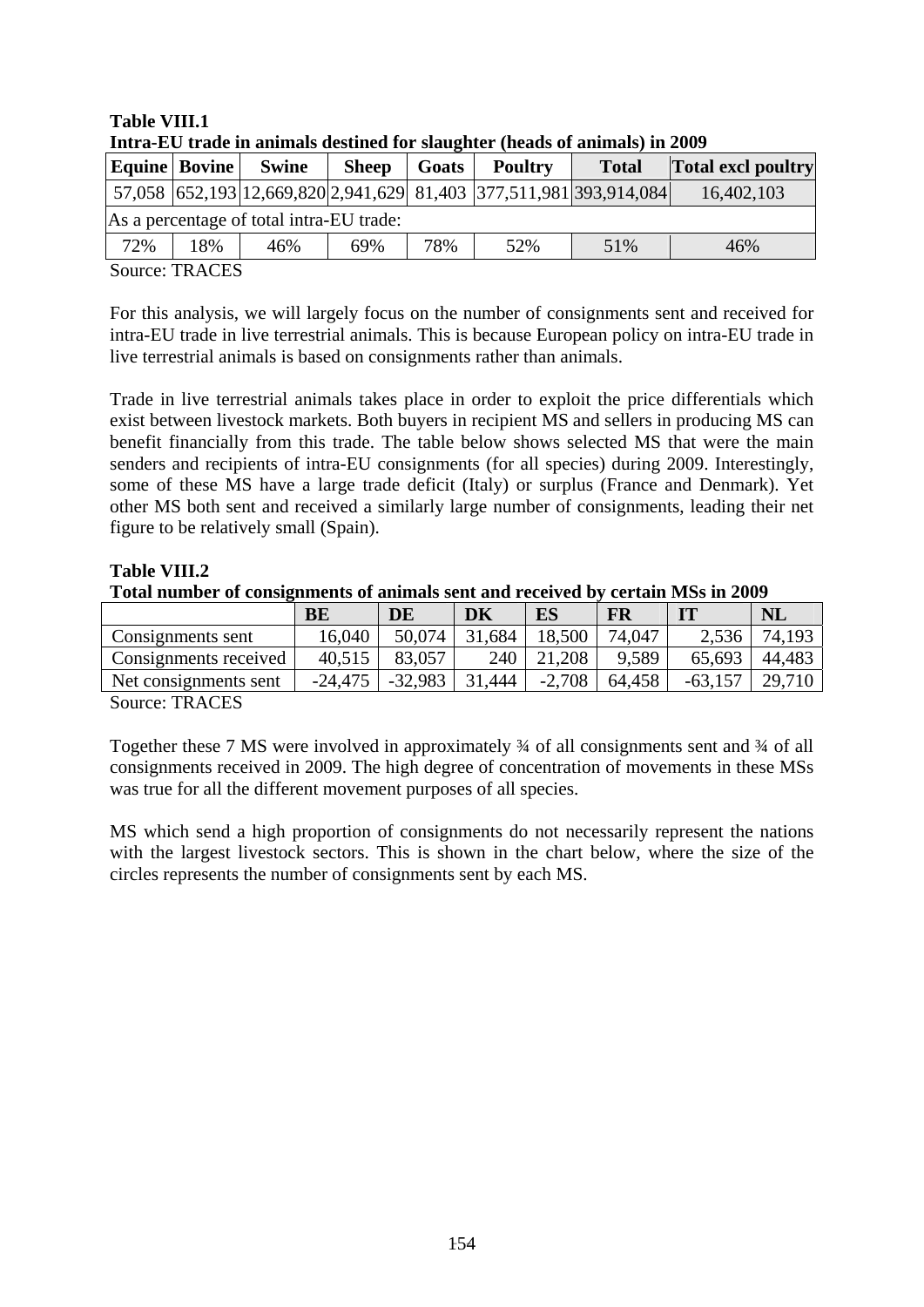

**Figure VIII.2: Total number of consignments originating from each MS, displayed depending on the number of holdings and value of production in the MS (2007)** 

Source: Eurostat and TRACES

As comprehensive national internal movement data is very time consuming to consolidate, the size of livestock sectors has been used as a rough proxy for the total amount of movements, both national and intra-EU. It is reasonable to expect that MS with larger livestock sectors would, on average, have a larger volume of movements of live terrestrial animals than MS with smaller livestock sectors. From the chart above, we can see that there are some MS which have a relatively large livestock sector but a relatively small level of intra-EU movements. We could infer therefore that these MS have a relatively large level of national movements, compared to their intra-EU movements.

Movements over short distances are particularly highlighted when discussing intra-EU trade in live terrestrial animals. In 2008, 116,000 bovine, swine and poultry consignments made journeys of less than 3 hours. This accounts for 38% of all consignments of these species. Of these short movements, 59% of them (68,000) were destined for slaughter.

However, these proportions vary when you look at different species, as illustrated in the chart below. A higher proportion of poultry movements last for less than 3 hours than the proportion for other species – 63% of poultry consignments compared to 30% of bovine and 32% of swine consignments in 2008.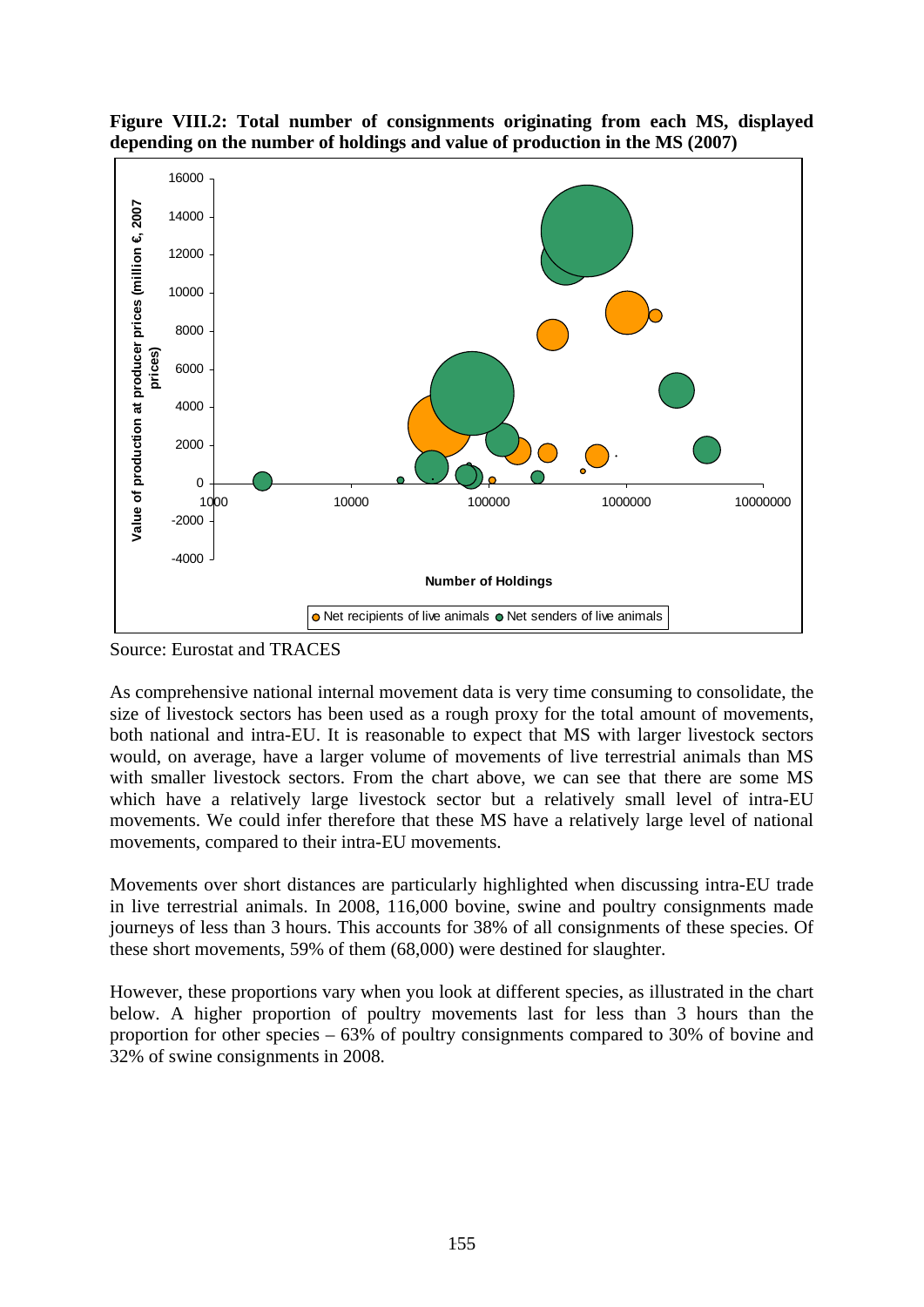**Figure VIII.3: Proportion of bovine, swine and poultry consignments in 2008 separated by type of movement and journey time** 



Examples of notable movements between adjacent MS are those of pigs and poultry between Germany and the Netherlands, cattle between France and Italy, and sheep between Ireland and the United Kingdom (particularly Northern Ireland). As shown in the table below, these movements account for a large proportion of an individual MS's trade in live terrestrial animals, for a particular species.

| From:              | To:                | <b>Species</b>   | Total no.<br>sent (2009) | $%$ of all<br>EU<br>movements<br>of this<br>species | % of total<br>movements<br>of this<br>species<br>from this<br><b>MS</b> | % of total<br>movements<br>of this<br>species to<br>this MS |
|--------------------|--------------------|------------------|--------------------------|-----------------------------------------------------|-------------------------------------------------------------------------|-------------------------------------------------------------|
| <b>Netherlands</b> | Germany            | Pigs             |                          |                                                     |                                                                         |                                                             |
|                    |                    | No. Consignments | 33,660                   | 27%                                                 | 69%                                                                     | 55%                                                         |
|                    |                    | No. Animals      | 7,122,498                | 26%                                                 | 62%                                                                     | 50%                                                         |
| Germany            | <b>Netherlands</b> | Poultry          |                          |                                                     |                                                                         |                                                             |
|                    |                    | No. Consignments | 21,635                   | 27%                                                 | 89%                                                                     | 90%                                                         |
|                    |                    | No. Animals      | 164,389,846              | 22%                                                 | 85%                                                                     | 89%                                                         |
| France             | Italy              | Bovine           |                          |                                                     |                                                                         |                                                             |
|                    |                    | No. Consignments | 34,591                   | 27%                                                 | 73%                                                                     | 68%                                                         |
|                    |                    | No. Animals      | 970,058                  | 26%                                                 | 75%                                                                     | 67%                                                         |
| United Kingdom     | Ireland            | Sheep            |                          |                                                     |                                                                         |                                                             |
|                    |                    | No. Consignments | 1,282                    | 10%                                                 | 83%                                                                     | 100%                                                        |
|                    |                    | No. Animals      | 347,845                  | 8%                                                  | 84%                                                                     | 100%                                                        |

#### **Table VIII.3 Particular examples of high density cross-border movements**

Source: TRACES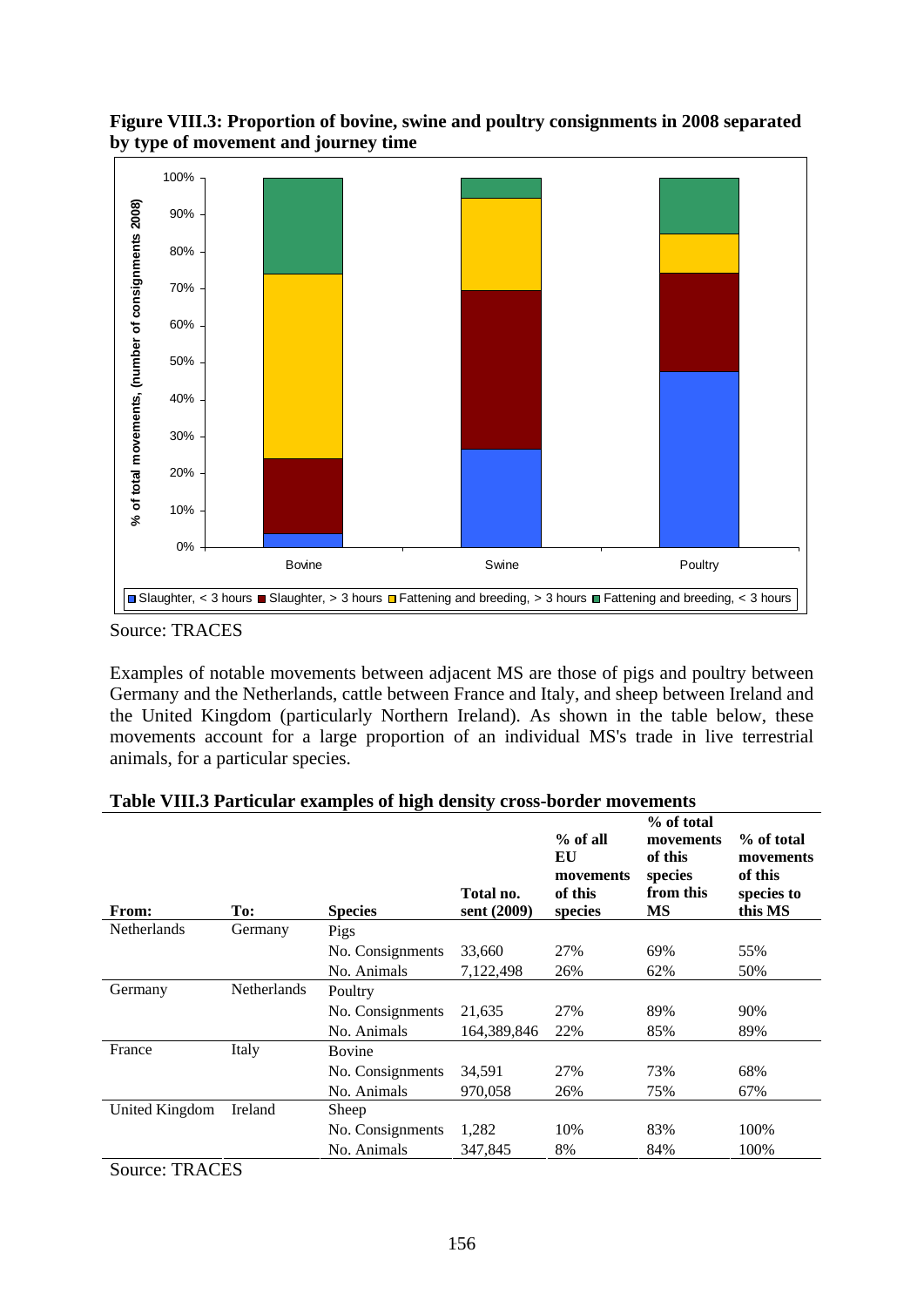Questions about intra-EU trade and the 'placing on the market' concepts in relation to germinal products were asked in the questionnaire for operators in various MSs and its results are presented in Annex V above.

#### **Problem definition:**

## **Intra-Community trade approach for animals and animal products is criticised by stakeholders and MSs as being too burdensome and outdated**

The current system of Intra-Community trade has often been criticised as being outdated and putting too many burdens on animal keepers and operators.

The different rules for animals and products within a particular MS and between MSs do not fit well with the concept of the EU single market. Though veterinary checks at borders between MS were abolished long ago, and certain certification rules for movements have been eased; to a certain extent the system still supports different market approaches in different MSs. Furthermore, it has been criticised as too burdensome for both the competent authorities and animal keepers to implement systematically and for individual animal movements. For example, there is an obligation for the animal to have a veterinary check and examination before it is moved to comply with animal health and welfare provisions; there is also an obligation to have a health certificate in each particular case of movement; and a requirement to notify the movement to both the national identification and registration databases and to the TRACES system. This procedure is perceived as complicated, expensive and administratively burdensome for both operators and competent authorities. In addition, the system doesn't differentiate in what burdens it imposes according to the level of health risk of a particular type of movement.

In many cases, those measures which can be perceived as burdensome may be justified, especially when animals or their products are moved between holdings or zones with different health statuses. In these cases it is appropriate that health status guarantees are provided to prevent the spread of disease and protect animal and human health. On the other hand, in many cases the level of bureaucracy associated with the movements cannot be said to be proportionate to the risk involved. For example, there are cases of movements of animals between two adjacent holdings in neighbouring MS with the same health status (or even owned by the same person) which pose extremely low risk of disease spread. Movements of animals between MSs of the same health status for direct slaughter is also very low risk because of the low likelihood of contact with live animals at destination. Table VI.1 shows that a high proportion of intra-EU animal movements (with the exception of bovine movements) are for direct slaughter. Many of the high density cross-border movements highlighted in Table VII.3 also fall into these low-risk categories.

#### **Policy Options:**

- 1. Keep Intra-EU Trade regime unchanged
- 2. Keep Intra-EU Trade regime but introduce some facilitation mechanisms (such as derogations from the requirement for health certification) for low risk movements such as for slaughter or between adjacent zones of two MS of the same health status, with the possible use of bilateral agreements.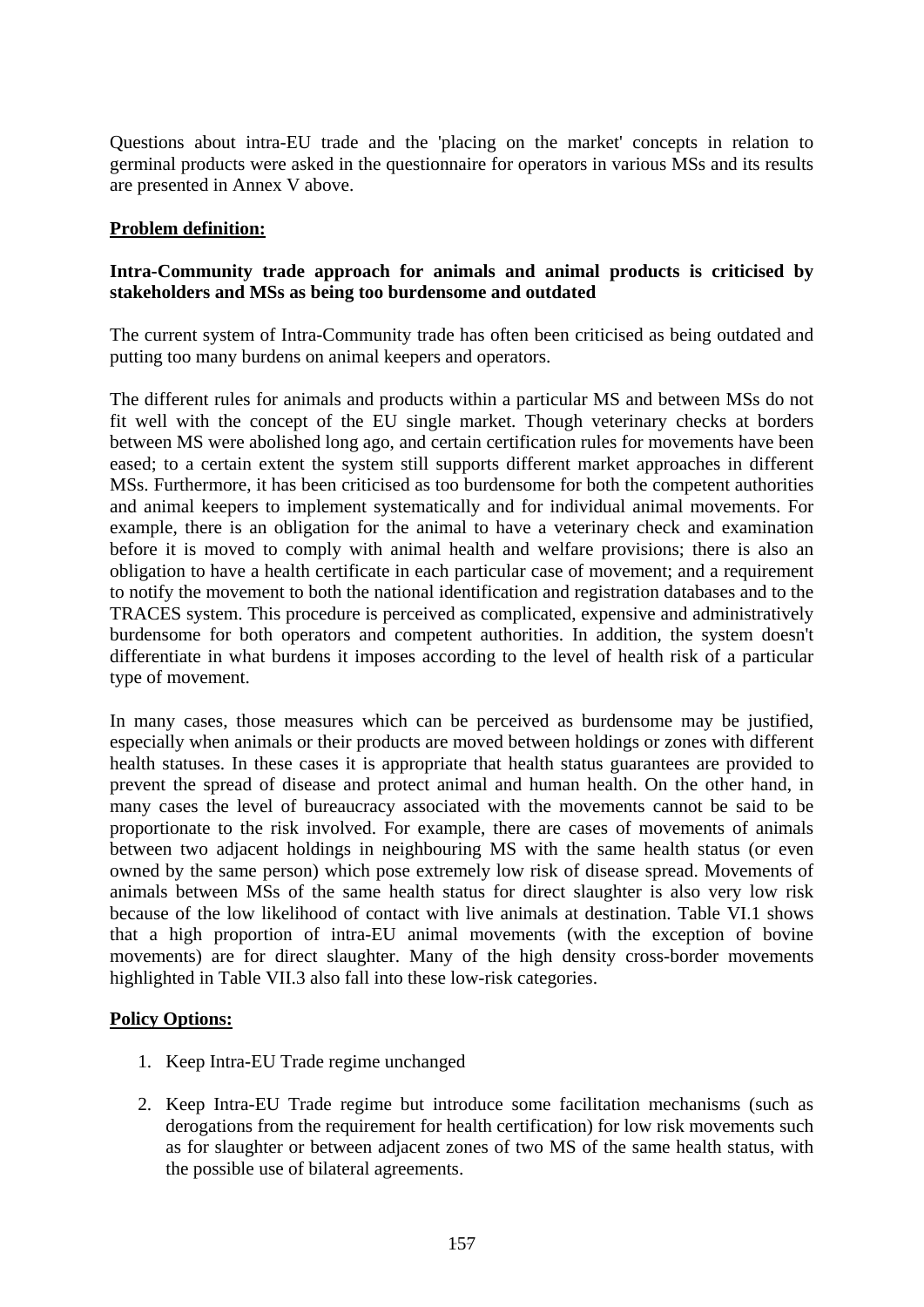- 3. Introduce Intra-EU movements regime, retaining certain elements of the current certification requirements for movements between MSs but introducing some facilitation mechanisms (such as derogations from the requirement for health certification) for low risk movements. These could include movements for slaughter, for certain low-risk products such as bovine semen, hatching eggs or day-old chicks, or between adjacent zones of two MS of the same health status (such as through the introduction of cross-border zones), without the possibility of bilateral agreements.
- 4. Introduce 'placing on the market' concept to live animal movements.

## **Assessment of impacts:**

## **Option 1: Keep Intra-EU trade regime unchanged**

The Intra-Community Trade concept has been in past years proven to be relatively effective in ensuring that, as far as possible, only animals with the appropriate level of health are moved. It has therefore provided industry and authorities with sufficient health guarantees for those animals which are moved, and so avoided many preventable diseases outbreaks in the EU.

On the other hand, as we have seen, certain burdens of administration and certification are imposed for some low-risk movements which are difficult to justify on the basis of upholding health standards. As an example, the same health certification requirements would be necessary for animals being moved from one side of the EU to the other, from one MS with a very different health status from the destination MS; as for animals being moved to an adjacent holding, perhaps even owned by the same person, but which happens to be across a national border.

## **Option 2: Keep Intra-EU Trade regime but introduce some facilitation mechanisms (such as derogations from the requirement for health certification) for low risk movements such as for slaughter or between adjacent zones of two MS of the same health status, with the possible use of bilateral agreements.**

This option would retain Intra-EU Trade provisions (as described and assessed in Option 1) but would aim to enable MS to resolve cross-border issues with the use of bilateral arrangements (agreements or other measures).

In addition, exemptions, derogations or simpler procedures could be permitted for movement of animals for direct slaughter. However, even if the health certification requirements were removed, there would still be obligations for veterinary checks at origin because of animal welfare requirements.

This system would lead to bilateral solutions where there is felt by MSs to be a particular need (where there is a lot of low-risk cross-border trade, including much of that shown in Table VI.3). While this might facilitate those particular movements, it would likely entail different approaches from each pair of MSs concerned, with limited transparency of these agreements and the movements concerned to the EU. It could also lead to complicated solutions to specific problems, with possible impacts on the single market.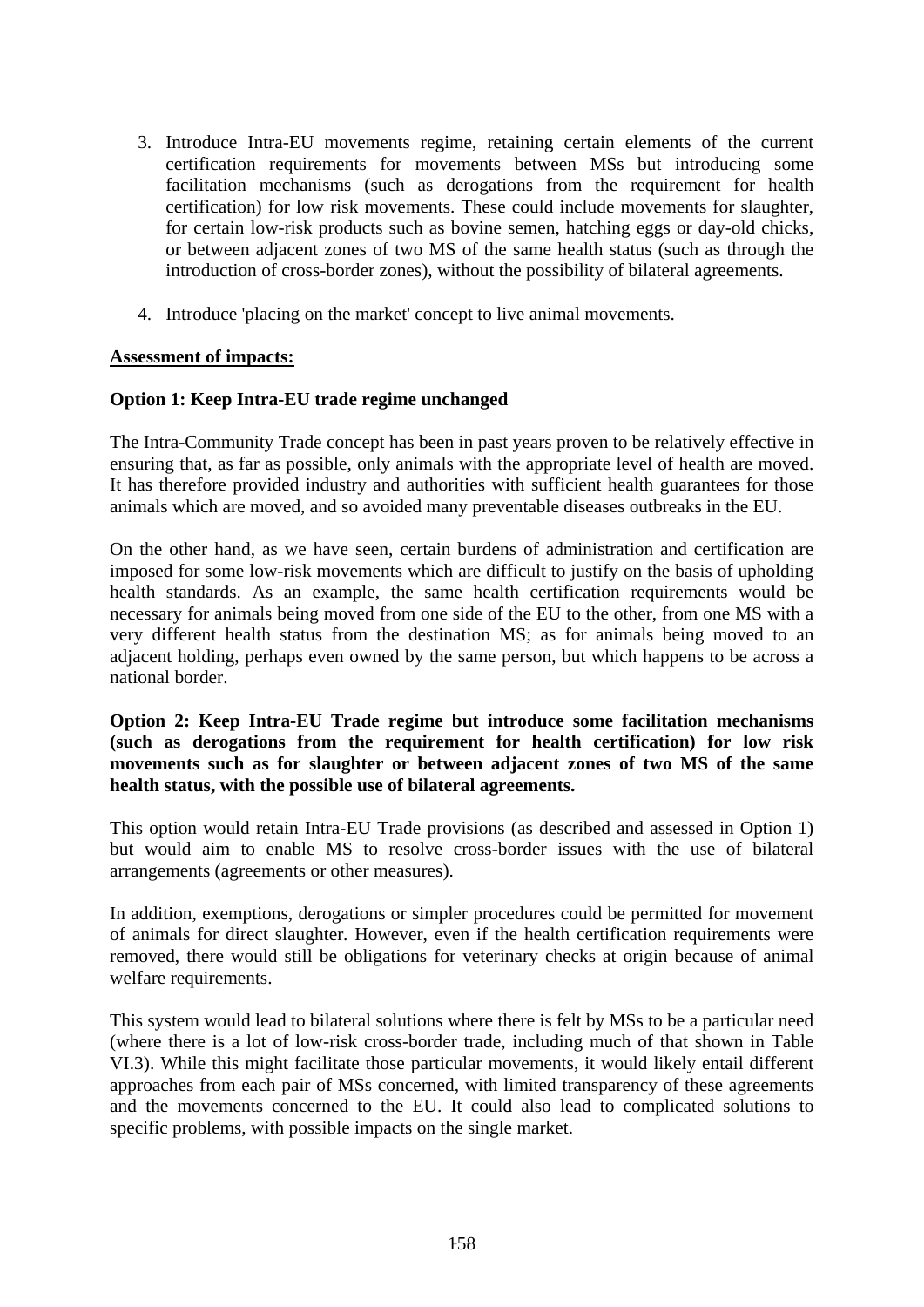**Option 3: Introduce Intra-EU movements regime, retaining certain elements of the current certification requirements but introducing some facilitation mechanisms (such as derogations from the requirement for health certification) for low risk movements such as for slaughter or between adjacent zones of two MS of the same health status (such as through the introduction of cross-border compartments), without the possibility of bi-lateral agreements.** 

This option would set some basic principles for all cross-border movements; keeping certification as a baseline requirement, but applying it in a much more risk-based manner. This baseline requirement would ensure that movement controls are retained where it is important to do so, thus retaining the low level of risk of animal disease outbreaks as at present.

More derogations would be introduced for low-risk movements. Examples of low-risk movements which could be released from the certification obligations could include animals moved directly to slaughter and the movement of bovine semen, hatching eggs, and day-old chicks, which all pose very minimal health risks. There might also be the possibility of removing certain cross-border administrative burdens where there is a high frequency of certain low-risk trade patterns by introducing cross-border compartments. Examples will include many of those high-density cross-border movements shown in Table VI.3.

Subsidiarity would largely be retained for national movements, allowing MSs to maintain their own specific requirements where particular issues are concerned. Exceptions would include identification and registration requirements, traceability and registration of holdings. Certification would also be retained for welfare certification, in line with current requirements.

In addition, certain elements of the 'placing on the market' concept could be introduced for operators entering quality assurance schemes. For example, a farm (or other operator such as an assembly centre) which is participating in a quality assurance scheme might be able to obtain a 'licence' which would enable it to guarantee (with a 'stamp') any products it exports, rather than getting individual certification guarantees for every consignment. Their health status and compliance with the relevant scheme would need to be guaranteed through regular inspection.

# **Option 4: Change to 'placing on the market'**

The 'placing on the market' concept was introduced in general feed and food law for products of animal origin and in the animal health area for aquatic animals and animal by-products. This concept doesn't require animal health certification for each consignment, but (for aquaculture animals) their health status is defined by which 'zone' they originate in. For foodstuffs, health marking is used which is based on systematic surveillance and control of the Competent Authority, and not linked to individual cases or consignments. These zones may or may not align with national borders. In practice, to guarantee the status of a particular zone, this means compliance with higher standards for all animals and products in all cases unless there are possibilities for exemptions. So, movements are within or between health zones rather than cross-border; and no particular guarantees or certification are required other than verification of the origin.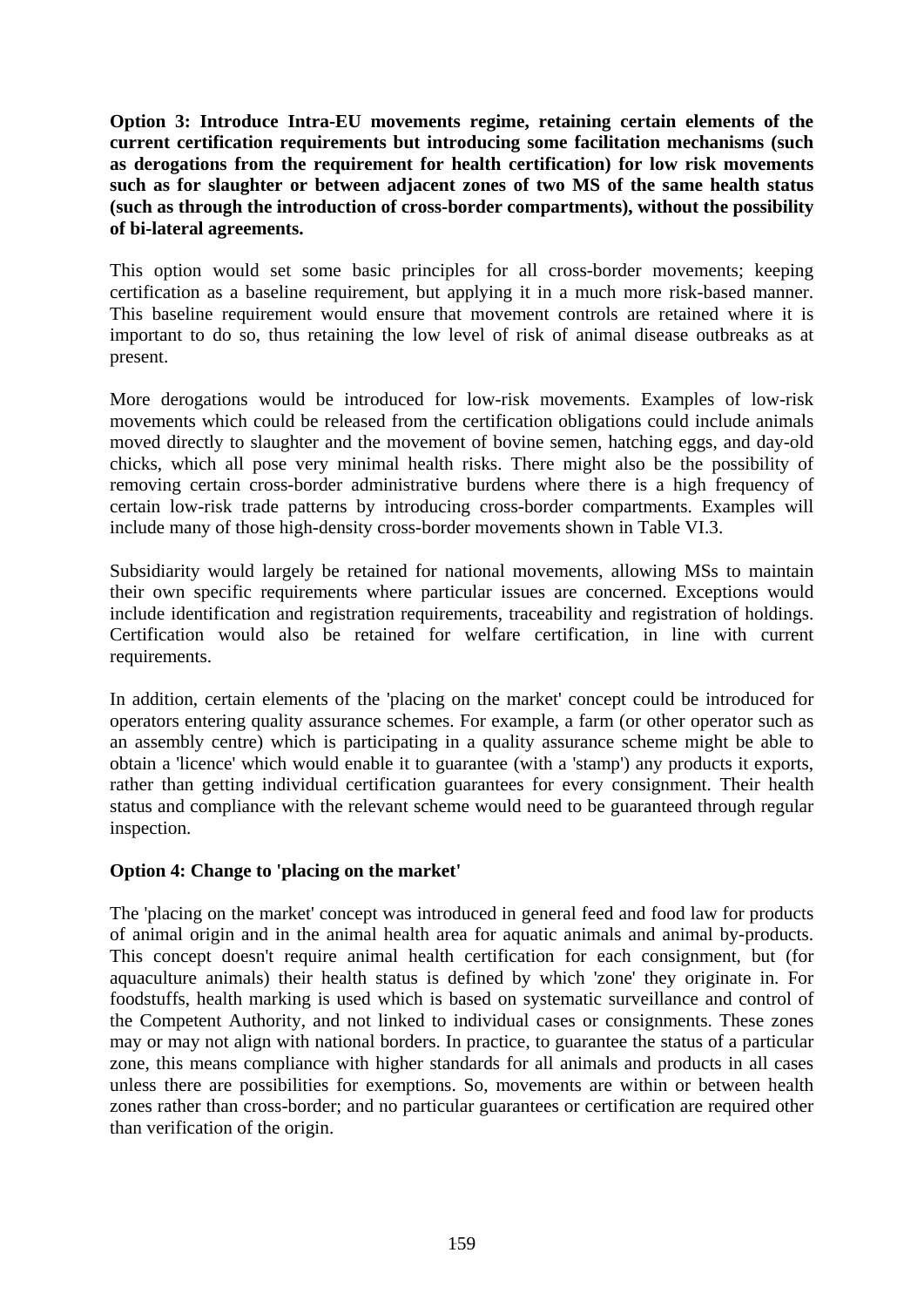This system was developed with the aim of protecting consumers and ensuring the same level of protection and the same quality of products across the EU. This is fairly straightforward to achieve with products, which undergo certain production or treatment processes and remain in a controlled environment. It is less straightforward but still possible with aquaculture animals which are often kept and particularly transported in an isolated environment, and this concept was indeed introduced for aquaculture animals in Directive 2006/88/EC. This Directive regulates specific areas of aquaculture businesses, which are on the whole more uniformly industrialised and business-focused than terrestrial farms. But even in this case, certain certification requirements and TRACES notifications have been preserved for movements between zones with different health statuses.

If this were to be introduced for terrestrial animals, it would enable a much more risk-based approach to be taken to movements. Health zones would be established which would set out which areas were high or low risk for particular diseases. Animals making a low risk movement would then have a lower burden of proof of status. Rather than rigid rules for crossing national borders, administrative requirements would be genuinely based on the risk that a particular movement posed of spreading disease. However, there would be additional certification requirements for certain national movements, when moving between different health zones.

However, this approach is felt by stakeholders (see consultation on artificial insemination and related issues in Annex V) to be inapplicable to terrestrial animals. This is partly because terrestrial animals are in constant contact and interaction with their natural environment, including both wild fauna and flora. So, it is much more challenging to isolate them from their environment and guarantee the health status of a particular geographical area. But it is also because the overall context is much more complex in terms of the large number of species and their interactions, more varied production types, complexity of different diseases and their epidemiology, the current system of disease free statuses, etc. The health zones for each disease for each animal would be different, leading to a complicated multi-layered map of different health zones. The picture would also be constantly changing. In addition, the burden of understanding the requirements when moving animals is on the operator, rather than on the certifying veterinarian, as at present. This has the potential to introduce an unnecessarily large administrative burden on animal keepers and dealers.

The possibility here is that by introducing a system based on genuinely risk-based measures, a much greater degree of complexity would inevitably (and necessarily) be introduced. This complexity would have the potential to totally undermine any benefit that is obtained from attempting to introduce a more proportionate system.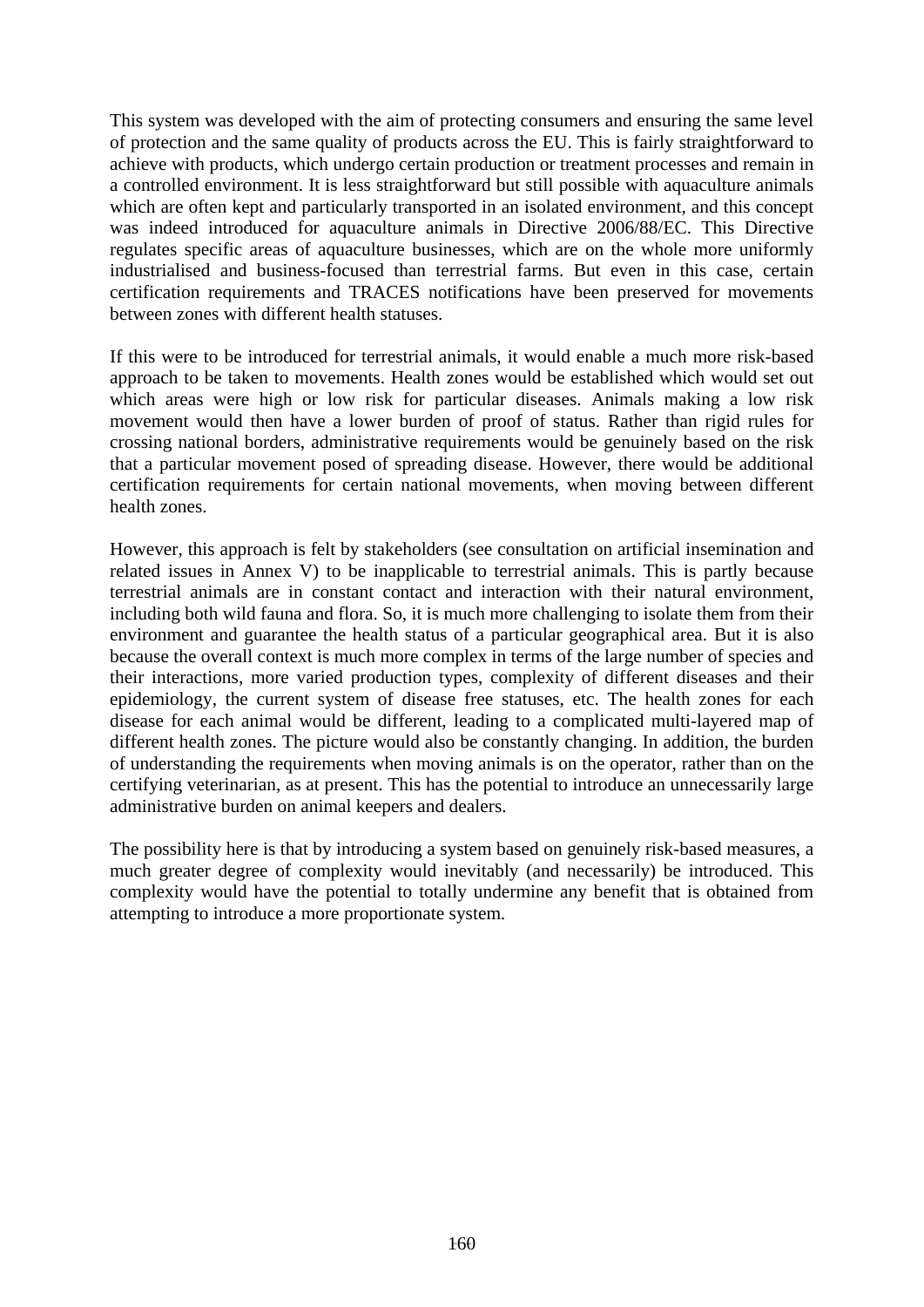|             | They'll hop while Comp of Eather Operon Compress<br><b>Option 1</b>         | Option 2                                                         | Option 3                                                             | Option 4                                                                   |
|-------------|-----------------------------------------------------------------------------|------------------------------------------------------------------|----------------------------------------------------------------------|----------------------------------------------------------------------------|
| <b>Pros</b> | • Safe, consistent and controllable                                         | • Would retain safety and health                                 | • Enables MS to maintain                                             | • Higher standards applied in all holdings                                 |
|             | system                                                                      | standards                                                        | specific solutions for particular                                    | and by all operators                                                       |
|             | Animals and products checked before                                         | • Would resolve the administrative                               | issues                                                               | Consistency: the same standards would                                      |
|             | dispatch to verify health status<br>• Low risk of disease transmission      | burden and expense problems of<br>option 1 for low-risk short    | • Facilitates movements by<br>removing certain administrative        | apply across the EU<br>• Would resolve some of the problems of             |
|             | • Guarantees provided in certification                                      | distance movements and                                           | burdens                                                              | Intra-Community Trade by providing a                                       |
|             | serve for further assurance for third                                       | movements for slaughter                                          | • Allows new options for sector                                      | more proportionate risk-based system                                       |
|             | countries should the animals                                                | ■ Would not put health status of                                 | development                                                          | • Potentially less burdensome for                                          |
|             | subsequently be moved out of the EU                                         | MSs at risk                                                      | Introduces a more modern                                             | movements between MS with the same                                         |
|             | • Allows MSs flexibility to determine                                       | • Might discourage long distance                                 | approach towards the single                                          | health status                                                              |
|             | their own internal requirements                                             | movements which would have a                                     | market                                                               | • Potentially encourages movements                                         |
|             | concerning movements (should there                                          | positive impact on animal welfare                                | Retains movement controls                                            | • Good for big traders who often move                                      |
|             | be specific local circumstances such as                                     |                                                                  | where important to do so,                                            | animals across borders within the EU -                                     |
|             | lots of backyard or hobby keepers or                                        |                                                                  | ensuring good health                                                 | potential reduction of administrative                                      |
|             | less developed areas, etc)                                                  |                                                                  | management                                                           | burden                                                                     |
|             |                                                                             |                                                                  | • Provides a better and more                                         |                                                                            |
| Cons        | • Often burdensome, sometimes                                               | • Less consistent and controllable                               | proportionate risk-based system<br>• Could be difficult to obtain an | • Less understandable controllable                                         |
|             | unjustifiably so                                                            | system (especially in the case of                                | overview if different movement                                       | system                                                                     |
|             | • Often expensive for MSs and                                               | health problems such as a disease                                | rules for different types of                                         | • Could potentially lead to lower health                                   |
|             | stakeholders                                                                | outbreak).                                                       | movements Reduction of                                               | statuses if certification is lifted for low-                               |
|             | • Many notification duplications, such as                                   | • Opaque system in terms of its                                  | administrative burden is                                             | risk movements                                                             |
|             | for both the EU-wide TRACES system                                          | comprehensibility across the EU                                  | somewhat limited because of                                          | • Veterinary checks for welfare purposes                                   |
|             | and national databases, increasing                                          | • Many potential bilateral                                       | the continued welfare                                                | would still be required, so                                                |
|             | administrative burden and the                                               | agreements, causing                                              | obligations                                                          | administrative burden is only partly                                       |
|             | likelihood of conflicting information                                       | inconsistency and confusion.                                     | • Certification and therefore                                        | lifted                                                                     |
|             | being held                                                                  | • Possible problems of                                           | administrative burden still                                          | • Less flexibility for MS to decide on                                     |
|             | • Not really necessary for short and low<br>risk cross border movements and | certification/guarantees not being<br>available to other MSs and | retained to a certain extent<br>• Could increase the risk of         | their own national requirements<br>• Could be more burdensome for national |
|             | movements to slaughterhouses                                                | countries outside the EU if                                      | limited control systems being in                                     | movements if more certification                                            |
|             |                                                                             | animals are subsequently moved.                                  | place and therefore increase the                                     | required                                                                   |
|             |                                                                             | • Limitations of uses of the                                     | risk of lowering health status                                       | · Disadvantageous for small and medium                                     |
|             |                                                                             | exemption for animal welfare                                     |                                                                      | average farms, which don't often move                                      |
|             |                                                                             | reasons                                                          |                                                                      | animals outside national territory,                                        |
|             |                                                                             |                                                                  |                                                                      | because increased administrative                                           |
|             |                                                                             |                                                                  |                                                                      | burden                                                                     |

# **Table VIII.4 Pros and Cons of Each Option Considered**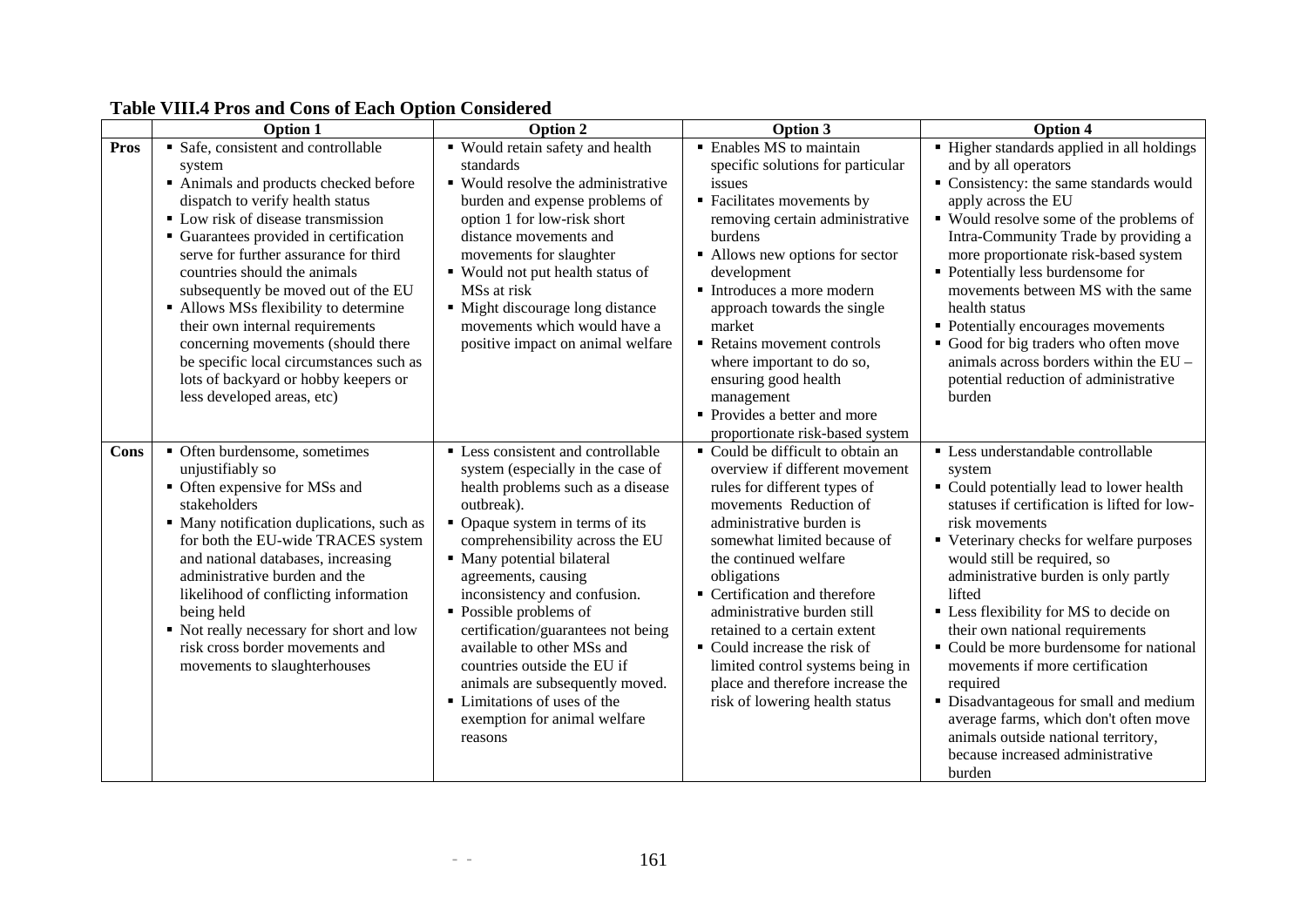# **Summary**

It is clear that the burden of certification is not appropriate in all current cases of movements. Our goal is to find a solution that eases this burden and simplifies the system where appropriate, without introducing an overly complex and confusing system, which would undermine the goal of simplification. While no option is entirely without its disadvantages, option 3 seems to offer us the most appropriate solution. Option 1 offers no change to the status quo. Option 2, although easing some administrative burden, risks introducing a level of complexity for derogations which might lead to confusion at EU level and lack of transparency in an animal health emergency. Option 4 moves to a completely risk-based system but introduces a vast degree of complexity in the assessment and understanding of risk which undermines the gains made from easing certification administrative burdens. However, option 3 would allow the removal or easing of administrative burden in low-risk cases, without introducing the opaqueness of option 2, or the vast complexity that option 4 would entail. Therefore, option 3 is the preferred option.

## **Consultation:**

Consultation on this issue took place in the following forums:

- $\triangleright$  within the Animal Health Law Steering group (January July 2009)
- $\triangleright$  in the framework of wide stakeholders' consultation (September December 2009)
- $\geq$  administrative burden and administrative costs assessment including special assessment for the sector for production of germinal products (December 2009 – March 2010)
- ¾ consultation of the sector for artificial insemination on Intra-EU trade and placing on the market concepts (May-September 2010)
- ¾ Animal Health Advisory Committee (2008-2010)
- ¾ Chief Veterinary Officers (2008-2010)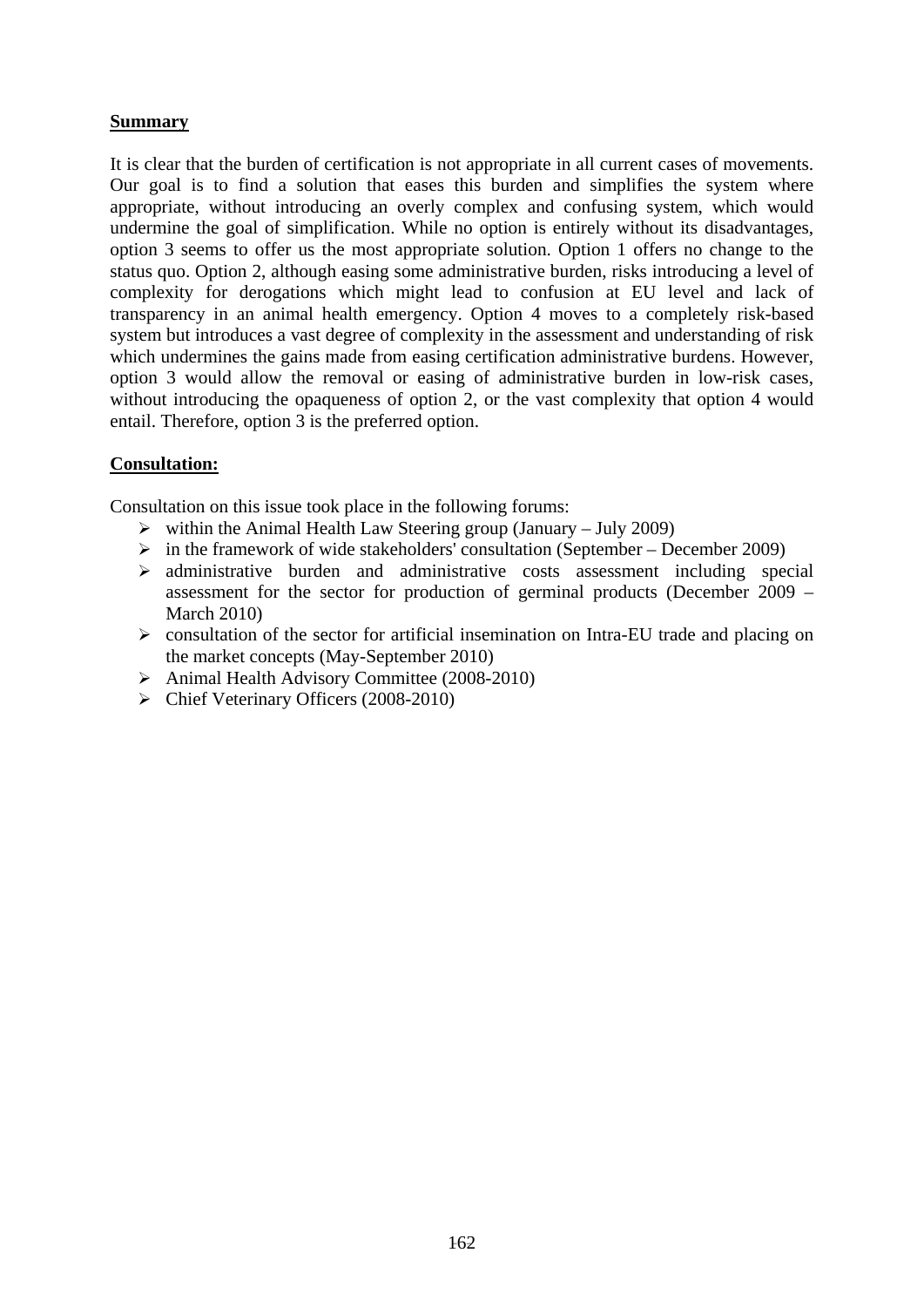# **ANNEX IX Key elements of the new Animal Health Law, including indicative list of existing legislation affected**

# **1. New key elements of the new AHL**

An overview of the new key elements of the new AHL, if options 4 and/or 5, as explained in chapter 4 of the Impact assessment is given below:

- − Clarify and codify the obligations of animal keepers/owners/operators.
- − Introduce an obligation to obtain knowledge on animal health for animal keepers, operators and staff dealing with animals in order to increase awareness of potential threats related to animal diseases.
- − Clarify and enhance farm level biosecurity measures to reduce the risk of on-farm outbreaks.
- − Introduce disease categorisation and prioritisation and new principles for the EU intervention, to ensure a coherent approach to disease management.
- − Clarify and simplify general disease control rules.
- − Establish an efficient legal framework to facilitate timely, adequate and efficient response towards emerging and exotic diseases, in light of the disease categorisation and prioritisation exercise.
- − Introduce a new regulatory approach concerning EU-wide surveillance, to enhance surveillance while ensuring that resources are used as efficiently as possible, including the further development of "surveillance networks".
- − Clarify and codify the basic principles and objectives for identification and registration of animals.
- − Clarify and simply the rules on movements of live terrestrial animals within the EU to better reflect the actual risk of disease spread, taking into account the burden on operators and competent authorities related to the movement of animals. [Different options were considered and assessed in Annex VIII.]
- − Clarify and codify the general animal health requirements for import of live animals and products thereof, based on assessment of animal health risks of trade with third countries, while leaving the legal framework for general import controls and procedures to be provided by Regulation (EC) No 882/2004.
- − Extend the concept of compartments to other animal species and diseases, beyond existing legislation for poultry and avian influenza and aquaculture, to allow for increased flexibility in disease control and encourage the enhancement of animal health standards.
- − Align the EU legislation with the international standards as far as appropriate (OIE) without lowering EU health standards which have already been achieved.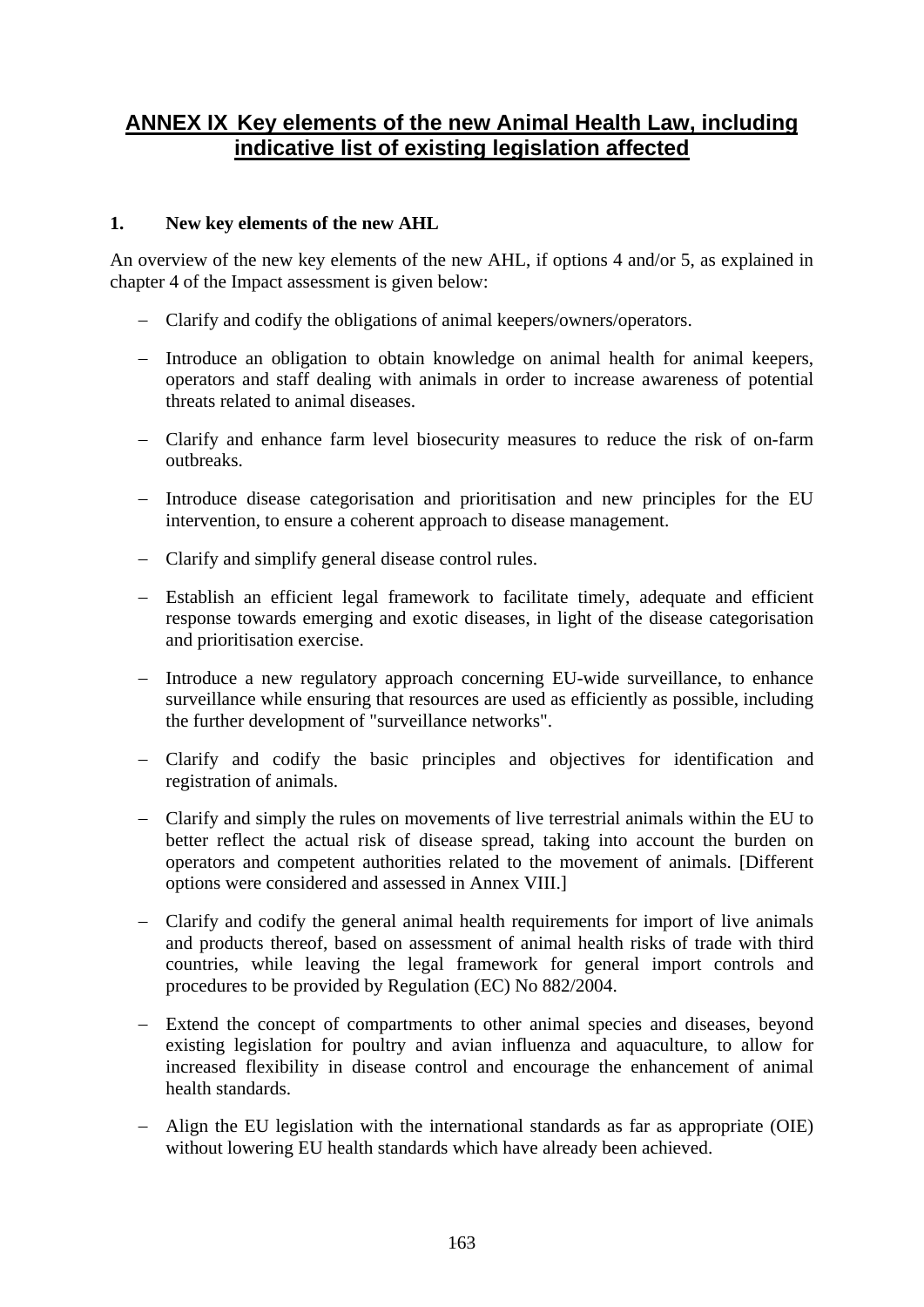# **2. The new AHL and its relationship with the current European Animal health legislation**

Currently, animal health issues are regulated in 49 different legal acts from the Council and European Parliament. Following a preliminary assessment, the issues covered by these legal acts would be dealt with in the following manner under the AHL:

- − For 16 legal acts, the main provisions would be integrated in the AHL, while Annexes and certain specific articles would be integrated in delegated/implementing acts or subject to deregulation.
- − For 11 legal acts, only the basic principles and a legal basis to lay down delegated/implementing acts would be included in the AHL, whereas the majority of the provisions would be included in delegated/implementing acts or subject to deregulation.
- − For 7 legal acts, all provisions would be included in delegated/implementing acts or subject to deregulation. The AHL would only contain a legal basis to lay down those rules.
- − For 3 legal acts, the majority of the provisions would be included in the general control framework regulation of Regulation (EC) No 882/2004 and the rest included in delegated or implementing acts.
- − 7 legal acts are obsolete and would be repealed.
- − 5 legal acts would remain unchanged due their particular nature, but the main principles of the AHL will apply and they might be integrated with the AHL at a later stage.

To summarise, following this exercise the AH acquis, which today consists of 49 basic legal acts, will be reduced to one single legal act (AHL) and 5 specific basic acts, which may also in the future be integrated into the AHL. In addition, an exercise will be initiated to establish a simplified and streamlined set of delegated and implementing acts replacing relevant parts of the above mentioned basic acts and the large body of current implementing acts.

A list of these 49 legal acts, indicating their relevance for the AHL or its subsequent legislation is reported below.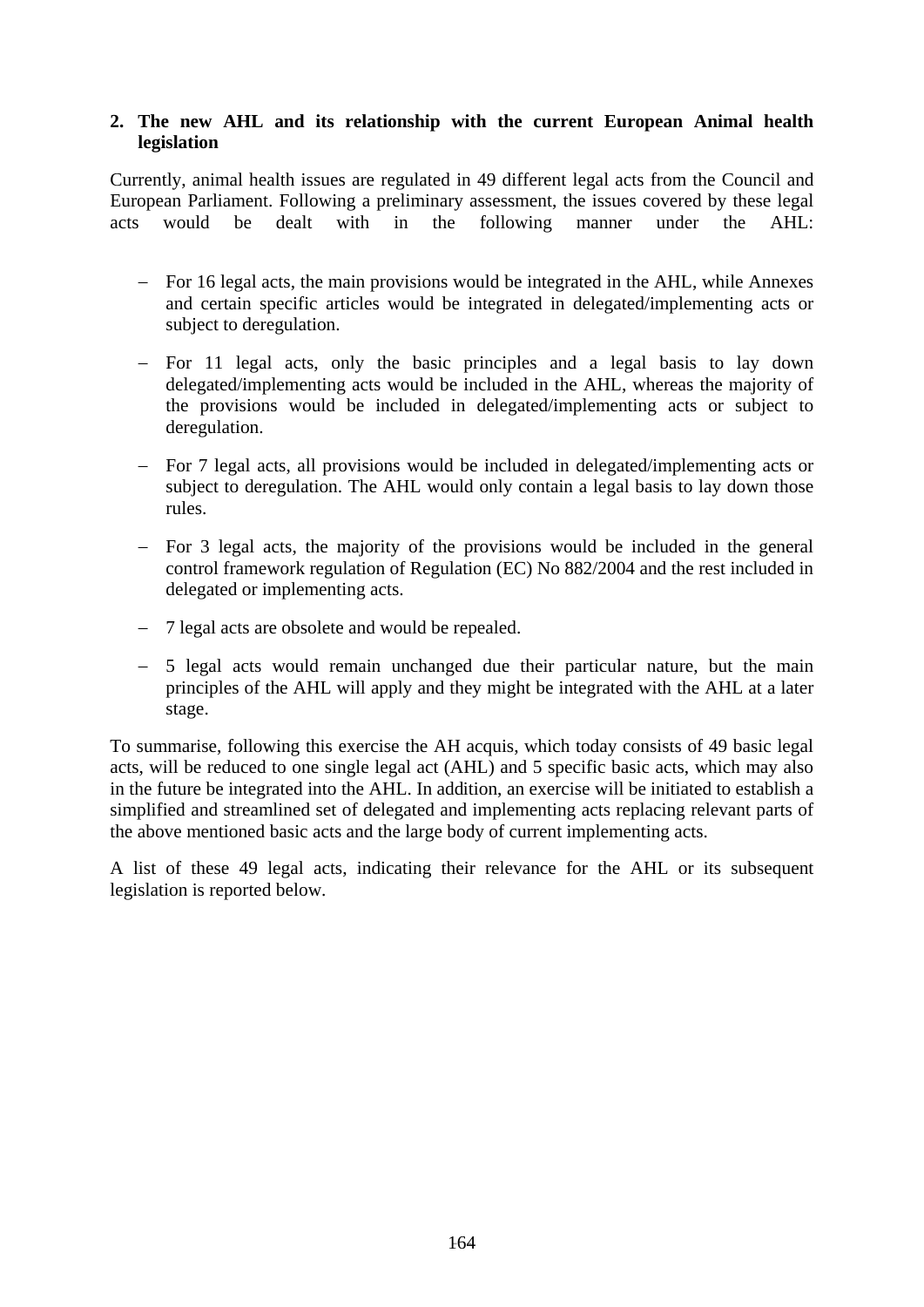# **Table IX.1 Indicative list of existing legislation affected by the Animal Health Law**

Much of the legislation mentioned below will simply be replaced by the AHL. However, some material changes to the legal framework are envisaged.

A full list of proposed delegated and implementing acts to be prepared under the AHL has yet to be fully drawn up. Nevertheless, where material changes are envisaged to the current legal framework and their impacts have not specifically been assessed in this impact assessment, further impact assessments would be prepared. For example, impact assessments would be needed if delegated powers are used to significantly change the approach to vaccination for particular diseases; if the requirements for electronic certification significantly changed; or if the certification and identification requirements around animal movements were to be considerably amended.

| <b>No</b> | <b>Celex</b><br>number | Title of the existing legislation                                                                                                                                                                                                               | <b>Preliminary assessment: relevance</b><br>for the AHL (basic act) or its<br>subsequent legislation                                                                                                                                                                        |
|-----------|------------------------|-------------------------------------------------------------------------------------------------------------------------------------------------------------------------------------------------------------------------------------------------|-----------------------------------------------------------------------------------------------------------------------------------------------------------------------------------------------------------------------------------------------------------------------------|
| 1.        | 31964L0432             | Council Directive 64/432/EEC of 26 June AHL:<br>1964 on animal health problems affecting<br>intra-Community trade in bovine animals<br>and swine                                                                                                | Articles<br>health<br>setting<br>requirements for movements and<br>trade principles<br>Obsolete:<br>Articles<br>transitional<br>provisions and amendments<br>Delegated<br>implementing<br>or<br>acts:<br>Annexes; detailed health provisions<br>set out in certain articles |
| 2.        | 31977L0391             | Council Directive 77/391/EEC of 17 May<br>1977 introducing Community measures<br>for the eradication of brucellosis,<br>tuberculosis and leucosis in cattle                                                                                     | Delegated and implementing acts                                                                                                                                                                                                                                             |
| 3.        | 31978D0642             | Council Decision 78/642/EEC of 25 July<br>1978 on health protection measures in<br>respect of the Republic of Botswana                                                                                                                          | Obsolete, repeal needed                                                                                                                                                                                                                                                     |
| 4.        | 31978L0052             | Council Directive 78/52/EEC of 13<br>December 1977 establishing the<br>Community criteria for national plans for<br>the accelerated eradication of<br>brucellosis, tuberculosis and enzootic<br>leukosis in cattle                              | Delegated and implementing acts                                                                                                                                                                                                                                             |
| 5.        | 31979L0110             | Council Directive 79/110/EEC of 24<br>January 1979 authorizing the Italian<br>Republic to postpone the notification and<br>implementation of its national plans for<br>the accelerated eradication of brucellosis<br>and tuberculosis in cattle | Obsolete, repeal needed                                                                                                                                                                                                                                                     |
| 6.        | 31980L1095             | Council Directive 80/1095/EEC of 11<br>November 1980 laying down conditions<br>designed to render and keep the territory<br>of the Community free from classical<br>swine fever                                                                 | Delegated and implementing acts                                                                                                                                                                                                                                             |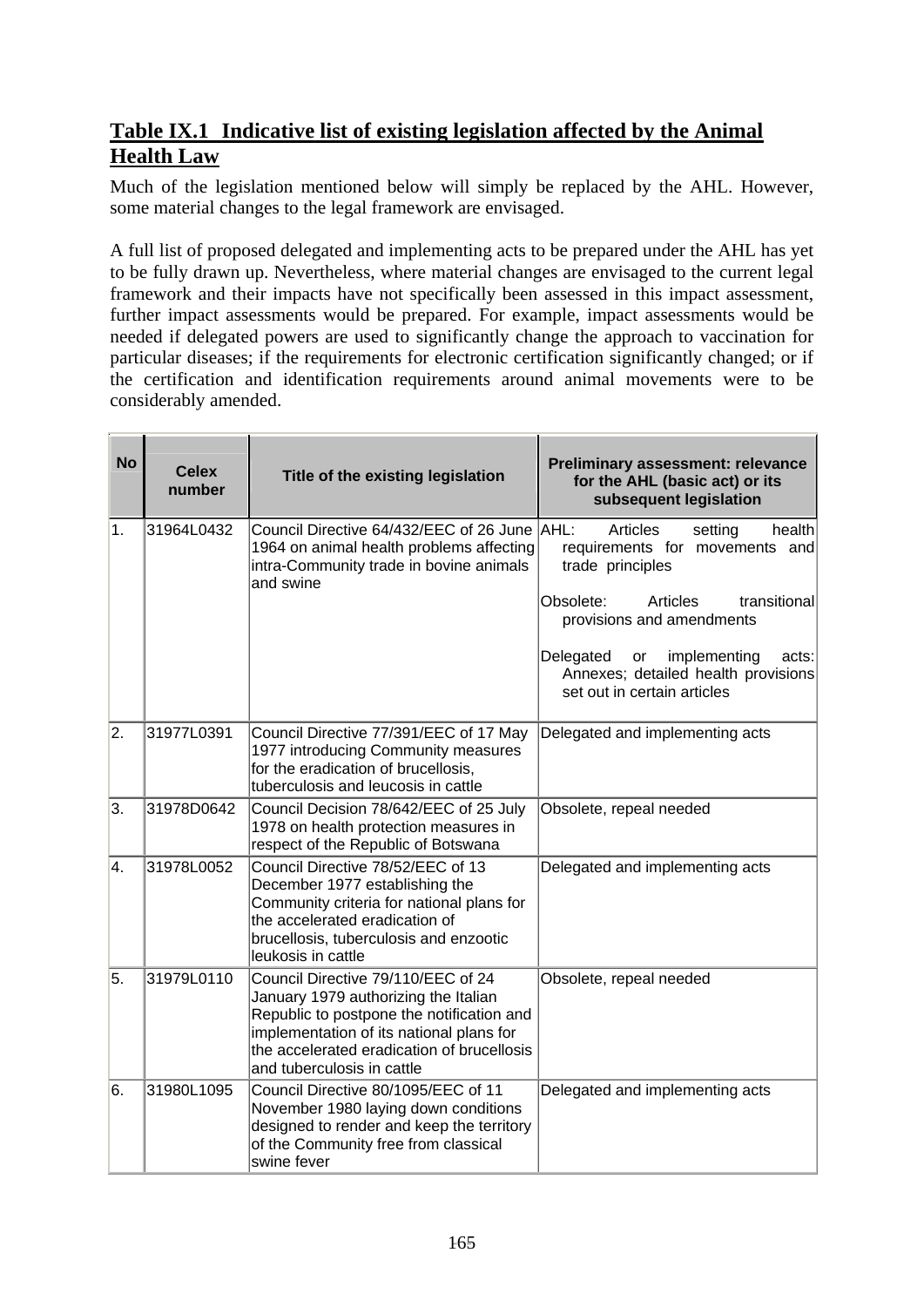| <b>No</b> | <b>Celex</b>             | Title of the existing legislation                                                                                                                                                                                                                                                                     | <b>Preliminary assessment: relevance</b>                                                                                                                                                                                                               |
|-----------|--------------------------|-------------------------------------------------------------------------------------------------------------------------------------------------------------------------------------------------------------------------------------------------------------------------------------------------------|--------------------------------------------------------------------------------------------------------------------------------------------------------------------------------------------------------------------------------------------------------|
|           | number                   |                                                                                                                                                                                                                                                                                                       | for the AHL (basic act) or its<br>subsequent legislation                                                                                                                                                                                               |
| 7.        | 31981L0006               | Council Directive 81/6/EEC of 1 January<br>1981 authorizing the Hellenic Republic to<br>communicate and to implement its<br>national plans for the accelerated<br>eradication of brucellosis and<br>tuberculosis in cattle                                                                            | Obsolete, repeal needed                                                                                                                                                                                                                                |
| 8.        | 31982L0894               | Council Directive 82/894/EEC of 21<br>December 1982 on the notification of<br>animal diseases within the Community                                                                                                                                                                                    | <b>AHL: All articles</b><br>implementing<br>Delegated<br>acts:<br>or<br>Annexes                                                                                                                                                                        |
| 9.        | 31989D0455               | Council Decision 89/455/EEC of 24 July<br>1989 introducing Community measures<br>to set up pilot projects for the control of<br>rabies with a view to its eradication or<br>prevention                                                                                                                | Obsolete, repeal needed                                                                                                                                                                                                                                |
| 10.       | 31989L0556               | Council Directive 89/556/EEC of 25<br>September 1989 on animal health<br>conditions governing intra-Community<br>trade in and importation from third<br>countries of embryos of domestic<br>animals of the bovine species                                                                             | AHL:<br><b>Articles</b><br>health<br>setting<br>requirements for movements and<br>trade principles<br>Delegated<br>implementing<br>acts:<br>or<br>Annexes; detailed health provisions<br>set out in certain articles                                   |
| 11.       | 31189L0608               | Council Directive 89/608/EEC of 21<br>November 1989 on mutual assistance<br>between the administrative authorities of<br>the Member States and cooperation<br>between that latter and the Commission<br>to ensure the correct application of<br>legislation on veterinary and zootechnical<br>matters | AHL: No.<br>Will be introduced in the new version of<br>Regulation (EC) No. 882/2004 on<br>official controls in feed and food<br>area<br>Zootechnical aspects to be considered<br>in zootechnical legislation                                          |
| 12.       | 31989L0662               | Council Directive 89/662/EEC of 11<br>December 1989 concerning veterinary<br>checks in intra-Community trade with a<br>view to the completion of the internal<br>market                                                                                                                               | AHL: Article 9 - Safeguard provisions<br>and parts of Article $3 -$ rules for<br>movements<br>All other text will be a part of official<br>controls legislation (new Regulation)<br>and/or<br>882/04<br>delegated<br>act);<br>certain parts in the AHL |
| 13.       | 31990D0424<br>32009D0470 | Council Decision 90/424/EEC of 26 June<br>1990 on expenditure in the veterinary<br>lfield<br>Council Decision of 26 June 1990 on<br>expenditure in the veterinary field                                                                                                                               | AHL: No<br>A separate legislative proposal for<br>financial rules (initiative following the<br>AHL).                                                                                                                                                   |
| 14.       | 31990D0678               | Council Decision 90/678/EEC of 13<br>December 1990 recognizing certain parts<br>of the territory of the Community as being<br>either officially swine fever free or swine                                                                                                                             | Obsolete, formal repeal needed                                                                                                                                                                                                                         |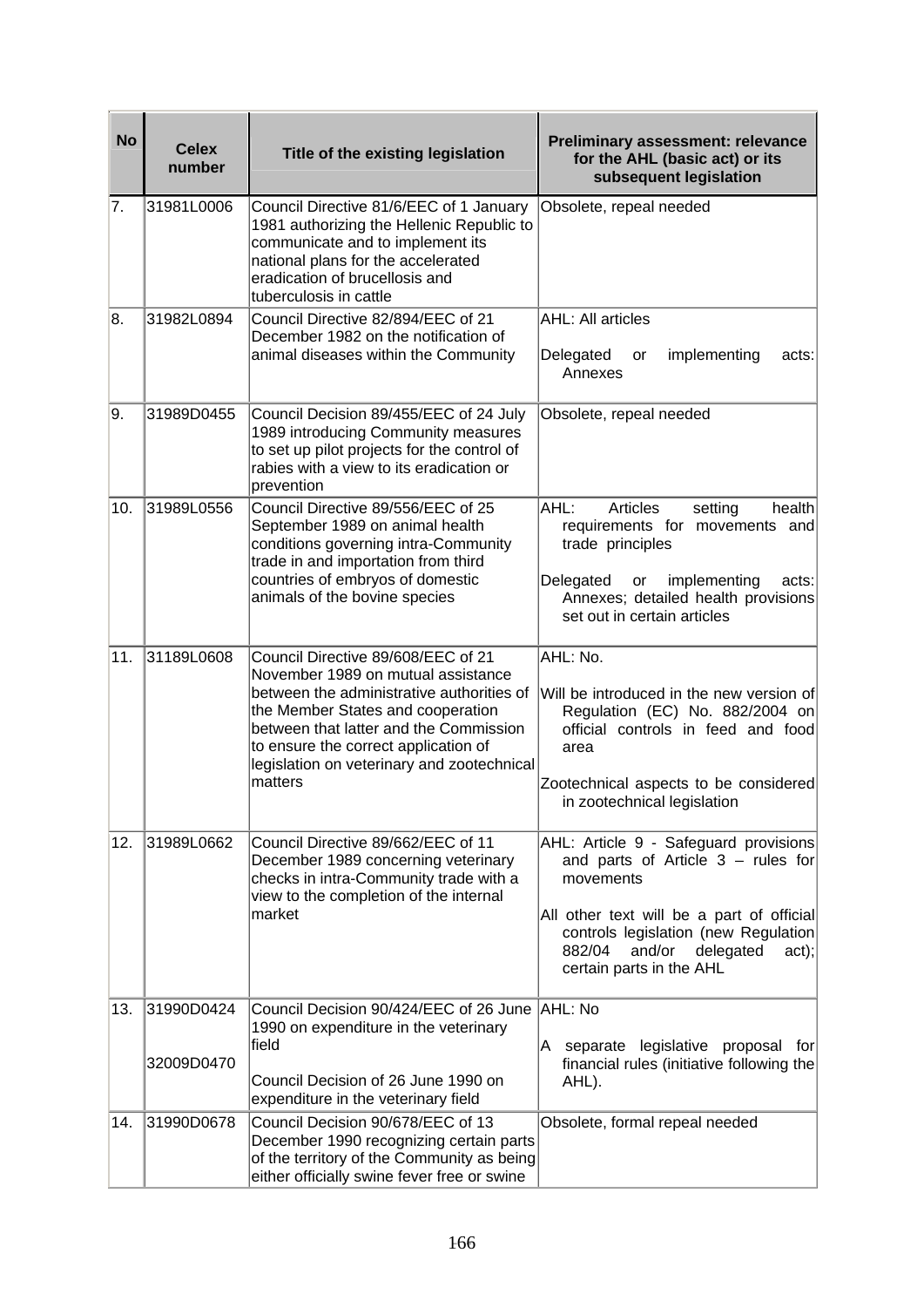| <b>No</b> | <b>Celex</b><br>number | Title of the existing legislation                                                                                                                                                                                                                                                                                                                                                                                                                                         | <b>Preliminary assessment: relevance</b><br>for the AHL (basic act) or its<br>subsequent legislation                                                                                                                                                                                   |
|-----------|------------------------|---------------------------------------------------------------------------------------------------------------------------------------------------------------------------------------------------------------------------------------------------------------------------------------------------------------------------------------------------------------------------------------------------------------------------------------------------------------------------|----------------------------------------------------------------------------------------------------------------------------------------------------------------------------------------------------------------------------------------------------------------------------------------|
|           |                        | fever free                                                                                                                                                                                                                                                                                                                                                                                                                                                                |                                                                                                                                                                                                                                                                                        |
| 15.       | 31990L0423             | Council Directive 90/423/EEC of 26 June<br>1990 amending Directive 85/511/EEC<br>introducing Community measures for the<br>control of foot-and-mouth disease,<br>Directive 64/432/EEC on animal health<br>problems affecting intra- Community<br>trade in bovine animals and swine and<br>Directive 72/462/EEC on health and<br>veterinary inspection problems upon<br>importation of bovine animals and swine<br>and fresh meat or meat products from<br>third countries | Obsolete, formal repeal needed                                                                                                                                                                                                                                                         |
| 16.       | 31990L0425             | Council Directive 90/425/EEC of 26 June AHL: Article 10 - Safeguard provisions<br>1990 concerning veterinary and<br>zootechnical checks applicable in intra-<br>Community trade in certain live animals<br>and products with a view to the<br>completion of the internal market                                                                                                                                                                                           | and parts of Article $3 -$ rules for<br>movements<br>All other text will be a part of official<br>controls legislation (new Regulation<br>882/04<br>and/or<br>delegated<br>act);<br>certain parts in the AHL                                                                           |
| 17.       | 31990L0426             | Council Directive 90/426/EEC of 26 June AHL:<br>1990 on animal health conditions<br>governing the movement and import from<br>third countries of equidae                                                                                                                                                                                                                                                                                                                  | Articles<br>setting<br>health<br>requirements for movements and<br>trade principles<br>Obsolete:<br>Articles<br>transitional<br>provisions and amendments<br>Delegated<br>implementing<br>or<br>acts:<br>detailed<br>Annexes<br>and<br>health<br>provisions laid down in some articles |
| 18.       | 31990L0429             | Council Directive 90/429/EEC of 26 June   AHL:<br>1990 laying down the animal health<br>requirements applicable to intra-<br>Community trade in and imports of<br>semen of domestic animals of the<br>porcine species                                                                                                                                                                                                                                                     | Articles<br>setting<br>health<br>requirements for movements and<br>trade principles<br>Delegated<br>implementing<br>or<br>acts:<br>Annexes; detailed health provisions<br>set out in certain articles                                                                                  |
| 19.       | 32010L0158             | Council Directive 2009/158/EC on animal Delegated<br>health conditions governing intra-<br>Community trade in, and imports from<br>third countries of, poultry and hatching<br>eggs                                                                                                                                                                                                                                                                                       | implementing<br>acts:<br>or<br>detailed<br>health<br>Annexes<br>and<br>provisions laid down in some articles                                                                                                                                                                           |
| 20.       | 31991D0666             | Council Decision 91/666/EEC of 11<br>December 1991 establishing Community<br>reserves of foot-and-mouth disease<br>vaccines                                                                                                                                                                                                                                                                                                                                               | Delegated or implementing acts                                                                                                                                                                                                                                                         |
| 21.       | 31991L0068             | Council Directive 91/68/EEC of 28<br>January 1991 on animal health<br>conditions governing intra-Community                                                                                                                                                                                                                                                                                                                                                                | AHL:<br>Articles<br>health<br>setting<br>requirements for movements and                                                                                                                                                                                                                |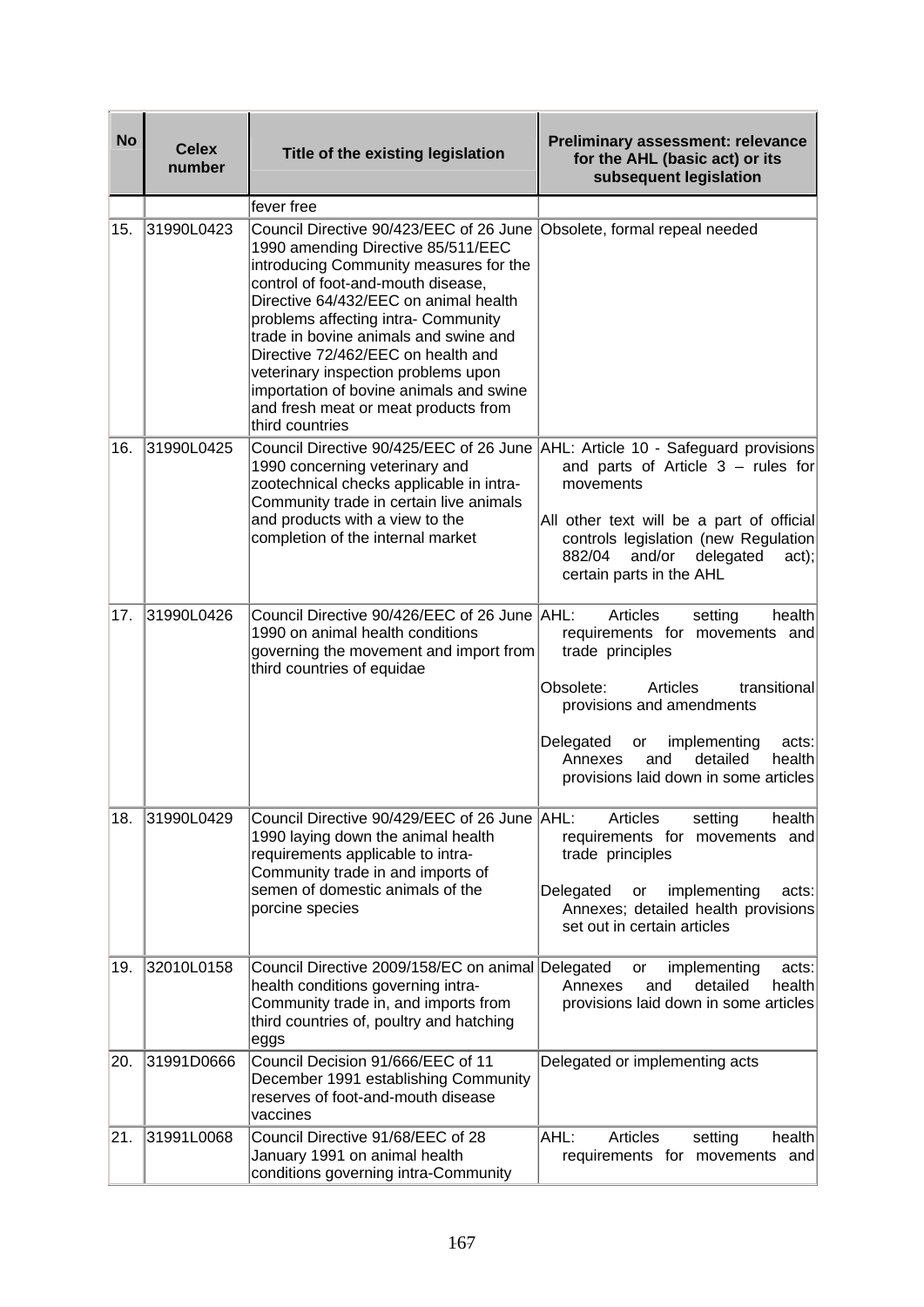| <b>No</b> | <b>Celex</b><br>number | Title of the existing legislation                                                                                                                                                                  | <b>Preliminary assessment: relevance</b><br>for the AHL (basic act) or its<br>subsequent legislation                                 |
|-----------|------------------------|----------------------------------------------------------------------------------------------------------------------------------------------------------------------------------------------------|--------------------------------------------------------------------------------------------------------------------------------------|
|           |                        | trade in ovine and caprine animals                                                                                                                                                                 | trade principles                                                                                                                     |
|           |                        |                                                                                                                                                                                                    | Obsolete:<br>Articles<br>transitional<br>provisions and amendments                                                                   |
|           |                        |                                                                                                                                                                                                    | Delegated<br>implementing<br>acts:<br>or<br>Annexes<br>detailed<br>health<br>and<br>provisions laid down in some articles            |
| 22.       | 31992D0438             | Council Decision 92/438/EEC of 13 July<br>1992 on computerization of veterinary                                                                                                                    | AHL: No                                                                                                                              |
|           |                        | import procedures (Shift project),<br>amending Directives 90/675/EEC,<br>91/496/EEC, 91/628/EEC and Decision<br>90/424/EEC, and repealing Decision<br>88/192/EEC                                   | New legal basis in official controls<br>regulation<br>(new<br>Regulation<br>882/2004)                                                |
| 23.       | 31992L0035             | Council Directive 92/35/EEC of 29 April<br>1992 laying down control rules and<br>measures to combat African horse                                                                                  | AHL: only a legal basis and broad<br>outlay of the measures                                                                          |
|           |                        | sickness                                                                                                                                                                                           | Delegated act and implementing acts:<br>all text of the directive including<br>annexes                                               |
| 24.       | 31992L0065             | Council Directive 92/65/EEC of 13 July<br>1992 laying down animal health<br>requirements governing trade in and<br>imports into the Community of animals,<br>semen, ova and embryos not subject to | AHL:<br>health<br>Articles<br>setting<br>requirements for movements and<br>trade principles<br>Obsolete:<br>Articles<br>transitional |
|           |                        | animal health requirements laid down in<br>specific Community rules referred to in                                                                                                                 | provisions and amendments                                                                                                            |
|           |                        | Annex A (I) to Directive 90/425/EEC                                                                                                                                                                | Delegated<br>implementing<br>or<br>acts:<br>detailed<br>Annexes<br>and<br>health<br>provisions laid down in some articles            |
| 25.       | 31992L0066             | Council Directive 92/66/EEC of 14 July<br>1992 introducing Community measures<br>for the control of Newcastle disease                                                                              | AHL: only a<br>legal basis and broad<br>outlay<br>the<br>disease<br>control<br>of<br>measures                                        |
|           |                        |                                                                                                                                                                                                    | Delegated act and implementing acts:<br>all text of the directive including<br>annexes                                               |
| 26.       | 31992L0102             | Council Directive 92/102/EEC of 27<br>November 1992 on the identification and<br>registration of animals                                                                                           | AHL:<br>legal<br>basis<br>of<br>animal<br>registration<br>identification,<br>and<br>traceability                                     |
|           | 32008L0071             |                                                                                                                                                                                                    |                                                                                                                                      |
|           |                        | Council Directive 2008/71/EEC of 15 July Delegated and<br>2008 on the identification and registration<br>of pigs                                                                                   | implementing<br>acts:<br>Provisions of existing regulation                                                                           |
|           |                        |                                                                                                                                                                                                    | Temporarily remains untouched                                                                                                        |
| 27.       | 31992L0118             | Council Directive 92/118/EEC of 17<br>December 1992 laying down animal                                                                                                                             | Delegated and implementing acts                                                                                                      |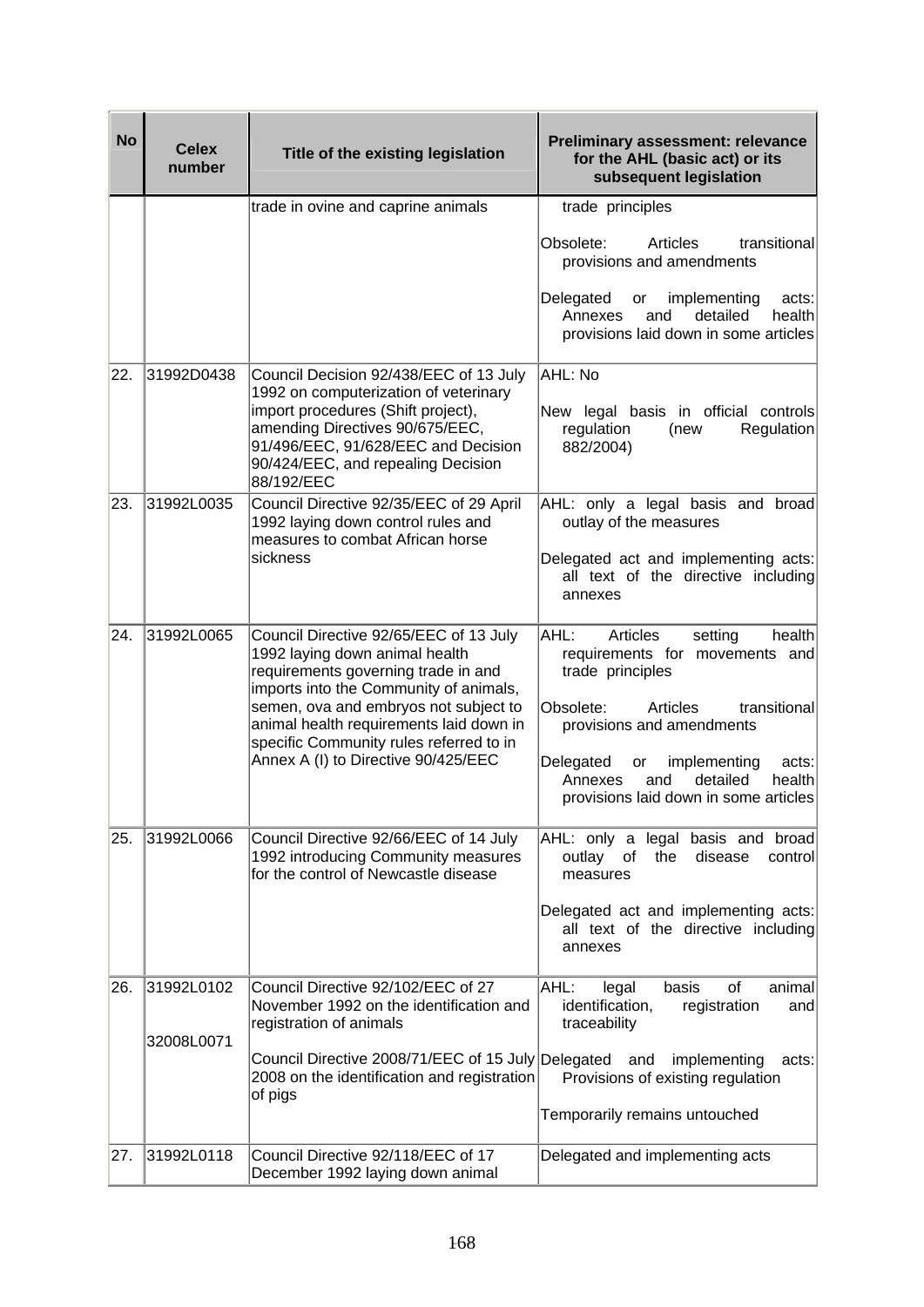| <b>No</b> | <b>Celex</b><br>number | Title of the existing legislation                                                                                                                                                                                                                                                                         | <b>Preliminary assessment: relevance</b><br>for the AHL (basic act) or its<br>subsequent legislation                                                                                    |
|-----------|------------------------|-----------------------------------------------------------------------------------------------------------------------------------------------------------------------------------------------------------------------------------------------------------------------------------------------------------|-----------------------------------------------------------------------------------------------------------------------------------------------------------------------------------------|
|           |                        | health and public health requirements<br>governing trade in and imports into the<br>Community of products not subject to the<br>said requirements laid down in specific<br>Community rules referred to in Annex A<br>(I) to Directive 89/662/EEC and, as<br>regards pathogens, to Directive<br>90/425/EEC |                                                                                                                                                                                         |
| 28.       | 31992L0119             | Council Directive 92/119/EEC of 17<br>December 1992 introducing general<br>Community measures for the control of<br>certain animal diseases and specific<br>measures relating to swine vesicular<br>disease                                                                                               | AHL: basic principles of disease control<br>set up in Articles<br>Delegated<br>implementing<br>acts:<br>an<br>Annexes and detailed rules laid<br>down in articles                       |
| 29.       | 31995D0410             | 95/410/EC: Council Decision of 22 June<br>1995 laying down the rules for the<br>microbiological testing by sampling in the<br>establishment of origin of poultry for<br>slaughter intended for Finland and<br>Sweden                                                                                      | Delegated and implementing acts                                                                                                                                                         |
| 30.       | 31996L0093             | Council Directive 96/93/EC of 17<br>December 1996 on the certification of<br>animals and animal products                                                                                                                                                                                                  | AHL: No<br>Legal basis in new Regulation (EC) No<br>882/2004 on official                                                                                                                |
| 31.       | 31997L0012             | Council Directive 97/12/EC of 17 March<br>1997 amending and updating Directive<br>64/432/EEC on health problems affecting<br>intra-Community trade in bovine animals<br>and swine                                                                                                                         | Same as Directive 64/432/EEC                                                                                                                                                            |
| 32.       | 31998L0099             | Council Directive 98/99/EC of 14<br>December 1998 amending Directive<br>97/12/EC amending and updating<br>Directive 64/432/EEC on health problems<br>affecting intra-Community trade in bovine<br>animals and swine                                                                                       | Same as Directive 64/432/EEC                                                                                                                                                            |
| 33.       | 32000D0258             | Council Decision 2000/258/EC of 20<br>March 2000 designating a specific<br>institute responsible for establishing the<br>criteria necessary for standardising the<br>serological tests to monitor the<br>effectiveness of rabies vaccines                                                                 | Delegated or Implementing acts                                                                                                                                                          |
| 34.       | 32000L0075             | Council Directive 2000/75/EC of 20<br>November 2000 laying down specific<br>provisions for the control and eradication<br>of bluetongue                                                                                                                                                                   | legal basis and broad<br>AHL: only a<br>outlay<br>of<br>the<br>disease<br>control<br>measures<br>Delegated act and implementing acts:<br>all text of the directive including<br>annexes |
| 35.       | 32000R1760             | Regulation (EC) No 1760/2000 of the                                                                                                                                                                                                                                                                       | basis<br> AHL:<br>οf<br>animal<br>legal                                                                                                                                                 |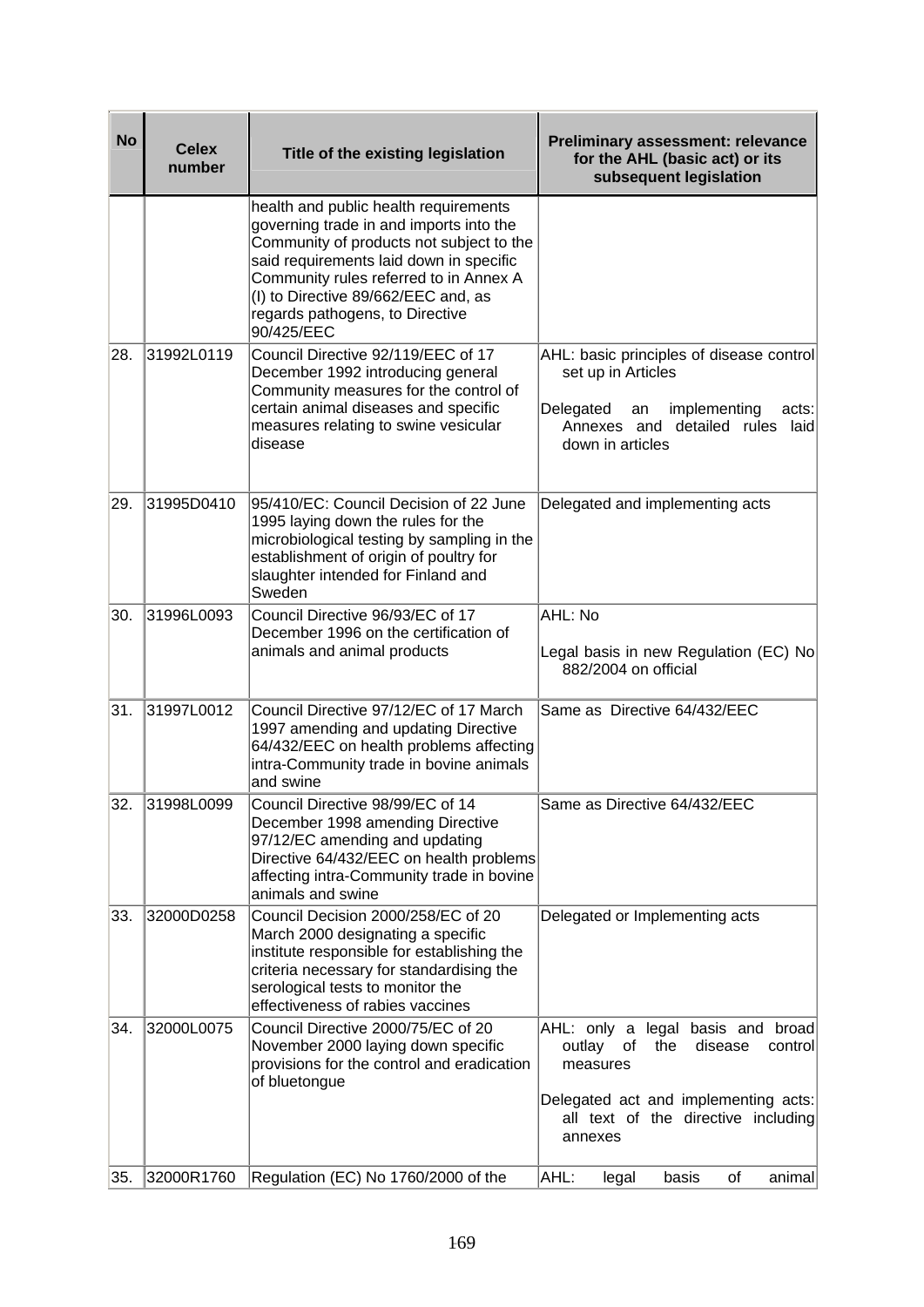| <b>No</b> | <b>Celex</b><br>number | Title of the existing legislation                                                                                                                                                                                          | <b>Preliminary assessment: relevance</b><br>for the AHL (basic act) or its<br>subsequent legislation                   |
|-----------|------------------------|----------------------------------------------------------------------------------------------------------------------------------------------------------------------------------------------------------------------------|------------------------------------------------------------------------------------------------------------------------|
|           |                        | European Parliament and of the Council<br>of 17 July 2000 establishing a system for<br>the identification and registration of                                                                                              | identification,<br>registration<br>and<br>traceability                                                                 |
|           |                        | bovine animals and regarding the<br>labelling of beef and beef products and<br>repealing Council Regulation (EC) No                                                                                                        | Delegated<br>implementing<br>and<br>acts:<br>Provisions of existing regulation                                         |
|           |                        | 820/97                                                                                                                                                                                                                     | Remains untouched                                                                                                      |
| 36.       | 32001L0089             | Council Directive 2001/89/EC of 23<br>October 2001 on Community measures<br>for the control of classical swine fever<br>(Text with EEA relevance)                                                                          | AHL: only a legal basis and broad<br>outlay<br>control<br>of<br>the<br>disease<br>measures                             |
|           |                        |                                                                                                                                                                                                                            | Delegated act and implementing acts:<br>all text of the directive including<br>annexes                                 |
| 37.       | 32009R0999             | Regulation 999/2001/EC - laying down<br>rules for the prevention, control and<br>eradication of certain transmissible<br>spongiform encephalophaties                                                                       | Remains untouched                                                                                                      |
| 38.       | 32002L0060             | Council Directive 2002/60/EC of 27 June<br>2002 laying down specific provisions for<br>the control of African swine fever and<br>amending Directive 92/119/EEC as                                                          | AHL: only a legal basis and broad<br>outlay<br>the<br>disease<br>control<br>of<br>measures                             |
|           |                        | regards Teschen disease and African<br>swine fever (Text with EEA relevance)                                                                                                                                               | Delegated act and implementing acts:<br>all text of the directive including<br>annexes                                 |
| 39.       | 32002L0099             | Council Directive 2002/99/EC of 16<br>December 2002 laying down the animal<br>health rules governing the production,<br>processing, distribution and introduction<br>of products of animal origin for human<br>consumption | AHL: Major part of the text of articles<br>Delegated<br>implementing<br>and<br>acts:<br>Annexes                        |
| 40.       | 32003L0085             | Council Directive 2003/85/EC of 29<br>of September 2003 on Community<br>measures for the control of foot-and-<br>mouth disease repealing Directive                                                                         | AHL: only a legal basis and broad<br>outlay<br>of<br>the<br>disease<br>control<br>measures                             |
|           |                        | 85/511/EEC and Decisions 89/531/EEC<br>and 91/665/EEC and amending Directive<br>92/46/EEC (Text with EEA relevance.)                                                                                                       | Delegated act and implementing acts:<br>all text of the directive including<br>annexes                                 |
| 41.       | 32003R0998             | Regulation (EC) No 998/2003 of the<br>European Parliament and of the Council<br>of 26 May 2003 on the animal health<br>requirements applicable to the non-                                                                 | AHL:<br>basis for movements,<br>Legal<br>import and disease control rules<br>Delegated<br>and<br>implementing<br>acts: |
|           |                        | commercial movement of pet animals<br>and amending Council Directive<br>92/65/EEC                                                                                                                                          | Detailed rules and annexes                                                                                             |
| 42.       | 32004L0068             | Council Directive 2004/68/EC of 26 April<br>2004 laying down animal health rules for                                                                                                                                       | AHL: Major part of the text of articles                                                                                |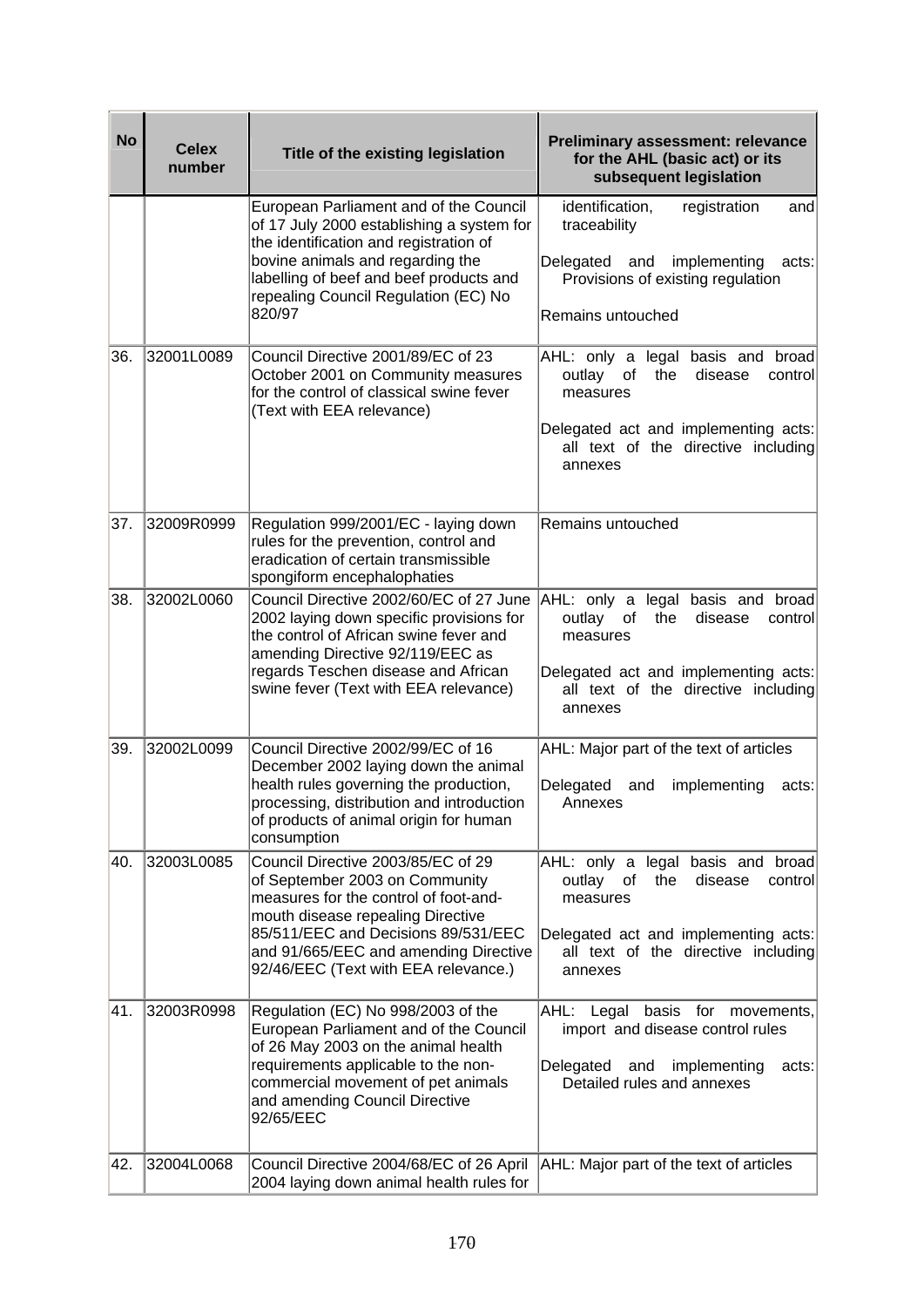| <b>No</b> | <b>Celex</b> | Title of the existing legislation                                                                                                                                                                                                                                                                                                                                                                                                                                                                                          | <b>Preliminary assessment: relevance</b><br>for the AHL (basic act) or its                                                                                                                                                                                   |
|-----------|--------------|----------------------------------------------------------------------------------------------------------------------------------------------------------------------------------------------------------------------------------------------------------------------------------------------------------------------------------------------------------------------------------------------------------------------------------------------------------------------------------------------------------------------------|--------------------------------------------------------------------------------------------------------------------------------------------------------------------------------------------------------------------------------------------------------------|
|           | number       |                                                                                                                                                                                                                                                                                                                                                                                                                                                                                                                            | subsequent legislation                                                                                                                                                                                                                                       |
|           |              | the importation into and transit through<br>the Community of certain live ungulate<br>animals, amending Directives<br>90/426/EEC and 92/65/EEC and<br>repealing Directive 72/462/EEC (Text<br>with EEA relevance.)                                                                                                                                                                                                                                                                                                         | Delegated<br>and<br>implementing<br>acts:<br>Annexes                                                                                                                                                                                                         |
| 43.       | 32004R0021   | Council Regulation (EC) No 21/2004 of<br>17 December 2003 establishing a system<br>for the identification and registration of<br>ovine and caprine animals and amending<br>Regulation (EC) No 1782/2003 and<br>Directives 92/102/EEC and 64/432/EEC                                                                                                                                                                                                                                                                        | AHL:<br>basis<br>of<br>animal<br>legal<br>identification,<br>registration<br>and<br>traceability<br>Delegated<br>implementing<br>and<br>acts:<br>Provisions of existing regulation<br>Remains untouched                                                      |
| 44.       | 32005L0094   | Council Directive 2005/94/EC of 20<br>December 2005 on Community<br>measures for the control of avian<br>influenza and repealing Directive<br>92/40/EEC                                                                                                                                                                                                                                                                                                                                                                    | AHL: only a legal basis and<br>broad<br>outlay<br>the<br>disease<br>control<br>of<br>measures<br>Delegated act and implementing acts:<br>all text of the directive including<br>annexes                                                                      |
| 45.       | 32006L0088   | Council Directive 2006/88/EC of<br>24 October 2006 on animal health<br>requirements for aquaculture animals<br>and products thereof, and on the<br>prevention and control of certain<br>diseases in aquatic animals                                                                                                                                                                                                                                                                                                        | AHL: articles governing<br>aquaculture<br>production,<br>health<br>rules<br>for<br>movements,<br>import,<br>diseases<br>control rules.<br>Delegated<br>implementing<br>acts:<br>$\sqrt{2}$<br>detailed<br>annexes<br>and<br>some<br>provisions form articles |
| 46.       | 32008L0073   | Council Directive 2008/73/EC of 15 July<br>2008<br>simplifying procedures of listing and<br>publishing information in the veterinary<br>and zootechnical fields and amending<br>Directives 64/432/EEC, 77/504/EEC,<br>88/407/EEC, 88/661/EEC, 89/361/EEC,<br>89/556/EEC, 90/426/EEC, 90/427/EEC,<br>90/428/EEC, 90/429/EEC, 90/539/EEC,<br>91/68/EEC, 91/496/EEC, 92/35/EEC,<br>92/65/EEC, 92/66/EEC, 92/119/EEC,<br>94/28/EC, 2000/75/EC, Decision<br>2000/258/EC and Directives 2001/89/EC,<br>2002/60/EC and 2005/94/EC | With the adoption of AHL: obsolete for<br>the articles amending animal health<br>directives.<br>Remains in place for the Articles<br>amending zootechnical legislation                                                                                       |
| 47.       | 32009R1069   | Regulation (EC) No of the European<br>Parliament and of the Council of 21<br>October 2009 laying down health rules<br>as regards animal by-products and<br>derived products not intended for human<br>consumption and repealing Regulation<br>(EC) No. 1774/2002 (Animal by-products<br>regulation)                                                                                                                                                                                                                        | Remains untouched $-$ a link in the AHL                                                                                                                                                                                                                      |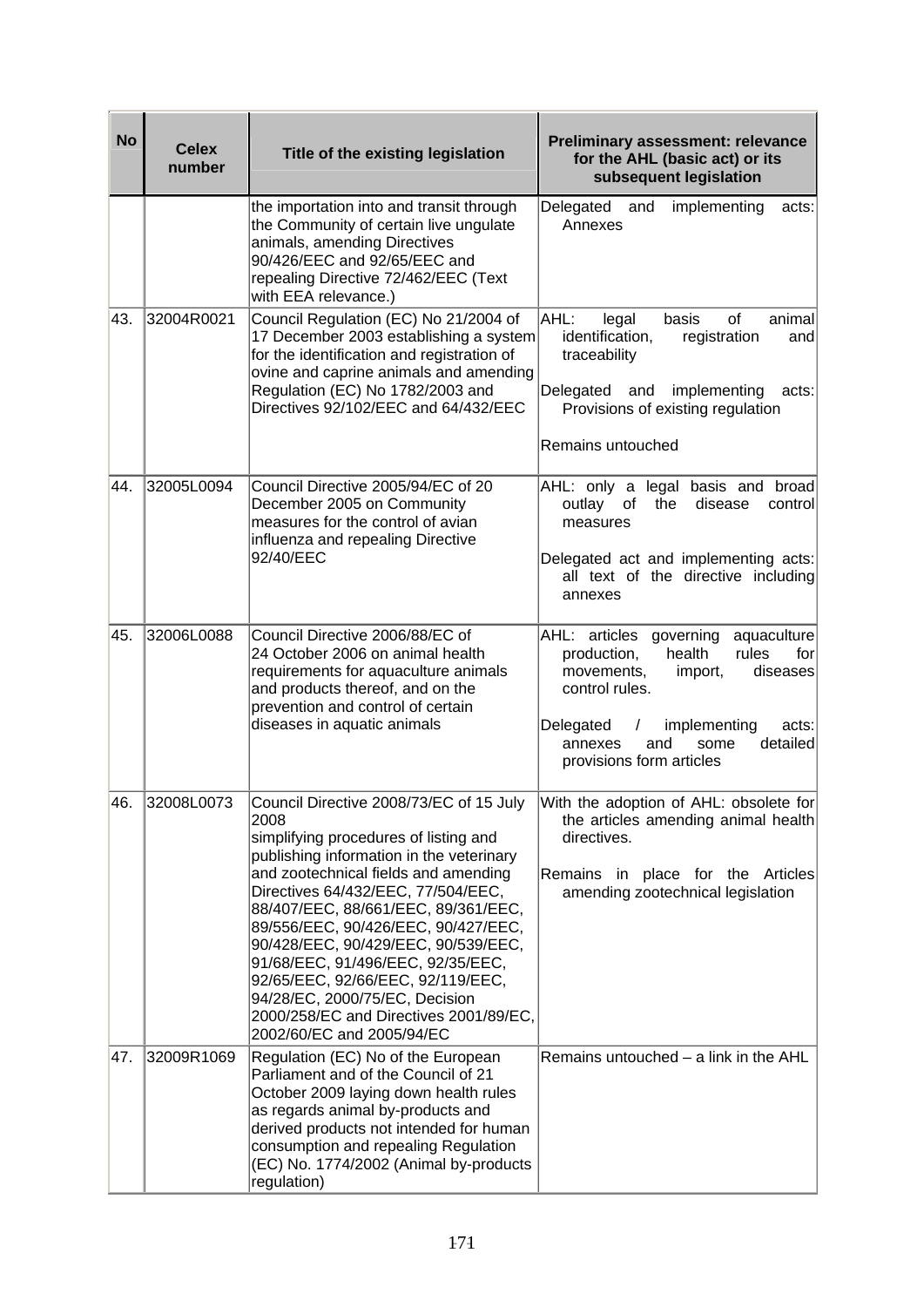| <b>No</b> | <b>Celex</b><br>number | Title of the existing legislation                                                                                                                                                                                       | <b>Preliminary assessment: relevance</b><br>for the AHL (basic act) or its<br>subsequent legislation |
|-----------|------------------------|-------------------------------------------------------------------------------------------------------------------------------------------------------------------------------------------------------------------------|------------------------------------------------------------------------------------------------------|
| 48.       | 32003L0099             | Directive of the European Parliament and Remains untouched<br>of the Council 2003/99 on the monitoring<br>of zoonoses and zoonotic agents<br>amending Council Decision 90/424 and<br>repealing Council Directive 92/117 |                                                                                                      |
| 49.       | 32003R2160             | Regulation of the European Parliament<br>and of the Council (EC) No. 2160/2003<br>on the control of salmonella and other<br>specified food-borne zoonotic agents                                                        | Remains untouched                                                                                    |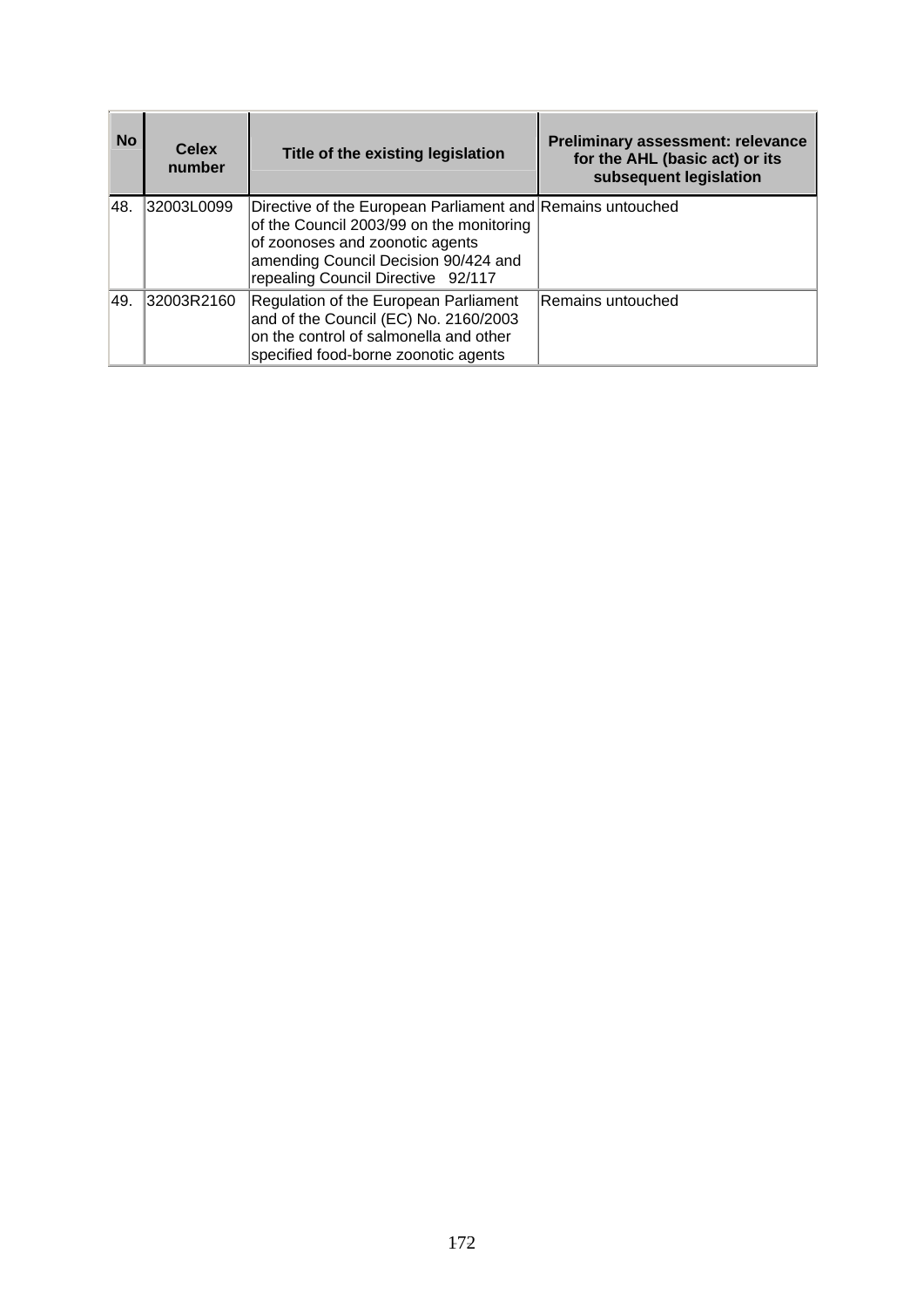# **ANNEX X Preliminary structure of the legislative proposal – options 4 and 5**

## **Part I General rules**

- Subject matter scope etc.
- General principles
- General responsibilities
- Categorisation and prioritisation

#### **Part II Surveillance and disease freedom**

- $\sim$  Surveillance general obligations (operators + MS)
- $\overline{\phantom{a}}$  Notification (national + Union)
- ⎯ Surveillance and eradication programmes
- Disease free Member States and zones

## **Part III Disease prevention, control and eradication**

- Disease preparedness (contingency plans, simulation, union vet experts)
- Vaccination
- Emergency measures
- Control measures A diseases
- Control measures B and C diseases

# **Part IV Requirements concerning establishments, identification and registration of animals and movements**

#### **Title 1 Terrestrial animals**

- Registration, approval, traceability
- Movement within the Union

#### **Title 2 Aquatic animals**

- Registration and approval
- Movement within the Union

#### **Title 3 Other animals**

 $-$  Part 2 and 3 shall apply to extent relevant for species concerned for a disease of Union concern

#### **Part V Introduction and Export**

#### **Part VI Transitional measures and final provisions**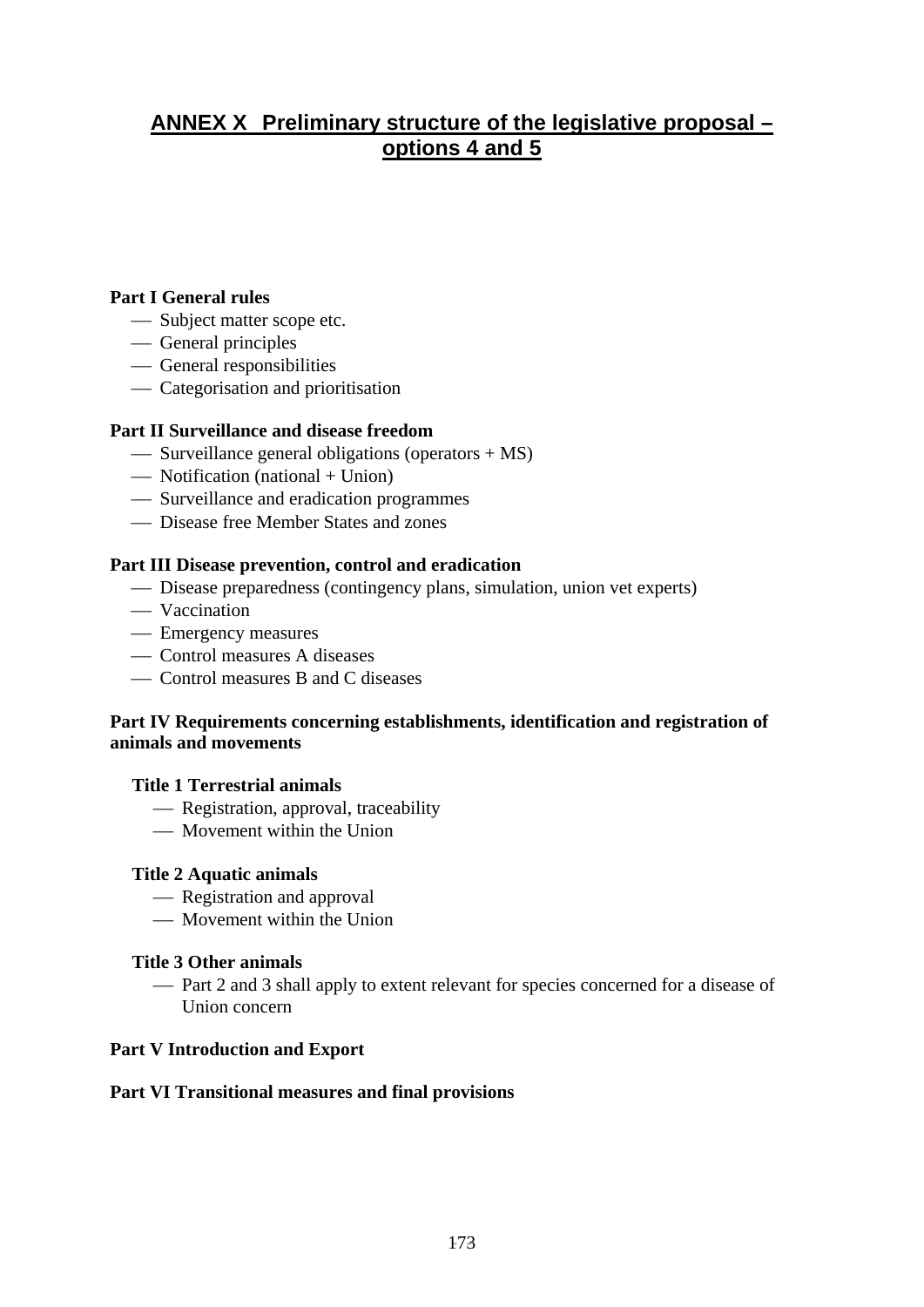# **ANNEX XI Additional assessment on biosecurity**

## **Background**

Following the external evaluation of the Community Animal Health Policy, the vision of the AHS is to improve the prevention of animal health related problems before they happen: the principle of 'prevention is better than cure'. Biosecurity and systematic surveillance are the main elements in putting this principle into practice.

It is difficult to give a single definition of biosecurity, because of the wide use of the concept in many areas (human, animal, plant health) for different needs and objectives and using the differing available tools and resources. Biosecurity can be described as a wide set of preventive and control measures, but can also be the prevention of the risk of spreading one specific pathogen by using only one tool, such as disinfection, for example.

In general, biosecurity is a set of precautions taken to minimise the risk of the introduction and spread of diseases to humans, animals or plants. This can consist of management measures or physical and/or chemical measures and the measures used are often dependent on the nature of disease, its transmission methods and epidemiology, and climatic conditions. These measures could include:

- Management measures to reduce disease risks due to direct and indirect contact with potentially disease-carrier or infected animals, vectors, equipment, means of transport, persons, or other objects such as:
	- procedures for entering / exiting the holding for persons, vehicles, animals;
	- rules for movement within the different parts of the holding;
	- rules and procedures for using equipment;
	- quarantine, isolation or separation of new animals;
	- conditions for accepting the animals on holdings/farms including standstill;
	- isolation of sick animals;
	- safe disposal of carcasses:
	- in the case of aquatic animals, measures on water supply and discharge;

Physical protection and hygiene barriers such as:

- Keeping indoors, fencing-in, providing cover for animals;
- cleaning and disinfection, de-infestation and pest control;
- in the case of aquatic animals, natural or artificial barriers from surrounding water courses that prevent aquatic animals from entering or leaving the farm, including measures against flooding or infiltration of water from surrounding water courses.

#### Benefits of biosecurity:

While health protection benefits from biosecurity measures have been known throughout history, it is not easy to measure their exact effect in terms of the reduction of risk of disease outbreaks occurring, or the reduction of the impact of a disease outbreak once it has occurred. Specific case studies in controlled circumstances would be extremely difficult, and very costly to perform. Even if they were feasible, the results obtained could provide evidence only for a particular disease and species under certain specific climatic conditions and so could not be extrapolated very widely.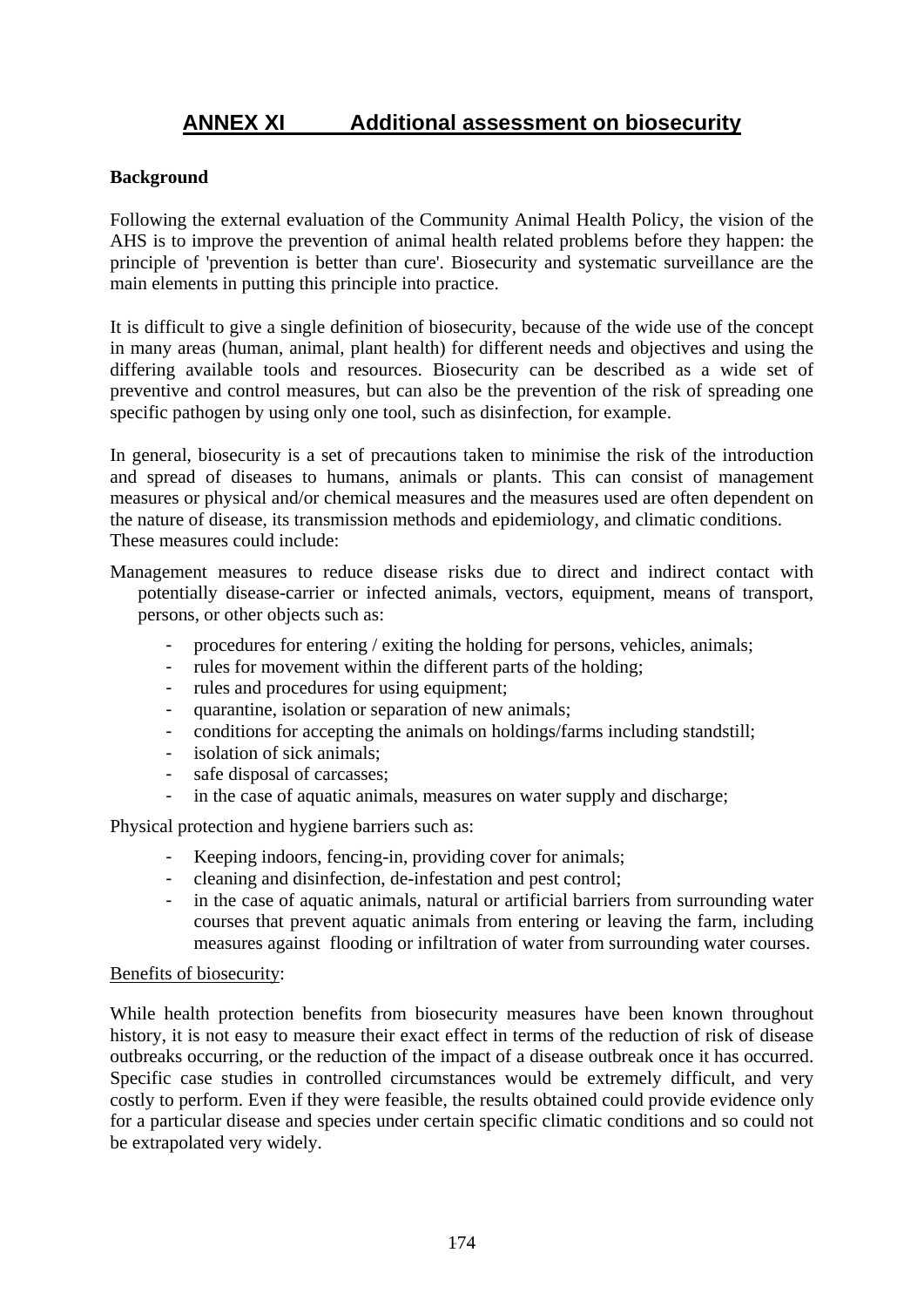But we can illustrate the effects of a lack of effective biosecurity behaviours. Widespread movements of animals with relatively poor biosecurity management measures in the very early stages of FMD in the UK in 2001 led to the extensive spread of the disease in a very short time. The relevant movements are presented in a chart below.

**Chart XI.1 Spread of foot and mouth disease by livestock moved through markets before 23 February 2001** *Source: UK Department for Environment, Food and Rural Affairs* (DEFRA)



Subject to information syndistrie on 24/10/01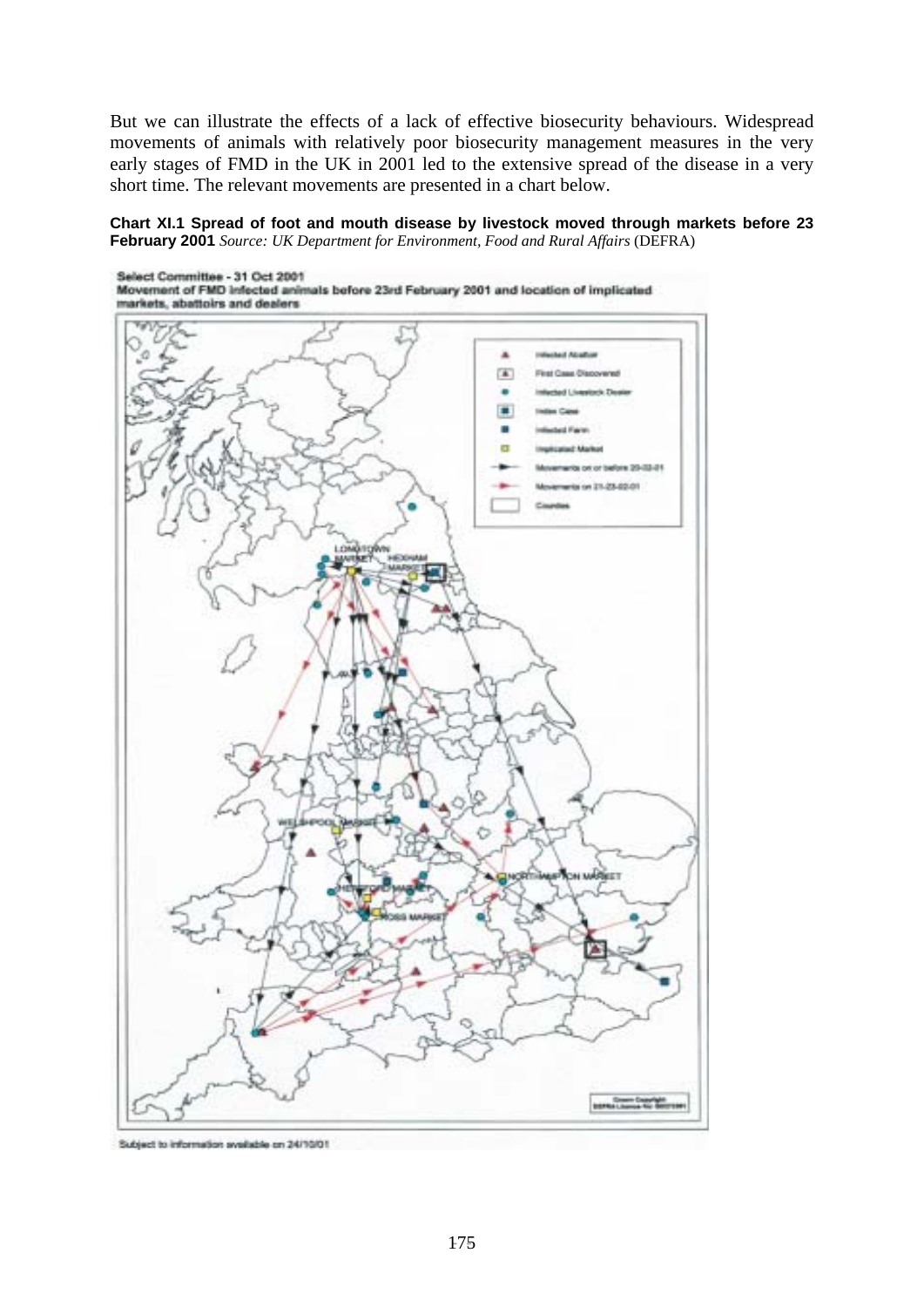In addition, we can demonstrate that a lack of biosecurity leading to the rapid spread of disease such as that shown above can lead to serious economic losses for the agricultural industries, as well as potentially serious wider consequences. In section 5.1 of the report we show the economic effects of some serious outbreaks. Below is a further demonstration of the effects of the recent AI outbreak on poultry consumption.

#### **Impacts of recent Avian Influenza outbreaks on consumption (source: Eurostat)**

A special Eurobarometer survey conducted in March/April 2006 on consumers' responses in the EU- 27 following the world **HPAI (Highly Pathogenic Avian Influenza)** outbreaks revealed that nearly a fifth of citizens had reduced their consumption of poultry meat (18% on average, with large country differences). Although three quarters of this group did so only on a temporary basis, some 13% intended to cut down on consumption permanently. Sales of poultry and eggs were reported in early 2006 to have fallen by 70% in Italy and by 20% in France, following announcements of AI outbreaks in other parts of Europe/the world. The Italian farmers' association estimated that the industry was losing €6m a day, and that it had lost a total of about €650m so far.

## Disadvantages of requiring more stringent biosecurity measures:

Additional costs and burdens for the operators are the main reason not to require more stringent biosecurity measures. These costs and burdens would vary across the agricultural sector, since many operators have already established well-developed biosecurity systems, but others have no systematic biosecurity schemes. The schemes in highly industrialised food production and intensive farming, such as intensive poultry or pig production, are very welldeveloped and require a high level of biosecurity from the operator. As an example see the 'Guide to Good Hygiene Practice for the Prevention and Control of Pathogenic Microorganisms with particular Reference to Salmonella in Gallus gallus (Broilers) reared for meat - on farms<sup> $42$ </sup>, or the examples of biosecurity schemes in the Danish pig industry, as presented at the CVO seminar in Sweden by the Danish Agricultural Council<sup>43</sup>. These industrial sectors would not incur much additional cost or have large adjustments to make. But on the other hand, much extensive animal production and particularly 'backyard' or small family holdings, might find it expensive, time-consuming and problematic to introduce new schemes. The benefits (including both the health benefits and wider economic benefits from reduced disease impact) of introducing such a requirement would need to be balanced with the additional costs. Therefore this issue was specifically addressed in the questionnaire addressed to operators and Competent Authorities. The results are presented below.

Sometimes stringent biosecurity measures may have some negative consequences on animal welfare, for example, if animals are continually kept indoors.

#### **Biosecurity – data on administrative burdens and costs**

#### Biosecurity potential administrative burden – questionnaire results

At present, few biosecurity rules or incentives exist at EU level, and there are a variety of biosecurity guidelines set at other levels, both at national level and by industry. A

 $42$ 42 http://www.avec-poultry.eu/Default.aspx?ID=4764  $\frac{43}{100}$  http://www.agricultureandfood.dk/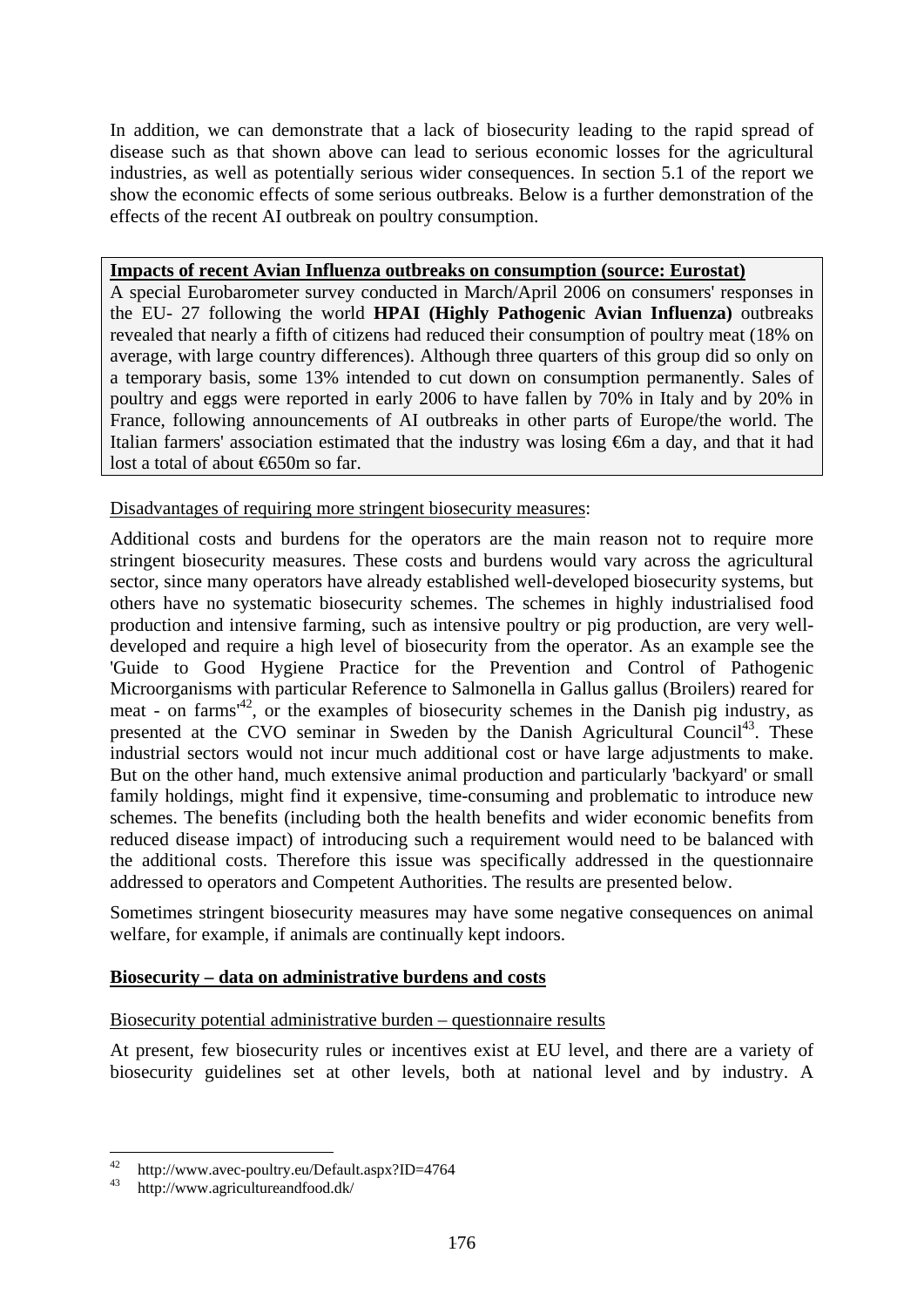questionnaire by the European Commission to collect information about on-farm biosecurity<sup>44</sup> found that many biosecurity guidelines already exist, but there is little consistency between guidelines in terms of their scope, coverage, degree of obligation, strength of the biosecurity measures and by whom they are organised. For example, the questionnaire found that current guidelines were mainly organised by national and local veterinary authorities and by industry, and that coverage varied for different species and production systems. Nearly half the guidelines were designed to cover specific animal diseases, but many also covered both infectious and non-infectious diseases and good husbandry more generally.

## **Questionnaire results**

During the consultation period, questionnaires were issued to MS CA and Operators in MS to help provide estimates for any additional administrative burden following from the proposals in the AHL. The following section sets out the results of the questionnaire which are relevant to biosecurity. The biosecurity administrative burden calculation in the IA is based on these results.

## Competent Authority administrative burden

Forty-two MS Competent Authorities responded to the questionnaire. Twenty-three of these were Central Authorities and the remaining respondents were at regional or local level.

Competent Authorities estimated the average time (in hours) and the personnel needed for developing protocols or guidelines for the drafting of on-farm biosecurity plans. For all respondents, time to develop guidelines ranged from 16 hours to 2,400 hours. The median time for central Competent Authorities was 200 hours.

The proposed biosecurity schemes would require Competent Authorities to assess the biosecurity plans drafted by operators, as a desk exercise, and also perform a field inspection of the implementation of the biosecurity plan. Responding Competent Authorities estimated that on average each plan would take 13 hours to assess. On average, this broke down as around 7 hours of official veterinarian time, and 6 hours of policy staff, approved veterinarians, technicians and others' time. For the field inspection, two thirds of all respondents thought that the Competent Authority should approve biosecurity plans. Estimates for the time to verify plans on the spot ranged from 30 minutes to 40 hours. The average time to verify the plans was 16 hours.

All respondents to the Competent Authority questionnaire thought that training would be necessary. They all thought that official veterinarians would need training, and the majority thought other types of personnel would also need training. All respondents wanted training to be organised at a national level, and nearly half also wanted training at regional or EU level. The questionnaire did not ask Competent Authorities to estimate the duration of training.

# Operators' administrative burden

Forty-three unique, and substantially completed, questionnaires were used to estimate the administrative burden of the biosecurity requirements. Nearly one half of respondents were animal breeders or animal producers; the remaining respondents covered a range of stakeholder groups, including industry representatives, transporters, and zoos. Of course, this is a self-selecting group of respondents, so it cannot be claimed that this is representative of the EU as a whole. However, it gives an interesting indication of relevant views.

 $44$ Questionnaire to collect data on: "On-farm biosecurity guidelines for animal keepers" based on point 11.1 of the Programming document of the Animal Health Strategy. [http://ec.europa.eu/food/animal/diseases/strategy/docs/draft\\_questionaire.pdf](http://ec.europa.eu/food/animal/diseases/strategy/docs/draft_questionaire.pdf)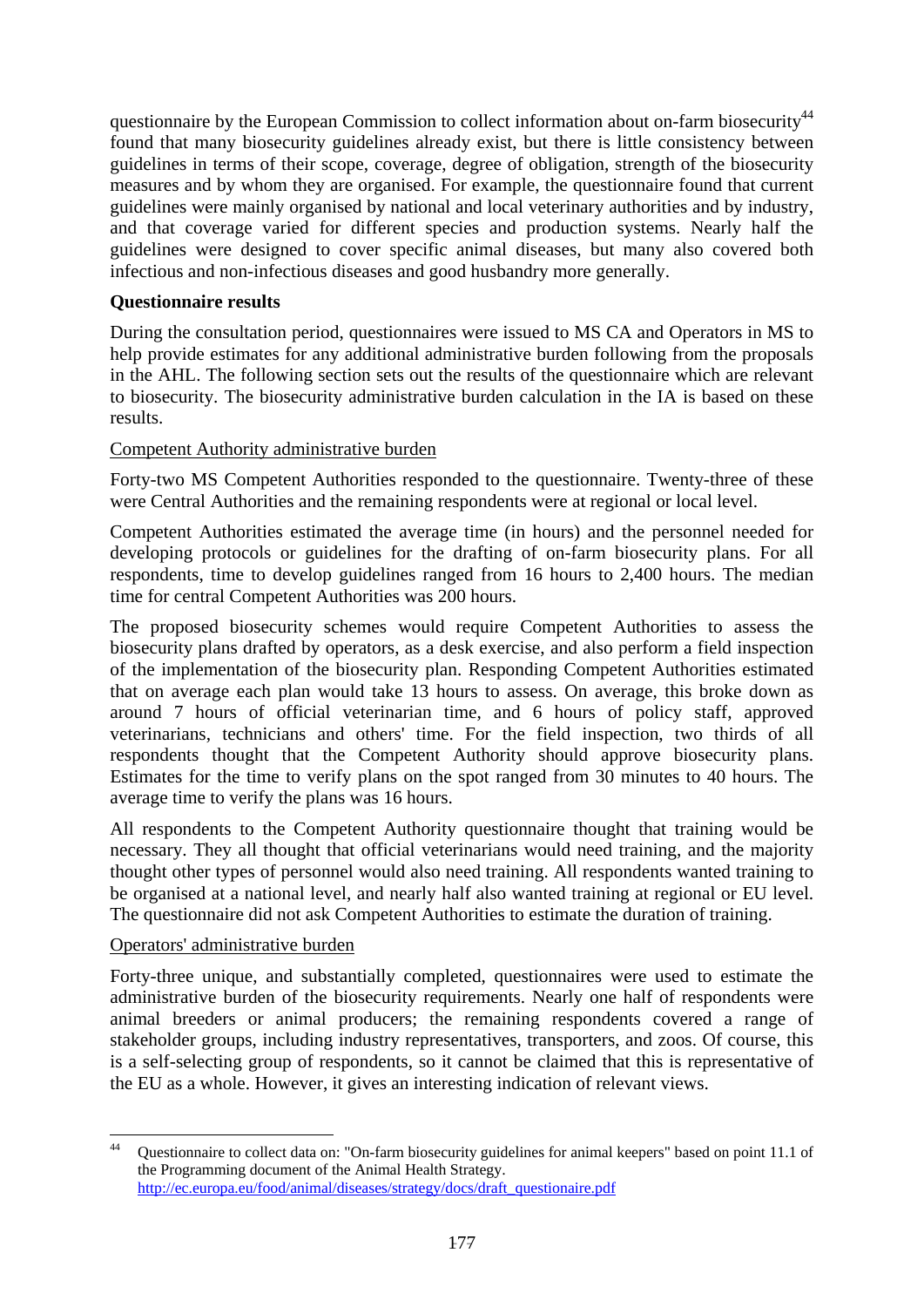The cost of drafting a plan was, on average  $\epsilon 2,000$ , although a large range of costs were estimated and varied across sectors. There was a positive skew in the responses to this question – most results were clustered around low drafting costs but there were a few estimates for much higher drafting costs.

A similar pattern was observed with the estimated implementation costs, although the range of costs was much wider – from 'working time' only to a maximum of  $\epsilon$ 365,000. The median implementation cost for all respondents was  $\epsilon 10,750$ , although this varied between different sectors represented in the questionnaire. Several respondents also highlighted that there were likely to be ongoing costs of maintaining higher biosecurity standards.



**Chart XI.2: Median implementation cost of biosecurity plans by sector** 

Just over half of all respondents thought that biosecurity plans would represent cost savings. Those that thought biosecurity plans would represent cost savings gave, on average, lower and less varied costs of drafting and implementing plans. The two box plots below show how the drafting and implementation costs varied on whether operators believed biosecurity plans would represent a cost advantage: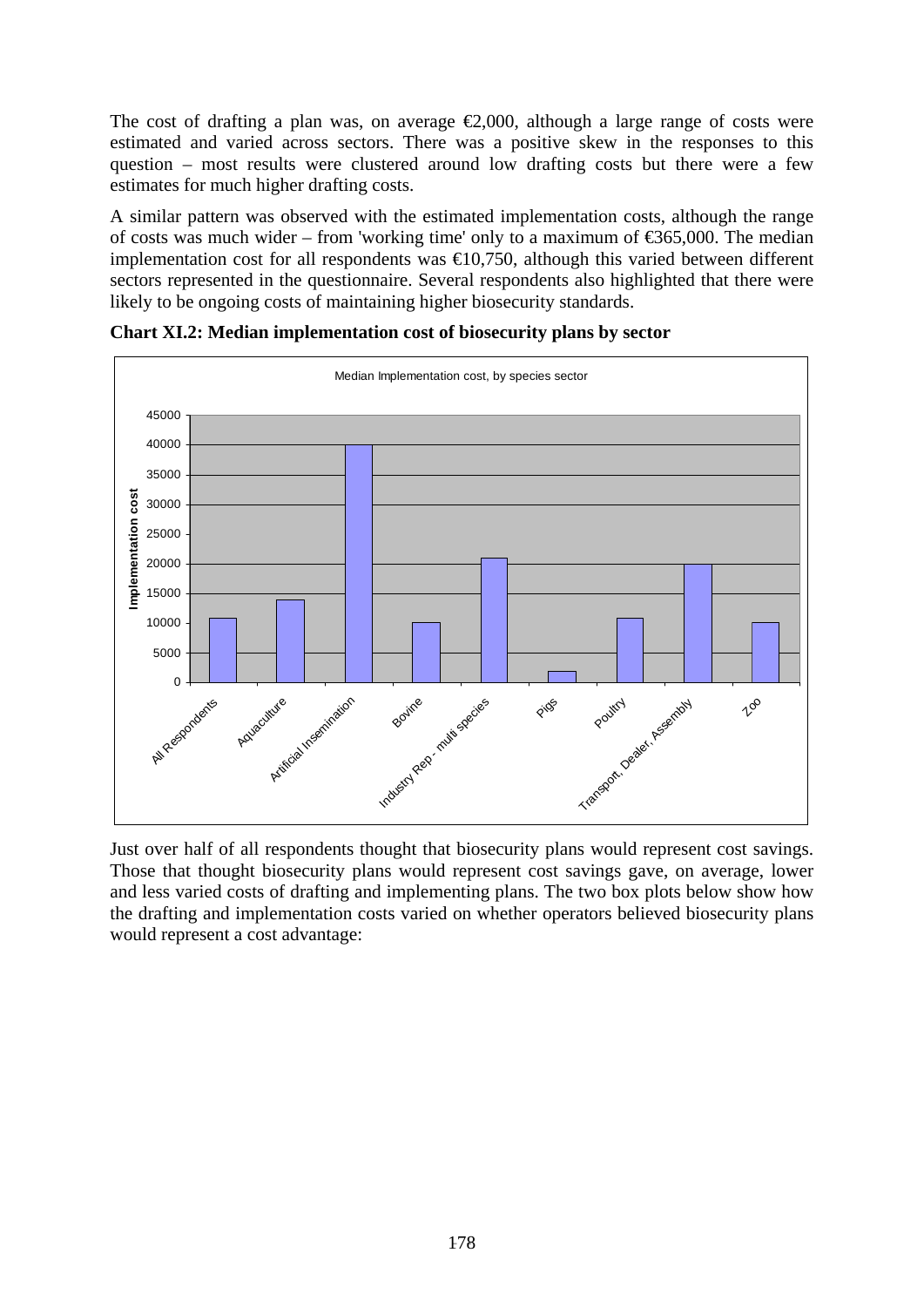



Operators were also asked whether they would require external human resources help or training to help fulfil the proposed biosecurity requirements. There was no overall consensus about whether these would be required in order to draft and implement biosecurity plans. There were different preferences for the type of human resources and training required, but many respondents stated that they would require assistance on several different levels.

Incentives:

Biosecurity benefits the farming industry as a whole, but individual farmers do not always have a personal incentive to optimise their biosecurity measures. We discuss this in some detail in the main text of the impact assessment.

# **Options Considered:**

A. Promote existing best practices for biosecurity at EU level, and encourage stakeholders to further develop these, but with no introduction of additional legal measures.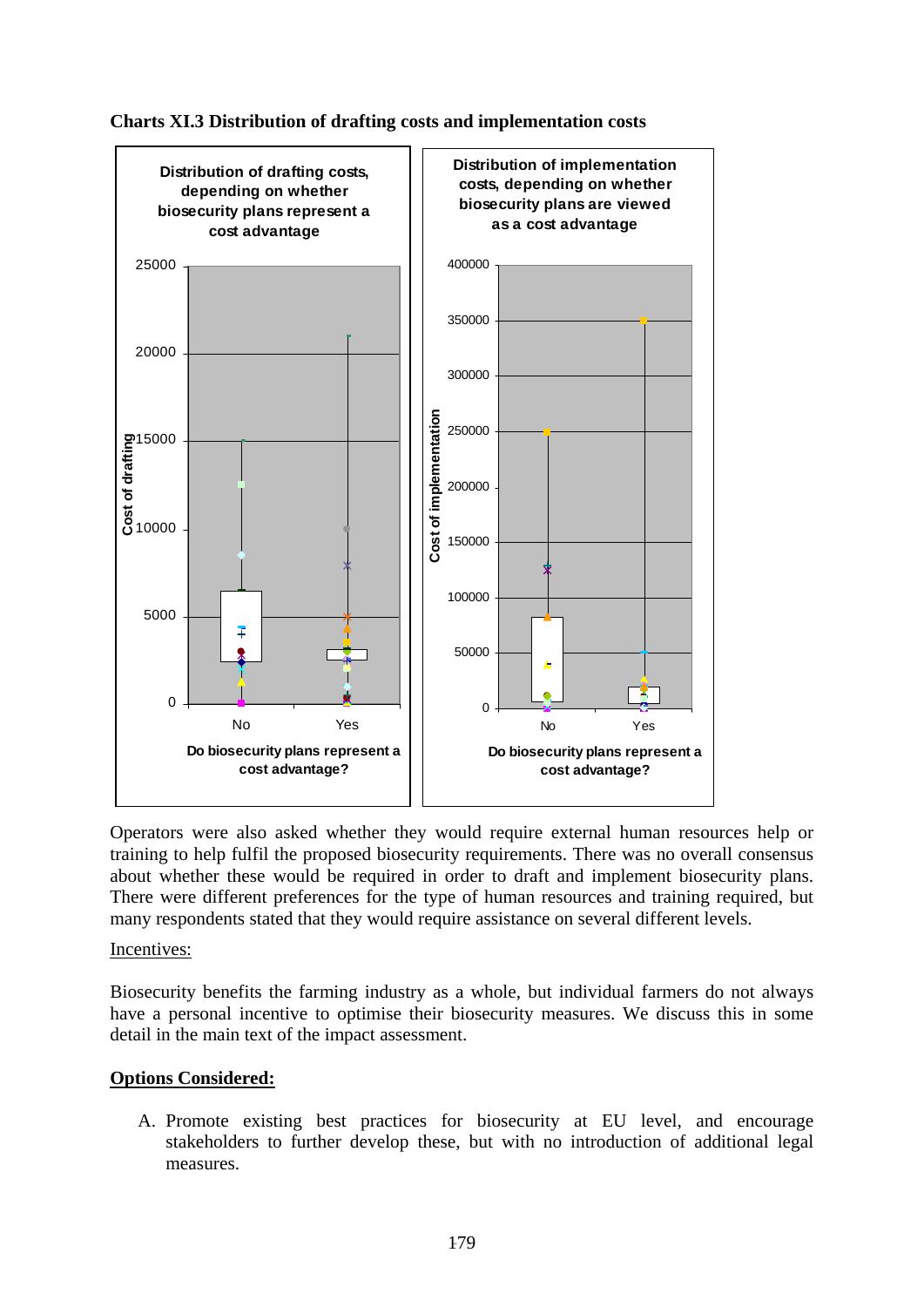- B. Establish a legal framework for the voluntary introduction of biosecurity measures at farms. Encourage implementation by providing incentives such as trade-facilitation mechanisms and reducing the number of controls. Legislation would set minimum criteria for biosecurity measures, allowing them to be adapted to local circumstances. Guidelines at EU/national level would be drafted to facilitate compliance with this obligation.
- C. Lay down the obligation to adopt biosecurity measures for all EU farms. Legislation to establish the minimum criteria for biosecurity measures, providing some flexibility to adapt them to local circumstances. Guidelines at EU/national level would be drafted to facilitate compliance with this obligation.

## **Assessment of options:**

**Option A:** Promote existing best practices for biosecurity at EU level, and encourage stakeholders to further develop these, but with no introduction of additional legal measures.

This option would not impose any additional burdens or costs to the food production sector EU-wide other than those which they voluntarily incur, but would not meet the objectives of the AHS nor meet the expectations of the industry. Above all, it would not fit with the prevention principle, and would retain existing animal disease risks.

This option is a sub-set of option 3 in the main impact assessment text – using the existing legal framework but promoting best practice guidelines.

**Option B**: Establish a legal framework for the voluntary introduction of biosecurity measures at farms. Encourage implementation by providing incentives such as trade-facilitation mechanisms and reducing the number of controls. Legislation would set minimum criteria for biosecurity measures, allowing them to be adapted to local circumstances. Guidelines at EU/national level would be drafted to facilitate compliance with this obligation.

This option aims at introducing basic biosecurity rules in order to protect against the risk of spreading diseases and to ensure farmers within the EU take their responsibilities seriously. It could be a flexible option adjusted to local circumstances in MS, and also be adjusted to the differing needs of specific sectors (poultry, pigs, bovines, semen collection centres, etc).

It would also promote a higher level of biosecurity for those who wish to enter quality assurance schemes and benefit from incentives such as easier trade, possible additional financial and health benefits, lower production losses, and international trade advantages. This option would entail certain obligatory costs and burdens, but to a much lesser extent than for option C (see below), and only for those sectors which have few existing biosecurity guidelines or requirements for primary production in animal health and food safety.

The flexibility of this option avoids the universal implementation of potentially large costs that option C entails (see below). The decision about whether a higher level of biosecurity is economically worthwhile is therefore left to the individual farmer or manager, and will encourage the implementation of plans where benefits will be gained.

This option is a sub-variant of option 4 in the main text of the Impact Assessment – a flexible framework.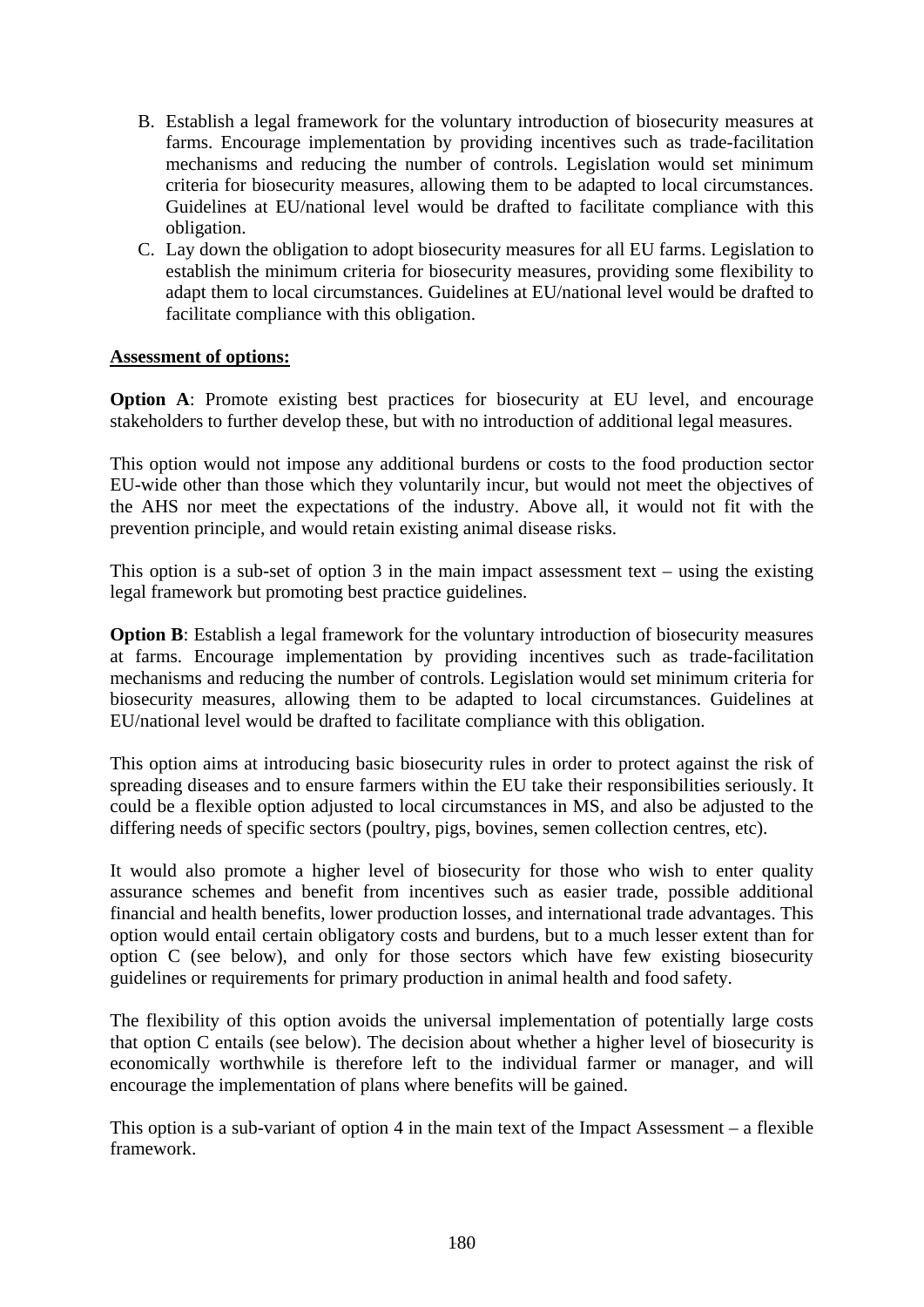**Option C:** Lay the down the obligation to adopt biosecurity measures for all EU farms. Legislation to establish the minimum criteria for biosecurity measures, providing some flexibility to adapt them to local circumstances. Guidelines at EU/national level would be drafted to facilitate compliance with this obligation.

This option would likely reduce the risks of spreading animal diseases (assuming widespread compliance with the legislation) as it would require a relatively high level of biosecurity (every farm or holding drafting their own plan as envisaged in the questionnaire outlined above). Different production systems in different geographical contexts entail very different levels of biosecurity risk, and therefore an appropriate level of biosecurity for a particular farm or holding can vary very significantly. The measures taken need to be adjusted to local circumstances.

Nevertheless, it would impose very significant costs and administrative burdens in some sectors, particularly those who do not currently have widespread biosecurity measures or selfregulated guidelines or plans. It is difficult to extrapolate exactly the administrative burden associated with implementing this option EU wide. However, it is clear from the answers to the questionnaires above that many stakeholders consider that this would be an unnecessary and burdensome option. Leaving aside the need for Competent Authorities to develop guidance, the average time needed by them to assess and verify each plan would on average be 29 hours. If the number of agricultural holdings across the EU is  $7.310,000^{45}$ , this amounts to 212,000,000 hours.

The cost to operators is more difficult to assess as some operators will already have quite significant measures in place, while others would need to introduce considerable changes. Taking the average cost of drafting and implementing a plan as  $\epsilon$ 12,750, this would represent a total cost of  $\Theta$ 3.2bn across EU farming. In 2009, the gross value added (GVA) at producer prices of all EU farming amounted to  $\mathfrak{E}25$  billion<sup>45</sup>. So, the estimated costs of introducing biosecurity plans would represent some 75% of the total annual GVA of agricultural output. It would be extremely hard to demonstrate that the benefits of introducing universal biosecurity plans would generate anything like the total costs involved, so under these assumptions, these measures can be said to be completely disproportionate.

Another thing to consider in setting a very high regulatory bar is the serious risk of noncompliance. The potentially large costs involved in implementing biosecurity plans across the board risks a high level of non-compliance, thus undermining the objective of the legislation and the credibility of the EU.

This option is a sub-set of the strict framework of option 5 in the main text of the impact assessment.

 $45$ 45 Eurostat Pocketbooks Agricultural Statistics 2008/09 [http://epp.eurostat.ec.europa.eu/cache/ITY\\_OFFPUB/KS-ED-10-001/EN/KS-ED-10-001-EN.PDF](http://epp.eurostat.ec.europa.eu/cache/ITY_OFFPUB/KS-ED-10-001/EN/KS-ED-10-001-EN.PDF)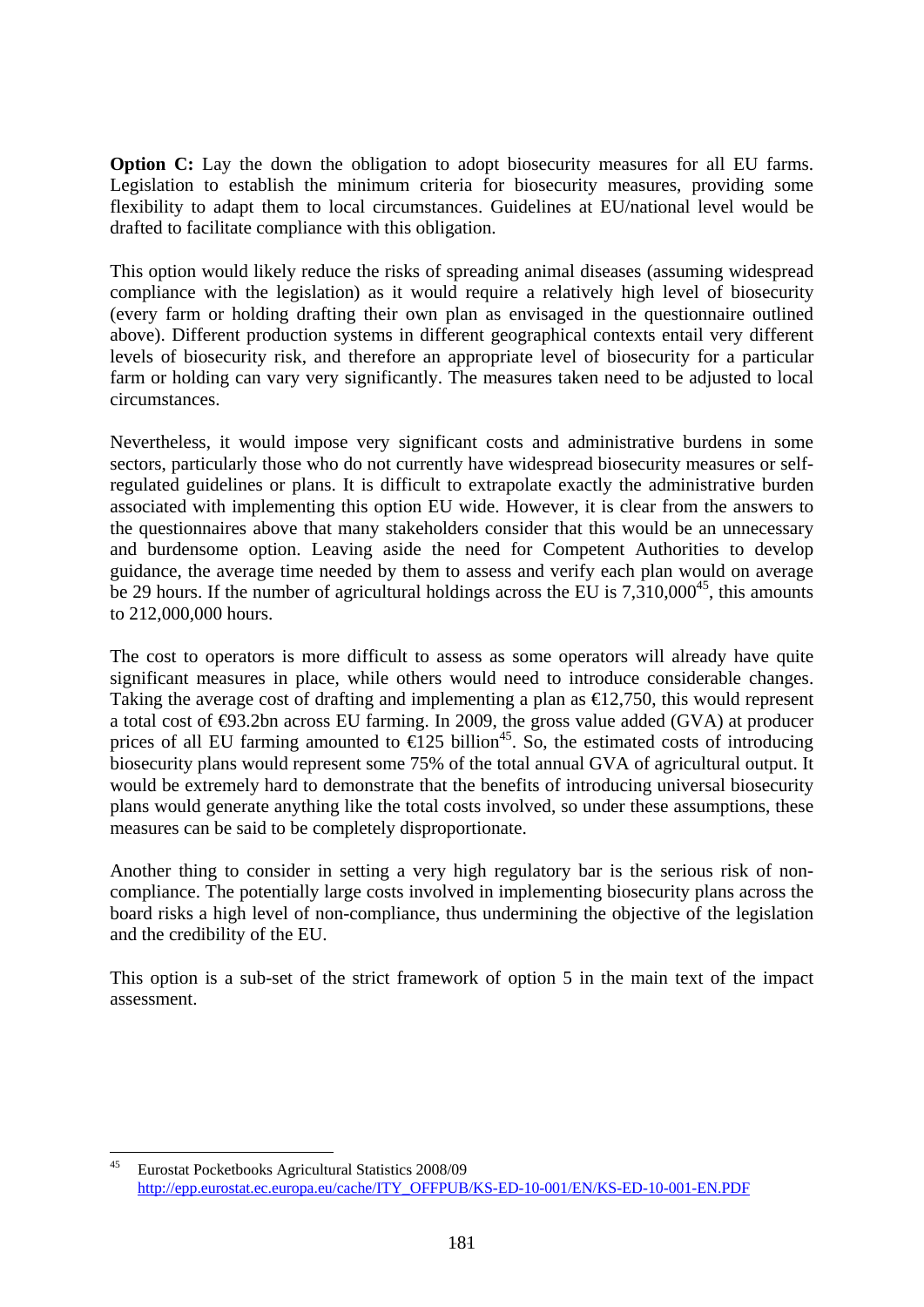## **Table XI.1: Options Compared**

|             | <b>Option A</b>                                                                                                                                                                                                                                                                                                             | <b>Option B</b>                                                                                                                                                                                                                                                                                                                                                                                                                                                                                   | <b>Option C</b>                                                                                                                                                                                                                                                                                                                            |
|-------------|-----------------------------------------------------------------------------------------------------------------------------------------------------------------------------------------------------------------------------------------------------------------------------------------------------------------------------|---------------------------------------------------------------------------------------------------------------------------------------------------------------------------------------------------------------------------------------------------------------------------------------------------------------------------------------------------------------------------------------------------------------------------------------------------------------------------------------------------|--------------------------------------------------------------------------------------------------------------------------------------------------------------------------------------------------------------------------------------------------------------------------------------------------------------------------------------------|
| <b>Pros</b> | no additional costs or<br>burdens for farmers<br>does not entail the<br>п<br>negative impacts of<br>biosecurity measures on<br>welfare (for example<br>keeping animals<br>continually indoors)                                                                                                                              | introduction of a basic<br>п<br>level of protection<br>against the risks of<br>spreading diseases<br>farmers taking more<br>Е<br>responsibility<br>incentives for those who<br>Ξ<br>wish to develop more<br>advanced systems<br>beneficial impacts on<br>Ξ<br>animal welfare, since<br>fewer diseases<br>system more tailored to<br>specific circumstances;<br>subsidiarity respected<br>avoids imposing<br>п<br>disproportionate burdens<br>on local farming<br>practices and local<br>economies | harmonised biosecurity<br>П<br>systems, preventive<br>approach taken EU-<br>wide<br>higher protection<br>п<br>against the risks of<br>spreading disease and<br>therefore lower<br>expected incidence of<br>disease<br>fewer diseases leading<br>to fewer associated<br>animal welfare<br>problems<br>farmers taking more<br>responsibility |
| <b>Cons</b> | current risks of health<br>threats persist<br>costs because of impacts<br>Ξ<br>of diseases, when they<br>occur (direct and indirect<br>costs for farmers)<br>negative impacts on<br>Е<br>animal welfare, when<br>more animals are sick;<br>necessity to cull animals<br>in restricted zones due to<br>welfare reasons, etc. | a certain level of<br>$\blacksquare$<br>additional costs and<br>burdens introduced in<br>many cases<br>possible negative<br>п<br>impacts of biosecurity<br>measures on welfare (for<br>example: keeping<br>animals indoors)                                                                                                                                                                                                                                                                       | very high additional<br>costs and/or burdens<br>for many farmers EU-<br>wide<br>no incentives for those<br>who wish to do more<br>than the minimum<br>required<br>rigid biosecurity<br>measures may<br>negatively impact<br>animal welfare                                                                                                 |

## **Summary**

Option B is clearly the most viable option. Option C is too administratively burdensome for many sectors, requiring them to make very large and potentially expensive changes which are not necessarily proportionate to the risk they bear. And to do nothing, as in option A, would mean continuing with the present situation, which, while not causing massive problems, could be improved. Option B offers a good solution: requiring a basic level of biosecurity which could be tailored to specific MSs, sectors, production methods, and other circumstances; but is not too unnecessarily administratively burdensome. It would also encourage those who wish to introduce biosecurity measures at a higher level than the legal baseline.